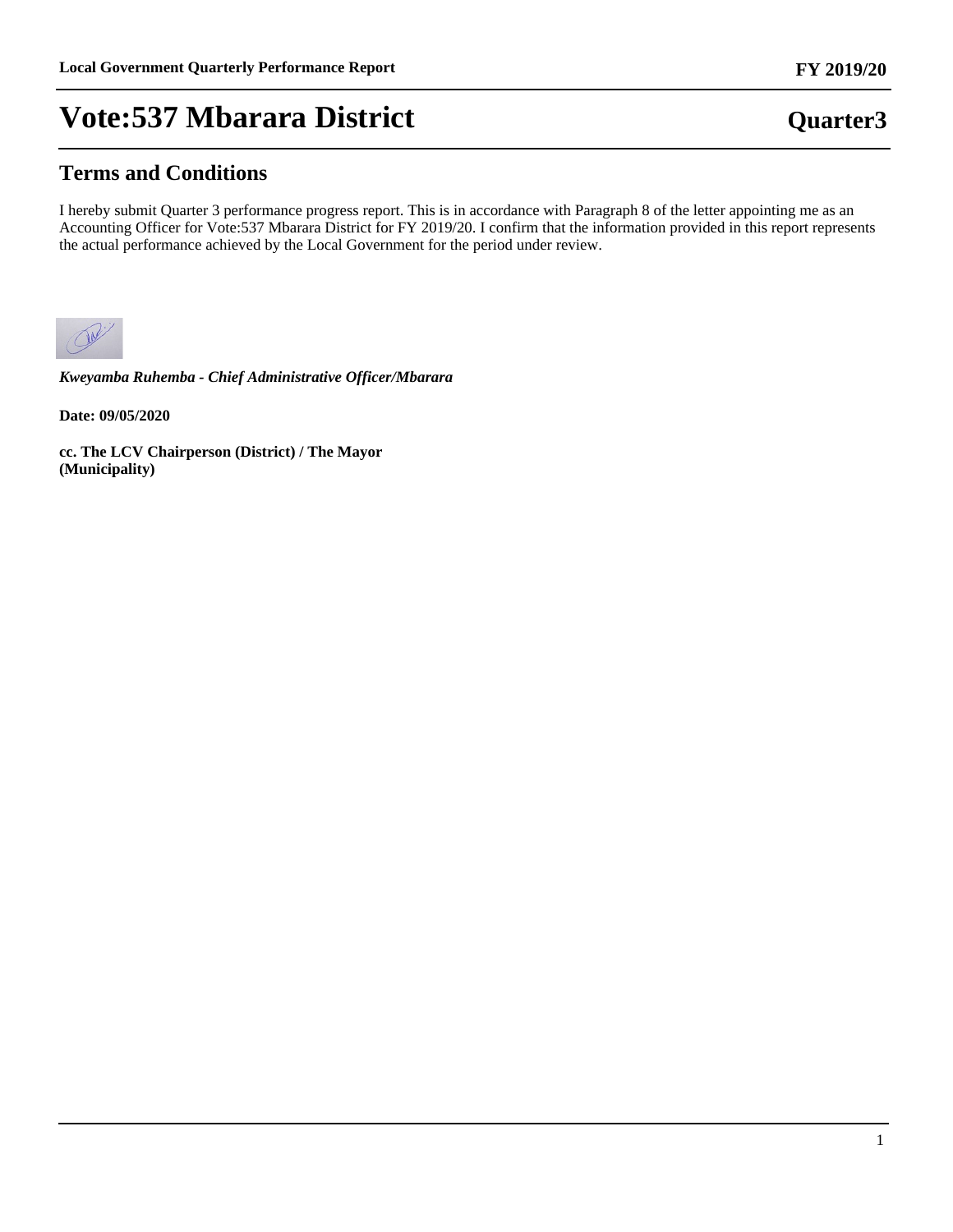## **Quarter3**

## **Summary: Overview of Revenues and Expenditures**

### **Overall Revenue Performance**

| Ushs Thousands                                      | <b>Approved Budget</b> | <b>Cumulative Receipts</b> | % of Budget Received |  |
|-----------------------------------------------------|------------------------|----------------------------|----------------------|--|
|                                                     |                        |                            |                      |  |
| <b>Locally Raised Revenues</b>                      | 971,431                | 786,415                    | 81%                  |  |
| <b>Discretionary Government</b><br><b>Transfers</b> | 2,007,031              | 1,566,232                  | 78%                  |  |
| <b>Conditional Government Transfers</b>             | 20,455,061             | 15,698,534                 | 77%                  |  |
| <b>Other Government Transfers</b>                   | 917,565                | 450,910                    | 49%                  |  |
| <b>External Financing</b>                           | 610,000                | 351,348                    | 58%                  |  |
| <b>Total Revenues shares</b>                        | 24,961,088             | 18,853,438                 | 76%                  |  |

### **Overall Expenditure Performance by Workplan**

| <b>Ushs Thousands</b>                    | <b>Approved</b><br><b>Budget</b> | <b>Cumulative</b><br><b>Releases</b> | <b>Cumulative</b><br><b>Expenditure</b> | % Budget<br><b>Released</b> | % Budget<br><b>Spent</b> | % Releases<br><b>Spent</b> |
|------------------------------------------|----------------------------------|--------------------------------------|-----------------------------------------|-----------------------------|--------------------------|----------------------------|
| Administration                           | 5,365,807                        | 4,097,473                            | 3,407,222                               | 76%                         | 63%                      | 83%                        |
| Finance                                  | 292,404                          | 155,540                              | 134,997                                 | 53%                         | 46%                      | 87%                        |
|                                          |                                  |                                      |                                         |                             |                          |                            |
| <b>Statutory Bodies</b>                  | 726,694                          | 543,114                              | 390,282                                 | 75%                         | 54%                      | 72%                        |
| Production and Marketing                 | 798,578                          | 611,242                              | 504,531                                 | 77%                         | 63%                      | 83%                        |
| Health                                   | 2,932,112                        | 2,097,265                            | 1,849,294                               | 72%                         | 63%                      | 88%                        |
| Education                                | 12,407,886                       | 9,479,207                            | 8,495,151                               | 76%                         | 68%                      | 90%                        |
| Roads and Engineering                    | 768,765                          | 570,162                              | 510,317                                 | 74%                         | 66%                      | 90%                        |
| Water                                    | 551,035                          | 523,051                              | 151,705                                 | 95%                         | 28%                      | 29%                        |
| <b>Natural Resources</b>                 | 167,360                          | 119,276                              | 71,837                                  | 71%                         | 43%                      | 60%                        |
| <b>Community Based Services</b>          | 537,899                          | 138,240                              | 125,615                                 | 26%                         | 23%                      | 91%                        |
| Planning                                 | 304,836                          | 272,513                              | 238,721                                 | 89%                         | 78%                      | 88%                        |
| <b>Internal Audit</b>                    | 54,349                           | 38,199                               | 32,129                                  | 70%                         | 59%                      | 84%                        |
| Trade, Industry and Local<br>Development | 53,364                           | 39,129                               | 30,843                                  | 73%                         | 58%                      | 79%                        |
| <b>Grand Total</b>                       | 24,961,088                       | 18,684,410                           | 15,942,644                              | 75%                         | 64%                      | 85%                        |
| Wage                                     | 12,853,310                       | 9,639,982                            | 9,543,149                               | 75%                         | 74%                      | 99%                        |
| Non-Wage Reccurent                       | 9,311,077                        | 6,563,694                            | 5,490,909                               | 70%                         | 59%                      | 84%                        |
| <b>Domestic Devt</b>                     | 2,186,702                        | 2,129,386                            | 613,632                                 | 97%                         | 28%                      | 29%                        |
| Donor Devt                               | 610,000                          | 351,348                              | 294,955                                 | 58%                         | 48%                      | 84%                        |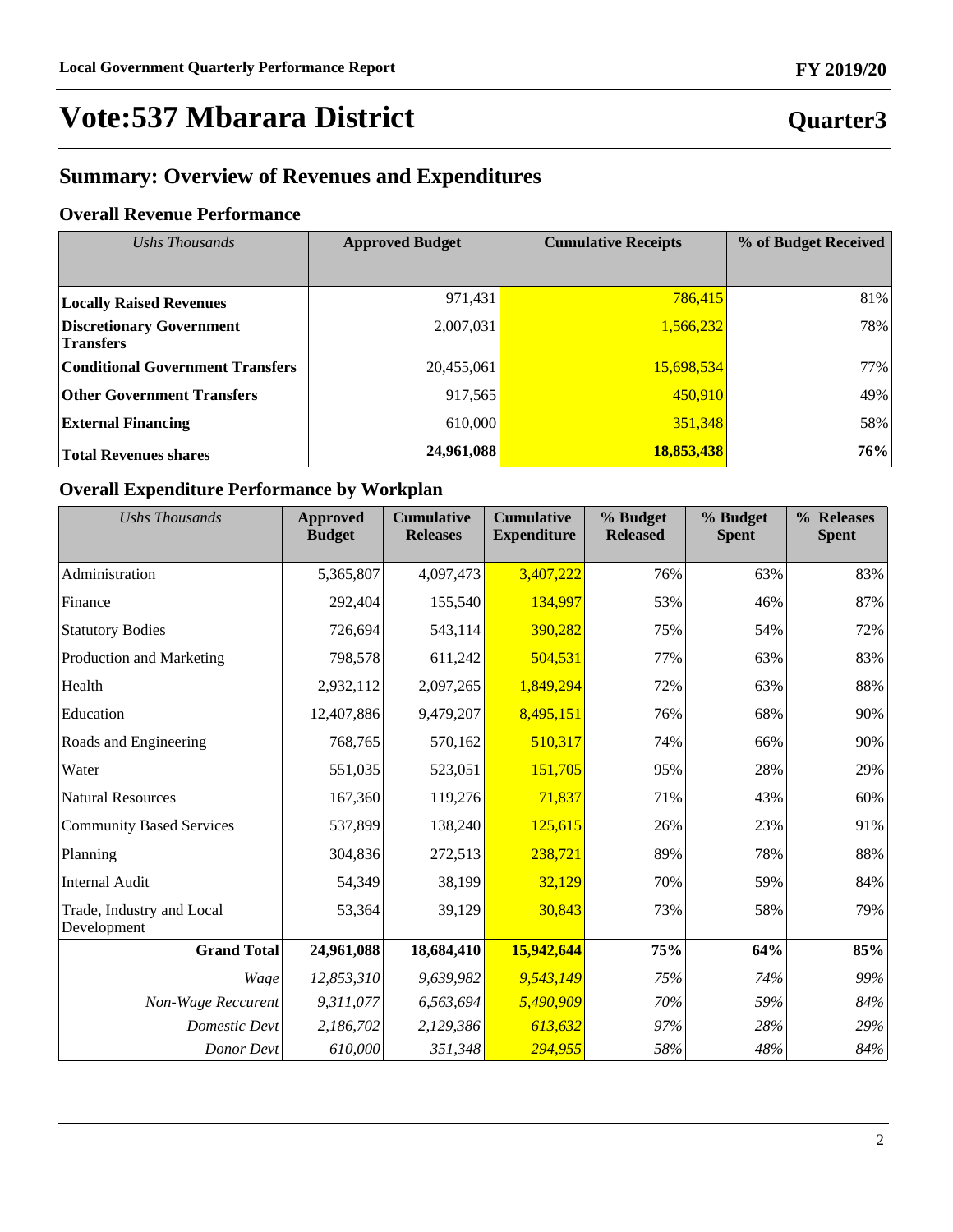## **Quarter3**

### **Summary of Cumulative Receipts, disbursements and expenditure for FY 2019/20**

At the end of Q3, the district had realized Ugx 18,853,438,000 which represents 76% of the total annual budget. Locally Raised Revenues had cumulative receipts of 786,415,000 which represents 81% of the budget for the revenue source. This performance above the expected 75% for the quarter was due to more receipts from land fees, Other fees and charges, Rent & Rates which performed at 150%, 113% and 78% respectively due to increased demand of surveying and land titles in the municipality in anticipation of the city status, more receipts from cattle movement permits and sale of trees from government institutions (Sub counties). Discretionary Government Transfers had an annual budget of Ugx 2,007,031,000 and at the end of the quarter, cumulative receipts were 1,566,232,000 (78%) of the budgeted amount because DDEG funds were all released fully (100%) in Q3. Conditional Government Transfers had an annual budget of Ugx 20,451,061,000 and at the end of Q3, cumulative receipts were Ugx 15,698,534,000 (77%) of the annual budget - above the expected 75% for the quarter. This was because General Public Service Pension Arrears (Budgeting) and Sector Development Grant had their budgeted amounts released 100% each in the 1st and 3rd Quarters respectively. Other Government Transfers annual budget was 917,565,000 and at the end of Q3, the total cumulative receipts were Ugx 450,910,000 (49%) of the budget. This was due to the fact that YLP had not received any release since the Financial Year began. The receipts are only for Road Fund and Support to UNEB operations. External Financing had an annual budget of Ugx 610,000,000 and at the end of Q3, total cumulative receipts were Ugx 351,348,000 (58%) of the budget. This was due to the fact that donors released less funds especially under Global Fund for HIV (8%) and UNICEF (64%). At the end of Q3, cumulative releases to all departments was Ugx 18,853,438,000 (76%) of the total budget for FY 2019/2020. The cumulative expenditure for all departments was Ugx 12,795,475,000 which was &75% of all the budget released and 68% of the releases spent. Of these, wage had an approved annual budget of Ugx 12,853,310,000 and at the end of the quarter, Ugx 9,639,982,000 had been received representing 75% of the budget released. Ugx 7,708,234,000 was spent representing 68% of the releases spent and 51% of the budget spent. Non wage Recurrent Grants had a total budget of 9,311,077,000 and at the end of Q3, cumulative releases amounted to Ugx 6,563,694,000 (70%) of the budget released. Ugx 4,415,081,000 was cumulatively spent representing 47% of the budget spent and 67% of the releases spent. Domestic Development had an approved annual budget of Ugx 2,186,702,000 and at the end of Q3, cumulative releases amounted to Ugx 2,129,386,000 representing 97% of the budget released. Cumulative expenditure at the end of the quarter amounted to Ugx 611,576,000 representing 28% of the budget spent and 29% of the releases spent. Donor Development had an approved annual budget of Ugx 610,000,000 and at the end of Q3, cumulative releases amounted to Ugx 351,348,000 representing 58% of the budget released. At the end of the quarter, only Ugx 294,955,000 was cumulatively spent representing 48% of the budget spent and 84% of the releases spent. The details of over/under performance of each individual department/section is explained in section B of the report.

| Ushs Thousands                                                | <b>Approved Budget</b> | <b>Cumulative Receipts</b> | % of Budget<br><b>Received</b> |
|---------------------------------------------------------------|------------------------|----------------------------|--------------------------------|
| <b>1.Locally Raised Revenues</b>                              | 971,431                | 786,415                    | 81 %                           |
| <b>Local Services Tax</b>                                     | 72,106                 | 40,873                     | 57 %                           |
| <b>Land Fees</b>                                              | 104,400                | 156,727                    | 150 %                          |
| <b>Business licenses</b>                                      | 34,904                 | 20,052                     | 57 %                           |
| Liquor licenses                                               | 17,760                 | 11,996                     | 68 %                           |
| Rent & Rates - Non-Produced Assets – from other Govt<br>units | 413,200                | 323,688                    | 78 %                           |
| Park Fees                                                     | 7,200                  | <b>125</b>                 | 2 %                            |
| Registration (e.g. Births, Deaths, Marriages, etc.) fees      | 34,040                 | 18,615                     | 55 %                           |
| Educational/Instruction related levies                        | 53,750                 | 42,358                     | 79 %                           |
| <b>Inspection Fees</b>                                        | 20,000                 | 10,000                     | 50 %                           |
| Market /Gate Charges                                          | 141,832                | 80,529                     | 57 %                           |
| Other Fees and Charges                                        | 72,238                 | 81,452                     | 113 %                          |
| <b>Advance Recoveries</b>                                     | 0                      |                            | $0\%$                          |

#### **Cumulative Revenue Performance by Source**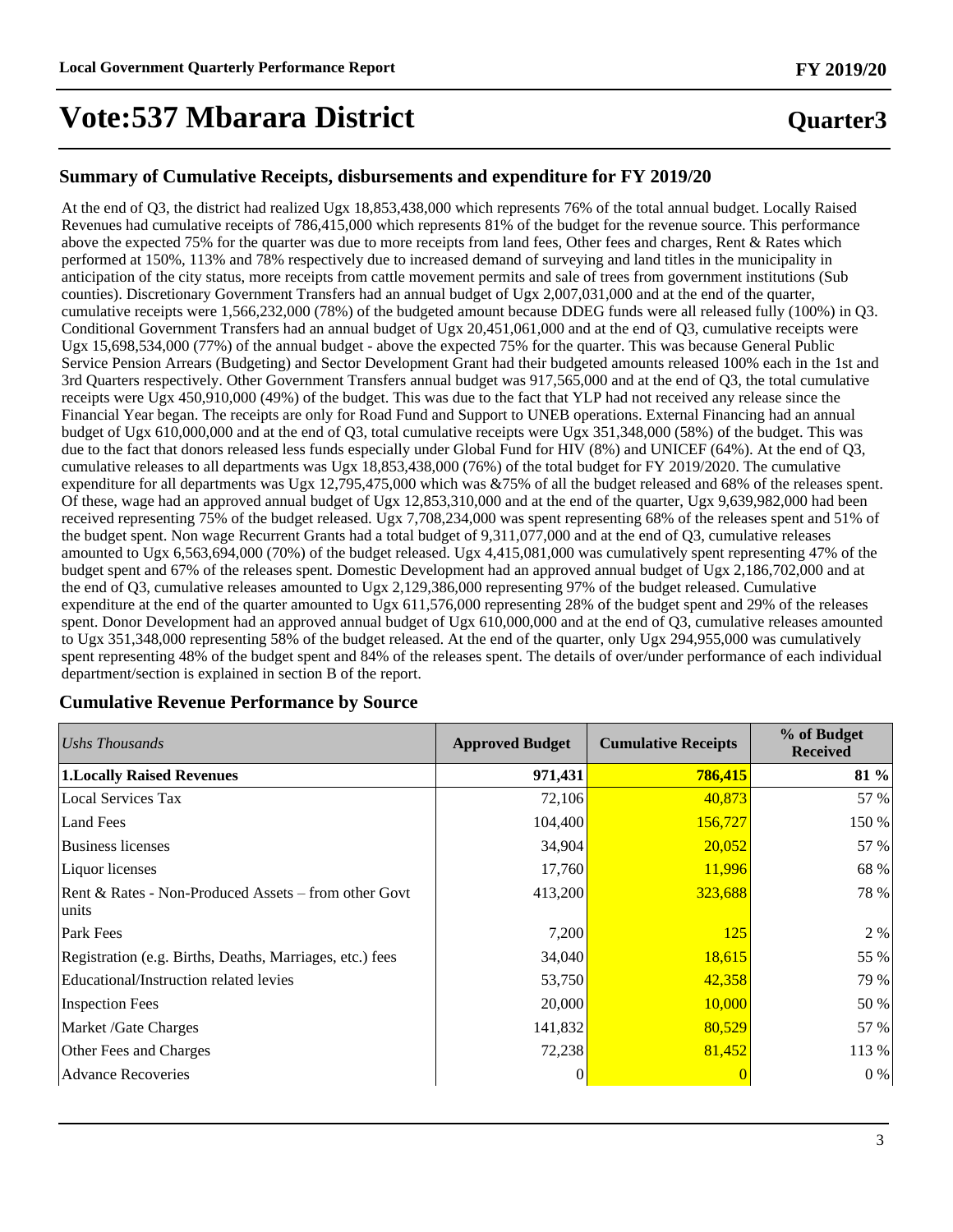**Quarter3**

## **Vote:537 Mbarara District**

| <b>Ushs Thousands</b>                                 | <b>Approved Budget</b> | <b>Cumulative Receipts</b> | % of Budget<br><b>Received</b> |
|-------------------------------------------------------|------------------------|----------------------------|--------------------------------|
| <b>2a.Discretionary Government Transfers</b>          | 2,007,031              | 1,566,232                  | 78 %                           |
| District Unconditional Grant (Non-Wage)               | 623,243                | 467,432                    | 75 %                           |
| District Discretionary Development Equalization Grant | 243,835                | 243,835                    | 100 %                          |
| District Unconditional Grant (Wage)                   | 1,139,954              | 854,965                    | 75 %                           |
| <b>2b.Conditional Government Transfers</b>            | 20,455,061             | 15,698,534                 | 77 %                           |
| Sector Conditional Grant (Wage)                       | 11,713,356             | 8,785,017                  | 75 %                           |
| Sector Conditional Grant (Non-Wage)                   | 2,041,406              | 1,414,812                  | 69 %                           |
| Sector Development Grant                              | 1,575,551              | 1,575,551                  | 100 %                          |
| <b>Transitional Development Grant</b>                 | 367,315                | 310,000                    | 84 %                           |
| General Public Service Pension Arrears (Budgeting)    | 180,319                | 180,319                    | 100 %                          |
| Pension for Local Governments                         | 3,238,594              | 2,428,945                  | 75 %                           |
| <b>Gratuity for Local Governments</b>                 | 1,338,520              | 1,003,890                  | 75 %                           |
| 2c. Other Government Transfers                        | 917,565                | 450,910                    | 49 %                           |
| Support to PLE (UNEB)                                 | 13,000                 | 13,000                     | 100 %                          |
| Uganda Road Fund (URF)                                | 563,303                | 437,910                    | 78 %                           |
| Youth Livelihood Programme (YLP)                      | 341,262                | $\overline{0}$             | $0\%$                          |
| 3. External Financing                                 | 610,000                | 351,348                    | 58 %                           |
| United Nations Children Fund (UNICEF)                 | 210,000                | 135,427                    | 64 %                           |
| Global Fund for HIV, TB & Malaria                     | 220,000                | 16,955                     | 8 %                            |
| Global Alliance for Vaccines and Immunization (GAVI)  | 180,000                | 198,965                    | 111 %                          |
| <b>Total Revenues shares</b>                          | 24,961,088             | 18,853,438                 | 76 %                           |

#### **Cumulative Performance for Locally Raised Revenues**

The approved annual budget for Locally Raised Revenue for the FY 2019/2020 was Ugx 971,431,000. At the end of Q3, the cumulative receipts were Ugx  $786,415,000$   $(81%)$  of the budget received. It's noted that two revenue sources i.e Land fees and Other fees and charges performed over and above the expected 75% (at 150% and 113% respectively) because more receipts were registered as more and more residents are awakening up to acquire titles for their land in the municipality and surrounding sub counties as the news of the city status for Mbarara became real. The other fees and charges source also performed better because of more receipts received from cattle movement permits and sale of trees from government owned forests at sub counties and parishes. The rest of the sources except Rent and Rates & Educational related levies are all sub county sources which are collected concurrently and almost all performed at below 75%. This poor performance is attributed to ever dwindling revenue sources that are being taken away from Mbarara by creation of more new Town Councils from sub counties like Rubindi – Ruhumba Town Council, Rutooma – Bwizibwera Town Councils and now 3 more Town councils have been added almost all taking away the entire sub counties. Rent and Rates is majorly a source at the district where rent from district owned buildings and houses rented by private institutions and staffs is collected and it performed above the expected at 78%. Educational related levies performed also above the expected at 79%.

#### **Cumulative Performance for Central Government Transfers**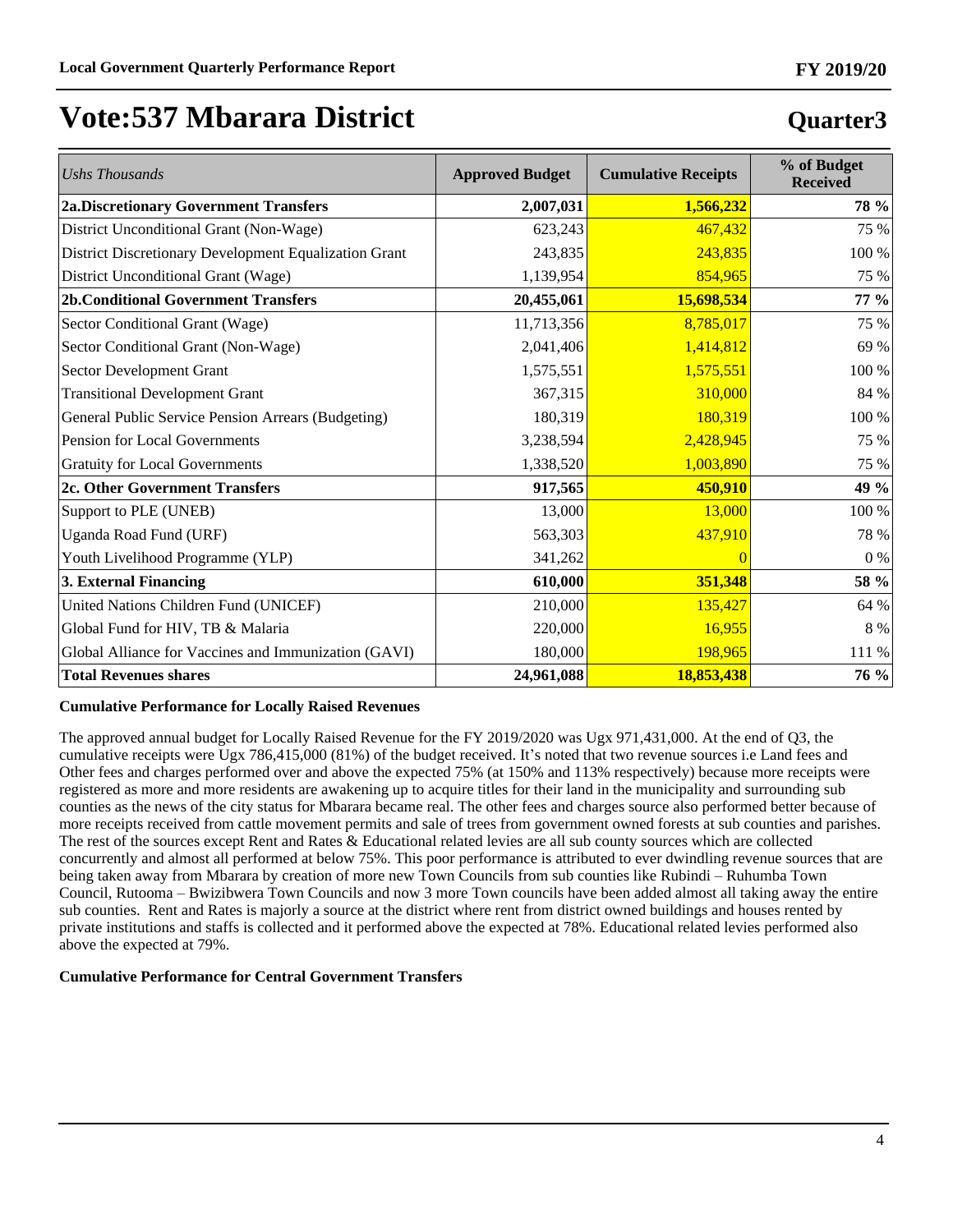## **Quarter3**

The annual budget for Central Government Transfers was Ugx 22,462,092,919 which represents 90% of the total district annual budget. Out of the above total, Ugx 20,455,061,430 was for Conditional Government Transfers and Ugx 2,007,031,489, was for Discretionary Government transfers. By end of Q3, the district realised a cumulative total of Ugx 15,698,534,000 (77%) of the item budget for Conditional Government Transfers and a cumulative total of Ugx 1,566,232,000 (78%) of the item budget for Discretionary Government Transfers. Most Central Government sources like District Unconditional Grant (Non Wage), District Unconditional Grant (Wage), Sector Conditional Grant (Wage), Pension for Local Governments and Gratuity for Local Governments all performed at the expected 75%. District Discretionary Development Equalization Grant and Sector Development Grant all performed at 100% because all funds have been released at the end of Q3. General Public Service Pension Arrears (Budgeting) also performed at 100% because all its funds were released in Q1. Transitional Development also performed at 84% because funds are released in 3 quarters instead of 4. Sector Conditional Grant was the only one source that performed below the expected at 69% because the Education Department only receives its Sector Conditional Grants termly not quarterly as other sectors thus accounting for the low performance.

#### **Cumulative Performance for Other Government Transfers**

The approved annual budget for OGTs was Ugx 917,565,000 and at the end of Q3, a cumulative total receipts for this source was Ugx 450,910,000 (49%) of the total annual budget. This under performance was due to the fact that YLP has not received any release of funds ever since the Financial Year began. Support to PLE (UNEB) performed at 100% because all its budgeted funds were released in Q2. URF performed above the expected at 78%.

#### **Cumulative Performance for External Financing**

The district annual budget for External Financing was Ugx 610,000,000. At the end of Q3, cumulative total receipts were 351,348,000 which represent 58% of the total budget. UNICEF performed at 64%, GAVI at 111% because all funds were released in Q1. Global fund performed at 8%. Reasons for this paltry performance are best known by the donors.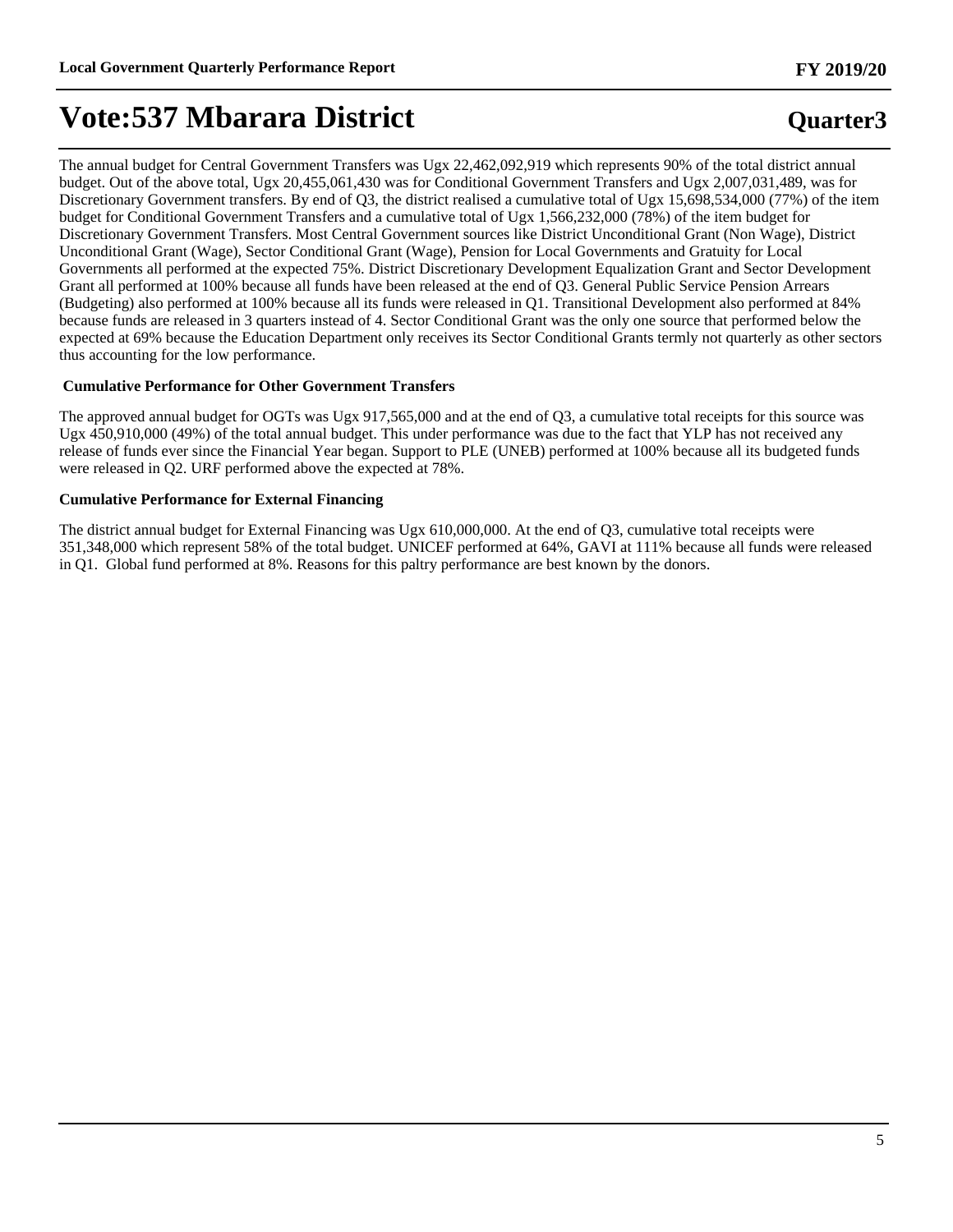# **Quarter3**

**FY 2019/20**

### **Expenditure Performance by Sector and SubProgramme**

| <b>Uganda Shillings Thousands</b>            |           | <b>Cumulative Expenditure</b><br>Performance |                                         |                          | <b>Quarterly Expenditure</b><br>Performance |                           |                         |
|----------------------------------------------|-----------|----------------------------------------------|-----------------------------------------|--------------------------|---------------------------------------------|---------------------------|-------------------------|
|                                              |           | <b>Approved</b><br><b>Budget</b>             | <b>Cumulative</b><br><b>Expenditure</b> | % Budget<br><b>Spent</b> | <b>Plan for</b><br>the<br>quarter           | <b>Quarter</b><br>outturn | %Quarter<br><b>Plan</b> |
| <b>Sector: Agriculture</b>                   |           |                                              |                                         |                          |                                             |                           |                         |
| <b>Agricultural Extension Services</b>       |           | 665,628                                      | 429,764                                 | 65 %                     | 166,407                                     | 162,478                   | 98 %                    |
| <b>District Production Services</b>          |           | 132,949                                      | 74,767                                  | 56 %                     | 33,237                                      | 28,740                    | 86 %                    |
|                                              | Sub-Total | 798,578                                      | 504,531                                 | 63 %                     | 199,644                                     | 191,218                   | 96 %                    |
| <b>Sector: Works and Transport</b>           |           |                                              |                                         |                          |                                             |                           |                         |
| District, Urban and Community Access Roads   |           | 599,794                                      | 448,555                                 | 75 %                     | 149,949                                     | 121,892                   | 81 %                    |
| <b>District Engineering Services</b>         |           | 168,970                                      | 61,762                                  | 37 %                     | 42,243                                      | 16,110                    | 38 %                    |
|                                              | Sub-Total | 768,765                                      | 510,317                                 | 66 %                     | 192,191                                     | 138,002                   | 72 %                    |
| <b>Sector: Trade and Industry</b>            |           |                                              |                                         |                          |                                             |                           |                         |
| <b>Commercial Services</b>                   |           | 53,364                                       | 30,843                                  | 58 %                     | 13,341                                      | 8,898                     | 67 %                    |
|                                              | Sub-Total | 53,364                                       | 30,843                                  | 58 %                     | 13,341                                      | 8,898                     | 67 %                    |
| <b>Sector: Education</b>                     |           |                                              |                                         |                          |                                             |                           |                         |
| Pre-Primary and Primary Education            |           | 7,278,811                                    | 5,266,016                               | 72 %                     | 1,819,703                                   | 1,886,588                 | 104 %                   |
| Secondary Education                          |           | 3,760,657                                    | 2,271,894                               | 60 %                     | 940,164                                     | 902,763                   | 96 %                    |
| <b>Skills Development</b>                    |           | 1,146,039                                    | 839,054                                 | 73 %                     | 286,510                                     | 308,645                   | 108 %                   |
| Education & Sports Management and Inspection |           | 222,378                                      | 118,187                                 | 53 %                     | 55,595                                      | 35,980                    | 65 %                    |
|                                              | Sub-Total | 12,407,886                                   | 8,495,151                               | 68 %                     | 3,101,971                                   | 3,133,976                 | 101 %                   |
| <b>Sector: Health</b>                        |           |                                              |                                         |                          |                                             |                           |                         |
| Primary Healthcare                           |           | 924,185                                      | 479,393                                 | 52 %                     | 231,046                                     | 142,905                   | 62 %                    |
| <b>District Hospital Services</b>            |           | 174,630                                      | 87,311                                  | 50 %                     | 43,657                                      | 43,653                    | 100 %                   |
| Health Management and Supervision            |           | 1,833,297                                    | 1,282,590                               | 70 %                     | 458,324                                     | 436,734                   | 95 %                    |
|                                              | Sub-Total | 2,932,112                                    | 1,849,294                               | 63 %                     | 733,028                                     | 623,292                   | 85 %                    |
| <b>Sector: Water and Environment</b>         |           |                                              |                                         |                          |                                             |                           |                         |
| Rural Water Supply and Sanitation            |           | 551,035                                      | 151,705                                 | 28 %                     | 137,759                                     | 28,714                    | 21 %                    |
| Natural Resources Management                 |           | 167,360                                      | 71.837                                  | 43 %                     | 41,840                                      | 28,164                    | 67 %                    |
|                                              | Sub-Total | 718,395                                      | 223,542                                 | 31 %                     | 179,599                                     | 56,878                    | 32 %                    |
| <b>Sector: Social Development</b>            |           |                                              |                                         |                          |                                             |                           |                         |
| Community Mobilisation and Empowerment       |           | 537,899                                      | 125,615                                 | 23 %                     | 134,475                                     | 40,713                    | $30\ \%$                |
|                                              | Sub-Total | 537,899                                      | 125,615                                 | 23 %                     | 134,475                                     | 40,713                    | <b>30 %</b>             |
| <b>Sector: Public Sector Management</b>      |           |                                              |                                         |                          |                                             |                           |                         |
| District and Urban Administration            |           | 5,365,807                                    | 3,407,222                               | 63 %                     | 1,341,452                                   | 1,248,990                 | 93 %                    |
| <b>Local Statutory Bodies</b>                |           | 726,694                                      | 390,282                                 | 54 %                     | 181,673                                     | 78,393                    | 43 %                    |
| <b>Local Government Planning Services</b>    |           | 304,836                                      | 238,721                                 | 78 %                     | 76,209                                      | 69,228                    | 91 %                    |
|                                              | Sub-Total | 6,397,336                                    | 4,036,226                               | 63 %                     | 1,599,334                                   | 1,396,611                 | 87 %                    |
| <b>Sector: Accountability</b>                |           |                                              |                                         |                          |                                             |                           |                         |
| Financial Management and Accountability(LG)  |           | 292,404                                      | 134,997                                 | 46 %                     | 73,101                                      | 36,604                    | $50\ \%$                |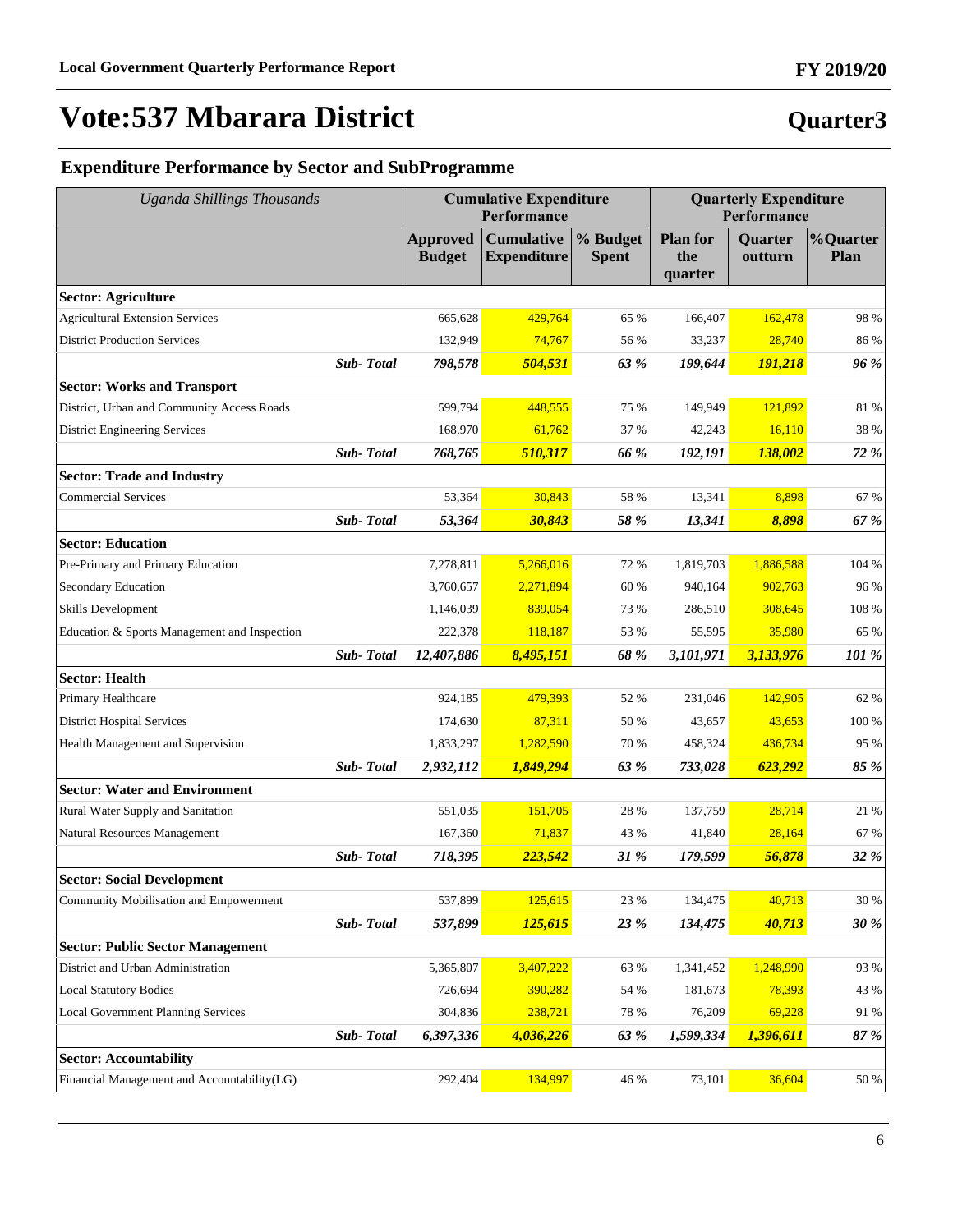| Internal Audit Services | 54,349     | 32,129     | 59 % | 13.587    | 6.019     | 44 %   |
|-------------------------|------------|------------|------|-----------|-----------|--------|
| <b>Sub-Total</b>        | 346,753    | 167.125    | 48 % | 86.688    | 42,623    | 49 %   |
| <b>Grand Total</b>      | 24.961.088 | 15,942,644 | 64%  | 6.240.272 | 5.632.212 | $90\%$ |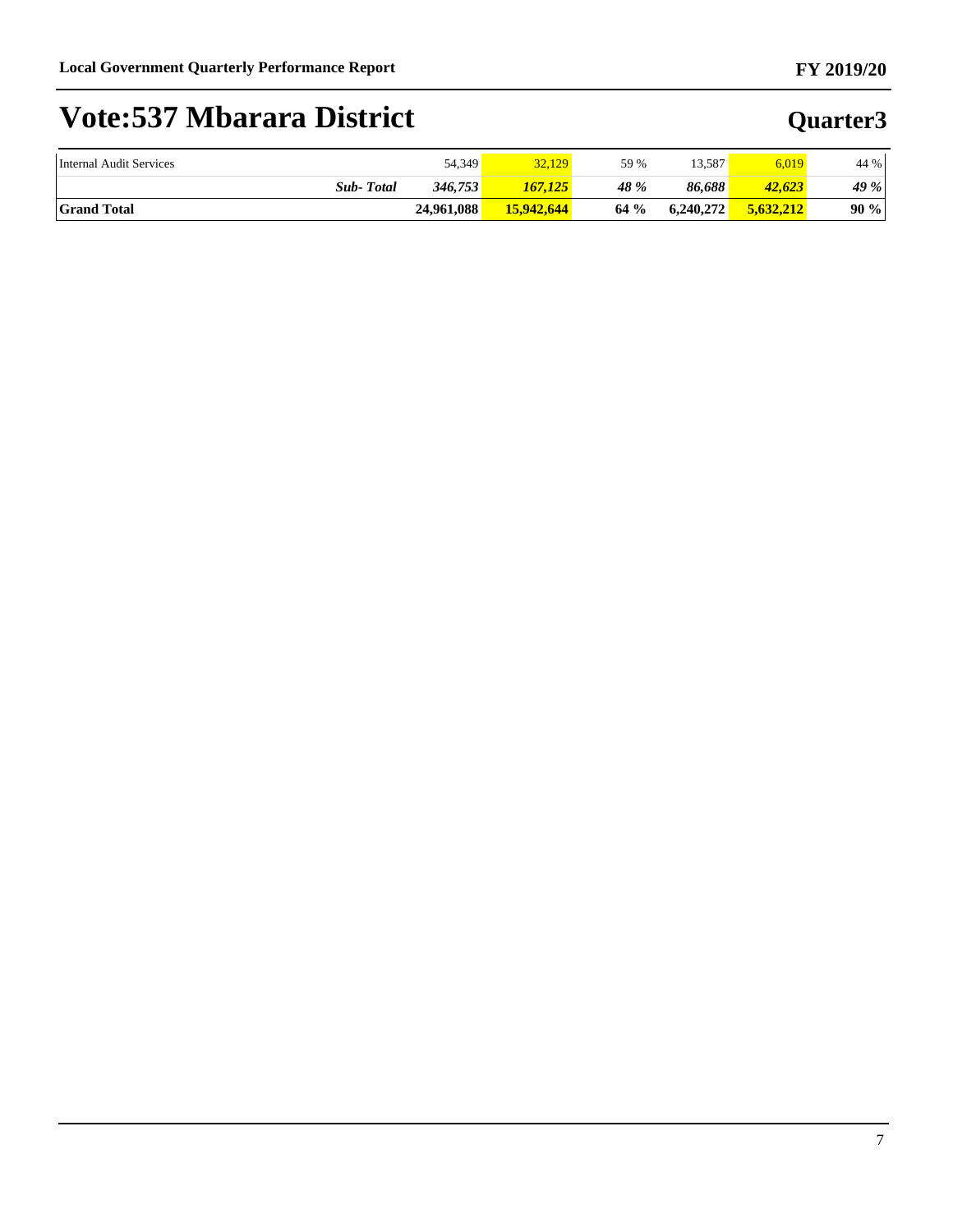### **SECTION B : Workplan Summary**

### *Workplan: Administration*

### **B1: Overview of Workplan Revenues and Expenditures by source**

| <b>Ushs Thousands</b>                                                     | <b>Approved</b><br><b>Budget</b> | <b>Cumulative</b><br>Outturn | % Budget<br><b>Spent</b> | <b>Plan for the</b><br>quarter | Quarter<br>outturn | %Quarter<br>Plan |  |  |  |
|---------------------------------------------------------------------------|----------------------------------|------------------------------|--------------------------|--------------------------------|--------------------|------------------|--|--|--|
| A: Breakdown of Workplan Revenues                                         |                                  |                              |                          |                                |                    |                  |  |  |  |
| <b>Recurrent Revenues</b>                                                 | 5,347,587                        | 4,079,253                    | 76%                      | 1,336,897                      | 1,249,325          | 93%              |  |  |  |
| <b>District Unconditional</b><br>Grant (Non-Wage)                         | 149,843                          | 112,908                      | 75%                      | 37,461                         | 37,983             | 101%             |  |  |  |
| <b>District Unconditional</b><br>Grant (Wage)                             | 114,602                          | 83,551                       | 73%                      | 28,650                         | 28,650             | 100%             |  |  |  |
| General Public Service<br><b>Pension Arrears</b><br>(Budgeting)           | 180,319                          | 180,319                      | 100%                     | 45,080                         | $\overline{0}$     | 0%               |  |  |  |
| Gratuity for Local<br>Governments                                         | 1,338,520                        | 1,003,890                    | 75%                      | 334,630                        | 334,630            | 100%             |  |  |  |
| <b>Locally Raised Revenues</b>                                            | 162,976                          | 161,373                      | 99%                      | 40,744                         | $\overline{0}$     | 0%               |  |  |  |
| Multi-Sectoral Transfers to<br>LLGs_NonWage                               | 162,733                          | 108,267                      | 67%                      | 40,683                         | 38,413             | 94%              |  |  |  |
| Pension for Local<br>Governments                                          | 3,238,594                        | 2,428,945                    | 75%                      | 809,648                        | 809,648            | 100%             |  |  |  |
| <b>Development Revenues</b>                                               | 18,220                           | 18,220                       | 100%                     | 4,555                          | 9,499              | 209%             |  |  |  |
| <b>District Discretionary</b><br><b>Development Equalization</b><br>Grant | 8,220                            | 8,220                        | 100%                     | 2,055                          | 6,165              | 300%             |  |  |  |
| <b>Transitional Development</b><br>Grant                                  | 10,000                           | 10,000                       | 100%                     | 2,500                          | 3,333              | 133%             |  |  |  |
| <b>Total Revenues shares</b>                                              | 5,365,807                        | 4,097,473                    | 76%                      | 1,341,452                      | 1,258,823          | 94%              |  |  |  |
| <b>B: Breakdown of Workplan Expenditures</b>                              |                                  |                              |                          |                                |                    |                  |  |  |  |
| <b>Recurrent Expenditure</b>                                              |                                  |                              |                          |                                |                    |                  |  |  |  |
| Wage                                                                      | 114,602                          | 83,540                       | 73%                      | 28,650                         | 28,650             | 100%             |  |  |  |
| Non Wage                                                                  | 5,232,985                        | 3,321,627                    | 63%                      | 1,308,246                      | 1,220,340          | 93%              |  |  |  |
| Development Expenditure                                                   |                                  |                              |                          |                                |                    |                  |  |  |  |
| <b>Domestic Development</b>                                               | 18,220                           | 2,055                        | 11%                      | 4,555                          | $\overline{0}$     | $0\%$            |  |  |  |
| <b>External Financing</b>                                                 | $\boldsymbol{0}$                 | $\overline{0}$               | $0\%$                    | $\boldsymbol{0}$               | $\overline{0}$     | $0\%$            |  |  |  |
| <b>Total Expenditure</b>                                                  | 5,365,807                        | 3,407,222                    | 63%                      | 1,341,452                      | 1,248,990          | 93%              |  |  |  |
| <b>C: Unspent Balances</b>                                                |                                  |                              |                          |                                |                    |                  |  |  |  |
| <b>Recurrent Balances</b>                                                 |                                  | 674,085                      | 17%                      |                                |                    |                  |  |  |  |
| Wage                                                                      |                                  | 11                           |                          |                                |                    |                  |  |  |  |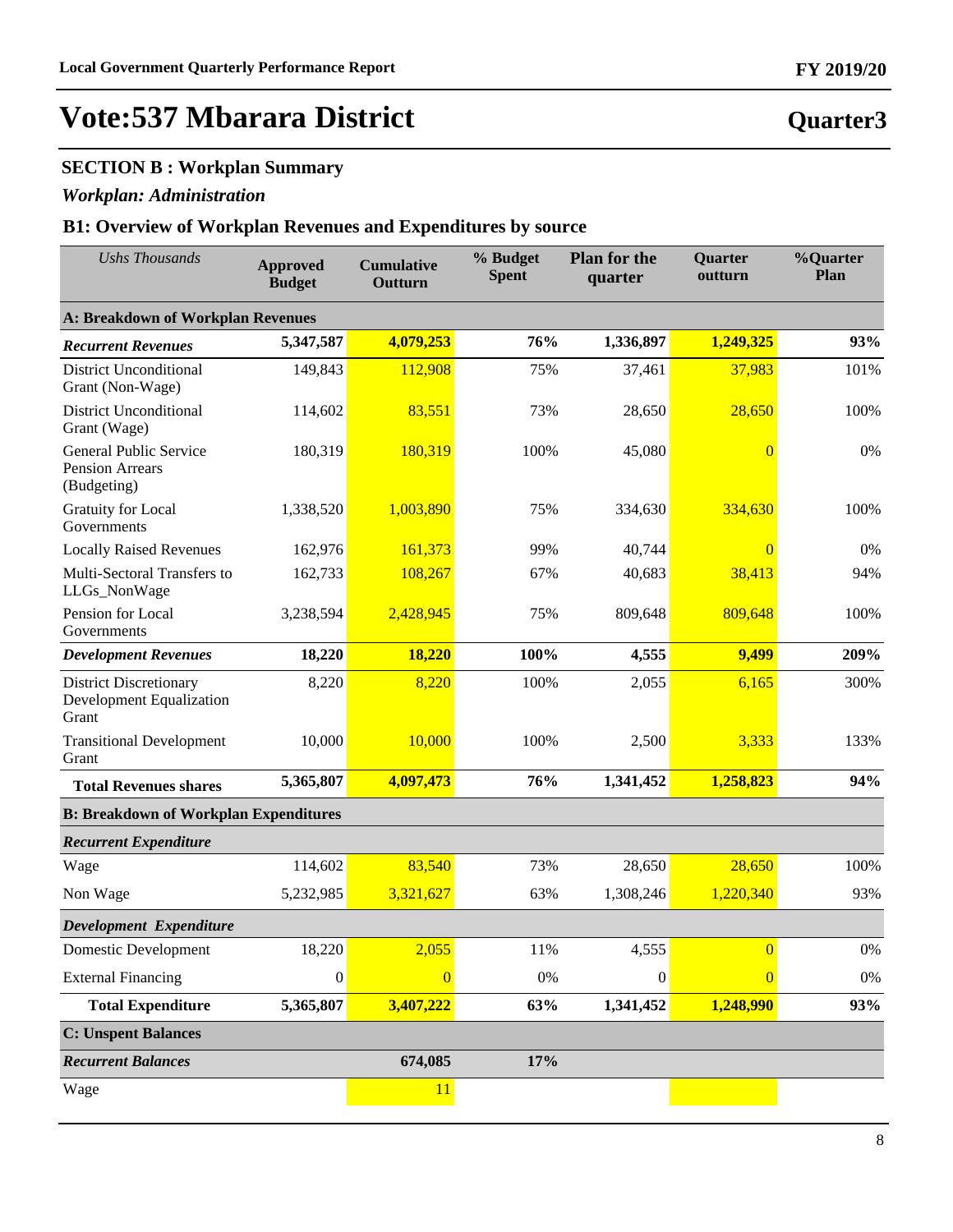| Non Wage                    | 674,074 |     |  |
|-----------------------------|---------|-----|--|
| <b>Development Balances</b> | 16,165  | 89% |  |
| Domestic Development        | 16,165  |     |  |
| <b>External Financing</b>   |         |     |  |
| <b>Total Unspent</b>        | 690,251 | 17% |  |

#### **Summary of Workplan Revenues and Expenditure by Source**

The department had an approved budget of Ugx 5,365,807,000 and at the end of Q3, cumulative receipts amounted to Ugx 4,097,473,000 which represents 76% of the budget received. The plan for the quarter was Ugx 1,341,452,000 and the quarter outturn was 1,258,823,000 which is 94% of the plan for the quarter. District Unconditional Grant (Non-Wage) performed at the expected 75% budget received and 101% of the quarter outturn because more non wage was allocated to the department than planned for the quarter. District Unconditional Grant (Wage) performed slightly lower at 73% of the budget received because of less wage allocation in Q2 (26,250,000 instead of 28,650,000) and 100% of the quarter outturn. General Public Service Pension Arrears (Budgeting) performed at 100% of the budget received because all the money budgeted for the year was received in Q1. Gratuity for Local Governments performed at expected 75% of the budget received and at 100% of the quarter outturn. Locally Raised Revenues over performed at 99% of the budget received and 0% of the quarter outturn because no local revenue was allocated to the department because all local revenue collected for Q3 was remitted to MoFPED to cover for Q2 advanced to the district . Multi- Sectoral Transfers to LLGs\_Non Wage performed at 67% of the budget received because LST transfers have not been made. The quarter outturn performed at 94%. Pension for Local Governments performed at the expected 75% of the budget received and 100% of the quarter outturn. DDEG performed at 100% of the budget received because all the DDEG funds were released in Q3. The quarter outturn performed at 300%. Transitional Development Grant performed at 100% of the budget received and 133% of the quarter outturn because DDEG funds are released in 3 quarters instead of 4. Out of the total cumulative receipts of Ugx 4,097,473,000, the department spent Ugx 2,406,170,000 (45%) of the budget and 93% of the quarter outturn. This under performance in expenditure was due to the fact that General Public Service Pension Arrears (Budgeting) received all the budgeted funds in Q1

#### **Reasons for unspent balances on the bank account**

A total of Shs 690,251,000 (17% of the budget) remained unspent at quarter end. The unspent balance of 674,074,000 for Non wage accumulated as a result of Pension arrears and Gratuity that remained unpaid because all the funds for the whole year for these activities were released in Q1. The balance of 16,165,000 for Domestic Development includes 9,999,999 for purchase of Motorcycle which has not been purchased as at Q3, and the remaining 6,165,001 was for Capacity Building activities that had not been carried out at the end of the quarter.

#### **Highlights of physical performance by end of the quarter**

- The department paid staff salaries - Pension and Gratuity was also paid - Multi- Sectoral Transfers to LLGs were effected - Office management and operation, supervision and monitoring of government projects was done.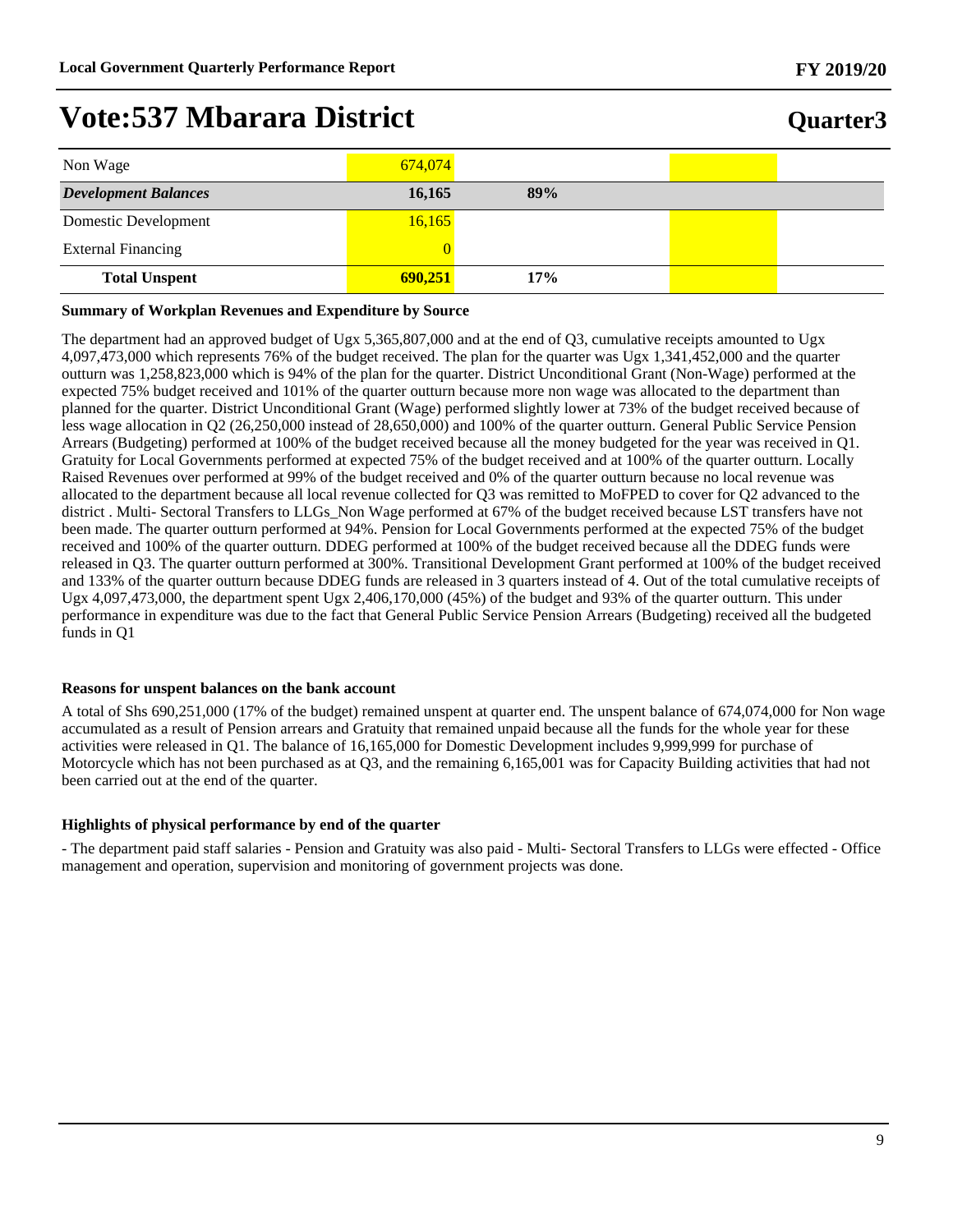**Quarter3**

## **Vote:537 Mbarara District**

### *Workplan: Finance*

| <b>Ushs Thousands</b>                             | <b>Approved</b><br><b>Budget</b> | <b>Cumulative</b><br>Outturn | % Budget<br><b>Spent</b> | <b>Plan for the</b><br>quarter | Quarter<br>outturn | %Quarter<br>Plan |
|---------------------------------------------------|----------------------------------|------------------------------|--------------------------|--------------------------------|--------------------|------------------|
| A: Breakdown of Workplan Revenues                 |                                  |                              |                          |                                |                    |                  |
| <b>Recurrent Revenues</b>                         | 292,404                          | 155,540                      | 53%                      | 73,101                         | 36,632             | 50%              |
| <b>District Unconditional</b><br>Grant (Non-Wage) | 25,218                           | 18,580                       | 74%                      | 6,305                          | 6,276              | 100%             |
| <b>District Unconditional</b><br>Grant (Wage)     | 121,425                          | 91,819                       | 76%                      | 30,356                         | 30,356             | 100%             |
| <b>Locally Raised Revenues</b>                    | 54,883                           | 45,141                       | 82%                      | 13,721                         | $\overline{0}$     | 0%               |
| Multi-Sectoral Transfers to<br>LLGs_NonWage       | 90,878                           | $\overline{0}$               | 0%                       | 22,719                         | $\overline{0}$     | $0\%$            |
| <b>Development Revenues</b>                       | $\bf{0}$                         | $\overline{\mathbf{0}}$      | 0%                       | $\bf{0}$                       | $\bf{0}$           | $0\%$            |
|                                                   | 292,404                          | 155,540                      | 53%                      | 73,101                         | 36,632             | 50%              |
| <b>Total Revenues shares</b>                      |                                  |                              |                          |                                |                    |                  |
| <b>B: Breakdown of Workplan Expenditures</b>      |                                  |                              |                          |                                |                    |                  |
| <b>Recurrent Expenditure</b>                      |                                  |                              |                          |                                |                    |                  |
| Wage                                              | 121,425                          | 83,757                       | 69%                      | 30,356                         | 30,356             | 100%             |
| Non Wage                                          | 170,979                          | 51,240                       | 30%                      | 42,745                         | 6,247              | 15%              |
| Development Expenditure                           |                                  |                              |                          |                                |                    |                  |
| <b>Domestic Development</b>                       | $\boldsymbol{0}$                 | $\overline{0}$               | 0%                       | $\boldsymbol{0}$               | $\overline{0}$     | 0%               |
| <b>External Financing</b>                         | 0                                | $\overline{0}$               | 0%                       | $\mathbf{0}$                   | $\overline{0}$     | 0%               |
| <b>Total Expenditure</b>                          | 292,404                          | 134,997                      | 46%                      | 73,101                         | 36,604             | 50%              |
| <b>C: Unspent Balances</b>                        |                                  |                              |                          |                                |                    |                  |
| <b>Recurrent Balances</b>                         |                                  | 20,543                       | 13%                      |                                |                    |                  |
| Wage                                              |                                  | 8,063                        |                          |                                |                    |                  |
| Non Wage                                          |                                  | 12,481                       |                          |                                |                    |                  |
| <b>Development Balances</b>                       |                                  | $\bf{0}$                     | 0%                       |                                |                    |                  |
| <b>Domestic Development</b>                       |                                  | $\overline{0}$               |                          |                                |                    |                  |
| <b>External Financing</b>                         |                                  | $\overline{0}$               |                          |                                |                    |                  |
| <b>Total Unspent</b>                              |                                  | 20,543                       | 13%                      |                                |                    |                  |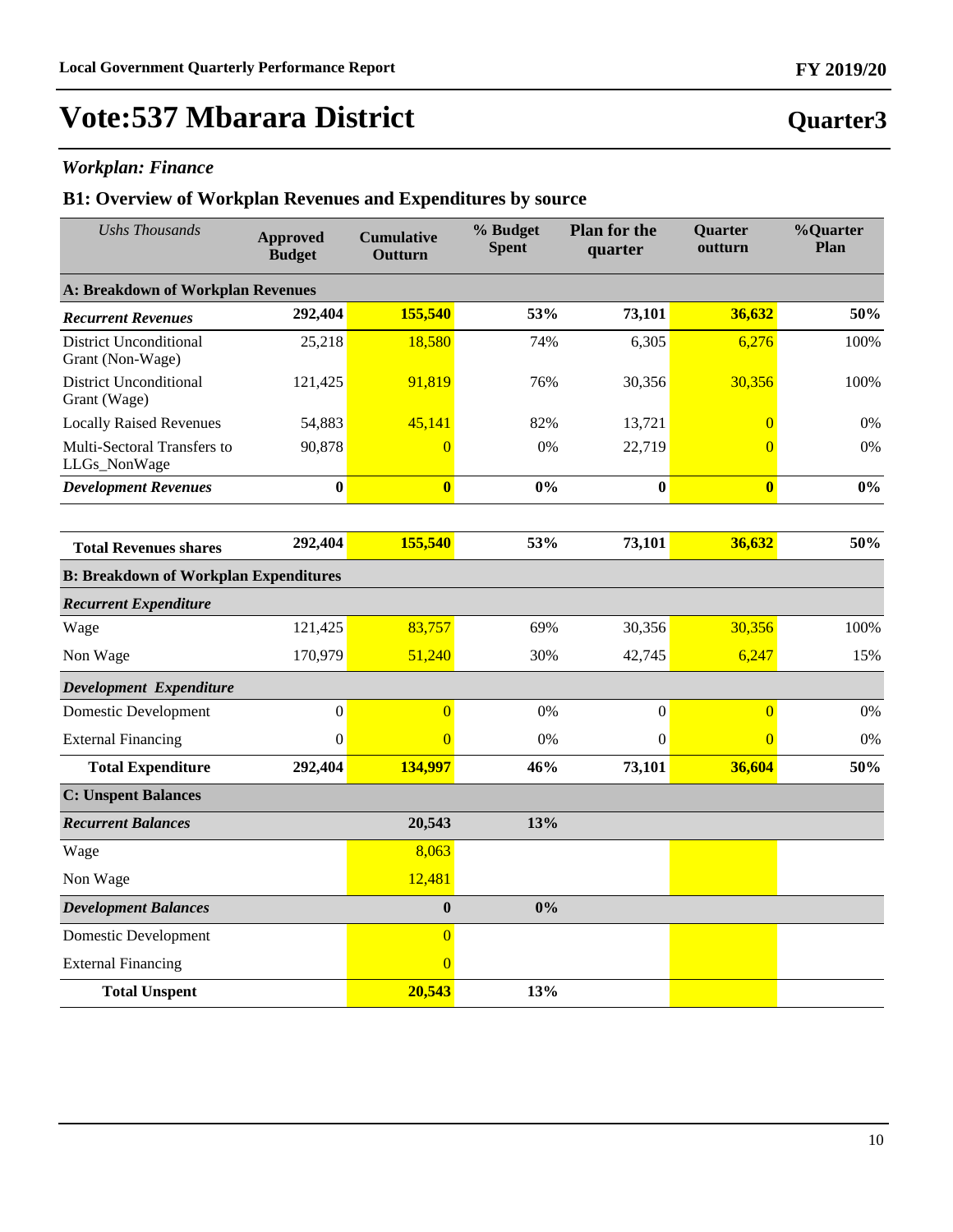#### **Summary of Workplan Revenues and Expenditure by Source**

The approved budget for the department was Ugx 292,404,000 and cumulative receipts at the end of Q3 amounted to Ugx 155,540,000 which represents 53% of the total budget received because the budget for Multi-Sectoral Transfers to LLGs\_Non Wage was transferred to Administration department. District Unconditional Grant (Non-Wage) performed at 74% of the budget because less funds were released than expected but performed at 100% of the quarter plan. District Unconditional Grant (Wage) performance at 76% slightly higher than the expected 75% and the quarter plan performed at 100%. Locally Raised Revenues performed at 82% of the budget received and 0% of the quarter plan because no local revenue was allocated to the department because all local revenue collected for Q3 was remitted to MoFPED to cover for Q2 advanced to the district. The department spent balances brought forward from Q2. Out of the 155,540,000 cumulative receipts, only 134,997,000 (46%) of the budget was spent. The reasons are elaborated in the unspent balances section. The department had no development and donor budgets.

#### **Reasons for unspent balances on the bank account**

The total unspent balances at the end of the quarter was Ugx 20, 543,000 (13%) of the budget. Ugx 12,481,000 remained for Non Wage especially for Local Revenue whereby more Local Revenue was allocated to the department in Q2 because the district received more local revenue advance in Q2, the balance of which will cater for some of the Q4 expenditure. ugx 8,063,000 remained for Wage because of salaries for Senior Accountant and Senior Finance who transferred to Rwampara and have not been replaced at the end of the quarter.

#### **Highlights of physical performance by end of the quarter**

Some of the Physical Performance Highlights Include; The Revenue enhancement exercises that were carried out in all sub counties, Closing of books of accounts and mentoring of sub accountants, Payment of staff welfare and allowances, payment of staff salaries, submission of Financial Statements and Internal Audit Responses to Auditor General, Internal Auditor General and Accountant General.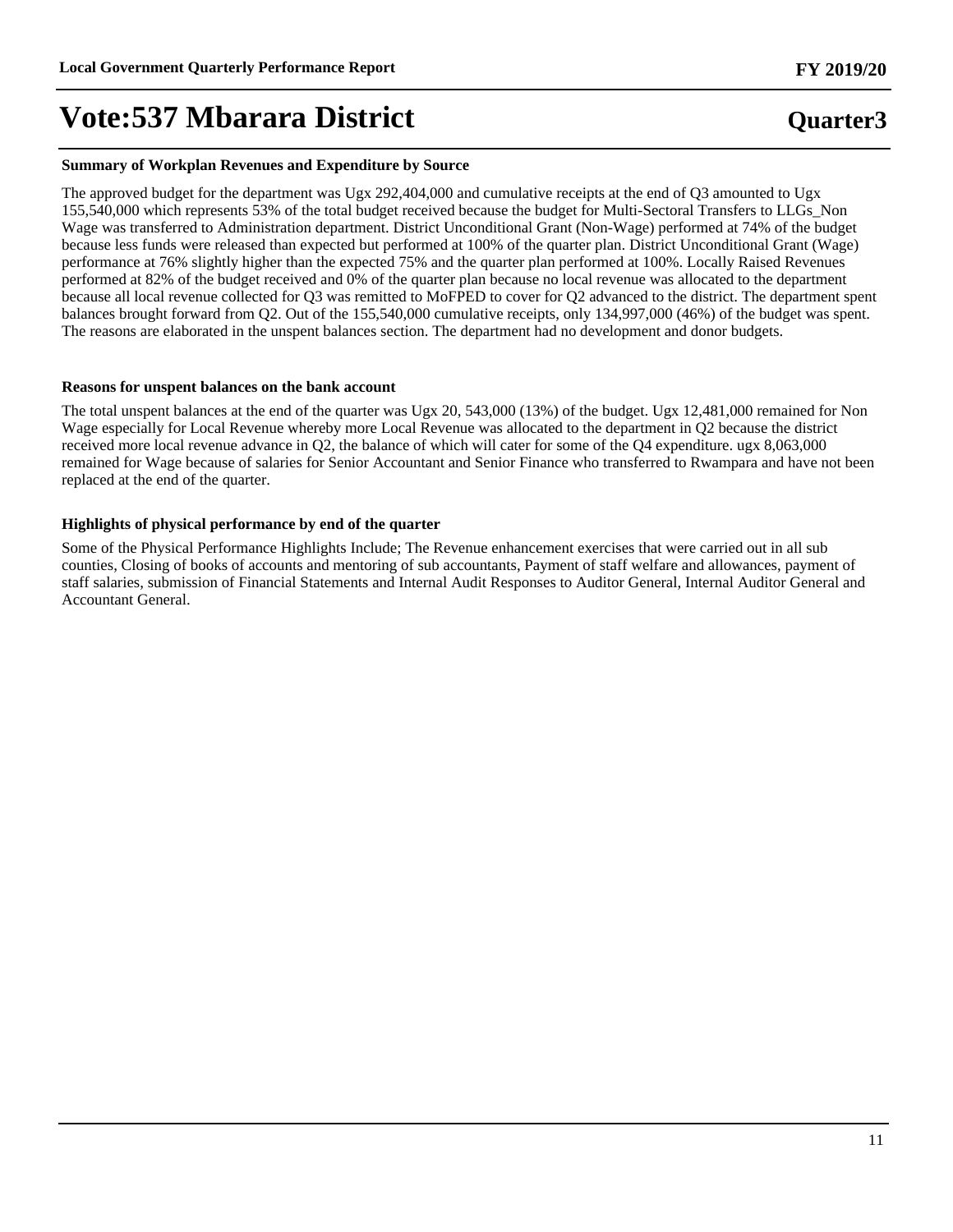**Quarter3**

## **Vote:537 Mbarara District**

### *Workplan: Statutory Bodies*

| <b>Ushs Thousands</b>                             | <b>Approved</b><br><b>Budget</b> | <b>Cumulative</b><br>Outturn | % Budget<br><b>Spent</b> | <b>Plan for the</b><br>quarter | Quarter<br>outturn | %Quarter<br>Plan |
|---------------------------------------------------|----------------------------------|------------------------------|--------------------------|--------------------------------|--------------------|------------------|
| <b>A: Breakdown of Workplan Revenues</b>          |                                  |                              |                          |                                |                    |                  |
| <b>Recurrent Revenues</b>                         | 726,694                          | 543,114                      | 75%                      | 181,673                        | 117,473            | 65%              |
| <b>District Unconditional</b><br>Grant (Non-Wage) | 288,832                          | 216,477                      | 75%                      | 72,208                         | 72,733             | 101%             |
| <b>District Unconditional</b><br>Grant (Wage)     | 178,961                          | 134,971                      | 75%                      | 44,740                         | 44,740             | 100%             |
| <b>Locally Raised Revenues</b>                    | 232,980                          | 191,666                      | 82%                      | 58,245                         | $\overline{0}$     | 0%               |
| Multi-Sectoral Transfers to<br>LLGs_NonWage       | 25,920                           | $\Omega$                     | 0%                       | 6,480                          | $\overline{0}$     | 0%               |
| <b>Development Revenues</b>                       | $\bf{0}$                         | $\overline{\mathbf{0}}$      | 0%                       | $\bf{0}$                       | $\bf{0}$           | 0%               |
|                                                   |                                  |                              |                          |                                |                    |                  |
| <b>Total Revenues shares</b>                      | 726,694                          | 543,114                      | 75%                      | 181,673                        | 117,473            | 65%              |
| <b>B: Breakdown of Workplan Expenditures</b>      |                                  |                              |                          |                                |                    |                  |
| <b>Recurrent Expenditure</b>                      |                                  |                              |                          |                                |                    |                  |
| Wage                                              | 178,961                          | 134,485                      | 75%                      | 44,740                         | 44,382             | 99%              |
| Non Wage                                          | 547,732                          | 255,797                      | 47%                      | 136,933                        | 34,011             | 25%              |
| Development Expenditure                           |                                  |                              |                          |                                |                    |                  |
| <b>Domestic Development</b>                       | $\boldsymbol{0}$                 | $\overline{0}$               | 0%                       | $\boldsymbol{0}$               | $\overline{0}$     | 0%               |
| <b>External Financing</b>                         | $\mathbf{0}$                     | $\Omega$                     | 0%                       | $\mathbf{0}$                   | $\overline{0}$     | 0%               |
| <b>Total Expenditure</b>                          | 726,694                          | 390,282                      | 54%                      | 181,673                        | 78,393             | 43%              |
| <b>C: Unspent Balances</b>                        |                                  |                              |                          |                                |                    |                  |
| <b>Recurrent Balances</b>                         |                                  | 152,831                      | 28%                      |                                |                    |                  |
| Wage                                              |                                  | 486                          |                          |                                |                    |                  |
| Non Wage                                          |                                  | 152,346                      |                          |                                |                    |                  |
| <b>Development Balances</b>                       |                                  | $\bf{0}$                     | 0%                       |                                |                    |                  |
| Domestic Development                              |                                  | $\overline{0}$               |                          |                                |                    |                  |
| <b>External Financing</b>                         |                                  | $\overline{0}$               |                          |                                |                    |                  |
| <b>Total Unspent</b>                              |                                  | 152,831                      | 28%                      |                                |                    |                  |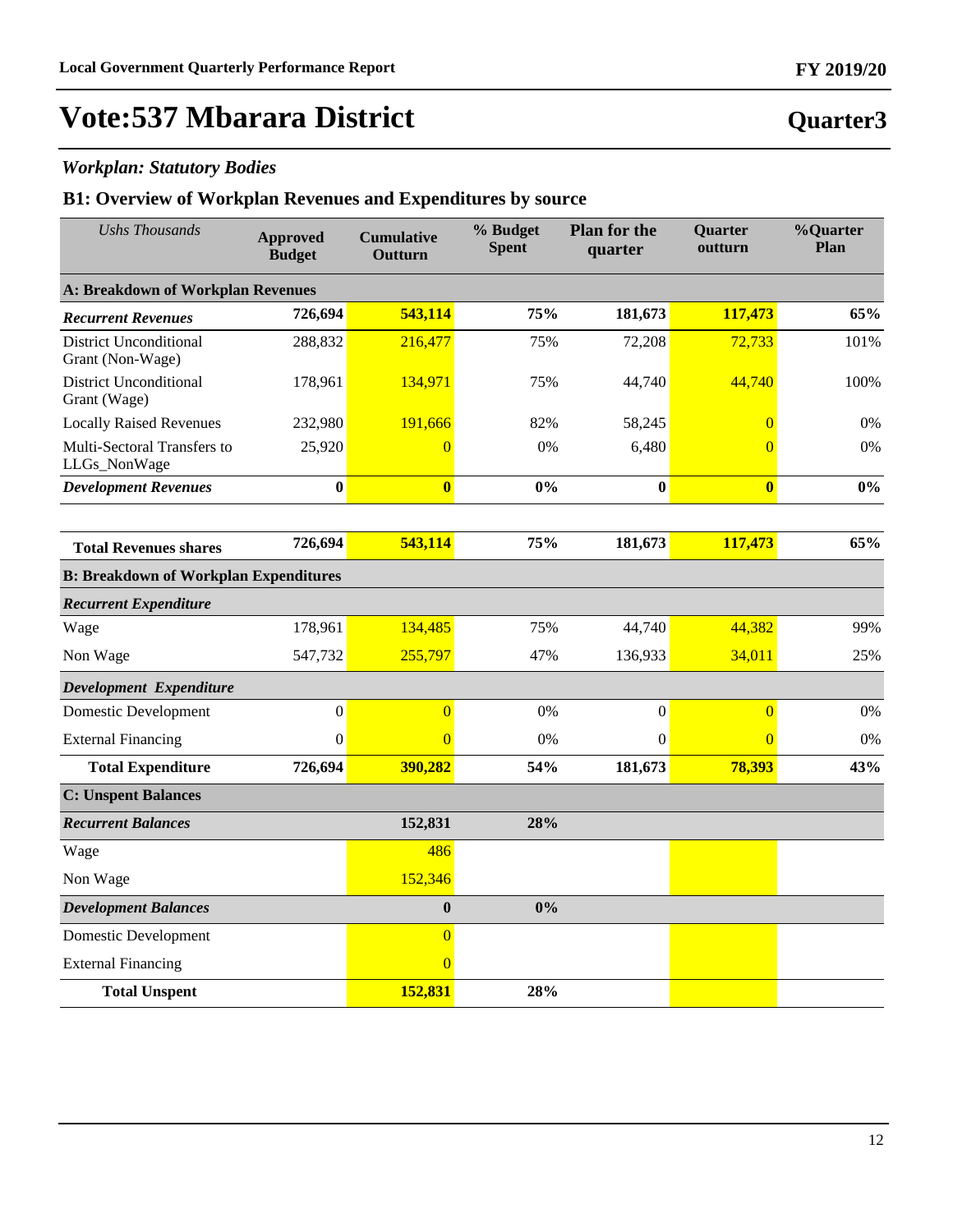#### **Summary of Workplan Revenues and Expenditure by Source**

The department had an approved budget of 726,694,000 and at the end of the quarter, cumulative receipts amounted to Ugx 543,114,000 (75%) of the budget and 65% of the quarter plan. The quarter plan performed less because Ugx 58,245,000 planned for Local Revenue did not come because there was no Local Revenue allocated to departments in Q3 as all Local Revenue collected for the quarter was used to recover Q2 advanced to the district. Ugx 6,480,000 planned for Multi sect oral Transfers to LLGs was scrapped from the department to Administration department. District Unconditional Grant (Non-Wage) performed at the expected 75% of the budget and at 101% of the quarter plan. District Unconditional Grant (Wage) performed at the expected 75% of the budget and at 100% of the quarter plan. Locally Raised Revenue receipts were 82% of the budget and 0% of the quarter plan because no local revenue was allocated to the department because all local revenue collected for Q3 was remitted to MoFPED to cover for Q2 advanced to the district. The department spent Local Revenue balances brought forward from Q2. The department had no development and donor budgets. The cumulative expenditure amounted to Ugx 390,282,000 (54%) of the budget spent and 43% of the quarter plan. This was because Council Allowances and Sectoral committee's allowances were released for the quarter but remained unpaid at the end of the quarter but will be paid in Q4. Wage expenditure performed at the expected 75% of the budget and 99% of the quarter out turn all the payments were effected in the quarter. Non Wage expenditure performed at 42% of the budget and at 25% of the quarter plan because Council Allowances, retainer fees and Sectoral committees¶ allowances were released for the quarter but remained unpaid at the end of the quarter.

#### **Reasons for unspent balances on the bank account**

The total unspent balance was Ugx 152,831,000 (28%) of the budget. Out of this, Ugx 152,346,000 remained unpaid for Non Wage because Council Allowances and Sectoral committees allowances were released for the quarter but remained unpaid at the end of the quarter. Ugx 846,000 remained unspent for wages may be due miscalculations.

#### **Highlights of physical performance by end of the quarter**

- Council Staff Salaries paid - Councillors allowances paid - Political monitoring of govt projects done - Boards and Commission allowances and salaries paid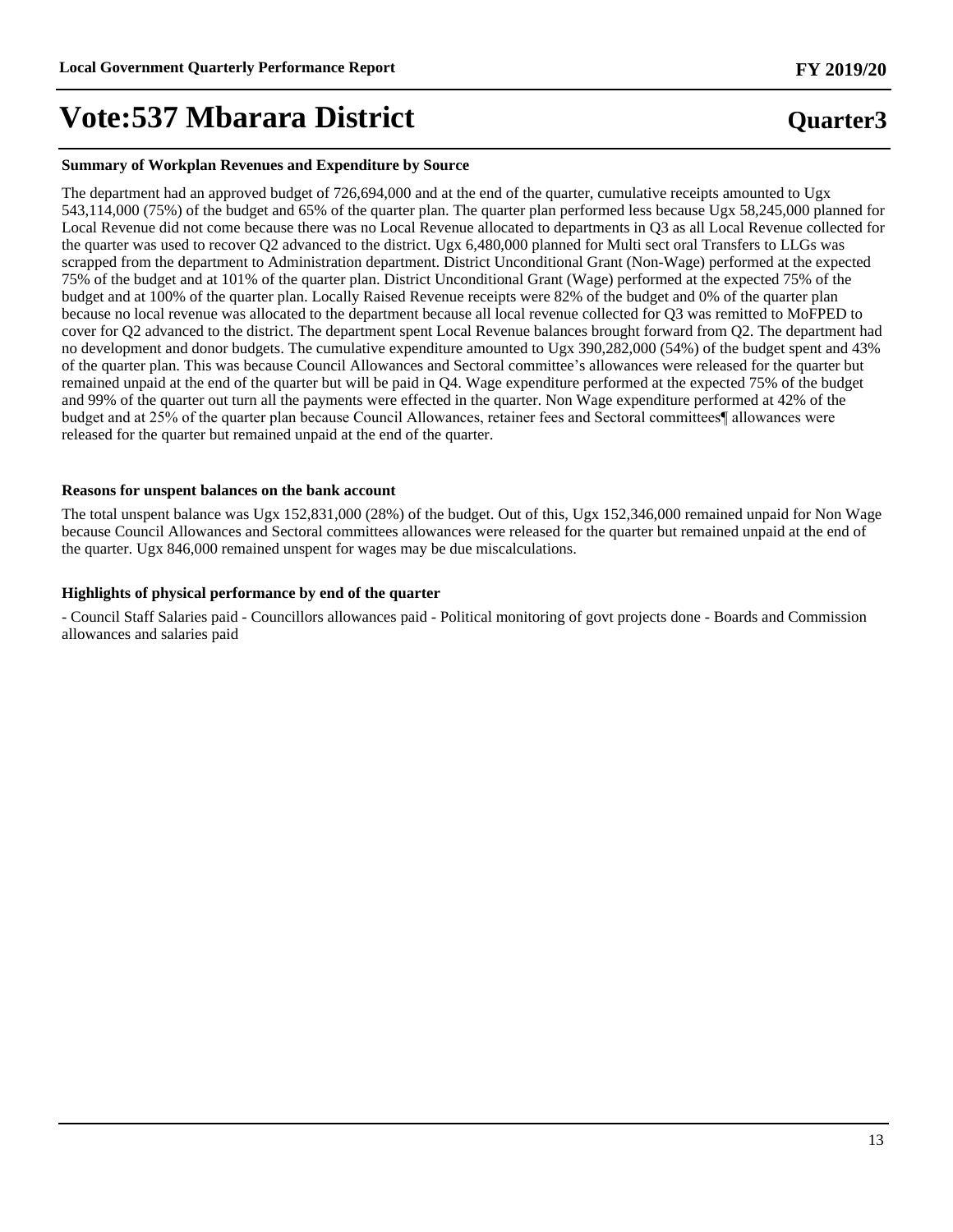**Quarter3**

## **Vote:537 Mbarara District**

### *Workplan: Production and Marketing*

| <b>Ushs Thousands</b>                             | <b>Approved</b><br><b>Budget</b> | <b>Cumulative</b><br>Outturn | % Budget<br><b>Spent</b> | <b>Plan for the</b><br>quarter | <b>Quarter</b><br>outturn | %Quarter<br>Plan |  |  |
|---------------------------------------------------|----------------------------------|------------------------------|--------------------------|--------------------------------|---------------------------|------------------|--|--|
| <b>A: Breakdown of Workplan Revenues</b>          |                                  |                              |                          |                                |                           |                  |  |  |
| <b>Recurrent Revenues</b>                         | 729,000                          | 541,664                      | 74%                      | 182,250                        | 176,348                   | 97%              |  |  |
| <b>District Unconditional</b><br>Grant (Non-Wage) | 3,000                            | 1,700                        | 57%                      | 750                            | 200                       | 27%              |  |  |
| <b>District Unconditional</b><br>Grant (Wage)     | 71,068                           | 54,202                       | 76%                      | 17,767                         | 17,767                    | 100%             |  |  |
| <b>Locally Raised Revenues</b>                    | 16,630                           | 10,620                       | 64%                      | 4,158                          | $\overline{0}$            | 0%               |  |  |
| Multi-Sectoral Transfers to<br>LLGs_NonWage       | 4,778                            | $\overline{0}$               | 0%                       | 1,194                          | $\overline{0}$            | 0%               |  |  |
| <b>Sector Conditional Grant</b><br>(Non-Wage)     | 152,140                          | 114,105                      | 75%                      | 38,035                         | 38,035                    | 100%             |  |  |
| <b>Sector Conditional Grant</b><br>(Wage)         | 481,384                          | 361,038                      | 75%                      | 120,346                        | 120,346                   | 100%             |  |  |
| <b>Development Revenues</b>                       | 69,578                           | 69,578                       | 100%                     | 17,394                         | 23,193                    | 133%             |  |  |
| Sector Development Grant                          | 69,578                           | 69,578                       | 100%                     | 17,394                         | 23,193                    | 133%             |  |  |
| <b>Total Revenues shares</b>                      | 798,578                          | 611,242                      | 77%                      | 199,644                        | 199,541                   | 100%             |  |  |
| <b>B: Breakdown of Workplan Expenditures</b>      |                                  |                              |                          |                                |                           |                  |  |  |
| <b>Recurrent Expenditure</b>                      |                                  |                              |                          |                                |                           |                  |  |  |
| Wage                                              | 552,453                          | 412,027                      | 75%                      | 138,113                        | 138,113                   | 100%             |  |  |
| Non Wage                                          | 176,547                          | 65,821                       | 37%                      | 44,137                         | 29,912                    | 68%              |  |  |
| Development Expenditure                           |                                  |                              |                          |                                |                           |                  |  |  |
| Domestic Development                              | 69,578                           | 26,683                       | 38%                      | 17,394                         | 23,193                    | 133%             |  |  |
| <b>External Financing</b>                         | $\mathbf{0}$                     | $\overline{0}$               | 0%                       | $\theta$                       | $\overline{0}$            | 0%               |  |  |
| <b>Total Expenditure</b>                          | 798,578                          | 504,531                      | 63%                      | 199,644                        | 191,218                   | 96%              |  |  |
| <b>C: Unspent Balances</b>                        |                                  |                              |                          |                                |                           |                  |  |  |
| <b>Recurrent Balances</b>                         |                                  | 63,817                       | 12%                      |                                |                           |                  |  |  |
| Wage                                              |                                  | 3,213                        |                          |                                |                           |                  |  |  |
| Non Wage                                          |                                  | 60,604                       |                          |                                |                           |                  |  |  |
| <b>Development Balances</b>                       |                                  | 42,895                       | 62%                      |                                |                           |                  |  |  |
| <b>Domestic Development</b>                       |                                  | 42,895                       |                          |                                |                           |                  |  |  |
| <b>External Financing</b>                         |                                  | $\overline{0}$               |                          |                                |                           |                  |  |  |
| <b>Total Unspent</b>                              |                                  | 106,712                      | 17%                      |                                |                           |                  |  |  |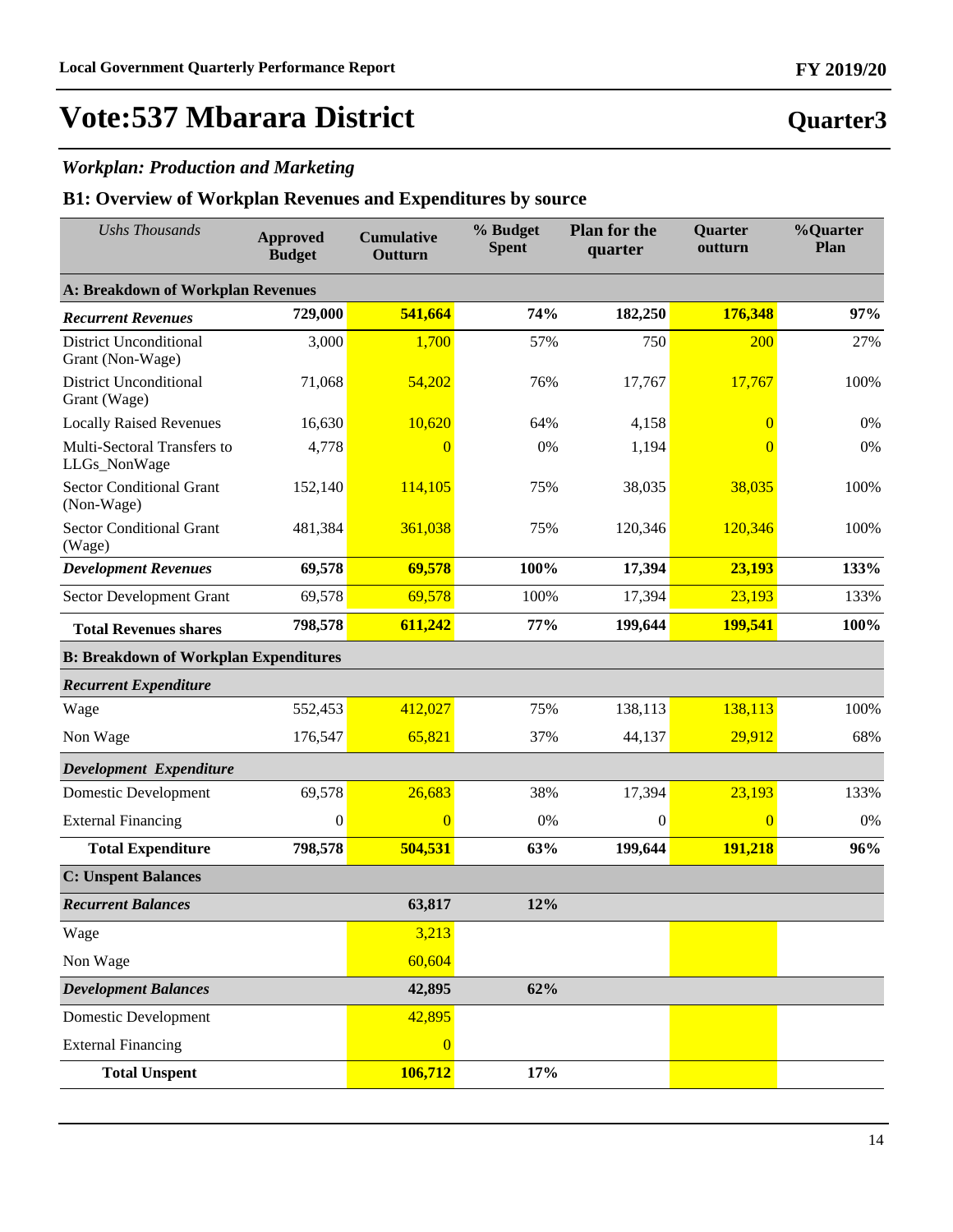#### **Summary of Workplan Revenues and Expenditure by Source**

The approved budget for the department was Ugx 798,578,000. At the end of Q3, the cumulative outturn was Ugx 611,242,000 (77% of the budget received). This performance above the expected 75% was due to over performance of Sector Development Grant at 100% because Development funds are normally released fully in third quarter to ensure completion of capital projects before closure of the FY. District Unconditional Grant Non-Wage performed as expected. Locally Raised Revenue receipts performed at 64% of the budget received less than expected 75% because locally raised revenue was allocated in second quarter and there was no allocation in third quarter. Sector Conditional Grant (Non-Wage) performed at the expected 75% of the budget received and 100% of the quarter plan. Sector Conditional Grant wage and none wage performed as expected at 75 %. Sector Development Grant performed at 100% of the budget received and at 133% of the quarter plan because money is usually released in 3 quarters instead of 4. The cumulative expenditure for the department amounted to Ugx 504,531,000 at the end of Q3 (63%) of the budget spent. This was due the fact that Non Wage funded activities like purchase of motorcycles had not been concluded at the end of Q3. Also Sector Development activities like establishment of Demo centers had not been done by the end of the quarter. Wage performed at the expected 75% of the budget spent and at 101% of the quarter plan.

#### **Reasons for unspent balances on the bank account**

A total of Ugx 106,712,000 (17%) of the budget remained unspent. Out of the total unspent, Ugx 60,604,000 remained unspent because Non Wage funded activities like participation in National Agricultural show is only done in fourth quarter. Also Sector Development money amounting to Ugx 42,895,000 for activities like Establishment of aquaculture demo, construction of a water harvesting tank are not yet complete and not yet paid. Ugx 3,213,000 remained unpaid meant for salaries of some 1 staff who transferred to Rwampara District.

#### **Highlights of physical performance by end of the quarter**

- Agricultural Extension Salaries paid - agricultural extension activities monitored - Animal disease samples collected and analyzed - Agricultural production data collected and analyzed - Agricultural advisory services provided at sub county level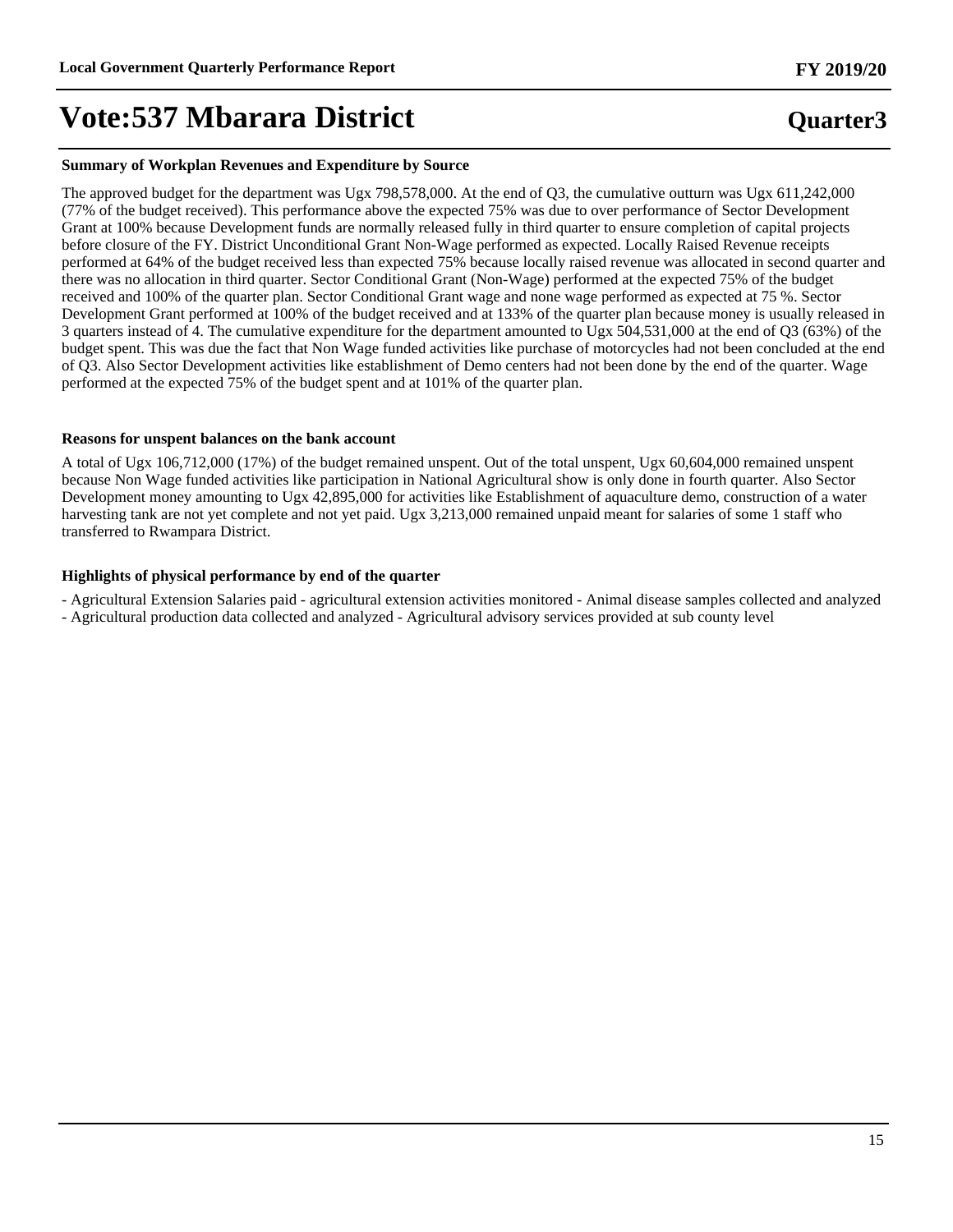**Quarter3**

## **Vote:537 Mbarara District**

### *Workplan: Health*

| <b>Ushs Thousands</b>                                                     | <b>Approved</b><br><b>Budget</b> | <b>Cumulative</b><br>Outturn | % Budget<br><b>Spent</b> | <b>Plan for the</b><br>quarter | <b>Quarter</b><br>outturn | %Quarter<br>Plan |
|---------------------------------------------------------------------------|----------------------------------|------------------------------|--------------------------|--------------------------------|---------------------------|------------------|
| <b>A: Breakdown of Workplan Revenues</b>                                  |                                  |                              |                          |                                |                           |                  |
| <b>Recurrent Revenues</b>                                                 | 2,067,550                        | 1,548,671                    | 75%                      | 516,888                        | 515,508                   | 100%             |
| <b>District Unconditional</b><br>Grant (Non-Wage)                         | 2,000                            | 1,500                        | 75%                      | 500                            | 500                       | 100%             |
| <b>Locally Raised Revenues</b>                                            | 2,500                            | 2,128                        | 85%                      | 625                            | $\overline{0}$            | 0%               |
| Multi-Sectoral Transfers to<br>LLGs_NonWage                               | 2,980                            | $\overline{0}$               | 0%                       | 745                            | $\overline{0}$            | 0%               |
| <b>Sector Conditional Grant</b><br>(Non-Wage)                             | 420,744                          | 315,549                      | 75%                      | 105,186                        | 105,176                   | 100%             |
| <b>Sector Conditional Grant</b><br>(Wage)                                 | 1,639,326                        | 1,229,495                    | 75%                      | 409,832                        | 409,832                   | 100%             |
| <b>Development Revenues</b>                                               | 864,562                          | 548,594                      | 63%                      | 216,140                        | 113,395                   | 52%              |
| <b>District Discretionary</b><br><b>Development Equalization</b><br>Grant | 61,653                           | 61,653                       | 100%                     | 15,413                         | 20,330                    | 132%             |
| <b>External Financing</b>                                                 | 610,000                          | 351,348                      | 58%                      | 152,500                        | 62,075                    | 41%              |
| Sector Development Grant                                                  | 35,593                           | 35,593                       | 100%                     | 8,898                          | 11,864                    | 133%             |
| <b>Transitional Development</b><br>Grant                                  | 157,315                          | 100,000                      | 64%                      | 39,329                         | 19,126                    | 49%              |
| <b>Total Revenues shares</b>                                              | 2,932,112                        | 2,097,265                    | 72%                      | 733,028                        | 628,902                   | 86%              |
| <b>B: Breakdown of Workplan Expenditures</b>                              |                                  |                              |                          |                                |                           |                  |
| <b>Recurrent Expenditure</b>                                              |                                  |                              |                          |                                |                           |                  |
| Wage                                                                      | 1,639,326                        | 1,229,397                    | 75%                      | 409,832                        | 409,734                   | 100%             |
| Non Wage                                                                  | 428,224                          | 262,503                      | 61%                      | 107,056                        | 101,656                   | 95%              |
| Development Expenditure                                                   |                                  |                              |                          |                                |                           |                  |
| <b>Domestic Development</b>                                               | 254,562                          | 62,439                       | 25%                      | 63,640                         | 51,320                    | 81%              |
| <b>External Financing</b>                                                 | 610,000                          | 294,955                      | 48%                      | 152,500                        | 60,583                    | 40%              |
| <b>Total Expenditure</b>                                                  | 2,932,112                        | 1,849,294                    | 63%                      | 733,028                        | 623,292                   | 85%              |
| <b>C: Unspent Balances</b>                                                |                                  |                              |                          |                                |                           |                  |
| <b>Recurrent Balances</b>                                                 |                                  | 56,771                       | 4%                       |                                |                           |                  |
| Wage                                                                      |                                  | 98                           |                          |                                |                           |                  |
| Non Wage                                                                  |                                  | 56,673                       |                          |                                |                           |                  |
| <b>Development Balances</b>                                               |                                  | 191,200                      | 35%                      |                                |                           |                  |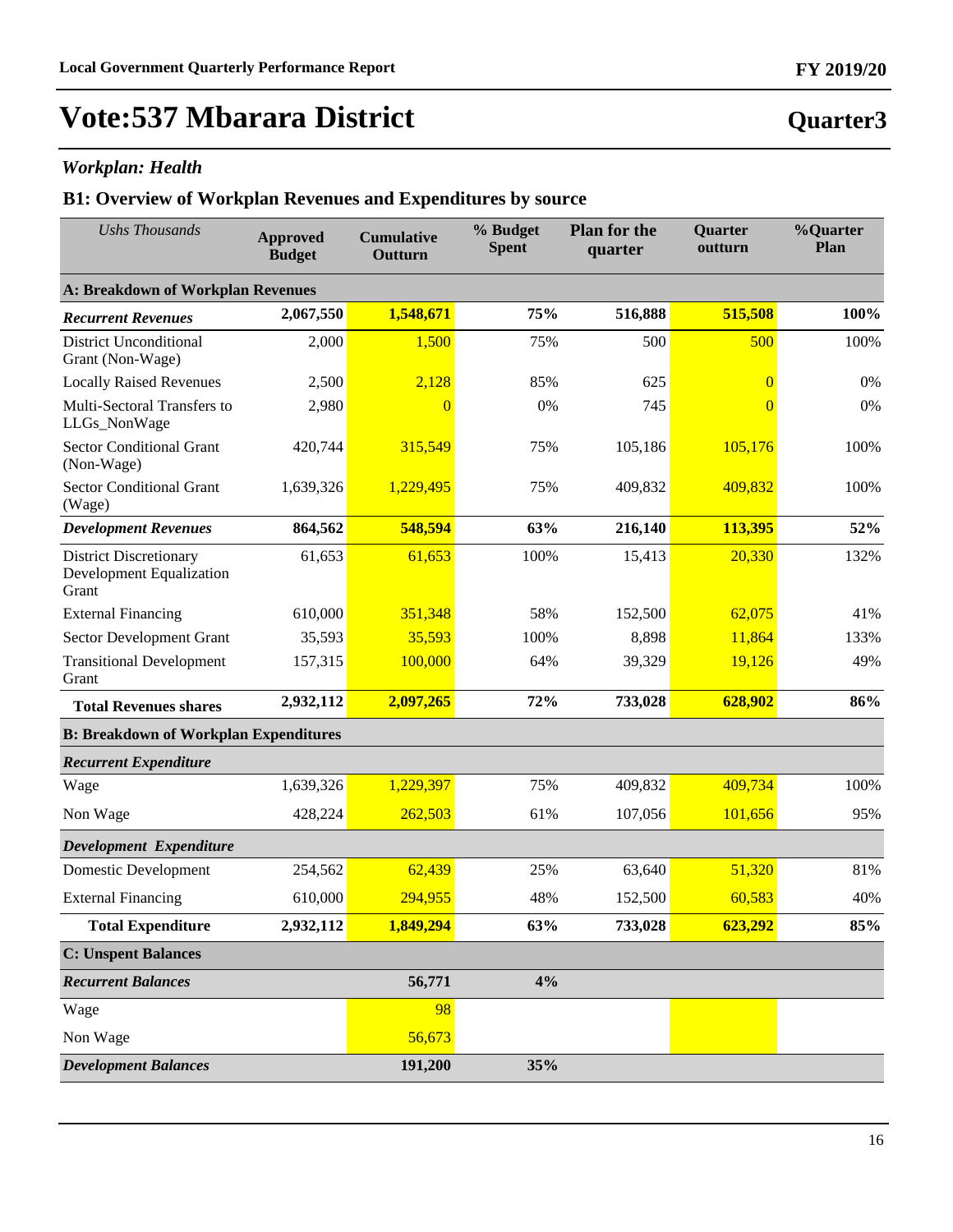### **Quarter3**

| Domestic Development      | 134,807 |     |  |
|---------------------------|---------|-----|--|
| <b>External Financing</b> | 56,393  |     |  |
| <b>Total Unspent</b>      | 247,971 | 12% |  |

#### **Summary of Workplan Revenues and Expenditure by Source**

The department had an approved budget of Ugx 2,932,112,000. At the close of Q3, the cumulative receipts amounted to Ugx 2,097,265,000 (72%) of the budget received. District Unconditional Grant (Non-Wage), Sector Conditional Grant (Non-Wage), Sector Conditional Grant (Wage) all performed at the expected 75% of the budget received and at 100% of the quarter plan. Local Revenue over performed at 85% because the district received more local revenue advance from the centre in Q2 which was allocated to cater for expenditure in Q3 hence the quarter out turn for Local Revenue in Q3 is at 0%. DDDEG performed at 100%, Sector Development Grant also at 100% because their funds are released in 3 quarters instead of 4. Transitional Development Grant performed at 64% of the budget received. External Financing performed at 58% of the budget received because donors released less than what was expected. Cumulative expenditure at the end of the quarter amounted to Ugx 1,849,294,000 (63% of the budget spent) whereby Wage expenditure performed at the expected 75% of the budget spent and 100% of the quarter plan. Non Wage performed at 58% of the budget spent and 95% of the quarter plan. This was because fuel for coordination activities was not paid in Q3. Domestic Development performed poorly at 25% because Works for construction of OPD at Bubaare HCIII and Staff House at Rubaya HCIII had not been finished to be paid in full. External Financing performed at 48% of the budget spent because the donors released less than the expected.

#### **Reasons for unspent balances on the bank account**

The total unspent balances for the quarter was Ugx 247,971,000 (12%) of the budget whereby the bulk of the funds remaining are for domestic development (134,807,000) meant for construction works at different HCIIIs and External Financing (56,393,000) majorly due to previous accountability concerns which will all be cleared in Q4. Non Wage of Ugx 56,673,000 remained unspent for departmental activities like fuel for coordination of immunization activities that had not been paid for at the end of the quarter 3.

#### **Highlights of physical performance by end of the quarter**

Supportive supervision and monitoring of Health services delivery in the District. Payment of health staff salaries in the District. co-ordination of the departmental activities through meetings. carrying out preventive activities like immunisation, sanitation programmes,TB and HIV control measures, Payment of staff welfare at the head office, Monitoring and supportive supervision of MNCH activities in the District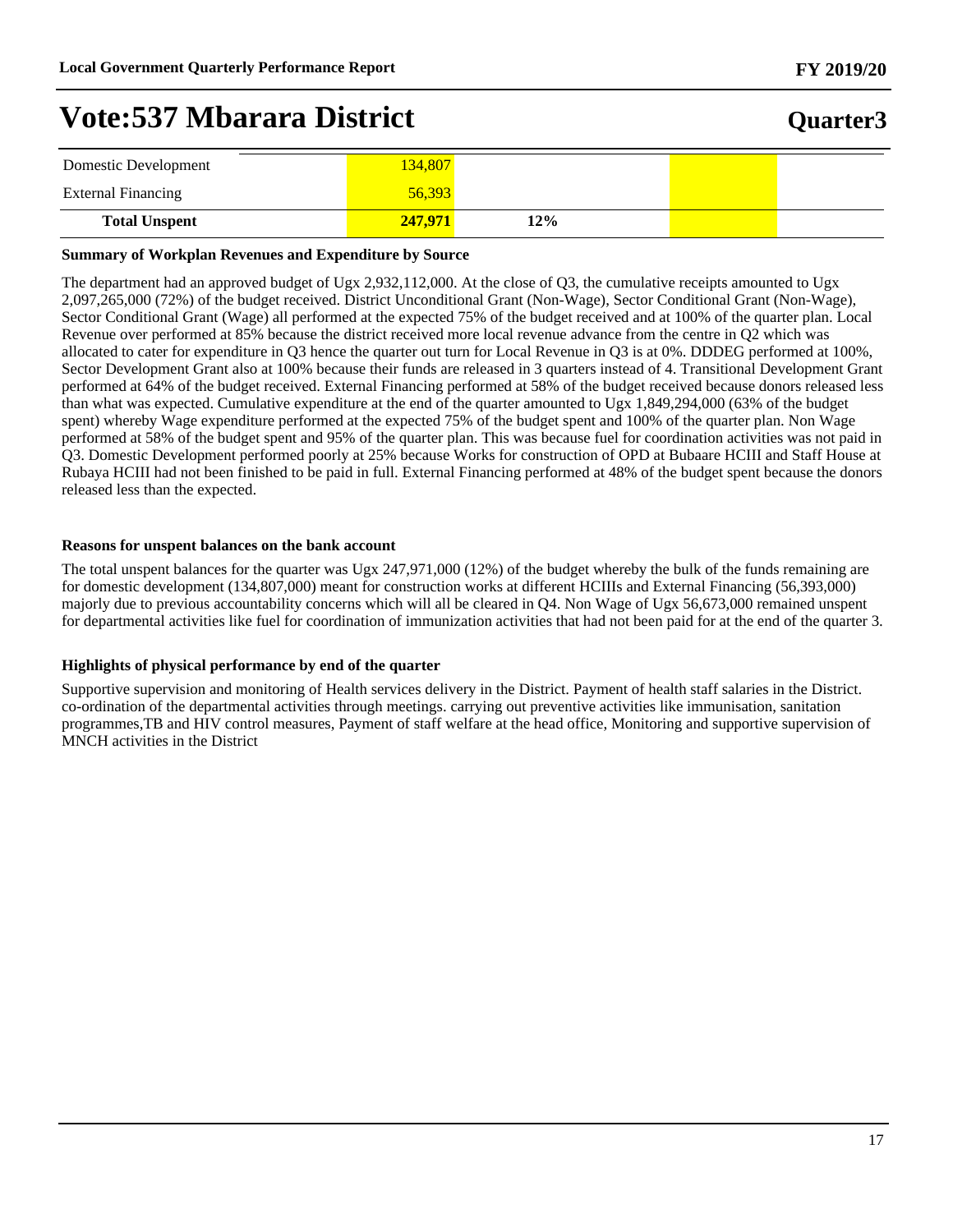**Quarter3**

## **Vote:537 Mbarara District**

### *Workplan: Education*

| <b>Ushs Thousands</b>                             | <b>Approved</b><br><b>Budget</b> | <b>Cumulative</b><br>Outturn | % Budget<br><b>Spent</b> | <b>Plan for the</b><br>quarter | <b>Quarter</b><br>outturn | %Quarter<br>Plan |
|---------------------------------------------------|----------------------------------|------------------------------|--------------------------|--------------------------------|---------------------------|------------------|
| <b>A: Breakdown of Workplan Revenues</b>          |                                  |                              |                          |                                |                           |                  |
| <b>Recurrent Revenues</b>                         | 11,176,604                       | 8,247,925                    | 74%                      | 2,794,151                      | 2,887,228                 | 103%             |
| <b>District Unconditional</b><br>Grant (Non-Wage) | 2,500                            | 1,875                        | 75%                      | 625                            | 625                       | 100%             |
| <b>District Unconditional</b><br>Grant (Wage)     | 94,023                           | 70,517                       | 75%                      | 23,506                         | 23,506                    | 100%             |
| <b>Locally Raised Revenues</b>                    | 76,000                           | 38,176                       | 50%                      | 19,000                         | $\overline{0}$            | 0%               |
| Multi-Sectoral Transfers to<br>LLGs_NonWage       | 3,627                            | $\Omega$                     | 0%                       | 907                            | $\Omega$                  | 0%               |
| Other Transfers from<br><b>Central Government</b> | 13,000                           | 13,000                       | 100%                     | 3,250                          | $\overline{0}$            | 0%               |
| <b>Sector Conditional Grant</b><br>(Non-Wage)     | 1,394,809                        | 929,873                      | 67%                      | 348,702                        | 464,936                   | 133%             |
| <b>Sector Conditional Grant</b><br>(Wage)         | 9,592,645                        | 7,194,484                    | 75%                      | 2,398,161                      | 2,398,161                 | 100%             |
| <b>Development Revenues</b>                       | 1,231,282                        | 1,231,282                    | 100%                     | 307,820                        | 410,427                   | 133%             |
| Sector Development Grant                          | 1,031,282                        | 1,031,282                    | 100%                     | 257,820                        | 343,761                   | 133%             |
| <b>Transitional Development</b><br>Grant          | 200,000                          | 200,000                      | 100%                     | 50,000                         | 66,667                    | 133%             |
| <b>Total Revenues shares</b>                      | 12,407,886                       | 9,479,207                    | 76%                      | 3,101,971                      | 3,297,656                 | 106%             |
| <b>B: Breakdown of Workplan Expenditures</b>      |                                  |                              |                          |                                |                           |                  |
| <b>Recurrent Expenditure</b>                      |                                  |                              |                          |                                |                           |                  |
| Wage                                              | 9,686,668                        | 7,258,573                    | 75%                      | 2,421,667                      | 2,422,991                 | 100%             |
| Non Wage                                          | 1,489,936                        | 954,872                      | 64%                      | 372,484                        | 452,539                   | 121%             |
| Development Expenditure                           |                                  |                              |                          |                                |                           |                  |
| <b>Domestic Development</b>                       | 1,231,282                        | 281,706                      | 23%                      | 307,820                        | 258,447                   | 84%              |
| <b>External Financing</b>                         | $\boldsymbol{0}$                 | $\overline{0}$               | 0%                       | $\boldsymbol{0}$               | $\overline{0}$            | 0%               |
| <b>Total Expenditure</b>                          | 12,407,886                       | 8,495,151                    | 68%                      | 3,101,971                      | 3,133,976                 | 101%             |
| <b>C: Unspent Balances</b>                        |                                  |                              |                          |                                |                           |                  |
| <b>Recurrent Balances</b>                         |                                  | 34,480                       | $0\%$                    |                                |                           |                  |
| Wage                                              |                                  | 6,428                        |                          |                                |                           |                  |
| Non Wage                                          |                                  | 28,052                       |                          |                                |                           |                  |
| <b>Development Balances</b>                       |                                  | 949,576                      | 77%                      |                                |                           |                  |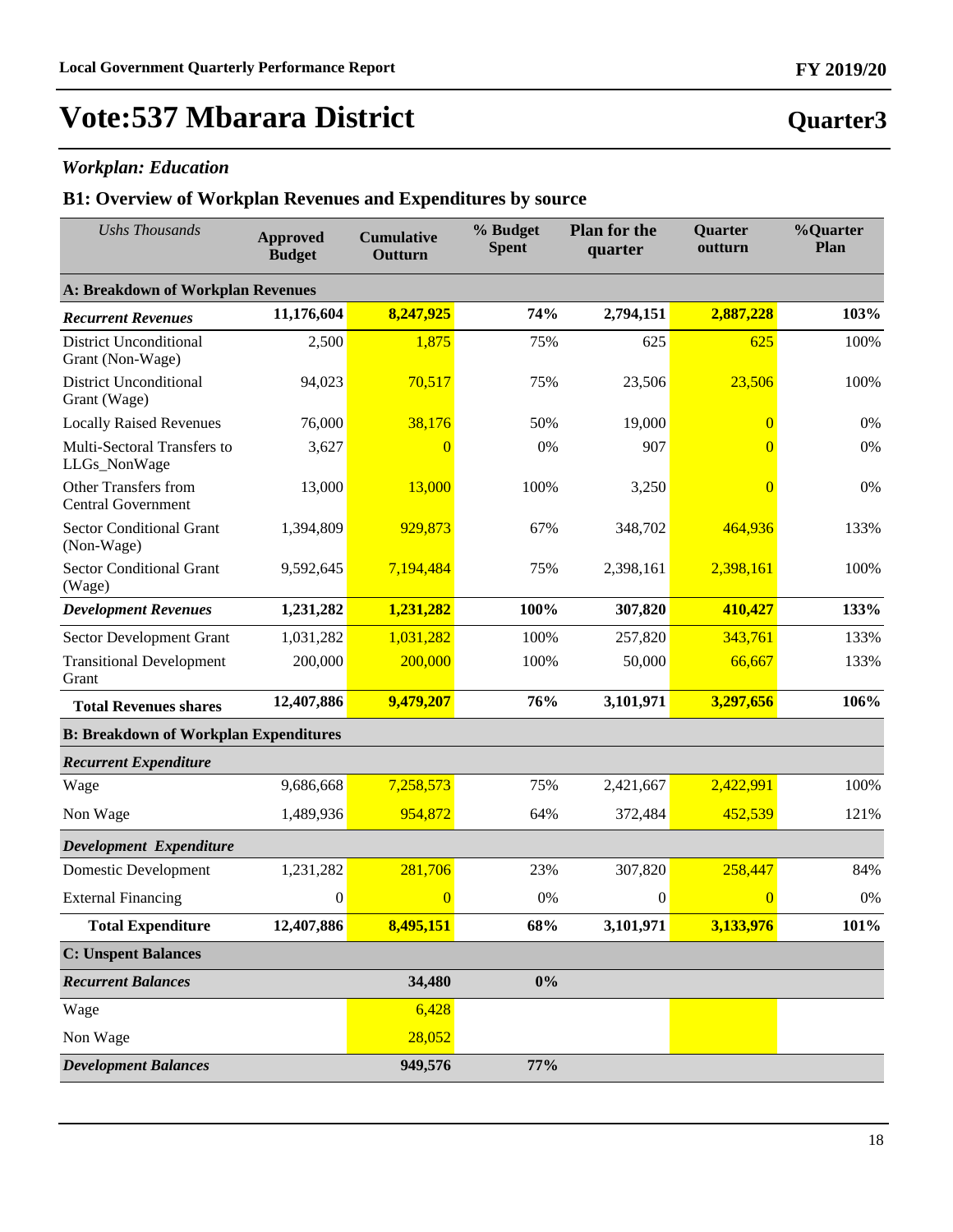## **Quarter3**

| Domestic Development      | 949,576 |     |  |
|---------------------------|---------|-----|--|
| <b>External Financing</b> |         |     |  |
| <b>Total Unspent</b>      | 984,056 | 10% |  |

#### **Summary of Workplan Revenues and Expenditure by Source**

The department had an approved budget of Ugx 12,407,886,000 and at the end of the quarter, the cumulative receipts amounted to 9,479,207,000 (76%) of the budget received. District Unconditional Grant (Non-Wage), District Unconditional Grant (Wage), and Sector Conditional grant (Wage) all performed at the expected 75% of the budget received. OGTs (Support to UNEB) performed at 100% because all the money budgeted for the year was received in Q2. Sector Conditional Grant (Non- Wage) performed below the expected at 67% because these funds are released to the department on termly basis. Funds were released for 3rd term (July - September 2019 & January - March 2020). Sector Development Grant and Transitional Development Grant all performed at 100% of the budget received and at 133% of the quarter plan because funds are released in 3 quarters instead of 4. No releases are expected in Q4. At the end of Q3, cumulative expenditure for the department amounted to Ugx 8,495,151,000 (68% of the budget spent) among which wage performed at 58% of the budget spent, Non Wage performed at 64% of the budget spent because these funds are released to the department on termly basis. Domestic Development performed at a meagre 23% because the works for the construction of 2 classrooms blocks at Ruburara and RwengweI Primary Schools had not been paid. The department had no donor budget.

#### **Reasons for unspent balances on the bank account**

At the end of Q3, the cumulative unspent balances was Ugx 984,056,000(10% of the budget received) of which Ugx 949,576,000 remained for Domestic Development because the works for the construction of 2 classrooms blocks at Ruburara and RwengweI Primary Schools had not paid due to completion delays. The department had no donor budget. Ugx 28,052,000 remained for Non Wage because School inspection activities were not carried out by the end of the quarter and payment for other services had not been cleared. Ugx 6,428,000 remained for wage largely due to abscondment cases.

#### **Highlights of physical performance by end of the quarter**

- Staff and teachers' salaries paid - Schools Inspected - UPE, USE and Support to Skills Development remitted to LLS - District team facilitated in national games - Office operation and management activities done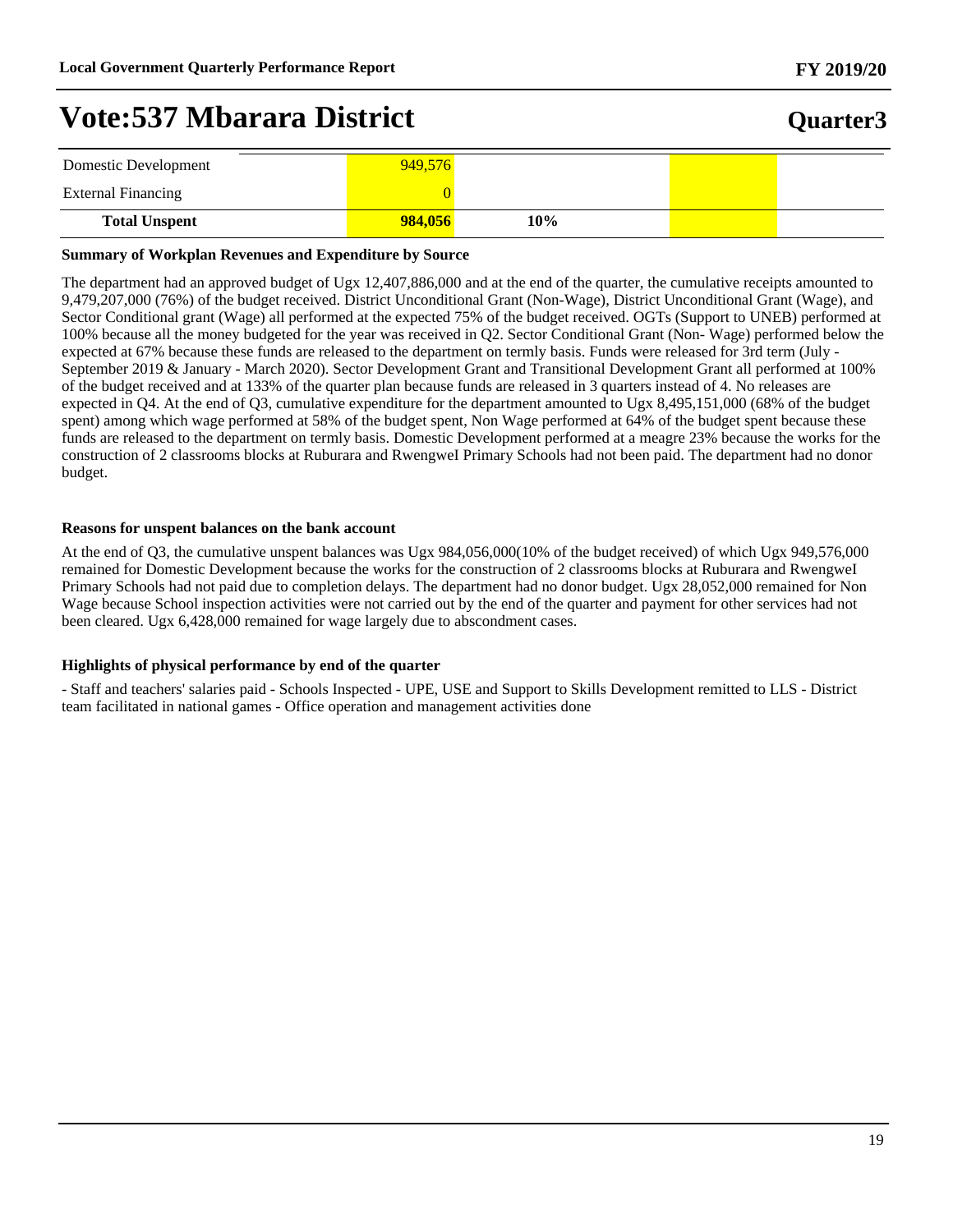### *Workplan: Roads and Engineering*

| <b>Ushs Thousands</b>                             | <b>Approved</b><br><b>Budget</b> | <b>Cumulative</b><br>Outturn | % Budget<br><b>Spent</b> | <b>Plan for the</b><br>quarter | Quarter<br>outturn | %Quarter<br>Plan |
|---------------------------------------------------|----------------------------------|------------------------------|--------------------------|--------------------------------|--------------------|------------------|
| <b>A: Breakdown of Workplan Revenues</b>          |                                  |                              |                          |                                |                    |                  |
| <b>Recurrent Revenues</b>                         | 768,765                          | 570,162                      | 74%                      | 192,191                        | 153,441            | 80%              |
| <b>District Unconditional</b><br>Grant (Non-Wage) | 2,000                            | 1,500                        | 75%                      | 500                            | 500                | 100%             |
| <b>District Unconditional</b><br>Grant (Wage)     | 100,363                          | 75,272                       | 75%                      | 25,091                         | 25,091             | 100%             |
| <b>Locally Raised Revenues</b>                    | 100,370                          | 55,480                       | 55%                      | 25,093                         | $\overline{0}$     | 0%               |
| Multi-Sectoral Transfers to<br>LLGs_NonWage       | 2,728                            | 0                            | 0%                       | 682                            | $\overline{0}$     | 0%               |
| Other Transfers from<br>Central Government        | 563,303                          | 437,910                      | 78%                      | 140,826                        | 127,851            | 91%              |
| <b>Development Revenues</b>                       | $\bf{0}$                         | $\mathbf{0}$                 | 0%                       | $\bf{0}$                       | $\bf{0}$           | $0\%$            |
| <b>Locally Raised Revenues</b>                    | $\mathbf{0}$                     | $\overline{0}$               | 0%                       | $\boldsymbol{0}$               | $\overline{0}$     | 0%               |
| <b>Total Revenues shares</b>                      | 768,765                          | 570,162                      | 74%                      | 192,191                        | 153,441            | 80%              |
| <b>B: Breakdown of Workplan Expenditures</b>      |                                  |                              |                          |                                |                    |                  |
| <b>Recurrent Expenditure</b>                      |                                  |                              |                          |                                |                    |                  |
| Wage                                              | 100,363                          | 62,291                       | 62%                      | 25,091                         | 13,484             | 54%              |
| Non Wage                                          | 668,402                          | 448,027                      | 67%                      | 167,100                        | 124,518            | 75%              |
| Development Expenditure                           |                                  |                              |                          |                                |                    |                  |
| Domestic Development                              | $\boldsymbol{0}$                 | $\Omega$                     | 0%                       | $\mathbf{0}$                   | $\overline{0}$     | 0%               |
| <b>External Financing</b>                         | $\mathbf{0}$                     | $\overline{0}$               | 0%                       | $\mathbf{0}$                   | $\overline{0}$     | 0%               |
| <b>Total Expenditure</b>                          | 768,765                          | 510,317                      | 66%                      | 192,191                        | 138,002            | 72%              |
| <b>C: Unspent Balances</b>                        |                                  |                              |                          |                                |                    |                  |
| <b>Recurrent Balances</b>                         |                                  | 59,844                       | 10%                      |                                |                    |                  |
| Wage                                              |                                  | 12,982                       |                          |                                |                    |                  |
| Non Wage                                          |                                  | 46,863                       |                          |                                |                    |                  |
| <b>Development Balances</b>                       |                                  | $\bf{0}$                     | $0\%$                    |                                |                    |                  |
| <b>Domestic Development</b>                       |                                  | $\overline{0}$               |                          |                                |                    |                  |
| <b>External Financing</b>                         |                                  | $\overline{0}$               |                          |                                |                    |                  |
| <b>Total Unspent</b>                              |                                  | 59,844                       | 10%                      |                                |                    |                  |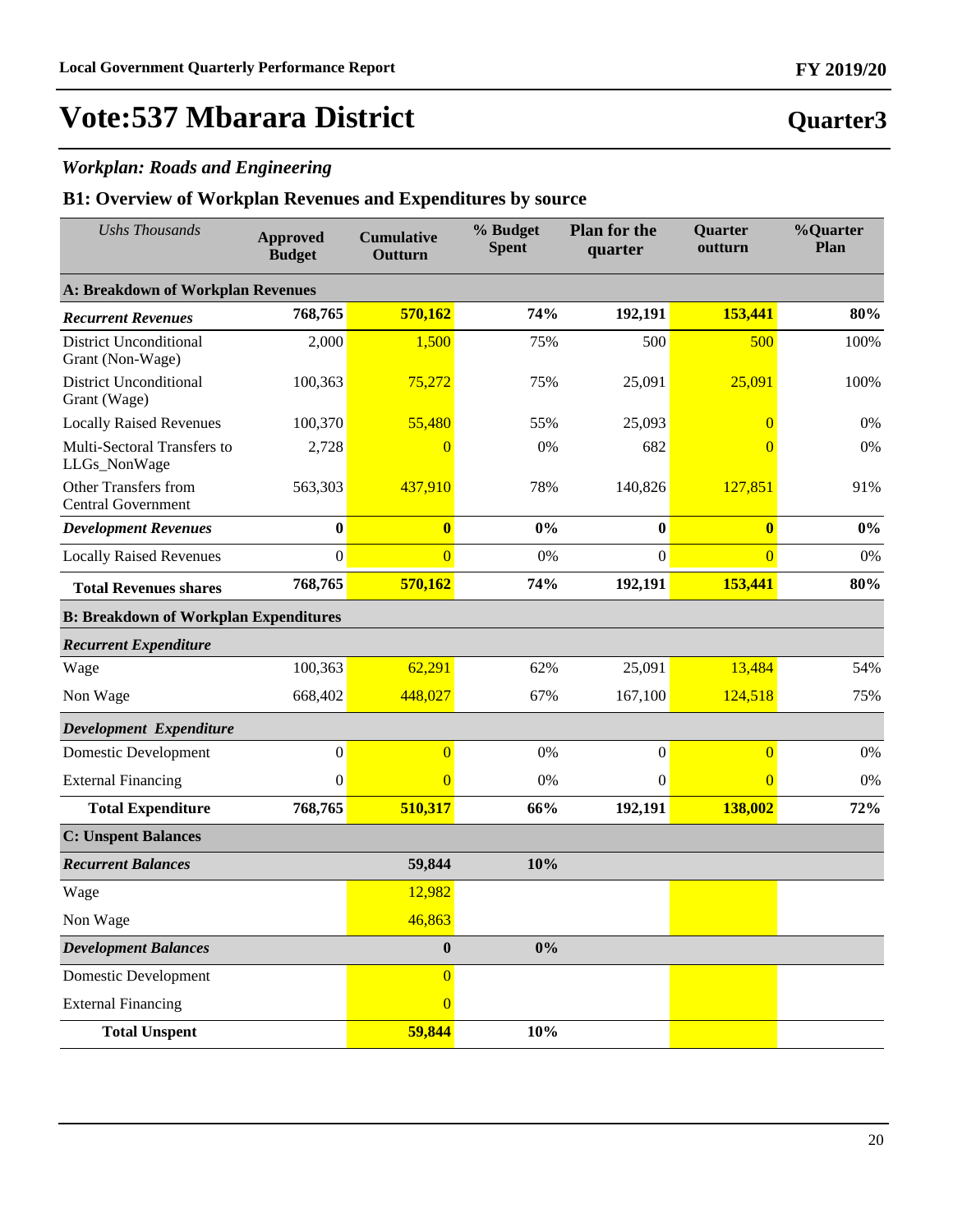#### **Summary of Workplan Revenues and Expenditure by Source**

The approved budget for Roads was 768,765,000 and at the end of Q3, the cumulative receipts amounted to 570,162,000 (74% of the budget received). District Unconditional Grant (Non Wage) and District Unconditional Grant (Wage) all performed at the expected 75% of the budget received. Locally Raised revenue performed slightly higher at 55% of the budget received because more money was allocated for Q2 and no allocation was made for Q3 because all revenues collected was remitted to cover the advance received in Q2. OGTs (Road Fund) performed at 78% of the budget received and at 91% of the quarter plan because all the budgeted money for Community Access Roads to LLGs was all released in Q2. At the end of the quarter, the cumulative expenditure for the department was Ugx 510,317,000 (66% of the budget spent). Out of this, wage spent 62% of the budget and Non Wage spent 67% because payments for routine manual and periodic maintenance of feeder roads and compound maintenance were being processed by end of the quarter. The department had no development budget.

#### **Reasons for unspent balances on the bank account**

Shs 59,844,000 (10% of the budget) remained unspent. Out of the above total, Shs 12,982,000 remained unspent for Wages, because of the 3 staff that transferred services to Rwampara District that had not been replaced. Shs 46,863,000 Non Wage also remained unspent because payments for Routine manual and periodic maintenance of feeder roads and compound maintenance were being processed by end of the quarter. Planned culvert installation was under procurement by end of Q3.

#### **Highlights of physical performance by end of the quarter**

1. Manual routine maintenance of feeder roads was carried out for three months of January, February and March. 2. Buildings and compounds were maintained for three months. 3. Two feeder road were periodically maintained and one which was carried forward from Q2 was also completed 4. Staff salaries were paid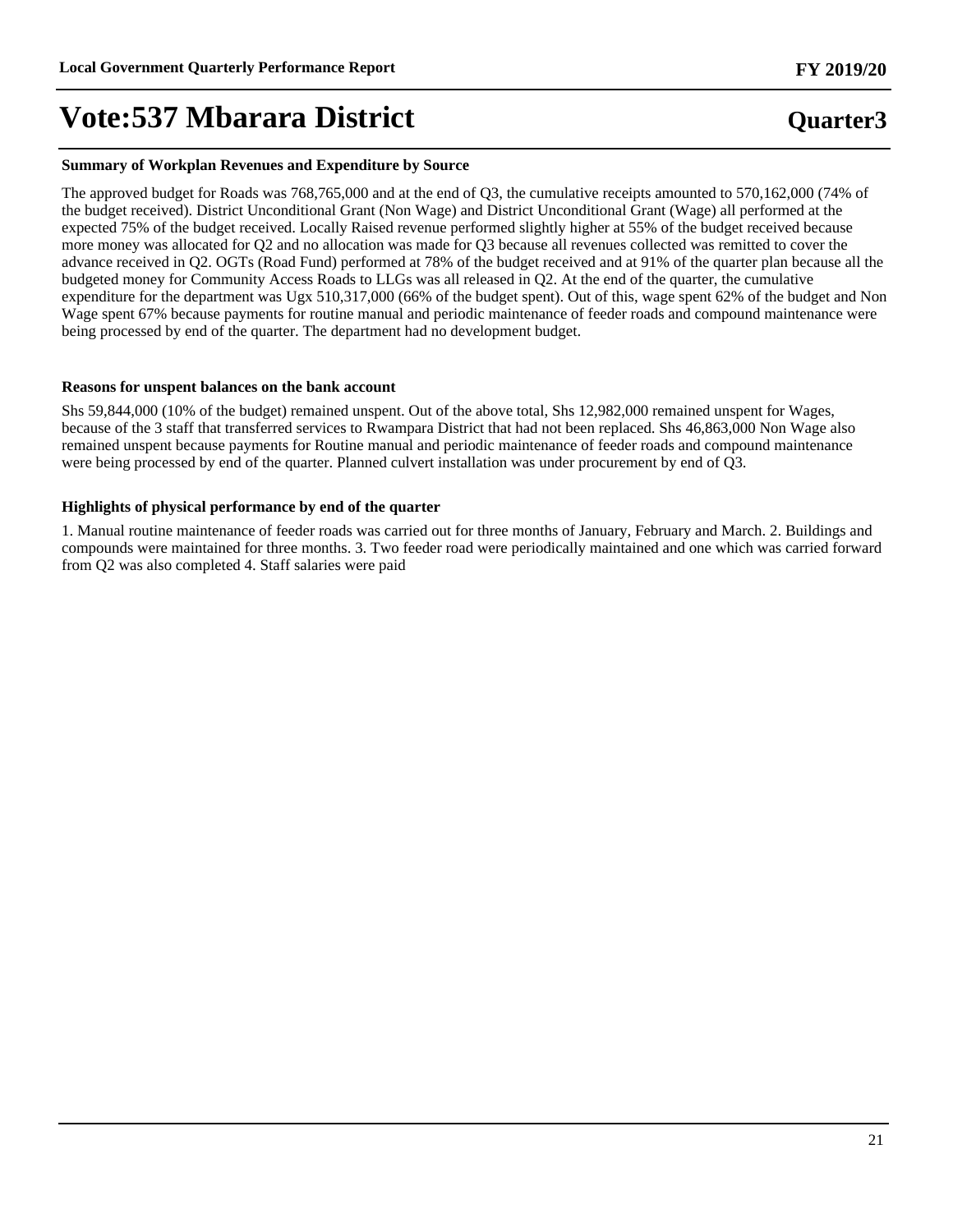### *Workplan: Water*

| <b>Ushs Thousands</b>                         | <b>Approved</b><br><b>Budget</b> | <b>Cumulative</b><br>Outturn | % Budget<br><b>Spent</b> | <b>Plan for the</b><br>quarter | Quarter<br>outturn | %Quarter<br>Plan |
|-----------------------------------------------|----------------------------------|------------------------------|--------------------------|--------------------------------|--------------------|------------------|
| A: Breakdown of Workplan Revenues             |                                  |                              |                          |                                |                    |                  |
| <b>Recurrent Revenues</b>                     | 111,937                          | 83,952                       | 75%                      | 27,984                         | 27,984             | 100%             |
| <b>District Unconditional</b><br>Grant (Wage) | 81,337                           | 61,003                       | 75%                      | 20,334                         | 20,334             | 100%             |
| <b>Sector Conditional Grant</b><br>(Non-Wage) | 30,599                           | 22,949                       | 75%                      | 7,650                          | 7,650              | 100%             |
| <b>Development Revenues</b>                   | 439,099                          | 439,099                      | 100%                     | 109,775                        | 146,366            | 133%             |
| Sector Development Grant                      | 439,099                          | 439,099                      | 100%                     | 109,775                        | 146,366            | 133%             |
| <b>Total Revenues shares</b>                  | 551,035                          | 523,051                      | 95%                      | 137,759                        | 174,350            | 127%             |
| <b>B: Breakdown of Workplan Expenditures</b>  |                                  |                              |                          |                                |                    |                  |
| <b>Recurrent Expenditure</b>                  |                                  |                              |                          |                                |                    |                  |
| Wage                                          | 81,337                           | 59,003                       | 73%                      | 20,334                         | 19,468             | 96%              |
| Non Wage                                      | 30,599                           | 15,614                       | 51%                      | 7,650                          | 2,846              | 37%              |
| Development Expenditure                       |                                  |                              |                          |                                |                    |                  |
| <b>Domestic Development</b>                   | 439,099                          | 77,088                       | 18%                      | 109,775                        | 6,400              | 6%               |
| <b>External Financing</b>                     | $\boldsymbol{0}$                 | $\Omega$                     | 0%                       | $\Omega$                       | $\overline{0}$     | 0%               |
| <b>Total Expenditure</b>                      | 551,035                          | 151,705                      | 28%                      | 137,759                        | 28,714             | 21%              |
| <b>C: Unspent Balances</b>                    |                                  |                              |                          |                                |                    |                  |
| <b>Recurrent Balances</b>                     |                                  | 9,335                        | 11%                      |                                |                    |                  |
| Wage                                          |                                  | 2,000                        |                          |                                |                    |                  |
| Non Wage                                      |                                  | 7,335                        |                          |                                |                    |                  |
| <b>Development Balances</b>                   |                                  | 362,011                      | 82%                      |                                |                    |                  |
| <b>Domestic Development</b>                   |                                  | 362,011                      |                          |                                |                    |                  |
| <b>External Financing</b>                     |                                  | $\overline{0}$               |                          |                                |                    |                  |
| <b>Total Unspent</b>                          |                                  | 371,346                      | 71%                      |                                |                    |                  |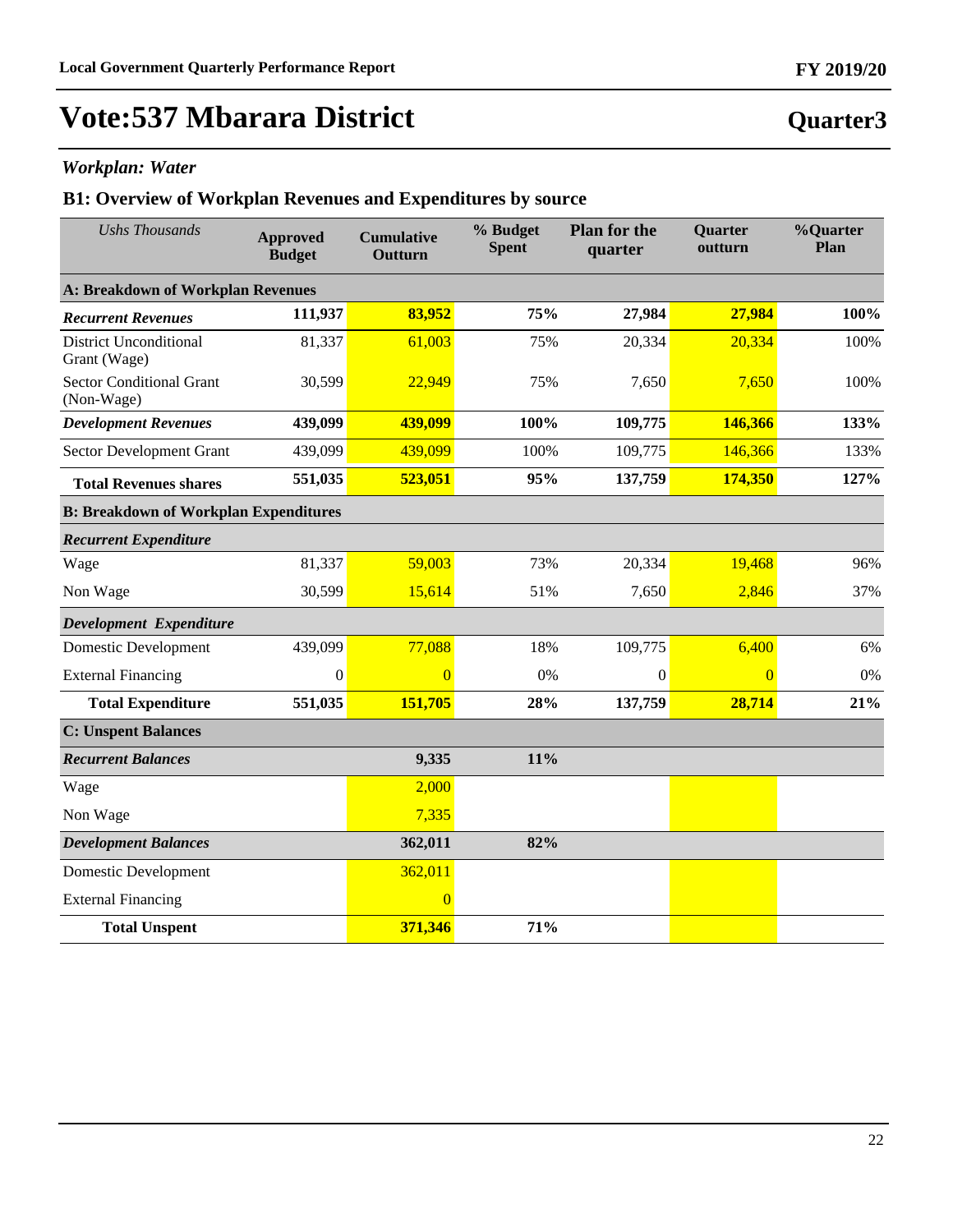#### **Summary of Workplan Revenues and Expenditure by Source**

The approved budget for Roads was 551,035,000 and at the end of Q3, the cumulative receipts amounted to 523,051,000 (95% of the budget received). District Unconditional Grant (Wage) and Sector Unconditional Grant (Non Wage) all performed at the expected 75% of the budget received and 100% of the quarter out turn. Sector Development Grant received 100% of the budget and 133% of the quarter out turn because the funds are all released in Q3 to enable timely completion of the projects before the Financial Year end. At the end of the quarter, the cumulative expenditure for the department was Ugx 151,705,000 (28% of the budget spent). Out of this, wage spent 73% of the budget and Non Wage spent 51%, while Domestic Development spent 18% because one staff transferred to Rwampara and therefore his wages were not paid. Office operation activities like purchase of stationery, payment for tea, fuel all had not been cleared by the end of the quarter, thus 7,335,000 that remained unpaid for Non Wage. Although the planned projects for 2019/2020 had been completed, their payments did not pass in Q3. All have been cleared at the start of Q4.

#### **Reasons for unspent balances on the bank account**

A total of Shs 371,346,000 remained unspent at the end of Q3 (71% of the budget). Ugx 2,000,000 remained unspent for wages because one staff transferred to Rwampara and therefore his wages were not paid. Ugx 7,335,000 remained unspent because office operation activities like purchase of stationery, payment for tea, fuel all had not been cleared by the end of the quarter. Ugx 362,011,000 remained unspent because, although the planned projects for 2019/2020 all had been completed, their payments did not pass in Q3. All have been cleared at the start of Q4.

#### **Highlights of physical performance by end of the quarter**

Stake holders coordination meetings, Water and sanitation meetings supervision of ongoing water projects , were all conducted.,payment of retention monies ,borehole rehabilitation .and construction of five stance VIP latrine at Rwatsinga Primary schoo and kitengure water born toilets l iDrilling and installation of eight bore holes n Rubaya ,Kashare Bukiiro Rubindi and Rwanyamahembe sub counties and payment of Staff salaries .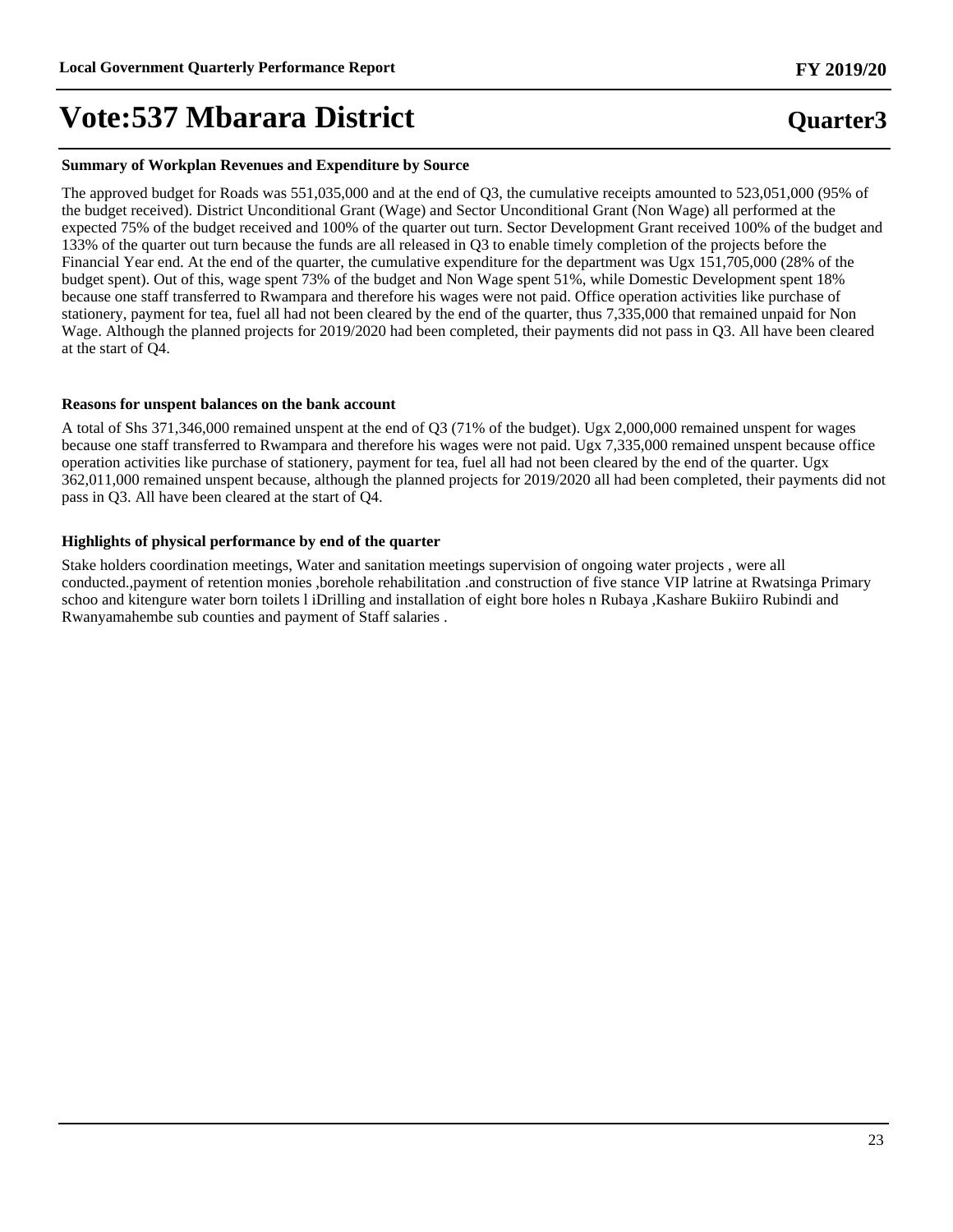### *Workplan: Natural Resources*

| <b>Ushs Thousands</b>                             | <b>Approved</b><br><b>Budget</b> | <b>Cumulative</b><br>Outturn | % Budget<br><b>Spent</b> | <b>Plan for the</b><br>quarter | Quarter<br>outturn | %Quarter<br>Plan |
|---------------------------------------------------|----------------------------------|------------------------------|--------------------------|--------------------------------|--------------------|------------------|
| <b>A: Breakdown of Workplan Revenues</b>          |                                  |                              |                          |                                |                    |                  |
| <b>Recurrent Revenues</b>                         | 167,360                          | 119,276                      | 71%                      | 41,840                         | 32,159             | 77%              |
| <b>District Unconditional</b><br>Grant (Non-Wage) | 2,900                            | 2,175                        | 75%                      | 725                            | 725                | 100%             |
| <b>District Unconditional</b><br>Grant (Wage)     | 121,935                          | 91,451                       | 75%                      | 30,484                         | 30,484             | 100%             |
| <b>Locally Raised Revenues</b>                    | 36,560                           | 22,798                       | 62%                      | 9,140                          | $\overline{0}$     | 0%               |
| Multi-Sectoral Transfers to<br>LLGs_NonWage       | 2,162                            | $\overline{0}$               | 0%                       | 541                            | $\Omega$           | 0%               |
| Sector Conditional Grant<br>(Non-Wage)            | 3,803                            | 2,852                        | 75%                      | 951                            | 951                | 100%             |
| <b>Development Revenues</b>                       | $\bf{0}$                         | $\bf{0}$                     | 0%                       | $\bf{0}$                       | $\bf{0}$           | $0\%$            |
|                                                   |                                  |                              |                          |                                |                    |                  |
| <b>Total Revenues shares</b>                      | 167,360                          | 119,276                      | 71%                      | 41,840                         | 32,159             | 77%              |
| <b>B: Breakdown of Workplan Expenditures</b>      |                                  |                              |                          |                                |                    |                  |
| <b>Recurrent Expenditure</b>                      |                                  |                              |                          |                                |                    |                  |
| Wage                                              | 121,935                          | 58,246                       | 48%                      | 30,484                         | 27,213             | 89%              |
| Non Wage                                          | 45,425                           | 13,592                       | 30%                      | 11,356                         | 951                | 8%               |
| Development Expenditure                           |                                  |                              |                          |                                |                    |                  |
| Domestic Development                              | $\mathbf{0}$                     | $\overline{0}$               | 0%                       | $\boldsymbol{0}$               | $\overline{0}$     | 0%               |
| <b>External Financing</b>                         | $\mathbf{0}$                     | $\overline{0}$               | 0%                       | $\mathbf{0}$                   | $\overline{0}$     | 0%               |
| <b>Total Expenditure</b>                          | 167,360                          | 71,837                       | 43%                      | 41,840                         | 28,164             | 67%              |
| <b>C: Unspent Balances</b>                        |                                  |                              |                          |                                |                    |                  |
| <b>Recurrent Balances</b>                         |                                  | 47,439                       | 40%                      |                                |                    |                  |
| Wage                                              |                                  | 33,206                       |                          |                                |                    |                  |
| Non Wage                                          |                                  | 14,233                       |                          |                                |                    |                  |
| <b>Development Balances</b>                       |                                  | $\bf{0}$                     | $0\%$                    |                                |                    |                  |
| <b>Domestic Development</b>                       |                                  | $\overline{0}$               |                          |                                |                    |                  |
| <b>External Financing</b>                         |                                  | $\overline{0}$               |                          |                                |                    |                  |
| <b>Total Unspent</b>                              |                                  | 47,439                       | 40%                      |                                |                    |                  |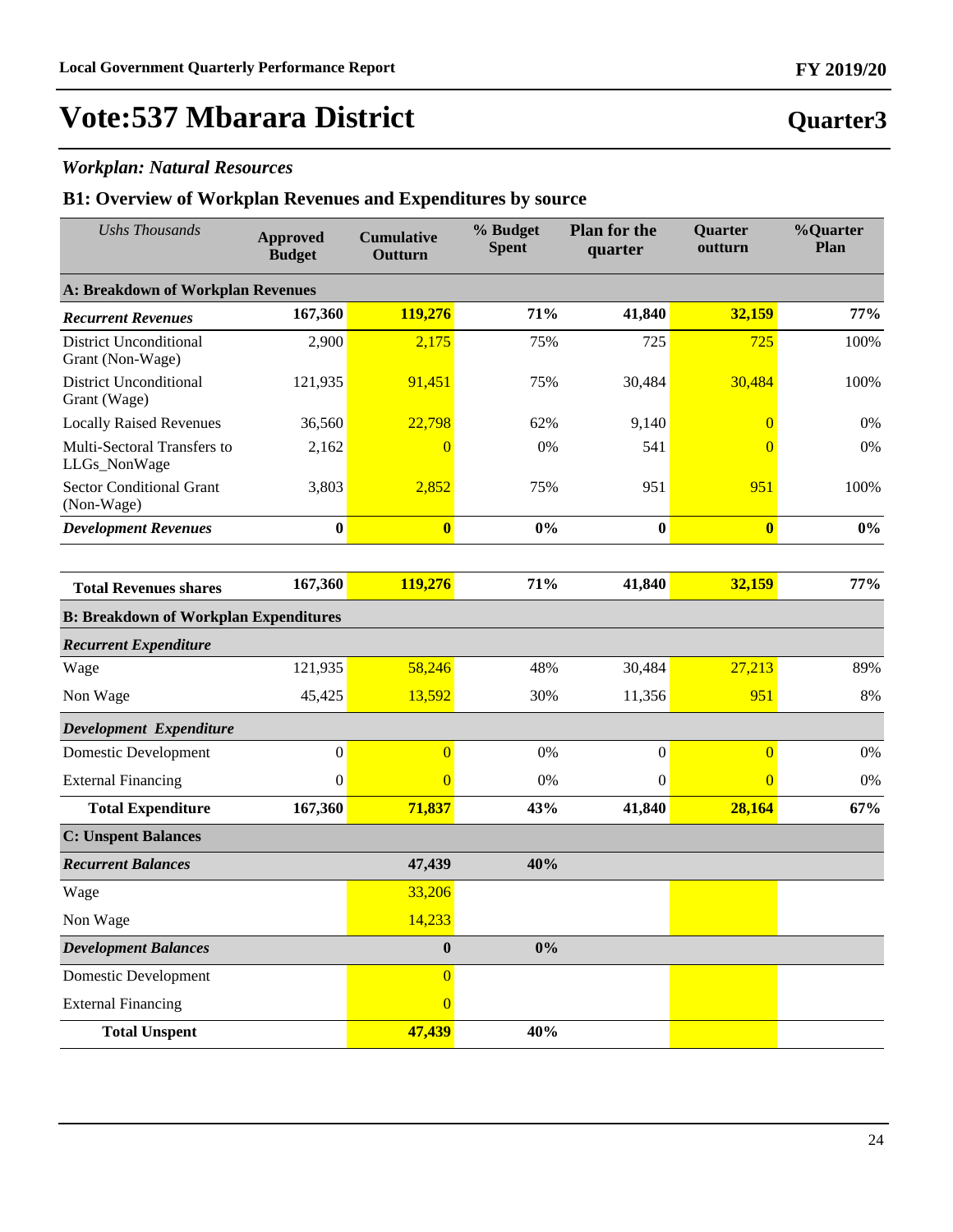#### **Summary of Workplan Revenues and Expenditure by Source**

The department had approved budget of 167,360,000. At the end of Q3 the cumulative receipts were 119,276,000 representing 71% of the budget. The plan for the quarter was 41,840,00 and the actual out turn for the quarter is 32,159,000 representing 77% of the quarter plan. District unconditional grant non-wage performed at 75% of the budget and 100% of the quarter plan. District unconditional grant wage performed at 75% of the budget and 100% of the quarter plan. Locally raised revenue performed at 62% of the budget and 0 of the quarter plan. The sector conditional grant nonwage performed at 75% of the budget and 100% of the quarter plan. The department spent money released as follows: wage performed at 48% of the budget and 89% of the quarter plan. The reason for under performance is some of the staff who are on interdiction have not yet been paid their full salary.

#### **Reasons for unspent balances on the bank account**

Unspent balances totaling to 47,439,000 (40%) in the department remained as follows: 33,206,000 on wage as a result of some of the staff that are on interdiction who are not paid full salary, whereas the un spent of 14,233,000 non-wage is as a result of staff in the lands department who have not yet completed implementation of Q2 activities and cannot access funds of Q3 and the other staff whose requisitions were not yet approved by the end of Q3.

#### **Highlights of physical performance by end of the quarter**

The funds were spent on payment of staff salaries and allowances and footage, wetland restoration, establishment of tree nursery, site inspections for tree planting and staff welfare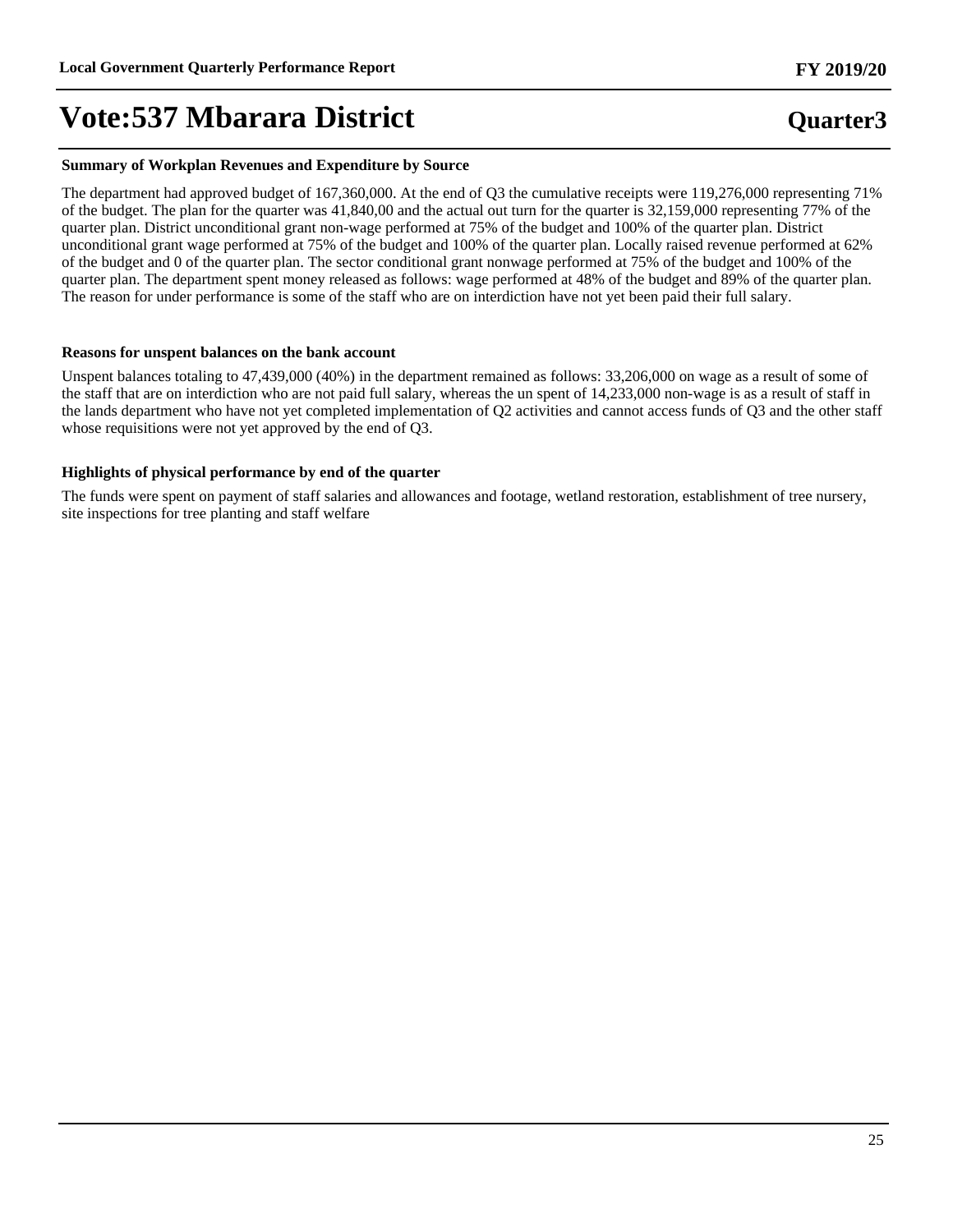### *Workplan: Community Based Services*

### **B1: Overview of Workplan Revenues and Expenditures by source**

| <b>Ushs Thousands</b>                             | <b>Approved</b><br><b>Budget</b> | <b>Cumulative</b><br>Outturn | % Budget<br><b>Spent</b> | <b>Plan for the</b><br>quarter | Quarter<br>outturn | %Quarter<br>Plan |
|---------------------------------------------------|----------------------------------|------------------------------|--------------------------|--------------------------------|--------------------|------------------|
| A: Breakdown of Workplan Revenues                 |                                  |                              |                          |                                |                    |                  |
| <b>Recurrent Revenues</b>                         | 537,899                          | 138,240                      | 26%                      | 134,475                        | 39,570             | 29%              |
| <b>District Unconditional</b><br>Grant (Non-Wage) | 5,000                            | 3,750                        | 75%                      | 1,250                          | 1,250              | 100%             |
| <b>District Unconditional</b><br>Grant (Wage)     | 123,874                          | 92,906                       | 75%                      | 30,969                         | 30,969             | 100%             |
| <b>Locally Raised Revenues</b>                    | 31,664                           | 19,530                       | 62%                      | 7,916                          | $\overline{0}$     | 0%               |
| Multi-Sectoral Transfers to<br>LLGs_NonWage       | 6,694                            | $\overline{0}$               | 0%                       | 1,673                          | $\Omega$           | 0%               |
| Other Transfers from<br><b>Central Government</b> | 341,262                          | $\overline{0}$               | 0%                       | 85,315                         | $\overline{0}$     | 0%               |
| <b>Sector Conditional Grant</b><br>(Non-Wage)     | 29,406                           | 22,054                       | 75%                      | 7,351                          | 7,351              | 100%             |
| <b>Development Revenues</b>                       | $\bf{0}$                         | $\bf{0}$                     | 0%                       | $\bf{0}$                       | $\bf{0}$           | $0\%$            |
|                                                   |                                  |                              |                          |                                |                    |                  |
| <b>Total Revenues shares</b>                      | 537,899                          | 138,240                      | 26%                      | 134,475                        | 39,570             | 29%              |
| <b>B: Breakdown of Workplan Expenditures</b>      |                                  |                              |                          |                                |                    |                  |
| <b>Recurrent Expenditure</b>                      |                                  |                              |                          |                                |                    |                  |
| Wage                                              | 123,874                          | 88,174                       | 71%                      | 30,969                         | 27,415             | 89%              |
| Non Wage                                          | 414,025                          | 37,441                       | 9%                       | 103,506                        | 13,299             | 13%              |
| Development Expenditure                           |                                  |                              |                          |                                |                    |                  |
| <b>Domestic Development</b>                       | $\boldsymbol{0}$                 | $\overline{0}$               | 0%                       | $\boldsymbol{0}$               | $\overline{0}$     | 0%               |
| <b>External Financing</b>                         | $\boldsymbol{0}$                 | $\Omega$                     | 0%                       | $\mathbf{0}$                   | $\overline{0}$     | 0%               |
| <b>Total Expenditure</b>                          | 537,899                          | 125,615                      | 23%                      | 134,475                        | 40,713             | 30%              |
| <b>C: Unspent Balances</b>                        |                                  |                              |                          |                                |                    |                  |
| <b>Recurrent Balances</b>                         |                                  | 12,626                       | 9%                       |                                |                    |                  |
| Wage                                              |                                  | 4,732                        |                          |                                |                    |                  |
| Non Wage                                          |                                  | 7,894                        |                          |                                |                    |                  |
| <b>Development Balances</b>                       |                                  | $\bf{0}$                     | 0%                       |                                |                    |                  |
| <b>Domestic Development</b>                       |                                  | $\overline{0}$               |                          |                                |                    |                  |
| <b>External Financing</b>                         |                                  | $\overline{0}$               |                          |                                |                    |                  |
| <b>Total Unspent</b>                              |                                  | 12,626                       | $9\%$                    |                                |                    |                  |

26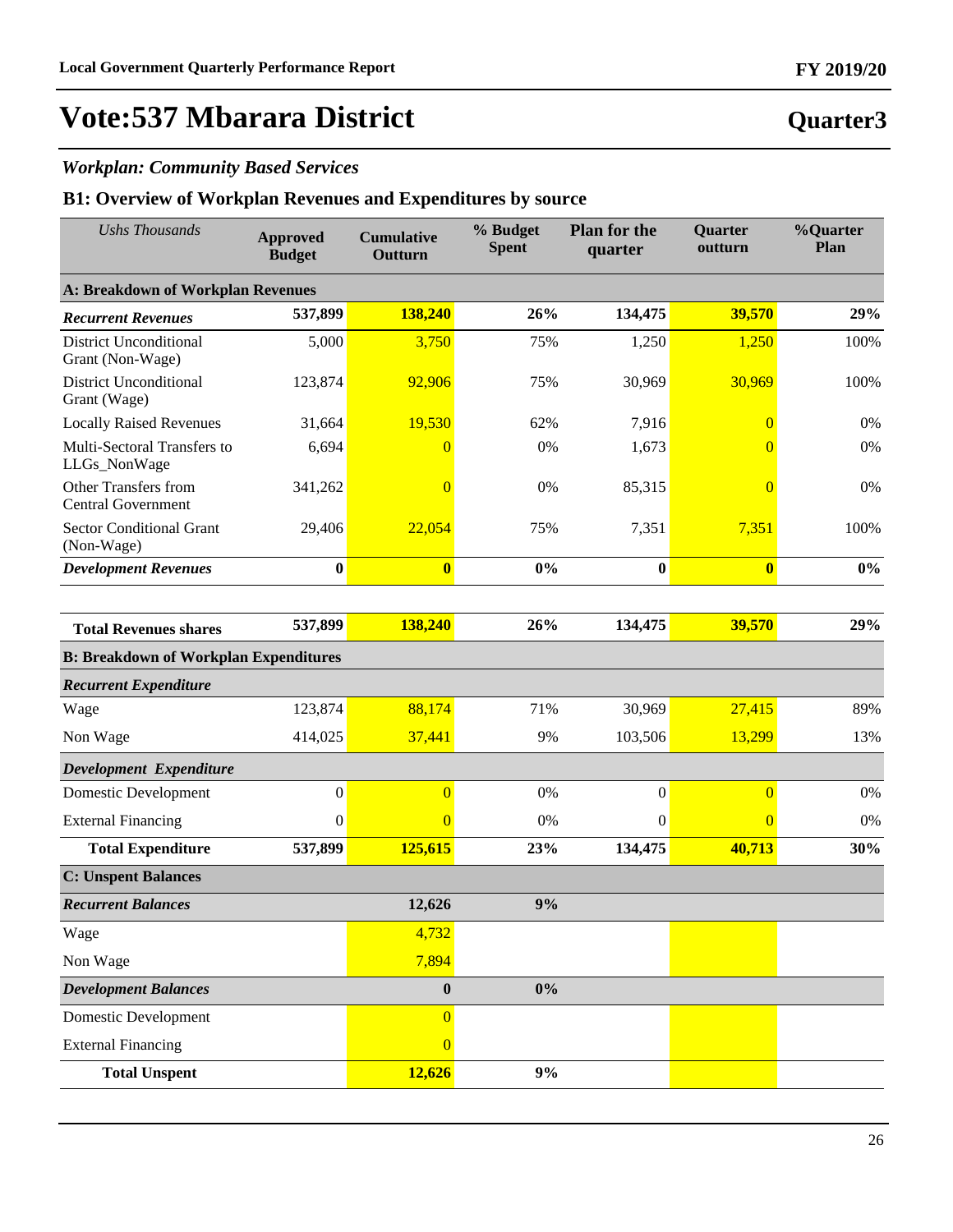#### **Summary of Workplan Revenues and Expenditure by Source**

The department had an approved budget of Ugx 537,899,000 and at the end of the quarter, the cumulative receipts amounted to Ugx 138,240,000 (26% of the budget received). District Unconditional Grant (Non Wage), District Unconditional Grant (Wage) and Sector Conditional Grant (Non Wage) all performed at the expected 75% of the budget received and at 100% of the quarter plan. Locally Raised Revenue performed at 62% of the budget received because more money was allocated for Q2 and no allocation was made for Q3 because all revenues collected was remitted to cover the advance received in Q2.. OGTs (YLP) had not received any released since the Financial Year began. At the end of the quarter, the cumulative expenditure for the department amounted to Ugx 125,615,000 (23% of the budget spent). The reasons are elaborated in the unspent balances section.

#### **Reasons for unspent balances on the bank account**

A total of shs 12,626,000 (9% of the budget) was unspent of which Shs 4,732,000 was for wage and Shs 7,894,949,000 was for non wage. The unspent balance on wage bill was due to underpayment of staff salaries and for those that transferred to Rwampara. A total of Shs 7,894,000 of non wage was unspent because of late release and processing of funds. The money was still in the process of payment by the end of third quarter.

#### **Highlights of physical performance by end of the quarter**

During the third quarter, staff salaries were paid, 16 CSOs registered, staff lunch and transport , 6cases of juveniles handled 7 children resettled and 56 cases of child maintenance handled, 9 visits for counseling carried out. Also, 12 follow-ups of fostered children were carried out and 1 child care institution supervised. In the same period 1 training of FAL instructors was conducted,351 adult learners trained, FAL data updated in 7 sub counties and FAL reports submitted to MGLSD. In the Quarter, 2 community groups were sensetised, 2 community participatory meetings held and District Youth Council monitoring of YLP project conducted. In the same quarter under review, 3 gender mainstreaming meetings were conducted, 31 labour disputes settled and 17 inspection of work places carried out. Also in Q1, 2 sensitization meetings of parents of children with disability were held, District Elderly Council Executive meeting conducted, monitoring of UWEP by District Women Executive Conducted and electricity paid for.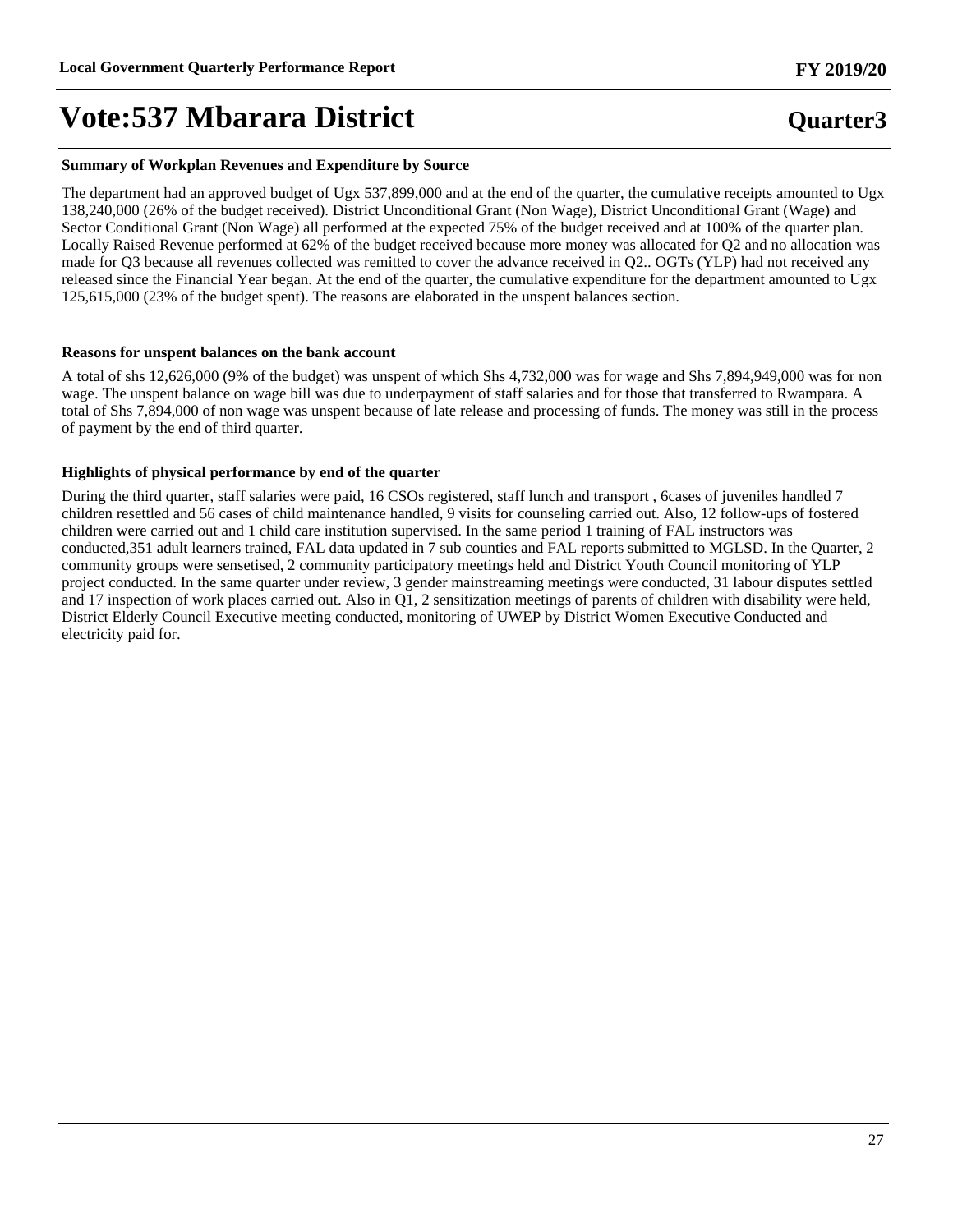### *Workplan: Planning*

| <b>Ushs Thousands</b>                                              | <b>Approved</b><br><b>Budget</b> | <b>Cumulative</b><br>Outturn | % Budget<br><b>Spent</b> | <b>Plan for the</b><br>quarter | <b>Quarter</b><br>outturn | %Quarter<br>Plan |
|--------------------------------------------------------------------|----------------------------------|------------------------------|--------------------------|--------------------------------|---------------------------|------------------|
| <b>A: Breakdown of Workplan Revenues</b>                           |                                  |                              |                          |                                |                           |                  |
| <b>Recurrent Revenues</b>                                          | 130,874                          | 98,552                       | 75%                      | 32,719                         | 21,388                    | 65%              |
| <b>District Unconditional</b><br>Grant (Non-Wage)                  | 18,973                           | 15,069                       | 79%                      | 4,743                          | 4,304                     | 91%              |
| <b>District Unconditional</b><br>Grant (Wage)                      | 68,335                           | 51,251                       | 75%                      | 17,084                         | 17,084                    | 100%             |
| <b>Locally Raised Revenues</b>                                     | 42,027                           | 32,232                       | 77%                      | 10,507                         | $\overline{0}$            | 0%               |
| Multi-Sectoral Transfers to<br>LLGs_NonWage                        | 1,539                            | $\Omega$                     | 0%                       | 385                            | $\theta$                  | 0%               |
| <b>Development Revenues</b>                                        | 173,961                          | 173,961                      | 100%                     | 43,490                         | 54,783                    | 126%             |
| <b>District Discretionary</b><br>Development Equalization<br>Grant | 12,331                           | 12,331                       | 100%                     | 3,083                          | 906                       | 29%              |
| Multi-Sectoral Transfers to<br>LLGs_Gou                            | 161,631                          | 161,631                      | 100%                     | 40,408                         | 53,877                    | 133%             |
| <b>Total Revenues shares</b>                                       | 304,836                          | 272,513                      | 89%                      | 76,209                         | 76,171                    | 100%             |
| <b>B: Breakdown of Workplan Expenditures</b>                       |                                  |                              |                          |                                |                           |                  |
| <b>Recurrent Expenditure</b>                                       |                                  |                              |                          |                                |                           |                  |
| Wage                                                               | 68,335                           | 37,942                       | 56%                      | 17,084                         | 11,867                    | 69%              |
| Non Wage                                                           | 62,539                           | 37,119                       | 59%                      | 15,635                         | 3,484                     | 22%              |
| Development Expenditure                                            |                                  |                              |                          |                                |                           |                  |
| <b>Domestic Development</b>                                        | 173,961                          | 163,661                      | 94%                      | 43,490                         | 53,877                    | 124%             |
| <b>External Financing</b>                                          | $\boldsymbol{0}$                 | $\Omega$                     | 0%                       | $\theta$                       | $\overline{0}$            | 0%               |
| <b>Total Expenditure</b>                                           | 304,836                          | 238,721                      | 78%                      | 76,209                         | 69,228                    | 91%              |
| <b>C: Unspent Balances</b>                                         |                                  |                              |                          |                                |                           |                  |
| <b>Recurrent Balances</b>                                          |                                  | 23,491                       | 24%                      |                                |                           |                  |
| Wage                                                               |                                  | 13,310                       |                          |                                |                           |                  |
| Non Wage                                                           |                                  | 10,181                       |                          |                                |                           |                  |
| <b>Development Balances</b>                                        |                                  | 10,301                       | 6%                       |                                |                           |                  |
| <b>Domestic Development</b>                                        |                                  | 10,301                       |                          |                                |                           |                  |
| <b>External Financing</b>                                          |                                  | $\overline{0}$               |                          |                                |                           |                  |
| <b>Total Unspent</b>                                               |                                  | 33,792                       | 12%                      |                                |                           |                  |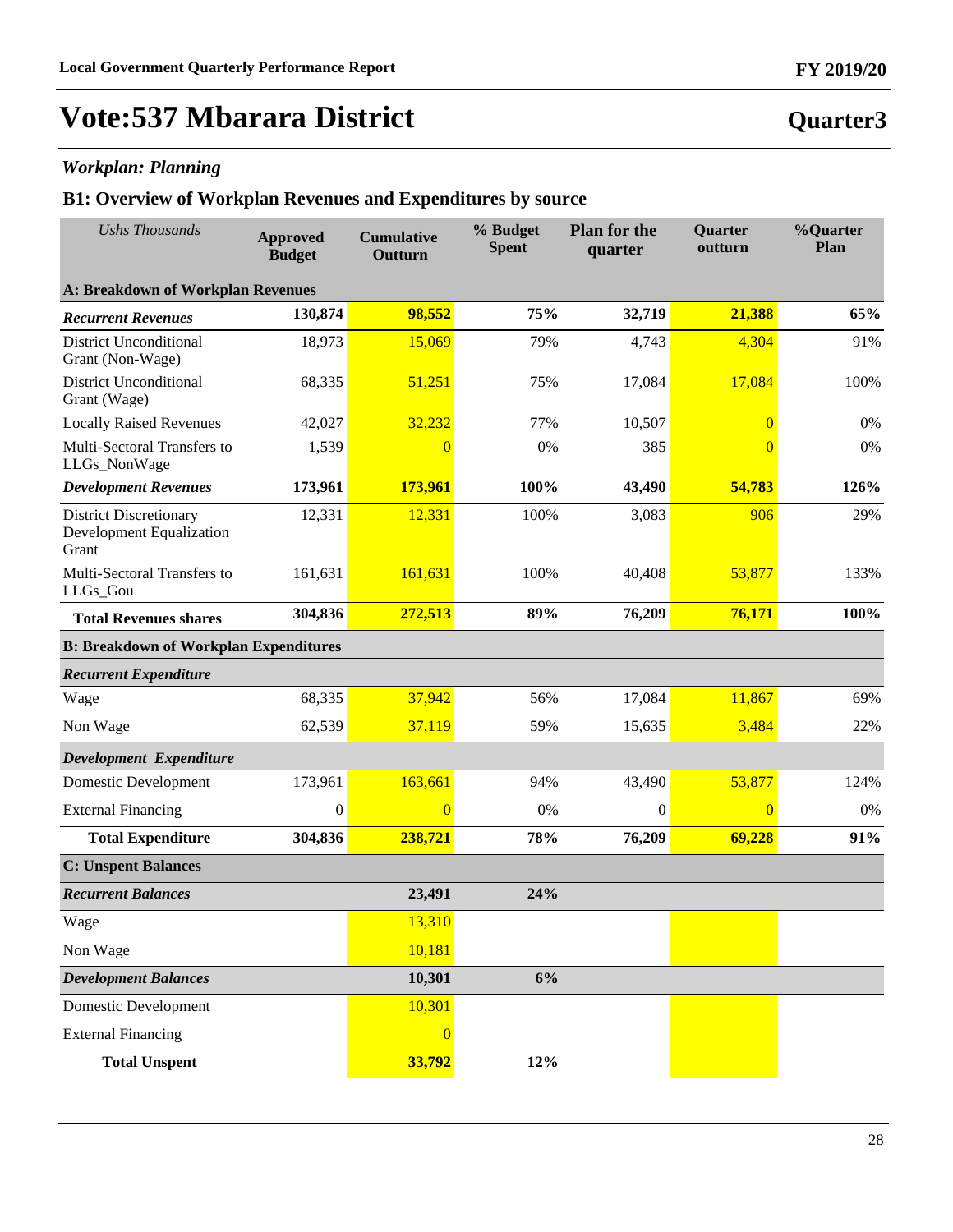#### **Summary of Workplan Revenues and Expenditure by Source**

The approved budget for the department was Ugx 304,836,000 and at the end of Q3, cumulative receipts for the department amounted to Ugx 272,513,000 (89% of the budget received). Wage performed at the expected 75%. Non Wage performed at 79% because the department received more PAF allocation than what was expected for the quarter. Locally raised Revenue over performed at 77% of the budget received because more money was allocated for Q2 and no allocation was made for Q3 because all revenues collected was remitted to cover the advance received in Q2. DDDEG and Transfers to LLGs\_Gou both performed at 100% respectively because the funds are received in 3 quarters instead of 4. At the end of Q3, cumulative expenditure was Ugx 238,721,000 (78%) of the budget spent.

#### **Reasons for unspent balances on the bank account**

Shs 33,792,000 (12% of the budget) remained unspent at quarter end. Shs13,310,000 was for wages of Population Officer and Office Attendant who transferred services to Rwampara District and absconded respectively. Shs10,181,000 remained unspent for Non Wage due to late warranting and procurement delays. Shs 10,301,000 remained unspent for Domestic Development meant for submission of project designs, purchase of camera and project monitoring because the activities did not take place at the end of the quarter.

#### **Highlights of physical performance by end of the quarter**

- Staff salaries paid - TPC Meetings held - Statistical data collected - Monthly internet subscription made - Quarterly monitoring of govt projects done - PBS report prepared and submitted

#### **FY 2019/20**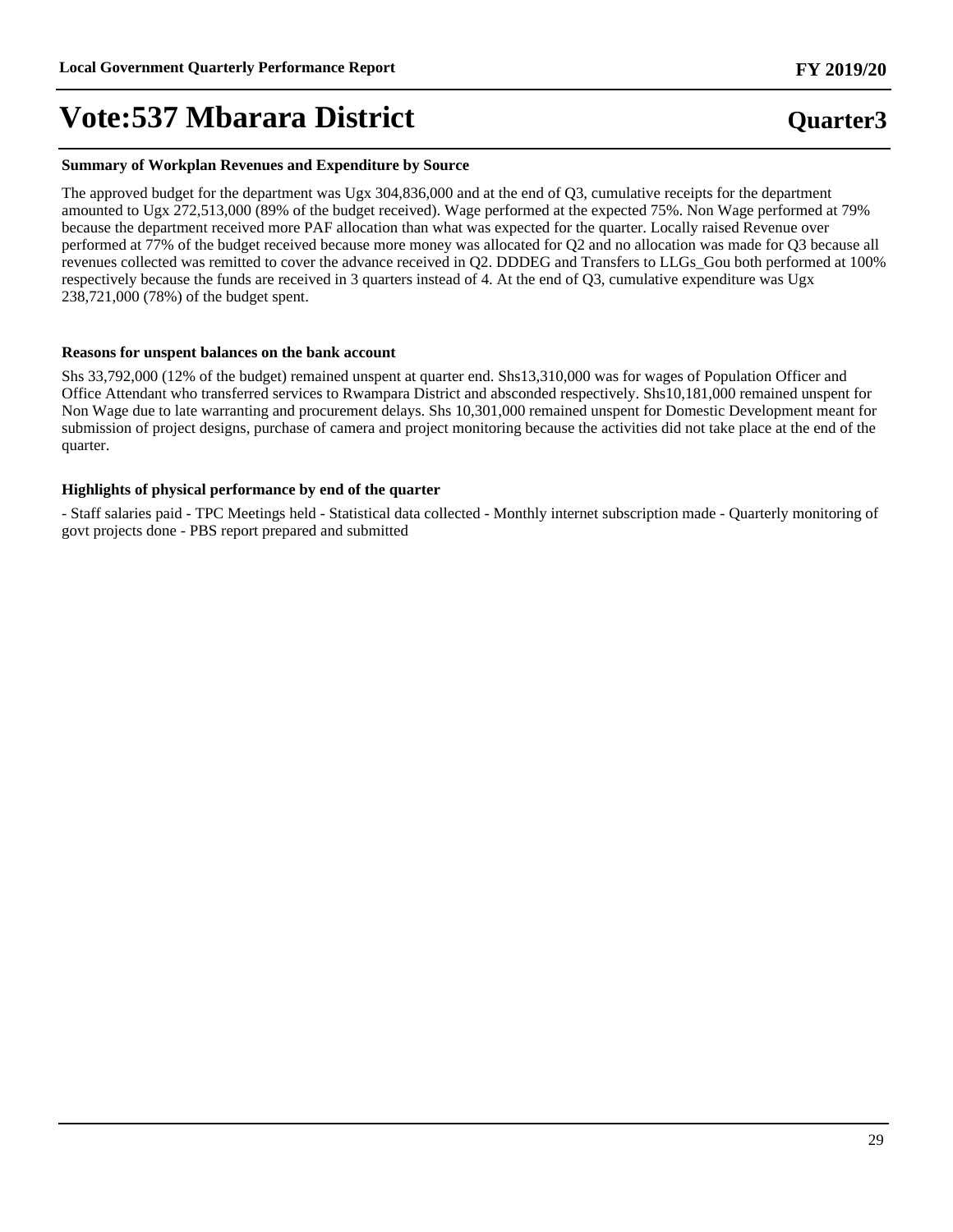### *Workplan: Internal Audit*

| <b>Ushs Thousands</b>                             | <b>Approved</b><br><b>Budget</b> | <b>Cumulative</b><br>Outturn | % Budget<br><b>Spent</b> | <b>Plan for the</b><br>quarter | Quarter<br>outturn | %Quarter<br>Plan |
|---------------------------------------------------|----------------------------------|------------------------------|--------------------------|--------------------------------|--------------------|------------------|
| <b>A: Breakdown of Workplan Revenues</b>          |                                  |                              |                          |                                |                    |                  |
| <b>Recurrent Revenues</b>                         | 54,349                           | 38,199                       | 70%                      | 13,587                         | 9,188              | 68%              |
| <b>District Unconditional</b><br>Grant (Non-Wage) | 3,298                            | 2,140                        | 65%                      | 825                            | 796                | 96%              |
| <b>District Unconditional</b><br>Grant (Wage)     | 33,571                           | 25,178                       | 75%                      | 8,393                          | 8,393              | 100%             |
| <b>Locally Raised Revenues</b>                    | 17,480                           | 10,880                       | 62%                      | 4,370                          | $\overline{0}$     | 0%               |
| <b>Development Revenues</b>                       | $\bf{0}$                         | $\bf{0}$                     | 0%                       | $\bf{0}$                       | $\bf{0}$           | 0%               |
|                                                   |                                  |                              |                          |                                |                    |                  |
| <b>Total Revenues shares</b>                      | 54,349                           | 38,199                       | 70%                      | 13,587                         | 9,188              | 68%              |
| <b>B: Breakdown of Workplan Expenditures</b>      |                                  |                              |                          |                                |                    |                  |
| <b>Recurrent Expenditure</b>                      |                                  |                              |                          |                                |                    |                  |
| Wage                                              | 33,571                           | 19,192                       | 57%                      | 8,393                          | 5,839              | 70%              |
| Non Wage                                          | 20,778                           | 12,936                       | 62%                      | 5,195                          | 180                | 3%               |
| Development Expenditure                           |                                  |                              |                          |                                |                    |                  |
| <b>Domestic Development</b>                       | $\mathbf{0}$                     | $\overline{0}$               | 0%                       | $\boldsymbol{0}$               | $\overline{0}$     | 0%               |
| <b>External Financing</b>                         | $\mathbf{0}$                     | $\overline{0}$               | 0%                       | $\boldsymbol{0}$               | $\overline{0}$     | 0%               |
| <b>Total Expenditure</b>                          | 54,349                           | 32,129                       | 59%                      | 13,587                         | 6,019              | 44%              |
| <b>C: Unspent Balances</b>                        |                                  |                              |                          |                                |                    |                  |
| <b>Recurrent Balances</b>                         |                                  | 6,070                        | 16%                      |                                |                    |                  |
| Wage                                              |                                  | 5,986                        |                          |                                |                    |                  |
| Non Wage                                          |                                  | 84                           |                          |                                |                    |                  |
| <b>Development Balances</b>                       |                                  | $\bf{0}$                     | 0%                       |                                |                    |                  |
| Domestic Development                              |                                  | $\overline{0}$               |                          |                                |                    |                  |
| <b>External Financing</b>                         |                                  | $\overline{0}$               |                          |                                |                    |                  |
| <b>Total Unspent</b>                              |                                  | 6,070                        | 16%                      |                                |                    |                  |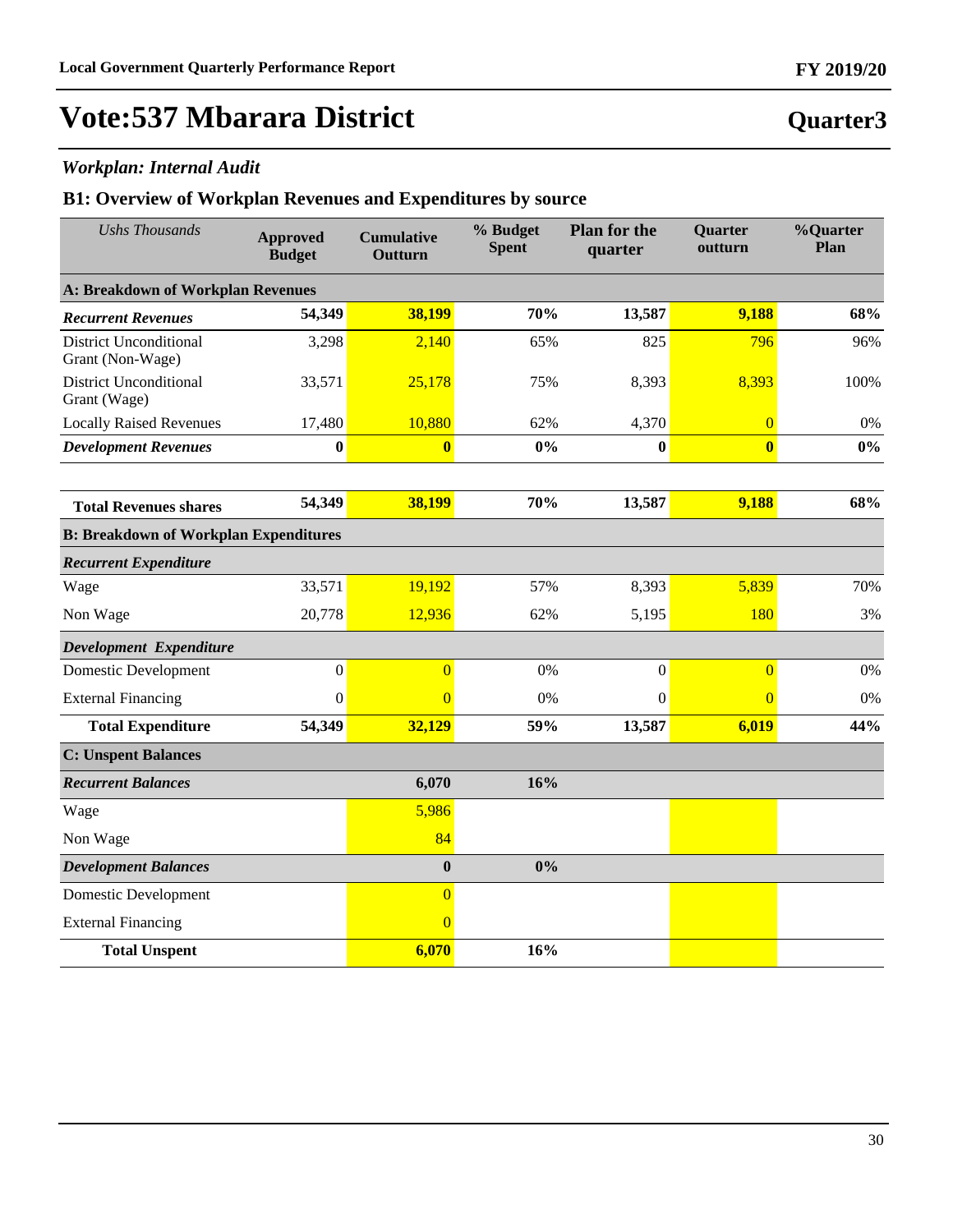#### **Summary of Workplan Revenues and Expenditure by Source**

The approved budget for the department was Ugx 54,349,000. At the end of the quarter, the cumulative receipts for the department was Ugx 38,199,000 (70% of the budget received). Wage performed at 75% of the budget received and 100% of the quarter plan. Locally Raised Revenue over performed at 62% because more money was allocated for Q2 and no allocation was made for Q3 because all revenues collected was remitted to cover the advance received in Q2. Non wage under performed at 65% because less money was received than what was expected. At the end of the quarter, cumulative expenditure for the department amounted to 32,129,000 (59%). Wage performed at 57% and Non Wage at 62%. The reasons for this under performance are given in the unspent section.

#### **Reasons for unspent balances on the bank account**

The total unspent at the end of the quarter was Shs 6,070,000 (16% of the budget). Out this total, Shs 84,000 remained for Non Wage This was for payment staff tea which not cleared at the close of the quarter. Shs 5,986,000 remained as wages for District Internal Auditor who transferred to another department and has not been replaced.

#### **Highlights of physical performance by end of the quarter**

- Staff Salaries paid - 5 Departments audited - 5 Sub Counties audited - 5 Health Centres audited - 5 Schools audited - 2 Projects Monitored - 1 report submitted to Council and MoLG - Staff allowances paid - Office operation expenses paid

## **Quarter3 FY 2019/20**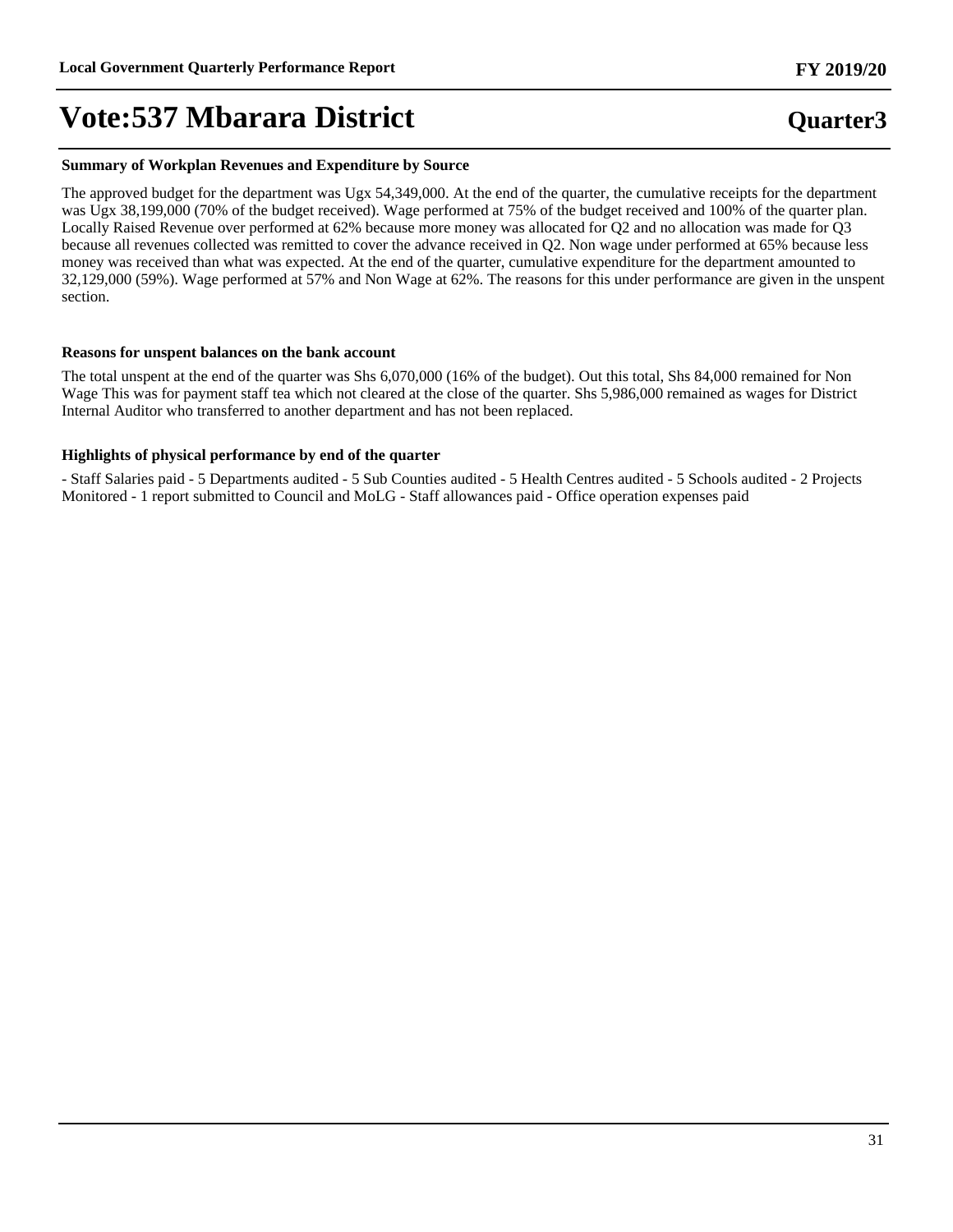**Quarter3**

## **Vote:537 Mbarara District**

### *Workplan: Trade, Industry and Local Development*

| <b>Ushs Thousands</b>                             | <b>Approved</b><br><b>Budget</b> | <b>Cumulative</b><br>Outturn | % Budget<br><b>Spent</b> | <b>Plan for the</b><br>quarter | Quarter<br>outturn      | %Quarter<br>Plan |
|---------------------------------------------------|----------------------------------|------------------------------|--------------------------|--------------------------------|-------------------------|------------------|
| <b>A: Breakdown of Workplan Revenues</b>          |                                  |                              |                          |                                |                         |                  |
| <b>Recurrent Revenues</b>                         | 53,364                           | 39,129                       | 73%                      | 13,341                         | 11,841                  | 89%              |
| <b>District Unconditional</b><br>Grant (Non-Wage) | 7,000                            | 5,250                        | 75%                      | 1,750                          | 1,750                   | 100%             |
| <b>District Unconditional</b><br>Grant (Wage)     | 30,458                           | 22,843                       | 75%                      | 7,614                          | 7,614                   | 100%             |
| <b>Locally Raised Revenues</b>                    | 6,000                            | 3,606                        | 60%                      | 1,500                          | $\overline{0}$          | 0%               |
| <b>Sector Conditional Grant</b><br>(Non-Wage)     | 9,906                            | 7,430                        | 75%                      | 2,477                          | 2,477                   | 100%             |
| <b>Development Revenues</b>                       | $\bf{0}$                         | $\bf{0}$                     | 0%                       | $\bf{0}$                       | $\overline{\mathbf{0}}$ | $0\%$            |
|                                                   |                                  |                              |                          |                                |                         |                  |
| <b>Total Revenues shares</b>                      | 53,364                           | 39,129                       | 73%                      | 13,341                         | 11,841                  | 89%              |
| <b>B: Breakdown of Workplan Expenditures</b>      |                                  |                              |                          |                                |                         |                  |
| <b>Recurrent Expenditure</b>                      |                                  |                              |                          |                                |                         |                  |
| Wage                                              | 30,458                           | 16,523                       | 54%                      | 7,614                          | 4,690                   | 62%              |
| Non Wage                                          | 22,906                           | 14,320                       | 63%                      | 5,727                          | 4,208                   | 73%              |
| Development Expenditure                           |                                  |                              |                          |                                |                         |                  |
| <b>Domestic Development</b>                       | $\boldsymbol{0}$                 | $\overline{0}$               | 0%                       | $\boldsymbol{0}$               | $\overline{0}$          | 0%               |
| <b>External Financing</b>                         | $\mathbf{0}$                     | $\Omega$                     | 0%                       | $\Omega$                       | $\overline{0}$          | 0%               |
| <b>Total Expenditure</b>                          | 53,364                           | 30,843                       | 58%                      | 13,341                         | 8,898                   | 67%              |
| <b>C: Unspent Balances</b>                        |                                  |                              |                          |                                |                         |                  |
| <b>Recurrent Balances</b>                         |                                  | 8,286                        | 21%                      |                                |                         |                  |
| Wage                                              |                                  | 6,320                        |                          |                                |                         |                  |
| Non Wage                                          |                                  | 1,966                        |                          |                                |                         |                  |
| <b>Development Balances</b>                       |                                  | $\bf{0}$                     | 0%                       |                                |                         |                  |
| Domestic Development                              |                                  | $\overline{0}$               |                          |                                |                         |                  |
| <b>External Financing</b>                         |                                  | $\Omega$                     |                          |                                |                         |                  |
| <b>Total Unspent</b>                              |                                  | 8,286                        | 21%                      |                                |                         |                  |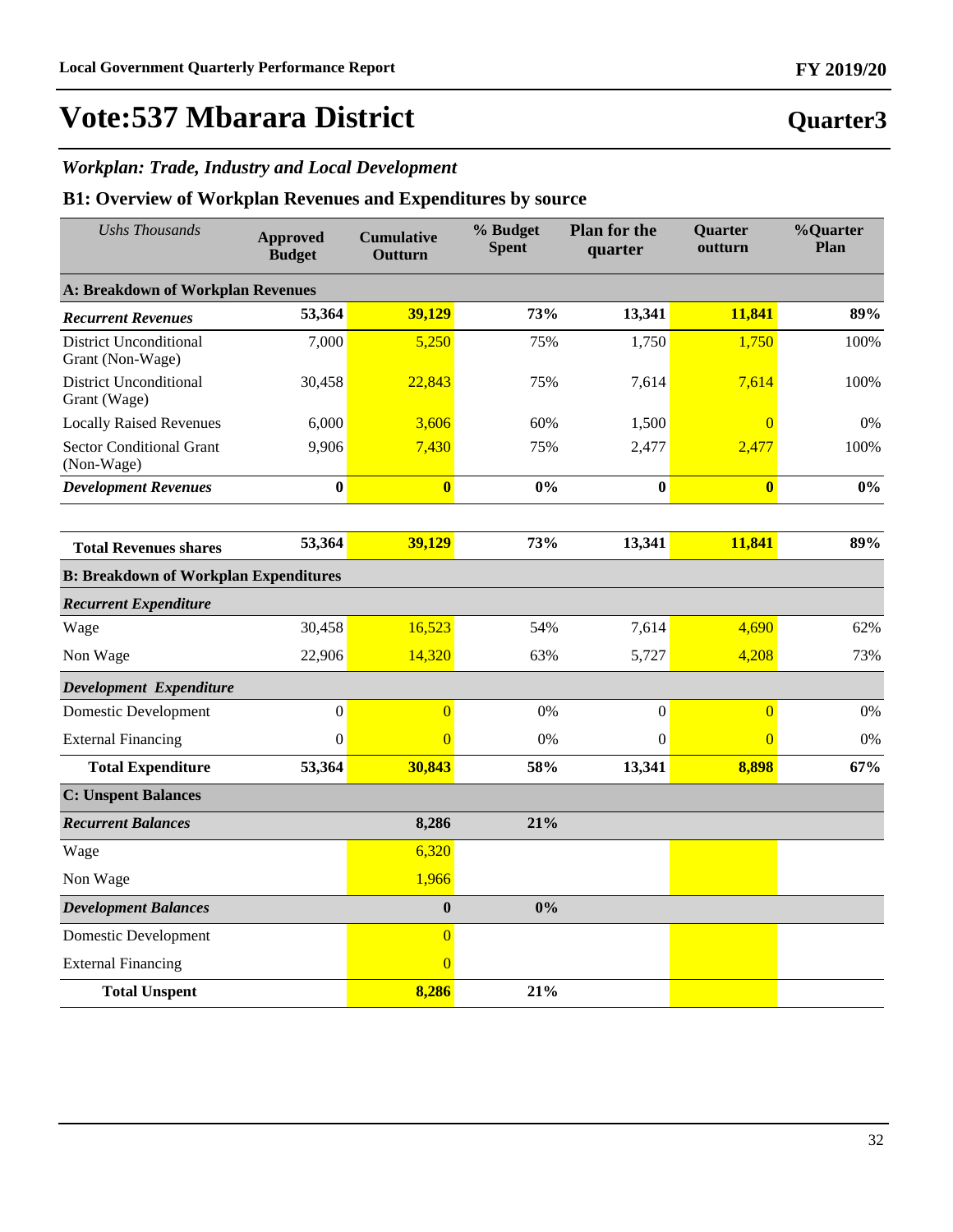#### **Summary of Workplan Revenues and Expenditure by Source**

The department had an approved budget of Ugx 53,364,000 and at the end of the quarter, the cumulative receipts for the department amounted to Ugx 39,129,000 (73%) of the budget. Non Wage, Wage and Sector Conditional Grant Non Wage all performed at the expected 75% budget received and 100% quarter plan. Locally raised Revenue performed at 60% because more money was allocated for Q2 and no allocation was made for Q3 because all revenues collected was remitted to cover the advance received in Q2. At the end of the quarter, cumulative expenditure amounted to Ugx 30,843,000 (58% of the budget spent). The reasons for this under performance are given in the unspent section.

#### **Reasons for unspent balances on the bank account**

Shs 8,286,000 (21% of the budget) remained unspent at quarter end. Shs 6,320,000 remained unspent for Wage because of the Commercial Officer who retired in June 2019 and had not been replaced. Shs 1,966,000 remained for Non Wage. This was due to some delays in procurement of office supplies and welfare services.

#### **Highlights of physical performance by end of the quarter**

- Staff salaries paid - Reports on tourism activities produced - Businesses issued with trade licences - Trade sensitization meetings organized - Businesses inspected for compliance - Office operation and management activities done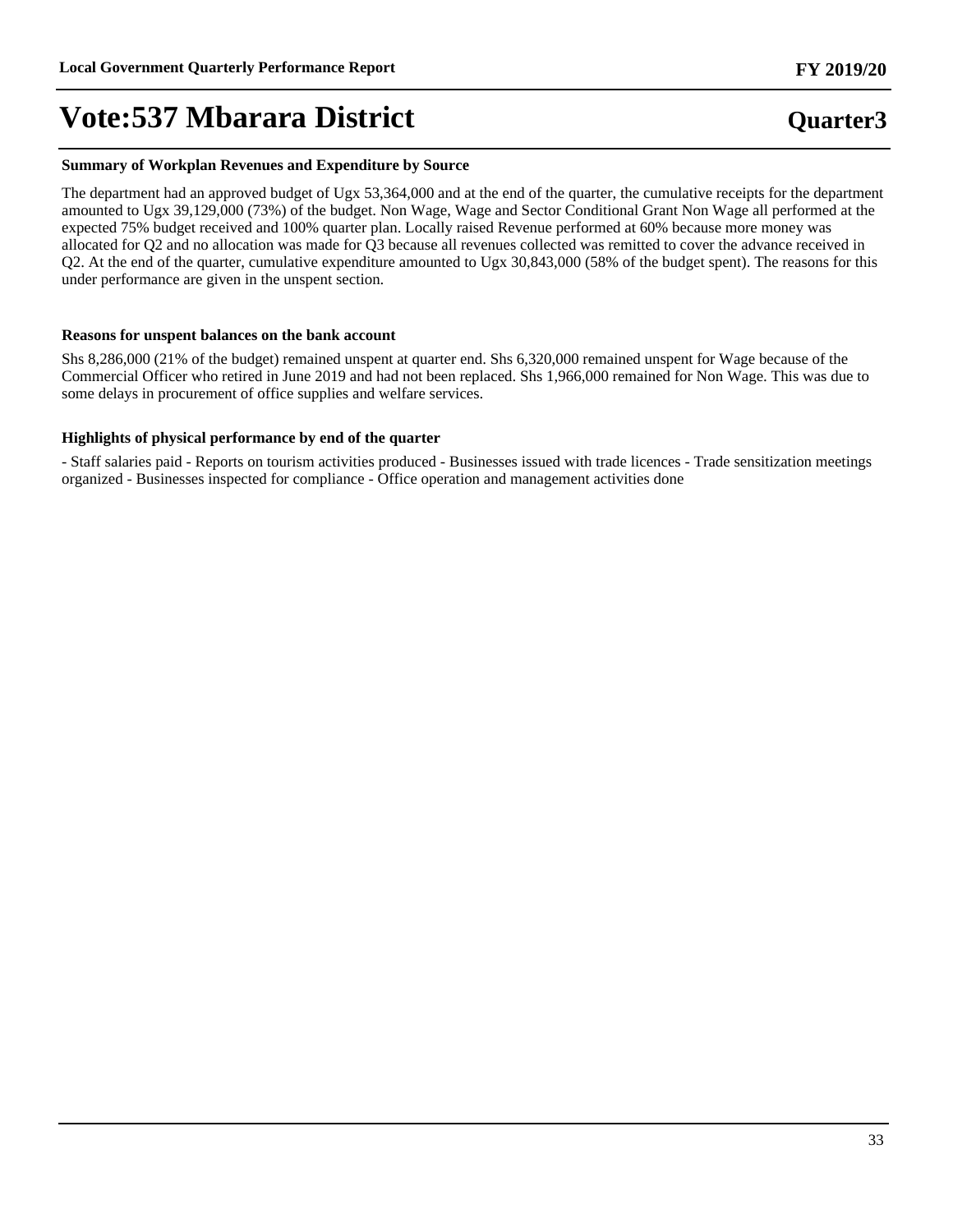### **B2: Workplan Outputs and Performance indicators**

### **Workplan : 1a Administration**

| <b>Outputs and Performance Indicators</b><br>(Ushs Thousands) | Annual<br><b>Planned</b><br><b>Outputs</b>                                                                                                                                                                                                                                                                                                                                                                                                                                          | <b>Cumulative</b><br>Output<br><b>Performance</b>                                                                                                                                               | % Peformance | Quarterly<br><b>Planned</b><br><b>Outputs</b>                                                                                                                                                                                                                                                                                                          | Quarterly<br>Output<br><b>Performance</b>                                                                                                                                                       |
|---------------------------------------------------------------|-------------------------------------------------------------------------------------------------------------------------------------------------------------------------------------------------------------------------------------------------------------------------------------------------------------------------------------------------------------------------------------------------------------------------------------------------------------------------------------|-------------------------------------------------------------------------------------------------------------------------------------------------------------------------------------------------|--------------|--------------------------------------------------------------------------------------------------------------------------------------------------------------------------------------------------------------------------------------------------------------------------------------------------------------------------------------------------------|-------------------------------------------------------------------------------------------------------------------------------------------------------------------------------------------------|
| <b>Programme: 1381 District and Urban Administration</b>      |                                                                                                                                                                                                                                                                                                                                                                                                                                                                                     |                                                                                                                                                                                                 |              |                                                                                                                                                                                                                                                                                                                                                        |                                                                                                                                                                                                 |
| <b>Higher LG Services</b>                                     |                                                                                                                                                                                                                                                                                                                                                                                                                                                                                     |                                                                                                                                                                                                 |              |                                                                                                                                                                                                                                                                                                                                                        |                                                                                                                                                                                                 |
| Output: 138101 Operation of the Administration Department     |                                                                                                                                                                                                                                                                                                                                                                                                                                                                                     |                                                                                                                                                                                                 |              |                                                                                                                                                                                                                                                                                                                                                        |                                                                                                                                                                                                 |
| N/A                                                           |                                                                                                                                                                                                                                                                                                                                                                                                                                                                                     |                                                                                                                                                                                                 |              |                                                                                                                                                                                                                                                                                                                                                        |                                                                                                                                                                                                 |
| Non Standard Outputs:                                         | 1. Staff Salaries Paid 1. Payment of staff<br>for 12 Months<br>2. Pension Paid for<br>12 Months<br>3. Gratuity paid<br>4. Workshops and<br>Seminars attended<br>5. Consultations<br>made to various<br>offices<br>6. Staff overtime for<br>staff paid for 12<br>months<br>7. Monitoring and<br>Supervision done<br>Quarterly<br>8. Provision of<br>security especially in<br>festive seasons.<br>9. Rehabilitation of<br>head quarter offices<br>and supply of office<br>equipment. | salaries done<br>2. Payment of<br>Pensions done<br>3. Payment of<br>Gratuity done<br>4. Workshops and<br>seminars attended<br>5. Monitoring and<br>supervision of govt<br>projects carried out. |              | 1. Staff Salaries Paid 1. Payment of staff<br>for 12 Months.<br>2. Pension Paid for<br>12 Months.<br>3. Gratuity paid for<br>12 months<br>4. Workshops and<br>Seminars attended<br>5. Consultations<br>made to various<br>offices<br>6. Staff overtime for<br>staff paid for 12<br>months<br>7. Monitoring and<br>Supervision done<br><b>Ouarterly</b> | salaries done<br>2. Payment of<br>Pensions done<br>3. Payment of<br>Gratuity done<br>4. Workshops and<br>seminars attended<br>5. Monitoring and<br>supervision of govt<br>projects carried out. |
| 211101 General Staff Salaries                                 | 114,602                                                                                                                                                                                                                                                                                                                                                                                                                                                                             | 83,540                                                                                                                                                                                          | 73 %         |                                                                                                                                                                                                                                                                                                                                                        | 28,650                                                                                                                                                                                          |
| 211103 Allowances (Incl. Casuals, Temporary)                  | 19,160                                                                                                                                                                                                                                                                                                                                                                                                                                                                              | 8,540                                                                                                                                                                                           | 45 %         |                                                                                                                                                                                                                                                                                                                                                        | 778                                                                                                                                                                                             |
| 212105 Pension for Local Governments                          | 3,238,594                                                                                                                                                                                                                                                                                                                                                                                                                                                                           | 2,145,702                                                                                                                                                                                       | 66 %         |                                                                                                                                                                                                                                                                                                                                                        | 748,167                                                                                                                                                                                         |
| 212107 Gratuity for Local Governments                         | 1,338,520                                                                                                                                                                                                                                                                                                                                                                                                                                                                           | 620,713                                                                                                                                                                                         | 46 %         |                                                                                                                                                                                                                                                                                                                                                        | 334,630                                                                                                                                                                                         |
| 221007 Books, Periodicals & Newspapers                        | 1,800                                                                                                                                                                                                                                                                                                                                                                                                                                                                               | 964                                                                                                                                                                                             | 54 %         |                                                                                                                                                                                                                                                                                                                                                        | 300                                                                                                                                                                                             |
| 221008 Computer supplies and Information<br>Technology (IT)   | 4,200                                                                                                                                                                                                                                                                                                                                                                                                                                                                               | 1,050                                                                                                                                                                                           | 25 %         |                                                                                                                                                                                                                                                                                                                                                        | 700                                                                                                                                                                                             |
| 221009 Welfare and Entertainment                              | 4,740                                                                                                                                                                                                                                                                                                                                                                                                                                                                               | 3,499                                                                                                                                                                                           | 74 %         |                                                                                                                                                                                                                                                                                                                                                        | 591                                                                                                                                                                                             |
| 221016 IFMS Recurrent costs                                   | 47,143                                                                                                                                                                                                                                                                                                                                                                                                                                                                              | 35,207                                                                                                                                                                                          | 75 %         |                                                                                                                                                                                                                                                                                                                                                        | 11,786                                                                                                                                                                                          |
| 221017 Subscriptions                                          | 7,000                                                                                                                                                                                                                                                                                                                                                                                                                                                                               | 1,750                                                                                                                                                                                           | 25 %         |                                                                                                                                                                                                                                                                                                                                                        | $\mathbf{0}$                                                                                                                                                                                    |
| 222001 Telecommunications                                     | 2,760                                                                                                                                                                                                                                                                                                                                                                                                                                                                               | 1,560                                                                                                                                                                                           | 57 %         |                                                                                                                                                                                                                                                                                                                                                        | 600                                                                                                                                                                                             |
| 223005 Electricity                                            | 2,000                                                                                                                                                                                                                                                                                                                                                                                                                                                                               | 2,000                                                                                                                                                                                           | 100 %        |                                                                                                                                                                                                                                                                                                                                                        | $\theta$                                                                                                                                                                                        |
| 223006 Water                                                  | 2,000                                                                                                                                                                                                                                                                                                                                                                                                                                                                               | 2,000                                                                                                                                                                                           | 100 %        |                                                                                                                                                                                                                                                                                                                                                        | $\mathbf{0}$                                                                                                                                                                                    |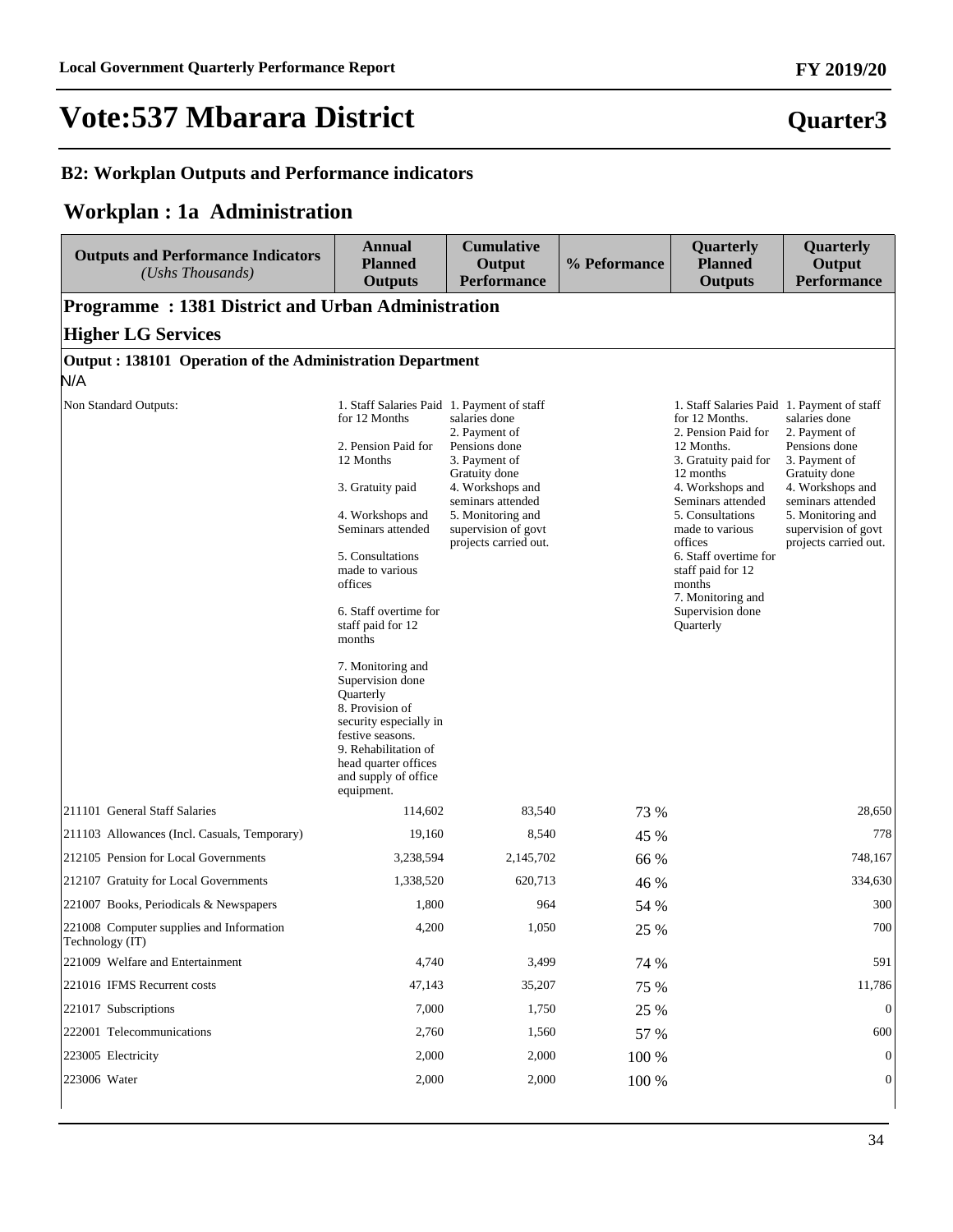## **Quarter3**

| 225001 Consultancy Services- Short term                      | 3,456     | 3,456          | 100 % | $\overline{0}$ |
|--------------------------------------------------------------|-----------|----------------|-------|----------------|
| 227001 Travel inland                                         | 41,148    | 39,802         | 97 %  | 11,963         |
| 227002 Travel abroad                                         | 1,000     | $\overline{0}$ | $0\%$ | $\mathbf{0}$   |
| 227004 Fuel, Lubricants and Oils                             | 25,380    | 17,500         | 69 %  | 7,500          |
| 228001 Maintenance - Civil                                   | 6,000     | 230            | 4 %   | 230            |
| 228002 Maintenance - Vehicles                                | 32,372    | 18,278         | 56 %  | 6,295          |
| 321608 General Public Service Pension arrears<br>(Budgeting) | 180,319   | 180,319        | 100 % | $\overline{0}$ |
| Wage Rect:                                                   | 114,602   | 83,540         | 73 %  | 28,650         |
| Non Wage Rect:                                               | 4,957,592 | 3,082,569      | 62 %  | 1,123,540      |
| Gou Dev:                                                     | $\theta$  | $\mathbf{0}$   | $0\%$ | $\Omega$       |
| External Financing:                                          | $\theta$  | $\mathbf{0}$   | $0\%$ | $\overline{0}$ |
| Total:                                                       | 5,072,194 | 3,166,109      | 62 %  | 1,152,190      |

Reasons for over/under performance: Wage performed at 73% slightly below the expected 75% because the department was allocated less money in Q1 & Q2 than was planned.

> Non Wage performed at 63% below the expected 75% because transfers to LLGs (LST) were not paid at the end of the quarter due to late payment processing by the sector accountant.

#### **Output : 138102 Human Resource Management Services**

| Output : 190102 Thuman Resource management Services              |                                        |                                                                                                                                                                 |       |          |                                                                                                                                                                 |  |  |  |  |
|------------------------------------------------------------------|----------------------------------------|-----------------------------------------------------------------------------------------------------------------------------------------------------------------|-------|----------|-----------------------------------------------------------------------------------------------------------------------------------------------------------------|--|--|--|--|
| <b>%</b> age of staff appraised                                  | $(100\%)$ All staff to<br>be appraised | $\left( \right)$                                                                                                                                                |       | $\Omega$ | ()Staff appraised                                                                                                                                               |  |  |  |  |
| % age of staff whose salaries are paid by 28th of<br>every month | (99%) All staff paid<br>salaries       | $\Omega$                                                                                                                                                        |       | $\Omega$ | ()All staff paid<br>salaries for the<br>quarter                                                                                                                 |  |  |  |  |
| % age of pensioners paid by 28th of every month                  | $(99\%)$ All<br>Pensioners paid        | $\Omega$                                                                                                                                                        |       | $\theta$ | ()All pension due<br>paid                                                                                                                                       |  |  |  |  |
| Non Standard Outputs:                                            |                                        | - Procurement of<br>stationery<br>- Payment of<br>Allowances for staff<br>- Payment for staff<br>welfare<br>-Official travels<br>made<br>-Workshops<br>attended |       |          | - Procurement of<br>stationery<br>- Payment of<br>Allowances for staff<br>- Payment for staff<br>welfare<br>-Official travels<br>made<br>-Workshops<br>attended |  |  |  |  |
| 211103 Allowances (Incl. Casuals, Temporary)                     | 6,300                                  | 2,860                                                                                                                                                           | 45 %  |          | 942                                                                                                                                                             |  |  |  |  |
| 213002 Incapacity, death benefits and funeral<br>expenses        | 5,000                                  | 2,000                                                                                                                                                           | 40 %  |          | 2,000                                                                                                                                                           |  |  |  |  |
| 221002 Workshops and Seminars                                    | 3,000                                  | 2,000                                                                                                                                                           | 67 %  |          | $\theta$                                                                                                                                                        |  |  |  |  |
| 221003 Staff Training                                            | 2,000                                  | 500                                                                                                                                                             | 25 %  |          | $\theta$                                                                                                                                                        |  |  |  |  |
| 221009 Welfare and Entertainment                                 | 10,600                                 | 6,689                                                                                                                                                           | 63 %  |          | 855                                                                                                                                                             |  |  |  |  |
| 222001 Telecommunications                                        | 1,019                                  | 956                                                                                                                                                             | 94 %  |          | 100                                                                                                                                                             |  |  |  |  |
| 223005 Electricity                                               | 1,000                                  | 954                                                                                                                                                             | 95 %  |          | $\mathbf{0}$                                                                                                                                                    |  |  |  |  |
| 223006 Water                                                     | 375                                    | $\mathbf{0}$                                                                                                                                                    | $0\%$ |          | $\mathbf{0}$                                                                                                                                                    |  |  |  |  |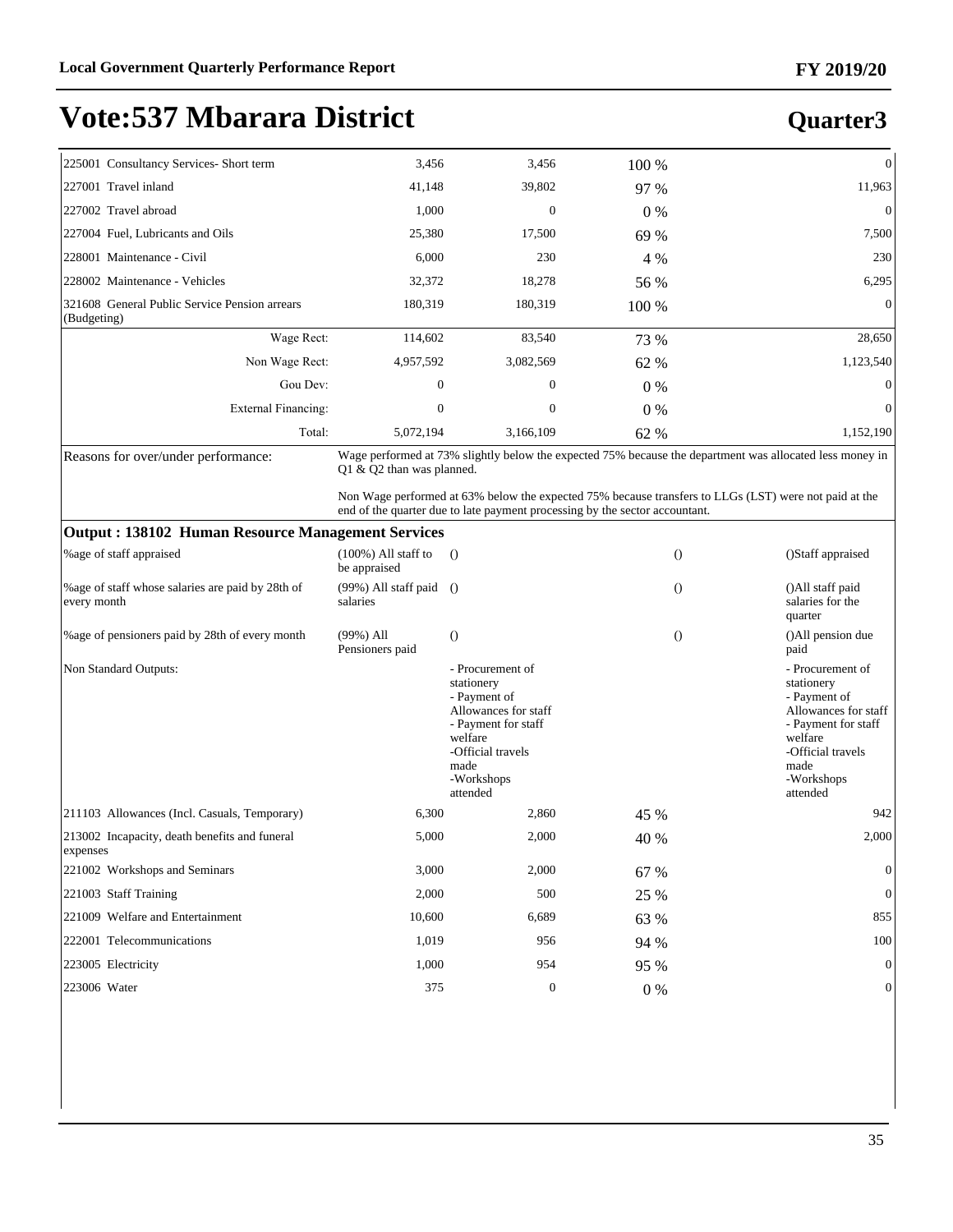## **Quarter3**

| 227001 Travel inland                                                       | 11,806                                                                                                        | 8,607                                                                                                                                                                                                                                | 73 %  |                                                                                                                                               | 4,366                                                                                                                                              |
|----------------------------------------------------------------------------|---------------------------------------------------------------------------------------------------------------|--------------------------------------------------------------------------------------------------------------------------------------------------------------------------------------------------------------------------------------|-------|-----------------------------------------------------------------------------------------------------------------------------------------------|----------------------------------------------------------------------------------------------------------------------------------------------------|
| Wage Rect:                                                                 | $\theta$                                                                                                      | $\theta$                                                                                                                                                                                                                             | $0\%$ |                                                                                                                                               | $\Omega$                                                                                                                                           |
| Non Wage Rect:                                                             | 41,100                                                                                                        | 24,566                                                                                                                                                                                                                               | 60 %  |                                                                                                                                               | 8,263                                                                                                                                              |
| Gou Dev:                                                                   | $\mathbf{0}$                                                                                                  | $\mathbf{0}$                                                                                                                                                                                                                         | $0\%$ |                                                                                                                                               | $\mathbf{0}$                                                                                                                                       |
| <b>External Financing:</b>                                                 | $\mathbf{0}$                                                                                                  | $\overline{0}$                                                                                                                                                                                                                       | $0\%$ |                                                                                                                                               | $\mathbf{0}$                                                                                                                                       |
| Total:                                                                     | 41,100                                                                                                        | 24,566                                                                                                                                                                                                                               | 60 %  |                                                                                                                                               | 8,263                                                                                                                                              |
| Reasons for over/under performance:                                        |                                                                                                               | The activities for this output performed at 60% because critical activities like staff training, payment of staff<br>death benefits and funeral services, staff welfare, staff duty allowances were all underfunded for the quarter. |       |                                                                                                                                               |                                                                                                                                                    |
| Output: 138103 Capacity Building for HLG                                   |                                                                                                               |                                                                                                                                                                                                                                      |       |                                                                                                                                               |                                                                                                                                                    |
| No. (and type) of capacity building sessions<br>undertaken                 | $(1)$ Capacity<br>building training<br>workshop conducted                                                     | $\bigcirc$                                                                                                                                                                                                                           |       | $\bigcirc$                                                                                                                                    | $\theta$                                                                                                                                           |
| Availability and implementation of LG capacity<br>building policy and plan | (1) Policy and Plan<br>implemented                                                                            | $\Omega$                                                                                                                                                                                                                             |       | $\Omega$                                                                                                                                      | $\Omega$                                                                                                                                           |
| Non Standard Outputs:                                                      | 2 Staff trained under Training needs<br>Capacity building                                                     | assessment<br>conducted                                                                                                                                                                                                              |       | <b>NIL</b>                                                                                                                                    | Training needs<br>assessment<br>conducted                                                                                                          |
| 221002 Workshops and Seminars                                              | 2,032                                                                                                         | $\mathbf{0}$                                                                                                                                                                                                                         | 0%    |                                                                                                                                               | 0                                                                                                                                                  |
| 221003 Staff Training                                                      | 5,589                                                                                                         | 2,055                                                                                                                                                                                                                                | 37 %  |                                                                                                                                               | $\overline{0}$                                                                                                                                     |
| 227001 Travel inland                                                       | 600                                                                                                           | $\mathbf{0}$                                                                                                                                                                                                                         | $0\%$ |                                                                                                                                               | $\boldsymbol{0}$                                                                                                                                   |
| Wage Rect:                                                                 | $\mathbf{0}$                                                                                                  | $\Omega$                                                                                                                                                                                                                             | $0\%$ |                                                                                                                                               | $\mathbf{0}$                                                                                                                                       |
| Non Wage Rect:                                                             | $\mathbf{0}$                                                                                                  | $\Omega$                                                                                                                                                                                                                             | 0%    |                                                                                                                                               | $\overline{0}$                                                                                                                                     |
| Gou Dev:                                                                   | 8,220                                                                                                         | 2,055                                                                                                                                                                                                                                | 25 %  |                                                                                                                                               | $\boldsymbol{0}$                                                                                                                                   |
| <b>External Financing:</b>                                                 | $\mathbf{0}$                                                                                                  | $\mathbf{0}$                                                                                                                                                                                                                         | 0%    |                                                                                                                                               | $\boldsymbol{0}$                                                                                                                                   |
| Total:                                                                     | 8,220                                                                                                         | 2,055                                                                                                                                                                                                                                | 25 %  |                                                                                                                                               | $\overline{0}$                                                                                                                                     |
| Reasons for over/under performance:                                        | No allocation for the Quarter.                                                                                |                                                                                                                                                                                                                                      |       |                                                                                                                                               |                                                                                                                                                    |
| Output: 138105 Public Information Dissemination<br>N/A                     |                                                                                                               |                                                                                                                                                                                                                                      |       |                                                                                                                                               |                                                                                                                                                    |
| Non Standard Outputs:                                                      | 1. Information<br>collected and<br>disseminated<br>2. Public notices<br>Made<br>3. Radio and TV<br>Talk shows | 1. Information<br>collected and<br>disseminated<br>2. Public notices<br>made<br>3. Radio and Tv<br>Shows organized<br>4. Govt functions<br>covered                                                                                   |       | 1. Information<br>collected and<br>disseminated<br>2. Public notices<br>Made<br>3. Radio & and TV<br>Talk shows<br>organized<br>4. Government | 1. Information<br>collected and<br>disseminated<br>2. Public notices<br>made<br>3. Radio and Tv<br>Shows organized<br>4. Govt functions<br>covered |

4. Government functions covered 211103 Allowances (Incl. Casuals, Temporary) 1,460 992 68 % 182 221011 Printing, Stationery, Photocopying and Binding 240 0 0 % 0 222001 Telecommunications 500 100 20 % 100

organized

functions covered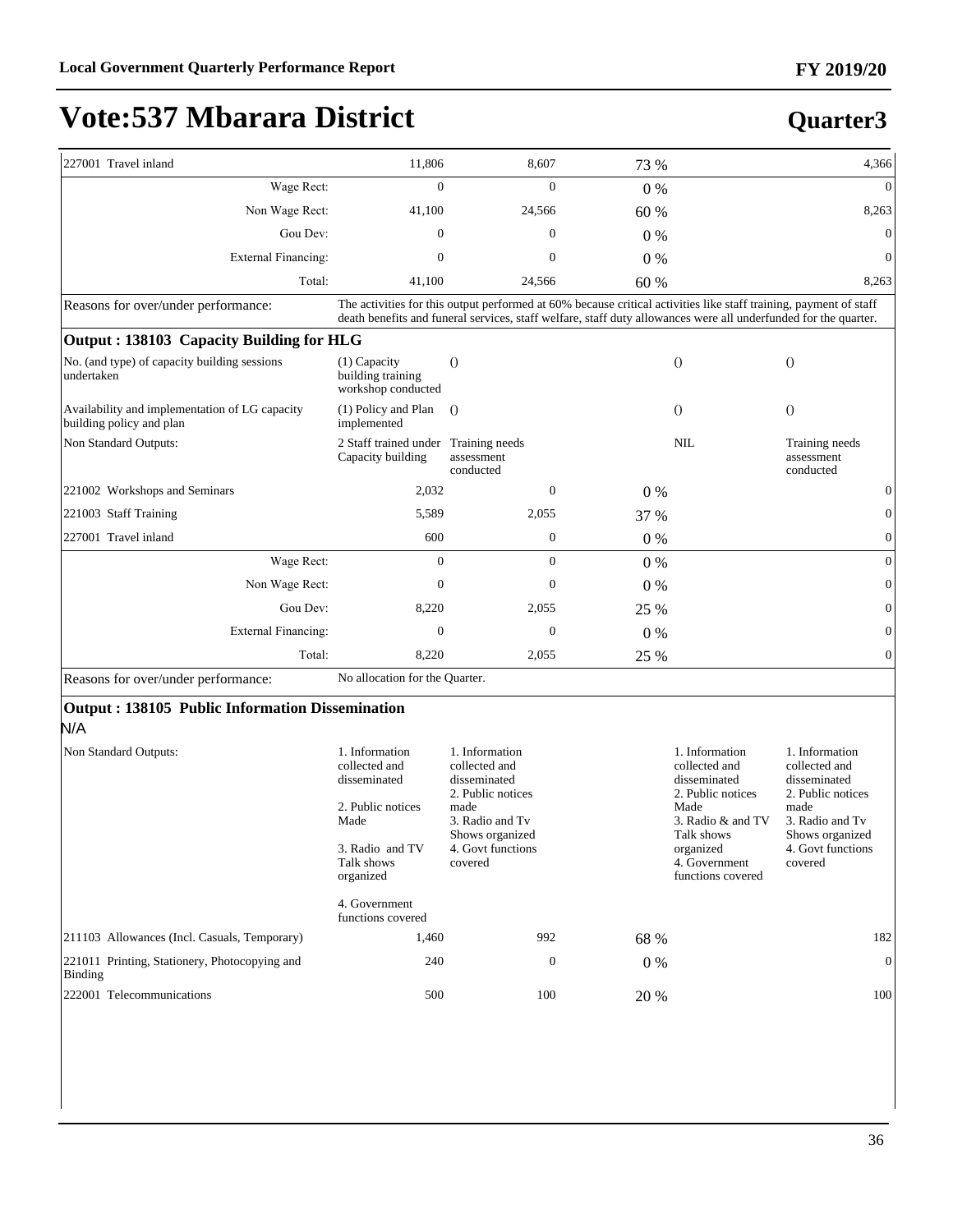| 227001 Travel inland                                         | 1,628                                                                                                                           | 1,119                                                                                                                                                                              | 69 %  |                                                                                                                                 | 75                                                                                                                              |
|--------------------------------------------------------------|---------------------------------------------------------------------------------------------------------------------------------|------------------------------------------------------------------------------------------------------------------------------------------------------------------------------------|-------|---------------------------------------------------------------------------------------------------------------------------------|---------------------------------------------------------------------------------------------------------------------------------|
| Wage Rect:                                                   | 0                                                                                                                               | $\overline{0}$                                                                                                                                                                     | $0\%$ |                                                                                                                                 | $\mathbf{0}$                                                                                                                    |
| Non Wage Rect:                                               | 3,828                                                                                                                           | 2,211                                                                                                                                                                              | 58 %  |                                                                                                                                 | 357                                                                                                                             |
| Gou Dev:                                                     | $\mathbf{0}$                                                                                                                    | $\mathbf{0}$                                                                                                                                                                       | $0\%$ |                                                                                                                                 | $\boldsymbol{0}$                                                                                                                |
| <b>External Financing:</b>                                   | $\mathbf{0}$                                                                                                                    | $\mathbf{0}$                                                                                                                                                                       | $0\%$ |                                                                                                                                 | $\boldsymbol{0}$                                                                                                                |
| Total:                                                       | 3,828                                                                                                                           | 2,211                                                                                                                                                                              | 58 %  |                                                                                                                                 | 357                                                                                                                             |
| Reasons for over/under performance:                          |                                                                                                                                 | The output performed at 58% because the activities received less money than was planned for the quarter.                                                                           |       |                                                                                                                                 |                                                                                                                                 |
| Output: 138109 Payroll and Human Resource Management Systems |                                                                                                                                 |                                                                                                                                                                                    |       |                                                                                                                                 |                                                                                                                                 |
| N/A                                                          |                                                                                                                                 |                                                                                                                                                                                    |       |                                                                                                                                 |                                                                                                                                 |
| Non Standard Outputs:                                        | 1. Payroll prepared,<br>printed and<br>distributed<br>2. Stationery<br>Procured<br>3. Consultations<br>made to line<br>ministry | 1. Payroll prepared,<br>printed and<br>distributed<br>2. Stationery<br>procured<br>3. Consultations<br>made to line<br>ministry                                                    |       | 1. Payroll prepared,<br>printed and<br>distributed<br>2. Stationery<br>Procured<br>3. Consultations<br>made to line<br>ministry | 1. Payroll prepared,<br>printed and<br>distributed<br>2. Stationery<br>procured<br>3. Consultations<br>made to line<br>ministry |
| 221011 Printing, Stationery, Photocopying and<br>Binding     | 4,000                                                                                                                           | 2,207                                                                                                                                                                              | 55 %  |                                                                                                                                 | $\boldsymbol{0}$                                                                                                                |
| 227001 Travel inland                                         | 6,800                                                                                                                           | 6,239                                                                                                                                                                              | 92 %  |                                                                                                                                 | $\boldsymbol{0}$                                                                                                                |
| Wage Rect:                                                   | $\overline{0}$                                                                                                                  | $\overline{0}$                                                                                                                                                                     | $0\%$ |                                                                                                                                 | $\mathbf{0}$                                                                                                                    |
| Non Wage Rect:                                               | 10,800                                                                                                                          | 8,446                                                                                                                                                                              | 78 %  |                                                                                                                                 | $\boldsymbol{0}$                                                                                                                |
| Gou Dev:                                                     | 0                                                                                                                               | 0                                                                                                                                                                                  | $0\%$ |                                                                                                                                 | $\boldsymbol{0}$                                                                                                                |
| <b>External Financing:</b>                                   | 0                                                                                                                               | 0                                                                                                                                                                                  | $0\%$ |                                                                                                                                 | $\boldsymbol{0}$                                                                                                                |
| Total:                                                       | 10,800                                                                                                                          | 8,446                                                                                                                                                                              | 78 %  |                                                                                                                                 | $\overline{0}$                                                                                                                  |
| Reasons for over/under performance:                          |                                                                                                                                 | The activities for this output were done as planned and the total performance was at 78% slightly higher than<br>the expected because more allocation was put under travel inland. |       |                                                                                                                                 |                                                                                                                                 |
| <b>Output: 138111 Records Management Services</b>            |                                                                                                                                 |                                                                                                                                                                                    |       |                                                                                                                                 |                                                                                                                                 |
| %age of staff trained in Records Management                  | $(0)$ No Funds                                                                                                                  | $()$ NIL                                                                                                                                                                           |       | $(0\%)$ No Funds                                                                                                                | $\Omega$                                                                                                                        |
| Non Standard Outputs:                                        | 1. Postage and<br>courier expenses<br>paid                                                                                      | 1. Postage and<br>courier expenses<br>paid<br>2. Office Stationery                                                                                                                 |       | 1. Postage and<br>courier expenses<br>paid<br>2. Office Stationery                                                              | 1. Postage and<br>courier expenses<br>paid<br>2. Office Stationery                                                              |
|                                                              | 2. Office Stationery<br>Procured                                                                                                | procured<br>3. Staff welfare paid                                                                                                                                                  |       | Procured<br>3. Staff welfare paid<br>4. Staff overtime                                                                          | procured<br>3. Staff welfare paid                                                                                               |
|                                                              | 3. Staff welfare paid                                                                                                           |                                                                                                                                                                                    |       | paid                                                                                                                            |                                                                                                                                 |
|                                                              | 4. Staff overtime<br>paid                                                                                                       |                                                                                                                                                                                    |       |                                                                                                                                 |                                                                                                                                 |
| 211103 Allowances (Incl. Casuals, Temporary)                 | 5,100                                                                                                                           | 3,489                                                                                                                                                                              | 68 %  |                                                                                                                                 | 580                                                                                                                             |
| 221009 Welfare and Entertainment                             | 3,435                                                                                                                           | 2,828                                                                                                                                                                              | 82 %  |                                                                                                                                 | 88                                                                                                                              |
| 221011 Printing, Stationery, Photocopying and<br>Binding     | 3,000                                                                                                                           | 1,952                                                                                                                                                                              | 65 %  |                                                                                                                                 | $\boldsymbol{0}$                                                                                                                |
| 222002 Postage and Courier                                   | 1,200                                                                                                                           | 700                                                                                                                                                                                | 58 %  |                                                                                                                                 | 100                                                                                                                             |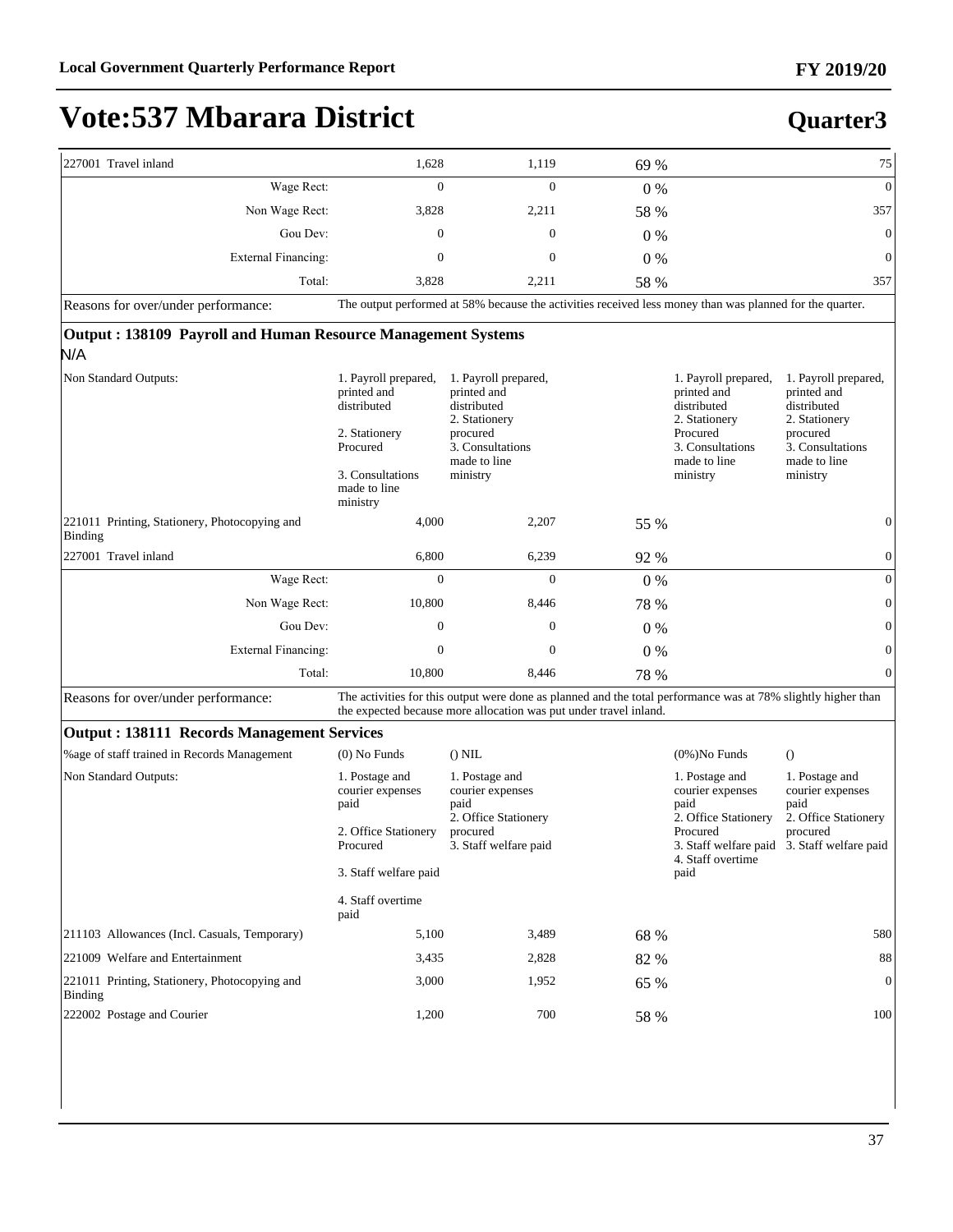#### **Quarter3**

| 223005 Electricity  | 2,000  | 1,464          | 73 %  | 01  |
|---------------------|--------|----------------|-------|-----|
| Wage Rect:          |        | 0              | $0\%$ | 01  |
| Non Wage Rect:      | 14,735 | 10,432         | 71 %  | 768 |
| Gou Dev:            | 0      | $\overline{0}$ | 0%    | 0   |
| External Financing: | 0      | 0              | $0\%$ | 0   |
| Total:              | 14,735 | 10,432         | 71 %  | 768 |

Reasons for over/under performance: The output performed at 71% because there was less allocation especially to Printing and Stationery, Allowances and Postage services. Stationery especially files remain a challenge to the Central Registry.

#### **Lower Local Services**

| Non Standard Outputs:                           | Transfer made                           | Non Wage transfers<br>to support recurrent<br>and capital<br>development |       | Non Wage transfers<br>to support recurrent<br>and capital<br>development                                                                                                                                               |
|-------------------------------------------------|-----------------------------------------|--------------------------------------------------------------------------|-------|------------------------------------------------------------------------------------------------------------------------------------------------------------------------------------------------------------------------|
| 263104 Transfers to other govt. units (Current) | 42,197                                  | 123,549                                                                  | 293 % | 87,412                                                                                                                                                                                                                 |
| Wage Rect:                                      | $\theta$                                | $\theta$                                                                 | $0\%$ | $\theta$                                                                                                                                                                                                               |
| Non Wage Rect:                                  | 42,197                                  | 123,549                                                                  | 293 % | 87,412                                                                                                                                                                                                                 |
| Gou Dev:                                        | $\mathbf{0}$                            | $\theta$                                                                 | $0\%$ | $\overline{0}$                                                                                                                                                                                                         |
| External Financing:                             | $\theta$                                | $\theta$                                                                 | $0\%$ | $\theta$                                                                                                                                                                                                               |
| Total:                                          | 42,197                                  | 123,549                                                                  | 293 % | 87,412                                                                                                                                                                                                                 |
| Reasons for over/under performance:             | development was not taken into account. |                                                                          |       | This output performed at 293% because LLGs are required to remit 100% of their Local Revenue collections<br>to the district General Fund Account and then 65% is remitted back to them. At the time of budgeting, this |

| Output : 138172 Administrative Capital                                       |                             |                                                              |                  |                               |                                                              |
|------------------------------------------------------------------------------|-----------------------------|--------------------------------------------------------------|------------------|-------------------------------|--------------------------------------------------------------|
| No. of computers, printers and sets of office furniture (0) N/A<br>purchased |                             | $\Omega$                                                     |                  | $\Omega$                      | $\Omega$                                                     |
| No. of existing administrative buildings rehabilitated (0) N/A               |                             | $\circ$                                                      |                  | $\Omega$                      | $\Omega$                                                     |
| No. of solar panels purchased and installed                                  | $(0)$ N/A                   | $\left( \right)$                                             |                  | $\circ$                       | $\circ$                                                      |
| No. of administrative buildings constructed                                  | $(0)$ N/A                   | $\circ$                                                      |                  | $\circ$                       | $\Omega$                                                     |
| No. of vehicles purchased                                                    | $(0)$ N/A                   | $\circ$                                                      |                  | $\bigcirc$                    | (N/A)                                                        |
| No. of motorcycles purchased                                                 | (1) Motor Cycle<br>Procured | $\circ$                                                      |                  | $\bigcirc$                    | (N/A)                                                        |
| Non Standard Outputs:                                                        | N/A                         | <b>BOQs</b> for<br>procurement of<br>Motorcycles<br>prepared |                  |                               | <b>BOQs</b> for<br>procurement of<br>Motorcycles<br>prepared |
| 312201 Transport Equipment                                                   | 10,000                      |                                                              | $\boldsymbol{0}$ | $0\%$                         |                                                              |
| Wage Rect:                                                                   | $\theta$                    |                                                              | $\theta$         | $0\%$                         | $\Omega$                                                     |
| Non Wage Rect:                                                               | 0                           |                                                              | 0                | $0\%$                         |                                                              |
| Gou Dev:                                                                     | 10,000                      |                                                              | 0                | $0\%$                         |                                                              |
| External Financing:                                                          | 0                           |                                                              | 0                | $0\%$                         |                                                              |
| Total:<br>$\sim$<br>$\sim$ $\sim$<br>$\sim$                                  | 10,000                      | $\sim$ $\sim$<br>$\cdot$ $\cdot$ $\cdot$                     | 0                | $0\%$<br>$\sim$ $\sim$ $\sim$ |                                                              |

Reasons for over/under performance: The planned purchase of the motorcycle had not taken place by the end of the quarter.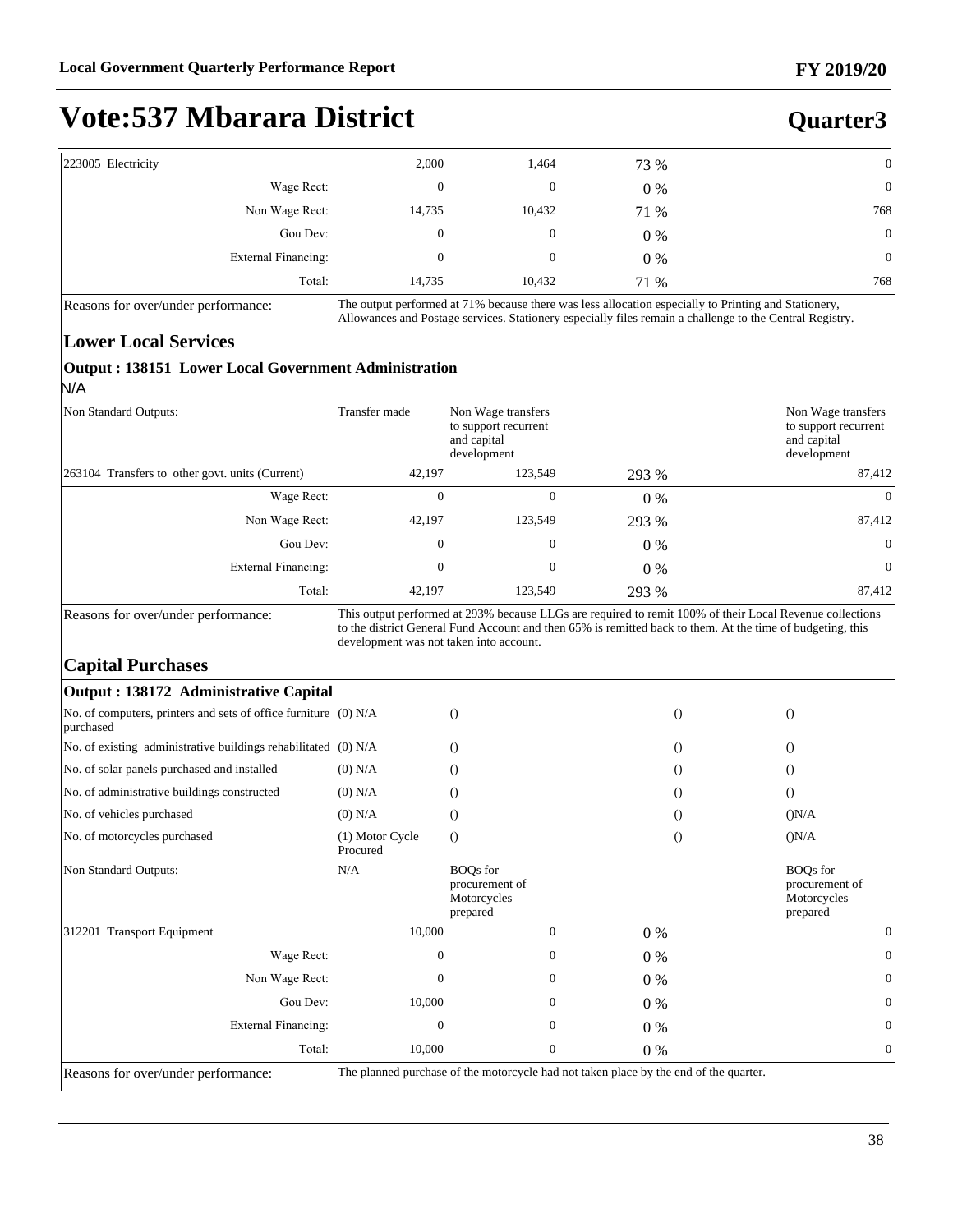| Total For Administration : Wage Rect: | 114,602   | 83.540    | 73 %   | 28,650    |
|---------------------------------------|-----------|-----------|--------|-----------|
| Non-Wage Reccurent:                   | 5,070,252 | 3,251,773 | 64 %   | 1,220,340 |
| GoU Dev:                              | 18,220    | 2,055     | $11\%$ | 0         |
| Donor Dev:                            |           |           | 0 %    | $\theta$  |
| Grand Total:                          | 5,203,074 | 3,337,368 | 64.1%  | 1,248,990 |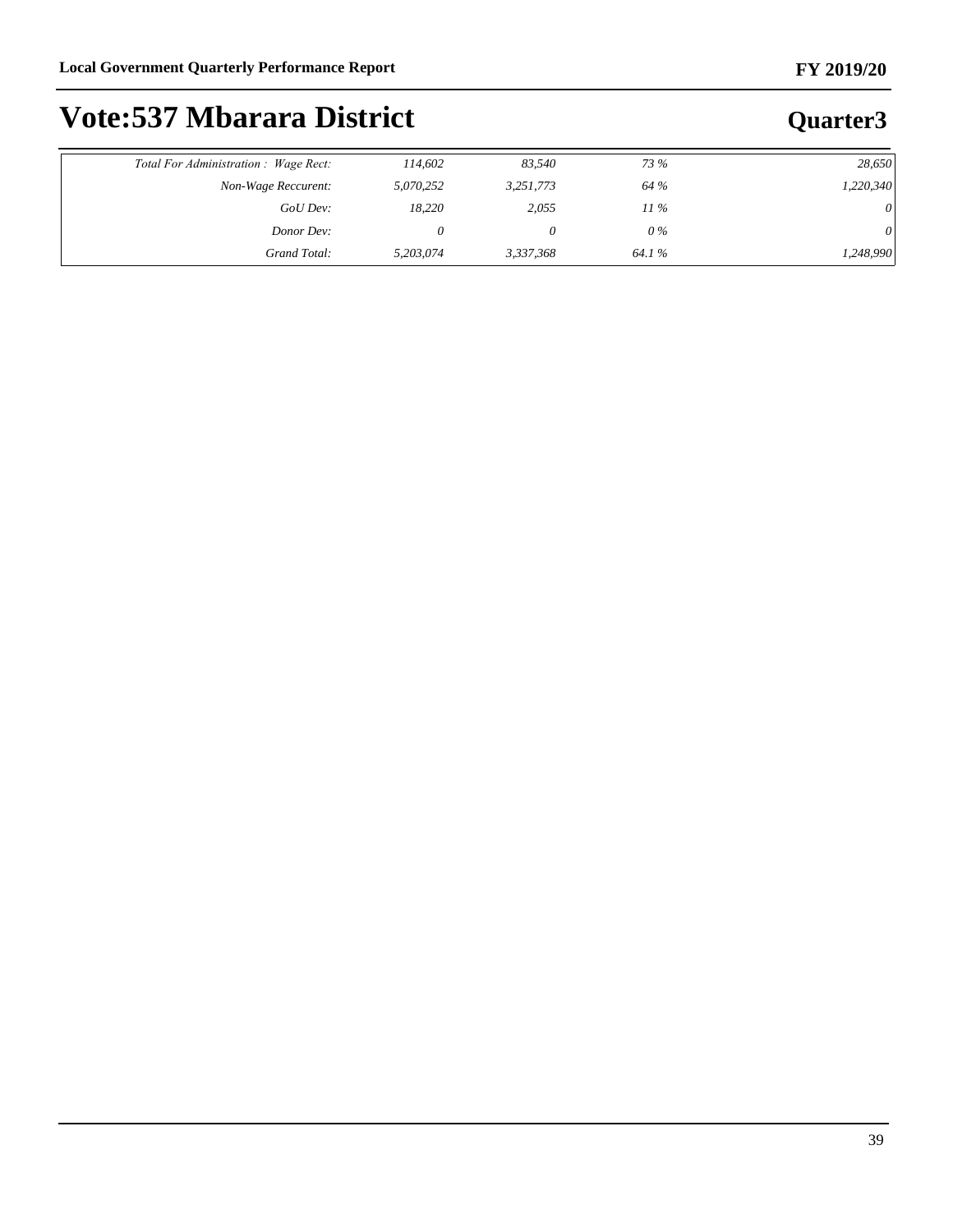#### **Workplan : 2 Finance**

| <b>Outputs and Performance Indicators</b><br>(Ushs Thousands)   | <b>Annual</b><br><b>Planned</b><br><b>Outputs</b>                                                                                                                                                                                                                                                                  | <b>Cumulative</b><br>Output<br><b>Performance</b>                                                                                                                            | % Peformance | Quarterly<br><b>Planned</b><br><b>Outputs</b>                                                                                                                                                                                                                                                                      | Quarterly<br>Output<br><b>Performance</b>                                                                                                                                    |
|-----------------------------------------------------------------|--------------------------------------------------------------------------------------------------------------------------------------------------------------------------------------------------------------------------------------------------------------------------------------------------------------------|------------------------------------------------------------------------------------------------------------------------------------------------------------------------------|--------------|--------------------------------------------------------------------------------------------------------------------------------------------------------------------------------------------------------------------------------------------------------------------------------------------------------------------|------------------------------------------------------------------------------------------------------------------------------------------------------------------------------|
| Programme: 1481 Financial Management and Accountability(LG)     |                                                                                                                                                                                                                                                                                                                    |                                                                                                                                                                              |              |                                                                                                                                                                                                                                                                                                                    |                                                                                                                                                                              |
| <b>Higher LG Services</b>                                       |                                                                                                                                                                                                                                                                                                                    |                                                                                                                                                                              |              |                                                                                                                                                                                                                                                                                                                    |                                                                                                                                                                              |
| <b>Output: 148101 LG Financial Management services</b>          |                                                                                                                                                                                                                                                                                                                    |                                                                                                                                                                              |              |                                                                                                                                                                                                                                                                                                                    |                                                                                                                                                                              |
| Date for submitting the Annual Performance Report               | $(2019-05-31)$<br>Submission of<br>annual performance<br>contract report to<br><b>MoFPED</b>                                                                                                                                                                                                                       | $\Omega$                                                                                                                                                                     |              | $(2019-05-$<br>31)Submission of<br>annual performance<br>contract report to<br><b>MoFPED</b>                                                                                                                                                                                                                       | $\Omega$                                                                                                                                                                     |
| Non Standard Outputs:                                           | District coordinated<br>with the centre<br>(Ministries)<br>- staff welfare<br>provided<br>workshops and<br>seminars attended<br>VAT remitted to<br><b>URA</b><br>Bank Charges paid<br>- LST transferred to<br>sub counties<br>General office<br>supervision and<br>operations<br>performed<br>Staff salaries paid. | - District and<br>Ministry<br>coordination done<br>- VAT remitted to<br><b>URA</b><br>- Bank charges paid<br>- Transfers remitted<br>to sub counties<br>- Staff welfare paid |              | District coordinated<br>with the center<br>(Ministries)<br>- staff welfare<br>provided<br>workshops and<br>seminars attended<br>VAT remitted to<br><b>URA</b><br>Bank Charges paid<br>- LST transferred to<br>sub counties<br>General office<br>supervision and<br>operations<br>performed<br>Staff salaries paid. | - District and<br>Ministry<br>coordination done<br>- VAT remitted to<br><b>URA</b><br>- Bank charges paid<br>- Transfers remitted<br>to sub counties<br>- Staff welfare paid |
| 211101 General Staff Salaries                                   | 121,425                                                                                                                                                                                                                                                                                                            | 83,757                                                                                                                                                                       | 69 %         |                                                                                                                                                                                                                                                                                                                    | 30,356                                                                                                                                                                       |
| 211103 Allowances (Incl. Casuals, Temporary)                    | 8,440                                                                                                                                                                                                                                                                                                              | 3,810                                                                                                                                                                        | 45 %         |                                                                                                                                                                                                                                                                                                                    | $\boldsymbol{0}$                                                                                                                                                             |
| 221002 Workshops and Seminars                                   | 2,000                                                                                                                                                                                                                                                                                                              | $\mathbf{0}$                                                                                                                                                                 | $0\%$        |                                                                                                                                                                                                                                                                                                                    | $\boldsymbol{0}$                                                                                                                                                             |
| 221007 Books, Periodicals & Newspapers                          | 1,800                                                                                                                                                                                                                                                                                                              | 536                                                                                                                                                                          | 30 %         |                                                                                                                                                                                                                                                                                                                    | $\boldsymbol{0}$                                                                                                                                                             |
| 221008 Computer supplies and Information<br>Technology (IT)     | 2,800                                                                                                                                                                                                                                                                                                              | 60                                                                                                                                                                           | 2 %          |                                                                                                                                                                                                                                                                                                                    | $\boldsymbol{0}$                                                                                                                                                             |
| 221009 Welfare and Entertainment                                | 10,400                                                                                                                                                                                                                                                                                                             | 9,814                                                                                                                                                                        | 94 %         |                                                                                                                                                                                                                                                                                                                    | 1,250                                                                                                                                                                        |
| 221011 Printing, Stationery, Photocopying and<br><b>Binding</b> | 5,018                                                                                                                                                                                                                                                                                                              | 2,984                                                                                                                                                                        | 59 %         |                                                                                                                                                                                                                                                                                                                    | 500                                                                                                                                                                          |
| 221014 Bank Charges and other Bank related costs                | 1,000                                                                                                                                                                                                                                                                                                              | $\boldsymbol{0}$                                                                                                                                                             | $0\%$        |                                                                                                                                                                                                                                                                                                                    | $\boldsymbol{0}$                                                                                                                                                             |
| 222001 Telecommunications                                       | 2,640                                                                                                                                                                                                                                                                                                              | 830                                                                                                                                                                          | 31 %         |                                                                                                                                                                                                                                                                                                                    | $\boldsymbol{0}$                                                                                                                                                             |
| 227001 Travel inland                                            | 11,000                                                                                                                                                                                                                                                                                                             | 13,082                                                                                                                                                                       | 119 %        |                                                                                                                                                                                                                                                                                                                    | 1,500                                                                                                                                                                        |
| 227004 Fuel, Lubricants and Oils                                | 8,400                                                                                                                                                                                                                                                                                                              | 6,300                                                                                                                                                                        | 75 %         |                                                                                                                                                                                                                                                                                                                    | $\boldsymbol{0}$                                                                                                                                                             |
| Wage Rect:                                                      | 121,425                                                                                                                                                                                                                                                                                                            | 83,757                                                                                                                                                                       | 69 %         |                                                                                                                                                                                                                                                                                                                    | 30,356                                                                                                                                                                       |
| Non Wage Rect:                                                  | 53,498                                                                                                                                                                                                                                                                                                             | 37,416                                                                                                                                                                       | 70 %         |                                                                                                                                                                                                                                                                                                                    | 3,250                                                                                                                                                                        |
| Gou Dev:                                                        | $\boldsymbol{0}$                                                                                                                                                                                                                                                                                                   | $\boldsymbol{0}$                                                                                                                                                             | $0\ \%$      |                                                                                                                                                                                                                                                                                                                    | $\boldsymbol{0}$                                                                                                                                                             |
| <b>External Financing:</b>                                      | 0                                                                                                                                                                                                                                                                                                                  | 0                                                                                                                                                                            | $0\ \%$      |                                                                                                                                                                                                                                                                                                                    | $\boldsymbol{0}$                                                                                                                                                             |
| Total:                                                          | 174,923                                                                                                                                                                                                                                                                                                            | 121,173                                                                                                                                                                      | 69 %         |                                                                                                                                                                                                                                                                                                                    | 33,606                                                                                                                                                                       |

Reasons for over/under performance:<br>had not been replaced. Secondly, there were less allocations to some items like Stationery and Staff allowances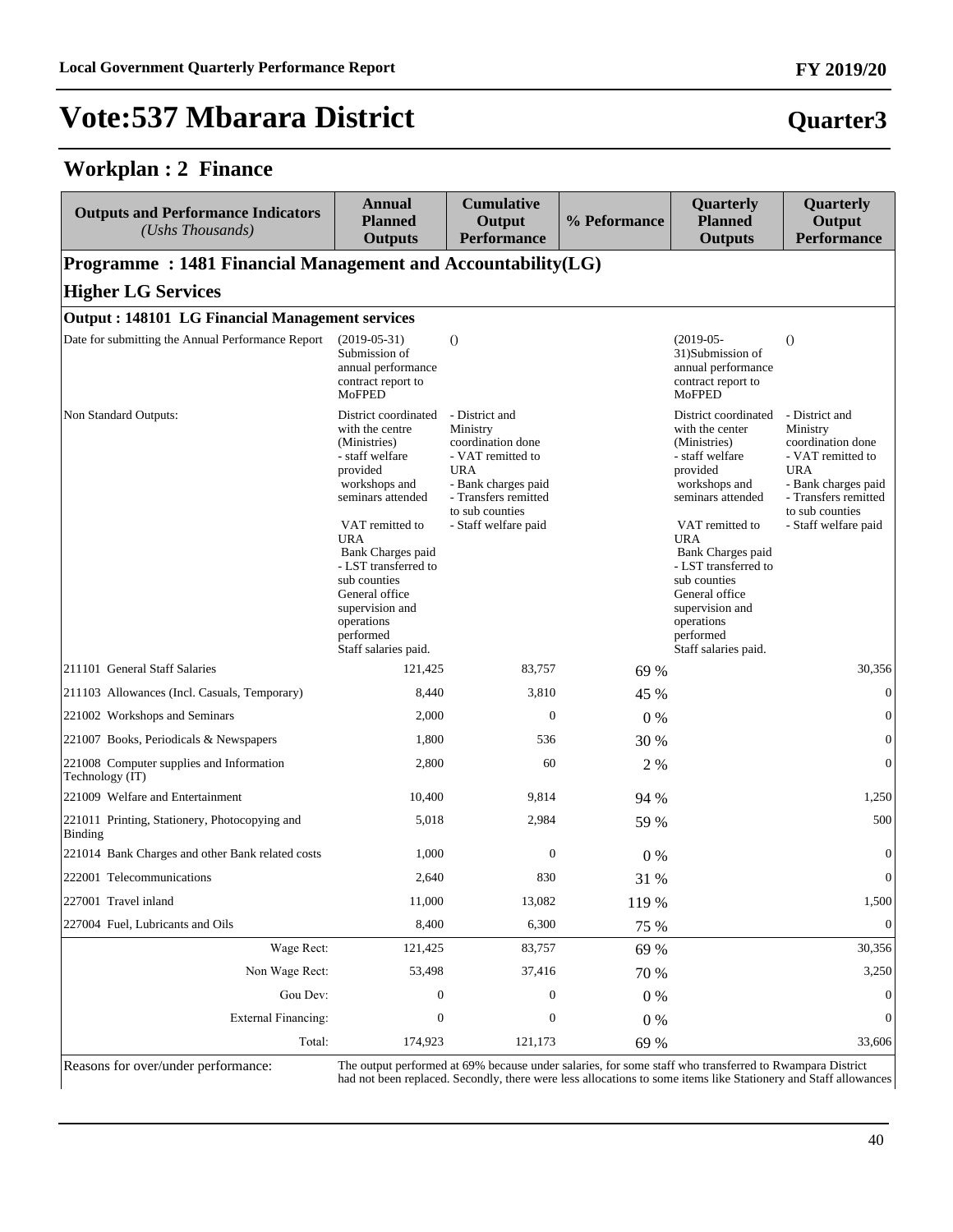#### **Workplan : 2 Finance**

| <b>Outputs and Performance Indicators</b><br>(Ushs Thousands)          | Annual<br><b>Planned</b><br><b>Outputs</b>                                                                                                               | <b>Cumulative</b><br>Output<br><b>Performance</b>                                                                         | % Peformance | Quarterly<br><b>Planned</b><br><b>Outputs</b>                                                                                                            | Quarterly<br>Output<br><b>Performance</b>                                                                                  |
|------------------------------------------------------------------------|----------------------------------------------------------------------------------------------------------------------------------------------------------|---------------------------------------------------------------------------------------------------------------------------|--------------|----------------------------------------------------------------------------------------------------------------------------------------------------------|----------------------------------------------------------------------------------------------------------------------------|
| <b>Output: 148102 Revenue Management and Collection Services</b>       |                                                                                                                                                          |                                                                                                                           |              |                                                                                                                                                          |                                                                                                                            |
| Value of LG service tax collection                                     | (50000000) -traders,<br>service providers<br>and institutions<br>sensitized on<br>payment of Local<br>Service Tax                                        | () Business<br>community<br>sensitized on<br>payment of Local<br>Service Tax                                              |              | (64368900)Traders,<br>service providers<br>and institutions<br>sensitized on<br>payment of Local<br>Service Tax                                          | ()Business<br>community<br>sensitized on<br>payment of Local<br>Service Tax                                                |
| Value of Hotel Tax Collected                                           | () N/A                                                                                                                                                   | $\theta$                                                                                                                  |              | $\theta$                                                                                                                                                 | $\theta$                                                                                                                   |
| Value of Other Local Revenue Collections                               | (663719000)<br>Technical staff,<br>political leaders,<br>traders and the<br>general public<br>sensitized on local<br>revenue generation                  | $\Omega$                                                                                                                  |              | (777484395)Technic ()<br>al staff, political<br>leaders, traders and<br>the general public<br>sensitized on local<br>revenue generation                  |                                                                                                                            |
| Non Standard Outputs:                                                  | Technical staff,<br>political leadership<br>and general public<br>sensitized on local<br>revenue generation                                              | Sub county technical<br>Staff and political<br>leaders sensitized on<br><b>Local Revenue</b><br>enhancement<br>activities |              | Technical staff,<br>political leadership<br>and general public<br>sensitized on local<br>revenue generation                                              | Sub county technical<br>Staff and political<br>leaders sensitized on<br><b>Local Revenue</b><br>enhancement<br>activities  |
| 227001 Travel inland                                                   | 8,672                                                                                                                                                    | 9,422                                                                                                                     | 109 %        |                                                                                                                                                          | 713                                                                                                                        |
| Wage Rect:                                                             | $\mathbf{0}$                                                                                                                                             | $\theta$                                                                                                                  | $0\%$        |                                                                                                                                                          | $\mathbf{0}$                                                                                                               |
| Non Wage Rect:                                                         | 8,672                                                                                                                                                    | 9,422                                                                                                                     | 109 %        |                                                                                                                                                          | 713                                                                                                                        |
| Gou Dev:                                                               | $\boldsymbol{0}$                                                                                                                                         | $\overline{0}$                                                                                                            | $0\%$        |                                                                                                                                                          | $\mathbf{0}$                                                                                                               |
| <b>External Financing:</b>                                             | $\boldsymbol{0}$                                                                                                                                         | $\theta$                                                                                                                  | 0%           |                                                                                                                                                          | $\mathbf{0}$                                                                                                               |
| Total:                                                                 | 8,672                                                                                                                                                    | 9,422                                                                                                                     | 109 %        |                                                                                                                                                          | 713                                                                                                                        |
| Reasons for over/under performance:                                    | PBS.                                                                                                                                                     | This output over performed because of a supplementary budget of Shs 928,300 that was not captured on the                  |              |                                                                                                                                                          |                                                                                                                            |
| <b>Output: 148103 Budgeting and Planning Services</b>                  |                                                                                                                                                          |                                                                                                                           |              |                                                                                                                                                          |                                                                                                                            |
| Date of Approval of the Annual Workplan to the<br>Council              | $(2019-05-31)$<br><b>Approved Annual</b><br><b>Budget estimates</b><br>and work plan by<br>Council                                                       | $\Omega$                                                                                                                  |              | $(2019-05-$<br>31) Approved<br><b>Annual Budget</b><br>estimates and work<br>plan by Council                                                             | $\circ$                                                                                                                    |
| Date for presenting draft Budget and Annual<br>workplan to the Council | (2019-03-25) Draft<br>budgets and Annual<br>work plans<br>presented to council                                                                           | $\Omega$                                                                                                                  |              | (2019-03-29)Draft<br>budgets and Annual<br>work plans<br>presented to council                                                                            | $(2020-03-25)Draff$<br><b>Budget Estimates</b><br>and Work Plans for<br>2020/2021 presented<br>to Council on<br>25/03/2020 |
| Non Standard Outputs:                                                  | Draft Budget<br>estimates presented<br>to Council for<br>scrutiny.<br><b>Budget estimates</b><br>and work plans<br>presented to council<br>for approval. | Draft Budget<br><b>Estimates and Work</b><br>Plans for 2020/2021<br>presented to Council<br>on 25/03/2020                 |              | Draft Budget<br>estimates presented<br>to Council for<br>scrutiny.<br><b>Budget estimates</b><br>and work plans<br>presented to council<br>for approval. | Draft Budget<br><b>Estimates and Work</b><br>Plans for 2020/2021<br>presented to Council<br>on 25/03/2020                  |
| 221011 Printing, Stationery, Photocopying and<br><b>Binding</b>        | 1,259                                                                                                                                                    | $\mathbf{0}$                                                                                                              | $0\%$        |                                                                                                                                                          | $\mathbf{0}$                                                                                                               |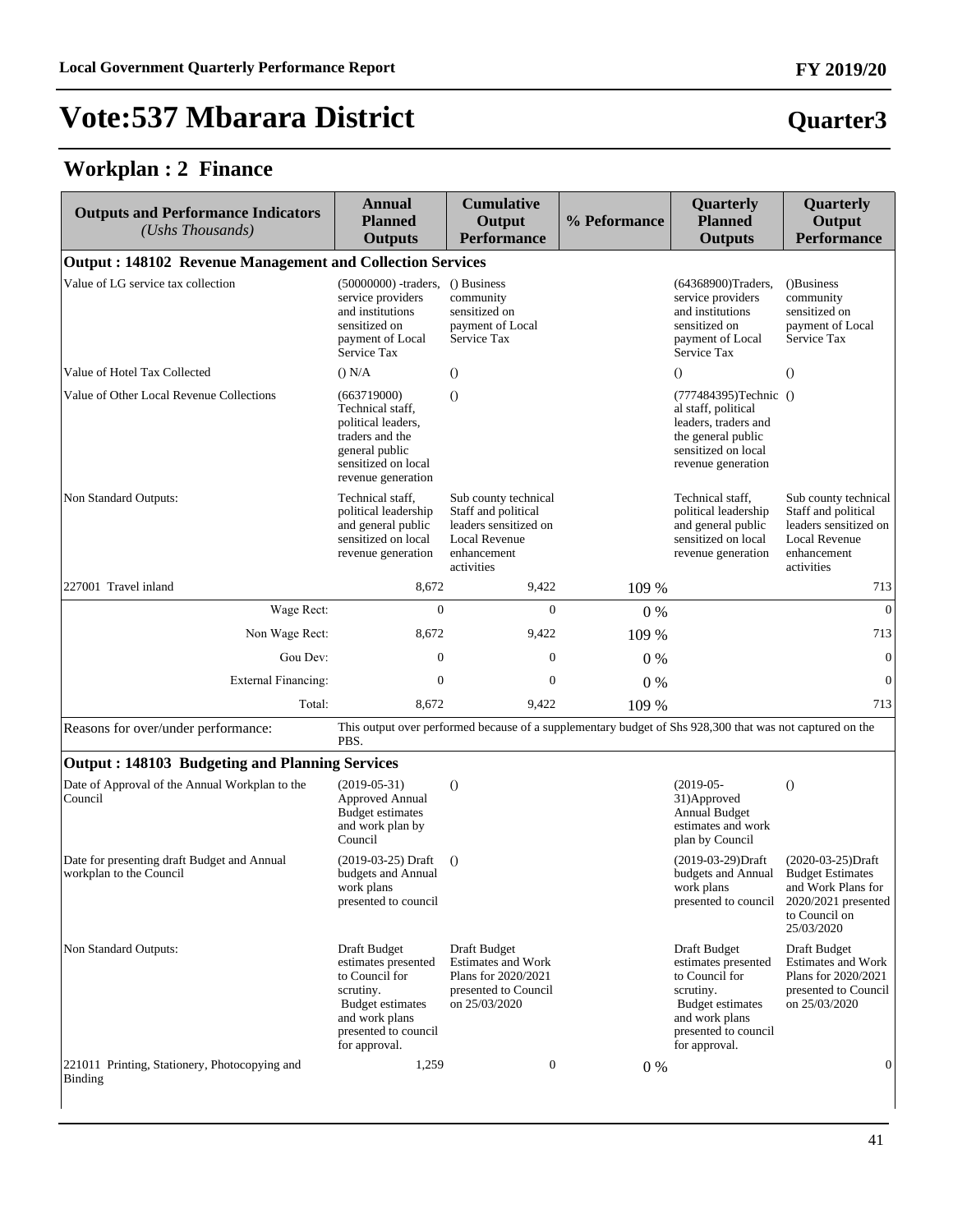| 227001 Travel inland                                                      | 2,000                                                                                                                                                                                             | 957                                                                                                                                                                                              | 48 %    |                                                                                                                                                                                                  | $\boldsymbol{0}$                                                                                |
|---------------------------------------------------------------------------|---------------------------------------------------------------------------------------------------------------------------------------------------------------------------------------------------|--------------------------------------------------------------------------------------------------------------------------------------------------------------------------------------------------|---------|--------------------------------------------------------------------------------------------------------------------------------------------------------------------------------------------------|-------------------------------------------------------------------------------------------------|
| Wage Rect:                                                                | $\mathbf{0}$                                                                                                                                                                                      | $\mathbf{0}$                                                                                                                                                                                     | $0\%$   |                                                                                                                                                                                                  | $\boldsymbol{0}$                                                                                |
| Non Wage Rect:                                                            | 3,259                                                                                                                                                                                             | 957                                                                                                                                                                                              | 29 %    |                                                                                                                                                                                                  | $\boldsymbol{0}$                                                                                |
| Gou Dev:                                                                  | $\mathbf{0}$                                                                                                                                                                                      | $\mathbf{0}$                                                                                                                                                                                     | $0\%$   |                                                                                                                                                                                                  | $\boldsymbol{0}$                                                                                |
| <b>External Financing:</b>                                                | $\mathbf{0}$                                                                                                                                                                                      | $\mathbf{0}$                                                                                                                                                                                     | $0\%$   |                                                                                                                                                                                                  | $\boldsymbol{0}$                                                                                |
| Total:                                                                    | 3,259                                                                                                                                                                                             | 957                                                                                                                                                                                              | 29 %    |                                                                                                                                                                                                  | $\boldsymbol{0}$                                                                                |
| Reasons for over/under performance:                                       |                                                                                                                                                                                                   | This output under performed (69%) at the end of the quarter because budgeting activities are still going on<br>upto the approval process. However, planned activities for the quarter were done. |         |                                                                                                                                                                                                  |                                                                                                 |
| Output: 148104 LG Expenditure management Services<br>N/A                  |                                                                                                                                                                                                   |                                                                                                                                                                                                  |         |                                                                                                                                                                                                  |                                                                                                 |
| Non Standard Outputs:                                                     | Books of accounts<br>inspected and Sub<br>Accountants<br>mentored in all 7 sub inspected and Sub<br>counties of Bubaare,<br>Bukiro, Kagongi,<br>Kashare, Rubaya,<br>Rubindi, and<br>Rwanyamahembe | <b>Books of Accounts</b><br>in all 7 Sub counties<br>of the district<br>Accountants<br>mentored                                                                                                  |         | Books of accounts<br>inspected and Sub<br>Accountants<br>mentored in all 7 sub inspected and Sub<br>counties of Bubaare,<br>Bukiro, Kagongi,<br>Kashare, Rubaya,<br>Rubindi.and<br>Rwanyamahembe | <b>Books of Accounts</b><br>in all 7 Sub counties<br>of the district<br>Accountants<br>mentored |
| 227001 Travel inland                                                      | 6,672                                                                                                                                                                                             | 784                                                                                                                                                                                              | 12 %    |                                                                                                                                                                                                  | 784                                                                                             |
| Wage Rect:                                                                | $\mathbf{0}$                                                                                                                                                                                      | $\mathbf{0}$                                                                                                                                                                                     | $0\%$   |                                                                                                                                                                                                  | $\theta$                                                                                        |
| Non Wage Rect:                                                            | 6,672                                                                                                                                                                                             | 784                                                                                                                                                                                              | 12 %    |                                                                                                                                                                                                  | 784                                                                                             |
| Gou Dev:                                                                  | $\overline{0}$                                                                                                                                                                                    | $\boldsymbol{0}$                                                                                                                                                                                 | $0\%$   |                                                                                                                                                                                                  | $\mathbf{0}$                                                                                    |
| <b>External Financing:</b>                                                | $\boldsymbol{0}$                                                                                                                                                                                  | $\mathbf{0}$                                                                                                                                                                                     | $0\%$   |                                                                                                                                                                                                  | $\mathbf{0}$                                                                                    |
| Total:                                                                    | 6,672                                                                                                                                                                                             | 784                                                                                                                                                                                              | 12 %    |                                                                                                                                                                                                  | 784                                                                                             |
| Reasons for over/under performance:                                       |                                                                                                                                                                                                   | Activities done as planned although with less funds allocation than planned hence the under performance.                                                                                         |         |                                                                                                                                                                                                  |                                                                                                 |
| <b>Output : 148105 LG Accounting Services</b>                             |                                                                                                                                                                                                   |                                                                                                                                                                                                  |         |                                                                                                                                                                                                  |                                                                                                 |
| Date for submitting annual LG final accounts to<br><b>Auditor General</b> | $(2019-08-31)$ 1 Final ()<br>accounts produced<br>and submitted to<br>Auditor general.                                                                                                            |                                                                                                                                                                                                  |         | $(2019-08-31)$ Final<br>accounts produced<br>and submitted to<br>Auditor general.                                                                                                                | (N/A)                                                                                           |
| Non Standard Outputs:                                                     | Final Accounts for<br>FY 2019/2020<br>produced and<br>submitted to Auditor<br>general in prescribed<br>time.                                                                                      | N/A                                                                                                                                                                                              |         | Final Accounts for<br>FY 2019/2020<br>produced and<br>submitted to Auditor<br>general in prescribed<br>time.                                                                                     | N/A                                                                                             |
| 221011 Printing, Stationery, Photocopying and<br>Binding                  | 700                                                                                                                                                                                               | $\boldsymbol{0}$                                                                                                                                                                                 | $0\ \%$ |                                                                                                                                                                                                  | $\boldsymbol{0}$                                                                                |
| 227001 Travel inland                                                      | 7,300                                                                                                                                                                                             | 2,660                                                                                                                                                                                            | 36 %    |                                                                                                                                                                                                  | 1,500                                                                                           |
| Wage Rect:                                                                | $\boldsymbol{0}$                                                                                                                                                                                  | $\boldsymbol{0}$                                                                                                                                                                                 | 0%      |                                                                                                                                                                                                  | $\Omega$                                                                                        |
| Non Wage Rect:                                                            | 8,000                                                                                                                                                                                             | 2,660                                                                                                                                                                                            | 33 %    |                                                                                                                                                                                                  | 1,500                                                                                           |
| Gou Dev:                                                                  | $\boldsymbol{0}$                                                                                                                                                                                  | $\boldsymbol{0}$                                                                                                                                                                                 | $0\ \%$ |                                                                                                                                                                                                  | $\mathbf{0}$                                                                                    |
| <b>External Financing:</b>                                                | $\boldsymbol{0}$                                                                                                                                                                                  | $\boldsymbol{0}$                                                                                                                                                                                 | $0\ \%$ |                                                                                                                                                                                                  | $\boldsymbol{0}$                                                                                |
| Total:                                                                    | 8,000                                                                                                                                                                                             | 2,660                                                                                                                                                                                            | 33 %    |                                                                                                                                                                                                  | 1,500                                                                                           |
| Reasons for over/under performance:                                       |                                                                                                                                                                                                   | The planned activity - submission of final accounts was done as planned.                                                                                                                         |         |                                                                                                                                                                                                  |                                                                                                 |
| Total For Finance : Wage Rect:                                            | 121,425                                                                                                                                                                                           | 83,757                                                                                                                                                                                           | 69 %    |                                                                                                                                                                                                  | 30,356                                                                                          |
| Non-Wage Reccurent:                                                       | 80,101                                                                                                                                                                                            | 51,240                                                                                                                                                                                           | 64 %    |                                                                                                                                                                                                  | 6,247                                                                                           |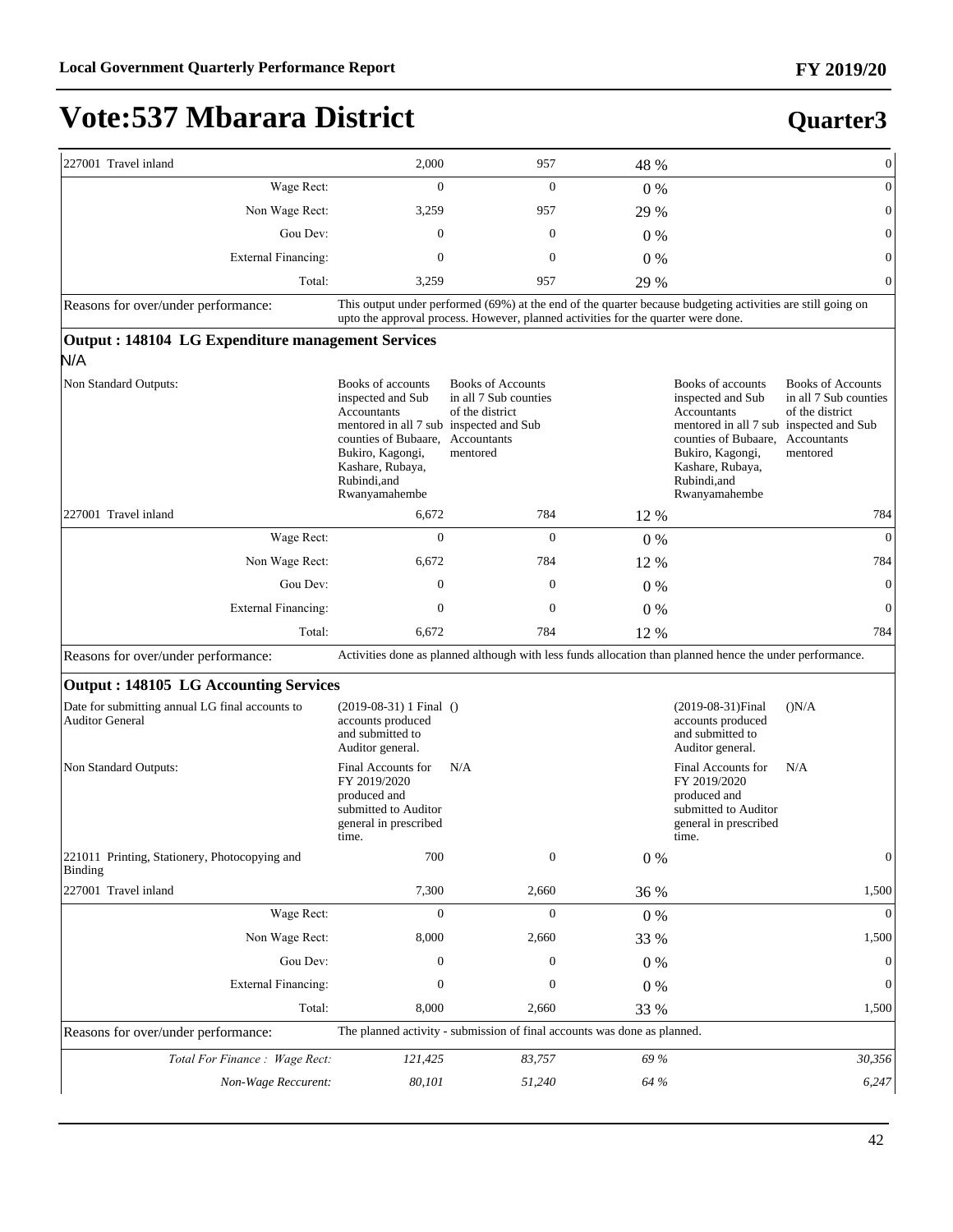#### **FY 2019/20**

# **Vote:537 Mbarara District**

| GoU Dev:     |         |         | 0 %   | $\theta$ |
|--------------|---------|---------|-------|----------|
| Donor Dev:   |         |         | 0 %   | $\theta$ |
| Grand Total: | 201,526 | 134,997 | 67.0% | 36,604   |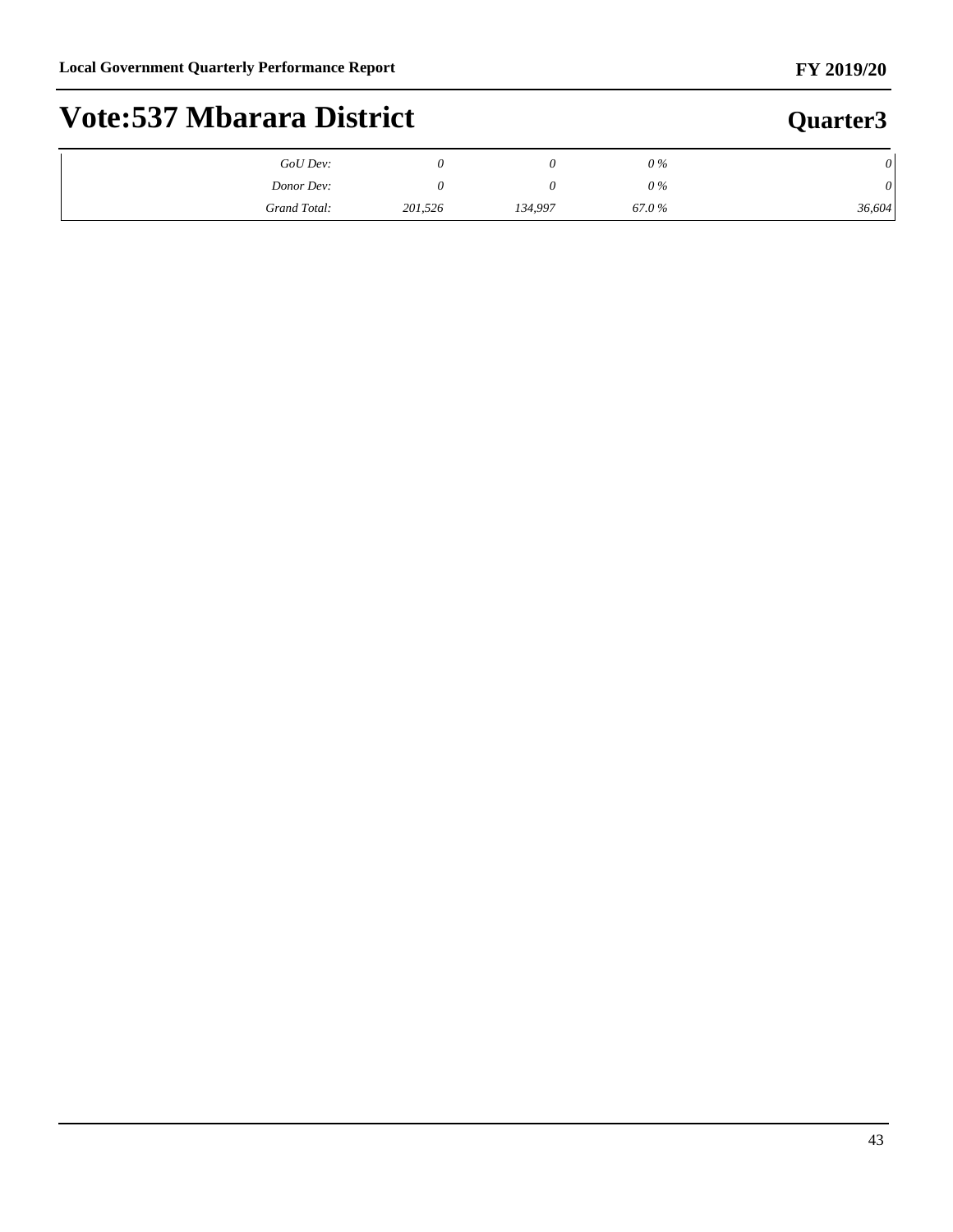#### **Workplan : 3 Statutory Bodies**

| <b>Outputs and Performance Indicators</b><br>(Ushs Thousands) | <b>Annual</b><br><b>Planned</b><br><b>Outputs</b>                                                                                                               | <b>Cumulative</b><br>Output<br><b>Performance</b>                                                                                                                                                       | % Peformance | Quarterly<br><b>Planned</b><br><b>Outputs</b>                                                                                                                 | Quarterly<br>Output<br><b>Performance</b>                                                                                                                  |
|---------------------------------------------------------------|-----------------------------------------------------------------------------------------------------------------------------------------------------------------|---------------------------------------------------------------------------------------------------------------------------------------------------------------------------------------------------------|--------------|---------------------------------------------------------------------------------------------------------------------------------------------------------------|------------------------------------------------------------------------------------------------------------------------------------------------------------|
| <b>Programme: 1382 Local Statutory Bodies</b>                 |                                                                                                                                                                 |                                                                                                                                                                                                         |              |                                                                                                                                                               |                                                                                                                                                            |
| <b>Higher LG Services</b>                                     |                                                                                                                                                                 |                                                                                                                                                                                                         |              |                                                                                                                                                               |                                                                                                                                                            |
| Output: 138201 LG Council Administration Services             |                                                                                                                                                                 |                                                                                                                                                                                                         |              |                                                                                                                                                               |                                                                                                                                                            |
| N/A                                                           |                                                                                                                                                                 |                                                                                                                                                                                                         |              |                                                                                                                                                               |                                                                                                                                                            |
| Non Standard Outputs:                                         | Clerk to council<br>office managed<br>Government projects office done<br>monitored,<br>implemented $&$<br>supervised<br>Facilitation for<br>council study tour. | - Management of<br>Clerk to Council<br>-Monitoring and<br>supervision of<br>government projects<br>done<br>- Councillors<br>welfare and<br>allowances paid                                              |              | Clerk to council<br>office managed<br>Government projects office done<br>monitored,<br>implemented &<br>supervised<br>Facilitation for<br>council study tour. | - Management of<br>Clerk to Council<br>-Monitoring and<br>supervision of<br>government projects<br>done<br>- Councillors<br>welfare and<br>allowances paid |
| 211101 General Staff Salaries                                 | 178,961                                                                                                                                                         | 134,485                                                                                                                                                                                                 | 75 %         |                                                                                                                                                               | 44,382                                                                                                                                                     |
| 211103 Allowances (Incl. Casuals, Temporary)                  | 6,000                                                                                                                                                           | 4,442                                                                                                                                                                                                   | 74 %         |                                                                                                                                                               | $\mathbf{0}$                                                                                                                                               |
| 221007 Books, Periodicals & Newspapers                        | 1,800                                                                                                                                                           | 612                                                                                                                                                                                                     | 34 %         |                                                                                                                                                               | $\overline{0}$                                                                                                                                             |
| 221009 Welfare and Entertainment                              | 7,680                                                                                                                                                           | 8,374                                                                                                                                                                                                   | 109 %        |                                                                                                                                                               | 832                                                                                                                                                        |
| 221011 Printing, Stationery, Photocopying and<br>Binding      | 3,000                                                                                                                                                           | 1,374                                                                                                                                                                                                   | 46 %         |                                                                                                                                                               | $\theta$                                                                                                                                                   |
| 227001 Travel inland                                          | 12,108                                                                                                                                                          | 6,596                                                                                                                                                                                                   | 54 %         |                                                                                                                                                               | 640                                                                                                                                                        |
| 227004 Fuel, Lubricants and Oils                              | 2,200                                                                                                                                                           | $\boldsymbol{0}$                                                                                                                                                                                        | 0%           |                                                                                                                                                               | $\overline{0}$                                                                                                                                             |
| Wage Rect:                                                    | 178,961                                                                                                                                                         | 134,485                                                                                                                                                                                                 | 75 %         |                                                                                                                                                               | 44,382                                                                                                                                                     |
| Non Wage Rect:                                                | 32,788                                                                                                                                                          | 21,398                                                                                                                                                                                                  | 65 %         |                                                                                                                                                               | 1,472                                                                                                                                                      |
| Gou Dev:                                                      | $\boldsymbol{0}$                                                                                                                                                | $\boldsymbol{0}$                                                                                                                                                                                        | 0%           |                                                                                                                                                               | $\overline{0}$                                                                                                                                             |
| <b>External Financing:</b>                                    | $\mathbf{0}$                                                                                                                                                    | $\mathbf{0}$                                                                                                                                                                                            | 0%           |                                                                                                                                                               | $\theta$                                                                                                                                                   |
| Total:                                                        | 211,749                                                                                                                                                         | 155,883                                                                                                                                                                                                 | 74 %         |                                                                                                                                                               | 45,854                                                                                                                                                     |
| Reasons for over/under performance:                           |                                                                                                                                                                 | The performance for this output was slightly lower than expected at 74% because less money was allocated to<br>stationery and newspapers. However, all activities were done as planned for the quarter. |              |                                                                                                                                                               |                                                                                                                                                            |

#### **Output : 138202 LG Procurement Management Services** N/A

| Non Standard Outputs:                                       | Office of the unit<br>managed.<br>Contacts committee<br>meetings managed.<br>Advertisements and<br>general operations<br>facilitated.<br>Photocopier<br>purchased. | -Contract<br>advertisements made<br>-Contracts<br>committee meetings<br>held<br>-Contracts awarded<br>-General office<br>operations done |       | Office of the unit<br>managed.<br>Contacts committee<br>meetings managed.<br>Advertisements and<br>general operations<br>facilitated.<br>Photocopier<br>purchased. | -Contract<br>advertisements made<br>-Contracts<br>committee meetings<br>held<br>-Contracts awarded<br>-General office<br>operations done |
|-------------------------------------------------------------|--------------------------------------------------------------------------------------------------------------------------------------------------------------------|------------------------------------------------------------------------------------------------------------------------------------------|-------|--------------------------------------------------------------------------------------------------------------------------------------------------------------------|------------------------------------------------------------------------------------------------------------------------------------------|
| [211103 Allowances (Incl. Casuals, Temporary)               | 9,457                                                                                                                                                              | 6,107                                                                                                                                    | 65 %  |                                                                                                                                                                    | 1,141                                                                                                                                    |
| 221001 Advertising and Public Relations                     | 6,000                                                                                                                                                              | 2,380                                                                                                                                    | 40 %  |                                                                                                                                                                    | $\Omega$                                                                                                                                 |
| 221008 Computer supplies and Information<br>Technology (IT) | 6,000                                                                                                                                                              | $\mathbf{0}$                                                                                                                             | $0\%$ |                                                                                                                                                                    | $\theta$                                                                                                                                 |
| 221009 Welfare and Entertainment                            | 1,480                                                                                                                                                              | 1,082                                                                                                                                    | 73 %  |                                                                                                                                                                    | 125                                                                                                                                      |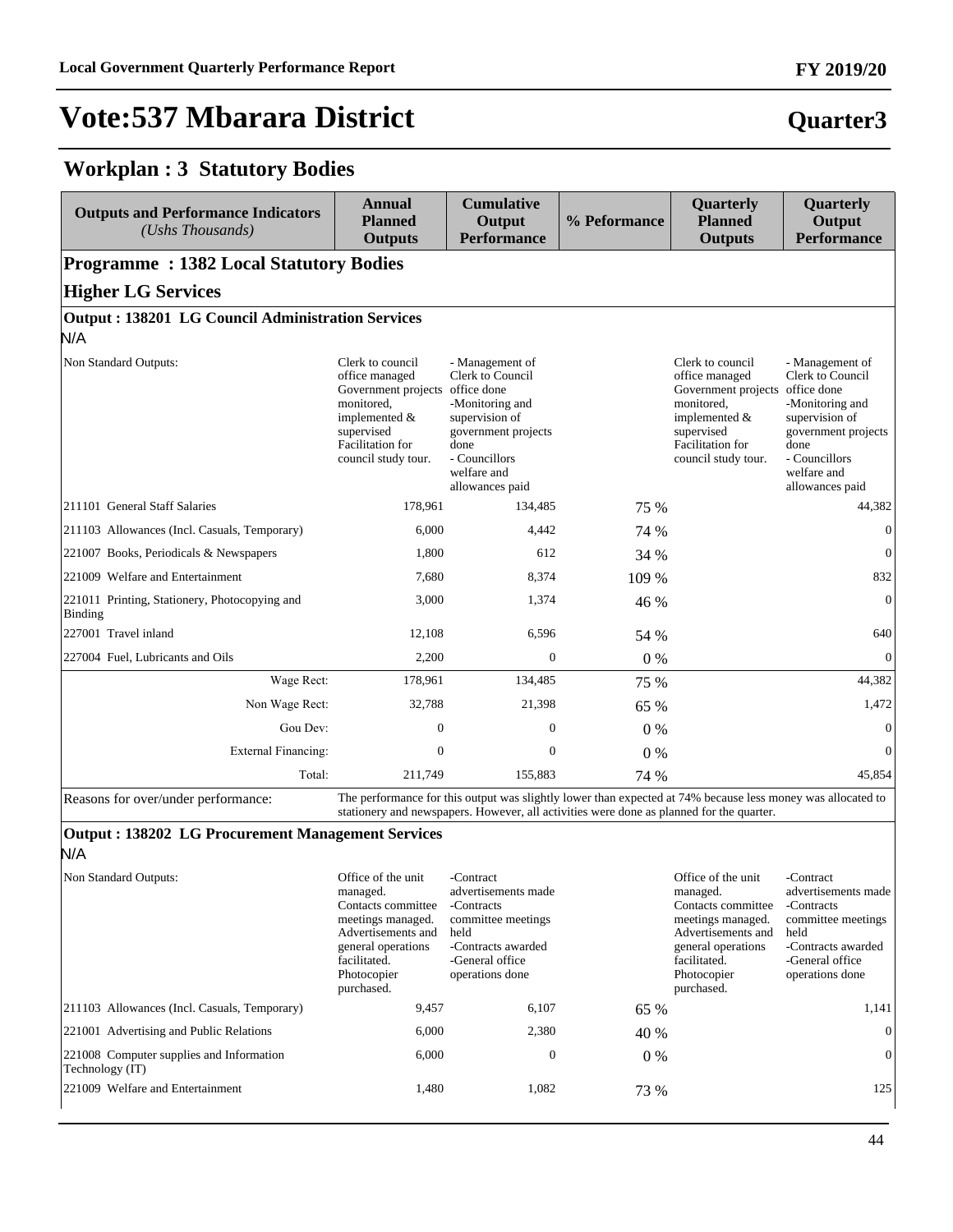**Quarter3**

## **Vote:537 Mbarara District**

| 221011 Printing, Stationery, Photocopying and<br>Binding | 4,000                                                                                                             | 4,405            | 110 % | $\mathbf{0}$   |
|----------------------------------------------------------|-------------------------------------------------------------------------------------------------------------------|------------------|-------|----------------|
| 223005 Electricity                                       | 2,000                                                                                                             | 500              | 25 %  | $\mathbf{0}$   |
| 227001 Travel inland                                     | 3,000                                                                                                             | 1,425            | 47 %  | $\mathbf{0}$   |
| Wage Rect:                                               | $\mathbf{0}$                                                                                                      | $\mathbf{0}$     | $0\%$ | $\overline{0}$ |
| Non Wage Rect:                                           | 31,937                                                                                                            | 15,898           | 50 %  | 1,266          |
| Gou Dev:                                                 | $\mathbf{0}$                                                                                                      | $\boldsymbol{0}$ | $0\%$ | $\overline{0}$ |
| External Financing:                                      | $\mathbf{0}$                                                                                                      | $\boldsymbol{0}$ | $0\%$ | $\mathbf{0}$   |
| Total:                                                   | 31.937                                                                                                            | 15,898           | 50 %  | 1,266          |
| $\mathbf{R}$ assons for overlunder nerformance:          | All activities for the quarter done as planned although with less allocations on adverts and travel inland. Hence |                  |       |                |

Reasons for over/under performance: All activities for the quarter done as planned although with less allocations on adverts and travel inland. Hence the lower performance at 50%

#### **Output : 138203 LG Staff Recruitment Services**

#### N/A

| Non Standard Outputs:                                       | Office of the Service - Job adverts run<br>managed.<br>Board members<br>retainer fees paid<br>Board members<br>meetings paid | -Recruitment<br>exercises done<br>-Board members<br>allowances paid<br>- Retainer<br>allowances paid |                    | Office of the Service - Job adverts run<br>Commission<br>managed.<br>Board members<br>retainer fees paid<br>Board members<br>meetings paid<br>Advertisements<br>made for the service<br>commission. | -Recruitment<br>exercises done<br>-Board members<br>allowances paid<br>- Retainer<br>allowances paid |
|-------------------------------------------------------------|------------------------------------------------------------------------------------------------------------------------------|------------------------------------------------------------------------------------------------------|--------------------|-----------------------------------------------------------------------------------------------------------------------------------------------------------------------------------------------------|------------------------------------------------------------------------------------------------------|
| 211103 Allowances (Incl. Casuals, Temporary)                | 28,810                                                                                                                       | 16,449                                                                                               | 57 %               |                                                                                                                                                                                                     | 4,400                                                                                                |
| 221001 Advertising and Public Relations                     | 2,200                                                                                                                        | 2,200                                                                                                | 100 %              |                                                                                                                                                                                                     | 2,200                                                                                                |
| 221007 Books, Periodicals & Newspapers                      | 1,200                                                                                                                        | 720                                                                                                  | 60 %               |                                                                                                                                                                                                     | $\Omega$                                                                                             |
| 221008 Computer supplies and Information<br>Technology (IT) | 440                                                                                                                          | 280                                                                                                  | 64 %               |                                                                                                                                                                                                     | $\overline{0}$                                                                                       |
| 221009 Welfare and Entertainment                            | 4,800                                                                                                                        | 2,585                                                                                                | 54 %               |                                                                                                                                                                                                     | 124                                                                                                  |
| 221011 Printing, Stationery, Photocopying and<br>Binding    | 4,200                                                                                                                        | 2,560                                                                                                | 61 %               |                                                                                                                                                                                                     | 625                                                                                                  |
| 222001 Telecommunications                                   | 2,100                                                                                                                        | 720                                                                                                  | 34 %               |                                                                                                                                                                                                     | $\Omega$                                                                                             |
| 223005 Electricity                                          | 200                                                                                                                          |                                                                                                      | $\Omega$<br>0%     |                                                                                                                                                                                                     | $\Omega$                                                                                             |
| 223006 Water                                                | 50                                                                                                                           |                                                                                                      | 0%<br>$\Omega$     |                                                                                                                                                                                                     | $\Omega$                                                                                             |
| 227001 Travel inland                                        | 11,500                                                                                                                       | 9,902                                                                                                | 86 %               |                                                                                                                                                                                                     | 2,920                                                                                                |
| 227004 Fuel, Lubricants and Oils                            | 2,000                                                                                                                        | 3,000                                                                                                | 150 %              |                                                                                                                                                                                                     | $\overline{0}$                                                                                       |
| Wage Rect:                                                  | $\overline{0}$                                                                                                               |                                                                                                      | $\mathbf{0}$<br>0% |                                                                                                                                                                                                     | $\Omega$                                                                                             |
| Non Wage Rect:                                              | 57,500                                                                                                                       | 38,416                                                                                               | 67 %               |                                                                                                                                                                                                     | 10,269                                                                                               |
| Gou Dev:                                                    | $\Omega$                                                                                                                     |                                                                                                      | $\Omega$<br>$0\%$  |                                                                                                                                                                                                     | $\Omega$                                                                                             |
| <b>External Financing:</b>                                  | $\mathbf{0}$                                                                                                                 |                                                                                                      | $\mathbf{0}$<br>0% |                                                                                                                                                                                                     | $\theta$                                                                                             |
| Total:                                                      | 57,500                                                                                                                       | 38,416                                                                                               | 67 %               |                                                                                                                                                                                                     | 10,269                                                                                               |

Reasons for over/under performance: All recruitment activities done for the quarter but some items like allowances,,welfare and computer services were given less money hence the under performance at 67%.

**Output : 138204 LG Land Management Services**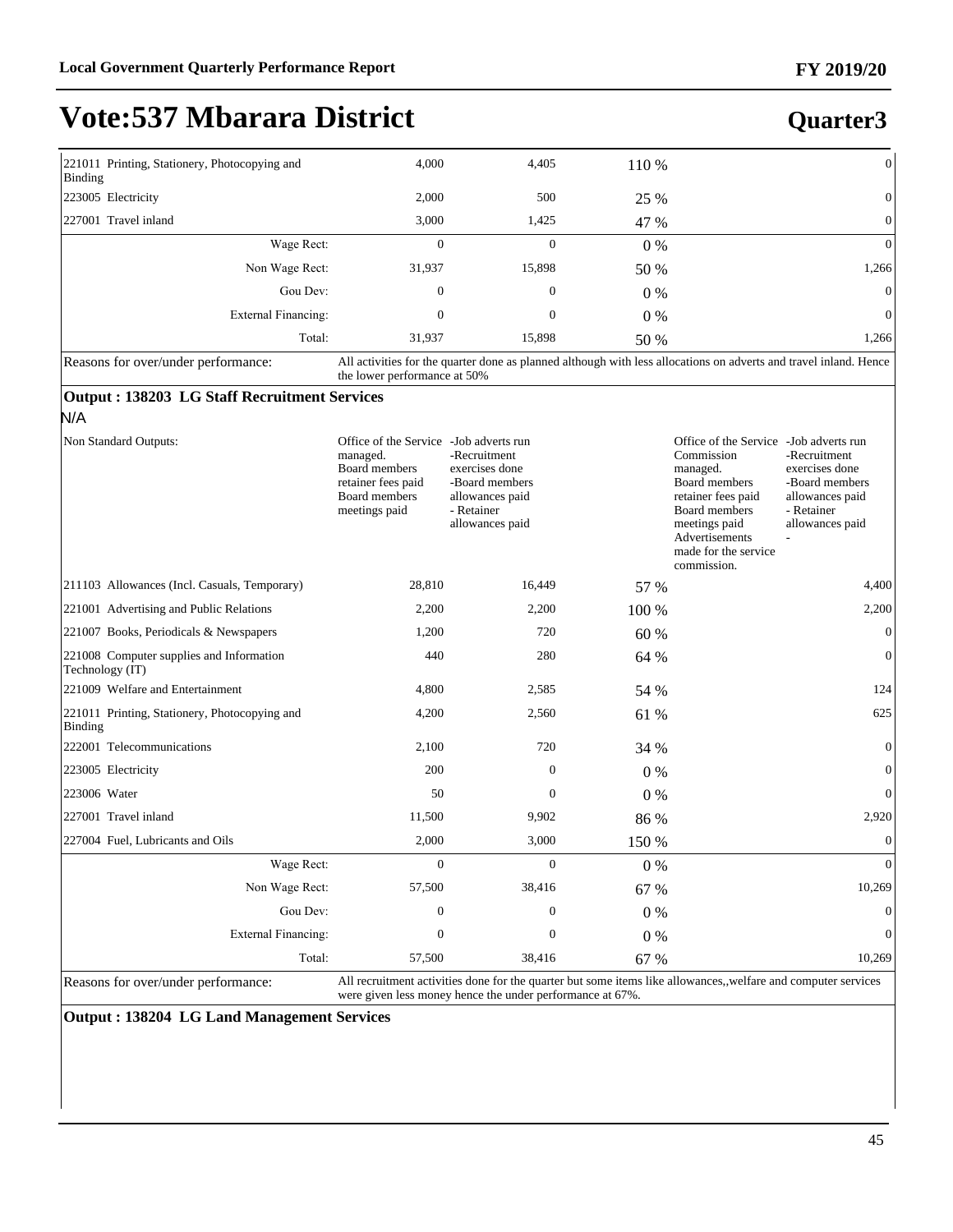#### **FY 2019/20**

## **Vote:537 Mbarara District**

| No. of land applications (registration, renewal, lease<br>extensions) cleared | $(400)$ nd<br>applications<br>expected from 11<br>sub-counties and 6<br>divisions of Mbarara<br>Municiplaity         | $\theta$                                                      |         | $(100)100$ Land<br>applications made in<br>11 sub-counties and<br>6                                                  | $\Omega$                                      |
|-------------------------------------------------------------------------------|----------------------------------------------------------------------------------------------------------------------|---------------------------------------------------------------|---------|----------------------------------------------------------------------------------------------------------------------|-----------------------------------------------|
| No. of Land board meetings                                                    | (6) District Land<br><b>Board Meetings</b><br>Conducted.                                                             | (2) District Land<br>Board Meetings held                      |         | (2) District Land<br><b>Board Meetings</b><br>Conducted.                                                             | ()District Land<br><b>Board Meetings held</b> |
| Non Standard Outputs:                                                         | Office activities<br>managed.<br>Land board<br>members retainer<br>fees paid.<br>Land board meetings<br>facilitated. | Board members paid<br>their allowances<br>-Retainer fees paid |         | Office activities<br>managed.<br>Land board<br>members retainer<br>fees paid.<br>Land board meetings<br>facilitated. |                                               |
| 211103 Allowances (Incl. Casuals, Temporary)                                  | 11,100                                                                                                               | 8,391                                                         | 76 %    |                                                                                                                      | $\boldsymbol{0}$                              |
| 221009 Welfare and Entertainment                                              | 1,000                                                                                                                | 400                                                           | 40 %    |                                                                                                                      | $\boldsymbol{0}$                              |
| 221011 Printing, Stationery, Photocopying and<br><b>Binding</b>               | 500                                                                                                                  | 250                                                           | 50 %    |                                                                                                                      | $\boldsymbol{0}$                              |
| 222001 Telecommunications                                                     | 320                                                                                                                  | 100                                                           | 31 %    |                                                                                                                      | $\boldsymbol{0}$                              |
| 227001 Travel inland                                                          | 4,609                                                                                                                | 2,492                                                         | 54 %    |                                                                                                                      | $\boldsymbol{0}$                              |
| 227004 Fuel, Lubricants and Oils                                              | 1,000                                                                                                                | 500                                                           | 50 %    |                                                                                                                      | $\boldsymbol{0}$                              |
| Wage Rect:                                                                    | $\mathbf{0}$                                                                                                         | $\mathbf{0}$                                                  | 0%      |                                                                                                                      | $\boldsymbol{0}$                              |
| Non Wage Rect:                                                                | 18,529                                                                                                               | 12.133                                                        | 65 %    |                                                                                                                      | $\boldsymbol{0}$                              |
| Gou Dev:                                                                      | $\overline{0}$                                                                                                       | $\overline{0}$                                                | $0\%$   |                                                                                                                      | $\boldsymbol{0}$                              |
| <b>External Financing:</b>                                                    | $\mathbf{0}$                                                                                                         | $\overline{0}$                                                | 0%      |                                                                                                                      | $\boldsymbol{0}$                              |
| Total:                                                                        | 18,529                                                                                                               | 12,133                                                        | 65 %    |                                                                                                                      | $\boldsymbol{0}$                              |
| Reasons for over/under performance:                                           | performance of 65%.                                                                                                  |                                                               |         | Activities done but with less allocations to almost all items except allowances. This explains the under             |                                               |
| Output: 138205 LG Financial Accountability                                    |                                                                                                                      |                                                               |         |                                                                                                                      |                                               |
| No. of Auditor Generals queries reviewed per LG                               | $(4)$ 4 quarterly PAC $()$<br>reports submitted to<br>local governments<br>public accounts<br>committee.             |                                                               |         | (1) quarterly PAC<br>reports submitted to<br>local governments<br>public accounts<br>committee.                      | $\Omega$                                      |
| No. of LG PAC reports discussed by Council                                    | $(4)$ 4 quarterly PAC<br>reports discussed by<br>council                                                             | (1) Quarterly Audit<br>reports discussed                      |         | (1) quarterly PAC<br>reports discussed by<br>council                                                                 | ()Ouarterly Audit<br>reports discussed        |
| Non Standard Outputs:                                                         | Office activities<br>managed.<br>District public<br>accounts committee<br>facilitated                                | DPAC facilitated                                              |         | Office activities<br>managed.<br>District public<br>accounts committee<br>facilitated                                | DPAC facilitated                              |
| 211103 Allowances (Incl. Casuals, Temporary)                                  | 9,550                                                                                                                | 2,555                                                         | 27 %    |                                                                                                                      | 2,555                                         |
| 221009 Welfare and Entertainment                                              | 800                                                                                                                  | 100                                                           | 13 %    |                                                                                                                      | $\overline{0}$                                |
| 221011 Printing, Stationery, Photocopying and<br><b>Binding</b>               | 1,000                                                                                                                | $\boldsymbol{0}$                                              | 0%      |                                                                                                                      | $\mathbf{0}$                                  |
| 222001 Telecommunications                                                     | 200                                                                                                                  | $\boldsymbol{0}$                                              | $0\ \%$ |                                                                                                                      | $\boldsymbol{0}$                              |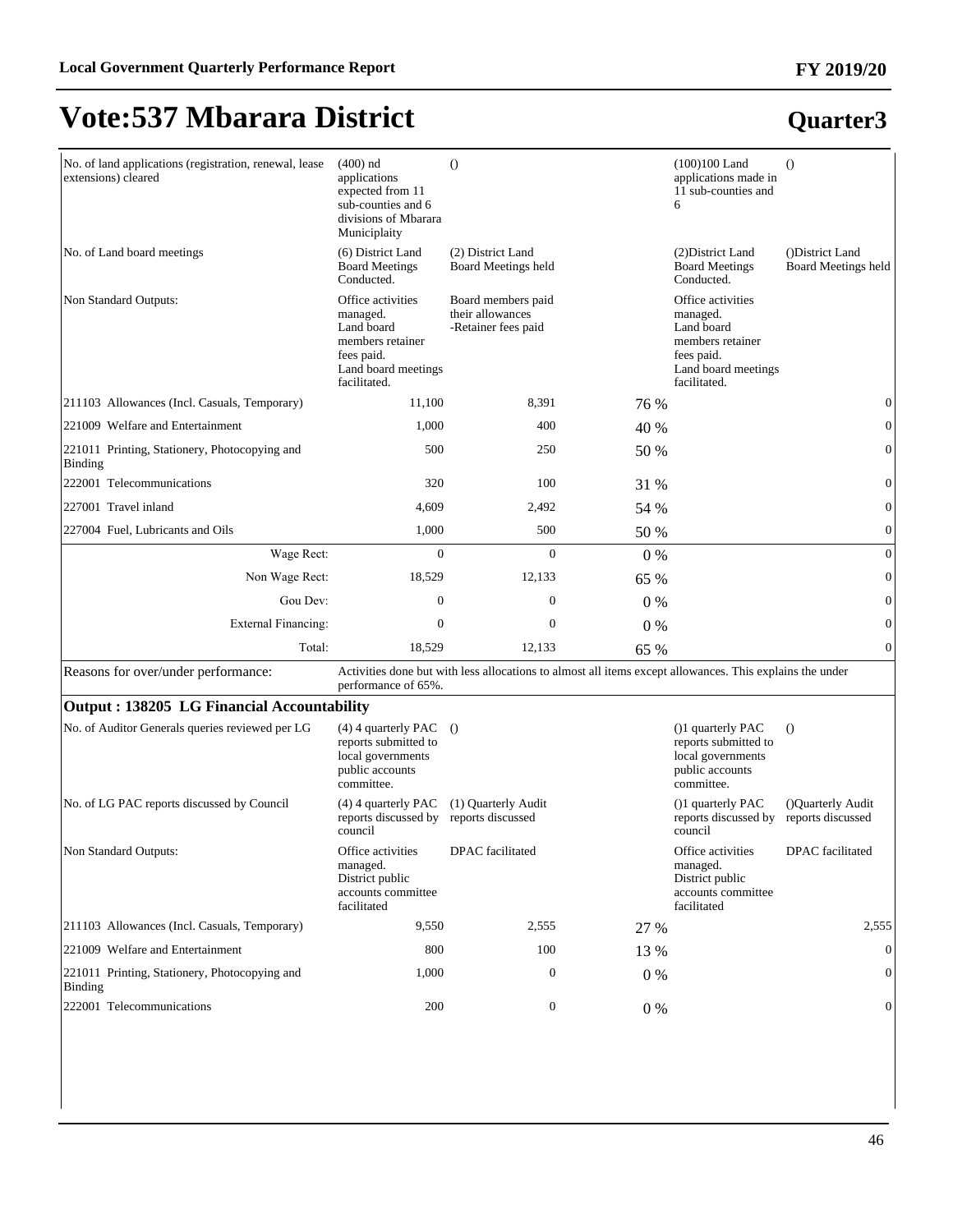**Quarter3**

### **Vote:537 Mbarara District**

#### 227001 Travel inland  $3,357$  0 0 0 % 0 0 0 0 % :DJH5HFW 0 0 0 % 0 Non Wage Rect: 14,907 2,655 18 % 2,555 Gou Dev:  $0 \t 0 \t 0 \t 0 \t 0$ ([WHUQDO)LQDQFLQJ 0 0 0 % 0 Total: 14,907 2,555 18 % 2,555 Reasons for over/under performance: This output under performed at 18% because PAC sat only once this Financial Year because the committee was not fully constituted until late February 2020. **Output : 138206 LG Political and executive oversight** No of minutes of Council meetings with relevant resolutions (12) 12 meetings held in year for executive members (3) Three executive meetings held for the quarter ()3 meetings held in year for executive members ()Three executive meetings held for the quarter Non Standard Outputs: members paid. Fuel for facilitating executive members paid. Chairmans pledges paid. Chairmans M/V Reapaired Airtime for executive members speakers office. paid Nights for executive Executive Committee members facilitation allowances paid Fuel facilitation paid Nights for executive members paid. Fuel for facilitating executive members paid. Chairmans pledges paid. Chairmans M/V Repaired Airtime for executive members speakers office. paid Executive Committee members facilitation allowances paid Fuel facilitation paid 222001 Telecommunications 6,000 2,814 47 % 0 227001 Travel inland 25,540 14,019 55 % 0 227004 Fuel, Lubricants and Oils 65,580 16,800 26 % 0 282101 Donations 5,600 3,000 54 % 0 :DJH5HFW 0 0 0 % 0 Non Wage Rect: 102,720 36,633 36 % 0 Gou Dev:  $0 \t 0 \t 0 \t 0 \t 0$ ([WHUQDO)LQDQFLQJ 0 0 0 % 0 Total: 102,720 36,633 36 % 0 Reasons for over/under performance: Executive committee meetings held as planned. however, the output under performed at 36% because most items were allocated less money except donations. **Output : 138207 Standing Committees Services**

N/A

| Non Standard Outputs:                         | Council, sectoral<br>committee $&$<br>business committee                    | Council and Sectoral<br>Committees<br>meetings facilitated | Council, Sectoral<br>committe meetings                             | Council and Sectoral<br>committee ; business Committees<br>meetings facilitated |
|-----------------------------------------------|-----------------------------------------------------------------------------|------------------------------------------------------------|--------------------------------------------------------------------|---------------------------------------------------------------------------------|
|                                               | meetings facilitated.<br>PWDs helpers and<br>Chief whip<br>allowances paid. |                                                            | facilitated.<br>PWDs helpers and<br>Chief whip<br>allowances paid. |                                                                                 |
| [211103 Allowances (Incl. Casuals, Temporary) | 261,452                                                                     | 128.664                                                    | 49 %                                                               | 18.450                                                                          |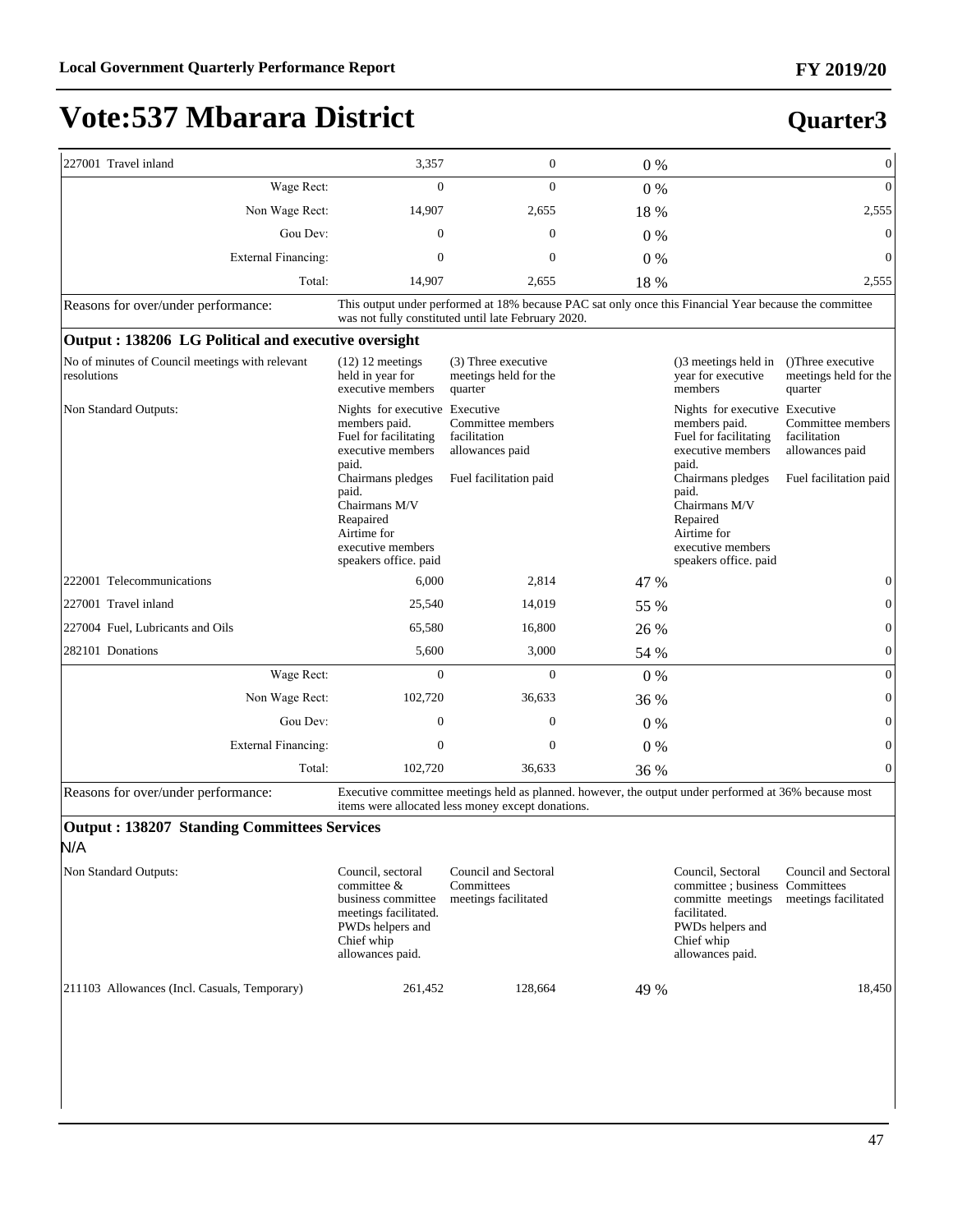**Quarter3**

## **Vote:537 Mbarara District**

#### 227001 Travel inland 1,979 0 0 0 % 0 0 0 0 0 0 0 0 0 m 1,979 0 0 0 0 0 m 1,979 0 0 0 0 m 1,979 0 0 0 0 0 0 m 1 :DJH5HFW 0 0 0 % 0 Non Wage Rect: 263,431 128,664 49 % 18,450 Gou Dev:  $0 \t 0 \t 0 \t 0 \t 0$ ([WHUQDO)LQDQFLQJ 0 0 0 % 0 Total: 263,431 128,664 49 % 18,450 Reasons for over/under performance: Council and and other Sectoral Committees meetings were held as planned albeit with less allocations of funds to the items hence the under performance of 49%. *7RWDO)RU6WDWXWRU\%RGLHV:DJH5HFW 178,961 134,485 75 % 44,382 Non-Wage Reccurent: 521,812 255,797 49 % 34,011 GoU Dev: 0 0 0 % 0 Donor Dev: 0 0 0 % 0 Grand Total: 700,773 390,282 55.7 % 78,393*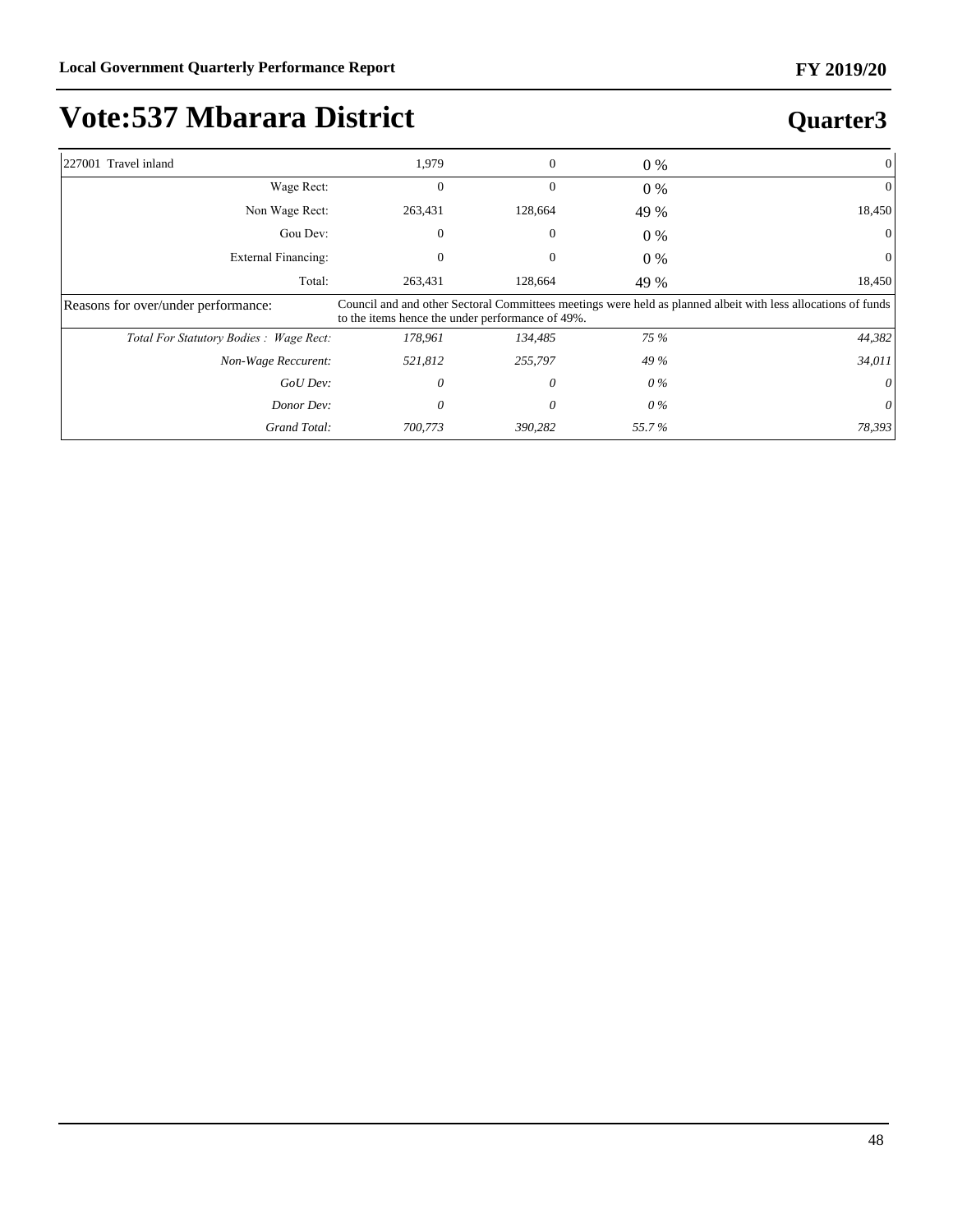#### **Workplan : 4 Production and Marketing**

| (Ushs Thousands)<br><b>Programme: 0181 Agricultural Extension Services</b> | <b>Outputs</b>                                                                                                                                                                                                                                                                                                                                                                                                                                                                                                                                                                                                                                                                                                                                                                                                        | Output                                                                                                                                                                               | % Peformance | <b>Planned</b>                                                                                                                                                                                                                                                                                                                                                                                                                                                       | Output                                                                                                                                                                                 |
|----------------------------------------------------------------------------|-----------------------------------------------------------------------------------------------------------------------------------------------------------------------------------------------------------------------------------------------------------------------------------------------------------------------------------------------------------------------------------------------------------------------------------------------------------------------------------------------------------------------------------------------------------------------------------------------------------------------------------------------------------------------------------------------------------------------------------------------------------------------------------------------------------------------|--------------------------------------------------------------------------------------------------------------------------------------------------------------------------------------|--------------|----------------------------------------------------------------------------------------------------------------------------------------------------------------------------------------------------------------------------------------------------------------------------------------------------------------------------------------------------------------------------------------------------------------------------------------------------------------------|----------------------------------------------------------------------------------------------------------------------------------------------------------------------------------------|
|                                                                            |                                                                                                                                                                                                                                                                                                                                                                                                                                                                                                                                                                                                                                                                                                                                                                                                                       | <b>Performance</b>                                                                                                                                                                   |              | <b>Outputs</b>                                                                                                                                                                                                                                                                                                                                                                                                                                                       | <b>Performance</b>                                                                                                                                                                     |
|                                                                            |                                                                                                                                                                                                                                                                                                                                                                                                                                                                                                                                                                                                                                                                                                                                                                                                                       |                                                                                                                                                                                      |              |                                                                                                                                                                                                                                                                                                                                                                                                                                                                      |                                                                                                                                                                                        |
| <b>Higher LG Services</b>                                                  |                                                                                                                                                                                                                                                                                                                                                                                                                                                                                                                                                                                                                                                                                                                                                                                                                       |                                                                                                                                                                                      |              |                                                                                                                                                                                                                                                                                                                                                                                                                                                                      |                                                                                                                                                                                        |
| <b>Output: 018101 Extension Worker Services</b>                            |                                                                                                                                                                                                                                                                                                                                                                                                                                                                                                                                                                                                                                                                                                                                                                                                                       |                                                                                                                                                                                      |              |                                                                                                                                                                                                                                                                                                                                                                                                                                                                      |                                                                                                                                                                                        |
| N/A                                                                        |                                                                                                                                                                                                                                                                                                                                                                                                                                                                                                                                                                                                                                                                                                                                                                                                                       |                                                                                                                                                                                      |              |                                                                                                                                                                                                                                                                                                                                                                                                                                                                      |                                                                                                                                                                                        |
| Non Standard Outputs:<br>months<br>lab.                                    | Salaries for<br>agricultural<br>extension workers<br>paid for all 12<br>Agricultural<br>extension activities<br>monitored by district Animal and crop<br>Administration<br>Agricultural<br>extension activities<br>monitored by<br>DPMO and Sub<br>sector Heads<br>Animal disease<br>samples collected<br>and analyzed in the<br>Agricultural<br>production data<br>collected and<br>analyzed<br>national Workshops<br>and factions<br>attended by<br>extension workers,<br>DPMO and sub<br>sector heads<br>National agricultural<br>show attended by<br>farmers and<br>technical staff.<br>Vehicles and<br>motorcycles<br>maintained and<br>serviced<br>Agricultural<br>advisory services<br>provided at sub<br>county level<br>Priority commodities<br>and breeds promoted<br>and commercialised<br>along the value | Agricultural<br><b>Extension Workers</b><br>salaries paid<br>Monitoring of<br><b>Extension services</b><br>in sub counties done<br>disease samples<br>analysed<br>Workshops attended |              | paying salaries for<br>Agricultural<br>extension staff for 3 salaries paid<br>moths<br>DPMO and Sub<br>sector heads<br>monitoring<br>Agricultural<br>extension activities<br>in 4 sub counties<br>collecting animal<br>Disease sample and<br>analyzed in the Lab<br>as cases happen<br>collecting and<br>analyzing<br>Agricultural data in<br>major enterprises<br>attending National<br>Workshops and<br>functions by DPMO<br>and Technical staff<br>as they happen | Agricultural<br><b>Extension Workers</b><br>Monitoring of<br><b>Extension services</b><br>in sub counties done<br>Animal and crop<br>disease samples<br>analysed<br>Workshops attended |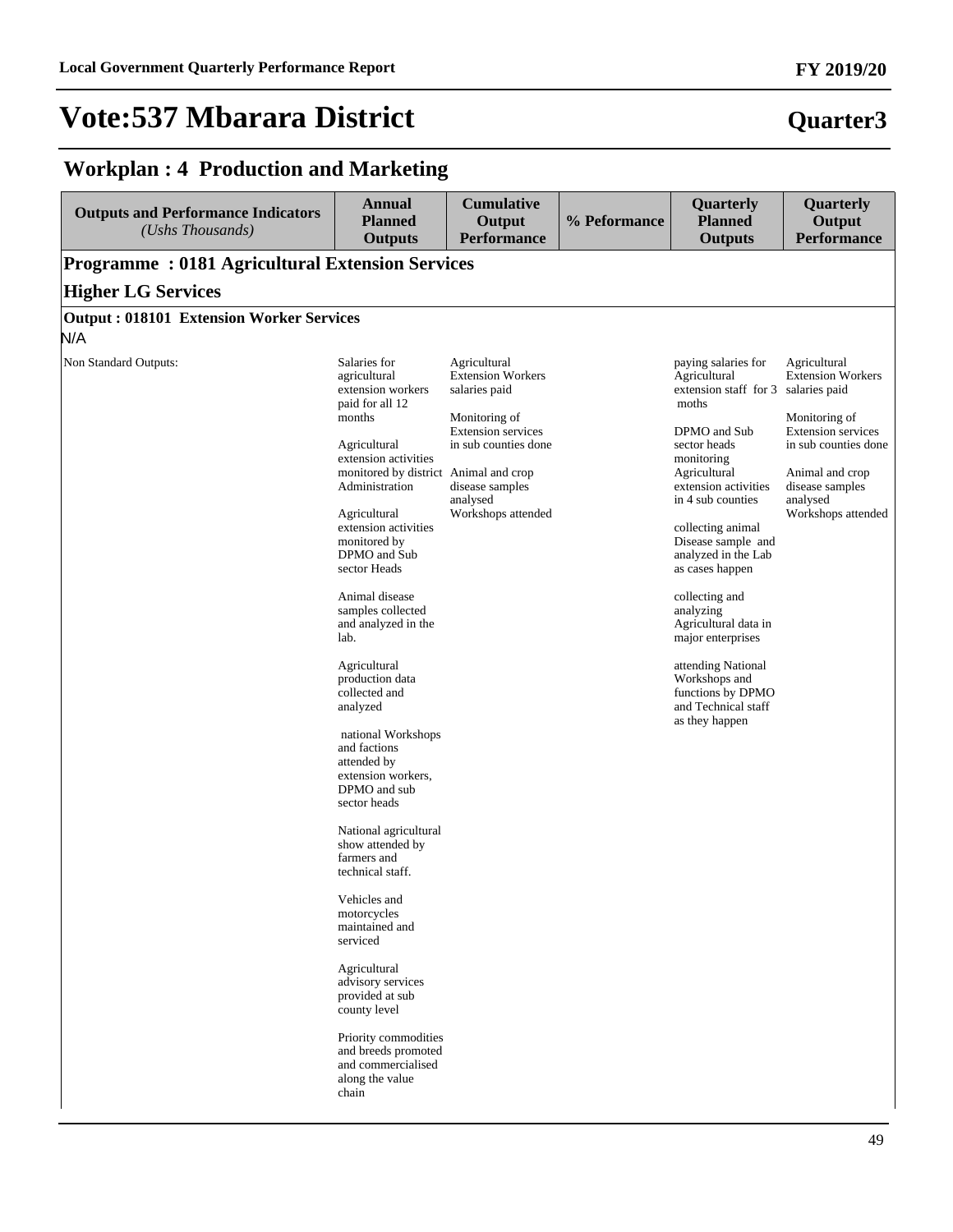**Quarter3**

## **Vote:537 Mbarara District**

|                                                          | Farmer households<br>and farmer<br>organizations<br>profiled<br>quarterly planing<br>and review meetings<br>conducted<br>Exchange visits,<br>field days and study<br>visits conducted<br>field demonstration<br>kits and materials<br>procured<br>stationery for<br>extension workers<br>procured |                  |       |                  |
|----------------------------------------------------------|---------------------------------------------------------------------------------------------------------------------------------------------------------------------------------------------------------------------------------------------------------------------------------------------------|------------------|-------|------------------|
| 211101 General Staff Salaries                            | 481,384                                                                                                                                                                                                                                                                                           | 358,915          | 75 %  | 120,346          |
| 221002 Workshops and Seminars                            | 24,130                                                                                                                                                                                                                                                                                            | $\boldsymbol{0}$ | 0%    | $\mathbf{0}$     |
| 221009 Welfare and Entertainment                         | 2,120                                                                                                                                                                                                                                                                                             | 2,294            | 108 % | 528              |
| 221011 Printing, Stationery, Photocopying and<br>Binding | 2,600                                                                                                                                                                                                                                                                                             | 1,260            | 48 %  | 650              |
| 221012 Small Office Equipment                            | 1,800                                                                                                                                                                                                                                                                                             | $\mathbf{0}$     | 0%    | $\mathbf{0}$     |
| 222001 Telecommunications                                | 2,280                                                                                                                                                                                                                                                                                             | 950              | 42 %  | 570              |
| 224006 Agricultural Supplies                             | 7,000                                                                                                                                                                                                                                                                                             | 1,750            | 25 %  | $\mathbf{0}$     |
| 227001 Travel inland                                     | 46,751                                                                                                                                                                                                                                                                                            | 22,924           | 49 %  | 12,688           |
| 227004 Fuel, Lubricants and Oils                         | 37,186                                                                                                                                                                                                                                                                                            | 21,094           | 57 %  | 10,047           |
| 228002 Maintenance - Vehicles                            | 10,600                                                                                                                                                                                                                                                                                            | 5,450            | 51 %  | 2,650            |
| Wage Rect:                                               | 481,384                                                                                                                                                                                                                                                                                           | 358,915          | 75 %  | 120,346          |
| Non Wage Rect:                                           | 134,467                                                                                                                                                                                                                                                                                           | 55,722           | 41 %  | 27,132           |
| Gou Dev:                                                 | $\boldsymbol{0}$                                                                                                                                                                                                                                                                                  | $\boldsymbol{0}$ | $0\%$ | $\boldsymbol{0}$ |
| <b>External Financing:</b>                               | $\boldsymbol{0}$                                                                                                                                                                                                                                                                                  | $\boldsymbol{0}$ | 0%    | $\mathbf{0}$     |
| Total:                                                   | 615,852                                                                                                                                                                                                                                                                                           | 414,637          | 67 %  | 147,478          |

Reasons for over/under performance:<br>agricultural supplies and travel inland. Wage performed at the expected 75% because what was planned is<br>agricultural supplies and travel inland. Wage performed at the expected 75% becaus what was received

#### **Capital Purchases**

**Output : 018175 Non Standard Service Delivery Capital** N/A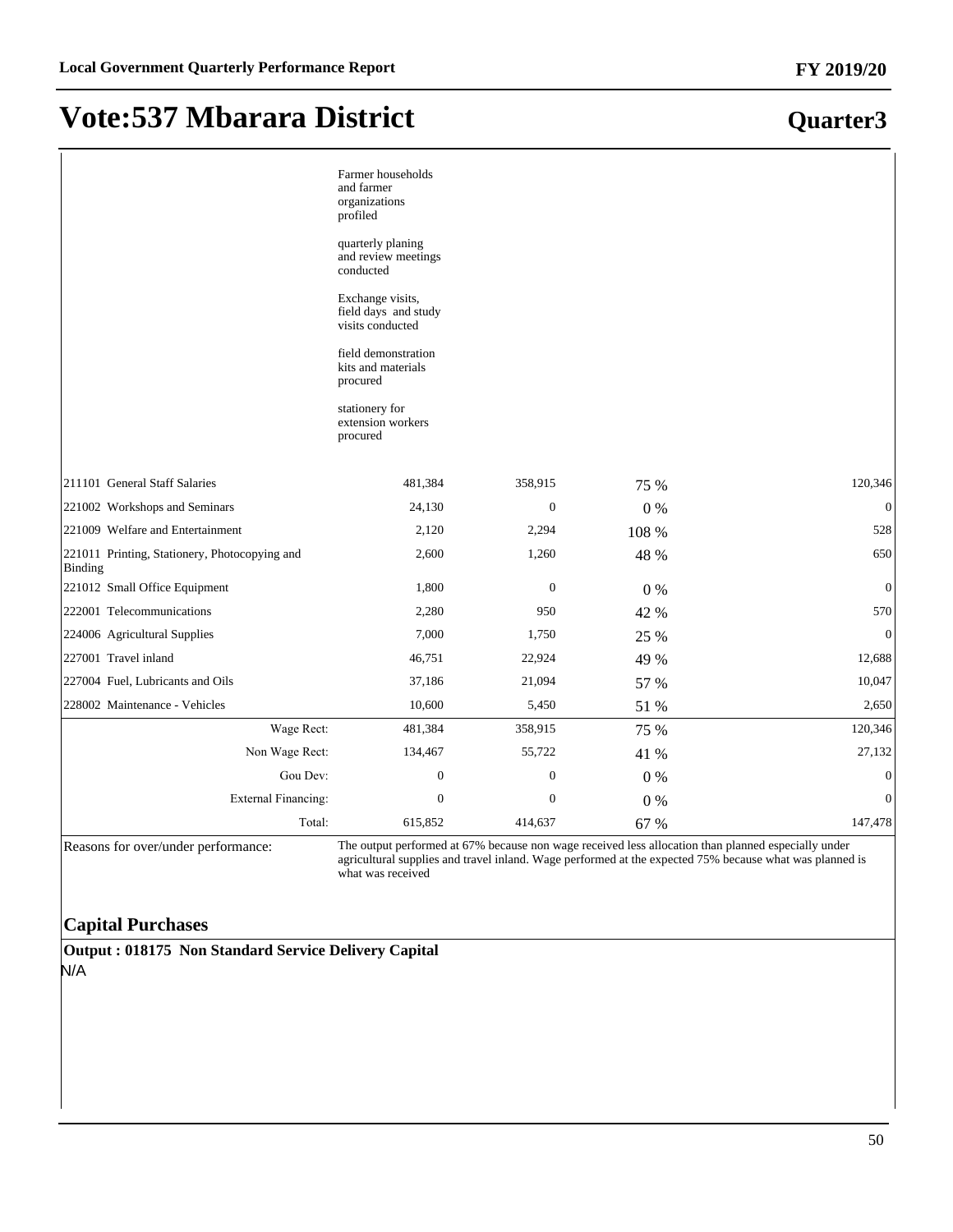### **Quarter3**

| Non Standard Outputs:                                          | Two motorcycles<br>procured                            | $\text{NIL}$     |       | Development project NIL<br>all planned for in<br>2nd quarter |
|----------------------------------------------------------------|--------------------------------------------------------|------------------|-------|--------------------------------------------------------------|
|                                                                | one aquaculture<br>demonstration center<br>established |                  |       |                                                              |
|                                                                | Water tank procured<br>and Installed                   |                  |       |                                                              |
|                                                                | Filling cabinet and a<br>table procured                |                  |       |                                                              |
| 281504 Monitoring, Supervision & Appraisal of<br>capital works | 1,820                                                  | 127              | 7 %   | $\mathbf{0}$                                                 |
| 312104 Other Structures                                        | 18,930                                                 | $\boldsymbol{0}$ | $0\%$ | $\mathbf{0}$                                                 |
| 312201 Transport Equipment                                     | 22,749                                                 | 15,000           | 66 %  | 15,000                                                       |
| 312203 Furniture & Fixtures                                    | 1,500                                                  | $\mathbf{0}$     | $0\%$ | $\mathbf{0}$                                                 |
| Wage Rect:                                                     | 0                                                      | $\mathbf{0}$     | $0\%$ | $\theta$                                                     |
| Non Wage Rect:                                                 | $\overline{0}$                                         | $\mathbf{0}$     | $0\%$ | $\overline{0}$                                               |
| Gou Dev:                                                       | 44,999                                                 | 15,127           | 34 %  | 15,000                                                       |
| <b>External Financing:</b>                                     | $\boldsymbol{0}$                                       | $\boldsymbol{0}$ | $0\%$ | $\mathbf{0}$                                                 |
| Total:                                                         | 44,999                                                 | 15,127           | 34 %  | 15,000                                                       |

Reasons for over/under performance: No expenditure for the quarter

#### **Programme : 0182 District Production Services**

#### **Higher LG Services**

#### **Output : 018201 Cattle Based Supervision (Slaughter slabs, cattle dips, holding grounds)**

N/A

| Non Standard Outputs:        | Supervising and<br>backstopping<br>Veterinary extension<br>workers in sub<br>counties | supervised<br>Veterinary extension<br>workers in all sub<br>counties of Mbarara              |       | supervising and<br>backstopping<br>Veterinary<br><b>Extension workers</b><br>in Sub counties | supervised<br>Veterinary extension<br>workers in Rubaya,<br>Bubaare, Kashare,<br>Kagongi and Bukiro<br>sub counties |
|------------------------------|---------------------------------------------------------------------------------------|----------------------------------------------------------------------------------------------|-------|----------------------------------------------------------------------------------------------|---------------------------------------------------------------------------------------------------------------------|
|                              | laboratory<br>consumables<br>procured                                                 | all required lab<br>consumables<br>procured                                                  |       | Procuring Lab.<br>consumables<br>collecting Vaccines.                                        | all required lab<br>consumables<br>procured                                                                         |
|                              | Vaccines, reagents                                                                    | Collected FMD and                                                                            |       | Reagents and                                                                                 |                                                                                                                     |
|                              | and permits<br>collected from<br>Entebbe.                                             | rabies vaccine from<br>Entebbe                                                               |       | Permits from<br>Entebbe                                                                      | Collected FMD and<br>rabies vaccine from<br>Entebbe                                                                 |
|                              |                                                                                       | all veterinary lab<br>Utilities Both water<br>and electricity paid<br>for all three quarters |       | Paying Electricity<br>and Water bills.                                                       | all veterinary lab<br>Utilities Both water<br>and electricity paid                                                  |
| 223005 Electricity           | 4,665                                                                                 | 1,166                                                                                        | 25 %  |                                                                                              | $\mathbf{0}$                                                                                                        |
| 223006 Water                 | 1,000                                                                                 | $\Omega$                                                                                     | $0\%$ |                                                                                              | $\mathbf{0}$                                                                                                        |
| 224006 Agricultural Supplies | 3,000                                                                                 | 250                                                                                          | 8 %   |                                                                                              | $\mathbf{0}$                                                                                                        |
| 227001 Travel inland         | 460                                                                                   | $\mathbf{0}$                                                                                 | $0\%$ |                                                                                              | $\mathbf{0}$                                                                                                        |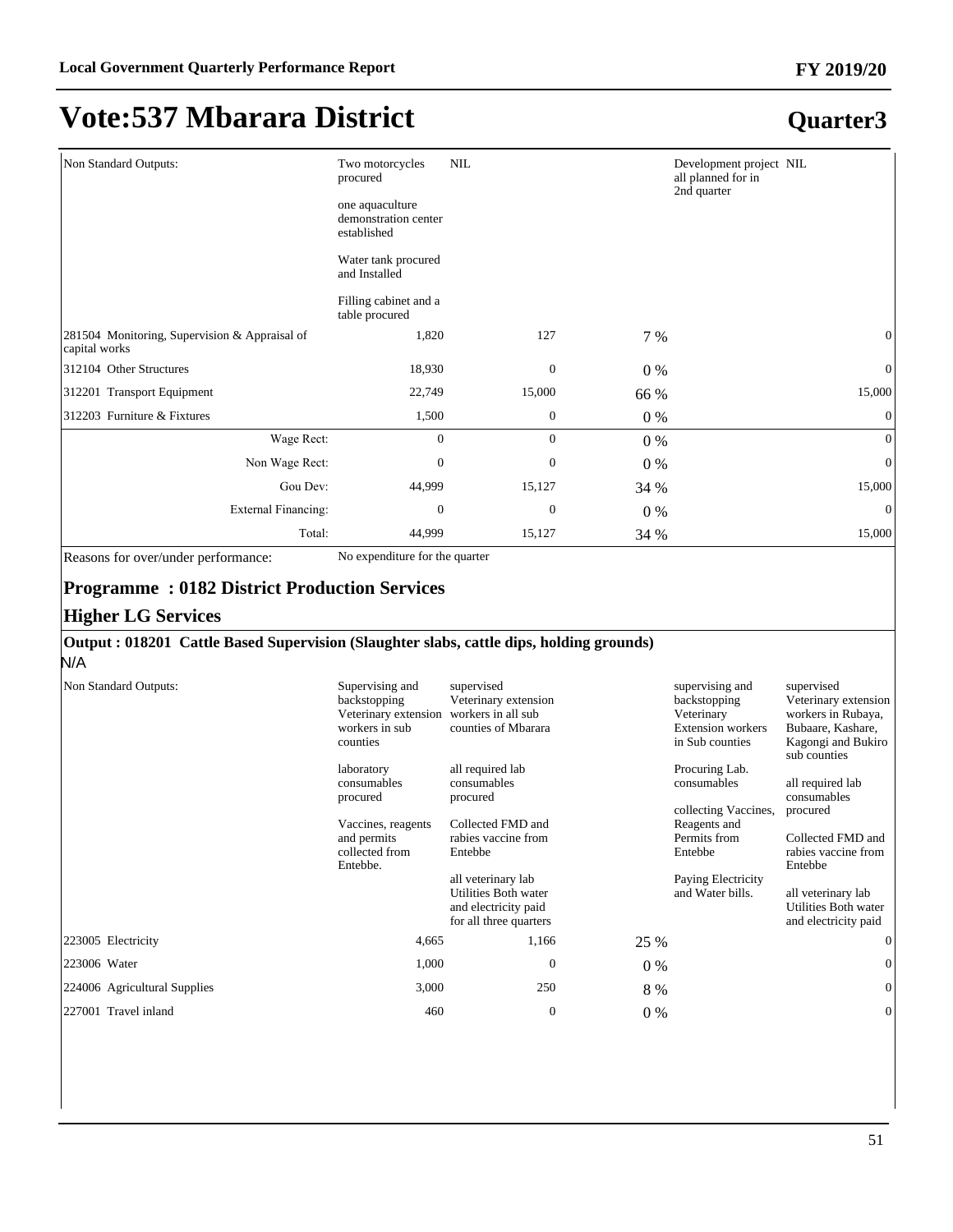| 227004 Fuel, Lubricants and Oils                          | 540                                                                                           | $\boldsymbol{0}$                                                                                                                                                                                                                                                                 | $0\%$ |                                                                                                                                           | $\boldsymbol{0}$                                                                                                                                                                                                                                            |
|-----------------------------------------------------------|-----------------------------------------------------------------------------------------------|----------------------------------------------------------------------------------------------------------------------------------------------------------------------------------------------------------------------------------------------------------------------------------|-------|-------------------------------------------------------------------------------------------------------------------------------------------|-------------------------------------------------------------------------------------------------------------------------------------------------------------------------------------------------------------------------------------------------------------|
| Wage Rect:                                                | $\overline{0}$                                                                                | $\overline{0}$                                                                                                                                                                                                                                                                   | $0\%$ |                                                                                                                                           | $\mathbf{0}$                                                                                                                                                                                                                                                |
| Non Wage Rect:                                            | 9,665                                                                                         | 1,416                                                                                                                                                                                                                                                                            | 15 %  |                                                                                                                                           | $\boldsymbol{0}$                                                                                                                                                                                                                                            |
| Gou Dev:                                                  | $\mathbf{0}$                                                                                  | $\overline{0}$                                                                                                                                                                                                                                                                   | $0\%$ |                                                                                                                                           | $\mathbf{0}$                                                                                                                                                                                                                                                |
| <b>External Financing:</b>                                | $\boldsymbol{0}$                                                                              | $\mathbf{0}$                                                                                                                                                                                                                                                                     | $0\%$ |                                                                                                                                           | $\mathbf{0}$                                                                                                                                                                                                                                                |
| Total:                                                    | 9,665                                                                                         | 1,416                                                                                                                                                                                                                                                                            | 15 %  |                                                                                                                                           | $\mathbf{0}$                                                                                                                                                                                                                                                |
| Reasons for over/under performance:                       |                                                                                               | activities done as planned but performed poorly due to less allocations                                                                                                                                                                                                          |       |                                                                                                                                           |                                                                                                                                                                                                                                                             |
| Output: 018204 Fisheries regulation<br>N/A                |                                                                                               |                                                                                                                                                                                                                                                                                  |       |                                                                                                                                           |                                                                                                                                                                                                                                                             |
| Non Standard Outputs:                                     | Farmers are advised<br>in modern farming<br>practices<br>Fisheries regulations<br>adhered to, | carried out 24 farmer<br>Advisory visits in<br>Nyakayojo, Rubindi,<br>Kagongi,<br>Nyamitanga,<br>Kakoba, Bubaare, Rw<br>anyahahembe and<br>Biharwe<br>carried our 3<br>regulatory and<br>supervison visits to<br>Central market,<br>Koranorya markt<br>and Bwizibwera<br>Market. |       | carrying out 7<br>farmer advisory<br>visits<br>carring out 3<br>rgulatory visits in<br>fish markets                                       | carried out 9 farmer<br>Advisory visits in<br>Nyakayojo, Rubindi,<br>Kagongi,<br>Nyamitanga,<br>Kakoba, and<br><b>Biharwe</b><br>carried our 3<br>regulatory and<br>supervison visits to<br>Central market,<br>Koranorya markt<br>and Bwizibwera<br>Market. |
| 227001 Travel inland                                      | 460                                                                                           | 230                                                                                                                                                                                                                                                                              | 50 %  |                                                                                                                                           | $\mathbf{0}$                                                                                                                                                                                                                                                |
| 227004 Fuel, Lubricants and Oils                          | 876                                                                                           | 438                                                                                                                                                                                                                                                                              | 50 %  |                                                                                                                                           | $\boldsymbol{0}$                                                                                                                                                                                                                                            |
| Wage Rect:                                                | $\overline{0}$                                                                                | $\overline{0}$                                                                                                                                                                                                                                                                   | 0%    |                                                                                                                                           | $\mathbf{0}$                                                                                                                                                                                                                                                |
| Non Wage Rect:                                            | 1,336                                                                                         | 668                                                                                                                                                                                                                                                                              | 50 %  |                                                                                                                                           | $\boldsymbol{0}$                                                                                                                                                                                                                                            |
| Gou Dev:                                                  | $\overline{0}$                                                                                | $\mathbf{0}$                                                                                                                                                                                                                                                                     | 0%    |                                                                                                                                           | $\mathbf{0}$                                                                                                                                                                                                                                                |
| <b>External Financing:</b>                                | $\boldsymbol{0}$                                                                              | $\mathbf{0}$                                                                                                                                                                                                                                                                     | 0%    |                                                                                                                                           | $\boldsymbol{0}$                                                                                                                                                                                                                                            |
| Total:                                                    | 1,336                                                                                         | 668                                                                                                                                                                                                                                                                              | 50 %  |                                                                                                                                           | $\mathbf{0}$                                                                                                                                                                                                                                                |
| Reasons for over/under performance:                       |                                                                                               | Activities done as planned although on less funds allocated                                                                                                                                                                                                                      |       |                                                                                                                                           |                                                                                                                                                                                                                                                             |
| Output: 018205 Crop disease control and regulation<br>N/A |                                                                                               |                                                                                                                                                                                                                                                                                  |       |                                                                                                                                           |                                                                                                                                                                                                                                                             |
| Non Standard Outputs:                                     | Crop extension<br>workers supervised<br>and backstopped<br>Crop diseases<br>controlled        | Agricultural<br><b>Extension</b> workers<br>supervised and<br>backstopped in all<br>sub counties of<br>Mbarara                                                                                                                                                                   |       | supervising<br>Extension workers<br>in sub counties<br>controlling crop<br>diseases through<br>farm visits and plant<br>clinic operations | supervised Crop<br>agricultural<br>extension workers in<br>Kagoni, bukiro,<br>Rwanyamahembe,<br>kashare and Rubaya<br>Sub counties                                                                                                                          |
| 227001 Travel inland                                      | 460                                                                                           | 331                                                                                                                                                                                                                                                                              | 72 %  |                                                                                                                                           | 115                                                                                                                                                                                                                                                         |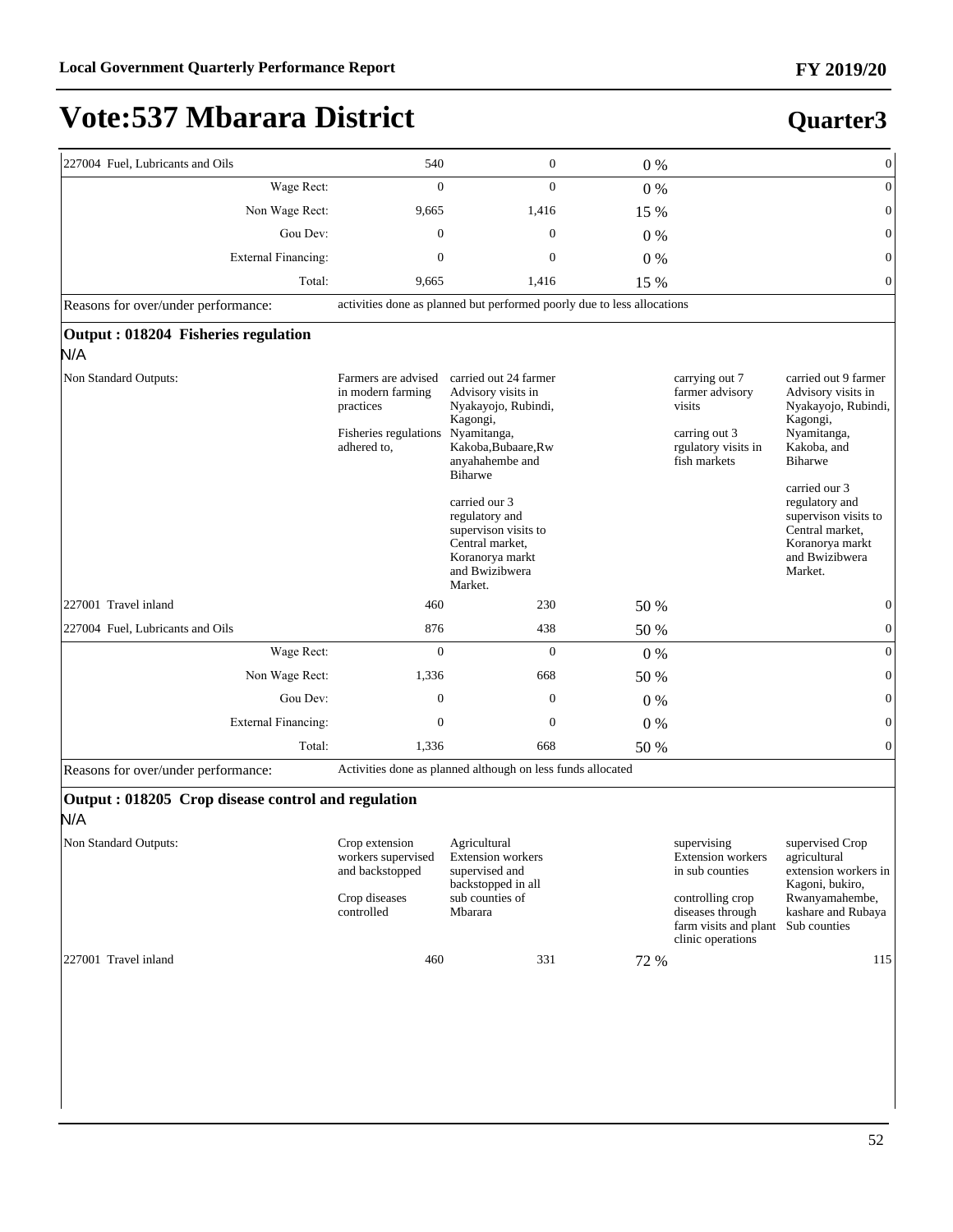#### **Quarter3**

| 227004 Fuel, Lubricants and Oils                                 | 540                               | 405 | 75 %  | 135            |
|------------------------------------------------------------------|-----------------------------------|-----|-------|----------------|
| Wage Rect:                                                       |                                   | ν   | $0\%$ | $\overline{0}$ |
| Non Wage Rect:                                                   | 1,000                             | 736 | 74 %  | 250            |
| Gou Dev:                                                         | 0                                 | 0   | $0\%$ | $\mathbf{0}$   |
| External Financing:                                              |                                   |     | $0\%$ | $\mathbf{0}$   |
| Total:                                                           | 1.000                             | 736 | 74 %  | 250            |
| $\mathbf{D}$ $\mathbf{C}$ $\mathbf{A}$ $\mathbf{I}$ $\mathbf{C}$ | a catalated at case of a stronged |     |       |                |

Reasons for over/under performance: activities done as planned

#### **Output : 018207 Tsetse vector control and commercial insects farm promotion**

| Non Standard Outputs:            | farmers advised in<br>modern Apiary<br>management<br>practices | carried out 21 farmer<br>follow up and<br>advisory visits so far<br>to all sub counties of<br>Mbarara |       | carrying out 7<br>advisory visits to bee follow up to<br>keeping<br>communities | carried out 7 farmer<br>advisory visits to<br>Rwanyamahembe,<br>Bubaare, Kagongi,<br>Kashare and Rubaya |
|----------------------------------|----------------------------------------------------------------|-------------------------------------------------------------------------------------------------------|-------|---------------------------------------------------------------------------------|---------------------------------------------------------------------------------------------------------|
| 227001 Travel inland             | 460                                                            | 341                                                                                                   | 74 %  |                                                                                 | 111                                                                                                     |
| 227004 Fuel, Lubricants and Oils | 876                                                            | 657                                                                                                   | 75 %  |                                                                                 | 219                                                                                                     |
| Wage Rect:                       | $\Omega$                                                       | $\mathbf{0}$                                                                                          | $0\%$ |                                                                                 | $\mathbf{0}$                                                                                            |
| Non Wage Rect:                   | 1,336                                                          | 998                                                                                                   | 75 %  |                                                                                 | 330                                                                                                     |
| Gou Dev:                         | $\mathbf{0}$                                                   | $\mathbf{0}$                                                                                          | $0\%$ |                                                                                 | $\theta$                                                                                                |
| External Financing:              | $\mathbf{0}$                                                   | $\mathbf{0}$                                                                                          | $0\%$ |                                                                                 | $\mathbf{0}$                                                                                            |
| Total:                           | 1,336                                                          | 998                                                                                                   | 75 %  |                                                                                 | 330                                                                                                     |
|                                  |                                                                |                                                                                                       |       |                                                                                 |                                                                                                         |

Reasons for over/under performance: activities done as planned and the performance was at the expected 75%

#### **Output : 018212 District Production Management Services**

| <b>Non Standard Outputs:</b>                 | Stationary for<br>Production<br>department procured<br>Documents and<br>correspondences<br>delivered and<br>collected to and<br>from sub counties<br>Planning and review<br>workshop held | All required<br>stationery procured<br>for all the three<br>quarters<br>All documents and<br>correspondense<br>collected and<br>delivered from and<br>to sub counties<br>Fuel for<br>coordination office |      | procuring stationery<br>for production<br>department as<br>required<br>collecting and<br>delivering<br>documents and<br>correspondences to<br>sub counties<br>procuring fuel<br>Production | All required<br>stationery procured<br>All documents and<br>correspondense<br>collected and<br>delivered from and<br>to sub counties<br>Fuel for<br>coordination office<br>procured |
|----------------------------------------------|-------------------------------------------------------------------------------------------------------------------------------------------------------------------------------------------|----------------------------------------------------------------------------------------------------------------------------------------------------------------------------------------------------------|------|--------------------------------------------------------------------------------------------------------------------------------------------------------------------------------------------|-------------------------------------------------------------------------------------------------------------------------------------------------------------------------------------|
|                                              | office equipment<br>maintained                                                                                                                                                            | procured                                                                                                                                                                                                 |      | coordination offices                                                                                                                                                                       | quarterly report<br>delivered to MAAIF                                                                                                                                              |
|                                              | fuel for coordination<br>office activities<br>availed<br>timely reporting to<br>line ministry                                                                                             | quarterly report<br>delivered to MAAIF<br>for 3 quarters<br>Transport<br>allowances for<br>headquarters Staff                                                                                            |      | Carrying out timely<br>reporting to the<br>ministry in Entebbe<br>Paying Transport<br>allowances for<br>headquarter staff.                                                                 | Transport<br>allowances for<br>headquarters Staff<br>paid                                                                                                                           |
| 211101 General Staff Salaries                | 71,068                                                                                                                                                                                    | paid<br>53,112                                                                                                                                                                                           | 75 % |                                                                                                                                                                                            | 17,767                                                                                                                                                                              |
|                                              |                                                                                                                                                                                           |                                                                                                                                                                                                          |      |                                                                                                                                                                                            |                                                                                                                                                                                     |
| 211103 Allowances (Incl. Casuals, Temporary) | 4,500                                                                                                                                                                                     | 1,202                                                                                                                                                                                                    | 27 % |                                                                                                                                                                                            | $\overline{0}$                                                                                                                                                                      |
| 221002 Workshops and Seminars                | 4,800                                                                                                                                                                                     | 2,400                                                                                                                                                                                                    | 50 % |                                                                                                                                                                                            | 1,200                                                                                                                                                                               |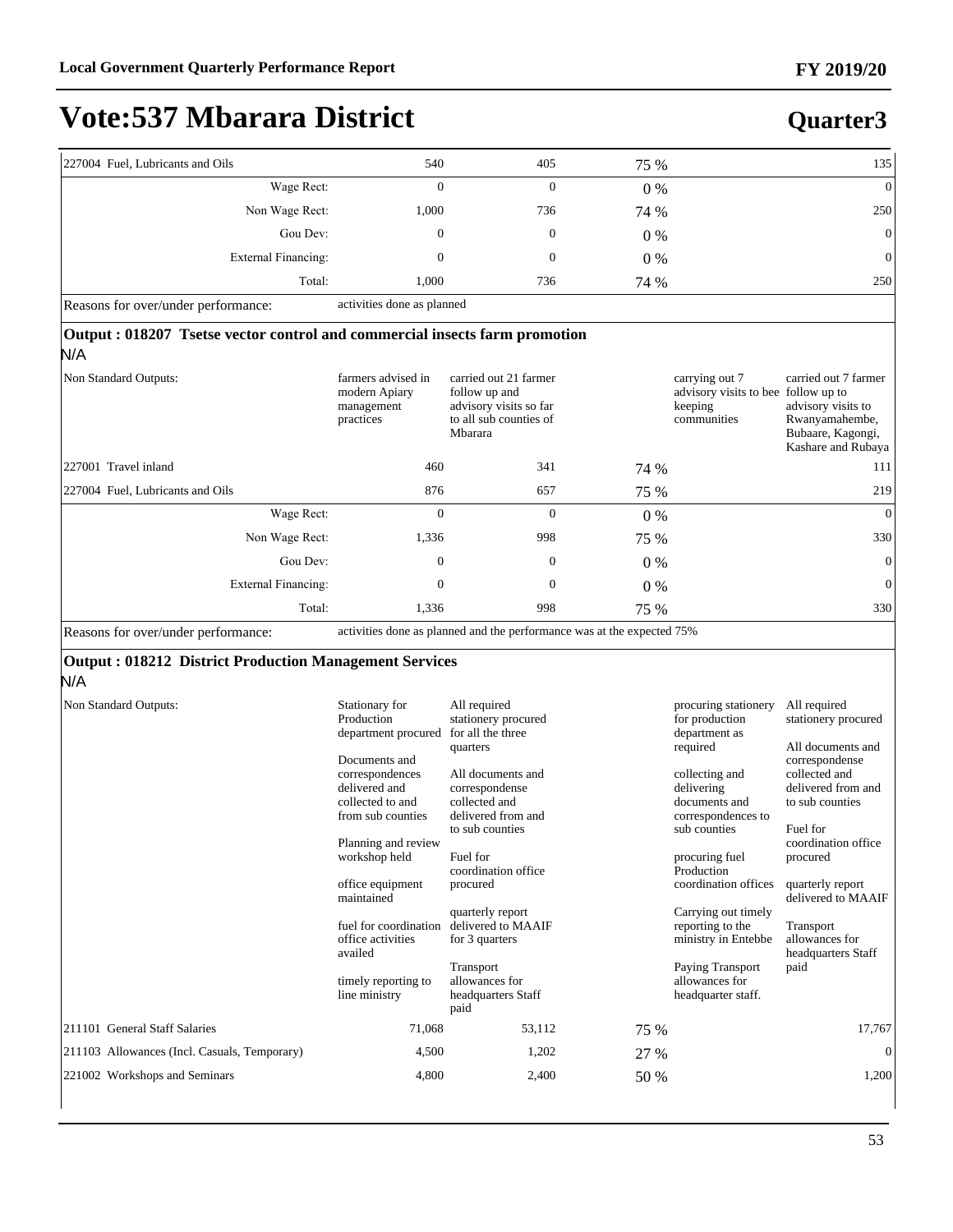#### **Quarter3**

| 221009 Welfare and Entertainment                         | 6,465        | 1,433        | 22 %  | 500            |
|----------------------------------------------------------|--------------|--------------|-------|----------------|
| 221011 Printing, Stationery, Photocopying and<br>Binding | 3,000        | 746          | 25 %  | $\overline{0}$ |
| 221012 Small Office Equipment                            | 1,000        | $\mathbf{0}$ | $0\%$ | $\overline{0}$ |
| 227001 Travel inland                                     | 3,200        | 250          | 8 %   | 250            |
| 227004 Fuel, Lubricants and Oils                         | 1,000        | 250          | 25 %  | 250            |
| Wage Rect:                                               | 71,068       | 53,112       | 75 %  | 17,767         |
| Non Wage Rect:                                           | 23,965       | 6,280        | 26 %  | 2,200          |
| Gou Dev:                                                 | $\mathbf{0}$ | $\mathbf{0}$ | $0\%$ | $\overline{0}$ |
| External Financing:                                      | $\mathbf{0}$ | $\mathbf{0}$ | $0\%$ | $\overline{0}$ |
| Total:                                                   | 95,033       | 59,393       | 62 %  | 19,967         |

Reasons for over/under performance: done as planned although with less allocations of funds, the activities were done at 62%

#### **Capital Purchases**

#### **Output : 018275 Non Standard Service Delivery Capital**

N/A

| Non Standard Outputs:                                          | climate change<br>Mitigated<br>Retention for<br>Building animal<br>clinic Paid<br>Capital projects<br>Monitored | Irrigation demo were<br>not done funds were<br>used to pay previous<br>contractors of the<br>same who were not<br>paid by close of the<br>financial year,<br>Retention for small<br>Animal clinical<br>construction was<br>paid |       | implemented in 2nd<br>quarter | Irrigation demo were<br>not done funds were<br>used to pay previous<br>contractors of the<br>same who were not<br>paid by close of the<br>financial year,<br>Retention for small<br>Animal clinical<br>construction was<br>paid |
|----------------------------------------------------------------|-----------------------------------------------------------------------------------------------------------------|---------------------------------------------------------------------------------------------------------------------------------------------------------------------------------------------------------------------------------|-------|-------------------------------|---------------------------------------------------------------------------------------------------------------------------------------------------------------------------------------------------------------------------------|
| 281504 Monitoring, Supervision & Appraisal of<br>capital works | 1,659                                                                                                           | 444                                                                                                                                                                                                                             | 27 %  |                               | 0                                                                                                                                                                                                                               |
| 312101 Non-Residential Buildings                               | 2,920                                                                                                           | 2,919                                                                                                                                                                                                                           | 100 % |                               | 0                                                                                                                                                                                                                               |
| 312104 Other Structures                                        | 20,000                                                                                                          | 8,193                                                                                                                                                                                                                           | 41 %  |                               | 8,193                                                                                                                                                                                                                           |
| Wage Rect:                                                     | $\Omega$                                                                                                        | $\Omega$                                                                                                                                                                                                                        | $0\%$ |                               | $\Omega$                                                                                                                                                                                                                        |
| Non Wage Rect:                                                 | $\Omega$                                                                                                        | $\Omega$                                                                                                                                                                                                                        | $0\%$ |                               | $\mathbf{0}$                                                                                                                                                                                                                    |
| Gou Dev:                                                       | 24,579                                                                                                          | 11,556                                                                                                                                                                                                                          | 47 %  |                               | 8,193                                                                                                                                                                                                                           |
| <b>External Financing:</b>                                     | $\mathbf{0}$                                                                                                    | $\mathbf{0}$                                                                                                                                                                                                                    | $0\%$ |                               | $\mathbf{0}$                                                                                                                                                                                                                    |
| Total:                                                         | 24,579                                                                                                          | 11,556                                                                                                                                                                                                                          | 47 %  |                               | 8,193                                                                                                                                                                                                                           |
| Reasons for over/under performance:                            |                                                                                                                 | Contractors for irrigation demo construction in the previous financial year were not yet paid by close of<br>financial year thus the fund meant for the same in this financial year were used to clear the date.                |       |                               |                                                                                                                                                                                                                                 |
| Total For Production and Marketing: Wage Rect:                 | 552,453                                                                                                         | 412,027                                                                                                                                                                                                                         | 75 %  |                               | 138,113                                                                                                                                                                                                                         |
| Non-Wage Reccurent:                                            | 171,770                                                                                                         | 65,821                                                                                                                                                                                                                          | 38 %  |                               | 29,912                                                                                                                                                                                                                          |
| GoU Dev:                                                       | 69,578                                                                                                          | 26,683                                                                                                                                                                                                                          | 38 %  |                               | 23,193                                                                                                                                                                                                                          |
| Donor Dev:                                                     | 0                                                                                                               | 0                                                                                                                                                                                                                               | $0\%$ |                               | 0                                                                                                                                                                                                                               |
| Grand Total:                                                   | 793,800                                                                                                         | 504,531                                                                                                                                                                                                                         | 63.6% |                               | 191,218                                                                                                                                                                                                                         |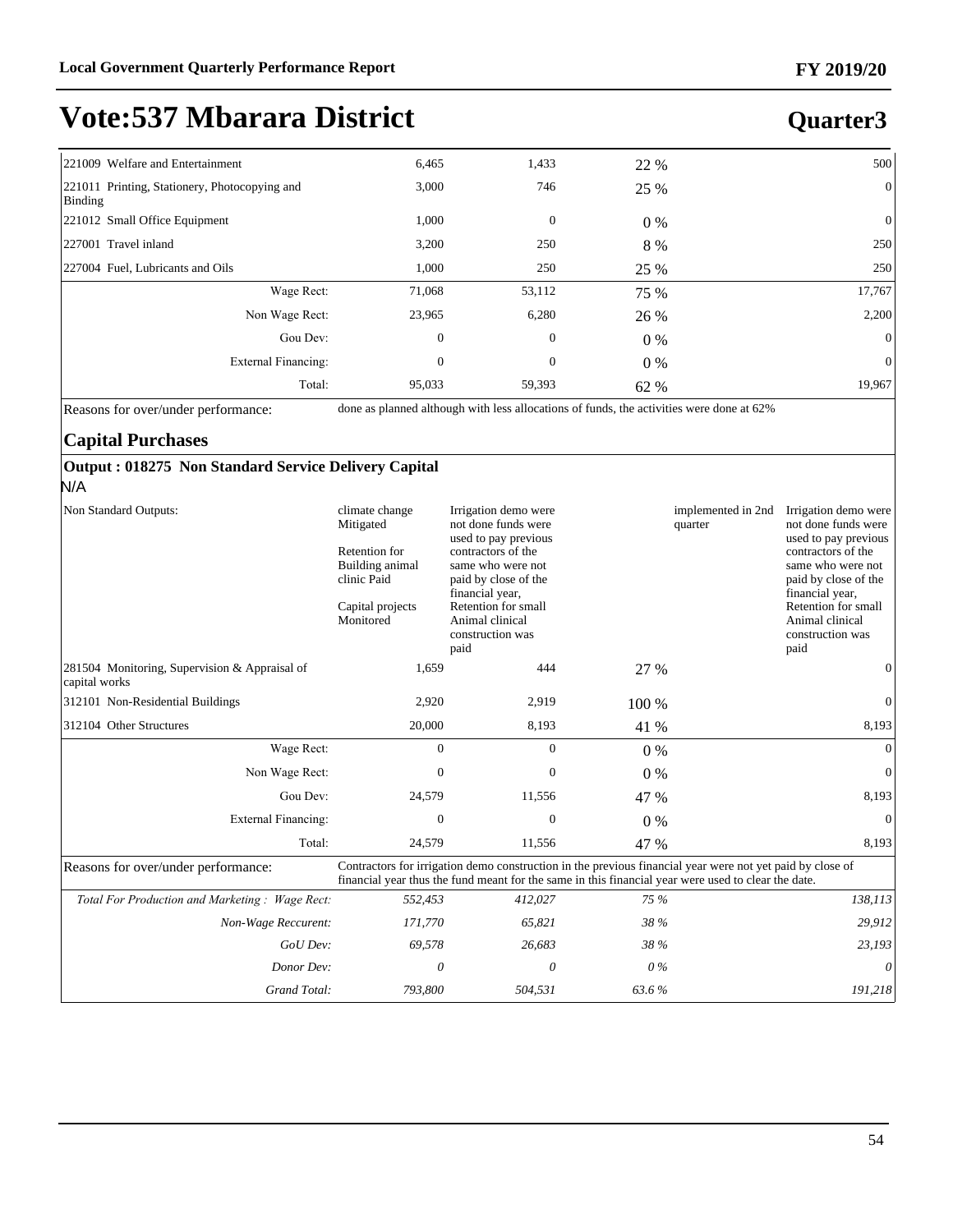#### **Workplan : 5 Health**

| <b>Outputs and Performance Indicators</b><br>(Ushs Thousands) | <b>Annual</b><br><b>Planned</b><br><b>Outputs</b>                                                                                                                                                                    | <b>Cumulative</b><br>Output<br><b>Performance</b>                                                                                                                                                             | % Peformance | Quarterly<br><b>Planned</b><br><b>Outputs</b>                                                                                                                                                                                                             | Quarterly<br>Output<br><b>Performance</b>                                                                                                                                                                     |
|---------------------------------------------------------------|----------------------------------------------------------------------------------------------------------------------------------------------------------------------------------------------------------------------|---------------------------------------------------------------------------------------------------------------------------------------------------------------------------------------------------------------|--------------|-----------------------------------------------------------------------------------------------------------------------------------------------------------------------------------------------------------------------------------------------------------|---------------------------------------------------------------------------------------------------------------------------------------------------------------------------------------------------------------|
| <b>Programme: 0881 Primary Healthcare</b>                     |                                                                                                                                                                                                                      |                                                                                                                                                                                                               |              |                                                                                                                                                                                                                                                           |                                                                                                                                                                                                               |
| <b>Higher LG Services</b>                                     |                                                                                                                                                                                                                      |                                                                                                                                                                                                               |              |                                                                                                                                                                                                                                                           |                                                                                                                                                                                                               |
| Output: 088101 Public Health Promotion                        |                                                                                                                                                                                                                      |                                                                                                                                                                                                               |              |                                                                                                                                                                                                                                                           |                                                                                                                                                                                                               |
| N/A                                                           |                                                                                                                                                                                                                      |                                                                                                                                                                                                               |              |                                                                                                                                                                                                                                                           |                                                                                                                                                                                                               |
| Non Standard Outputs:                                         | Improve on MNCH<br>services in the<br><b>District</b><br>improve on<br>identified new TB<br>cases<br>Improve on<br>immunisation<br>services in the<br>District<br>Malaria, IPT and<br>improve on the use<br>of ILLNs | improve on MNCH<br>services in the<br>District<br>improve on<br>identified new TB<br>cases<br>Improve on<br>immunisation<br>services in the<br>District<br>Malaria, IPT and<br>improve on the use<br>of ILLNs |              | Improve on MNCH<br>services in the<br>District $\langle$ br $\rangle$<br>improve on<br>identified new TB<br>cases $\text{ch}$ /><br>Improve on<br>immunisation<br>services in the<br>District $br>$<br>Malaria, IPT and<br>improve on the use<br>of ILLNs | improve on MNCH<br>services in the<br>District<br>improve on<br>identified new TB<br>cases<br>Improve on<br>immunisation<br>services in the<br>District<br>Malaria, IPT and<br>improve on the use<br>of ILLNs |
| 211103 Allowances (Incl. Casuals, Temporary)                  | 4.500                                                                                                                                                                                                                | 377                                                                                                                                                                                                           | 8 %          |                                                                                                                                                                                                                                                           | 377                                                                                                                                                                                                           |
| 221001 Advertising and Public Relations                       | 1,000                                                                                                                                                                                                                | $\Omega$                                                                                                                                                                                                      | 0%           |                                                                                                                                                                                                                                                           | $\overline{0}$                                                                                                                                                                                                |
| 221002 Workshops and Seminars                                 | 200,000                                                                                                                                                                                                              | 135,427                                                                                                                                                                                                       | 68 %         |                                                                                                                                                                                                                                                           | 41,755                                                                                                                                                                                                        |
| 221012 Small Office Equipment                                 | 20,000                                                                                                                                                                                                               | $\Omega$                                                                                                                                                                                                      | $0\%$        |                                                                                                                                                                                                                                                           | $\mathbf{0}$                                                                                                                                                                                                  |
| 227001 Travel inland                                          | 380,000                                                                                                                                                                                                              | 158,851                                                                                                                                                                                                       | 42 %         |                                                                                                                                                                                                                                                           | 18,152                                                                                                                                                                                                        |
| 227004 Fuel, Lubricants and Oils                              | 9,000                                                                                                                                                                                                                | 676                                                                                                                                                                                                           | 8 %          |                                                                                                                                                                                                                                                           | 676                                                                                                                                                                                                           |
| Wage Rect:                                                    | $\overline{0}$                                                                                                                                                                                                       | $\overline{0}$                                                                                                                                                                                                | $0\%$        |                                                                                                                                                                                                                                                           | $\mathbf{0}$                                                                                                                                                                                                  |
| Non Wage Rect:                                                | 4.500                                                                                                                                                                                                                | 377                                                                                                                                                                                                           | 8 %          |                                                                                                                                                                                                                                                           | 377                                                                                                                                                                                                           |
| Gou Dev:                                                      | $\mathbf{0}$                                                                                                                                                                                                         | $\mathbf{0}$                                                                                                                                                                                                  | 0%           |                                                                                                                                                                                                                                                           | $\mathbf{0}$                                                                                                                                                                                                  |
| <b>External Financing:</b>                                    | 610,000                                                                                                                                                                                                              | 294,955                                                                                                                                                                                                       | 48 %         |                                                                                                                                                                                                                                                           | 60,583                                                                                                                                                                                                        |
| Total:                                                        | 614,500                                                                                                                                                                                                              | 295,331                                                                                                                                                                                                       | 48 %         |                                                                                                                                                                                                                                                           | 60,959                                                                                                                                                                                                        |

Reasons for over/under performance: All planed activities was done with less allocation hence the under performance

#### **Lower Local Services**

#### **Output : 088153 NGO Basic Healthcare Services (LLS)**

| Number of outpatients that visited the NGO Basic<br>health facilities | $(50000)$ Number of<br>OPD patients who<br>visited the NGO<br>health units for basic health units for<br>health services. | $(28489)$ Number of<br>OPD patients who<br>visited the NGO<br>basic health services.                        | $(5000)$ Number of<br>OPD patients who<br>visited the NGO<br>health units for                               | $(11027)$ Number of<br>OPD patients who<br>visited the NGO<br>health units for<br>basic health services. basic health services. |
|-----------------------------------------------------------------------|---------------------------------------------------------------------------------------------------------------------------|-------------------------------------------------------------------------------------------------------------|-------------------------------------------------------------------------------------------------------------|---------------------------------------------------------------------------------------------------------------------------------|
| Number of inpatients that visited the NGO Basic<br>health facilities  | $(2000)$ Number of<br>patients admitted in<br>the IPD for services<br>in the NGO Basic<br>health facilities               | $(5022)$ Number of<br>patients admitted in<br>the IPD for services<br>in the NGO Basic<br>health facilities | $(1200)$ Number of<br>patients admitted in<br>the IPD for services<br>in the NGO Basic<br>health facilities | $(22413)$ Number of<br>patients admitted in<br>the IPD for services<br>in the NGO Basic<br>health facilities                    |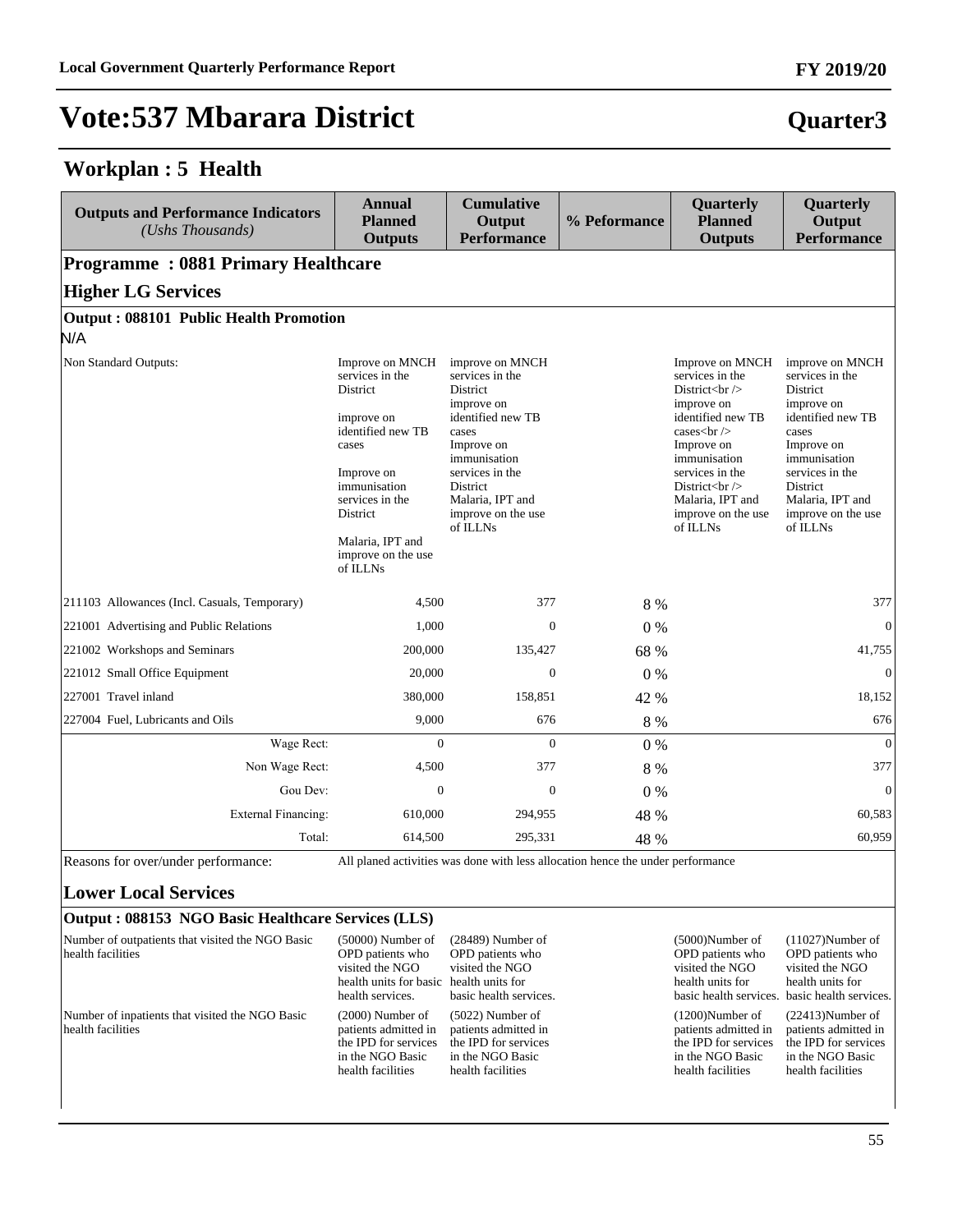#### **FY 2019/20**

**Quarter3**

### **Vote:537 Mbarara District**

| No. and proportion of deliveries conducted in the<br>NGO Basic health facilities            | (20000) Number and (2752) Number and<br>propotion of<br>deliveries conducted<br>in the NGO basic<br>health facilites<br>Number and<br>propotion of<br>deliveries conducted<br>in the NGO basic<br>health facilites                                                                                                                                                                                                                                                                                       | propotion of<br>deliveries conducted<br>in the NGO basic<br>health facilites<br>Number and<br>propotion of<br>deliveries conducted<br>in the NGO basic<br>health facilites                                                                                                                                                                                                                                                                                                                               |       | (1750)Number and<br>propotion of<br>deliveries conducted<br>in the NGO basic<br>health facilites<br>Number and<br>propotion of<br>deliveries conducted<br>in the NGO basic<br>health facilites                                                                                                                                                                                                                                                                                                           | (2505)Number and<br>propotion of<br>deliveries conducted<br>in the NGO basic<br>health facilites<br>Number and<br>propotion of<br>deliveries conducted<br>in the NGO basic<br>health facilites                                                                                                                                                                                                                                                                                                           |
|---------------------------------------------------------------------------------------------|----------------------------------------------------------------------------------------------------------------------------------------------------------------------------------------------------------------------------------------------------------------------------------------------------------------------------------------------------------------------------------------------------------------------------------------------------------------------------------------------------------|----------------------------------------------------------------------------------------------------------------------------------------------------------------------------------------------------------------------------------------------------------------------------------------------------------------------------------------------------------------------------------------------------------------------------------------------------------------------------------------------------------|-------|----------------------------------------------------------------------------------------------------------------------------------------------------------------------------------------------------------------------------------------------------------------------------------------------------------------------------------------------------------------------------------------------------------------------------------------------------------------------------------------------------------|----------------------------------------------------------------------------------------------------------------------------------------------------------------------------------------------------------------------------------------------------------------------------------------------------------------------------------------------------------------------------------------------------------------------------------------------------------------------------------------------------------|
| Number of children immunized with Pentavalent<br>vaccine in the NGO Basic health facilities | $(4000)$ Number of<br>children immunized<br>with pentavalent<br>vaccine in the NGO<br>Basic health<br>facilities                                                                                                                                                                                                                                                                                                                                                                                         | $(3107)$ Number of<br>children immunized<br>with pentavalent<br>vaccine in the NGO<br>Basic health<br>facilities                                                                                                                                                                                                                                                                                                                                                                                         |       | $(2000)$ Number of<br>children immunized<br>with pentavalent<br>vaccine in the NGO<br>Basic health<br>facilities                                                                                                                                                                                                                                                                                                                                                                                         | $(2471)$ Number of<br>children immunized<br>with pentavalent<br>vaccine in the NGO<br>Basic health<br>facilities                                                                                                                                                                                                                                                                                                                                                                                         |
| Non Standard Outputs:                                                                       | Number of OPD<br>patients who visited<br>the NGO health<br>units for basic<br>health services.<br>Number of children<br>immunized with<br>pentavalent vaccine<br>in the NGO Basic<br>health facilities<br>Number and<br>propotion of<br>deliveries conducted<br>in the NGO basic<br>health facilites<br>Number and<br>propotion of<br>deliveries conducted<br>in the NGO basic<br>health facilites<br>Number of patients<br>admitted in the IPD<br>for services in the<br>NGO Basic health<br>facilities | Number of OPD<br>patients who visited<br>the NGO health<br>units for basic<br>health services.<br>Number of children<br>immunized with<br>pentavalent vaccine<br>in the NGO Basic<br>health facilities<br>Number and<br>propotion of<br>deliveries conducted<br>in the NGO basic<br>health facilites<br>Number and<br>propotion of<br>deliveries conducted<br>in the NGO basic<br>health facilites<br>Number of patients<br>admitted in the IPD<br>for services in the<br>NGO Basic health<br>facilities |       | Number of OPD<br>patients who visited<br>the NGO health<br>units for basic<br>health services.<br>Number of children<br>immunized with<br>pentavalent vaccine<br>in the NGO Basic<br>health facilities<br>Number and<br>propotion of<br>deliveries conducted<br>in the NGO basic<br>health facilites<br>Number and<br>propotion of<br>deliveries conducted<br>in the NGO basic<br>health facilites<br>Number of patients<br>admitted in the IPD<br>for services in the<br>NGO Basic health<br>facilities | Number of OPD<br>patients who visited<br>the NGO health<br>units for basic<br>health services.<br>Number of children<br>immunized with<br>pentavalent vaccine<br>in the NGO Basic<br>health facilities<br>Number and<br>propotion of<br>deliveries conducted<br>in the NGO basic<br>health facilites<br>Number and<br>propotion of<br>deliveries conducted<br>in the NGO basic<br>health facilites<br>Number of patients<br>admitted in the IPD<br>for services in the<br>NGO Basic health<br>facilities |
| 263367 Sector Conditional Grant (Non-Wage)                                                  | 13,389                                                                                                                                                                                                                                                                                                                                                                                                                                                                                                   | 10,032                                                                                                                                                                                                                                                                                                                                                                                                                                                                                                   | 75 %  |                                                                                                                                                                                                                                                                                                                                                                                                                                                                                                          | 3,347                                                                                                                                                                                                                                                                                                                                                                                                                                                                                                    |
| Wage Rect:                                                                                  | $\boldsymbol{0}$                                                                                                                                                                                                                                                                                                                                                                                                                                                                                         | $\overline{0}$                                                                                                                                                                                                                                                                                                                                                                                                                                                                                           | $0\%$ |                                                                                                                                                                                                                                                                                                                                                                                                                                                                                                          | $\mathbf{0}$                                                                                                                                                                                                                                                                                                                                                                                                                                                                                             |
| Non Wage Rect:                                                                              | 13,389                                                                                                                                                                                                                                                                                                                                                                                                                                                                                                   | 10,032                                                                                                                                                                                                                                                                                                                                                                                                                                                                                                   | 75 %  |                                                                                                                                                                                                                                                                                                                                                                                                                                                                                                          | 3,347                                                                                                                                                                                                                                                                                                                                                                                                                                                                                                    |
| Gou Dev:                                                                                    | $\mathbf{0}$                                                                                                                                                                                                                                                                                                                                                                                                                                                                                             | $\mathbf{0}$                                                                                                                                                                                                                                                                                                                                                                                                                                                                                             | $0\%$ |                                                                                                                                                                                                                                                                                                                                                                                                                                                                                                          | $\mathbf{0}$                                                                                                                                                                                                                                                                                                                                                                                                                                                                                             |
| <b>External Financing:</b>                                                                  | $\overline{0}$                                                                                                                                                                                                                                                                                                                                                                                                                                                                                           | $\Omega$                                                                                                                                                                                                                                                                                                                                                                                                                                                                                                 | $0\%$ |                                                                                                                                                                                                                                                                                                                                                                                                                                                                                                          | $\mathbf{0}$                                                                                                                                                                                                                                                                                                                                                                                                                                                                                             |
| Total:                                                                                      | 13,389                                                                                                                                                                                                                                                                                                                                                                                                                                                                                                   | 10,032                                                                                                                                                                                                                                                                                                                                                                                                                                                                                                   | 75 %  |                                                                                                                                                                                                                                                                                                                                                                                                                                                                                                          | 3,347                                                                                                                                                                                                                                                                                                                                                                                                                                                                                                    |
| Reasons for over/under performance:                                                         |                                                                                                                                                                                                                                                                                                                                                                                                                                                                                                          | some facilities did not conduct Deliveries and Immunisation like st Franscka mankonje                                                                                                                                                                                                                                                                                                                                                                                                                    |       |                                                                                                                                                                                                                                                                                                                                                                                                                                                                                                          |                                                                                                                                                                                                                                                                                                                                                                                                                                                                                                          |

#### **Output : 088154 Basic Healthcare Services (HCIV-HCII-LLS)**

Number of trained health workers in health centers located in the health located in the health facilities are 134 Recruitment plan of Recruitment plan of staffs to work in health facilities are 70 (134) staffs who are (124) staffs who are facilities are 134 staffs to work in health facilities are 34 (134)staffs who are located in the health facilities are 134 Recruitment plan of staffs to work in health facilities are 34 (124)staffs who are located in the health facilities are 134 Recruitment plan of staffs to work in health facilities are 34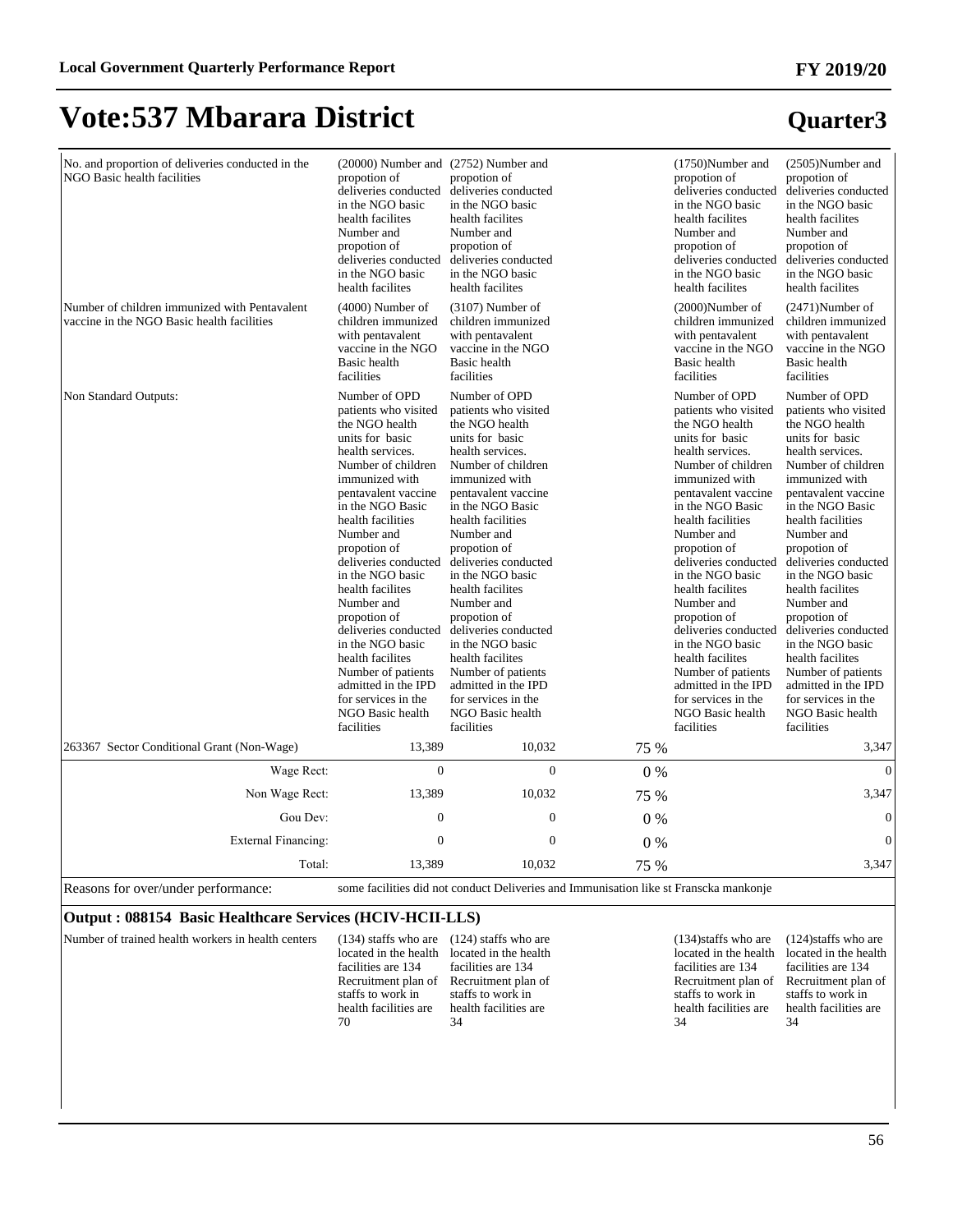| No of trained health related training sessions held.                                    | $(134)$ training in<br>basic health delivery<br>conduct training of<br>staffs in malaria<br>control and<br>prevention,<br>Immunisation<br>services, HIV/AIDS<br>\$TB management.                  | $(124)$ training in<br>basic health delivery<br>conduct training of<br>staffs in malaria<br>control and<br>prevention,<br>Immunisation<br>services, HIV/AIDS<br>\$TB management.                                            | $(34)$ training in basic<br>health delivery<br>conduct training of<br>staffs in malaria<br>control and<br>prevention,<br>Immunisation<br>services, HIV/AIDS<br>\$TB management.                  | $(124)$ training in<br>basic health delivery<br>conduct training of<br>staffs in malaria<br>control and<br>prevention,<br>Immunisation<br>services, HIV/AIDS<br>\$TB management.                 |
|-----------------------------------------------------------------------------------------|---------------------------------------------------------------------------------------------------------------------------------------------------------------------------------------------------|-----------------------------------------------------------------------------------------------------------------------------------------------------------------------------------------------------------------------------|--------------------------------------------------------------------------------------------------------------------------------------------------------------------------------------------------|--------------------------------------------------------------------------------------------------------------------------------------------------------------------------------------------------|
| Number of outpatients that visited the Govt. health<br>facilities.                      | $(378398)$ Number of<br>patient that visited<br>ODP of the the<br>health facility in a<br>year conduct<br>outpatient services,<br>treatment of<br>communicable<br>diseases & non-<br>communicable | (287771) Number of<br>patient that visited<br>ODP of the the<br>health facility in a<br>year<br>conduct outpatient<br>services, treatment<br>of communicable<br>diseases & non-<br>communicable                             | $(94599)$ Number of<br>patient that visited<br>ODP of the the<br>health facility in a<br>year<br>conduct outpatient<br>services, treatment<br>of communicable<br>diseases & non-<br>communicable | $(69954)$ Number of<br>patient that visited<br>ODP of the the<br>health facility in a<br>year<br>conduct outpatient<br>services, treatment<br>of communicable<br>diseases & non-<br>communicable |
| Number of inpatients that visited the Govt. health<br>facilities.                       | $(10000)$ Number of<br>patients admitted in<br><b>IPD</b> within Public<br>health facilities                                                                                                      | (30393) Number of<br>patients admitted in<br><b>IPD</b> within Public<br>health facilities                                                                                                                                  | $(2500)$ Number of<br>patients admitted in<br><b>IPD</b> within Public<br>health facilities                                                                                                      | $(2413)$ Number of<br>patients admitted in<br><b>IPD</b> within Public<br>health facilities                                                                                                      |
| No and proportion of deliveries conducted in the<br>Govt. health facilities             | pregnant mothers<br>conducted                                                                                                                                                                     | $(18352)$ deliveries of $(14793)$ deliveries of<br>pregnant mothers<br>conducted                                                                                                                                            | (4588) deliveries of<br>pregnant mothers<br>conducted                                                                                                                                            | $(2505)$ deliveries of<br>pregnant mothers<br>conducted                                                                                                                                          |
| % age of approved posts filled with qualified health<br>workers                         | $(75%)$ staffing norm<br>is still stuck at 64%<br>FY 2019/2020 34<br>health workers will<br>be recruited to make<br>norm to 65%                                                                   | $(0)$ staffing norm is<br>still stuck at 64%<br>and hopefully during and hopefully during<br>FY 2019/2020 34<br>health workers will<br>be recruited to make<br>180 raise the staffing 180 raise the staffing<br>norm to 65% | (75%) staffing norm<br>is still stuck at 64%<br>and hopefully during<br>FY 2019/2020 34<br>health workers will<br>be recruited to make be recruited to make<br>norm to 65%                       | $(0)$ staffing norm is<br>still stuck at 64%<br>and hopefully during<br>FY 2019/2020 34<br>health workers will<br>180 raise the staffing 180 raise the staffing<br>norm to 65%                   |
| % age of Villages with functional (existing, trained,<br>and reporting quarterly) VHTs. | (89%) district has<br>525 VHTs                                                                                                                                                                    | (22%) 131 VHT<br>reported in a quarter                                                                                                                                                                                      | $(22\%)131 \text{ VHT}$<br>reported in a quarter                                                                                                                                                 | (22%)131 VHT<br>reported in a quarter                                                                                                                                                            |
| No of children immunized with Pentavalent vaccine                                       | $(16271)$ number of<br>children below one<br>vear immunized<br>with DPT                                                                                                                           | $(6539)$ number of<br>children below one<br>year immunized<br>with DPT                                                                                                                                                      | $(4068)$ number of<br>children below one<br>vear immunized<br>with DPT                                                                                                                           | $(2471)$ number of<br>children below one<br>vear immunized<br>with DPT                                                                                                                           |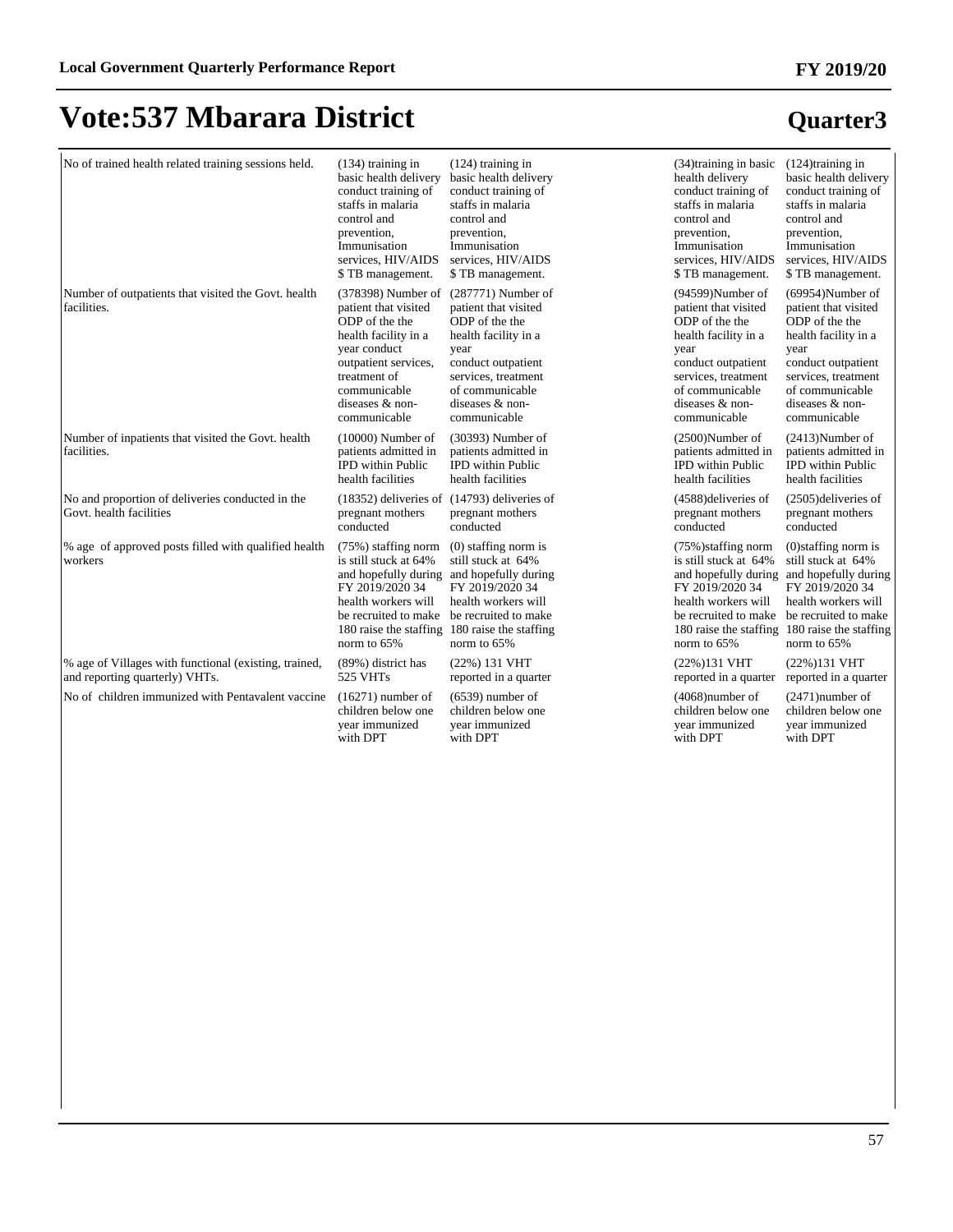**Quarter3**

### **Vote:537 Mbarara District**

#### Non Standard Outputs: to work in health facilities training in basic health delvery conduct training of staffs in malaria control and prevention, Immunisation services, HIV/AIDS \$ TB management. Number of patient that visited ODP of the the health facility in a year Number of patients admitted in IPD within Public health facilities deliveries of pregnant mothers conducted recruited to raise the staffing norm to 75% number of children below one year immunized with DPT Recruitment of staffs conduct Training of staff on basic health deliveries in malaria, TB Immunisation and HIV Number of patients attended OPD Number of patients received IPD services Chlidren immunised with DPT Number of Deliveries conducted Recruitment of staffs Recruitment of staffs conduct Training of staff on basic health deliveries in malaria, deliveries in malaria, TB Immunisation and HIV Number of patients attended OPD Number of patients received IPD services Chlidren immunised with DPT Number of Deliveries conducted Deliveries conducted conduct Training of staff on basic health TB Immunisation and HIV Number of patients attended OPD Number of patients received IPD services Chlidren immunised with DPT Number of 263367 Sector Conditional Grant (Non-Wage) 196,070 141,835 72 % 46,404 :DJH5HFW 0 0 0 % 0 Non Wage Rect: 196,070 141,835 72 % 16,404 \*RX'HY 0 0 0 % 0 ([WHUQDO)LQDQFLQJ 0 0 0 % 0 Total: 196,070 141,835 72 % 46,404

Reasons for over/under performance: all activities were conducted

#### **Capital Purchases**

#### **Output : 088183 OPD and other ward Construction and Rehabilitation**

No of OPD and other wards constructed (1) Construction of

an OPD at bubaare health center II phase 1 using both PHC Devt and DDEG

(0.5) Construction of an OPD at bubaare health center III in Bubaare sub county

an OPD at bubaare health center III in Bubaare sub county and Renovation of OPD at Kagongi HCIII in Kagongi sub-county and staff house

#### (0.5)Construction of (0.5)Construction of an OPD at bubaare health center III in Bubaare sub county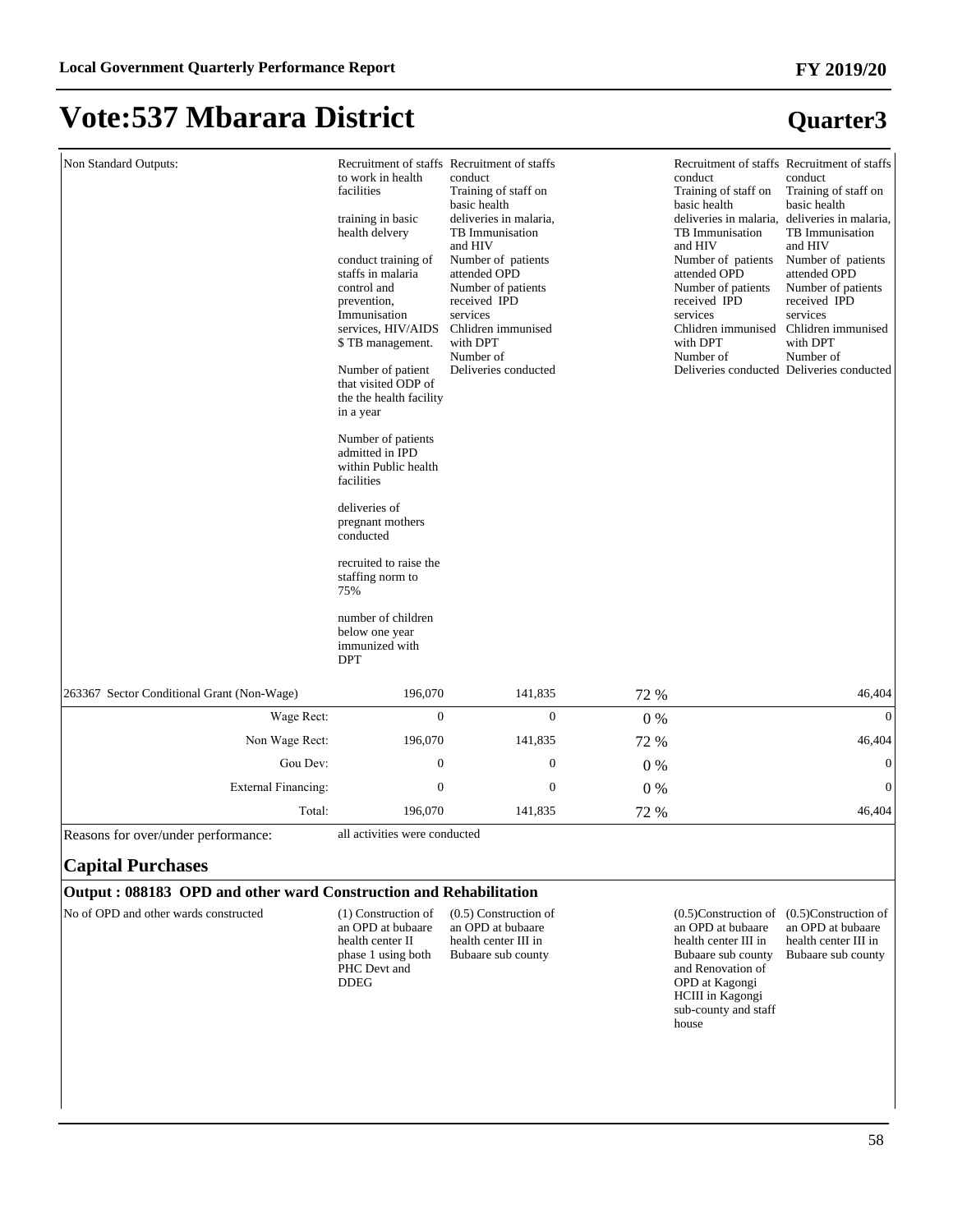#### **FY 2019/20**

## **Vote:537 Mbarara District**

| No of OPD and other wards rehabilitated                                    | $(1)$ Construction of<br>an OPD at bubaare<br>health center II<br>phase 1 using both<br>PHC Devt and<br><b>DDEG</b>                                                                                                               | $(0)$ Construction of<br>an OPD at bubaare<br>health center II<br>phase 1 using both<br>PHC Devt and<br>DDEG is still going<br>on                                                                                                                                              |       | ()No funds for<br>rehabilitation.                                                                                                                                                  | $(0)$ Construction of<br>an OPD at bubaare<br>health center II<br>phase 1 using both<br>PHC Devt and<br><b>DDEG</b>                                                                                                                                        |
|----------------------------------------------------------------------------|-----------------------------------------------------------------------------------------------------------------------------------------------------------------------------------------------------------------------------------|--------------------------------------------------------------------------------------------------------------------------------------------------------------------------------------------------------------------------------------------------------------------------------|-------|------------------------------------------------------------------------------------------------------------------------------------------------------------------------------------|------------------------------------------------------------------------------------------------------------------------------------------------------------------------------------------------------------------------------------------------------------|
| Non Standard Outputs:                                                      | Construction of an<br>OPD at bubaare<br>health center II<br>phase 1 using both<br>PHC Devt and<br><b>DDEG</b>                                                                                                                     | Construction of an<br>OPD at<br>bubaare<br>health center III<br>in  Bubaare<br>sub county                                                                                                                                                                                      |       | Construction of an<br>OPD at<br>bubaare<br>health center III<br>in  Bubaare<br>sub county and<br>Renovation of OPD<br>at Kagongi HCIII in<br>Kagongi sub-county<br>and staff house | Construction of an<br>OPD at<br>bubaare<br>health center III<br>in  Bubaare<br>sub county                                                                                                                                                                  |
| 312101 Non-Residential Buildings                                           | 97,246                                                                                                                                                                                                                            | 32,194                                                                                                                                                                                                                                                                         | 33 %  |                                                                                                                                                                                    | 32,194                                                                                                                                                                                                                                                     |
| Wage Rect:                                                                 | $\boldsymbol{0}$                                                                                                                                                                                                                  | $\boldsymbol{0}$                                                                                                                                                                                                                                                               | $0\%$ |                                                                                                                                                                                    | $\mathbf{0}$                                                                                                                                                                                                                                               |
| Non Wage Rect:                                                             | $\mathbf{0}$                                                                                                                                                                                                                      | $\mathbf{0}$                                                                                                                                                                                                                                                                   | $0\%$ |                                                                                                                                                                                    | $\boldsymbol{0}$                                                                                                                                                                                                                                           |
| Gou Dev:                                                                   | 97,246                                                                                                                                                                                                                            | 32,194                                                                                                                                                                                                                                                                         | 33 %  |                                                                                                                                                                                    | 32,194                                                                                                                                                                                                                                                     |
| <b>External Financing:</b>                                                 | $\mathbf{0}$                                                                                                                                                                                                                      | $\mathbf{0}$                                                                                                                                                                                                                                                                   | $0\%$ |                                                                                                                                                                                    | $\mathbf{0}$                                                                                                                                                                                                                                               |
| Total:                                                                     | 97,246                                                                                                                                                                                                                            | 32,194                                                                                                                                                                                                                                                                         | 33 %  |                                                                                                                                                                                    | 32,194                                                                                                                                                                                                                                                     |
| <b>Lower Local Services</b><br>Output: 088252 NGO Hospital Services (LLS.) |                                                                                                                                                                                                                                   |                                                                                                                                                                                                                                                                                |       |                                                                                                                                                                                    |                                                                                                                                                                                                                                                            |
| Number of inpatients that visited the NGO hospital<br>facility             | $(2800)$ Number of<br><b>IPD</b> patients<br>visitedNGO Hospital<br>for basic health<br>facilities                                                                                                                                | $(4988)$ Number of<br><b>IPD</b> patients<br>visitedNGO Hospital<br>for basic health<br>facilities                                                                                                                                                                             |       | $\theta$                                                                                                                                                                           | $(1502)$ Number of<br><b>IPD</b> patients<br>visitedNGO Hospital<br>for basic health<br>facilities                                                                                                                                                         |
| No. and proportion of deliveries conducted in NGO<br>hospitals facilities. | $(50000)$ Number of<br>proportion of<br>in the NGO Hospital in the NGO Hospital                                                                                                                                                   | $(334)$ Number of<br>proportion of<br>Deliveries conducted Deliveries conducted                                                                                                                                                                                                |       | $\theta$                                                                                                                                                                           | $(129)$ Number of<br>proportion of<br>Deliveries conducted<br>in the NGO Hospital                                                                                                                                                                          |
| Number of outpatients that visited the NGO hospital<br>facility            | (100000) Number of (37092) Number of<br><b>OPD</b> patients<br>for basic health<br>facilities                                                                                                                                     | <b>OPD</b> patients<br>visitedNGO Hospital visitedNGO Hospital<br>for basic health<br>facilities                                                                                                                                                                               |       | $\theta$                                                                                                                                                                           | $(10258)$ Number of<br><b>OPD</b> patients<br>visitedNGO Hospital<br>for basic health<br>facilities                                                                                                                                                        |
| Non Standard Outputs:                                                      | Number of<br><b>IPD</b> patients<br>visitedNGO Hospital<br>for basic health<br>facilities<br>Number of<br>proportion of<br>in the NGO Hospital<br>Number of OPD<br>patients visitedNGO<br>Hospital for basic<br>health facilities | Number of<br><b>IPDpatients</b><br>visitedNGO Hospital<br>for basic health<br>facilities<br>Number of<br>proportion of<br>Deliveries conducted Deliveries conducted<br>in the NGO Hospital<br>Number of OPD<br>patients visited NGO<br>Hospital for basic<br>health facilities |       |                                                                                                                                                                                    | Number of<br><b>IPD</b> patients<br>visitedNGO Hospital<br>for basic health<br>facilities<br>Number of<br>proportion of<br>Deliveries conducted<br>in the NGO Hospital<br>Number of OPD<br>patients visited NGO<br>Hospital for basic<br>health facilities |
| 263367 Sector Conditional Grant (Non-Wage)                                 | 174,630                                                                                                                                                                                                                           | 87,311                                                                                                                                                                                                                                                                         | 50 %  |                                                                                                                                                                                    | 43,653                                                                                                                                                                                                                                                     |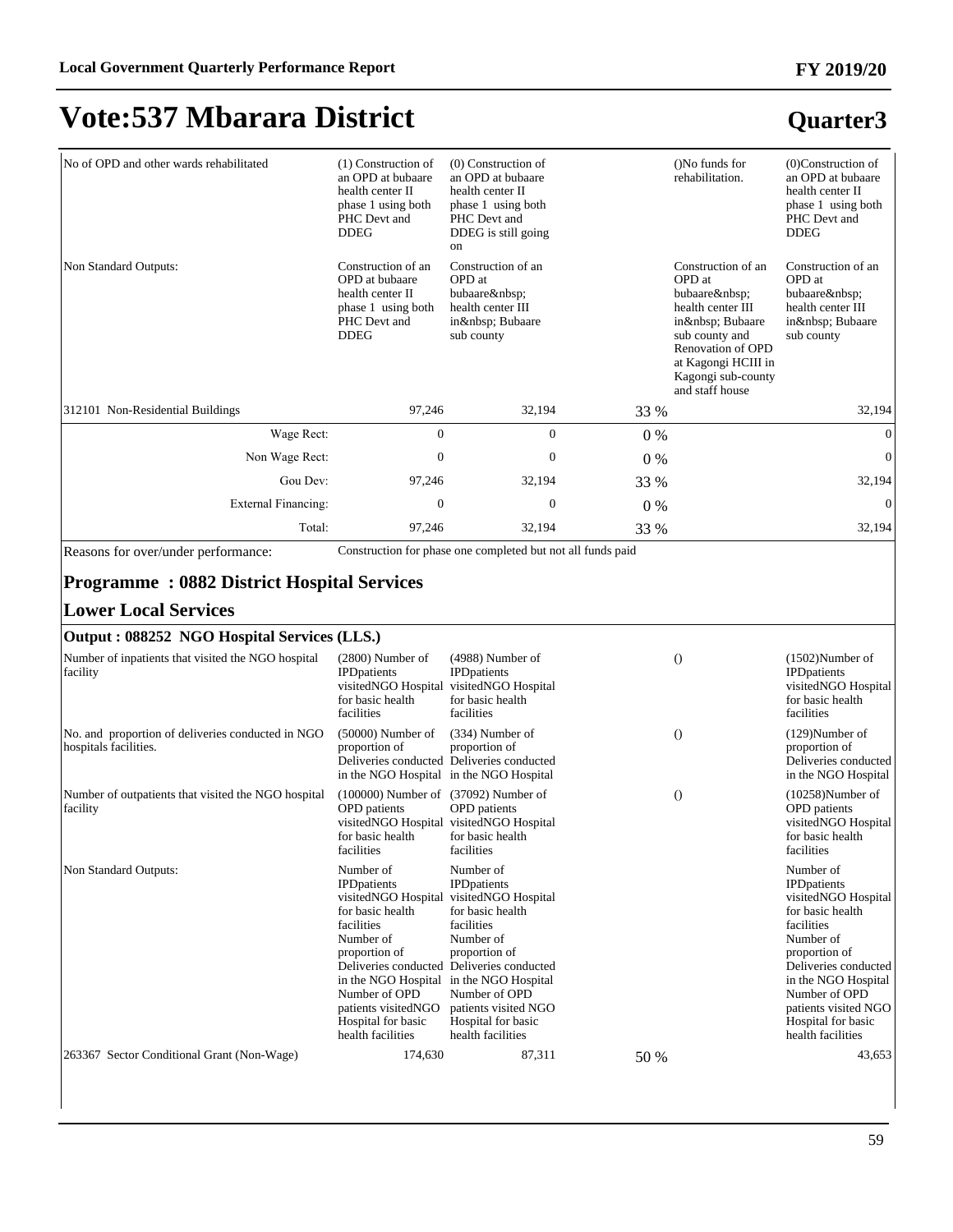**Quarter3**

### **Vote:537 Mbarara District**

**Output : 088301 Healthcare Management Services**

| $0\%$<br>0               | 0            | Wage Rect:          |
|--------------------------|--------------|---------------------|
| 87,311<br>43,653<br>50 % | 174,630      | Non Wage Rect:      |
| $\mathbf{0}$<br>$0\%$    | $\mathbf{0}$ | Gou Dev:            |
| $\theta$<br>$0\%$        | 0            | External Financing: |
| 43,653<br>87,311<br>50 % | 174,630      | Total:              |

Reasons for over/under performance: Holy Innocent children Hospital does not conduct deliveries

#### **Programme : 0883 Health Management and Supervision Higher LG Services**

| salaries in the<br>District  | Payment health<br>worker staff salaries<br>in the District                          |                                                                                                             | Payment health<br>worker staff salaries<br>in the District | Payment health<br>worker staff salaries<br>in the District |
|------------------------------|-------------------------------------------------------------------------------------|-------------------------------------------------------------------------------------------------------------|------------------------------------------------------------|------------------------------------------------------------|
| payment of staff<br>salaries |                                                                                     |                                                                                                             |                                                            |                                                            |
|                              | 1,229,397                                                                           |                                                                                                             |                                                            | 409,734                                                    |
|                              | 1,229,397                                                                           |                                                                                                             |                                                            | 409,734                                                    |
|                              | $\boldsymbol{0}$                                                                    |                                                                                                             |                                                            | $\overline{0}$                                             |
|                              | $\boldsymbol{0}$                                                                    |                                                                                                             |                                                            | $\overline{0}$                                             |
|                              | $\mathbf{0}$                                                                        | $0\%$                                                                                                       |                                                            | $\mathbf{0}$                                               |
|                              | 1,229,397                                                                           |                                                                                                             |                                                            | 409,734                                                    |
|                              | Wage Rect:<br>Non Wage Rect:<br>Gou Dev:<br>External Financing:<br>Total:<br>$\sim$ | Payment health staff<br>1,639,326<br>1,639,326<br>$\mathbf{0}$<br>$\mathbf{0}$<br>$\mathbf{0}$<br>1,639,326 |                                                            | 75 %<br>75 %<br>$0\%$<br>$0\%$<br>75 %                     |

Reasons for over/under performance: Payment was done

#### **Output : 088302 Healthcare Services Monitoring and Inspection**

N/A

| Non Standard Outputs:                                    | Facilitation the<br>operations of office<br>payment of utility<br>bills for water and<br>electricity<br>Co-ordination by<br>the DHO in the<br><b>District</b><br>Maintenance of the<br>office car<br>payment of staff<br>welfare<br><b>Facilitation of DHTs</b><br>in supportive<br>supervision in the<br>District | supportive<br>supervision and<br>monitoring of health<br>services in the<br>District<br>Co-ordination of<br>District health<br>department activities<br>staff Welfare at the<br>head office |       | supportive<br>supervision and<br>monitoring of health<br>services in the<br>District<br>Co-ordination of<br>District health<br>department activities<br>staff Welfare at the<br>head office |
|----------------------------------------------------------|--------------------------------------------------------------------------------------------------------------------------------------------------------------------------------------------------------------------------------------------------------------------------------------------------------------------|---------------------------------------------------------------------------------------------------------------------------------------------------------------------------------------------|-------|---------------------------------------------------------------------------------------------------------------------------------------------------------------------------------------------|
| 211103 Allowances (Incl. Casuals, Temporary)             | 2,000                                                                                                                                                                                                                                                                                                              | 1,545                                                                                                                                                                                       | 77 %  | 639                                                                                                                                                                                         |
| 221001 Advertising and Public Relations                  | 1,000                                                                                                                                                                                                                                                                                                              | $\Omega$                                                                                                                                                                                    | $0\%$ | $\overline{0}$                                                                                                                                                                              |
| 221002 Workshops and Seminars                            | 1,000                                                                                                                                                                                                                                                                                                              | $\Omega$                                                                                                                                                                                    | $0\%$ | $\mathbf{0}$                                                                                                                                                                                |
| 221007 Books, Periodicals & Newspapers                   | 1,800                                                                                                                                                                                                                                                                                                              | 400                                                                                                                                                                                         | 22 %  | 400                                                                                                                                                                                         |
| 221009 Welfare and Entertainment                         | 8,426                                                                                                                                                                                                                                                                                                              | 5,680                                                                                                                                                                                       | 67 %  | 1,986                                                                                                                                                                                       |
| 221011 Printing, Stationery, Photocopying and<br>Binding | 4,600                                                                                                                                                                                                                                                                                                              | 2,681                                                                                                                                                                                       | 58 %  | 700                                                                                                                                                                                         |
| 223005 Electricity                                       | 2,400                                                                                                                                                                                                                                                                                                              | 2,200                                                                                                                                                                                       | 92 %  | 200                                                                                                                                                                                         |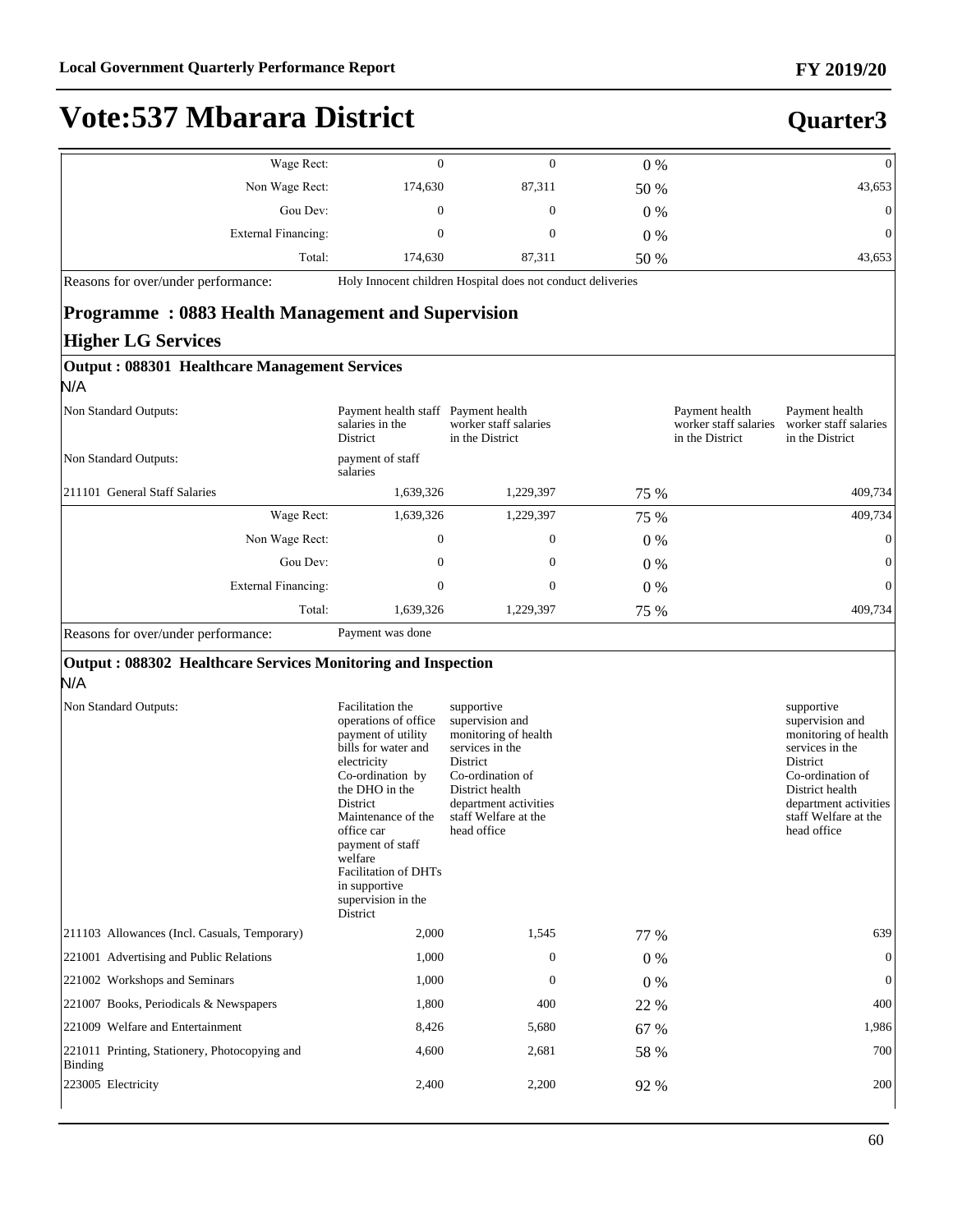| 227001 Travel inland                  | 12,222                                                                                                                                                                                                                                  | 8,542                                                                                                                                                                                                                                       | 70 %  | 2,049                                                                                                                                                                                                                                                               |
|---------------------------------------|-----------------------------------------------------------------------------------------------------------------------------------------------------------------------------------------------------------------------------------------|---------------------------------------------------------------------------------------------------------------------------------------------------------------------------------------------------------------------------------------------|-------|---------------------------------------------------------------------------------------------------------------------------------------------------------------------------------------------------------------------------------------------------------------------|
| 227004 Fuel, Lubricants and Oils      | 3,207                                                                                                                                                                                                                                   | 1,900                                                                                                                                                                                                                                       | 59 %  | 1,900                                                                                                                                                                                                                                                               |
| Wage Rect:                            | $\mathbf{0}$                                                                                                                                                                                                                            | $\overline{0}$                                                                                                                                                                                                                              | $0\%$ | $\Omega$                                                                                                                                                                                                                                                            |
| Non Wage Rect:                        | 36,655                                                                                                                                                                                                                                  | 22,948                                                                                                                                                                                                                                      | 63 %  | 7,874                                                                                                                                                                                                                                                               |
| Gou Dev:                              | $\theta$                                                                                                                                                                                                                                | $\mathbf{0}$                                                                                                                                                                                                                                | $0\%$ | $\boldsymbol{0}$                                                                                                                                                                                                                                                    |
| External Financing:                   | $\mathbf{0}$                                                                                                                                                                                                                            | $\mathbf{0}$                                                                                                                                                                                                                                | 0%    | $\mathbf{0}$                                                                                                                                                                                                                                                        |
| Total:                                | 36,655                                                                                                                                                                                                                                  | 22,948                                                                                                                                                                                                                                      | 63 %  | 7,874                                                                                                                                                                                                                                                               |
| Reasons for over/under performance:   | No challenge                                                                                                                                                                                                                            |                                                                                                                                                                                                                                             |       |                                                                                                                                                                                                                                                                     |
| <b>Capital Purchases</b>              |                                                                                                                                                                                                                                         |                                                                                                                                                                                                                                             |       |                                                                                                                                                                                                                                                                     |
| Output: 088372 Administrative Capital |                                                                                                                                                                                                                                         |                                                                                                                                                                                                                                             |       |                                                                                                                                                                                                                                                                     |
| N/A                                   |                                                                                                                                                                                                                                         |                                                                                                                                                                                                                                             |       |                                                                                                                                                                                                                                                                     |
| Non Standard Outputs:                 | Constraction of staff construction a staff<br>house at Rubaya<br><b>HCIII</b> Using<br>(100,000,000)<br>Sanitation program<br>me monitoring that<br>is ODF in the<br>community, school<br>inspection and<br>hygiene (using<br>57315309) | house at Rubaya<br>HCIII delayed due<br>to procurement<br>processes and it will<br>be done in phases<br>and<br>support sanitation<br>activities in the<br>District was not<br>due to change of<br>codes where the<br>money were<br>budgeted |       | construction a staff<br>house at Rubaya<br>HCIII delayed due<br>to procurement<br>processes and it will<br>be done in phases<br>and<br>support sanitation<br>activities in the<br>District was not<br>due to change of<br>codes where the<br>money were<br>budgeted |
| 312101 Non-Residential Buildings      | 157,315                                                                                                                                                                                                                                 | 30,245                                                                                                                                                                                                                                      | 19 %  | 19,126                                                                                                                                                                                                                                                              |
| Wage Rect:                            | $\overline{0}$                                                                                                                                                                                                                          | $\overline{0}$                                                                                                                                                                                                                              | 0%    | $\mathbf{0}$                                                                                                                                                                                                                                                        |
| Non Wage Rect:                        | $\mathbf{0}$                                                                                                                                                                                                                            | $\mathbf{0}$                                                                                                                                                                                                                                | $0\%$ | $\mathbf{0}$                                                                                                                                                                                                                                                        |
| Gou Dev:                              | 157,315                                                                                                                                                                                                                                 | 30,245                                                                                                                                                                                                                                      | 19 %  | 19,126                                                                                                                                                                                                                                                              |
| <b>External Financing:</b>            | $\mathbf{0}$                                                                                                                                                                                                                            | $\boldsymbol{0}$                                                                                                                                                                                                                            | 0%    | $\mathbf{0}$                                                                                                                                                                                                                                                        |
| Total:                                | 157,315                                                                                                                                                                                                                                 | 30,245                                                                                                                                                                                                                                      | 19 %  | 19,126                                                                                                                                                                                                                                                              |
| Reasons for over/under performance:   |                                                                                                                                                                                                                                         | construction of staff house at Rubaya HCIII is still going on                                                                                                                                                                               |       |                                                                                                                                                                                                                                                                     |
| Total For Health : Wage Rect:         | 1,639,326                                                                                                                                                                                                                               | 1,229,397                                                                                                                                                                                                                                   | 75 %  | 409,734                                                                                                                                                                                                                                                             |
| Non-Wage Reccurent:                   | 425,244                                                                                                                                                                                                                                 | 262,503                                                                                                                                                                                                                                     | 62 %  | 101,656                                                                                                                                                                                                                                                             |
| GoU Dev:                              | 254,562                                                                                                                                                                                                                                 | 62,439                                                                                                                                                                                                                                      | 25 %  | 51,320                                                                                                                                                                                                                                                              |
| Donor Dev:                            | 610,000                                                                                                                                                                                                                                 | 294,955                                                                                                                                                                                                                                     | 48 %  | 60,583                                                                                                                                                                                                                                                              |
| Grand Total:                          | 2,929,132                                                                                                                                                                                                                               | 1,849,294                                                                                                                                                                                                                                   | 63.1% | 623,292                                                                                                                                                                                                                                                             |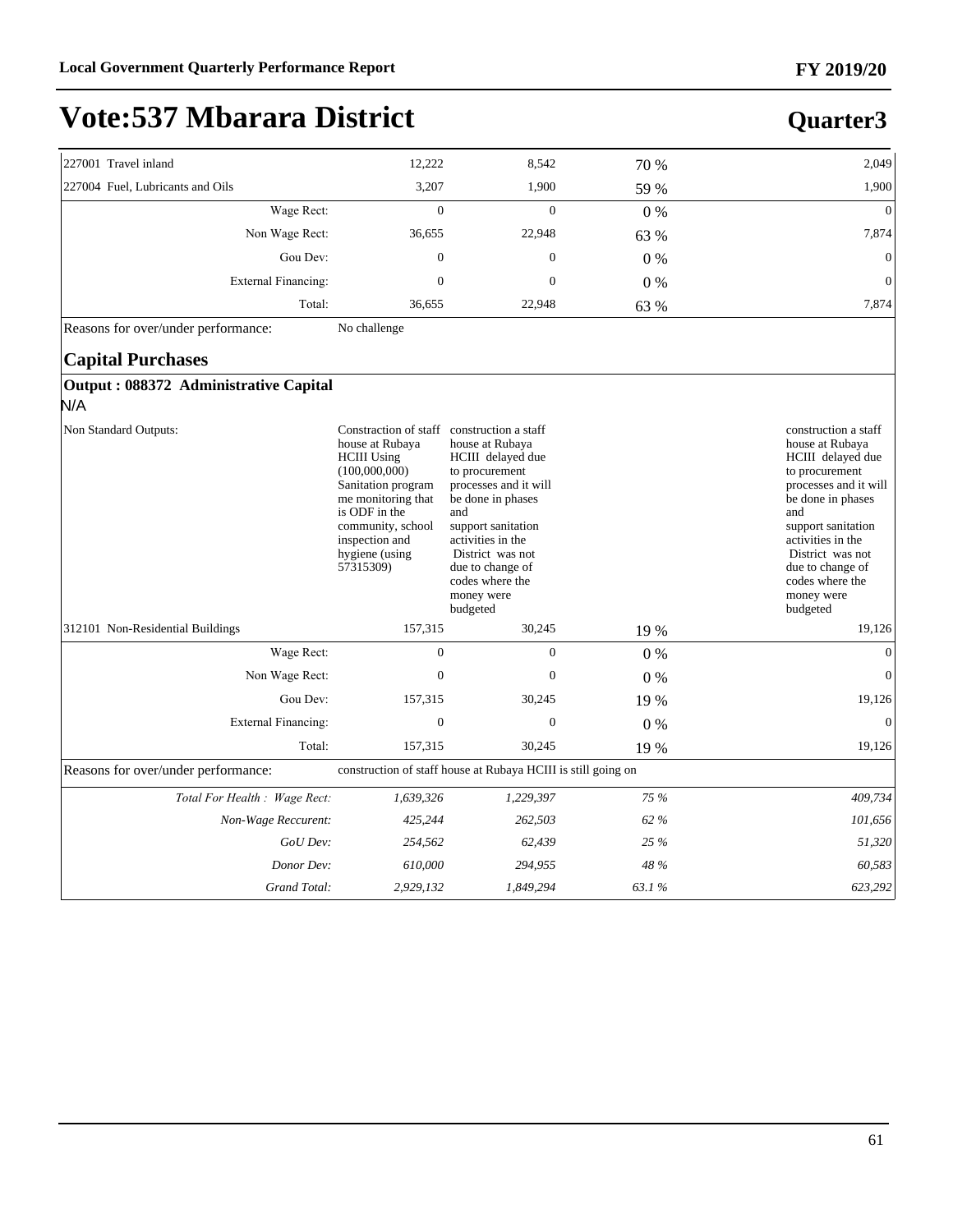#### **Workplan : 6 Education**

| <b>Outputs and Performance Indicators</b><br>(Ushs Thousands) | <b>Annual</b><br><b>Planned</b><br><b>Outputs</b>                                                   | <b>Cumulative</b><br>Output<br><b>Performance</b>                                                                                                                           | % Peformance | Quarterly<br><b>Planned</b><br><b>Outputs</b>                                                                      | Quarterly<br>Output<br><b>Performance</b>                                                                                                                            |
|---------------------------------------------------------------|-----------------------------------------------------------------------------------------------------|-----------------------------------------------------------------------------------------------------------------------------------------------------------------------------|--------------|--------------------------------------------------------------------------------------------------------------------|----------------------------------------------------------------------------------------------------------------------------------------------------------------------|
| <b>Programme: 0781 Pre-Primary and Primary Education</b>      |                                                                                                     |                                                                                                                                                                             |              |                                                                                                                    |                                                                                                                                                                      |
| <b>Higher LG Services</b>                                     |                                                                                                     |                                                                                                                                                                             |              |                                                                                                                    |                                                                                                                                                                      |
| <b>Output: 078102 Primary Teaching Services</b><br>N/A        |                                                                                                     |                                                                                                                                                                             |              |                                                                                                                    |                                                                                                                                                                      |
| Non Standard Outputs:                                         | Salaries paid for all<br>primary school<br>teachers. Support to<br>UNEB for all<br>primary schools. | - Payment of staff<br>salaries for all<br>primary, secondary,<br>tertiary and Head<br>quarter staff done<br>- Support to UPE,<br><b>USE</b> and Skills<br>development made. |              | Payment of staff<br>salaries for all<br>primary school<br>teachers. Support to<br>UNEB for all<br>primary schools. | - Payment of staff<br>salaries for all<br>primary, secondary,<br>tertiary and Head<br>quarter staff done<br>- Support to UPE,<br>USE and Skills<br>development made. |
| 211101 General Staff Salaries                                 | 6,409,581                                                                                           | 4,807,018                                                                                                                                                                   | 75 %         |                                                                                                                    | 1,606,423                                                                                                                                                            |
| 211103 Allowances (Incl. Casuals, Temporary)                  | 13,000                                                                                              | 23,281                                                                                                                                                                      | 179 %        |                                                                                                                    | 10,281                                                                                                                                                               |
| 227001 Travel inland                                          | 4,563                                                                                               | 4,563                                                                                                                                                                       | 100 %        |                                                                                                                    | $\mathbf{0}$                                                                                                                                                         |
| Wage Rect:                                                    | 6,409,581                                                                                           | 4,807,018                                                                                                                                                                   | 75 %         |                                                                                                                    | 1,606,423                                                                                                                                                            |
| Non Wage Rect:                                                | 17,563                                                                                              | 27,844                                                                                                                                                                      | 159 %        |                                                                                                                    | 10,281                                                                                                                                                               |
| Gou Dev:                                                      | $\boldsymbol{0}$                                                                                    | $\boldsymbol{0}$                                                                                                                                                            | $0\%$        |                                                                                                                    | $\boldsymbol{0}$                                                                                                                                                     |
| <b>External Financing:</b>                                    | $\boldsymbol{0}$                                                                                    | $\boldsymbol{0}$                                                                                                                                                            | $0\%$        |                                                                                                                    | $\theta$                                                                                                                                                             |
| Total:                                                        | 6,427,144                                                                                           | 4,834,862                                                                                                                                                                   | 75 %         |                                                                                                                    | 1,616,704                                                                                                                                                            |
| Reasons for over/under performance:                           |                                                                                                     | All planned activities done as planned and quarter plan of 75% achieved                                                                                                     |              |                                                                                                                    |                                                                                                                                                                      |
| <b>Lower Local Services</b>                                   |                                                                                                     |                                                                                                                                                                             |              |                                                                                                                    |                                                                                                                                                                      |
| Output: 078151 Primary Schools Services UPE (LLS)             |                                                                                                     |                                                                                                                                                                             |              |                                                                                                                    |                                                                                                                                                                      |
| No. of teachers paid salaries                                 | $(869)$ Number of<br>teachers paid salaries                                                         | $\theta$                                                                                                                                                                    |              | $\theta$                                                                                                           | $\theta$                                                                                                                                                             |
| No. of qualified primary teachers                             | $(869)$ Number of<br>qualified primary<br>teachers.                                                 | $\Omega$                                                                                                                                                                    |              | $\theta$                                                                                                           | $\theta$                                                                                                                                                             |
| No. of pupils enrolled in UPE                                 | $(27068)$ Number of<br>pupils enrolled in<br><b>UPE</b>                                             | $\Omega$                                                                                                                                                                    |              | $\theta$                                                                                                           | $\theta$                                                                                                                                                             |
| No. of student drop-outs                                      | (70) Number of<br>student drop-outs<br>captured.                                                    | $\Omega$                                                                                                                                                                    |              | $\theta$                                                                                                           | $\left( \right)$                                                                                                                                                     |
| No. of Students passing in grade one                          | $(1000)$ Number of<br>students passing in<br>grade one.                                             | $\Omega$                                                                                                                                                                    |              | $\theta$                                                                                                           | $\theta$                                                                                                                                                             |
| No. of pupils sitting PLE                                     | (3200) Number of<br>pupils sitting PLE in<br>65 sitting centres                                     | $\Omega$                                                                                                                                                                    |              | $\theta$                                                                                                           | $\theta$                                                                                                                                                             |
| Non Standard Outputs:                                         | N/A                                                                                                 | Support to UPE,<br>made.                                                                                                                                                    |              |                                                                                                                    | Support to UPE,<br>made.                                                                                                                                             |
| 263367 Sector Conditional Grant (Non-Wage)                    | 463,236                                                                                             | 308,824                                                                                                                                                                     | 67 %         |                                                                                                                    | 154,412                                                                                                                                                              |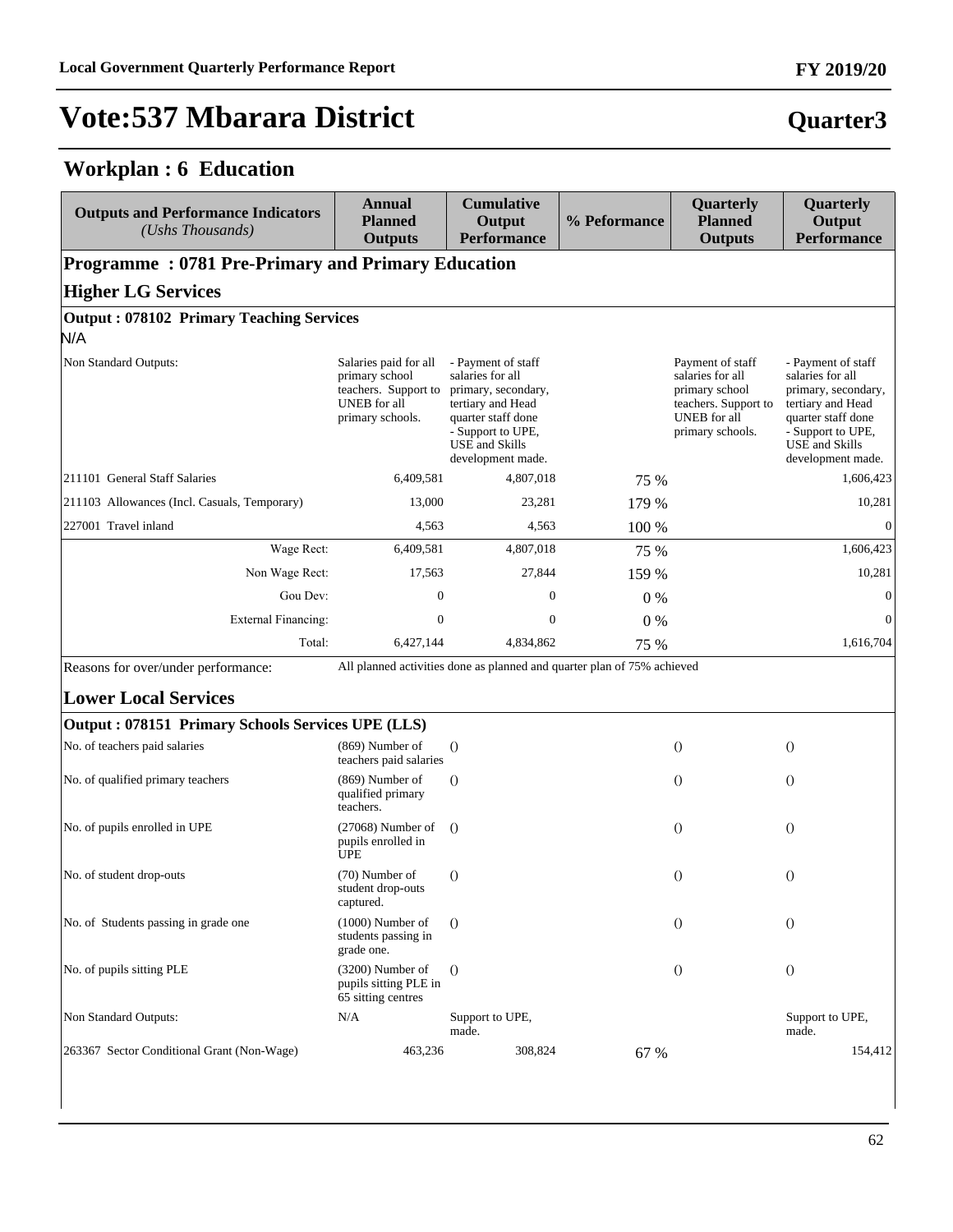#### **FY 2019/20**

### **Vote:537 Mbarara District**

#### **Quarter3**

| Wage Rect:                                                     | $\mathbf{0}$                                                                                                                                                                                                                              | $\mathbf{0}$                                                                                                                                            | 0%    | $\boldsymbol{0}$                                                                                                                                              |
|----------------------------------------------------------------|-------------------------------------------------------------------------------------------------------------------------------------------------------------------------------------------------------------------------------------------|---------------------------------------------------------------------------------------------------------------------------------------------------------|-------|---------------------------------------------------------------------------------------------------------------------------------------------------------------|
| Non Wage Rect:                                                 | 463,236                                                                                                                                                                                                                                   | 308,824                                                                                                                                                 | 67 %  | 154,412                                                                                                                                                       |
| Gou Dev:                                                       | $\Omega$                                                                                                                                                                                                                                  | $\theta$                                                                                                                                                | $0\%$ | $\theta$                                                                                                                                                      |
| External Financing:                                            | $\mathbf{0}$                                                                                                                                                                                                                              | $\mathbf{0}$                                                                                                                                            | 0%    | $\mathbf{0}$                                                                                                                                                  |
| Total:                                                         | 463,236                                                                                                                                                                                                                                   | 308,824                                                                                                                                                 | 67 %  | 154,412                                                                                                                                                       |
| Reasons for over/under performance:                            |                                                                                                                                                                                                                                           |                                                                                                                                                         |       | The output performed at 67% because the funds for this activity is released termly instead of quarters                                                        |
| <b>Capital Purchases</b>                                       |                                                                                                                                                                                                                                           |                                                                                                                                                         |       |                                                                                                                                                               |
| Output: 078180 Classroom construction and rehabilitation       |                                                                                                                                                                                                                                           |                                                                                                                                                         |       |                                                                                                                                                               |
| No. of classrooms constructed in UPE                           | $(10)$ Construction of $(10)$ Construction of<br>10 classroom blocks 10 classroom blocks<br>in five primary<br>schools: Rwengwe I Moslem P/S,<br>P/s, Bwizibwera<br>Moslem $P/s$ ,<br>Ruburara P/s,<br>Katsikizi P/s,<br>Rugarama II P/s. | at Bwizibwera<br>Rwengwe I P/S,<br>Ruburara P/S and<br>Rugarama P/S                                                                                     |       | $\theta$<br>()Construction of 10<br>classroom blocks at<br>Bwizibwera Moslem<br>$P/S$ , Rwengwe I $P/S$ ,<br>Ruburara P/S and<br>Rugarama P/S                 |
| No. of classrooms rehabilitated in UPE                         | $(0)$ N/A                                                                                                                                                                                                                                 | $(10)$ Completion of<br>construction of 10<br>classroom blocks at<br>Bwizibwera Moslem<br>$P/S$ , Rwengwe I $P/S$ ,<br>Ruburara P/S and<br>Rugarama P/S |       | $\Omega$<br>(Completion of<br>construction of 10<br>classroom blocks at<br>Bwizibwera Moslem<br>$P/S$ , Rwengwe I $P/S$ ,<br>Ruburara P/S and<br>Rugarama P/S |
| Non Standard Outputs:                                          | Construction of 10<br>classroom blocks in<br>five primary schools<br>of: Rwengwe I,<br><b>Bwizibwera</b><br>Moslem, Ruburara,<br>Katsikizi and<br>Rugarama II primary<br>Schools.                                                         | Completion of<br>construction of 10<br>classroom blocks at<br><b>Bwizibwera</b> Moslem<br>P/S, Rwengwe I P/S,<br>Ruburara P/S and<br>Rugarama P/S       |       | Completion of<br>construction of 10<br>classroom blocks at<br>Bwizibwera Moslem<br>$P/S$ , Rwengwe I $P/S$ ,<br>Ruburara P/S and<br>Rugarama P/S              |
| 281504 Monitoring, Supervision & Appraisal of<br>capital works | 15,000                                                                                                                                                                                                                                    | 6,664                                                                                                                                                   | 44 %  | 4,700                                                                                                                                                         |
| 312101 Non-Residential Buildings                               | 345,000                                                                                                                                                                                                                                   | 115,666                                                                                                                                                 | 34 %  | 110,771                                                                                                                                                       |
| 312203 Furniture & Fixtures                                    | 28,431                                                                                                                                                                                                                                    | $\boldsymbol{0}$                                                                                                                                        | 0%    | $\mathbf{0}$                                                                                                                                                  |
| Wage Rect:                                                     | $\mathbf{0}$                                                                                                                                                                                                                              | $\Omega$                                                                                                                                                | 0%    | $\overline{0}$                                                                                                                                                |
| Non Wage Rect:                                                 | $\mathbf{0}$                                                                                                                                                                                                                              | $\mathbf{0}$                                                                                                                                            | $0\%$ | $\overline{0}$                                                                                                                                                |
| Gou Dev:                                                       | 388,431                                                                                                                                                                                                                                   | 122,330                                                                                                                                                 | 31 %  | 115,471                                                                                                                                                       |
| External Financing:                                            | $\mathbf{0}$                                                                                                                                                                                                                              | $\mathbf{0}$                                                                                                                                            | 0%    | $\mathbf{0}$                                                                                                                                                  |
| Total:                                                         | 388,431                                                                                                                                                                                                                                   | 122,330                                                                                                                                                 | 31 %  | 115,471                                                                                                                                                       |

Reasons for over/under performance: Although the works are complete, payments for all the works had not been made at the end of the 3rd quarter. Payments were effected at the beginning of the 4th quarter.

#### **Programme : 0782 Secondary Education**

#### **Higher LG Services**

**Output : 078201 Secondary Teaching Services** N/A

Non Standard Outputs: Payment of 140

secondary school teachers.

payment of 140 Secondary School teachers done

Payment of 140 secondary school teachers.

Payment of 140 Secondary School teachers done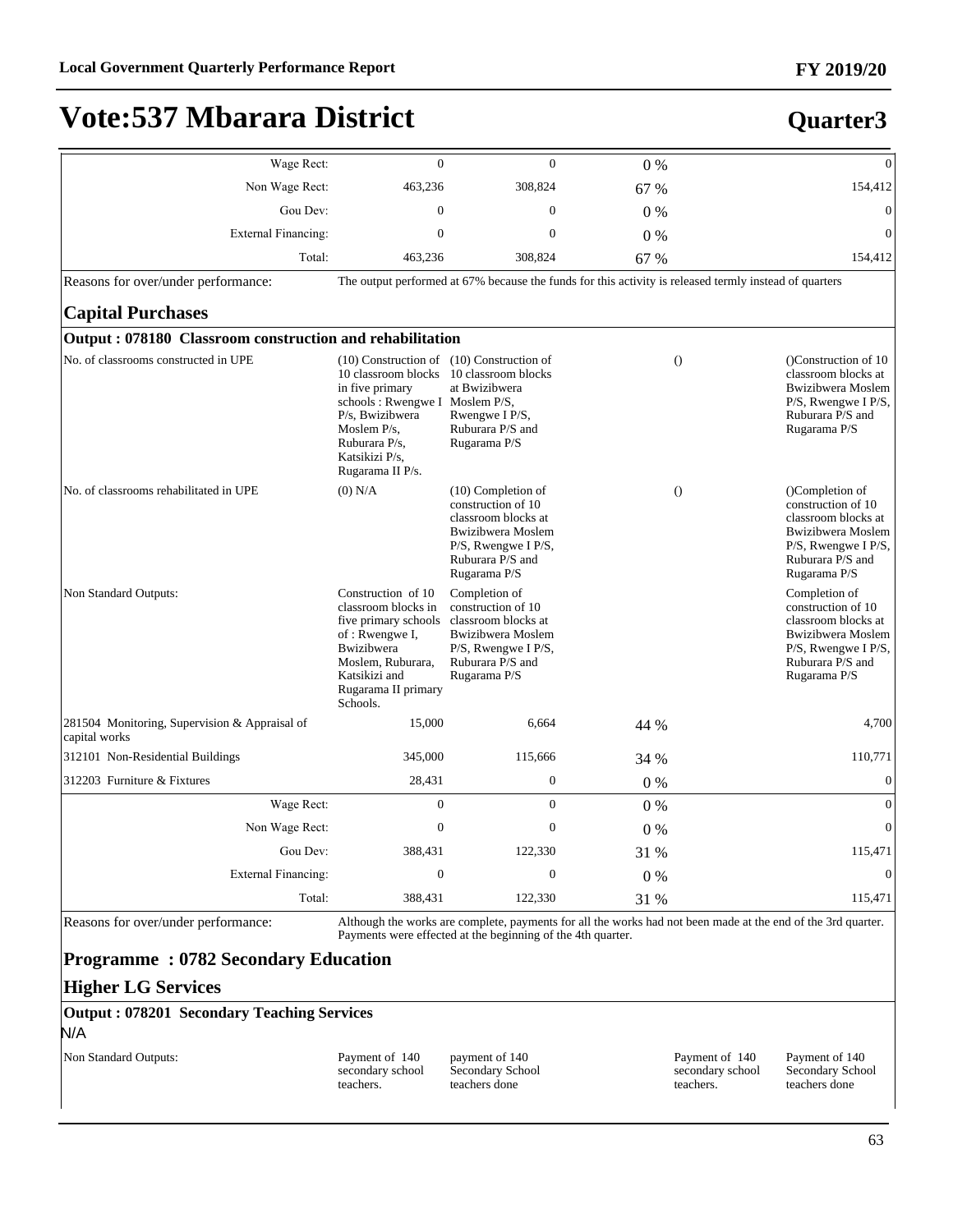| 211101 General Staff Salaries<br>Wage Rect:                                                        |                                                                           |                                                                        |                                                                                           |                                                              |                                                            |
|----------------------------------------------------------------------------------------------------|---------------------------------------------------------------------------|------------------------------------------------------------------------|-------------------------------------------------------------------------------------------|--------------------------------------------------------------|------------------------------------------------------------|
|                                                                                                    | 2,282,014                                                                 | 1,711,310                                                              | 75 %                                                                                      |                                                              | 570,510                                                    |
|                                                                                                    | 2,282,014                                                                 | 1,711,310                                                              | 75 %                                                                                      |                                                              | 570,510                                                    |
| Non Wage Rect:                                                                                     | 0                                                                         | $\mathbf{0}$                                                           | 0%                                                                                        |                                                              | $\mathbf{0}$                                               |
| Gou Dev:                                                                                           | 0                                                                         | $\mathbf{0}$                                                           | 0%                                                                                        |                                                              | $\Omega$                                                   |
| <b>External Financing:</b>                                                                         | 0                                                                         | $\mathbf{0}$                                                           | 0%                                                                                        |                                                              | $\Omega$                                                   |
| Total:                                                                                             | 2,282,014                                                                 | 1,711,310                                                              | 75 %                                                                                      |                                                              | 570,510                                                    |
| Reasons for over/under performance:                                                                |                                                                           | Activity done as planned and the output achieved the 75% quarter plan. |                                                                                           |                                                              |                                                            |
| <b>Lower Local Services</b>                                                                        |                                                                           |                                                                        |                                                                                           |                                                              |                                                            |
| Output: 078251 Secondary Capitation(USE)(LLS)                                                      |                                                                           |                                                                        |                                                                                           |                                                              |                                                            |
| N/A                                                                                                |                                                                           |                                                                        |                                                                                           |                                                              |                                                            |
| Non Standard Outputs:                                                                              |                                                                           | Support to USE,<br>made.                                               |                                                                                           | N/A                                                          | Support to USE,<br>made.                                   |
| 263367 Sector Conditional Grant (Non-Wage)                                                         | 635,793                                                                   | 401,208                                                                | 63 %                                                                                      |                                                              | 189,277                                                    |
| Wage Rect:                                                                                         | $\mathbf{0}$                                                              | $\mathbf{0}$                                                           | 0%                                                                                        |                                                              | $\Omega$                                                   |
| Non Wage Rect:                                                                                     | 635,793                                                                   | 401,208                                                                | 63 %                                                                                      |                                                              | 189,277                                                    |
| Gou Dev:                                                                                           | $\boldsymbol{0}$                                                          | $\mathbf{0}$                                                           | 0%                                                                                        |                                                              | $\Omega$                                                   |
| <b>External Financing:</b>                                                                         | 0                                                                         | $\mathbf{0}$                                                           | 0%                                                                                        |                                                              | $\Omega$                                                   |
| Total:                                                                                             | 635,793                                                                   | 401,208                                                                | 63 %                                                                                      |                                                              | 189,277                                                    |
| <b>Capital Purchases</b><br>Output: 078280 Secondary School Construction and Rehabilitation<br>N/A |                                                                           |                                                                        |                                                                                           |                                                              |                                                            |
| Non Standard Outputs:                                                                              | Construction of<br><b>Bukiro</b> Seed<br>Secondary School.                | Construction of<br><b>Bukiro Seed</b><br>Secondary School              |                                                                                           |                                                              | Construction of<br><b>Bukiro</b> Seed<br>Secondary School  |
| 312101 Non-Residential Buildings                                                                   | 842,851                                                                   | 159,376                                                                | 19 %                                                                                      |                                                              | 142,975                                                    |
| Wage Rect:                                                                                         | $\mathbf{0}$                                                              | $\mathbf{0}$                                                           | 0%                                                                                        |                                                              | $\Omega$                                                   |
| Non Wage Rect:                                                                                     | $\mathbf{0}$                                                              | $\mathbf{0}$                                                           | 0%                                                                                        |                                                              | $\mathbf{0}$                                               |
| Gou Dev:                                                                                           | 842,851                                                                   | 159,376                                                                | 19 %                                                                                      |                                                              | 142,975                                                    |
| <b>External Financing:</b>                                                                         | $\mathbf{0}$                                                              | $\boldsymbol{0}$                                                       | $0\%$                                                                                     |                                                              | $\mathbf{0}$                                               |
|                                                                                                    | 842,851                                                                   | 159,376                                                                | 19 %                                                                                      |                                                              | 142,975                                                    |
| Total:                                                                                             |                                                                           |                                                                        | Works still ongoing. Only 19% of the quarter plan was achieved at the end of the quarter. |                                                              |                                                            |
| Reasons for over/under performance:                                                                |                                                                           |                                                                        |                                                                                           |                                                              |                                                            |
| <b>Programme: 0783 Skills Development</b>                                                          |                                                                           |                                                                        |                                                                                           |                                                              |                                                            |
| <b>Higher LG Services</b>                                                                          |                                                                           |                                                                        |                                                                                           |                                                              |                                                            |
| <b>Output: 078301 Tertiary Education Services</b>                                                  |                                                                           |                                                                        |                                                                                           |                                                              |                                                            |
| No. Of tertiary education Instructors paid salaries                                                | $(101)$ 101 tertiary<br>education instructors Education<br>paid salaries. | $(25)$ 25 Tertiary<br>Instructors salaries<br>paid                     |                                                                                           | $(25)25$ tertiary<br>education instructors<br>paid salaries. | (25 Tertiary)<br>Education<br>Instructors salaries<br>paid |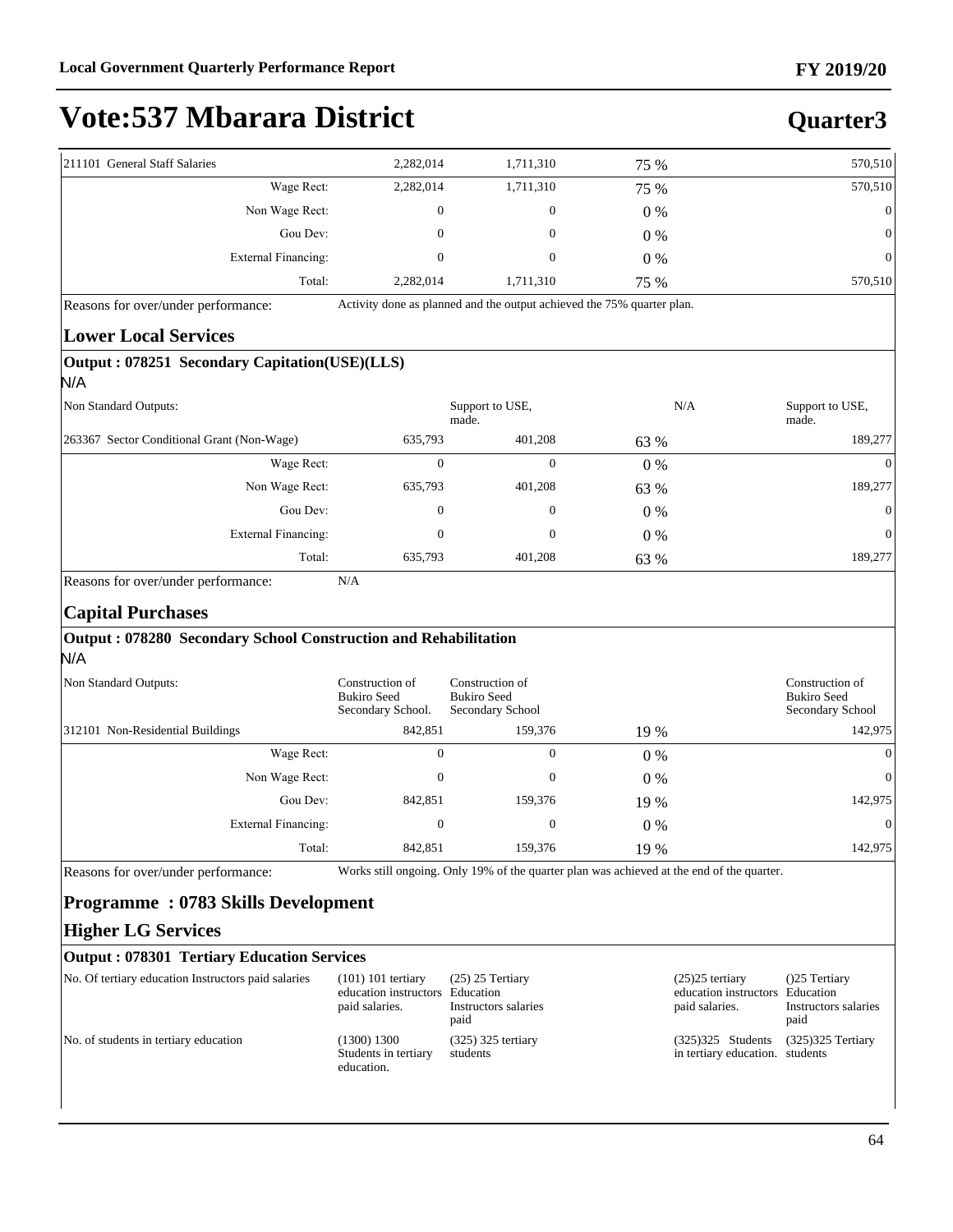#### **FY 2019/20**

## **Vote:537 Mbarara District**

#### **Quarter3**

| Non Standard Outputs:         |                | Payment of salaries<br>to tertiary education<br>instructors. | Salaries for tertiary<br>education instructors<br>paid |       | Payment of salaries<br>to tertiary education<br>instructors. | Salaries for tertiary<br>education instructors<br>paid |
|-------------------------------|----------------|--------------------------------------------------------------|--------------------------------------------------------|-------|--------------------------------------------------------------|--------------------------------------------------------|
| 211101 General Staff Salaries |                | 901.051                                                      | 675.728                                                | 75 %  |                                                              | 226,983                                                |
|                               | Wage Rect:     | 901,051                                                      | 675,728                                                | 75 %  |                                                              | 226,983                                                |
|                               | Non Wage Rect: |                                                              | $\mathbf{0}$                                           | $0\%$ |                                                              | $\overline{0}$                                         |
|                               | Gou Dev:       | 0                                                            | $\mathbf{0}$                                           | $0\%$ |                                                              | $\vert 0 \vert$                                        |
| External Financing:           |                |                                                              | $\mathbf{0}$                                           | $0\%$ |                                                              | $\overline{0}$                                         |
|                               | Total:         | 901.051                                                      | 675,728                                                | 75 %  |                                                              | 226,983                                                |

Reasons for over/under performance: The planned activity was done as planned. The 75% target for the quarter was achieved.

#### **Lower Local Services**

#### **Output : 078351 Skills Development Services** N/A

| Non Standard Outputs:                       | <b>Tertiary Capitation</b><br>Grant disbursed to<br>schools | Support to Skills<br>Development done |       | Support to Skills<br>Development done |
|---------------------------------------------|-------------------------------------------------------------|---------------------------------------|-------|---------------------------------------|
| [263367 Sector Conditional Grant (Non-Wage) | 244.988                                                     | 163,325                               | 67 %  | 81,663                                |
| Wage Rect:                                  | 0                                                           | $\mathbf{0}$                          | $0\%$ | $\Omega$                              |
| Non Wage Rect:                              | 244,988                                                     | 163,325                               | 67 %  | 81,663                                |
| Gou Dev:                                    | $\mathbf{0}$                                                | $\boldsymbol{0}$                      | 0 %   | $\Omega$                              |
| External Financing:                         | 0                                                           | $\mathbf{0}$                          | $0\%$ | $\Omega$                              |
| Total:                                      | 244,988                                                     | 163,325                               | 67 %  | 81,663                                |

Reasons for over/under performance: The output performed at 67% because the money for this activity is released termly instead of quarters.

#### **Programme : 0784 Education & Sports Management and Inspection**

#### **Higher LG Services**

#### **Output : 078401 Monitoring and Supervision of Primary and Secondary Education**

N/A

| Non Standard Outputs:                                       |              | - Inspection of<br>schools done<br>- Monitoring of<br>development<br>projects done | N/A   | - Inspection of<br>schools<br>- Monitoring of<br>development<br>projects |
|-------------------------------------------------------------|--------------|------------------------------------------------------------------------------------|-------|--------------------------------------------------------------------------|
| [211103 Allowances (Incl. Casuals, Temporary)               | 13,500       | 7,280                                                                              | 54 %  | 4,080                                                                    |
| 221008 Computer supplies and Information<br>Technology (IT) | 7,622        | 4,340                                                                              | 57 %  | 1,900                                                                    |
| 221011 Printing, Stationery, Photocopying and<br>Binding    | 3,200        | 4,428                                                                              | 138 % | 1,469                                                                    |
| 227001 Travel inland                                        | 26,906       | 16,990                                                                             | 63 %  | 8,990                                                                    |
| Wage Rect:                                                  | $\mathbf{0}$ | $\mathbf{0}$                                                                       | 0 %   | $\theta$                                                                 |
| Non Wage Rect:                                              | 51,228       | 33,039                                                                             | 64 %  | 16,440                                                                   |
| Gou Dev:                                                    | $\mathbf{0}$ | $\mathbf{0}$                                                                       | $0\%$ | $\mathbf{0}$                                                             |
| <b>External Financing:</b>                                  | $\Omega$     | $\mathbf{0}$                                                                       | 0 %   | $\mathbf{0}$                                                             |
| Total:                                                      | 51,228       | 33,039                                                                             | 64 %  | 16,440                                                                   |

Reasons for over/under performance: The activities were done as planned. The output performed at 64% because there were no payments in Q2.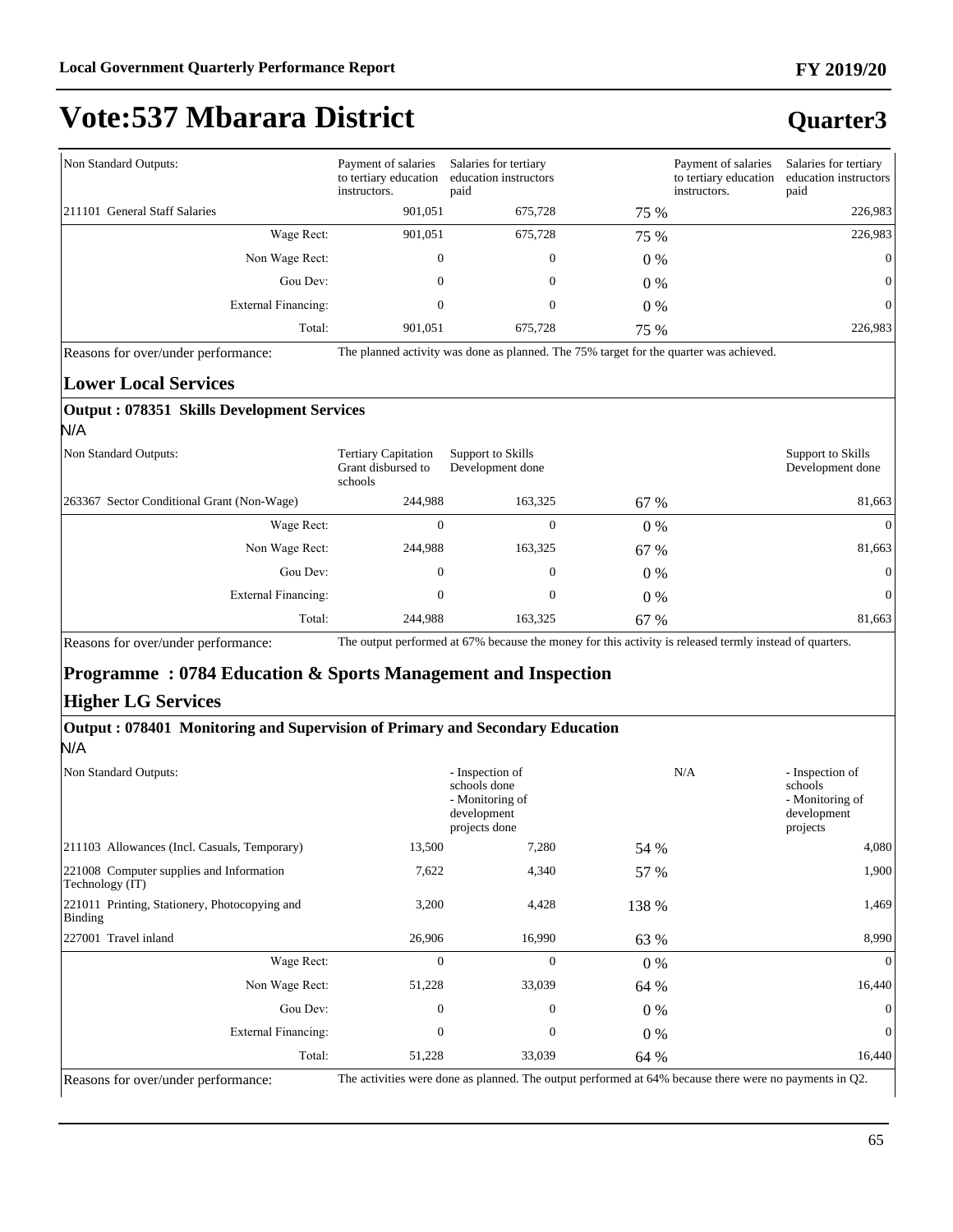**Quarter3**

# **Vote:537 Mbarara District**

#### **Workplan : 6 Education**

| <b>Outputs and Performance Indicators</b><br>(Ushs Thousands) | <b>Annual</b><br><b>Planned</b><br><b>Outputs</b>                                                                                                                                 | <b>Cumulative</b><br>Output<br><b>Performance</b>                                                                                             | % Peformance | <b>Quarterly</b><br><b>Planned</b><br><b>Outputs</b>                                                                                                                              | Quarterly<br>Output<br>Performance                                                                                                            |
|---------------------------------------------------------------|-----------------------------------------------------------------------------------------------------------------------------------------------------------------------------------|-----------------------------------------------------------------------------------------------------------------------------------------------|--------------|-----------------------------------------------------------------------------------------------------------------------------------------------------------------------------------|-----------------------------------------------------------------------------------------------------------------------------------------------|
| Output: 078403 Sports Development services<br>N/A             |                                                                                                                                                                                   |                                                                                                                                               |              |                                                                                                                                                                                   |                                                                                                                                               |
| Non Standard Outputs:                                         | Fielding of district<br>team at National<br>level in ball games,<br>athletics and music<br>dance and drama.                                                                       | - Carry out Inter<br>school games<br>- Carry out inter<br>District competitions<br>- Participate in<br>National games<br>competitions         |              |                                                                                                                                                                                   | - Carry out Inter<br>school games<br>- Carry out inter<br>District competitions<br>- Participate in<br>National games<br>competitions         |
| 211103 Allowances (Incl. Casuals, Temporary)                  | 8.000                                                                                                                                                                             | 1.000                                                                                                                                         | 13 %         |                                                                                                                                                                                   | $\mathbf{0}$                                                                                                                                  |
| 221001 Advertising and Public Relations                       | 100                                                                                                                                                                               | $\mathbf{0}$                                                                                                                                  | $0\%$        |                                                                                                                                                                                   | $\overline{0}$                                                                                                                                |
| 221002 Workshops and Seminars                                 | 6,000                                                                                                                                                                             | $\overline{0}$                                                                                                                                | $0\%$        |                                                                                                                                                                                   | $\overline{0}$                                                                                                                                |
| 221005 Hire of Venue (chairs, projector, etc)                 | 5,500                                                                                                                                                                             | 3,079                                                                                                                                         | 56 %         |                                                                                                                                                                                   | $\mathbf{0}$                                                                                                                                  |
| 221009 Welfare and Entertainment                              | 19,400                                                                                                                                                                            | 5,321                                                                                                                                         | 27 %         |                                                                                                                                                                                   | $\overline{0}$                                                                                                                                |
| 221017 Subscriptions                                          | 1,500                                                                                                                                                                             | $\mathbf{0}$                                                                                                                                  | $0\%$        |                                                                                                                                                                                   | $\overline{0}$                                                                                                                                |
| 227001 Travel inland                                          | 19,250                                                                                                                                                                            | 6,275                                                                                                                                         | 33 %         |                                                                                                                                                                                   | $\boldsymbol{0}$                                                                                                                              |
| Wage Rect:                                                    | $\overline{0}$                                                                                                                                                                    | $\boldsymbol{0}$                                                                                                                              | $0\%$        |                                                                                                                                                                                   | $\mathbf{0}$                                                                                                                                  |
| Non Wage Rect:                                                | 59,750                                                                                                                                                                            | 15,675                                                                                                                                        | 26 %         |                                                                                                                                                                                   | $\mathbf{0}$                                                                                                                                  |
| Gou Dev:                                                      | $\overline{0}$                                                                                                                                                                    | $\boldsymbol{0}$                                                                                                                              | $0\%$        |                                                                                                                                                                                   | $\boldsymbol{0}$                                                                                                                              |
| External Financing:                                           | $\overline{0}$                                                                                                                                                                    | $\mathbf{0}$                                                                                                                                  | $0\%$        |                                                                                                                                                                                   | $\boldsymbol{0}$                                                                                                                              |
| Total:                                                        | 59.750                                                                                                                                                                            | 15,675                                                                                                                                        | 26 %         |                                                                                                                                                                                   | $\overline{0}$                                                                                                                                |
| Reasons for over/under performance:                           |                                                                                                                                                                                   | There were no sports activities for the 3rd quarter hence the performance below the expected.                                                 |              |                                                                                                                                                                                   |                                                                                                                                               |
| <b>Output: 078405 Education Management Services</b><br>N/A    |                                                                                                                                                                                   |                                                                                                                                               |              |                                                                                                                                                                                   |                                                                                                                                               |
| Non Standard Outputs:                                         | Payment of staff<br>allowances<br>Payment of<br>departmental staff<br>salaries.<br>Payment of office<br>utilities<br>General office<br>coordinated<br>Payment of staff<br>welfare | Headquarter staff<br>salaries paid<br>Staff welfare catered<br>for<br>Staff allowances<br>paid<br>General office<br>operations carried<br>our |              | Payment of staff<br>allowances<br>Payment of<br>departmental staff<br>salaries.<br>Payment of office<br>utilities<br>General office<br>coordinated<br>Payment of staff<br>welfare | Headquarter staff<br>salaries paid<br>Staff welfare catered<br>for<br>Staff allowances<br>paid<br>General office<br>operations carried<br>our |
| 211101 General Staff Salaries                                 | 94,023                                                                                                                                                                            | 64,517                                                                                                                                        | 69 %         |                                                                                                                                                                                   | 19,074                                                                                                                                        |
| 211103 Allowances (Incl. Casuals, Temporary)                  | 2,000                                                                                                                                                                             | 873                                                                                                                                           | 44 %         |                                                                                                                                                                                   | $\overline{0}$                                                                                                                                |
| 221009 Welfare and Entertainment                              | 5,250                                                                                                                                                                             | 1,756                                                                                                                                         | 33 %         |                                                                                                                                                                                   | 374                                                                                                                                           |

223005 Electricity 2,000 800 40 % 0 223006 Water 1,000 0 0 % 0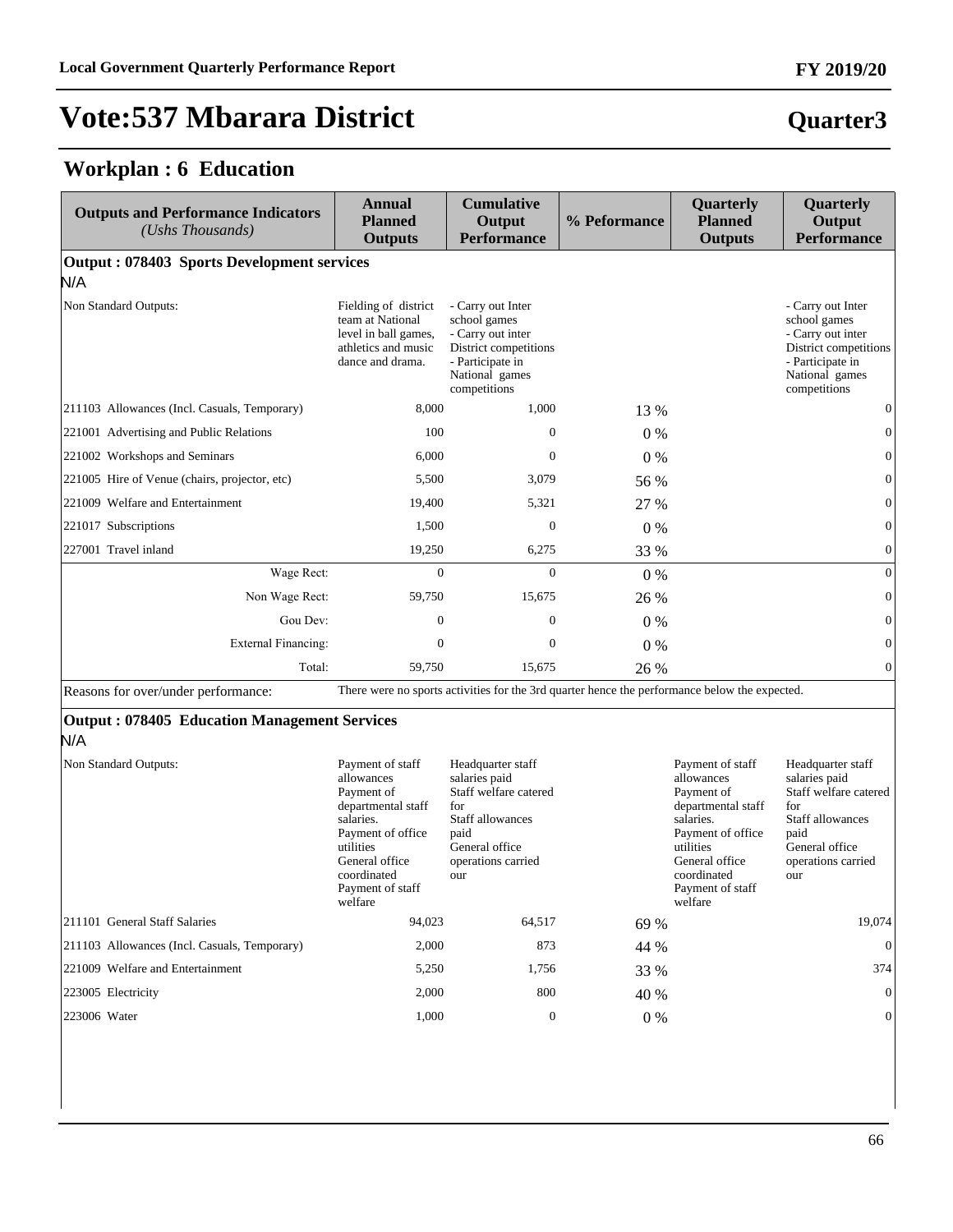| 227001 Travel inland                | 3,501      | 1,528        | 44 %  | 92                                                                                                           |
|-------------------------------------|------------|--------------|-------|--------------------------------------------------------------------------------------------------------------|
| Wage Rect:                          | 94,023     | 64,517       | 69 %  | 19,074                                                                                                       |
| Non Wage Rect:                      | 13,751     | 4,956        | 36 %  | 466                                                                                                          |
| Gou Dev:                            | 0          | 0            | $0\%$ |                                                                                                              |
| <b>External Financing:</b>          | 0          | $\mathbf{0}$ | $0\%$ |                                                                                                              |
| Total:                              | 107,773    | 69,473       | 64 %  | 19,540                                                                                                       |
| Reasons for over/under performance: |            |              |       | The activities were done as planned although with less allocations hence the performance below the expected. |
| Total For Education : Wage Rect:    | 9,686,668  | 7,258,573    | 75 %  | 2,422,991                                                                                                    |
| Non-Wage Reccurent:                 | 1,486,309  | 954,872      | 64 %  | 452,539                                                                                                      |
| GoU Dev:                            | 1,231,282  | 281,706      | 23 %  | 258,447                                                                                                      |
| Donor Dev:                          | 0          | 0            | 0 %   | $\theta$                                                                                                     |
| Grand Total:                        | 12,404,259 | 8,495,151    | 68.5% | 3,133,976                                                                                                    |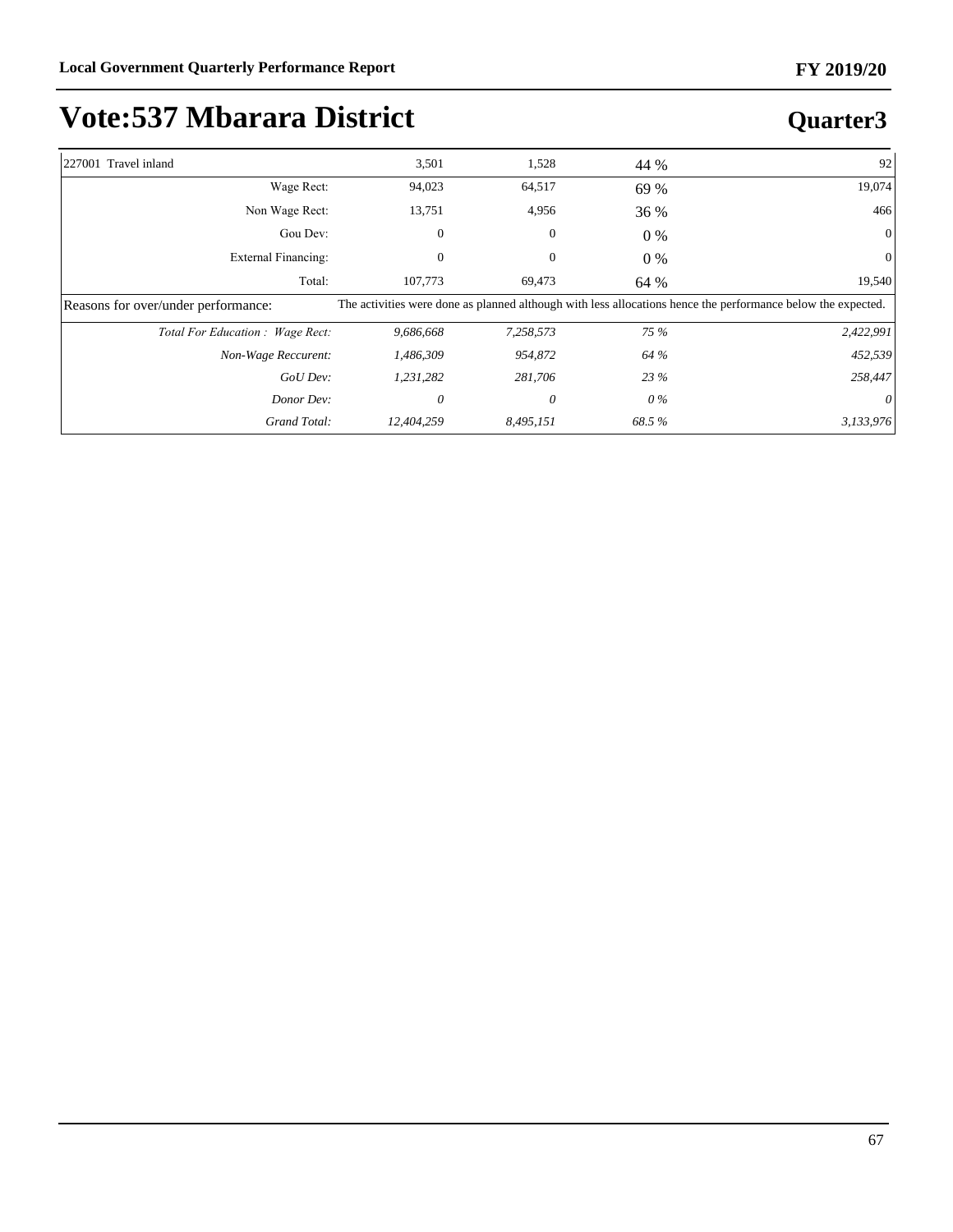#### **FY 2019/20**

#### **Quarter3**

#### **Workplan : 7a Roads and Engineering**

| <b>Outputs and Performance Indicators</b><br>(Ushs Thousands)     | <b>Annual</b><br><b>Planned</b><br><b>Outputs</b>                                                                                | <b>Cumulative</b><br>Output<br><b>Performance</b>                                                                                                                                                                                                                                                                                 | % Peformance | <b>Quarterly</b><br><b>Planned</b><br><b>Outputs</b>                                                                                                                     | Quarterly<br>Output<br><b>Performance</b>                                                                                                                                |
|-------------------------------------------------------------------|----------------------------------------------------------------------------------------------------------------------------------|-----------------------------------------------------------------------------------------------------------------------------------------------------------------------------------------------------------------------------------------------------------------------------------------------------------------------------------|--------------|--------------------------------------------------------------------------------------------------------------------------------------------------------------------------|--------------------------------------------------------------------------------------------------------------------------------------------------------------------------|
| <b>Programme: 0481 District, Urban and Community Access Roads</b> |                                                                                                                                  |                                                                                                                                                                                                                                                                                                                                   |              |                                                                                                                                                                          |                                                                                                                                                                          |
| <b>Higher LG Services</b>                                         |                                                                                                                                  |                                                                                                                                                                                                                                                                                                                                   |              |                                                                                                                                                                          |                                                                                                                                                                          |
| Output: 048108 Operation of District Roads Office                 |                                                                                                                                  |                                                                                                                                                                                                                                                                                                                                   |              |                                                                                                                                                                          |                                                                                                                                                                          |
| N/A                                                               |                                                                                                                                  |                                                                                                                                                                                                                                                                                                                                   |              |                                                                                                                                                                          |                                                                                                                                                                          |
| Non Standard Outputs:                                             | 1. Payments of<br>general staff salaries<br>to works staff<br>2. Operation and<br>maintenance of<br>district engineers<br>office | 1. Payments of<br>general staff salaries<br>to works staff for<br>nine months<br>2. Operation and<br>maintenance of<br>district engineers<br>office for nine<br>months                                                                                                                                                            |              | 1. Payments of<br>general staff salaries<br>to works staff for<br>three months<br>2. Operation and<br>maintenance of<br>district engineers<br>office for three<br>months | 1. Payments of<br>general staff salaries<br>to works staff for<br>three months<br>2. Operation and<br>maintenance of<br>district engineers<br>office for three<br>months |
| 211101 General Staff Salaries                                     | 100,363                                                                                                                          | 62,291                                                                                                                                                                                                                                                                                                                            | 62 %         |                                                                                                                                                                          | 13,484                                                                                                                                                                   |
| 211103 Allowances (Incl. Casuals, Temporary)                      | 9,696                                                                                                                            | 5,257                                                                                                                                                                                                                                                                                                                             | 54 %         |                                                                                                                                                                          | 2,415                                                                                                                                                                    |
| 221007 Books, Periodicals & Newspapers                            | 720                                                                                                                              | 476                                                                                                                                                                                                                                                                                                                               | 66 %         |                                                                                                                                                                          | 176                                                                                                                                                                      |
| 221009 Welfare and Entertainment                                  | 2,400                                                                                                                            | 1,291                                                                                                                                                                                                                                                                                                                             | 54 %         |                                                                                                                                                                          | 600                                                                                                                                                                      |
| 221011 Printing, Stationery, Photocopying and<br><b>Binding</b>   | 4,800                                                                                                                            | 5,309                                                                                                                                                                                                                                                                                                                             | 111 %        |                                                                                                                                                                          | 1,185                                                                                                                                                                    |
| 221012 Small Office Equipment                                     | 480                                                                                                                              | $\mathbf{0}$                                                                                                                                                                                                                                                                                                                      | $0\%$        |                                                                                                                                                                          | $\mathbf{0}$                                                                                                                                                             |
| 222001 Telecommunications                                         | 800                                                                                                                              | 455                                                                                                                                                                                                                                                                                                                               | 57 %         |                                                                                                                                                                          | 130                                                                                                                                                                      |
| 223005 Electricity                                                | 1,200                                                                                                                            | 900                                                                                                                                                                                                                                                                                                                               | 75 %         |                                                                                                                                                                          | 300                                                                                                                                                                      |
| 223006 Water                                                      | 600                                                                                                                              | 450                                                                                                                                                                                                                                                                                                                               | 75 %         |                                                                                                                                                                          | 150                                                                                                                                                                      |
| 227001 Travel inland                                              | 4,800                                                                                                                            | 2,400                                                                                                                                                                                                                                                                                                                             | 50 %         |                                                                                                                                                                          | $\mathbf{0}$                                                                                                                                                             |
| Wage Rect:                                                        | 100,363                                                                                                                          | 62,291                                                                                                                                                                                                                                                                                                                            | 62 %         |                                                                                                                                                                          | 13,484                                                                                                                                                                   |
| Non Wage Rect:                                                    | 25,496                                                                                                                           | 16,538                                                                                                                                                                                                                                                                                                                            | 65 %         |                                                                                                                                                                          | 4,956                                                                                                                                                                    |
| Gou Dev:                                                          | $\boldsymbol{0}$                                                                                                                 | $\boldsymbol{0}$                                                                                                                                                                                                                                                                                                                  | $0\%$        |                                                                                                                                                                          | $\boldsymbol{0}$                                                                                                                                                         |
| <b>External Financing:</b>                                        | $\mathbf{0}$                                                                                                                     | $\mathbf{0}$                                                                                                                                                                                                                                                                                                                      | $0\%$        |                                                                                                                                                                          | $\mathbf{0}$                                                                                                                                                             |
| Total:                                                            | 125,859                                                                                                                          | 78,829                                                                                                                                                                                                                                                                                                                            | 63 %         |                                                                                                                                                                          | 18,440                                                                                                                                                                   |
| Reasons for over/under performance:                               | expected 75%.                                                                                                                    | The output performed at 63% because staff that transferred services to Rwampara District had not been<br>replaced causing salaries payment to under perform. Also some items like staff allowances and welfare under<br>performed because of less allocations in the quarter. this caused the overall performance to go below the |              |                                                                                                                                                                          |                                                                                                                                                                          |
| <b>Lower Local Services</b>                                       |                                                                                                                                  |                                                                                                                                                                                                                                                                                                                                   |              |                                                                                                                                                                          |                                                                                                                                                                          |
| Output: 048157 Bottle necks Clearance on Community Access Roads   |                                                                                                                                  |                                                                                                                                                                                                                                                                                                                                   |              |                                                                                                                                                                          |                                                                                                                                                                          |
| No. of bottlenecks cleared on community Access<br>Roads           | (7) Grading of one<br>community access<br>road in each of the<br>seven sub counties                                              | $\Omega$                                                                                                                                                                                                                                                                                                                          |              | ()Grading of one<br>community access<br>road in each of two<br>sub counties                                                                                              | ()7 Community<br><b>Access Roads</b><br>graded in all the<br>Seven sub counties                                                                                          |
| Non Standard Outputs:                                             | N/A                                                                                                                              | 7 Community<br><b>Access Roads</b>                                                                                                                                                                                                                                                                                                |              | N/A                                                                                                                                                                      | Grading of 7<br><b>Community Access</b>                                                                                                                                  |

graded in all the Seven sub counties

 $263104$  Transfers to other govt. units (Current)  $101,712$   $101,712$   $100\%$ 

Roads in all the Seven sub counties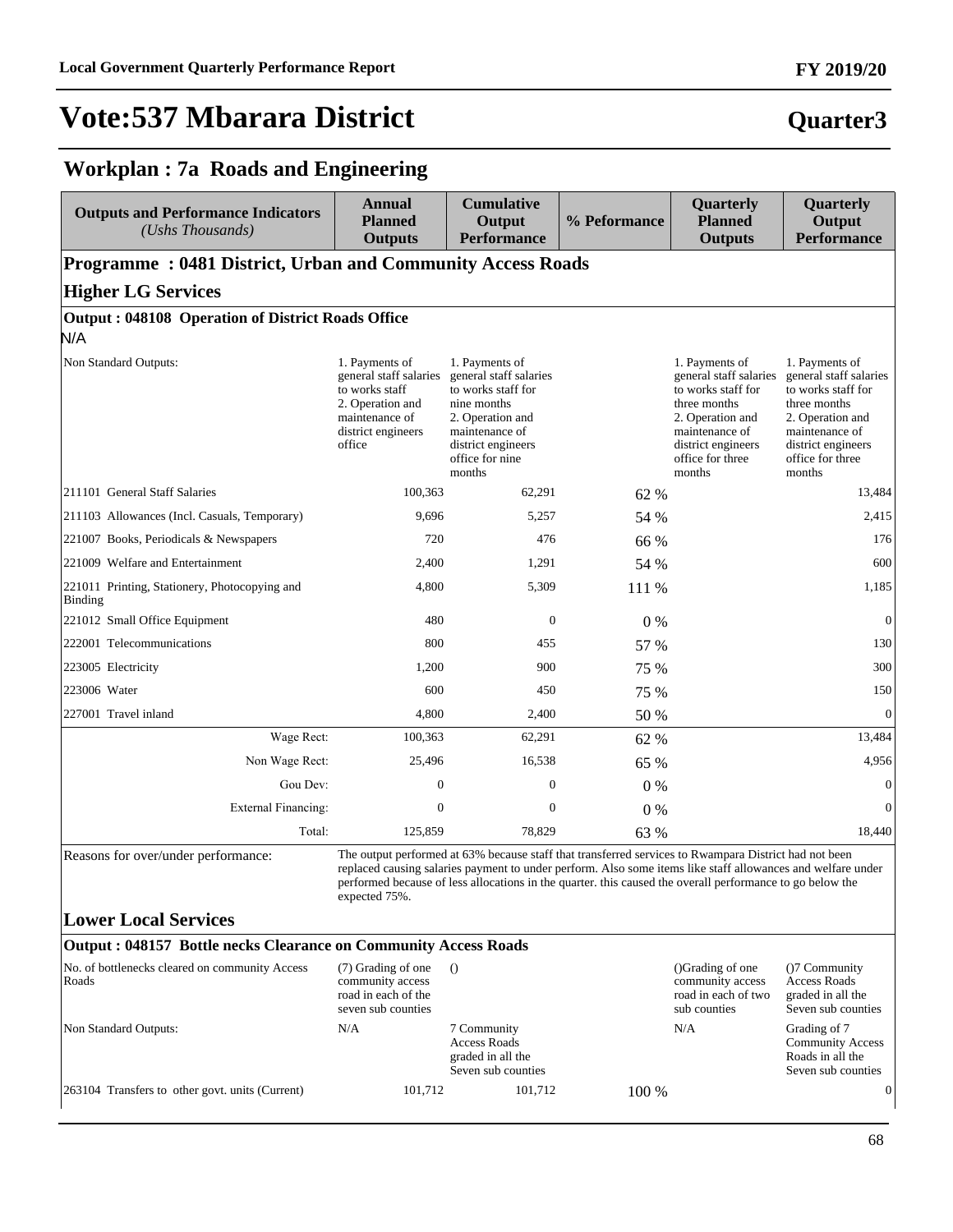| Wage Rect:                                                | $\Omega$                                                                                                                                                                                                                                                                                                                                                                                                                                                                                                                                 | $\theta$                                                                                                                                                                                                                                                                                                                                                                                                                                                                                                                                 | $0\%$ |                                                                                                                                                                                        | $\boldsymbol{0}$                                                                                                                                                                                                                                                                                   |
|-----------------------------------------------------------|------------------------------------------------------------------------------------------------------------------------------------------------------------------------------------------------------------------------------------------------------------------------------------------------------------------------------------------------------------------------------------------------------------------------------------------------------------------------------------------------------------------------------------------|------------------------------------------------------------------------------------------------------------------------------------------------------------------------------------------------------------------------------------------------------------------------------------------------------------------------------------------------------------------------------------------------------------------------------------------------------------------------------------------------------------------------------------------|-------|----------------------------------------------------------------------------------------------------------------------------------------------------------------------------------------|----------------------------------------------------------------------------------------------------------------------------------------------------------------------------------------------------------------------------------------------------------------------------------------------------|
| Non Wage Rect:                                            | 101,712                                                                                                                                                                                                                                                                                                                                                                                                                                                                                                                                  | 101,712                                                                                                                                                                                                                                                                                                                                                                                                                                                                                                                                  | 100 % |                                                                                                                                                                                        | $\mathbf{0}$                                                                                                                                                                                                                                                                                       |
| Gou Dev:                                                  | $\overline{0}$                                                                                                                                                                                                                                                                                                                                                                                                                                                                                                                           | $\mathbf{0}$                                                                                                                                                                                                                                                                                                                                                                                                                                                                                                                             | $0\%$ |                                                                                                                                                                                        | $\overline{0}$                                                                                                                                                                                                                                                                                     |
| <b>External Financing:</b>                                | $\Omega$                                                                                                                                                                                                                                                                                                                                                                                                                                                                                                                                 | $\Omega$                                                                                                                                                                                                                                                                                                                                                                                                                                                                                                                                 | 0%    |                                                                                                                                                                                        | $\mathbf{0}$                                                                                                                                                                                                                                                                                       |
| Total:                                                    | 101,712                                                                                                                                                                                                                                                                                                                                                                                                                                                                                                                                  | 101,712                                                                                                                                                                                                                                                                                                                                                                                                                                                                                                                                  | 100 % |                                                                                                                                                                                        | $\overline{0}$                                                                                                                                                                                                                                                                                     |
| Reasons for over/under performance:                       |                                                                                                                                                                                                                                                                                                                                                                                                                                                                                                                                          | The output performed at full 100% because all the funds for this activity were released in Q2.                                                                                                                                                                                                                                                                                                                                                                                                                                           |       |                                                                                                                                                                                        |                                                                                                                                                                                                                                                                                                    |
| Output: 048158 District Roads Maintainence (URF)          |                                                                                                                                                                                                                                                                                                                                                                                                                                                                                                                                          |                                                                                                                                                                                                                                                                                                                                                                                                                                                                                                                                          |       |                                                                                                                                                                                        |                                                                                                                                                                                                                                                                                                    |
| Length in Km of District roads routinely maintained       | (224) Maintainable<br>feeder roads in the<br>whole district<br>(manual routine<br>Maintenance of<br>feeder roads)                                                                                                                                                                                                                                                                                                                                                                                                                        | (224) Maintainable<br>feeder roads in the<br>whole district<br>(manual routine<br>Routine Manual<br>Maintenance of<br>feeder roads for<br>seven months                                                                                                                                                                                                                                                                                                                                                                                   |       | ()Maintainable<br>feeder roads in the<br>whole district<br>(manual routine)<br>Routine Manual<br>Maintenance of<br>feeder roads for<br>three months                                    | (224) Maintainable<br>feeder roads in the<br>whole district<br>(manual routine)<br>Routine Manual<br>Maintenance of<br>feeder roads for<br>three months                                                                                                                                            |
| Length in Km of District roads periodically<br>maintained | $(56)$ Grading and<br>spot graveling of<br>Selected feeder<br>roads in the whole<br>district carried out<br>thus: 1. Bwizibwera-<br>Mabira-Kitookye-<br>Rwenshanku 12km<br>2.Amabare-<br>Nyabisirira-Kiruhura 21.5km) done<br>Border 9.5km 3.<br>Bunenero-<br>Kaguhanzya-<br>Kyamatambarire 4<br>out of 10km 4.<br>Orutaitsire-Kabare-<br>Mile26 5km 5.<br>Kibega-<br>Nyakatookye-<br>Nyakabirizi 4.9km<br>6. Kanyeganyegye-<br>Runengo 9km 7.<br>Bukiro-Rubare-<br>Rubindi 2 out of<br>16km 8. Kashaka-<br>Karuyenje 2 out of<br>21.5km | $(34)$ 1. Grading and<br>spot graveling of<br>Bukiro-Rubare-<br>Rubindi road 3km<br>out of $17.5km$ )<br>carried out<br>2. Spot graveling of<br>Kashaka-Karuyenje<br>road (2km out of<br>3. Grading of<br>Kanyeganyegye-<br>Runengo road-9km<br>4. Grading (12km)<br>and spot gravelling<br>(1km) of wizibwera-<br>mabira-Kitokye-<br>Rwenshanku road<br>5. Grading (4km)<br>and spot gravelling<br>(2km) of Bunenero-<br>Kaguhanzya-<br>Kyamatambarire<br>road<br>6. Grading of<br>Kibega-<br>Nyakatookye-<br>Nyakabirizi<br>road-4.9km |       | $( )1.$ Grading $(4km)$<br>and spot gravelling<br>(2km) of Bunenero-<br>Kaguhanzya-<br>Kyamatambarire<br>road<br>2. Grading of<br>Kibega-<br>Nyakatookye-<br>Nyakabirizi<br>road-4.9km | $(21)1.$ Grading<br>(12km) and spot<br>gravelling (1km) of<br>Bwizibwera-mabira-<br>Kitokye-<br>Rwenshanku road<br>2. Grading (4km)<br>and spot gravelling<br>(2km) of Bunenero-<br>Kaguhanzya-<br>Kyamatambarire<br>road<br>3. Grading of<br>Kibega-<br>Nyakatookye-<br>Nyakabirizi<br>road-4.9km |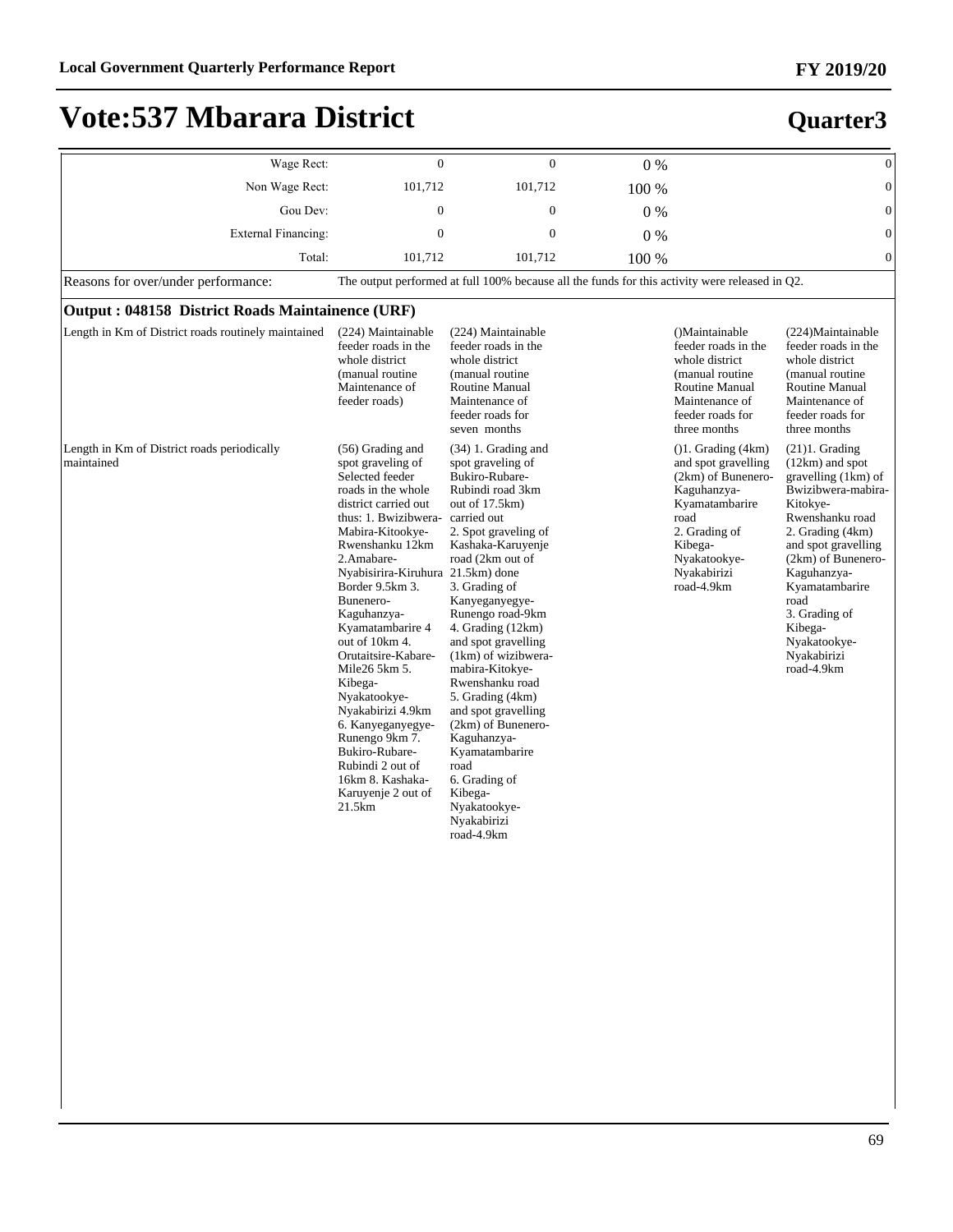### **Quarter3**

| No. of bridges maintained                                                                                                                                                      | $(10)$ Supply and<br>installation of<br>culverts along<br>selected Feeder<br>Roads thus: 1.<br>Bukiro-Rubare-<br>Rubindi 02Lines 2.<br>Rubindi-Kyandahi-<br>Kagongi 01 Line 3.<br>Bwizibwera-Mabira- 02Lines<br>Kitookye 02Lines 4.<br>Rubaya-kasusano<br>$01$ Line 5.<br>Kanyeganyegye-<br>Runengo 01 Line 6.<br>Ntuura-<br>Nyaminyobwa-<br>Nkondo 02Lines 7.<br>Kashaka-Karuyenje<br>01Line | $(10)$ Supply and<br>installation of<br>culverts along<br>selected Feeder<br>Roads thus:<br>1. Bukiro-Rubare-<br>Rubindi 02Lines<br>2. Bwizibwera-<br>Mabira-Kitookye<br>3. Rubaya-kasusano<br>01Line<br>4. Kanyeganyegye-<br>Runengo 01 Line<br>5. Ntuura-<br>Nyaminyobwa-<br>Nkondo 02Lines<br>6. Kashaka-<br>Karuyenje 02Lines |       | ()Supply and<br>installation of<br>culverts along<br>selected Feeder<br>Roads thus:<br>1. Kanyeganyegye-<br>Runengo 01 Line<br>2. Kashaka-<br>Karuyenje 01 Line                                                                   | (10)Supply and<br>installation of<br>culverts along<br>selected Feeder<br>Roads thus:<br>1. Bukiro-Rubare-<br>Rubindi 02Lines<br>2. Bwizibwera-<br>Mabira-Kitookye<br>02Lines<br>3. Rubaya-kasusano<br>01Line<br>4. Kanyeganyegye-<br>Runengo 01 Line<br>5. Ntuura-<br>Nyaminyobwa-<br>Nkondo 02Lines<br>6. Kashaka-<br>Karuyenje 02Lines         |
|--------------------------------------------------------------------------------------------------------------------------------------------------------------------------------|-----------------------------------------------------------------------------------------------------------------------------------------------------------------------------------------------------------------------------------------------------------------------------------------------------------------------------------------------------------------------------------------------|-----------------------------------------------------------------------------------------------------------------------------------------------------------------------------------------------------------------------------------------------------------------------------------------------------------------------------------|-------|-----------------------------------------------------------------------------------------------------------------------------------------------------------------------------------------------------------------------------------|---------------------------------------------------------------------------------------------------------------------------------------------------------------------------------------------------------------------------------------------------------------------------------------------------------------------------------------------------|
| Non Standard Outputs:                                                                                                                                                          | N/A                                                                                                                                                                                                                                                                                                                                                                                           | N/A                                                                                                                                                                                                                                                                                                                               |       | N/A                                                                                                                                                                                                                               | N/A                                                                                                                                                                                                                                                                                                                                               |
| 263104 Transfers to other govt. units (Current)                                                                                                                                | 369,495                                                                                                                                                                                                                                                                                                                                                                                       | 268,014                                                                                                                                                                                                                                                                                                                           | 73 %  |                                                                                                                                                                                                                                   | 103,452                                                                                                                                                                                                                                                                                                                                           |
| Wage Rect:                                                                                                                                                                     | $\boldsymbol{0}$                                                                                                                                                                                                                                                                                                                                                                              | $\boldsymbol{0}$                                                                                                                                                                                                                                                                                                                  | $0\%$ |                                                                                                                                                                                                                                   | $\boldsymbol{0}$                                                                                                                                                                                                                                                                                                                                  |
| Non Wage Rect:                                                                                                                                                                 | 369,495                                                                                                                                                                                                                                                                                                                                                                                       | 268,014                                                                                                                                                                                                                                                                                                                           | 73 %  |                                                                                                                                                                                                                                   | 103,452                                                                                                                                                                                                                                                                                                                                           |
| Gou Dev:                                                                                                                                                                       | $\boldsymbol{0}$                                                                                                                                                                                                                                                                                                                                                                              | $\boldsymbol{0}$                                                                                                                                                                                                                                                                                                                  | $0\%$ |                                                                                                                                                                                                                                   | $\mathbf{0}$                                                                                                                                                                                                                                                                                                                                      |
| External Financing:                                                                                                                                                            | $\boldsymbol{0}$                                                                                                                                                                                                                                                                                                                                                                              | $\boldsymbol{0}$                                                                                                                                                                                                                                                                                                                  | 0%    |                                                                                                                                                                                                                                   | $\mathbf{0}$                                                                                                                                                                                                                                                                                                                                      |
| Total:                                                                                                                                                                         | 369,495                                                                                                                                                                                                                                                                                                                                                                                       | 268,014                                                                                                                                                                                                                                                                                                                           | 73 %  |                                                                                                                                                                                                                                   | 103,452                                                                                                                                                                                                                                                                                                                                           |
| Reasons for over/under performance:<br><b>Programme: 0482 District Engineering Services</b><br><b>Higher LG Services</b><br><b>Output: 048201 Buildings Maintenance</b><br>N/A |                                                                                                                                                                                                                                                                                                                                                                                               | The output performed at 73% because some of the activities like installation of culverts on some district roads<br>had not been completed at the end of the quarter.                                                                                                                                                              |       |                                                                                                                                                                                                                                   |                                                                                                                                                                                                                                                                                                                                                   |
| Non Standard Outputs:<br>211103 Allowances (Incl. Casuals, Temporary)                                                                                                          | 1. Maintenance of<br>office building<br>headquarters<br>2. Maintenance of<br>compounds at<br>headquarters<br>3. Facilitation of<br>works staff at<br>headquarters<br>(transport)<br>allowances)<br>6,000                                                                                                                                                                                      | 1. Maintenance of<br>office building<br>(cleaning) at District (cleaning) at District<br>headquarters for<br>nine months<br>2. Maintenance of<br>compounds at<br>headquarters for<br>nine months<br>3. Facilitation of<br>works staff at<br>headquarters<br>(transport)<br>allowances) for nine<br>months<br>2,520                |       | 1. Maintenance of<br>office building<br>headquarters for<br>three months<br>2. Maintenance of<br>compounds at<br>headquarters for<br>three months<br>3. Facilitation of<br>works staff at<br>headquarters<br>(transport<br>months | 1. Maintenance of<br>office building<br>(cleaning) at District (cleaning) at District<br>headquarters for<br>three months<br>2. Maintenance of<br>compounds at<br>headquarters for<br>three months<br>3. Facilitation of<br>works staff at<br>headquarters<br>(transport<br>allowances) for three allowances) for three<br>months<br>$\mathbf{0}$ |
|                                                                                                                                                                                |                                                                                                                                                                                                                                                                                                                                                                                               |                                                                                                                                                                                                                                                                                                                                   | 42 %  |                                                                                                                                                                                                                                   |                                                                                                                                                                                                                                                                                                                                                   |

 $224004$  Cleaning and Sanitation  $12,840$   $8,503$   $66\%$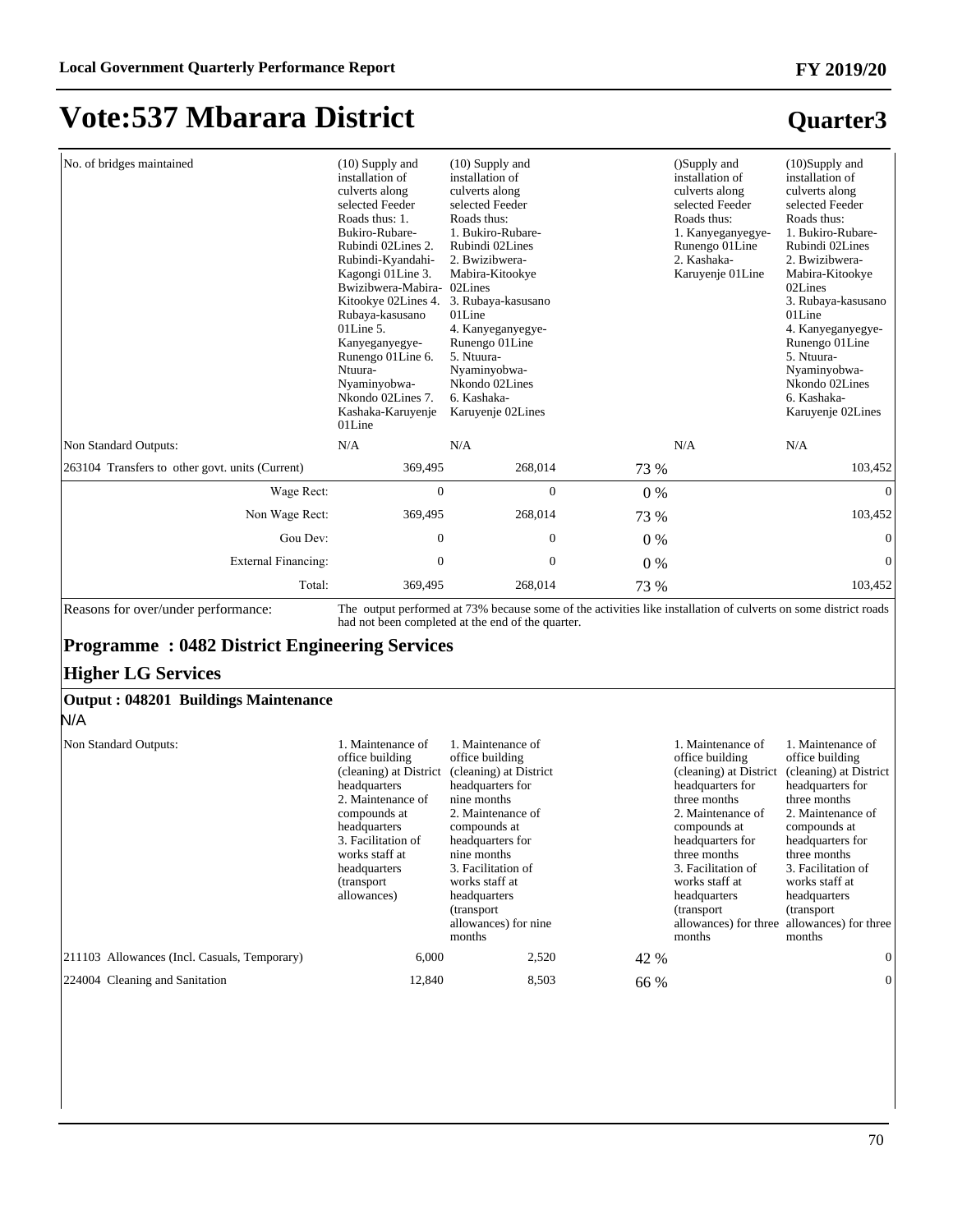| 228001 Maintenance - Civil                               | 83,530                                                                                              | 19,155                                                                                                              | 23 %    |                                                                                                                      | $\boldsymbol{0}$                                                                                                                         |
|----------------------------------------------------------|-----------------------------------------------------------------------------------------------------|---------------------------------------------------------------------------------------------------------------------|---------|----------------------------------------------------------------------------------------------------------------------|------------------------------------------------------------------------------------------------------------------------------------------|
| Wage Rect:                                               | $\mathbf{0}$                                                                                        | $\mathbf{0}$                                                                                                        | 0%      |                                                                                                                      | $\boldsymbol{0}$                                                                                                                         |
| Non Wage Rect:                                           | 102,370                                                                                             | 30,178                                                                                                              | 29 %    |                                                                                                                      | $\boldsymbol{0}$                                                                                                                         |
| Gou Dev:                                                 | $\mathbf{0}$                                                                                        | $\mathbf{0}$                                                                                                        | 0%      |                                                                                                                      | $\mathbf{0}$                                                                                                                             |
| <b>External Financing:</b>                               | $\mathbf{0}$                                                                                        | $\overline{0}$                                                                                                      | $0\%$   |                                                                                                                      | $\boldsymbol{0}$                                                                                                                         |
| Total:                                                   | 102,370                                                                                             | 30,178                                                                                                              | 29 %    |                                                                                                                      | $\overline{0}$                                                                                                                           |
| Reasons for over/under performance:                      |                                                                                                     | Some payments were still being processed by end of quarter                                                          |         |                                                                                                                      |                                                                                                                                          |
| Output: 048202 Vehicle Maintenance                       |                                                                                                     |                                                                                                                     |         |                                                                                                                      |                                                                                                                                          |
| N/A                                                      |                                                                                                     |                                                                                                                     |         |                                                                                                                      |                                                                                                                                          |
| Non Standard Outputs:                                    | 1. Maintenance<br>(service and repairs)<br>of Works Service<br>Vehicles at District<br>Headquarters | Maintenance<br>(service and repairs)<br>of Works Service<br>Vehicles at District<br>Headquarters for<br>nine months |         | Maintenance<br>(service and repairs)<br>of Works Service<br>Vehicles at District<br>Headquarters for<br>three months | Maintenance<br>(service and repairs)<br>of Works Service<br>Vehicles at District<br>Headquarters for<br>three months                     |
| 228002 Maintenance - Vehicles                            | 18,000                                                                                              | 5,574                                                                                                               | 31 %    |                                                                                                                      | $\boldsymbol{0}$                                                                                                                         |
| Wage Rect:                                               | $\mathbf{0}$                                                                                        | $\mathbf{0}$                                                                                                        | $0\%$   |                                                                                                                      | $\boldsymbol{0}$                                                                                                                         |
| Non Wage Rect:                                           | 18,000                                                                                              | 5,574                                                                                                               | 31 %    |                                                                                                                      | $\mathbf{0}$                                                                                                                             |
| Gou Dev:                                                 | $\mathbf{0}$                                                                                        | $\mathbf{0}$                                                                                                        | $0\%$   |                                                                                                                      | $\mathbf{0}$                                                                                                                             |
| <b>External Financing:</b>                               | $\mathbf{0}$                                                                                        | $\mathbf{0}$                                                                                                        | $0\%$   |                                                                                                                      | $\boldsymbol{0}$                                                                                                                         |
| Total:                                                   | 18,000                                                                                              | 5,574                                                                                                               | 31 %    |                                                                                                                      | $\overline{0}$                                                                                                                           |
|                                                          |                                                                                                     |                                                                                                                     |         |                                                                                                                      |                                                                                                                                          |
| Reasons for over/under performance:                      |                                                                                                     | Repairs for works vehicle were done towards end of quarter and payments were not yet effected.                      |         |                                                                                                                      |                                                                                                                                          |
| Output: 048203 Plant Maintenance<br>N/A                  |                                                                                                     |                                                                                                                     |         |                                                                                                                      |                                                                                                                                          |
| Non Standard Outputs:                                    | 1. Servicing of the<br>road unit<br>2. Minor repairs to<br>the road unit<br>3. Provision of         | 1. Servicing of the<br>road unit carried out<br>for nine months<br>2. Minor repairs to<br>the road unit carried     |         | 1. Servicing of the<br>road unit for three<br>months<br>2. Minor repairs to<br>the road unit for<br>three months     | 1. Servicing of the<br>road unit carried out<br>for three months<br>2. Minor repairs to<br>the road unit carried<br>out for three months |
| 228003 Maintenance – Machinery, Equipment &<br>Furniture | security for road unit out for nine months<br>48,600                                                | 26,010                                                                                                              | 54 %    |                                                                                                                      | 16,110                                                                                                                                   |
| Wage Rect:                                               | $\mathbf{0}$                                                                                        | $\overline{0}$                                                                                                      | $0\%$   |                                                                                                                      | $\Omega$                                                                                                                                 |
| Non Wage Rect:                                           | 48,600                                                                                              | 26,010                                                                                                              | 54 %    |                                                                                                                      | 16,110                                                                                                                                   |
| Gou Dev:                                                 | $\boldsymbol{0}$                                                                                    | $\boldsymbol{0}$                                                                                                    | $0\%$   |                                                                                                                      | $\boldsymbol{0}$                                                                                                                         |
| External Financing:                                      | $\mathbf{0}$                                                                                        | $\boldsymbol{0}$                                                                                                    | $0\ \%$ |                                                                                                                      | $\boldsymbol{0}$                                                                                                                         |
| Total:                                                   | 48,600                                                                                              | 26,010                                                                                                              | 54 %    |                                                                                                                      | 16,110                                                                                                                                   |
| Reasons for over/under performance:                      |                                                                                                     | Activity done as planned although with less allocations for the quarter hence the 54% performance.                  |         |                                                                                                                      |                                                                                                                                          |
| Total For Roads and Engineering: Wage Rect:              | 100,363                                                                                             | 62,291                                                                                                              | 62 %    |                                                                                                                      | 13,484                                                                                                                                   |
| Non-Wage Reccurent:                                      | 665,673                                                                                             | 448,027                                                                                                             | 67%     |                                                                                                                      | 124,518                                                                                                                                  |
| GoU Dev:                                                 | 0                                                                                                   | 0                                                                                                                   | $0\,\%$ |                                                                                                                      | 0                                                                                                                                        |
| Donor Dev:                                               | $\theta$                                                                                            | 0                                                                                                                   | $0\,\%$ |                                                                                                                      | 0                                                                                                                                        |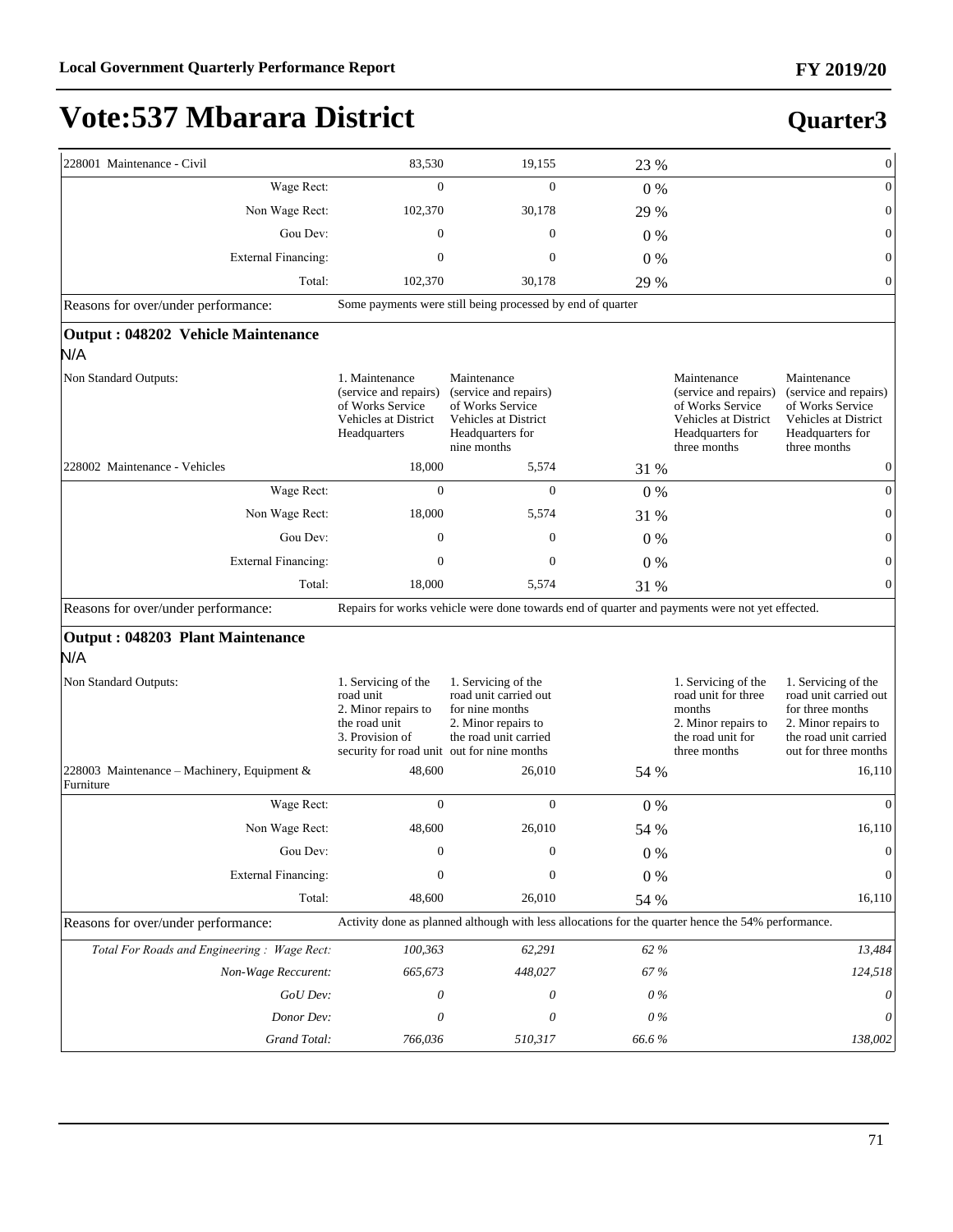#### **Workplan : 7b Water**

| <b>Outputs and Performance Indicators</b><br>$(Ushs$ Thousands) | Annual<br><b>Planned</b><br><b>Outputs</b>                                                                                                                                                  | <b>Cumulative</b><br>Output<br><b>Performance</b>                                                                            | % Peformance | Quarterly<br><b>Planned</b><br><b>Outputs</b>                                                                                                                                             | Quarterly<br>Output<br><b>Performance</b>                                                                                       |  |  |  |  |
|-----------------------------------------------------------------|---------------------------------------------------------------------------------------------------------------------------------------------------------------------------------------------|------------------------------------------------------------------------------------------------------------------------------|--------------|-------------------------------------------------------------------------------------------------------------------------------------------------------------------------------------------|---------------------------------------------------------------------------------------------------------------------------------|--|--|--|--|
| <b>Programme: 0981 Rural Water Supply and Sanitation</b>        |                                                                                                                                                                                             |                                                                                                                              |              |                                                                                                                                                                                           |                                                                                                                                 |  |  |  |  |
| <b>Higher LG Services</b>                                       |                                                                                                                                                                                             |                                                                                                                              |              |                                                                                                                                                                                           |                                                                                                                                 |  |  |  |  |
| Output: 098101 Operation of the District Water Office           |                                                                                                                                                                                             |                                                                                                                              |              |                                                                                                                                                                                           |                                                                                                                                 |  |  |  |  |
| N/A                                                             |                                                                                                                                                                                             |                                                                                                                              |              |                                                                                                                                                                                           |                                                                                                                                 |  |  |  |  |
| Non Standard Outputs:                                           | Staff salaries paid<br>for $12$<br>months, motorcycles<br>and , work plans and work plans and<br>consultative<br>meetings done<br>utilities paid and<br>staff tea for twelve<br>moths paid. | staff salaries were<br>paid for eight<br>months,<br>consultations<br>submitted to the line<br>ministry for three<br>quarters |              | Staff salaries paid<br>for $3$<br>months, motorcycles<br>and , work plans and consultations<br>consultative<br>meetings done<br>utilities paid and<br>staff tea for twelve<br>moths paid. | staff salaries for<br>4months paid<br>work plans and<br>submitted to the line<br>ministry and utilities<br>for four months paid |  |  |  |  |
| 211101 General Staff Salaries                                   | 81,337                                                                                                                                                                                      | 59,003                                                                                                                       | 73 %         |                                                                                                                                                                                           | 19,468                                                                                                                          |  |  |  |  |
| 211103 Allowances (Incl. Casuals, Temporary)                    | 1,980                                                                                                                                                                                       | 1,980                                                                                                                        | 100 %        |                                                                                                                                                                                           | 399                                                                                                                             |  |  |  |  |
| 221008 Computer supplies and Information<br>Technology (IT)     | 1,500                                                                                                                                                                                       | $\mathbf{0}$                                                                                                                 | $0\%$        |                                                                                                                                                                                           | $\mathbf{0}$                                                                                                                    |  |  |  |  |
| 221009 Welfare and Entertainment                                | 1,730                                                                                                                                                                                       | 1,182                                                                                                                        | 68 %         |                                                                                                                                                                                           | 80                                                                                                                              |  |  |  |  |
| 221011 Printing, Stationery, Photocopying and<br>Binding        | 1,200                                                                                                                                                                                       | $\mathbf{0}$                                                                                                                 | $0\%$        |                                                                                                                                                                                           | $\mathbf{0}$                                                                                                                    |  |  |  |  |
| 227004 Fuel, Lubricants and Oils                                | 2,326                                                                                                                                                                                       | 1,875                                                                                                                        | 81 %         |                                                                                                                                                                                           | 141                                                                                                                             |  |  |  |  |
| Wage Rect:                                                      | 81,337                                                                                                                                                                                      | 59,003                                                                                                                       | 73 %         |                                                                                                                                                                                           | 19,468                                                                                                                          |  |  |  |  |
| Non Wage Rect:                                                  | 8,736                                                                                                                                                                                       | 5,037                                                                                                                        | 58 %         |                                                                                                                                                                                           | 620                                                                                                                             |  |  |  |  |
| Gou Dev:                                                        | $\mathbf{0}$                                                                                                                                                                                | $\mathbf{0}$                                                                                                                 | $0\%$        |                                                                                                                                                                                           | $\mathbf{0}$                                                                                                                    |  |  |  |  |
| <b>External Financing:</b>                                      | $\Omega$                                                                                                                                                                                    | $\Omega$                                                                                                                     | 0%           |                                                                                                                                                                                           | $\mathbf{0}$                                                                                                                    |  |  |  |  |
| Total:                                                          | 90,073                                                                                                                                                                                      | 64,040                                                                                                                       | 71 %         |                                                                                                                                                                                           | 20,088                                                                                                                          |  |  |  |  |
| Deceang for exampled an newformance                             |                                                                                                                                                                                             | The output performed at 71% because seleries for one staff who transferred services to Dwampera District                     |              |                                                                                                                                                                                           |                                                                                                                                 |  |  |  |  |

Reasons for over/under performance: The output performed at 71% because salaries for one staff who transferred services to Rwampara District remained unpaid as he had not been replaced. Other activities done as planned.

#### **Output : 098102 Supervision, monitoring and coordination**

| No. of supervision visits during and after<br>construction | (30) Supervision<br>visits carried out in<br>Bubaare, Bukiiro, Ru<br>bindi, Kagongi, kasha<br>reRubaya and<br>Rwanyamembe                                          | $(15)$ 15 supervision<br>visits carried in<br>Bubare, Bukiro, Ruba<br>ya, Kangongi, Rubind<br>and kashare on<br>drilled boreholes and<br>extension of kashare<br>solar powered water<br>supply | (5) Supervision visits<br>carried out in<br>Bubaare, Bukiiro, Ru<br>bindi, Kagongi, kasha<br>reRubaya and<br>Rwanyamembe                                                 | $(10)$ supervision<br>visits carried in<br>Bubare, Bukiro, Ruba<br>ya, Kangongi, Rubind<br>and kashare                  |
|------------------------------------------------------------|--------------------------------------------------------------------------------------------------------------------------------------------------------------------|------------------------------------------------------------------------------------------------------------------------------------------------------------------------------------------------|--------------------------------------------------------------------------------------------------------------------------------------------------------------------------|-------------------------------------------------------------------------------------------------------------------------|
| No. of water points tested for quality                     | $(60)$ 60 water point<br>and water sources<br>shall be tested in<br>Rubaya, Kashare, Bu<br>kiiro, Kagongi, Rubin<br>di, Bubaareand<br>Rwanyamahembe<br>subcounties | $(60)$ 60 old and new<br>water points were<br>tested in<br>Rwanyamahembe<br>Bubare, Bukiro, Ruba<br>ya, Kangongi, Rubind<br>and kashare                                                        | $(20)20$ old water<br>point and water<br>sources shall be<br>tested in<br>Rubaya, Kashare, Bu<br>kiiro, Kagongi, Rubin<br>di, Bubaareand<br>Rwanyamahembe<br>subcounties | $(40)40$ water points<br>were tested in<br>Rwanyamahembe<br>Bubare, Bukiro, Ruba<br>ya, Kangongi, Rubind<br>and kashare |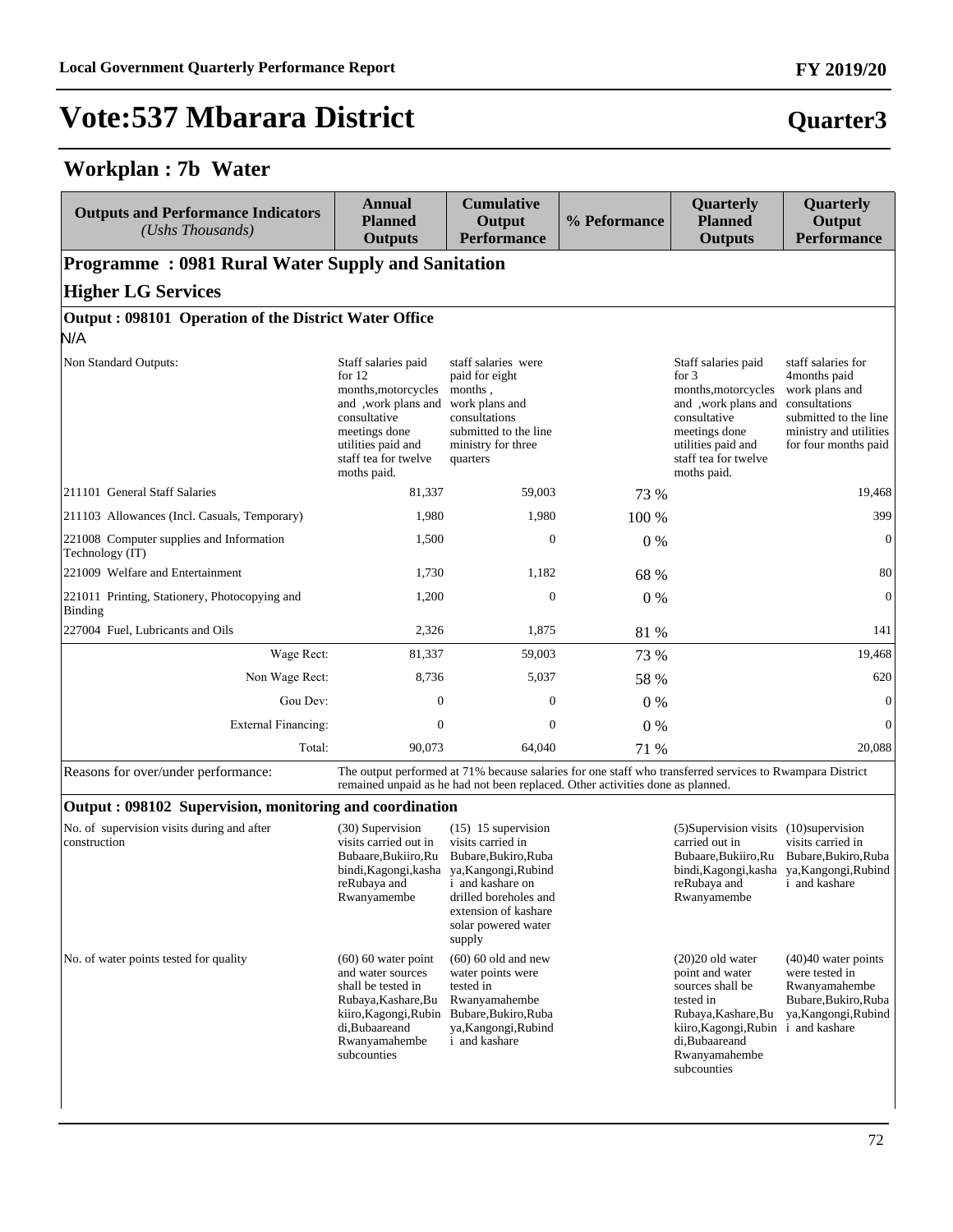# **Quarter3**

**FY 2019/20**

| No. of District Water Supply and Sanitation<br><b>Coordination Meetings</b>                       | $(4)$ 4 quarterly                                                                                                                                                         | (3) A total of three<br>coordination and itra Water and sanitation                                                                                                                           |      | (2) Both coordination (1) Water and<br>and itra district                                                                                  | sanitation                                                                                         |
|---------------------------------------------------------------------------------------------------|---------------------------------------------------------------------------------------------------------------------------------------------------------------------------|----------------------------------------------------------------------------------------------------------------------------------------------------------------------------------------------|------|-------------------------------------------------------------------------------------------------------------------------------------------|----------------------------------------------------------------------------------------------------|
|                                                                                                   | district meetings<br>held at Water office<br>Kamukuzi                                                                                                                     | coordination<br>meeting was held<br>during the three<br>quarters                                                                                                                             |      | meetings held at<br>Water office<br>Kamukuzi                                                                                              | coordination<br>meeting was held<br>during the quarter                                             |
| No. of Mandatory Public notices displayed with<br>financial information (release and expenditure) | $(4)$ public notice<br>board published at<br>public notice board<br>kamukuzi                                                                                              | (3) Three public<br>notices was publish<br>on public notice<br>board at the district<br>head quarter during<br>three quarters<br>indicating<br>quarterly release and<br>best evaluated bid s |      | (2) public notice<br>board published at<br>public notice board<br>kamukuz                                                                 | (1) one public notice<br>was publish on<br>public notice board<br>at the district head<br>quarters |
| No. of sources tested for water quality                                                           | $(26)$ collection of 26<br>water samples for<br>testing of new water<br>sources from<br>Bukiiro, Bubaare, Ru<br>bindi, Kagongi, Kash<br>are, Rubaya, and<br>Rwanyamahembe | $(10)$ 10 Only old<br>water sources were<br>tested in kashare and<br>Rubindi                                                                                                                 |      | (0)N/A                                                                                                                                    | $(10)10$ Only old<br>water sources were<br>tested in kashare and<br>Rubindi                        |
| Non Standard Outputs:                                                                             | Staff welfare, News staff welfare<br>papers and<br>stationary Airtime<br>and allowances paid<br>quarterly at the<br>district headquarters                                 | stationery and<br>allowances paid<br>quarterly                                                                                                                                               |      | Staff welfare, News Staff welfare<br>papers and<br>stationary Airtime<br>and allowances paid<br>quarterly at the<br>district headquarters | stationery and<br>allowances paid<br>quarterly for three<br>quarters.                              |
| 211103 Allowances (Incl. Casuals, Temporary)                                                      | 4,860                                                                                                                                                                     | 3,093                                                                                                                                                                                        | 64 % |                                                                                                                                           | 918                                                                                                |
| 221009 Welfare and Entertainment                                                                  | 560                                                                                                                                                                       | $\mathbf{0}$                                                                                                                                                                                 | 0%   |                                                                                                                                           | $\overline{0}$                                                                                     |
| 221011 Printing, Stationery, Photocopying and<br>Binding                                          | 600                                                                                                                                                                       | $\mathbf{0}$                                                                                                                                                                                 | 0%   |                                                                                                                                           | $\overline{0}$                                                                                     |
| 222001 Telecommunications                                                                         | 80                                                                                                                                                                        | $\boldsymbol{0}$                                                                                                                                                                             | 0%   |                                                                                                                                           | $\boldsymbol{0}$                                                                                   |
| 227004 Fuel, Lubricants and Oils                                                                  | 800                                                                                                                                                                       | 546                                                                                                                                                                                          | 68 % |                                                                                                                                           | 152                                                                                                |
| Wage Rect:                                                                                        | $\overline{0}$                                                                                                                                                            | $\Omega$                                                                                                                                                                                     | 0%   |                                                                                                                                           | $\theta$                                                                                           |
| Non Wage Rect:                                                                                    | 6,900                                                                                                                                                                     | 3,639                                                                                                                                                                                        | 53 % |                                                                                                                                           | 1,070                                                                                              |
| Gou Dev:                                                                                          | $\mathbf{0}$                                                                                                                                                              | $\mathbf{0}$                                                                                                                                                                                 | 0%   |                                                                                                                                           | $\overline{0}$                                                                                     |
| <b>External Financing:</b>                                                                        | $\overline{0}$                                                                                                                                                            | $\mathbf{0}$                                                                                                                                                                                 | 0%   |                                                                                                                                           | $\theta$                                                                                           |
| Total:                                                                                            | 6,900                                                                                                                                                                     | 3,639                                                                                                                                                                                        | 53 % |                                                                                                                                           | 1,070                                                                                              |
| Reasons for over/under performance:                                                               |                                                                                                                                                                           | All activities done as planned although with less allocations hence 53% performance below the expected 75%.                                                                                  |      |                                                                                                                                           |                                                                                                    |
| Output: 098104 Promotion of Community Based Management                                            |                                                                                                                                                                           |                                                                                                                                                                                              |      |                                                                                                                                           |                                                                                                    |

| No. of water and Sanitation promotional events<br>undertaken | (1) World water day<br>held in Kashare<br>world water to be<br>observed on 22nd<br>march 2019                                                                 | $(0)$ The event will be<br>held next quarter            | $(1)$ World water day<br>held in Kashare<br>world water to be<br>observed on 22nd<br>march 2020                                                    | $(0)$ The event will be<br>held next quarter                 |
|--------------------------------------------------------------|---------------------------------------------------------------------------------------------------------------------------------------------------------------|---------------------------------------------------------|----------------------------------------------------------------------------------------------------------------------------------------------------|--------------------------------------------------------------|
| No. of water user committees formed.                         | $(26)$ 26 new water<br>points and sources<br>formed in<br>Bubare, Kashare, Rub formed in bubaare<br>indi, Kagongi, Rwany bukiiro kangongi.<br>amahembe.Bukiro | $(16)$ Sixteen water<br>new water<br>committees sources | $(11)11$ new water<br>points and sources<br>formed in<br>Bubare, Kashare, Rub bubaare bukiiro<br>indi, Kagongi, Rwany kangongi<br>amahembe, Bukiro | $(6)$ Six water new<br>water committees<br>sources formed in |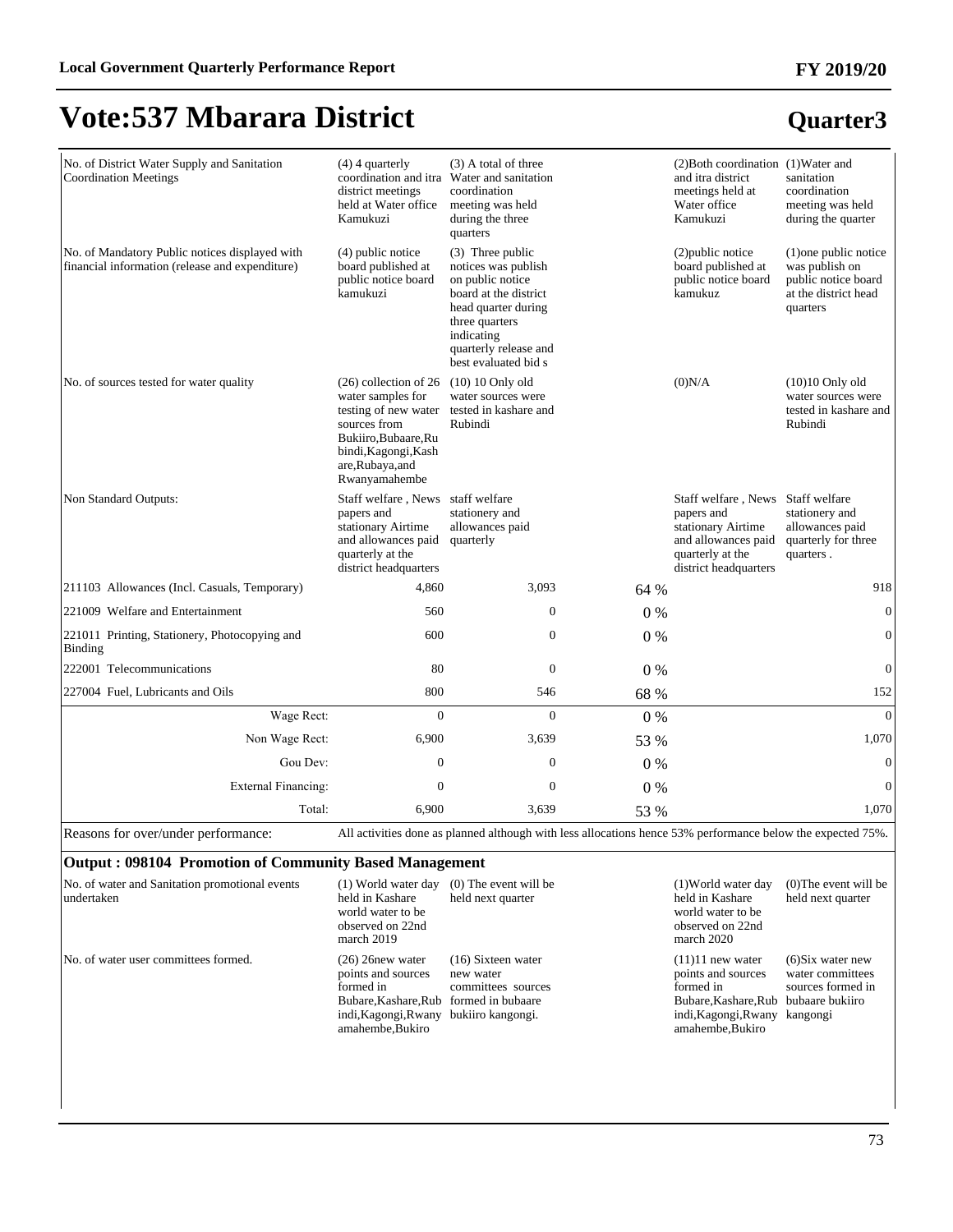#### **FY 2019/20**

# **Vote:537 Mbarara District**

| No. of Water User Committee members trained                                                                                             | $(26)$ 26 new water<br>points and sources<br>trained on their roles<br>and responsibilities<br>in<br>Bubare, Kashare, Rub<br>indi, Kagongi, Rwany<br>amahembe, Bukiro | $\Omega$                         |       | $(11)$ new water<br>points and sources<br>trained on their roles<br>and responsibilities<br>in<br>Bubare, Kashare, Rub<br>indi, Kagongi, Rwany<br>amahembe, Bukiro | $\Omega$       |
|-----------------------------------------------------------------------------------------------------------------------------------------|-----------------------------------------------------------------------------------------------------------------------------------------------------------------------|----------------------------------|-------|--------------------------------------------------------------------------------------------------------------------------------------------------------------------|----------------|
| No. of private sector Stakeholders trained in<br>preventative maintenance, hygiene and sanitation                                       | (0) Not planned                                                                                                                                                       | $\Omega$                         |       | (0)Not plannedNot<br>planned                                                                                                                                       | $\Omega$       |
| No. of advocacy activities (drama shows, radio spots,<br>public campaigns) on promoting water, sanitation<br>and good hygiene practices | (26) District level<br>meetings conducted<br>Bubare, Kashare, Rub<br>indi, Kagongi, Rwany<br>amahembe, Bukiro                                                         | $\Omega$                         |       | $(0)$ Activity<br>completed in<br>previous quarters                                                                                                                | $\circ$        |
| Non Standard Outputs:                                                                                                                   | Allowance fuels and Allowances and fuel<br>lubricants stationary<br>and welfare for staff paid for Eight<br>paid at District hea<br>quartes                           | for staff facilitation<br>months |       | Allowance fuels and Allowances and fuel<br>lubricants stationary for staff facilitation<br>and welfare for staff paid<br>paid at District hea<br>quartes           |                |
| 211103 Allowances (Incl. Casuals, Temporary)                                                                                            | 7,637                                                                                                                                                                 | 4,000                            | 52 %  |                                                                                                                                                                    | $\mathbf{0}$   |
| 221009 Welfare and Entertainment                                                                                                        | 3,350                                                                                                                                                                 | 282                              | 8 %   |                                                                                                                                                                    | $\Omega$       |
| 221011 Printing, Stationery, Photocopying and<br>Binding                                                                                | 500                                                                                                                                                                   | $\boldsymbol{0}$                 | $0\%$ |                                                                                                                                                                    | 0              |
| 222001 Telecommunications                                                                                                               | 50                                                                                                                                                                    | $\mathbf{0}$                     | $0\%$ |                                                                                                                                                                    | $\overline{0}$ |
| 223005 Electricity                                                                                                                      | 500                                                                                                                                                                   | 500                              | 100 % |                                                                                                                                                                    | 500            |
| 223006 Water                                                                                                                            | 500                                                                                                                                                                   | $\boldsymbol{0}$                 | 0%    |                                                                                                                                                                    | $\mathbf{0}$   |
| 227004 Fuel, Lubricants and Oils                                                                                                        | 2,426                                                                                                                                                                 | 2,156                            | 89 %  |                                                                                                                                                                    | 656            |
| Wage Rect:                                                                                                                              | $\overline{0}$                                                                                                                                                        | $\mathbf{0}$                     | 0%    |                                                                                                                                                                    | $\theta$       |
| Non Wage Rect:                                                                                                                          | 14,963                                                                                                                                                                | 6,938                            | 46 %  |                                                                                                                                                                    | 1,156          |
| Gou Dev:                                                                                                                                | $\boldsymbol{0}$                                                                                                                                                      | $\boldsymbol{0}$                 | $0\%$ |                                                                                                                                                                    | $\mathbf{0}$   |
| <b>External Financing:</b>                                                                                                              | $\overline{0}$                                                                                                                                                        | $\mathbf{0}$                     | $0\%$ |                                                                                                                                                                    | $\theta$       |
| Total:                                                                                                                                  | 14,963                                                                                                                                                                | 6,938                            | 46 %  |                                                                                                                                                                    | 1,156          |

Reasons for over/under performance: Activities done as planned although the planned quarter allocation was less than the expected causing the output to under perform.

#### **Lower Local Services**

#### **Output : 098151 Rehabilitation and Repairs to Rural Water Sources (LLS)** N/A

| Non Standard Outputs:                  | Bore hole<br>Rehabilitated in<br><b>Bubare</b><br>Kagongi, Rubaya, Ka<br>share, and<br>Rwanyamahembe<br>sub counties | Not done         |       | Bore hole<br>Rehabilitated in<br>Bubare<br>Kagongi, Rubaya, Ka<br>share, and<br>Rwanyamahembe<br>sub counties | Rehabilitation of 17<br>boreholes in<br>Bubare, kashare<br>Rwanyamahembe<br>and Rubaya sub<br>counties |
|----------------------------------------|----------------------------------------------------------------------------------------------------------------------|------------------|-------|---------------------------------------------------------------------------------------------------------------|--------------------------------------------------------------------------------------------------------|
| 263201 LG Conditional grants (Capital) | 45,000                                                                                                               | $\boldsymbol{0}$ | $0\%$ |                                                                                                               | $\overline{0}$                                                                                         |
| Wage Rect:                             | 0                                                                                                                    | $\mathbf{0}$     | $0\%$ |                                                                                                               | $\overline{0}$                                                                                         |
| Non Wage Rect:                         | 0                                                                                                                    | $\boldsymbol{0}$ | $0\%$ |                                                                                                               | $\overline{0}$                                                                                         |
| Gou Dev:                               | 45,000                                                                                                               | $\boldsymbol{0}$ | $0\%$ |                                                                                                               | $\overline{0}$                                                                                         |
| External Financing:                    | 0                                                                                                                    | $\boldsymbol{0}$ | $0\%$ |                                                                                                               | $\overline{0}$                                                                                         |
| Total:                                 | 45,000                                                                                                               | $\boldsymbol{0}$ | $0\%$ |                                                                                                               | $\overline{0}$                                                                                         |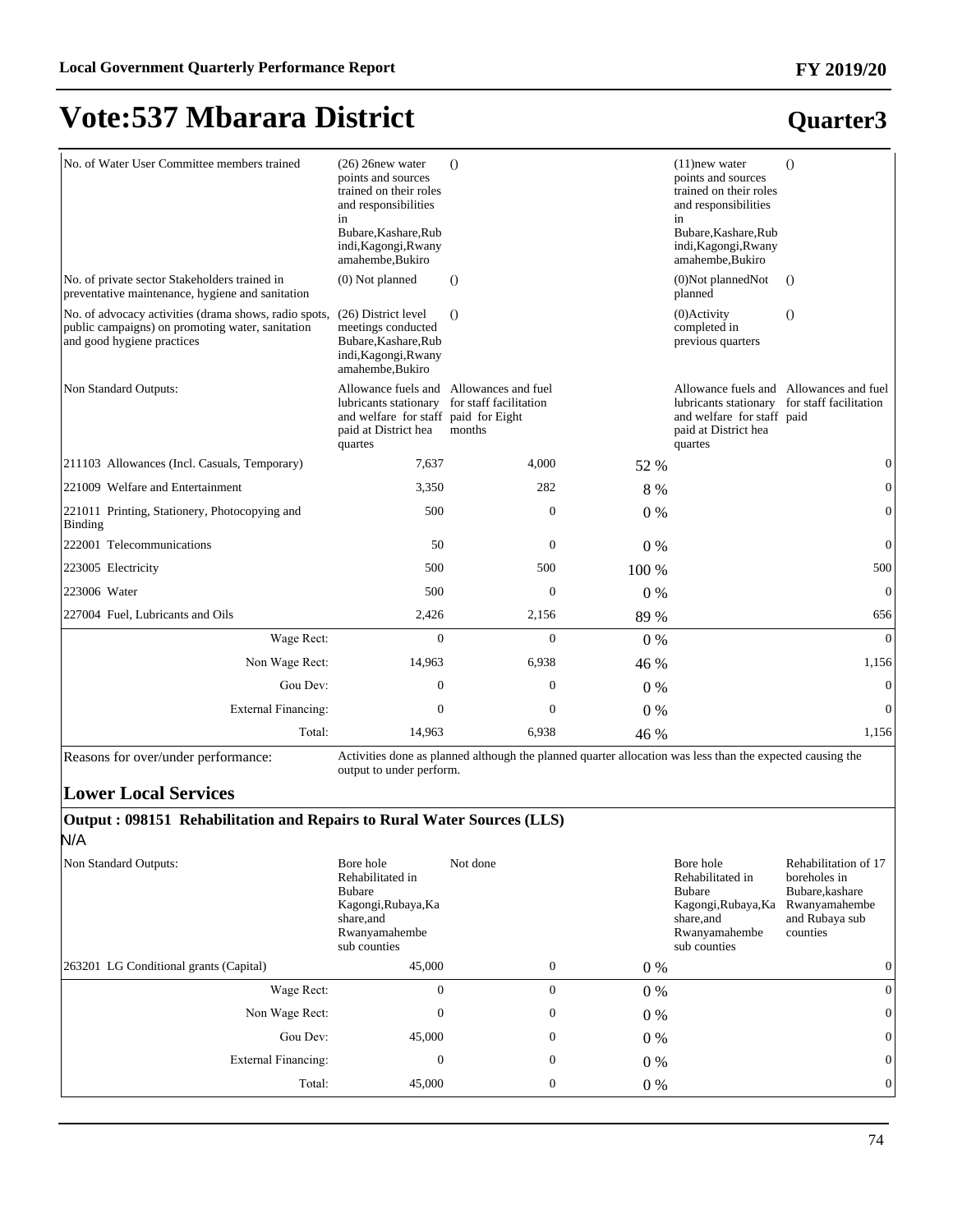#### **Workplan : 7b Water**

| <b>Outputs and Performance Indicators</b><br>(Ushs Thousands)  | <b>Annual</b><br><b>Planned</b><br><b>Outputs</b>                                                                              | <b>Cumulative</b><br>Output<br><b>Performance</b>                                                                                                     | % Peformance | Quarterly<br><b>Planned</b><br><b>Outputs</b>                                                                                                                   | Quarterly<br>Output<br><b>Performance</b>                                                                                    |
|----------------------------------------------------------------|--------------------------------------------------------------------------------------------------------------------------------|-------------------------------------------------------------------------------------------------------------------------------------------------------|--------------|-----------------------------------------------------------------------------------------------------------------------------------------------------------------|------------------------------------------------------------------------------------------------------------------------------|
| Reasons for over/under performance:                            | Not funded for the Q3                                                                                                          |                                                                                                                                                       |              |                                                                                                                                                                 |                                                                                                                              |
| <b>Capital Purchases</b>                                       |                                                                                                                                |                                                                                                                                                       |              |                                                                                                                                                                 |                                                                                                                              |
| Output: 098172 Administrative Capital<br>N/A                   |                                                                                                                                |                                                                                                                                                       |              |                                                                                                                                                                 |                                                                                                                              |
| Non Standard Outputs:                                          | Water and sanitation 20 water and<br>facilities supervised<br>and monitored for<br>efficiency and value<br>for money           | sanitation facilities<br>20 water and<br>sanitaion facilities<br>were supervised in<br>Bubare, kashare<br>Rwanyamahembe<br>and Rubaya sub<br>counties |              | Water and sanitation Atotal of 20 water<br>facilities supervised<br>and monitored for<br>efficiency and value<br>for money. During<br>and after<br>construction | and sanitation<br>facilities were<br>supervised in<br>Bubare, kashare<br>Rwanyamahembe<br>and Rubaya sub<br>counties         |
| 281504 Monitoring, Supervision & Appraisal of<br>capital works | 10,000                                                                                                                         | 10,300                                                                                                                                                | 103 %        |                                                                                                                                                                 | 3,000                                                                                                                        |
| Wage Rect:                                                     | $\overline{0}$                                                                                                                 | $\mathbf{0}$                                                                                                                                          | $0\%$        |                                                                                                                                                                 | $\overline{0}$                                                                                                               |
| Non Wage Rect:                                                 | $\boldsymbol{0}$                                                                                                               | $\boldsymbol{0}$                                                                                                                                      | $0\%$        |                                                                                                                                                                 | $\overline{0}$                                                                                                               |
| Gou Dev:                                                       | 10,000                                                                                                                         | 10,300                                                                                                                                                | 103 %        |                                                                                                                                                                 | 3,000                                                                                                                        |
| <b>External Financing:</b>                                     | $\boldsymbol{0}$                                                                                                               | $\boldsymbol{0}$                                                                                                                                      | $0\%$        |                                                                                                                                                                 | $\mathbf{0}$                                                                                                                 |
| Total:                                                         | 10,000                                                                                                                         | 10,300                                                                                                                                                | 103 %        |                                                                                                                                                                 | 3,000                                                                                                                        |
| Reasons for over/under performance:                            | quarter.                                                                                                                       | This output receives its money in 3 quarters instead of 4, the reasons why it performed at 103% in the 3rd                                            |              |                                                                                                                                                                 |                                                                                                                              |
| Output: 098180 Construction of public latrines in RGCs         |                                                                                                                                |                                                                                                                                                       |              |                                                                                                                                                                 |                                                                                                                              |
| No. of public latrines in RGCs and public places               | (2) Public latrine in<br>Bukiro at kitengure<br>p/school and Rubaya constructed in<br>-Rwatsinga primary<br>school constructed | $(2)$ Two public<br>latrine were<br>Bukiiro and Rubaya<br>at Kitengure and<br>Rwatsinga primary<br>schools                                            |              | $\theta$                                                                                                                                                        | $(2)$ Two public<br>latrine were<br>constructed in<br>Bukiiro and Rubaya<br>at Kitengure and<br>Rwatsinga primary<br>schools |
| Non Standard Outputs:                                          | Water born toilets at<br>District head<br>quarters renovated                                                                   | Two public latrines<br>were constructed in<br><b>Bukiiro and Rubaya</b><br>at Kitengure and<br>Rwatsinga primary<br>schools                           |              |                                                                                                                                                                 | Construction of 2<br>public latrines in<br>Bukiiro and Rubaya<br>at Kitengure and<br>Rwatsinga primary<br>schools            |
| 312104 Other Structures                                        | 59,099                                                                                                                         | 18,308                                                                                                                                                | 31 %         |                                                                                                                                                                 | $\boldsymbol{0}$                                                                                                             |
| Wage Rect:                                                     | $\mathbf{0}$                                                                                                                   | $\mathbf{0}$                                                                                                                                          | $0\%$        |                                                                                                                                                                 | $\mathbf{0}$                                                                                                                 |
| Non Wage Rect:                                                 | 0                                                                                                                              | $\boldsymbol{0}$                                                                                                                                      | 0%           |                                                                                                                                                                 |                                                                                                                              |
| Gou Dev:                                                       | 59,099                                                                                                                         | 18,308                                                                                                                                                | 31 %         |                                                                                                                                                                 |                                                                                                                              |
| <b>External Financing:</b>                                     | $\boldsymbol{0}$                                                                                                               | $\boldsymbol{0}$                                                                                                                                      | 0%           |                                                                                                                                                                 |                                                                                                                              |
| Total:                                                         | 59,099                                                                                                                         | 18,308                                                                                                                                                | 31 %         |                                                                                                                                                                 | 0                                                                                                                            |
| Reasons for over/under performance:                            | quarter. Payments have been made in Q4                                                                                         | All projects were implemented as planned but not all their payments were effected at the end of the 3rd                                               |              |                                                                                                                                                                 |                                                                                                                              |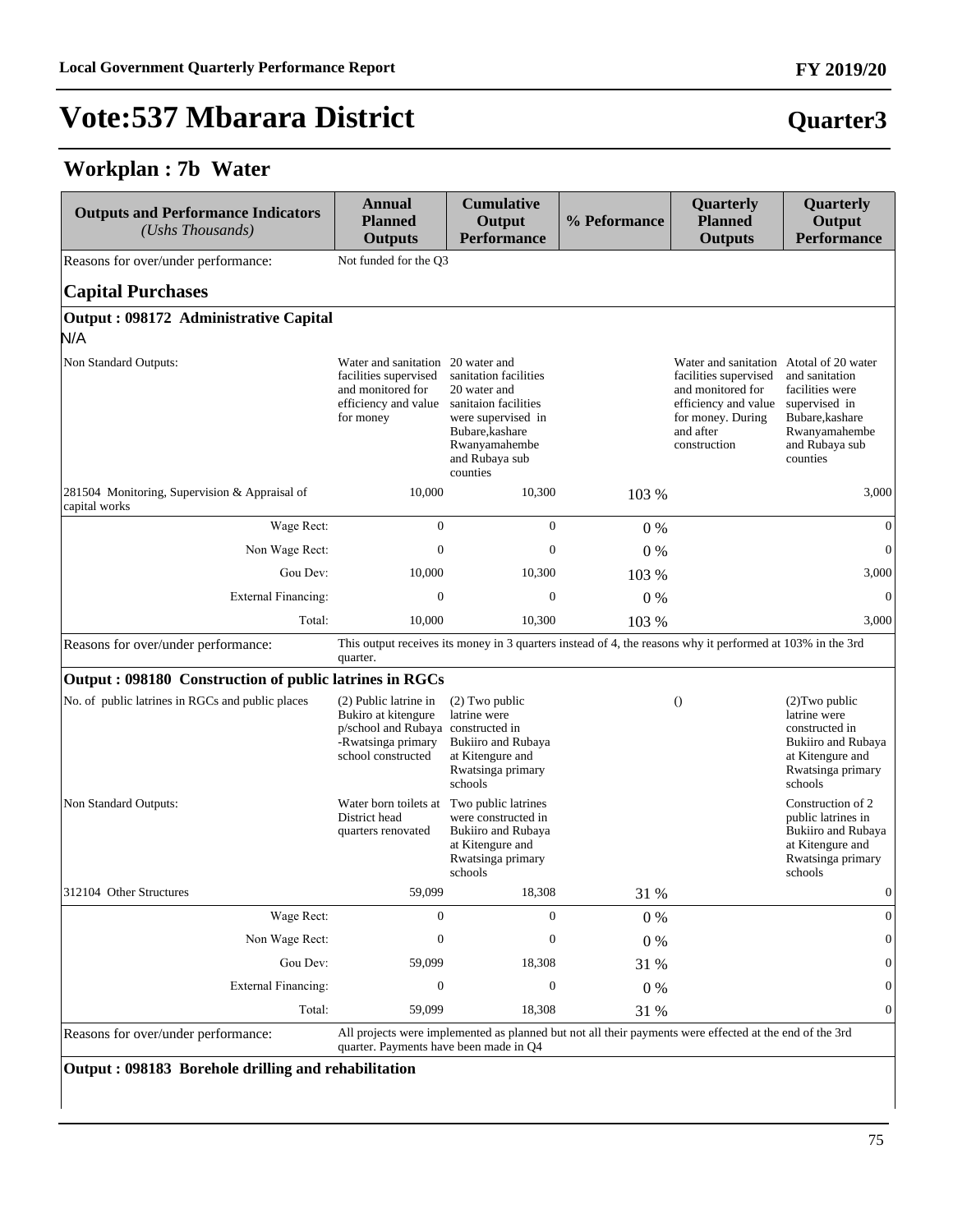#### **Quarter3**

| No. of deep boreholes drilled (hand pump,<br>motorised) | (9) Boreholes sited,<br>drilled and installed<br>in Bukiro<br>2, Rwanyamahembe<br>1, Kashare 2, Rubaya                                                                     | (8) A total of Eight<br>bore holes were<br>drilled in<br>Bukiiro, Rubaya, Kas<br>hare Rubindi and<br>Rwanyamahembe<br>sub counties    |       | (3) Boreholes sited,<br>drilled and installed<br>in Rubaya 3                                                                                       | $(5)$ A total of five<br>bore holes were<br>drilled in<br>Bukiiro, Rubaya, Kas<br>hare Rubindi and<br>Rwanyamahembe<br>sub counties the<br>nineth bore in<br>Bukiiro did not meet<br>requirements so it<br>was discard |
|---------------------------------------------------------|----------------------------------------------------------------------------------------------------------------------------------------------------------------------------|---------------------------------------------------------------------------------------------------------------------------------------|-------|----------------------------------------------------------------------------------------------------------------------------------------------------|------------------------------------------------------------------------------------------------------------------------------------------------------------------------------------------------------------------------|
| No. of deep boreholes rehabilitated                     | $(15)$ Bore holes shall $(17)$ A total of<br>be rehabilitated that<br>are beyond<br>community repair in rehabilitated in<br>ngi, Rwanyamahemb hare Rubindi and<br>e.Bubare | seventeen bore<br>holes were<br>kashare,rubaya,Kago Bukiiro,Rubaya,Kas<br>Rwanyamahembe<br>sub counties                               |       | (4) Bore holes shall<br>be rehabilitated that<br>are beyond<br>kashare,rubaya,Kago hare Rubindi and<br>ngi, Rwanyamahemb Rwanyamahembe<br>e.Bubare | $(11)$ A total of eleven<br>bore holes were<br>rehabilitated in<br>community repair in Bukiiro, Rubaya, Kas<br>sub counties                                                                                            |
| Non Standard Outputs:                                   | N/A                                                                                                                                                                        | A total of eleven<br>bore holes were<br>rehabilitated in<br>Bukiiro, Rubaya, Kas<br>hare Rubindi and<br>Rwanyamahembe<br>sub counties |       | N/A                                                                                                                                                | Rehabilitation of 11<br>boreholes in<br>Bukiiro, Rubaya, Kas<br>hare Rubindi and<br>Rwanyamahembe<br>sub counties                                                                                                      |
| 312104 Other Structures                                 | 244,000                                                                                                                                                                    | 47,150                                                                                                                                | 19 %  |                                                                                                                                                    | 3,400                                                                                                                                                                                                                  |
| Wage Rect:                                              | $\mathbf{0}$                                                                                                                                                               | $\boldsymbol{0}$                                                                                                                      | 0%    |                                                                                                                                                    | $\mathbf{0}$                                                                                                                                                                                                           |
| Non Wage Rect:                                          | $\boldsymbol{0}$                                                                                                                                                           | $\boldsymbol{0}$                                                                                                                      | 0%    |                                                                                                                                                    | $\mathbf{0}$                                                                                                                                                                                                           |
| Gou Dev:                                                | 244,000                                                                                                                                                                    | 47,150                                                                                                                                | 19 %  |                                                                                                                                                    | 3,400                                                                                                                                                                                                                  |
| External Financing:                                     | $\overline{0}$                                                                                                                                                             | $\mathbf{0}$                                                                                                                          | $0\%$ |                                                                                                                                                    | $\Omega$                                                                                                                                                                                                               |
| Total:                                                  | 244,000                                                                                                                                                                    | 47,150                                                                                                                                | 19 %  |                                                                                                                                                    | 3,400                                                                                                                                                                                                                  |

Reasons for over/under performance: Activities done as planned but some payments made at the beginning of Q4.

#### **Output : 098184 Construction of piped water supply system**

| No. of piped water supply systems constructed (GFS,<br>borehole pumped, surface water) | $(1)$ extension of<br>solar piped water<br>constructed ik<br>kashare | $(1)$ The extension of<br>kashare solar<br>powered water<br>supply was<br>completed |       | $(1)$ Extension of solar $(1)$ The extension of<br>piped water<br>constructed ik<br>kashare | kashare solar<br>powered water<br>supply was<br>completed |
|----------------------------------------------------------------------------------------|----------------------------------------------------------------------|-------------------------------------------------------------------------------------|-------|---------------------------------------------------------------------------------------------|-----------------------------------------------------------|
| Non Standard Outputs:                                                                  | N/AN/A                                                               | not applicable                                                                      |       | N/A                                                                                         | not applicable                                            |
| 312104 Other Structures                                                                | 81,000                                                               | 1,330                                                                               | 2 %   |                                                                                             |                                                           |
| Wage Rect:                                                                             | $\mathbf{0}$                                                         | 0                                                                                   | $0\%$ |                                                                                             |                                                           |
| Non Wage Rect:                                                                         | 0                                                                    | 0                                                                                   | $0\%$ |                                                                                             | $\overline{0}$                                            |
| Gou Dev:                                                                               | 81,000                                                               | 1,330                                                                               | 2 %   |                                                                                             | $\overline{0}$                                            |
| External Financing:                                                                    | $\Omega$                                                             | 0                                                                                   | $0\%$ |                                                                                             | $\overline{0}$                                            |
| Total:                                                                                 | 81,000                                                               | 1,330                                                                               | 2 %   |                                                                                             | $\overline{0}$                                            |

Reasons for over/under performance: Works done as planned but payments completed in Q4

#### **Programme : 0982 Urban Water Supply and Sanitation**

#### **Higher LG Services**

**Output : 098201 Water distribution and revenue collection** N/A

N/A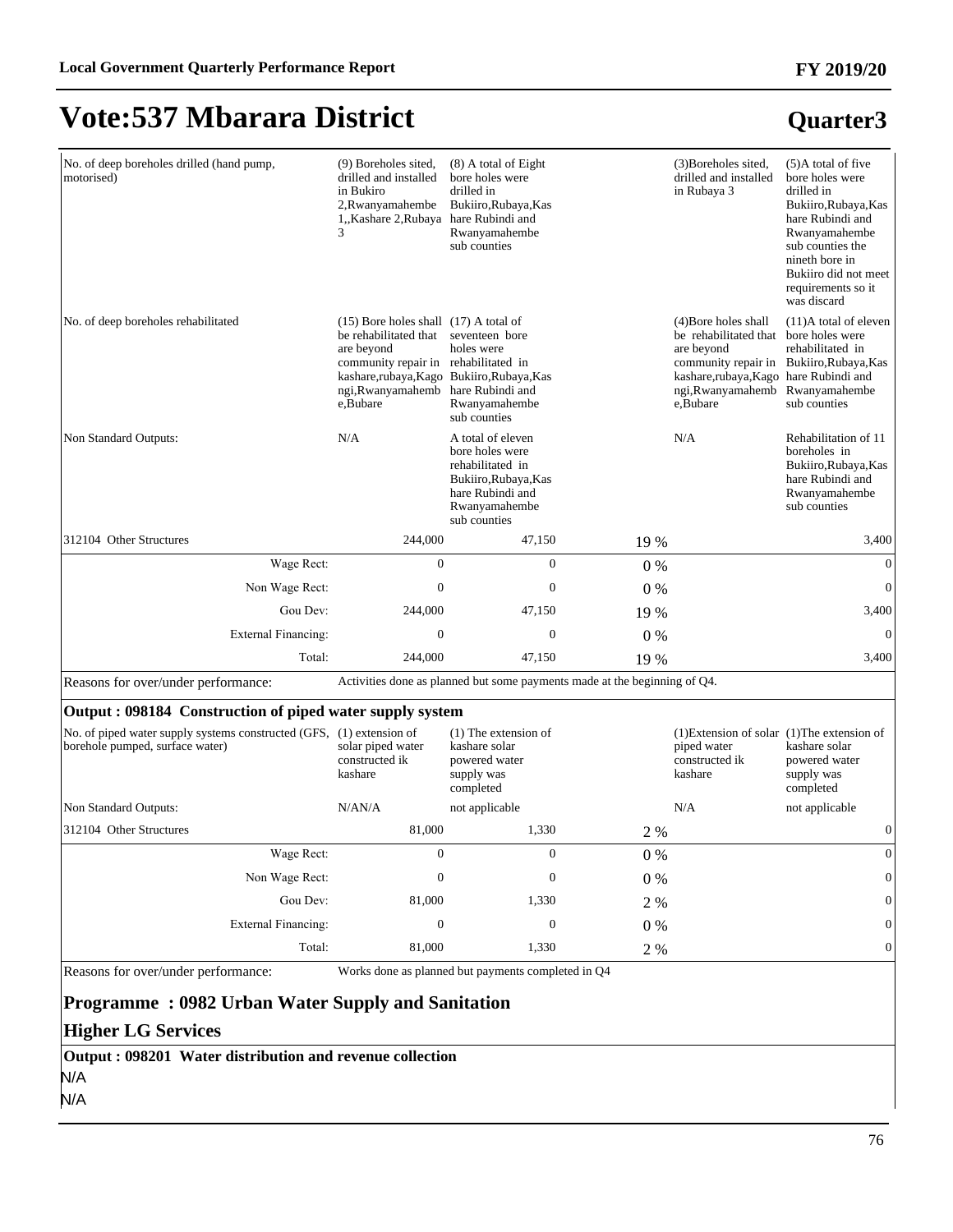#### N/A

#### Reasons for over/under performance:

| $\sim$                      |         |         |             |          |
|-----------------------------|---------|---------|-------------|----------|
| Total For Water: Wage Rect: | 81,337  | 59,003  | 73 %        | 19,468   |
| Non-Wage Reccurent:         | 30,599  | 15.614  | <i>51 %</i> | 2,846    |
| GoU Dev:                    | 439,099 | 77,088  | 18%         | 6,400    |
| Donor Dev:                  | 0       |         | $0\%$       | $\theta$ |
| Grand Total:                | 551.035 | 151.705 | 27.5 %      | 28,714   |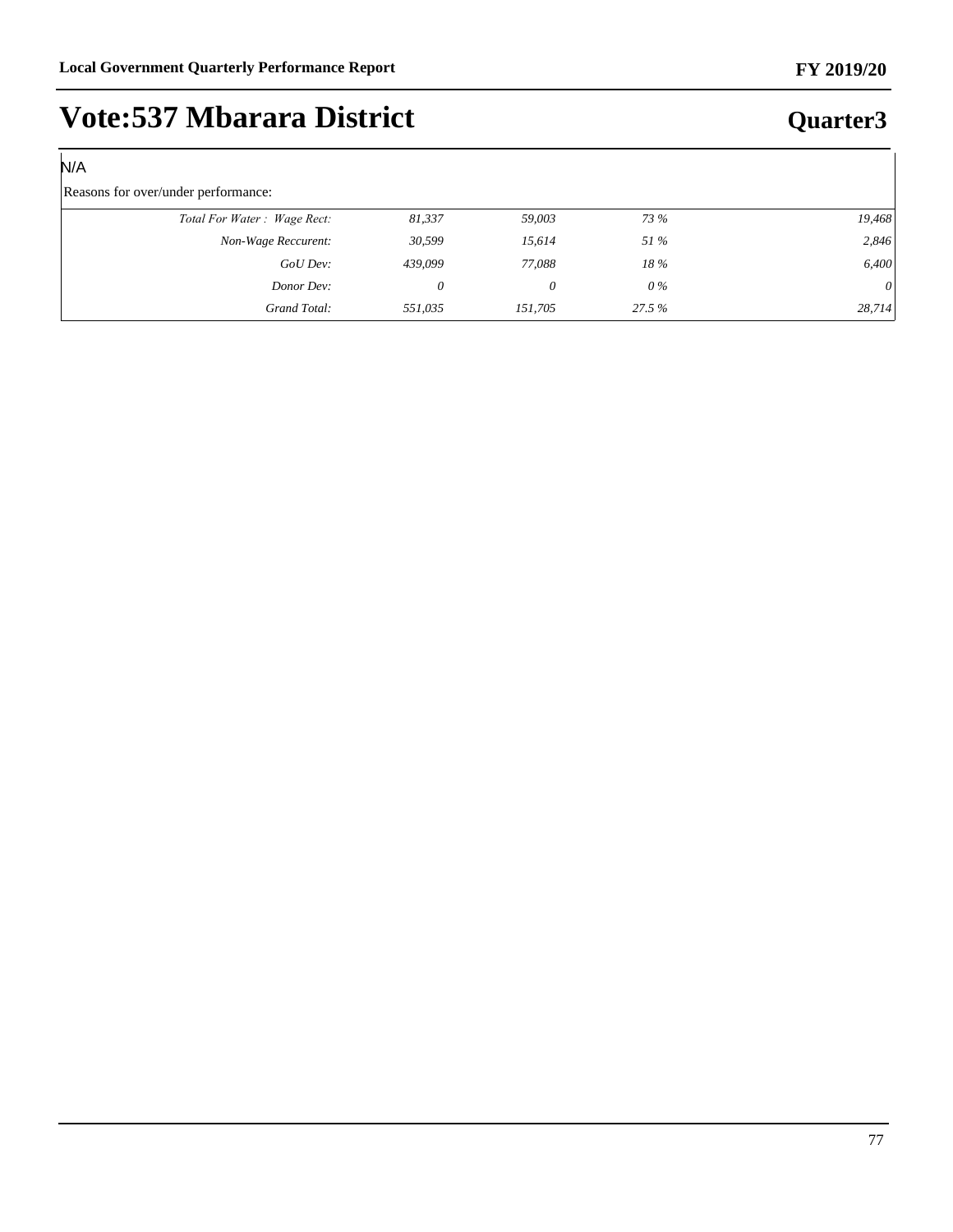# **Quarter3**

**FY 2019/20**

#### **Workplan : 8 Natural Resources**

| <b>Outputs and Performance Indicators</b><br>(Ushs Thousands)              | <b>Annual</b><br><b>Planned</b><br><b>Outputs</b> | <b>Cumulative</b><br>Output<br><b>Performance</b>                                                 | % Peformance | Quarterly<br><b>Planned</b><br><b>Outputs</b>                                                                                                                                                        | Quarterly<br>Output<br><b>Performance</b>                                                                                                              |
|----------------------------------------------------------------------------|---------------------------------------------------|---------------------------------------------------------------------------------------------------|--------------|------------------------------------------------------------------------------------------------------------------------------------------------------------------------------------------------------|--------------------------------------------------------------------------------------------------------------------------------------------------------|
| <b>Programme: 0983 Natural Resources Management</b>                        |                                                   |                                                                                                   |              |                                                                                                                                                                                                      |                                                                                                                                                        |
| <b>Higher LG Services</b>                                                  |                                                   |                                                                                                   |              |                                                                                                                                                                                                      |                                                                                                                                                        |
| Output: 098301 Districts Wetland Planning, Regulation and Promotion<br>N/A |                                                   |                                                                                                   |              |                                                                                                                                                                                                      |                                                                                                                                                        |
| Non Standard Outputs:                                                      | Staff paid<br>allowances                          | Wage for 3 quarters<br>paid and<br>allowances/footage<br>for 3 quarters also<br>paid for 12 staff |              | Staff paid wages for 12 staff were paid<br>Q3, footage and<br>office coordination,<br>stationery, travel<br>inland allowances<br>paid, provision of<br>staff tea, airtime for<br>office coordination | wage, allowances<br>Mileage. Utilities for and footage. Utilities<br>for office<br>coordination.<br>stationery,<br>welfare/staff tea<br>were also paid |
| 211101 General Staff Salaries                                              | 121,935                                           | 58,246                                                                                            | 48 %         |                                                                                                                                                                                                      | 27,213                                                                                                                                                 |
| 211103 Allowances (Incl. Casuals, Temporary)                               | 3,000                                             | 2.176                                                                                             | 73 %         |                                                                                                                                                                                                      | $\mathbf{0}$                                                                                                                                           |
| 221009 Welfare and Entertainment                                           | 1.485                                             | 370                                                                                               | 25 %         |                                                                                                                                                                                                      | $\theta$                                                                                                                                               |
| 222001 Telecommunications                                                  | 400                                               | 80                                                                                                | 20 %         |                                                                                                                                                                                                      | $\mathbf{0}$                                                                                                                                           |
| 223005 Electricity                                                         | 200                                               | $\boldsymbol{0}$                                                                                  | $0\%$        |                                                                                                                                                                                                      | $\mathbf{0}$                                                                                                                                           |
| 223006 Water                                                               | 200                                               | $\Omega$                                                                                          | 0%           |                                                                                                                                                                                                      | $\mathbf{0}$                                                                                                                                           |
| 227001 Travel inland                                                       | 400                                               | 332                                                                                               | 83 %         |                                                                                                                                                                                                      | $\boldsymbol{0}$                                                                                                                                       |
| 227004 Fuel, Lubricants and Oils                                           | 400                                               | 358                                                                                               | 90 %         |                                                                                                                                                                                                      | $\theta$                                                                                                                                               |
| Wage Rect:                                                                 | 121,935                                           | 58,246                                                                                            | 48 %         |                                                                                                                                                                                                      | 27,213                                                                                                                                                 |
| Non Wage Rect:                                                             | 6,085                                             | 3,316                                                                                             | 54 %         |                                                                                                                                                                                                      | $\boldsymbol{0}$                                                                                                                                       |
| Gou Dev:                                                                   | $\mathbf{0}$                                      | $\mathbf{0}$                                                                                      | 0%           |                                                                                                                                                                                                      | $\mathbf{0}$                                                                                                                                           |
| <b>External Financing:</b>                                                 | $\Omega$                                          | $\Omega$                                                                                          | 0%           |                                                                                                                                                                                                      | $\Omega$                                                                                                                                               |
| Total:                                                                     | 128,020                                           | 61,561                                                                                            | 48 %         |                                                                                                                                                                                                      | 27,213                                                                                                                                                 |
| Reasons for over/under performance:                                        |                                                   | Some some salaries were not paid because some staff were still on interdiction.                   |              |                                                                                                                                                                                                      |                                                                                                                                                        |
| <b>Output: 098303 Tree Planting and Afforestation</b>                      |                                                   |                                                                                                   |              |                                                                                                                                                                                                      |                                                                                                                                                        |

|  | Output : 098303 Tree Planting and Afforestation |  |  |  |  |  |  |  |
|--|-------------------------------------------------|--|--|--|--|--|--|--|
|  |                                                 |  |  |  |  |  |  |  |

| Area (Ha) of trees established (planted and surviving) (10000) Number of | tree seedlings raised<br>and distributed for<br>planting | $(15000) 15,000$ tree<br>seedlings |      | $(2500)$ Tree seedlings $(15000)15,000$ tree<br>raised for planting at seedlings during the<br>district and sub<br>county land,<br>institutions | previous quarters<br>hardened off and<br>being distributed to<br>farmers for planting |
|--------------------------------------------------------------------------|----------------------------------------------------------|------------------------------------|------|-------------------------------------------------------------------------------------------------------------------------------------------------|---------------------------------------------------------------------------------------|
| Non Standard Outputs:                                                    | N/A                                                      | N/A                                |      | N/A                                                                                                                                             | N/A                                                                                   |
| [211103 Allowances (Incl. Casuals, Temporary)                            | 2,400                                                    | 1,273                              | 53 % |                                                                                                                                                 | $\overline{0}$                                                                        |
| [221011 Printing, Stationery, Photocopying and<br>Binding                | 500                                                      | 125                                | 25 % |                                                                                                                                                 | $\Omega$                                                                              |
| 224006 Agricultural Supplies                                             | 2,600                                                    | 584                                | 22 % |                                                                                                                                                 | $\Omega$                                                                              |
| 227001 Travel inland                                                     | 1,000                                                    | 500                                | 50 % |                                                                                                                                                 | $\overline{0}$                                                                        |
|                                                                          |                                                          |                                    |      |                                                                                                                                                 |                                                                                       |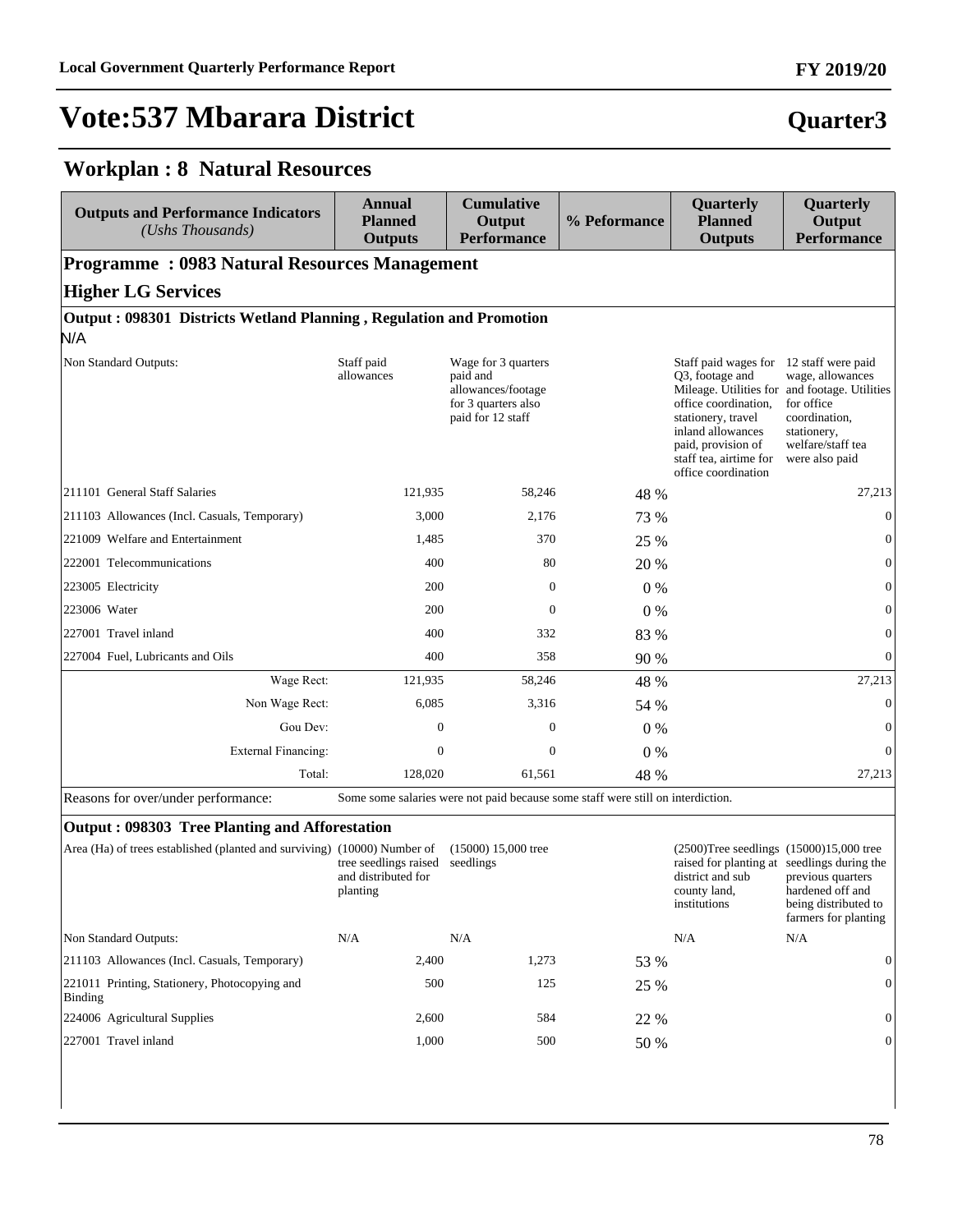#### **Quarter3**

| 227004 Fuel, Lubricants and Oils                                           | 1,000                                                                                                                   | $\mathbf{0}$                                                                                                    | 0%      |                                                                                           | $\boldsymbol{0}$                                                                                                |
|----------------------------------------------------------------------------|-------------------------------------------------------------------------------------------------------------------------|-----------------------------------------------------------------------------------------------------------------|---------|-------------------------------------------------------------------------------------------|-----------------------------------------------------------------------------------------------------------------|
| Wage Rect:                                                                 | $\Omega$                                                                                                                | $\theta$                                                                                                        | $0\%$   |                                                                                           | $\boldsymbol{0}$                                                                                                |
| Non Wage Rect:                                                             | 7,500                                                                                                                   | 2,482                                                                                                           | 33 %    |                                                                                           | $\boldsymbol{0}$                                                                                                |
| Gou Dev:                                                                   | $\mathbf{0}$                                                                                                            | $\mathbf{0}$                                                                                                    | $0\%$   |                                                                                           | $\mathbf{0}$                                                                                                    |
| <b>External Financing:</b>                                                 | $\mathbf{0}$                                                                                                            | $\mathbf{0}$                                                                                                    | 0%      |                                                                                           | $\boldsymbol{0}$                                                                                                |
| Total:                                                                     | 7,500                                                                                                                   | 2,482                                                                                                           | 33 %    |                                                                                           | $\boldsymbol{0}$                                                                                                |
| Reasons for over/under performance:                                        | performance.                                                                                                            | The activity is being implemented as planned but all items received less allocation hence the the under         |         |                                                                                           |                                                                                                                 |
| Output: 098307 River Bank and Wetland Restoration                          |                                                                                                                         |                                                                                                                 |         |                                                                                           |                                                                                                                 |
| No. of Wetland Action Plans and regulations<br>developed                   | $(100)$ acres of<br>degraded wetland<br>sections restored                                                               | $(100)$ acres of<br>degraded wetland<br>restored                                                                |         | $(25)$ acres of<br>degraded wetland<br>sections restored                                  | $(20)$ acres of<br>degraded wetland<br>sections restored                                                        |
| Non Standard Outputs:                                                      |                                                                                                                         | N/A                                                                                                             |         | N/A                                                                                       | N/A                                                                                                             |
| 211103 Allowances (Incl. Casuals, Temporary)                               | 2,800                                                                                                                   | 1,325                                                                                                           | 47 %    |                                                                                           | $\boldsymbol{0}$                                                                                                |
| 221011 Printing, Stationery, Photocopying and<br>Binding                   | 100                                                                                                                     | $\mathbf{0}$                                                                                                    | $0\%$   |                                                                                           | $\mathbf{0}$                                                                                                    |
| 227001 Travel inland                                                       | 900                                                                                                                     | $\theta$                                                                                                        | $0\%$   |                                                                                           | $\boldsymbol{0}$                                                                                                |
| 227004 Fuel, Lubricants and Oils                                           | 1,003                                                                                                                   | 1,301                                                                                                           | 130 %   |                                                                                           | 150                                                                                                             |
| Wage Rect:                                                                 | $\theta$                                                                                                                | $\theta$                                                                                                        | 0%      |                                                                                           | $\theta$                                                                                                        |
| Non Wage Rect:                                                             | 4,803                                                                                                                   | 2,626                                                                                                           | 55 %    |                                                                                           | 150                                                                                                             |
| Gou Dev:                                                                   | $\mathbf{0}$                                                                                                            | $\theta$                                                                                                        | $0\%$   |                                                                                           | $\mathbf{0}$                                                                                                    |
| <b>External Financing:</b>                                                 | $\mathbf{0}$                                                                                                            | $\mathbf{0}$                                                                                                    | $0\%$   |                                                                                           | $\boldsymbol{0}$                                                                                                |
| Total:                                                                     | 4,803                                                                                                                   | 2,626                                                                                                           | 55 %    |                                                                                           | 150                                                                                                             |
| Reasons for over/under performance:                                        |                                                                                                                         | The activity was implemented as planned but with less allocations on all items except fuel.                     |         |                                                                                           |                                                                                                                 |
| Output: 098308 Stakeholder Environmental Training and Sensitisation<br>N/A |                                                                                                                         |                                                                                                                 |         |                                                                                           |                                                                                                                 |
| Non Standard Outputs:                                                      | 50 local<br>environment<br>committee members<br>trained in climate<br>change mitigation<br>and adaptation<br>mechanisms | 50 wetland users<br>trained in wise use<br>of wetlands, policies<br>and regulations on<br>wetland<br>management |         | 10 LEC members<br>trained in climate<br>change mitigation<br>and adaptation<br>mechanisms | 50 wetland users<br>trained in wise use<br>of wetlands, policies<br>and regulations on<br>wetland<br>management |
| 211103 Allowances (Incl. Casuals, Temporary)                               | 600                                                                                                                     | $\theta$                                                                                                        | $0\%$   |                                                                                           | $\boldsymbol{0}$                                                                                                |
| 227004 Fuel, Lubricants and Oils                                           | 400                                                                                                                     | $\boldsymbol{0}$                                                                                                | $0\ \%$ |                                                                                           | $\boldsymbol{0}$                                                                                                |
| Wage Rect:                                                                 | $\boldsymbol{0}$                                                                                                        | $\mathbf{0}$                                                                                                    | $0\ \%$ |                                                                                           | $\boldsymbol{0}$                                                                                                |
| Non Wage Rect:                                                             | 1,000                                                                                                                   | $\boldsymbol{0}$                                                                                                | $0\ \%$ |                                                                                           | $\boldsymbol{0}$                                                                                                |
| Gou Dev:                                                                   | $\boldsymbol{0}$                                                                                                        | $\boldsymbol{0}$                                                                                                | $0\ \%$ |                                                                                           | $\boldsymbol{0}$                                                                                                |
| <b>External Financing:</b>                                                 | $\boldsymbol{0}$                                                                                                        | $\boldsymbol{0}$                                                                                                | $0\ \%$ |                                                                                           | $\boldsymbol{0}$                                                                                                |
| Total:                                                                     | 1,000                                                                                                                   | $\boldsymbol{0}$                                                                                                | $0\ \%$ |                                                                                           | $\boldsymbol{0}$                                                                                                |

Reasons for over/under performance: The activity was implemented using part of the funds on the district unconditional non wage

**Output : 098309 Monitoring and Evaluation of Environmental Compliance**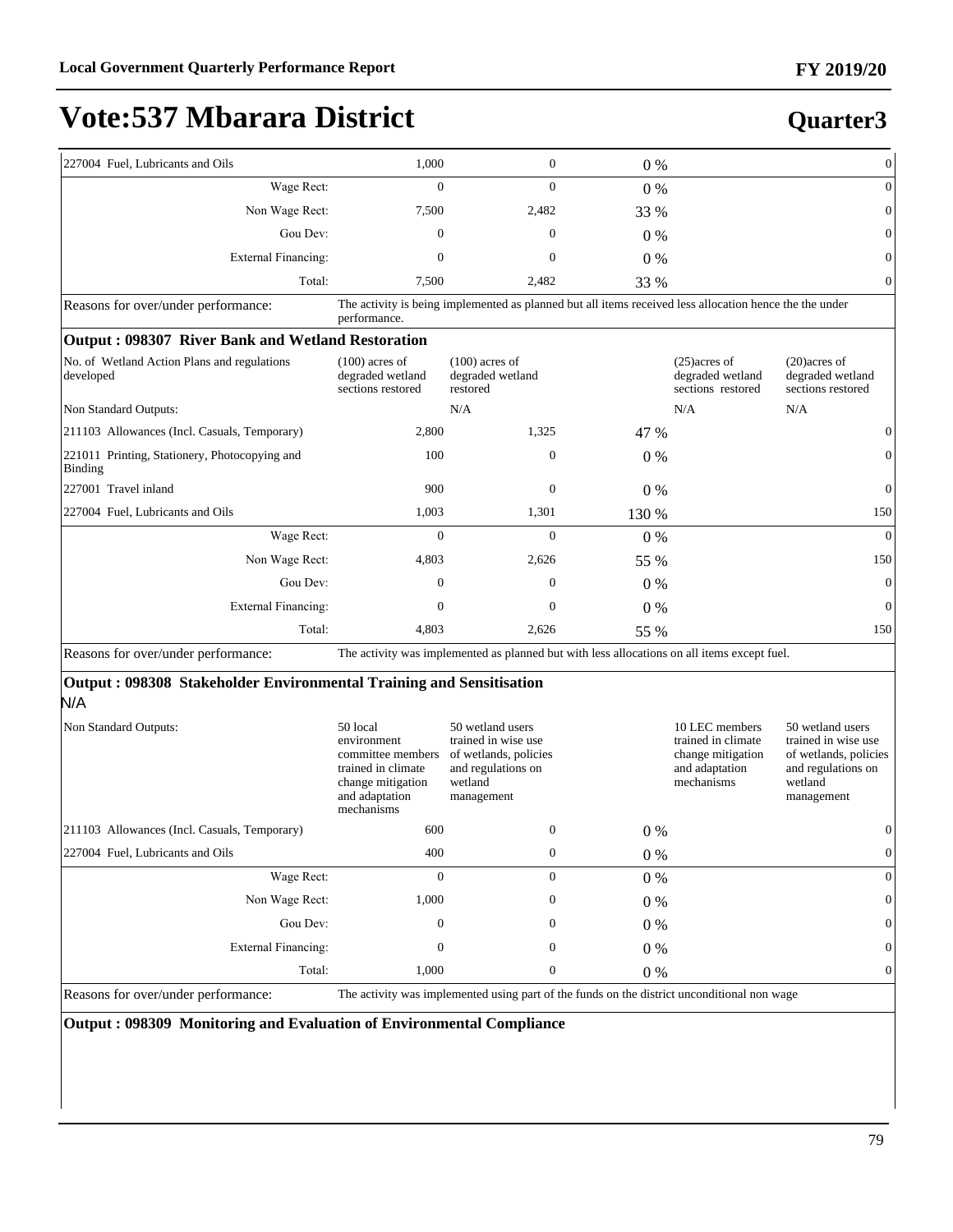#### **FY 2019/20**

# **Vote:537 Mbarara District**

### **Quarter3**

| No. of monitoring and compliance surveys<br>undertaken                                         | $(10)$ 10 environment ()<br>inspections<br>conducted for<br>monitoring<br>compliance to<br>environmental<br>legislation                                           |                                                                                         |       | (3)environment<br>inspections<br>conducted for<br>monitoring<br>compliance to<br>environmental<br>legislation                     | (3)environment<br>inspections<br>conducted for<br>district projects in<br>roads and water sub-<br>sectors |
|------------------------------------------------------------------------------------------------|-------------------------------------------------------------------------------------------------------------------------------------------------------------------|-----------------------------------------------------------------------------------------|-------|-----------------------------------------------------------------------------------------------------------------------------------|-----------------------------------------------------------------------------------------------------------|
| Non Standard Outputs:                                                                          | N/A                                                                                                                                                               | N/A                                                                                     |       | N/A                                                                                                                               | N/A                                                                                                       |
| [211103 Allowances (Incl. Casuals, Temporary)                                                  | 2,900                                                                                                                                                             | 1,976                                                                                   | 68 %  |                                                                                                                                   | 801                                                                                                       |
| Wage Rect:                                                                                     | $\mathbf{0}$                                                                                                                                                      | $\mathbf{0}$                                                                            | $0\%$ |                                                                                                                                   | $\Omega$                                                                                                  |
| Non Wage Rect:                                                                                 | 2,900                                                                                                                                                             | 1,976                                                                                   | 68 %  |                                                                                                                                   | 801                                                                                                       |
| Gou Dev:                                                                                       | $\mathbf{0}$                                                                                                                                                      | $\mathbf{0}$                                                                            | $0\%$ |                                                                                                                                   | $\Omega$                                                                                                  |
| <b>External Financing:</b>                                                                     | $\mathbf{0}$                                                                                                                                                      | $\mathbf{0}$                                                                            | $0\%$ |                                                                                                                                   | $\mathbf{0}$                                                                                              |
| Total:                                                                                         | 2,900                                                                                                                                                             | 1,976                                                                                   | 68 %  |                                                                                                                                   | 801                                                                                                       |
| Reasons for over/under performance:                                                            |                                                                                                                                                                   | The activity performed as planned with less allocation across all items except printing |       |                                                                                                                                   |                                                                                                           |
| Output: 098310 Land Management Services (Surveying, Valuations, Tittling and lease management) |                                                                                                                                                                   |                                                                                         |       |                                                                                                                                   |                                                                                                           |
| No. of new land disputes settled within FY                                                     | $(300)$ 300 land titles<br>issued district wide.<br>100 instructions to<br>survey issued. 50<br>land disputes settled<br>200 land offers<br>processed. 1 piece of | $()$ 400 land titles<br>processed                                                       |       | (75) land titles<br>issued. 200<br>instructions to<br>survey issued. 10<br>land disputes settled<br>200 land offers<br>processed. | $(75)200$ land tittles<br>processed                                                                       |

|                                                          | processed. 1 piece of<br>land per sub-county<br>surveyed and titled |                                                                                                    |       | processed. |                |
|----------------------------------------------------------|---------------------------------------------------------------------|----------------------------------------------------------------------------------------------------|-------|------------|----------------|
| Non Standard Outputs:                                    | N/A                                                                 | N/A                                                                                                |       | N/A        | N/A            |
| [211103 Allowances (Incl. Casuals, Temporary)            | 6,500                                                               | 540                                                                                                | 8 %   |            | $\mathbf{0}$   |
| 221009 Welfare and Entertainment                         | 2,475                                                               | 202                                                                                                | 8 %   |            | $\overline{0}$ |
| 221011 Printing, Stationery, Photocopying and<br>Binding | 1,000                                                               | 700                                                                                                | 70 %  |            | $\mathbf{0}$   |
| 223005 Electricity                                       | 1,000                                                               | 250                                                                                                | 25 %  |            | $\mathbf{0}$   |
| 223006 Water                                             | 1,000                                                               | $\mathbf{0}$                                                                                       | $0\%$ |            | $\overline{0}$ |
| 227004 Fuel, Lubricants and Oils                         | 3,000                                                               | $\mathbf{0}$                                                                                       | $0\%$ |            | $\theta$       |
| Wage Rect:                                               | $\mathbf{0}$                                                        | $\mathbf{0}$                                                                                       | $0\%$ |            | $\overline{0}$ |
| Non Wage Rect:                                           | 14,975                                                              | 1,692                                                                                              | 11 %  |            | $\mathbf{0}$   |
| Gou Dev:                                                 | $\boldsymbol{0}$                                                    | $\mathbf{0}$                                                                                       | $0\%$ |            | $\overline{0}$ |
| <b>External Financing:</b>                               | $\mathbf{0}$                                                        | $\mathbf{0}$                                                                                       | $0\%$ |            | $\theta$       |
| Total:                                                   | 14,975                                                              | 1,692                                                                                              | 11 %  |            | $\theta$       |
| Reasons for over/under performance:                      |                                                                     | The activities were carried over from Q2 funds. No allocations for Q3 hence the under performance. |       |            |                |

#### **Output : 098311 Infrastruture Planning**  N/A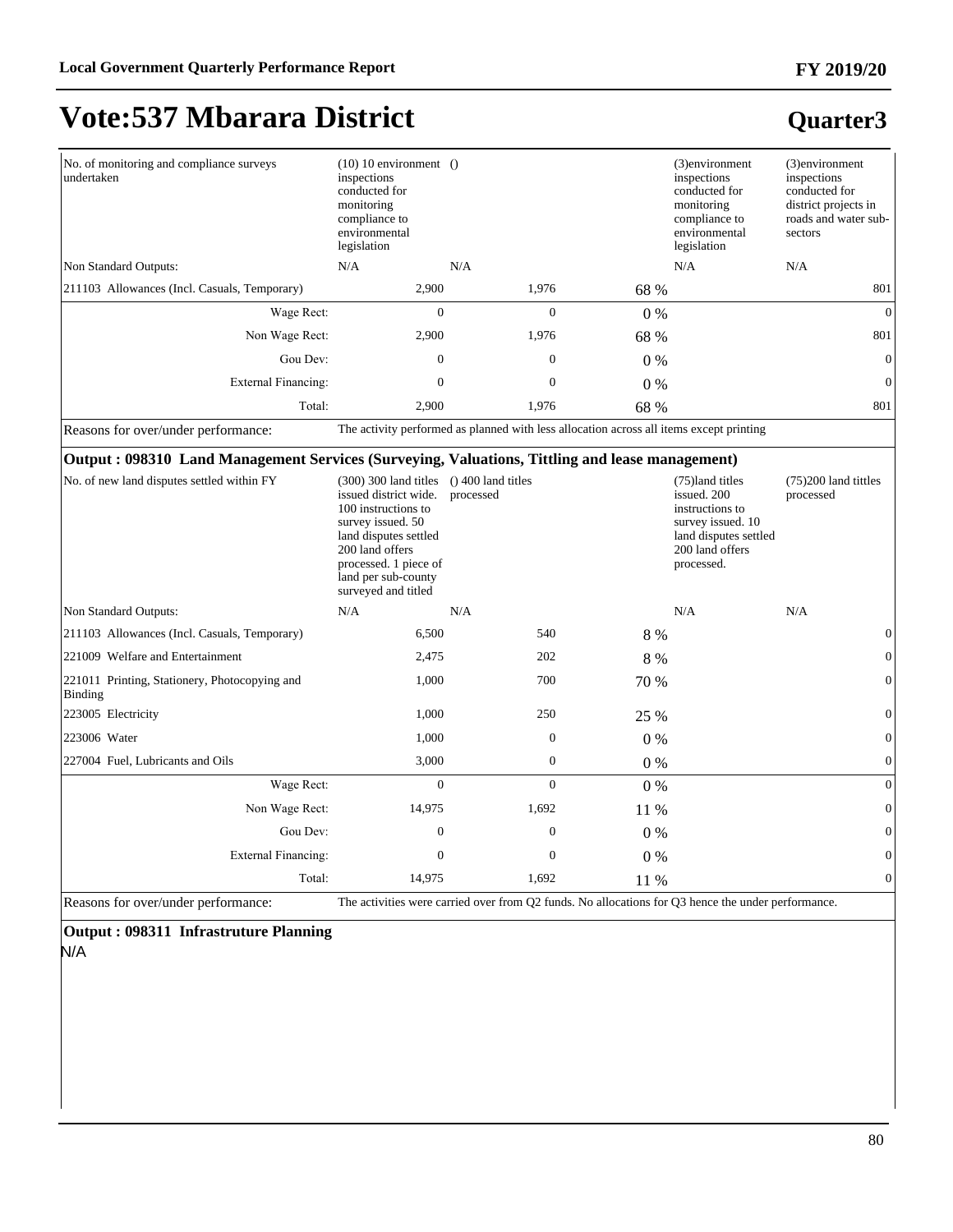| Non Standard Outputs:                                    | 3 physical<br>development plans<br>for rural trading<br>centers, awareness<br>creation on physical<br>planning,<br>Inspections on<br>compliance to<br>physical planning,<br>implementation of<br>physical plans,<br>demarcation of<br>boundaries between<br>urban and peri-<br>urban/rural areas,<br>physical planning<br>committee meetings |                  |       | 2 Physical Planning<br>committee meetings<br>held, 3 physical<br>planning inspections<br>conducted | 3 Physical planning<br>inspections |
|----------------------------------------------------------|----------------------------------------------------------------------------------------------------------------------------------------------------------------------------------------------------------------------------------------------------------------------------------------------------------------------------------------------|------------------|-------|----------------------------------------------------------------------------------------------------|------------------------------------|
| 211103 Allowances (Incl. Casuals, Temporary)             | 3,200                                                                                                                                                                                                                                                                                                                                        | 700              | 22 %  |                                                                                                    | $\Omega$                           |
| 221011 Printing, Stationery, Photocopying and<br>Binding | 300                                                                                                                                                                                                                                                                                                                                          | 100              | 33 %  |                                                                                                    | $\boldsymbol{0}$                   |
| 227001 Travel inland                                     | 1,000                                                                                                                                                                                                                                                                                                                                        | 700              | 70 %  |                                                                                                    | $\overline{0}$                     |
| 227004 Fuel, Lubricants and Oils                         | 1,500                                                                                                                                                                                                                                                                                                                                        | $\mathbf{0}$     | 0%    |                                                                                                    | $\boldsymbol{0}$                   |
| Wage Rect:                                               | $\overline{0}$                                                                                                                                                                                                                                                                                                                               | $\overline{0}$   | 0%    |                                                                                                    | $\overline{0}$                     |
| Non Wage Rect:                                           | 6,000                                                                                                                                                                                                                                                                                                                                        | 1,500            | 25 %  |                                                                                                    | $\boldsymbol{0}$                   |
| Gou Dev:                                                 | $\boldsymbol{0}$                                                                                                                                                                                                                                                                                                                             | $\boldsymbol{0}$ | 0%    |                                                                                                    | $\boldsymbol{0}$                   |
| <b>External Financing:</b>                               | $\theta$                                                                                                                                                                                                                                                                                                                                     | $\theta$         | $0\%$ |                                                                                                    | $\boldsymbol{0}$                   |
| Total:                                                   | 6,000                                                                                                                                                                                                                                                                                                                                        | 1,500            | 25 %  |                                                                                                    | $\mathbf{0}$                       |
| Reasons for over/under performance:                      | The activities were carried over from Q2 funds. No funds allocation for Q3 hence the under performance                                                                                                                                                                                                                                       |                  |       |                                                                                                    |                                    |
| Total For Natural Resources : Wage Rect:                 | 121,935                                                                                                                                                                                                                                                                                                                                      | 58,246           | 48 %  |                                                                                                    | 27,213                             |
| Non-Wage Reccurent:                                      | 43,263                                                                                                                                                                                                                                                                                                                                       | 13,592           | 31 %  |                                                                                                    | 951                                |
| GoU Dev:                                                 | 0                                                                                                                                                                                                                                                                                                                                            | 0                | $0\%$ |                                                                                                    | $\theta$                           |
| Donor Dev:                                               | 0                                                                                                                                                                                                                                                                                                                                            | 0                | 0%    |                                                                                                    | 0                                  |
| Grand Total:                                             | 165,198                                                                                                                                                                                                                                                                                                                                      | 71,837           | 43.5% |                                                                                                    | 28,164                             |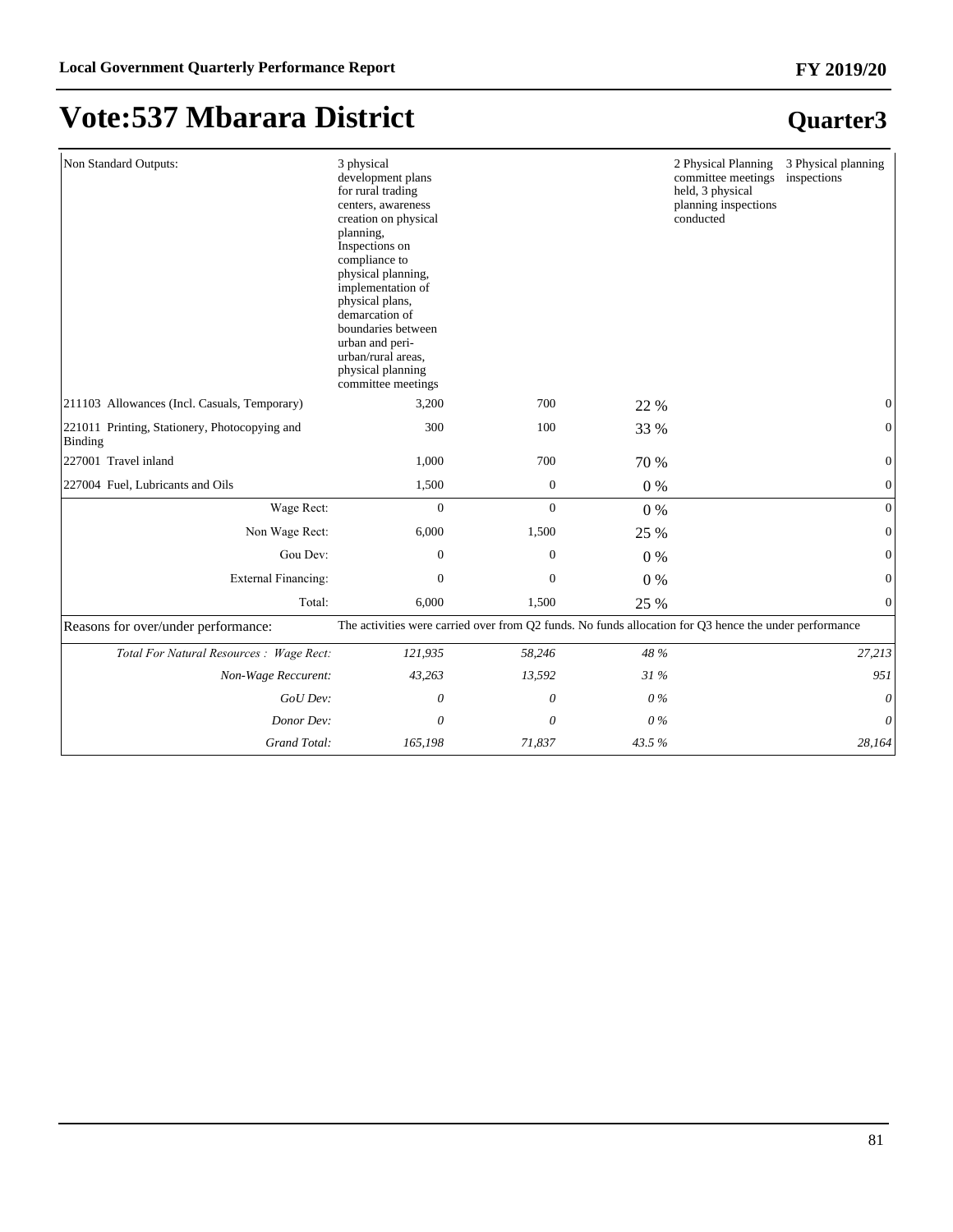#### **FY 2019/20**

### **Quarter3**

#### **Workplan : 9 Community Based Services**

| <b>Outputs and Performance Indicators</b><br>$(Ushs$ Thousands)            | <b>Annual</b><br><b>Planned</b><br><b>Outputs</b>                                                                                                                                                                                                  | <b>Cumulative</b><br>Output<br><b>Performance</b>                                                                            | % Peformance | Quarterly<br><b>Planned</b><br><b>Outputs</b>                                                                                                                                                     | Quarterly<br>Output<br><b>Performance</b>                                                                                                                                                                      |  |  |  |
|----------------------------------------------------------------------------|----------------------------------------------------------------------------------------------------------------------------------------------------------------------------------------------------------------------------------------------------|------------------------------------------------------------------------------------------------------------------------------|--------------|---------------------------------------------------------------------------------------------------------------------------------------------------------------------------------------------------|----------------------------------------------------------------------------------------------------------------------------------------------------------------------------------------------------------------|--|--|--|
| <b>Programme: 1081 Community Mobilisation and Empowerment</b>              |                                                                                                                                                                                                                                                    |                                                                                                                              |              |                                                                                                                                                                                                   |                                                                                                                                                                                                                |  |  |  |
| <b>Higher LG Services</b>                                                  |                                                                                                                                                                                                                                                    |                                                                                                                              |              |                                                                                                                                                                                                   |                                                                                                                                                                                                                |  |  |  |
| <b>Output: 108104 Facilitation of Community Development Workers</b><br>N/A |                                                                                                                                                                                                                                                    |                                                                                                                              |              |                                                                                                                                                                                                   |                                                                                                                                                                                                                |  |  |  |
| Non Standard Outputs:                                                      | 5 Community<br>Groups / IGAs<br>trained<br>5 Community<br>Participatory<br>planning meeting<br>held<br>5 Monitoring and<br>supervision<br>conducted                                                                                                | 2 community<br>Grroups sensetised<br>on development<br>issues<br>3 Community<br>participatory<br>meetings held               |              | 2 Community<br>Group/ IGAs trained<br>1 Community<br>Participatory<br>planning meeting<br>held<br>1 Monitoring and<br>supervision<br>conducted                                                    | 1 participatory<br>planning meeting<br>held in Kagongi sub<br>county                                                                                                                                           |  |  |  |
| 221011 Printing, Stationery, Photocopying and<br>Binding                   | 100                                                                                                                                                                                                                                                | 100                                                                                                                          | 100 %        |                                                                                                                                                                                                   | $\mathbf{0}$                                                                                                                                                                                                   |  |  |  |
| 222001 Telecommunications                                                  | 100                                                                                                                                                                                                                                                | 100                                                                                                                          | 100 %        |                                                                                                                                                                                                   | $\mathbf{0}$                                                                                                                                                                                                   |  |  |  |
| 227001 Travel inland                                                       | 1,270                                                                                                                                                                                                                                              | 1,245                                                                                                                        | 98 %         |                                                                                                                                                                                                   | 117                                                                                                                                                                                                            |  |  |  |
| Wage Rect:                                                                 | $\mathbf{0}$                                                                                                                                                                                                                                       | $\mathbf{0}$                                                                                                                 | $0\%$        |                                                                                                                                                                                                   | $\overline{0}$                                                                                                                                                                                                 |  |  |  |
| Non Wage Rect:                                                             | 1,470                                                                                                                                                                                                                                              | 1,445                                                                                                                        | 98 %         |                                                                                                                                                                                                   | 117                                                                                                                                                                                                            |  |  |  |
| Gou Dev:                                                                   | 0                                                                                                                                                                                                                                                  | $\mathbf{0}$                                                                                                                 | $0\%$        |                                                                                                                                                                                                   | $\mathbf{0}$                                                                                                                                                                                                   |  |  |  |
| <b>External Financing:</b>                                                 | 0                                                                                                                                                                                                                                                  | $\mathbf{0}$                                                                                                                 | $0\%$        |                                                                                                                                                                                                   | $\overline{0}$                                                                                                                                                                                                 |  |  |  |
| Total:                                                                     | 1,470                                                                                                                                                                                                                                              | 1,445                                                                                                                        | 98 %         |                                                                                                                                                                                                   | 117                                                                                                                                                                                                            |  |  |  |
| Reasons for over/under performance:                                        | Less funds received than planned                                                                                                                                                                                                                   |                                                                                                                              |              |                                                                                                                                                                                                   |                                                                                                                                                                                                                |  |  |  |
| Output: 108105 Adult Learning                                              |                                                                                                                                                                                                                                                    |                                                                                                                              |              |                                                                                                                                                                                                   |                                                                                                                                                                                                                |  |  |  |
| No. FAL Learners Trained                                                   | $(2225)$ A total of<br>2225 FAL learners<br>trained in the district                                                                                                                                                                                | (783) A total of 783<br>FAL learners trained                                                                                 |              | (2235)A total 2225<br>FAL learners will be Learners trained in<br>trained in the year                                                                                                             | ()A tatal of 410 FAL<br>seven sub counties                                                                                                                                                                     |  |  |  |
| Non Standard Outputs:                                                      | -2 FAL Instructors<br>trainings conducted<br>-6 FAL review and<br>planning meetings<br>held<br>FAL data updated<br>FAL activities<br>supervised $\&$<br>monitored<br>Submission of FAL<br>quarterly work-plans<br>and reports to<br>MGLSD, Kampala | 2 trainings of FAL<br>Instructors.<br>1 FAL review and<br>planning meetings<br>held<br>Submission of FAL<br>reports to MGLSD |              | -1 FAL review and<br>planning meetings<br>held<br>FAL data updated<br>1 visit for FAL<br>supervision $&$<br>monitoring<br>quarterly work-plans and reports to<br>and reports to<br>MGLSD, Kampala | 1 FAL review and<br>planning meetings<br>held in Rubaya<br>FAL data updated<br>1 visit for FAL<br>supervision &<br>monitoring<br>Submission of FAL<br>Submission of FAL quarterly work-plans<br>MGLSD, Kampala |  |  |  |
| 211103 Allowances (Incl. Casuals, Temporary)                               | 800                                                                                                                                                                                                                                                | 548                                                                                                                          | 68 %         |                                                                                                                                                                                                   | 253                                                                                                                                                                                                            |  |  |  |
| 221002 Workshops and Seminars                                              | 1,200                                                                                                                                                                                                                                              | 923                                                                                                                          | 77 %         |                                                                                                                                                                                                   | $\overline{0}$                                                                                                                                                                                                 |  |  |  |
| 221011 Printing, Stationery, Photocopying and<br>Binding                   | 101                                                                                                                                                                                                                                                | 59                                                                                                                           | 59 %         |                                                                                                                                                                                                   | 19                                                                                                                                                                                                             |  |  |  |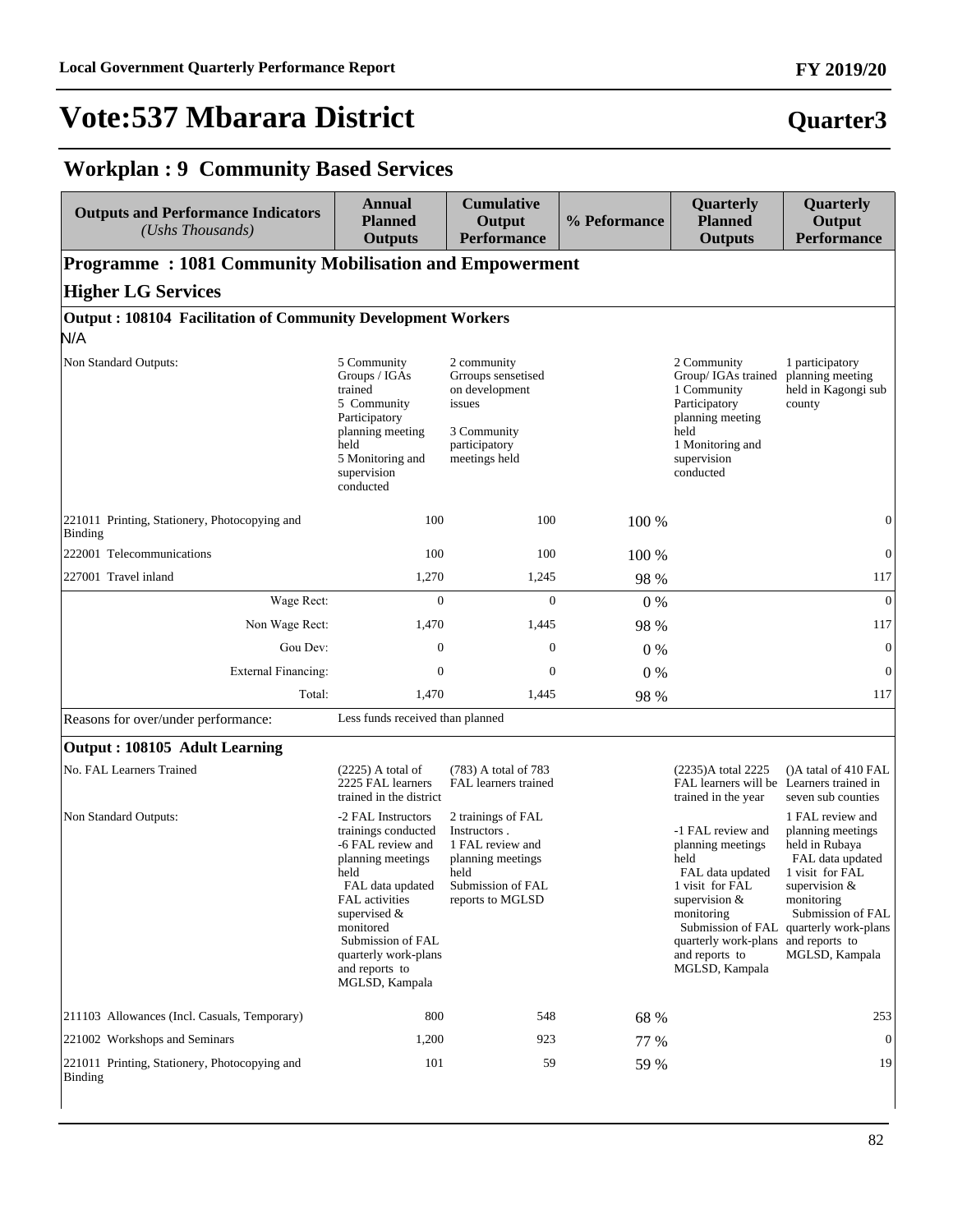**Quarter3**

# **Vote:537 Mbarara District**

|                                                                                                                                                | 1,578                                                                                                                                                                                                                                                                                                                                 |                                                                                                                                                                              |                                                                                                                                                | 693                                                                                                                           |
|------------------------------------------------------------------------------------------------------------------------------------------------|---------------------------------------------------------------------------------------------------------------------------------------------------------------------------------------------------------------------------------------------------------------------------------------------------------------------------------------|------------------------------------------------------------------------------------------------------------------------------------------------------------------------------|------------------------------------------------------------------------------------------------------------------------------------------------|-------------------------------------------------------------------------------------------------------------------------------|
|                                                                                                                                                | $\mathbf{0}$                                                                                                                                                                                                                                                                                                                          |                                                                                                                                                                              |                                                                                                                                                | $\mathbf{0}$                                                                                                                  |
|                                                                                                                                                | 3,107                                                                                                                                                                                                                                                                                                                                 |                                                                                                                                                                              |                                                                                                                                                | 964                                                                                                                           |
|                                                                                                                                                | $\mathbf{0}$                                                                                                                                                                                                                                                                                                                          | $0\%$                                                                                                                                                                        |                                                                                                                                                | $\mathbf{0}$                                                                                                                  |
|                                                                                                                                                | $\theta$                                                                                                                                                                                                                                                                                                                              | 0%                                                                                                                                                                           |                                                                                                                                                | $\theta$                                                                                                                      |
|                                                                                                                                                | 3,107                                                                                                                                                                                                                                                                                                                                 | 70 %                                                                                                                                                                         |                                                                                                                                                | 964                                                                                                                           |
| Done as planned                                                                                                                                |                                                                                                                                                                                                                                                                                                                                       |                                                                                                                                                                              |                                                                                                                                                |                                                                                                                               |
|                                                                                                                                                |                                                                                                                                                                                                                                                                                                                                       |                                                                                                                                                                              |                                                                                                                                                |                                                                                                                               |
| 5 Gender<br>mainstreaming<br>meetings held<br>5 Community<br>sensitization<br>meetings on<br>property Rights &<br>legal marriages<br>conducted |                                                                                                                                                                                                                                                                                                                                       |                                                                                                                                                                              | 1 Gender<br>mainstreaming<br>meetings held<br>2 Community<br>sensitization<br>meetings on<br>property Rights &<br>legal marriages<br>conducted | None                                                                                                                          |
|                                                                                                                                                | $\mathbf{0}$                                                                                                                                                                                                                                                                                                                          | 0%                                                                                                                                                                           |                                                                                                                                                | $\Omega$                                                                                                                      |
|                                                                                                                                                | $\mathbf{0}$                                                                                                                                                                                                                                                                                                                          | 0%                                                                                                                                                                           |                                                                                                                                                | $\overline{0}$                                                                                                                |
|                                                                                                                                                | 596                                                                                                                                                                                                                                                                                                                                   |                                                                                                                                                                              |                                                                                                                                                | $\boldsymbol{0}$                                                                                                              |
|                                                                                                                                                | $\mathbf{0}$                                                                                                                                                                                                                                                                                                                          | $0\%$                                                                                                                                                                        |                                                                                                                                                | $\overline{0}$                                                                                                                |
|                                                                                                                                                | 596                                                                                                                                                                                                                                                                                                                                   | 23 %                                                                                                                                                                         |                                                                                                                                                | $\Omega$                                                                                                                      |
|                                                                                                                                                | $\boldsymbol{0}$                                                                                                                                                                                                                                                                                                                      | $0\%$                                                                                                                                                                        |                                                                                                                                                | 0                                                                                                                             |
|                                                                                                                                                | $\boldsymbol{0}$                                                                                                                                                                                                                                                                                                                      | $0\%$                                                                                                                                                                        |                                                                                                                                                | $\overline{0}$                                                                                                                |
|                                                                                                                                                | 596                                                                                                                                                                                                                                                                                                                                   | 23 %                                                                                                                                                                         |                                                                                                                                                | $\overline{0}$                                                                                                                |
| unfunded                                                                                                                                       |                                                                                                                                                                                                                                                                                                                                       |                                                                                                                                                                              |                                                                                                                                                |                                                                                                                               |
|                                                                                                                                                |                                                                                                                                                                                                                                                                                                                                       |                                                                                                                                                                              |                                                                                                                                                |                                                                                                                               |
| Magistrates Court,<br>Mbarara Police<br>Station, Villages                                                                                      | (15) Mbarara Chief<br>Magistrate Court,<br>Kabale Remand<br>Home,) Mbarara<br><b>Police Station</b>                                                                                                                                                                                                                                   |                                                                                                                                                                              | (5) Mbarara Chief<br>Magistrates Court,<br>Mbarara Police<br>Station, Villages                                                                 | (5) Mbarara Chief<br>Magistrate Court, (1<br>child) Kabale<br>Remand Home (3<br>child) Mbarara<br>Police Station (1<br>child) |
|                                                                                                                                                | Wage Rect:<br>Non Wage Rect:<br>Gou Dev:<br><b>External Financing:</b><br>Total:<br>Output: 108107 Gender Mainstreaming<br>Wage Rect:<br>Non Wage Rect:<br>Gou Dev:<br><b>External Financing:</b><br>Total:<br>Output: 108108 Children and Youth Services<br>No. of children cases (Juveniles) handled and settled (20) Mbarara Chief | 2,310<br>$\overline{0}$<br>4,411<br>$\boldsymbol{0}$<br>$\mathbf{0}$<br>4,411<br>200<br>100<br>2,297<br>$\overline{0}$<br>2,597<br>$\boldsymbol{0}$<br>$\mathbf{0}$<br>2,597 |                                                                                                                                                | 68 %<br>$0\ \%$<br>70 %<br>26 %                                                                                               |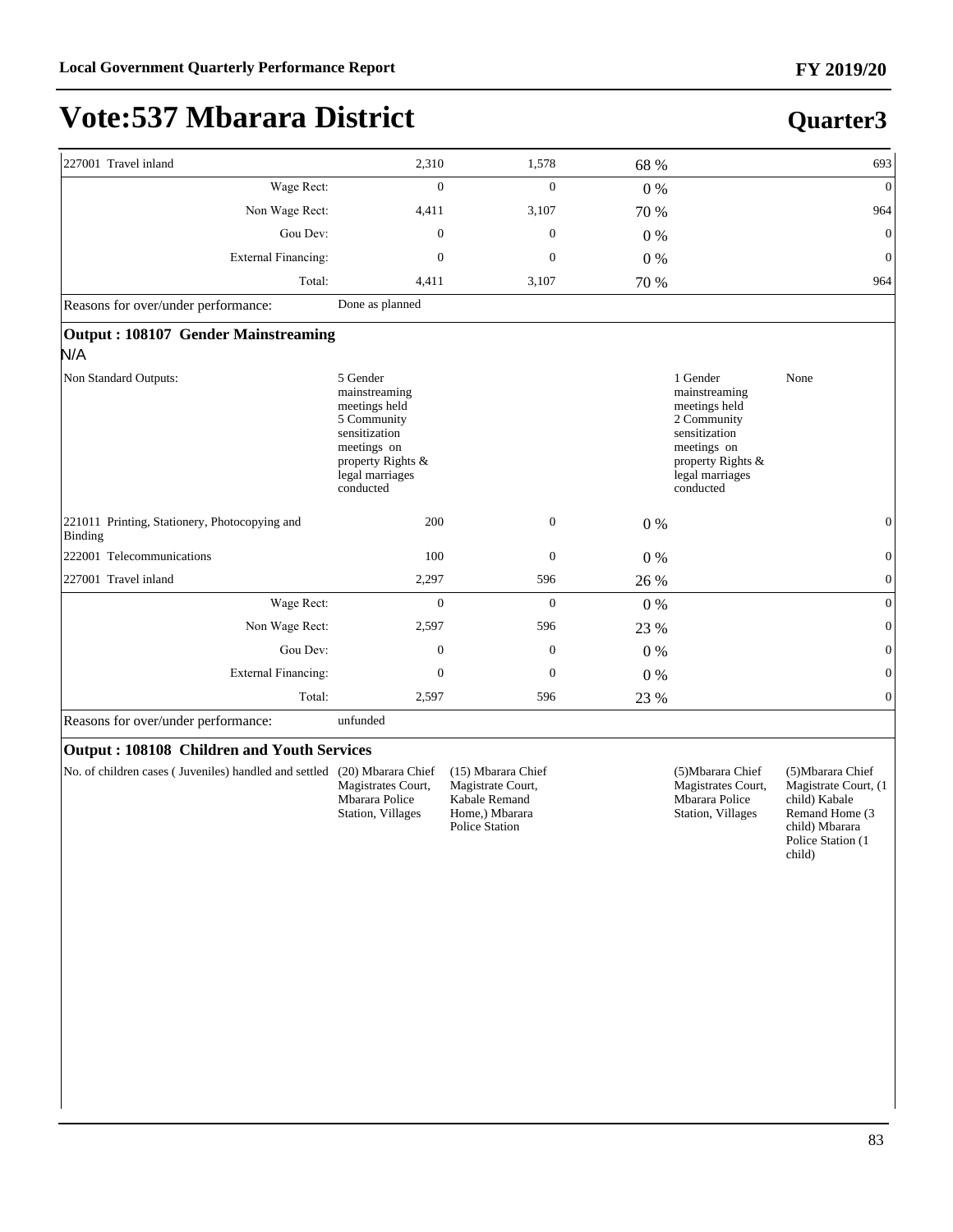**Quarter3**

# **Vote:537 Mbarara District**

| Non Standard Outputs:                                                       | 30 children Settled<br>Alternative care<br>arrangements for 30<br>children in need of<br>care and protection<br>made<br>10 Family<br>counseling and<br>arbitration visits<br>conducted<br>200 Cases of<br>Maintenance and<br>custody of children<br>handled<br>10 Supervision visits<br>of Child care<br>institutions<br>conducted<br>Day of African<br>Child celebrated<br>Support for Divine<br><b>Marcy Babies Home</b><br>and Para Social<br>workers<br>Utilities (electricity<br>and water)paid for<br>Office<br>administration<br>(stationary and<br>airtime | 26 children resettled<br>i.<br>4 family visits for<br>assessment of<br>prospective foster<br>parents<br>12 follow ups of<br>fostered children in<br>different parts of the<br>district<br>18 visits for<br>counselling and<br>arbitration<br>6 assessments of<br>prospective Foster<br>parents<br>106 cases of child<br>maintenance and<br>custody handled |       | 7 children Settled<br>and follow ups of<br>settled children<br>Alternative care<br>arrangements for 8<br>children in need of<br>care and protection<br>made<br>10 Family<br>counseling and<br>arbitration visits<br>conducted<br>50 Cases of<br>Maintenance and<br>custody of children<br>handled<br>3 Supervision visits<br>of Child care<br>institutions<br>conducted<br>Support for Divine<br>Marcy Babies Home<br>and Para Social<br>workers<br>Utilities (electricity<br>and water)paid for<br>Office<br>administration<br>(stationary and<br>airtime | 7 children resettled<br>4 family visits for<br>assessment of<br>prospective foster<br>parents<br>3 Family counseling<br>and arbitration visits<br>conducted<br>125 Cases of<br>Maintenance and<br>custody of children<br>handled |
|-----------------------------------------------------------------------------|--------------------------------------------------------------------------------------------------------------------------------------------------------------------------------------------------------------------------------------------------------------------------------------------------------------------------------------------------------------------------------------------------------------------------------------------------------------------------------------------------------------------------------------------------------------------|------------------------------------------------------------------------------------------------------------------------------------------------------------------------------------------------------------------------------------------------------------------------------------------------------------------------------------------------------------|-------|------------------------------------------------------------------------------------------------------------------------------------------------------------------------------------------------------------------------------------------------------------------------------------------------------------------------------------------------------------------------------------------------------------------------------------------------------------------------------------------------------------------------------------------------------------|----------------------------------------------------------------------------------------------------------------------------------------------------------------------------------------------------------------------------------|
| 221009 Welfare and Entertainment                                            | 500                                                                                                                                                                                                                                                                                                                                                                                                                                                                                                                                                                | $\theta$                                                                                                                                                                                                                                                                                                                                                   | $0\%$ |                                                                                                                                                                                                                                                                                                                                                                                                                                                                                                                                                            | $\mathbf{0}$                                                                                                                                                                                                                     |
| 221011 Printing, Stationery, Photocopying and<br>Binding                    | 500                                                                                                                                                                                                                                                                                                                                                                                                                                                                                                                                                                | 380                                                                                                                                                                                                                                                                                                                                                        | 76 %  |                                                                                                                                                                                                                                                                                                                                                                                                                                                                                                                                                            | $\overline{0}$                                                                                                                                                                                                                   |
| 222001 Telecommunications                                                   | 400                                                                                                                                                                                                                                                                                                                                                                                                                                                                                                                                                                | 200                                                                                                                                                                                                                                                                                                                                                        | 50 %  |                                                                                                                                                                                                                                                                                                                                                                                                                                                                                                                                                            | $\boldsymbol{0}$                                                                                                                                                                                                                 |
| 223005 Electricity                                                          | 400                                                                                                                                                                                                                                                                                                                                                                                                                                                                                                                                                                | 100                                                                                                                                                                                                                                                                                                                                                        | 25 %  |                                                                                                                                                                                                                                                                                                                                                                                                                                                                                                                                                            | $\boldsymbol{0}$                                                                                                                                                                                                                 |
| 223006 Water                                                                | 400                                                                                                                                                                                                                                                                                                                                                                                                                                                                                                                                                                | 109                                                                                                                                                                                                                                                                                                                                                        | 27 %  |                                                                                                                                                                                                                                                                                                                                                                                                                                                                                                                                                            | $\boldsymbol{0}$                                                                                                                                                                                                                 |
| 227001 Travel inland                                                        | 6,481                                                                                                                                                                                                                                                                                                                                                                                                                                                                                                                                                              | 5,192                                                                                                                                                                                                                                                                                                                                                      | 80 %  |                                                                                                                                                                                                                                                                                                                                                                                                                                                                                                                                                            | 735                                                                                                                                                                                                                              |
| 282101 Donations                                                            | 2,000                                                                                                                                                                                                                                                                                                                                                                                                                                                                                                                                                              | 601                                                                                                                                                                                                                                                                                                                                                        | 30 %  |                                                                                                                                                                                                                                                                                                                                                                                                                                                                                                                                                            | $\boldsymbol{0}$                                                                                                                                                                                                                 |
| Wage Rect:                                                                  | $\mathbf{0}$                                                                                                                                                                                                                                                                                                                                                                                                                                                                                                                                                       | $\overline{0}$                                                                                                                                                                                                                                                                                                                                             | $0\%$ |                                                                                                                                                                                                                                                                                                                                                                                                                                                                                                                                                            | $\mathbf{0}$                                                                                                                                                                                                                     |
| Non Wage Rect:                                                              | 10,681                                                                                                                                                                                                                                                                                                                                                                                                                                                                                                                                                             | 6,581                                                                                                                                                                                                                                                                                                                                                      | 62 %  |                                                                                                                                                                                                                                                                                                                                                                                                                                                                                                                                                            | 735                                                                                                                                                                                                                              |
| Gou Dev:                                                                    | $\Omega$                                                                                                                                                                                                                                                                                                                                                                                                                                                                                                                                                           | $\boldsymbol{0}$                                                                                                                                                                                                                                                                                                                                           | $0\%$ |                                                                                                                                                                                                                                                                                                                                                                                                                                                                                                                                                            | $\boldsymbol{0}$                                                                                                                                                                                                                 |
| External Financing:                                                         | $\mathbf{0}$                                                                                                                                                                                                                                                                                                                                                                                                                                                                                                                                                       | $\boldsymbol{0}$                                                                                                                                                                                                                                                                                                                                           | 0%    |                                                                                                                                                                                                                                                                                                                                                                                                                                                                                                                                                            | $\boldsymbol{0}$                                                                                                                                                                                                                 |
| Total:                                                                      | 10.681                                                                                                                                                                                                                                                                                                                                                                                                                                                                                                                                                             | 6,581                                                                                                                                                                                                                                                                                                                                                      | 62 %  |                                                                                                                                                                                                                                                                                                                                                                                                                                                                                                                                                            | 735                                                                                                                                                                                                                              |
| Reasons for over/under performance:                                         |                                                                                                                                                                                                                                                                                                                                                                                                                                                                                                                                                                    | Less funds released than expected . Only Conditional grant received; there was no local revenue released.                                                                                                                                                                                                                                                  |       |                                                                                                                                                                                                                                                                                                                                                                                                                                                                                                                                                            |                                                                                                                                                                                                                                  |
| .100100C<br>$\mathbf{L} \cdot \mathbf{V}$ and $\mathbf{L} \cdot \mathbf{V}$ | $-21 -$                                                                                                                                                                                                                                                                                                                                                                                                                                                                                                                                                            |                                                                                                                                                                                                                                                                                                                                                            |       |                                                                                                                                                                                                                                                                                                                                                                                                                                                                                                                                                            |                                                                                                                                                                                                                                  |

#### **Output : 108109 Support to Youth Councils**

No. of Youth councils supported (4) District Youth Council

(3) District Youth Council facilitated 3 times

(1)District Youth Council

(1)District Youth Council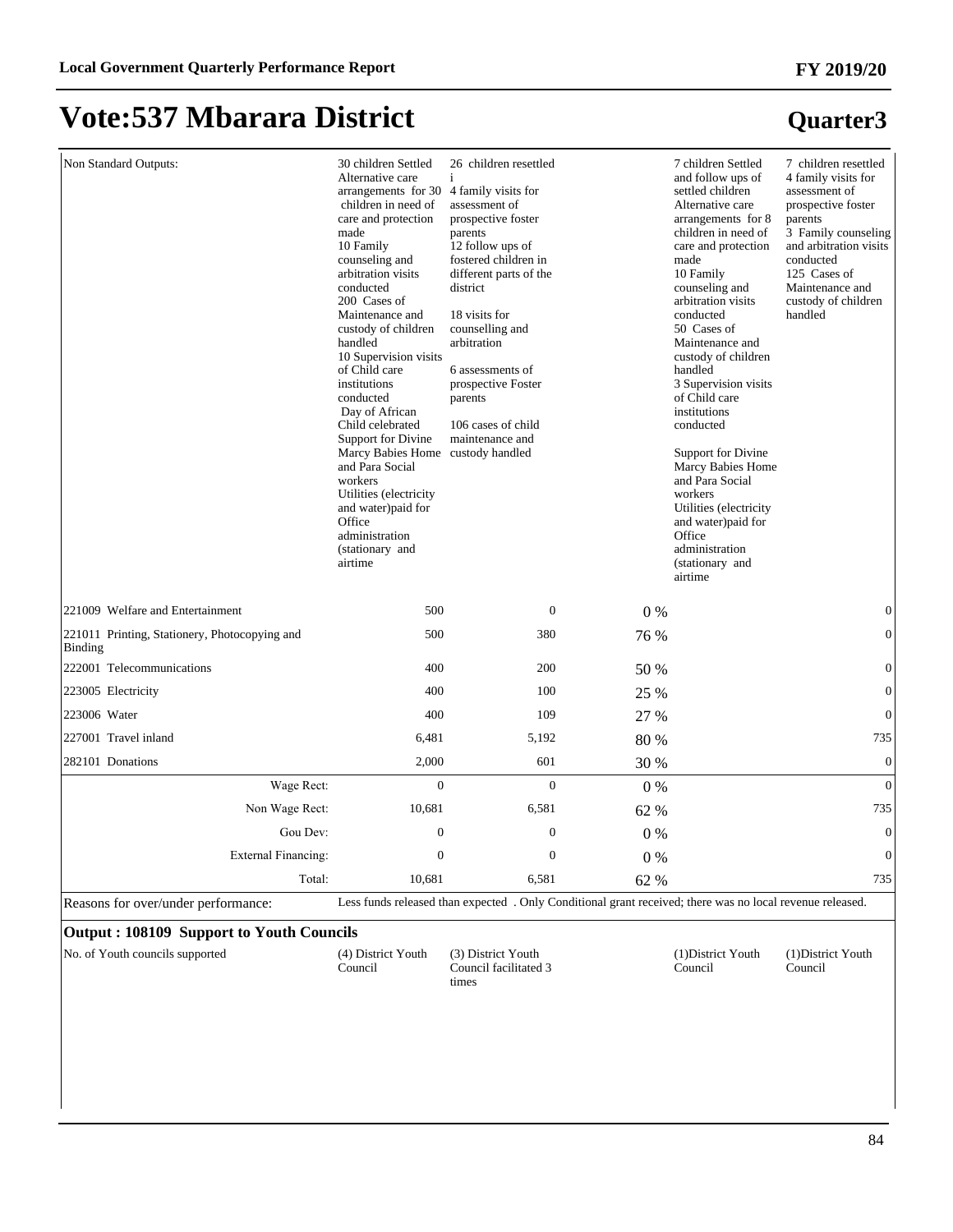| Non Standard Outputs:                                    | 2 District Youth<br>Executive<br>Committee meetings<br>held<br>1 District Youth<br>Council general<br>meeting held<br>Youth day<br>celebrated<br>40 Youth<br>development project<br>(YLP) funded<br>2 Sub county based<br>Sensitization<br>workshops on<br>developmental<br>issues conducted | 17 monitoring and<br>supervision visits of<br>YLP youth groups<br>beneficiaries<br>1 District Youth<br>Council Executive<br>Meeing Held |       | 10 Youth<br>development project YLP youth groups<br>(YLP) funded<br>1 Sub county based<br>Sensitization<br>workshops on<br>developmental<br>issues conducted | 7 monitoring and<br>supervision visits of<br>beneficiaries<br>1 District Youth<br>Council Executive<br>Meeing Held |
|----------------------------------------------------------|----------------------------------------------------------------------------------------------------------------------------------------------------------------------------------------------------------------------------------------------------------------------------------------------|-----------------------------------------------------------------------------------------------------------------------------------------|-------|--------------------------------------------------------------------------------------------------------------------------------------------------------------|--------------------------------------------------------------------------------------------------------------------|
| 211103 Allowances (Incl. Casuals, Temporary)             | 8,000                                                                                                                                                                                                                                                                                        | $\boldsymbol{0}$                                                                                                                        | $0\%$ |                                                                                                                                                              | $\boldsymbol{0}$                                                                                                   |
| 221002 Workshops and Seminars                            | 12,000                                                                                                                                                                                                                                                                                       | $\boldsymbol{0}$                                                                                                                        | $0\%$ |                                                                                                                                                              | $\mathbf{0}$                                                                                                       |
| 221009 Welfare and Entertainment                         | 100                                                                                                                                                                                                                                                                                          | 50                                                                                                                                      | 50 %  |                                                                                                                                                              | 50                                                                                                                 |
| 221011 Printing, Stationery, Photocopying and<br>Binding | 2,200                                                                                                                                                                                                                                                                                        | 147                                                                                                                                     | 7 %   |                                                                                                                                                              | 83                                                                                                                 |
| 222001 Telecommunications                                | 400                                                                                                                                                                                                                                                                                          | 100                                                                                                                                     | 25 %  |                                                                                                                                                              | 100                                                                                                                |
| 227001 Travel inland                                     | 11,058                                                                                                                                                                                                                                                                                       | 2,394                                                                                                                                   | 22 %  |                                                                                                                                                              | 1,256                                                                                                              |
| 227004 Fuel, Lubricants and Oils                         | 5,000                                                                                                                                                                                                                                                                                        | $\overline{0}$                                                                                                                          | $0\%$ |                                                                                                                                                              | $\mathbf{0}$                                                                                                       |
| 282101 Donations                                         | 307,062                                                                                                                                                                                                                                                                                      | $\boldsymbol{0}$                                                                                                                        | 0%    |                                                                                                                                                              | $\mathbf{0}$                                                                                                       |
| Wage Rect:                                               | $\overline{0}$                                                                                                                                                                                                                                                                               | $\overline{0}$                                                                                                                          | 0%    |                                                                                                                                                              | $\overline{0}$                                                                                                     |
| Non Wage Rect:                                           | 345,820                                                                                                                                                                                                                                                                                      | 2,691                                                                                                                                   | 1 %   |                                                                                                                                                              | 1,489                                                                                                              |
| Gou Dev:                                                 | $\mathbf{0}$                                                                                                                                                                                                                                                                                 | $\overline{0}$                                                                                                                          | $0\%$ |                                                                                                                                                              | $\overline{0}$                                                                                                     |
| <b>External Financing:</b>                               | $\mathbf{0}$                                                                                                                                                                                                                                                                                 | $\overline{0}$                                                                                                                          | $0\%$ |                                                                                                                                                              | $\Omega$                                                                                                           |
| Total:                                                   | 345,820                                                                                                                                                                                                                                                                                      | 2,691                                                                                                                                   | 1 %   |                                                                                                                                                              | 1,489                                                                                                              |

Reasons for over/under performance: Funds for Youth groups (YLP) not yet received

#### **Output : 108110 Support to Disabled and the Elderly**

No. of assisted aids supplied to disabled and elderly community

(2) 2 Selected / needy PWDs in the district supplied with

appliances

(0) None  $(1)1$  Selected / needy  $(0)$ None PWD in the district supplied with appliances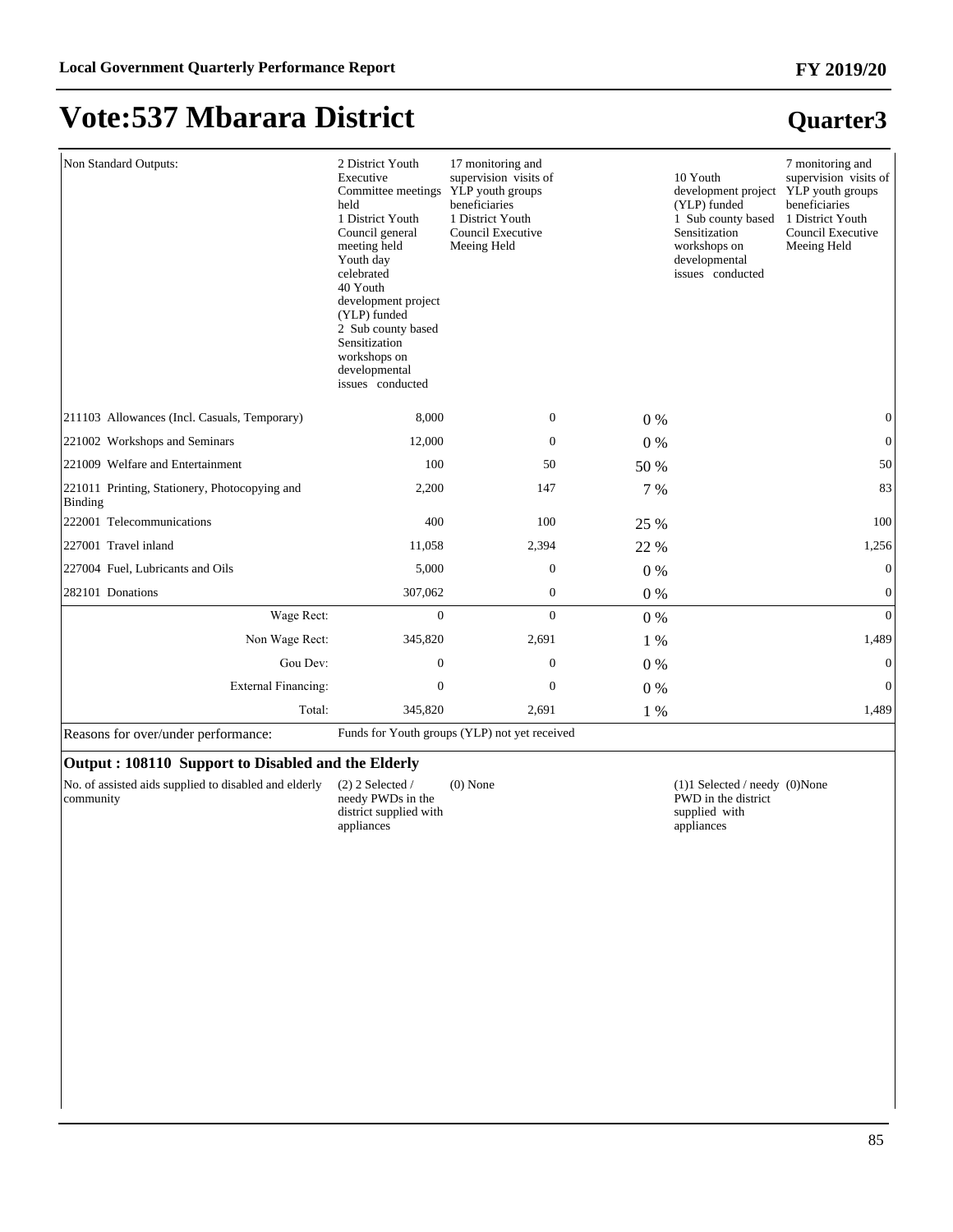**Quarter3**

### **Vote:537 Mbarara District**

#### Non Standard Outputs: 2 PWD executive committee meetings held 1 PWD council general meeting held of District Older 2 days ( PWDs/Elderly)Cele brated 2 Sensitization workshops for PWD on development issues conducted 4 Sensitization workshops for the Elderly on development issues held 10 PWDs groups supported with PWDs special grant 6 groups accessed special grants for PWDs 1 executive committee meeting Person's Council 1 grants Committee foe special grant held 1 Sensitization workshops for PWD on development issues conducted 6 home visits for PWDs families 1 PWD executive committee meeting held 1 Sensitization workshops for PWD on development issues conducted 1 Sensitization workshops for the Elderly on development issues held 3 PWDs groups supported with PWDs special grant 4 groups accessed special grants for PWDs 1 District Older Person's Council held in Kashare 1 grants Committee foe special grant held 1 Executive Committee meeting for PWDs held 6 home visits for PWDs families 221009 Welfare and Entertainment 2300 223 74 % 73 221011 Printing, Stationery, Photocopying and Binding 200 134 67 % 34 222001 Telecommunications 100 69 69 69 69 69 71 227001 Travel inland 2,766 64 % 316 282101 Donations 2,353 and 2,353 and 2,353 and 2,353 and 2,353 and 2,353 and 2,353 and 2,353 and 2,353 and 2,353 :DJH5HFW 0 0 0 % 0 Non Wage Rect: 12,880 6,369 49 % 2,807 Gou Dev:  $0 \t 0 \t 0 \t 0 \t 0$ ([WHUQDO)LQDQFLQJ 0 0 0 % 0 Total: 12,880 6,369 49 % 2,807 Reasons for over/under performance: Part of funds released in Q2 were spent in Q3

#### **Output : 108112 Work based inspections**

N/A

| Non Standard Outputs:                                    | 20 work places<br>Inspected<br>2 sensitization<br>meetings of Workers<br>and employers on<br>their rights,<br>responsibilities and<br>other labour laws<br>carried out | 17 inpections of<br>work places |     |       | 5 work places<br>Inspected<br>1 sensitization<br>meetings of Workers Rubindi and<br>and employers on<br>their rights,<br>responsibilities and<br>other labour laws<br>carried out | 6 work place<br>inspections in<br>Nyakayojo, Kakoba,<br>Rwanyamahembe |
|----------------------------------------------------------|------------------------------------------------------------------------------------------------------------------------------------------------------------------------|---------------------------------|-----|-------|-----------------------------------------------------------------------------------------------------------------------------------------------------------------------------------|-----------------------------------------------------------------------|
| 221011 Printing, Stationery, Photocopying and<br>Binding | 100                                                                                                                                                                    |                                 | 100 | 100 % |                                                                                                                                                                                   | $\Omega$                                                              |
| 222001 Telecommunications                                | 100                                                                                                                                                                    |                                 | 60  | 60 %  |                                                                                                                                                                                   | $\mathbf{0}$                                                          |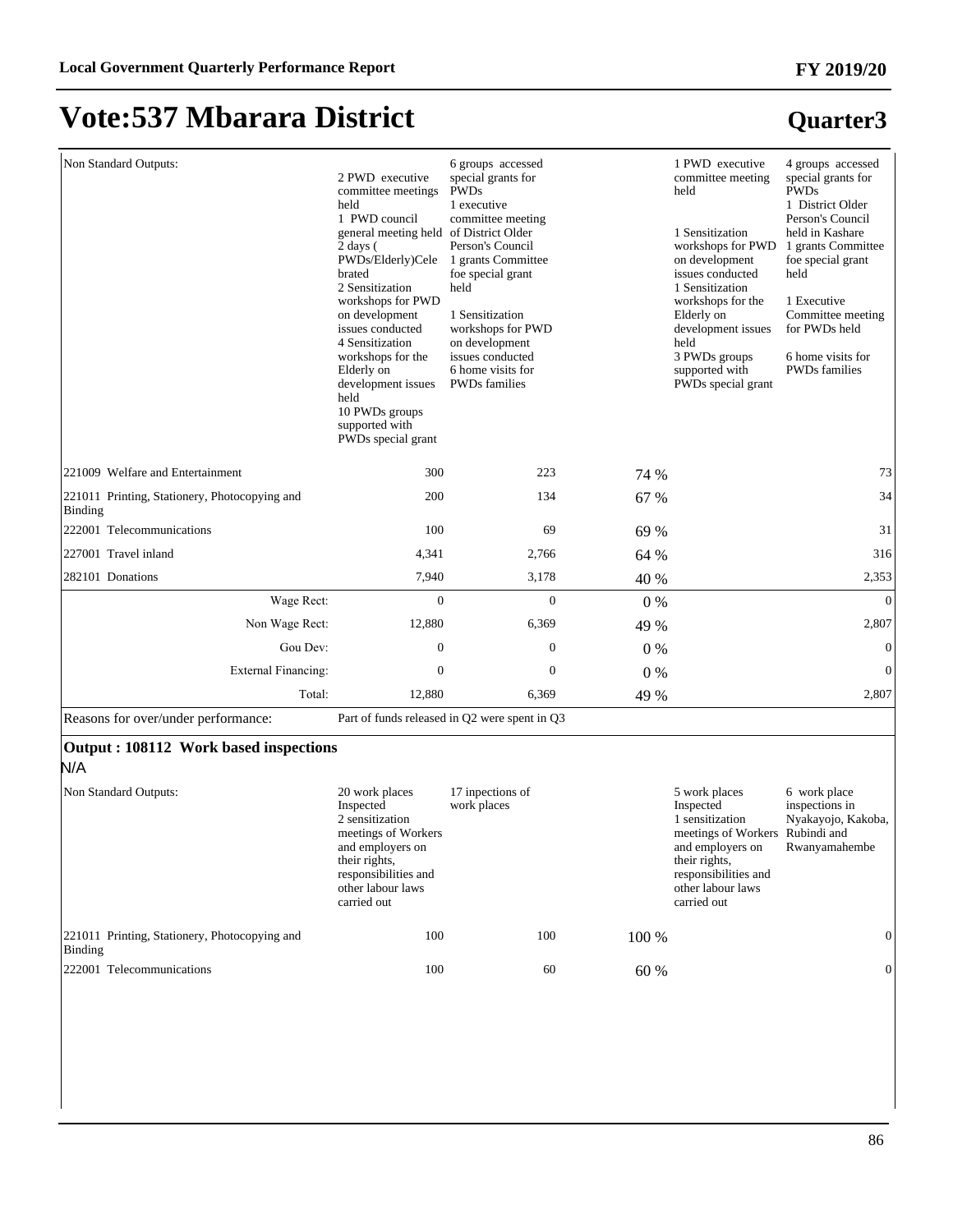#### **Quarter3**

| 227001 Travel inland                                     | 1,682                                                                                                                                                                                                                                                                                                                           | 1,476                                                                                                                                                                                                                                                                                                                     | 88 %  |                                                                                                      | 272                                                                                                                                                                                                                                                                                                                    |
|----------------------------------------------------------|---------------------------------------------------------------------------------------------------------------------------------------------------------------------------------------------------------------------------------------------------------------------------------------------------------------------------------|---------------------------------------------------------------------------------------------------------------------------------------------------------------------------------------------------------------------------------------------------------------------------------------------------------------------------|-------|------------------------------------------------------------------------------------------------------|------------------------------------------------------------------------------------------------------------------------------------------------------------------------------------------------------------------------------------------------------------------------------------------------------------------------|
| Wage Rect:                                               | $\mathbf{0}$                                                                                                                                                                                                                                                                                                                    | $\mathbf{0}$                                                                                                                                                                                                                                                                                                              | 0%    |                                                                                                      | $\overline{0}$                                                                                                                                                                                                                                                                                                         |
| Non Wage Rect:                                           | 1,882                                                                                                                                                                                                                                                                                                                           | 1,636                                                                                                                                                                                                                                                                                                                     | 87 %  |                                                                                                      | 272                                                                                                                                                                                                                                                                                                                    |
| Gou Dev:                                                 | $\Omega$                                                                                                                                                                                                                                                                                                                        | $\Omega$                                                                                                                                                                                                                                                                                                                  | $0\%$ |                                                                                                      | $\boldsymbol{0}$                                                                                                                                                                                                                                                                                                       |
| <b>External Financing:</b>                               | $\mathbf{0}$                                                                                                                                                                                                                                                                                                                    | $\mathbf{0}$                                                                                                                                                                                                                                                                                                              | $0\%$ |                                                                                                      | $\boldsymbol{0}$                                                                                                                                                                                                                                                                                                       |
| Total:                                                   | 1,882                                                                                                                                                                                                                                                                                                                           | 1,636                                                                                                                                                                                                                                                                                                                     | 87 %  |                                                                                                      | 272                                                                                                                                                                                                                                                                                                                    |
| Reasons for over/under performance:                      |                                                                                                                                                                                                                                                                                                                                 | Less funds received than budgeted. No Local revenue received                                                                                                                                                                                                                                                              |       |                                                                                                      |                                                                                                                                                                                                                                                                                                                        |
| Output: 108113 Labour dispute settlement<br>N/A          |                                                                                                                                                                                                                                                                                                                                 |                                                                                                                                                                                                                                                                                                                           |       |                                                                                                      |                                                                                                                                                                                                                                                                                                                        |
| Non Standard Outputs:                                    | 200 labour disputes 37 labour disputes<br>registered<br>60 labour disputes<br>settled<br>Office<br>administration                                                                                                                                                                                                               | settlements at work<br>places<br>labour disputes<br>registered                                                                                                                                                                                                                                                            |       | 50 labour disputes<br>registered<br>15 labour disputes<br>settled<br>Office<br>administration        | 4 labour dispute<br>settlement at work<br>places<br>23 labour disputes<br>registered                                                                                                                                                                                                                                   |
| 221011 Printing, Stationery, Photocopying and<br>Binding | 100                                                                                                                                                                                                                                                                                                                             | $\mathbf{0}$                                                                                                                                                                                                                                                                                                              | $0\%$ |                                                                                                      | $\boldsymbol{0}$                                                                                                                                                                                                                                                                                                       |
| 222001 Telecommunications                                | 100                                                                                                                                                                                                                                                                                                                             | $\boldsymbol{0}$                                                                                                                                                                                                                                                                                                          | $0\%$ |                                                                                                      | $\boldsymbol{0}$                                                                                                                                                                                                                                                                                                       |
| 227001 Travel inland                                     | 800                                                                                                                                                                                                                                                                                                                             | $\boldsymbol{0}$                                                                                                                                                                                                                                                                                                          | 0%    |                                                                                                      | $\boldsymbol{0}$                                                                                                                                                                                                                                                                                                       |
| Wage Rect:                                               | $\mathbf{0}$                                                                                                                                                                                                                                                                                                                    | $\overline{0}$                                                                                                                                                                                                                                                                                                            | $0\%$ |                                                                                                      | $\boldsymbol{0}$                                                                                                                                                                                                                                                                                                       |
| Non Wage Rect:                                           | 1,000                                                                                                                                                                                                                                                                                                                           | 0                                                                                                                                                                                                                                                                                                                         | $0\%$ |                                                                                                      | $\boldsymbol{0}$                                                                                                                                                                                                                                                                                                       |
| Gou Dev:                                                 | $\mathbf{0}$                                                                                                                                                                                                                                                                                                                    | $\mathbf{0}$                                                                                                                                                                                                                                                                                                              | $0\%$ |                                                                                                      | $\boldsymbol{0}$                                                                                                                                                                                                                                                                                                       |
| <b>External Financing:</b>                               | $\mathbf{0}$                                                                                                                                                                                                                                                                                                                    | $\mathbf{0}$                                                                                                                                                                                                                                                                                                              | 0%    |                                                                                                      | $\boldsymbol{0}$                                                                                                                                                                                                                                                                                                       |
| Total:                                                   | 1,000                                                                                                                                                                                                                                                                                                                           | $\mathbf{0}$                                                                                                                                                                                                                                                                                                              | $0\%$ |                                                                                                      | $\overline{0}$                                                                                                                                                                                                                                                                                                         |
| Reasons for over/under performance:                      | Less funds received than expected                                                                                                                                                                                                                                                                                               |                                                                                                                                                                                                                                                                                                                           |       |                                                                                                      |                                                                                                                                                                                                                                                                                                                        |
| <b>Output: 108114 Representation on Women's Councils</b> |                                                                                                                                                                                                                                                                                                                                 |                                                                                                                                                                                                                                                                                                                           |       |                                                                                                      |                                                                                                                                                                                                                                                                                                                        |
| No. of women councils supported                          | $(4)$ 1 Women<br>Council supported                                                                                                                                                                                                                                                                                              | (3) District Women<br>Council supported 3<br>times                                                                                                                                                                                                                                                                        |       | (1) Women Council<br>supported                                                                       | (1) District Women<br>Council                                                                                                                                                                                                                                                                                          |
| Non Standard Outputs:                                    | 2 District women<br>council executive<br>meetings held<br>1 District women<br>council general<br>meetings held<br>International<br>women's day<br>Celebrated<br>30 women groups<br>monitored and<br>Supported with<br><b>UWEP</b> funding<br>development<br>projects (WEP)<br>sub county based<br>sensitization<br>workshops on | 4 sensitisation<br>meetings of women<br>leaders on<br>development issues<br>in Bukiro, Bubare,<br>Rubaya and<br>Rwanyamahembe.<br>18 Monitoring and<br>supervision visits of<br>UWEP activities in<br>seven sub counties<br>by District<br>stakeholders<br>(TPC,RDC, DISO,<br>District WEomen<br>Council<br>Chairperson), |       | 1 District women<br>council executive<br>meetings held<br>International<br>women's day<br>Celebrated | 4 sensitisation<br>meetings of women<br>leaders on<br>development issues<br>in Bukiro, Bubare,<br>Rubaya and<br>Rwanyamahembe.<br>Monitoring and<br>supervision visits of<br>UWEP activities in<br>seven sub counties<br>by District<br>stakeholders<br>(TPC,RDC, DISO,<br>District WEomen<br>Council<br>Chairperson), |

women rights and economic empowerment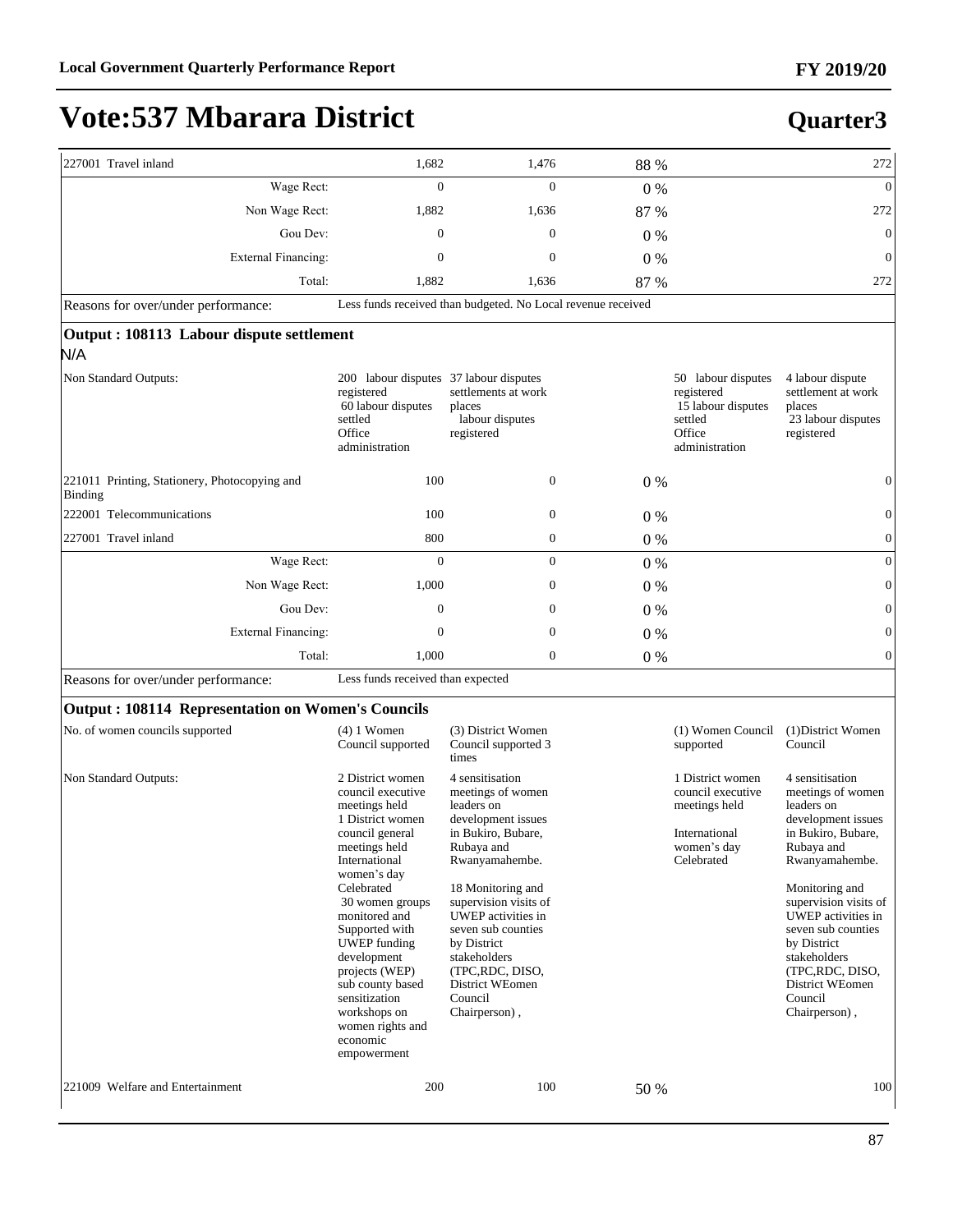**Quarter3**

### **Vote:537 Mbarara District**

#### 221011 Printing, Stationery, Photocopying and Binding 200 1,079 540 % 1,079 222001 Telecommunications 100 300 300 % 300 227001 Travel inland 2.2005 4,126 4,126 4,129 % 4,126 4,126 4,126 :DJH5HFW 0 0 0 % 0 Non Wage Rect: 3,705 5,605 151 % 5,605 5,605 \*RX'HY 0 0 0 % 0 External Financing:  $\begin{array}{ccc} 0 & 0 & 0 \end{array}$ Total: 3,705 5,605 151 % 5,605 5,605 Reasons for over/under performance: More funding was received foe UWEP activities

| <b>Output: 108116 Social Rehabilitation Services</b> |  |  |  |
|------------------------------------------------------|--|--|--|
|------------------------------------------------------|--|--|--|

#### N/A

| Non Standard Outputs:                                    | 5 Poverty awareness<br>campaigns carried<br>out<br>5 HIV/AIDS<br>sensitization<br>meetings for PWDs<br>& Elderly conducted<br>5 CBR activities<br>carried out | 6 home visits of<br><b>PWDs</b> families<br>(CBR) activities<br>carried out<br>2 sensitization<br>meetings of parents<br>of children with<br>disabilities i<br>Poverty awareness<br>campaigns carried<br>out<br>1 HIV/AIDS<br>sensitization<br>meetings for PWDs<br>& Elderly conducted<br>2 CBR activities<br>carried out |       | 1 Poverty awareness<br>campaigns carried<br>out<br>2 HIV/AIDS<br>sensitization<br>meetings for PWDs<br>& Elderly conducted<br>1 CBR activities<br>carried out | 6 home visits of<br><b>PWDs</b> families<br>(CBR) activities<br>carried out |
|----------------------------------------------------------|---------------------------------------------------------------------------------------------------------------------------------------------------------------|----------------------------------------------------------------------------------------------------------------------------------------------------------------------------------------------------------------------------------------------------------------------------------------------------------------------------|-------|---------------------------------------------------------------------------------------------------------------------------------------------------------------|-----------------------------------------------------------------------------|
| 221011 Printing, Stationery, Photocopying and<br>Binding | 100                                                                                                                                                           | $\theta$                                                                                                                                                                                                                                                                                                                   | $0\%$ |                                                                                                                                                               | $\Omega$                                                                    |
| 222001 Telecommunications                                | 100                                                                                                                                                           | $\theta$                                                                                                                                                                                                                                                                                                                   | $0\%$ |                                                                                                                                                               | $\Omega$                                                                    |
| 227001 Travel inland                                     | 1,826                                                                                                                                                         | 1,275                                                                                                                                                                                                                                                                                                                      | 70 %  |                                                                                                                                                               | 290                                                                         |
| Wage Rect:                                               | $\theta$                                                                                                                                                      | $\theta$                                                                                                                                                                                                                                                                                                                   | $0\%$ |                                                                                                                                                               | $\theta$                                                                    |
| Non Wage Rect:                                           | 2,026                                                                                                                                                         | 1,275                                                                                                                                                                                                                                                                                                                      | 63 %  |                                                                                                                                                               | 290                                                                         |
| Gou Dev:                                                 | $\mathbf{0}$                                                                                                                                                  | $\theta$                                                                                                                                                                                                                                                                                                                   | $0\%$ |                                                                                                                                                               | $\theta$                                                                    |
| External Financing:                                      | $\Omega$                                                                                                                                                      | $\Omega$                                                                                                                                                                                                                                                                                                                   | 0%    |                                                                                                                                                               | $\theta$                                                                    |
| Total:                                                   | 2,026                                                                                                                                                         | 1,275                                                                                                                                                                                                                                                                                                                      | 63 %  |                                                                                                                                                               | 290                                                                         |
| Reasons for over/under performance:                      |                                                                                                                                                               | Less funds received than expected (Local revenue not received)                                                                                                                                                                                                                                                             |       |                                                                                                                                                               |                                                                             |

**Output : 108117 Operation of the Community Based Services Department**  N/A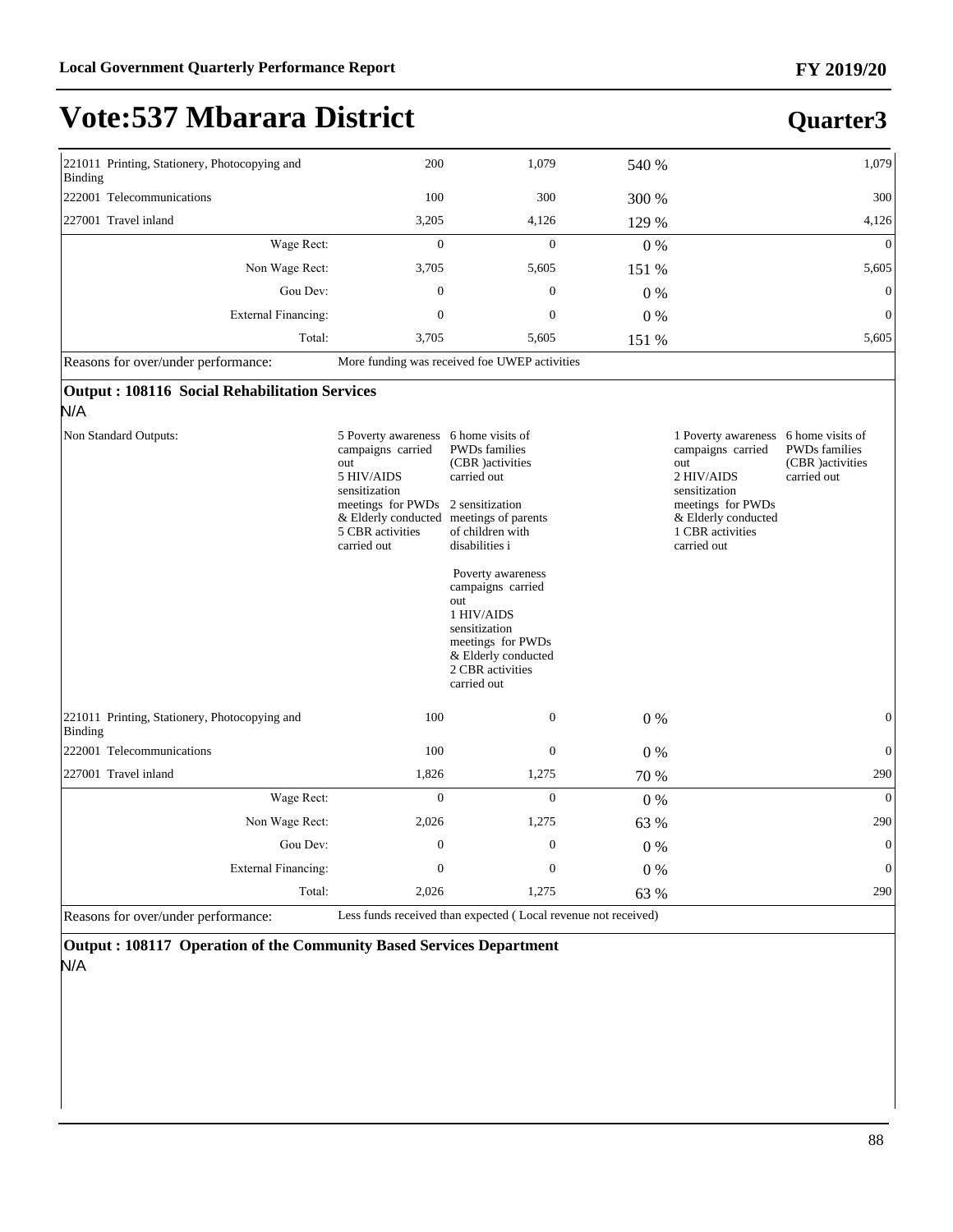| Non Standard Outputs:                                           | Salaries for 22 staffs Salaries of 15 staff<br>paid<br>20 support<br>supervision and<br>monitoring visits of<br>sector staff<br>conducted<br>200 CSO <sub>s</sub><br>registered/renewed<br>their registration<br>Computers and<br>printers<br>Repaired/serviced<br>Staff provided tea<br>Transport<br>allowances for staff<br>paid<br>Campaign against | paid for 9 months<br>6 staff members<br>facilitated with<br>transport allowance<br>for 9 months<br>3 support<br>supervision and<br>monitoring visits of<br>sector staff<br>69 CSOs registered/<br>renewed their<br>registration<br>Staff provided tea<br>Transport |          | Salaries of 3 months Salaries of 16 staff<br>for 22 staffs paid<br>5 support<br>supervision and<br>monitoring visits of<br>sector staff<br>conducted<br>50 CSOs registered/<br>renewed their<br>registration<br>Computers and<br>printers<br>Repaired/serviced<br>Staff provided tea<br>Transport<br>allowances for staff<br>paid<br>1 Campaign against | paid<br>6 staff members<br>facilitated with<br>transport allowance<br>for 6 months<br>17 CSOs registered/<br>renewed their<br>registration<br>Staff provided tea<br>Transport<br>allowances for staff<br>paid<br>Office |
|-----------------------------------------------------------------|--------------------------------------------------------------------------------------------------------------------------------------------------------------------------------------------------------------------------------------------------------------------------------------------------------------------------------------------------------|--------------------------------------------------------------------------------------------------------------------------------------------------------------------------------------------------------------------------------------------------------------------|----------|---------------------------------------------------------------------------------------------------------------------------------------------------------------------------------------------------------------------------------------------------------------------------------------------------------------------------------------------------------|-------------------------------------------------------------------------------------------------------------------------------------------------------------------------------------------------------------------------|
|                                                                 | GBV(MIFUMI)<br>supported<br>Office<br>administration<br>Utilities (Electricity)<br>paid<br>Office<br>administration -<br>stationary purchased                                                                                                                                                                                                          | allowances for staff<br>paid<br>1 Campaign against<br>GBV(MIFUMI)<br>supported<br>Office<br>administration<br>Utilities (Electricity)<br>paid<br>Office<br>administration                                                                                          |          | GBV(MIFUMI)<br>supported<br>Office<br>administration<br>Utilities (Electricity)<br>paid<br>Office<br>administration -<br>stationary purchased                                                                                                                                                                                                           | administration<br>Utilities (Electricity)<br>paid<br>Office<br>administration                                                                                                                                           |
| 211101 General Staff Salaries                                   | 123,874                                                                                                                                                                                                                                                                                                                                                | 88,174                                                                                                                                                                                                                                                             | 71 %     |                                                                                                                                                                                                                                                                                                                                                         | 27,415                                                                                                                                                                                                                  |
| 211103 Allowances (Incl. Casuals, Temporary)                    | 4,000                                                                                                                                                                                                                                                                                                                                                  | 2,601                                                                                                                                                                                                                                                              | 65 %     |                                                                                                                                                                                                                                                                                                                                                         | 270                                                                                                                                                                                                                     |
| 221007 Books, Periodicals & Newspapers                          | 400                                                                                                                                                                                                                                                                                                                                                    | 200                                                                                                                                                                                                                                                                | 50 %     |                                                                                                                                                                                                                                                                                                                                                         | $\mathbf{0}$                                                                                                                                                                                                            |
| 221009 Welfare and Entertainment                                | 7,200                                                                                                                                                                                                                                                                                                                                                  | 2,635                                                                                                                                                                                                                                                              | 37 %     |                                                                                                                                                                                                                                                                                                                                                         | 750                                                                                                                                                                                                                     |
| 221011 Printing, Stationery, Photocopying and<br><b>Binding</b> | 800                                                                                                                                                                                                                                                                                                                                                    | 400                                                                                                                                                                                                                                                                | 50 %     |                                                                                                                                                                                                                                                                                                                                                         | $\mathbf{0}$                                                                                                                                                                                                            |
| 222001 Telecommunications                                       | 300                                                                                                                                                                                                                                                                                                                                                    | 100                                                                                                                                                                                                                                                                | 33 %     |                                                                                                                                                                                                                                                                                                                                                         | $\boldsymbol{0}$                                                                                                                                                                                                        |
| 223005 Electricity                                              | 4,572                                                                                                                                                                                                                                                                                                                                                  | 1,150                                                                                                                                                                                                                                                              | 25 %     |                                                                                                                                                                                                                                                                                                                                                         | $\boldsymbol{0}$                                                                                                                                                                                                        |
| 227001 Travel inland                                            | 2,588                                                                                                                                                                                                                                                                                                                                                  | 800                                                                                                                                                                                                                                                                | 31 %     |                                                                                                                                                                                                                                                                                                                                                         | $\boldsymbol{0}$                                                                                                                                                                                                        |
| 282101 Donations                                                | 1,000                                                                                                                                                                                                                                                                                                                                                  | 250                                                                                                                                                                                                                                                                | 25 %     |                                                                                                                                                                                                                                                                                                                                                         | $\boldsymbol{0}$                                                                                                                                                                                                        |
| Wage Rect:                                                      | 123,874                                                                                                                                                                                                                                                                                                                                                | 88,174                                                                                                                                                                                                                                                             | 71 %     |                                                                                                                                                                                                                                                                                                                                                         | 27,415                                                                                                                                                                                                                  |
| Non Wage Rect:                                                  | 20,860                                                                                                                                                                                                                                                                                                                                                 | 8,136                                                                                                                                                                                                                                                              | 39 %     |                                                                                                                                                                                                                                                                                                                                                         | 1,020                                                                                                                                                                                                                   |
| Gou Dev:                                                        | $\boldsymbol{0}$                                                                                                                                                                                                                                                                                                                                       | 0                                                                                                                                                                                                                                                                  | 0%       |                                                                                                                                                                                                                                                                                                                                                         | $\boldsymbol{0}$                                                                                                                                                                                                        |
| External Financing:                                             | $\boldsymbol{0}$                                                                                                                                                                                                                                                                                                                                       | $\boldsymbol{0}$                                                                                                                                                                                                                                                   | $0\ \%$  |                                                                                                                                                                                                                                                                                                                                                         | $\boldsymbol{0}$                                                                                                                                                                                                        |
| Total:                                                          | 144,734                                                                                                                                                                                                                                                                                                                                                | 96,310                                                                                                                                                                                                                                                             | 67 %     |                                                                                                                                                                                                                                                                                                                                                         | 28,435                                                                                                                                                                                                                  |
| Reasons for over/under performance:                             |                                                                                                                                                                                                                                                                                                                                                        | Less funds released than planned (Local revenue not released)                                                                                                                                                                                                      |          |                                                                                                                                                                                                                                                                                                                                                         |                                                                                                                                                                                                                         |
| Total For Community Based Services : Wage Rect:                 | 123,874                                                                                                                                                                                                                                                                                                                                                | 88,174                                                                                                                                                                                                                                                             | $71\,\%$ |                                                                                                                                                                                                                                                                                                                                                         | 27,415                                                                                                                                                                                                                  |
| Non-Wage Reccurent:                                             | 407,331                                                                                                                                                                                                                                                                                                                                                | 37,441                                                                                                                                                                                                                                                             | 9%       |                                                                                                                                                                                                                                                                                                                                                         | 13,299                                                                                                                                                                                                                  |
| GoU Dev:                                                        | 0                                                                                                                                                                                                                                                                                                                                                      | 0                                                                                                                                                                                                                                                                  | $0\%$    |                                                                                                                                                                                                                                                                                                                                                         | 0                                                                                                                                                                                                                       |
| Donor Dev:                                                      | 0                                                                                                                                                                                                                                                                                                                                                      | 0                                                                                                                                                                                                                                                                  | $0\%$    |                                                                                                                                                                                                                                                                                                                                                         | 0                                                                                                                                                                                                                       |
| Grand Total:                                                    | 531,206                                                                                                                                                                                                                                                                                                                                                | 125,615                                                                                                                                                                                                                                                            | 23.6%    |                                                                                                                                                                                                                                                                                                                                                         | 40,713                                                                                                                                                                                                                  |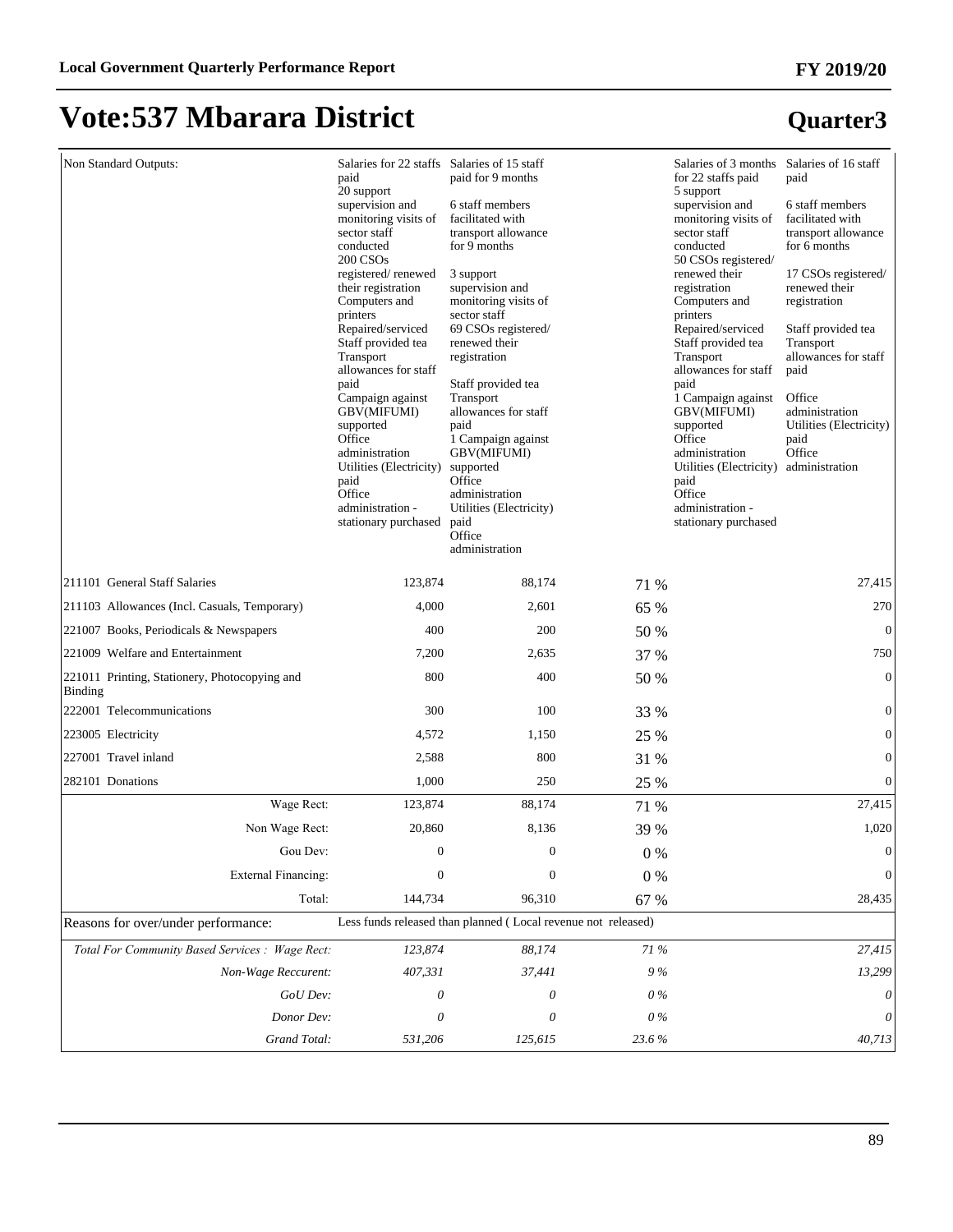#### **Workplan : 10 Planning**

| <b>Outputs and Performance Indicators</b><br>(Ushs Thousands) | Annual<br><b>Planned</b><br><b>Outputs</b>                                                                             | <b>Cumulative</b><br>Output<br><b>Performance</b>                                                                      | % Peformance | Quarterly<br><b>Planned</b><br><b>Outputs</b>                                                                                                         | Quarterly<br>Output<br><b>Performance</b>                                                                              |
|---------------------------------------------------------------|------------------------------------------------------------------------------------------------------------------------|------------------------------------------------------------------------------------------------------------------------|--------------|-------------------------------------------------------------------------------------------------------------------------------------------------------|------------------------------------------------------------------------------------------------------------------------|
| <b>Programme: 1383 Local Government Planning Services</b>     |                                                                                                                        |                                                                                                                        |              |                                                                                                                                                       |                                                                                                                        |
| <b>Higher LG Services</b>                                     |                                                                                                                        |                                                                                                                        |              |                                                                                                                                                       |                                                                                                                        |
| Output: 138301 Management of the District Planning Office     |                                                                                                                        |                                                                                                                        |              |                                                                                                                                                       |                                                                                                                        |
| N/A                                                           |                                                                                                                        |                                                                                                                        |              |                                                                                                                                                       |                                                                                                                        |
| Non Standard Outputs:                                         | Staff salaries paid.<br>Office stationery<br>procured<br>Staff transport<br>allowance paid<br>Lunch allowances<br>paid | - Staff Salaries paid<br>- Office Stationery<br>procured<br>- Planning Office<br>managed<br>- Staff allowances<br>paid |              | Staff salaries paid.<br>Office stationery<br>procured<br>Planning Office<br>Managed.<br>Staff transport<br>allowance paid<br>Lunch allowances<br>paid | - Staff Salaries paid<br>- Office Stationery<br>procured<br>- Planning Office<br>managed<br>- Staff allowances<br>paid |
| 211101 General Staff Salaries                                 | 68,335                                                                                                                 | 37,942                                                                                                                 | 56 %         |                                                                                                                                                       | 11.867                                                                                                                 |
| 211103 Allowances (Incl. Casuals, Temporary)                  | 2,500                                                                                                                  | 1,769                                                                                                                  | 71 %         |                                                                                                                                                       | 144                                                                                                                    |
| 221007 Books, Periodicals & Newspapers                        | 1,000                                                                                                                  | 250                                                                                                                    | 25 %         |                                                                                                                                                       | $\theta$                                                                                                               |
| 221009 Welfare and Entertainment                              | 4,095                                                                                                                  | 1,299                                                                                                                  | 32 %         |                                                                                                                                                       | 462                                                                                                                    |
| 221011 Printing, Stationery, Photocopying and<br>Binding      | 3,147                                                                                                                  | 2,403                                                                                                                  | 76 %         |                                                                                                                                                       | $\overline{0}$                                                                                                         |
| 222001 Telecommunications                                     | 1,000                                                                                                                  | 300                                                                                                                    | 30 %         |                                                                                                                                                       | $\overline{0}$                                                                                                         |
| 223005 Electricity                                            | 1,000                                                                                                                  | $\mathbf{0}$                                                                                                           | 0%           |                                                                                                                                                       | $\theta$                                                                                                               |
| 227001 Travel inland                                          | 2,385                                                                                                                  | 1,964                                                                                                                  | 82 %         |                                                                                                                                                       | $\overline{0}$                                                                                                         |
| Wage Rect:                                                    | 68,335                                                                                                                 | 37,942                                                                                                                 | 56 %         |                                                                                                                                                       | 11,867                                                                                                                 |
| Non Wage Rect:                                                | 15,127                                                                                                                 | 7,985                                                                                                                  | 53 %         |                                                                                                                                                       | 606                                                                                                                    |
| Gou Dev:                                                      | $\mathbf{0}$                                                                                                           | $\mathbf{0}$                                                                                                           | $0\%$        |                                                                                                                                                       | $\mathbf{0}$                                                                                                           |
| External Financing:                                           | $\mathbf{0}$                                                                                                           | $\mathbf{0}$                                                                                                           | 0%           |                                                                                                                                                       | $\overline{0}$                                                                                                         |
| Total:                                                        | 83,462                                                                                                                 | 45,927                                                                                                                 | 55 %         |                                                                                                                                                       | 12.473                                                                                                                 |

Reasons for over/under performance: The output under performed at 55% because salaries for the population officer remained unpaid for 3 quarters because he transferred to Rwampara and had not been replaced at the end of the quarter.

#### **Output : 138302 District Planning**

No of qualified staff in the Unit (5) District Planner Senior Planner Population Officer Office typist Office Attendant (3) District Planner Senior Planner Office Typist ()District Planner Senior Planner Population Officer Office typist Office Attendant No of Minutes of TPC meetings (12) 12 monthly TPC meetings conducted in the whole Financial year 2019/2020. (3) 3 TPC meetings conducted ()3 monthly TPC meetings conducted in the quarter.

### **Quarter3**

()District Planner Senior Planner Office Typist

()3 TPC meetings conducted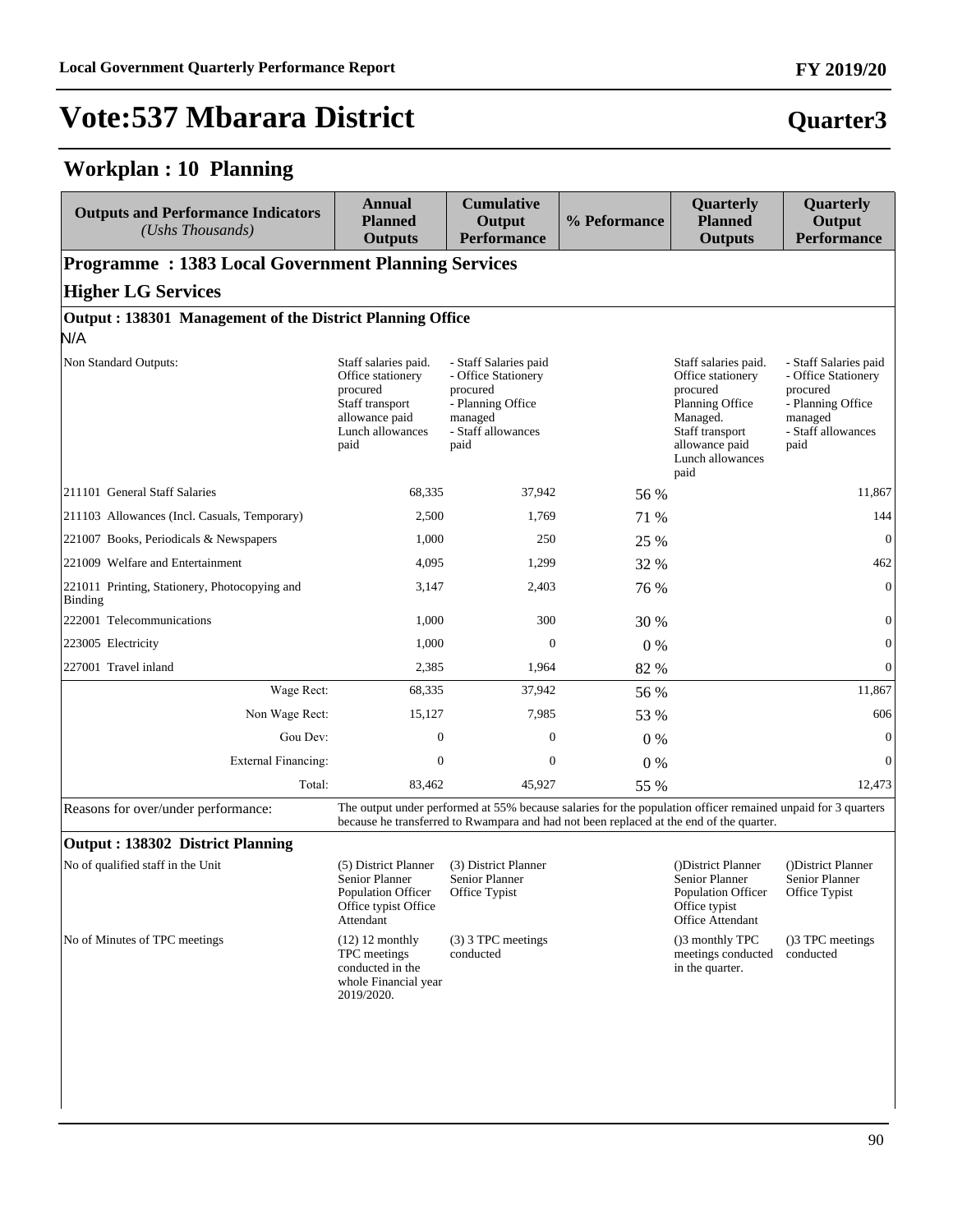#### **FY 2019/20**

# **Vote:537 Mbarara District**

### **Quarter3**

|                                              | Monthly TPC                                                                                                             |                                                                                                              |       | Monthly TPC                                                                       |                                                                                                              |
|----------------------------------------------|-------------------------------------------------------------------------------------------------------------------------|--------------------------------------------------------------------------------------------------------------|-------|-----------------------------------------------------------------------------------|--------------------------------------------------------------------------------------------------------------|
| Non Standard Outputs:                        | meetings conducted                                                                                                      | Monthly meetings<br>conducted                                                                                |       | Meetings conducted.                                                               | Monthly meetings<br>conducted                                                                                |
|                                              | <b>Budget Conference</b><br>conducted<br>Monitoring of Govt<br>projects done<br>Local government<br>assessment exercise |                                                                                                              |       | <b>Budget conference</b><br>conducted.<br>Local government<br>assessment exercise | Monitoring of Govt<br>projects done                                                                          |
|                                              | conducted.                                                                                                              |                                                                                                              |       | conducted.                                                                        |                                                                                                              |
| 211103 Allowances (Incl. Casuals, Temporary) | 1,653                                                                                                                   | 803                                                                                                          | 49 %  |                                                                                   | $\theta$                                                                                                     |
| 221009 Welfare and Entertainment             | 6,000                                                                                                                   | 5,610                                                                                                        | 93 %  |                                                                                   | $\theta$                                                                                                     |
| 227001 Travel inland                         | 8,132                                                                                                                   | 5,322                                                                                                        | 65 %  |                                                                                   | $\mathbf{0}$                                                                                                 |
| Wage Rect:                                   | $\boldsymbol{0}$                                                                                                        | $\mathbf{0}$                                                                                                 | 0%    |                                                                                   | $\overline{0}$                                                                                               |
| Non Wage Rect:                               | 15,785                                                                                                                  | 11,735                                                                                                       | 74 %  |                                                                                   | $\mathbf{0}$                                                                                                 |
| Gou Dev:                                     | $\mathbf{0}$                                                                                                            | $\mathbf{0}$                                                                                                 | $0\%$ |                                                                                   | $\overline{0}$                                                                                               |
| <b>External Financing:</b>                   | $\boldsymbol{0}$                                                                                                        | $\mathbf{0}$                                                                                                 | 0%    |                                                                                   | $\mathbf{0}$                                                                                                 |
| Total:                                       | 15,785                                                                                                                  | 11,735                                                                                                       | 74 %  |                                                                                   | $\overline{0}$                                                                                               |
| Reasons for over/under performance:          | Activities done as planned                                                                                              |                                                                                                              |       |                                                                                   |                                                                                                              |
| Output : 138303 Statistical data collection  |                                                                                                                         |                                                                                                              |       |                                                                                   |                                                                                                              |
| N/A                                          |                                                                                                                         |                                                                                                              |       |                                                                                   |                                                                                                              |
| Non Standard Outputs:                        | One statistical<br>abstract produced.                                                                                   | <b>Statistical Abstract</b><br>for 2018/2019<br>produced but funds<br>will be allocated in<br>Q <sub>4</sub> |       | One statistical<br>abstract produced.                                             | <b>Statistical Abstract</b><br>for 2018/2019<br>produced but funds<br>will be allocated in<br>Q <sub>4</sub> |
| 227001 Travel inland                         | 500                                                                                                                     | $\boldsymbol{0}$                                                                                             | $0\%$ |                                                                                   | $\mathbf{0}$                                                                                                 |
| Wage Rect:                                   | $\theta$                                                                                                                | $\mathbf{0}$                                                                                                 | 0%    |                                                                                   | $\overline{0}$                                                                                               |
| Non Wage Rect:                               | 500                                                                                                                     | $\mathbf{0}$                                                                                                 | $0\%$ |                                                                                   | $\mathbf{0}$                                                                                                 |
| Gou Dev:                                     | $\mathbf{0}$                                                                                                            | $\mathbf{0}$                                                                                                 | $0\%$ |                                                                                   | $\theta$                                                                                                     |
| <b>External Financing:</b>                   | $\mathbf{0}$                                                                                                            | $\mathbf{0}$                                                                                                 | $0\%$ |                                                                                   | $\mathbf{0}$                                                                                                 |
| Total:                                       | 500                                                                                                                     | $\mathbf{0}$                                                                                                 | $0\%$ |                                                                                   | $\overline{0}$                                                                                               |
| Reasons for over/under performance:          | Activity done as planned                                                                                                |                                                                                                              |       |                                                                                   |                                                                                                              |
| Output: 138305 Project Formulation<br>N/A    |                                                                                                                         |                                                                                                              |       |                                                                                   |                                                                                                              |
| Non Standard Outputs:                        | One detailed<br>planning model<br>produced.                                                                             | <b>NIL</b>                                                                                                   |       | One detailed<br>planning model<br>produced.                                       | <b>NIL</b>                                                                                                   |
| 225001 Consultancy Services- Short term      | 7,000                                                                                                                   | $\boldsymbol{0}$                                                                                             | $0\%$ |                                                                                   | $\boldsymbol{0}$                                                                                             |
| Wage Rect:                                   | $\mathbf{0}$                                                                                                            | $\boldsymbol{0}$                                                                                             | $0\%$ |                                                                                   | $\boldsymbol{0}$                                                                                             |
| Non Wage Rect:                               | $\boldsymbol{0}$                                                                                                        | $\boldsymbol{0}$                                                                                             | $0\%$ |                                                                                   | $\mathbf{0}$                                                                                                 |
| Gou Dev:                                     | 7,000                                                                                                                   | $\mathbf{0}$                                                                                                 | $0\%$ |                                                                                   | $\mathbf{0}$                                                                                                 |
| <b>External Financing:</b>                   | $\mathbf{0}$                                                                                                            | $\boldsymbol{0}$                                                                                             | $0\%$ |                                                                                   | $\mathbf{0}$                                                                                                 |
| Total:                                       | 7,000                                                                                                                   | $\boldsymbol{0}$                                                                                             | 0%    |                                                                                   | $\mathbf{0}$                                                                                                 |
| Reasons for over/under performance:          | Project not yet done                                                                                                    |                                                                                                              |       |                                                                                   |                                                                                                              |
|                                              |                                                                                                                         |                                                                                                              |       |                                                                                   |                                                                                                              |

#### **Output : 138307 Management Information Systems**

N/A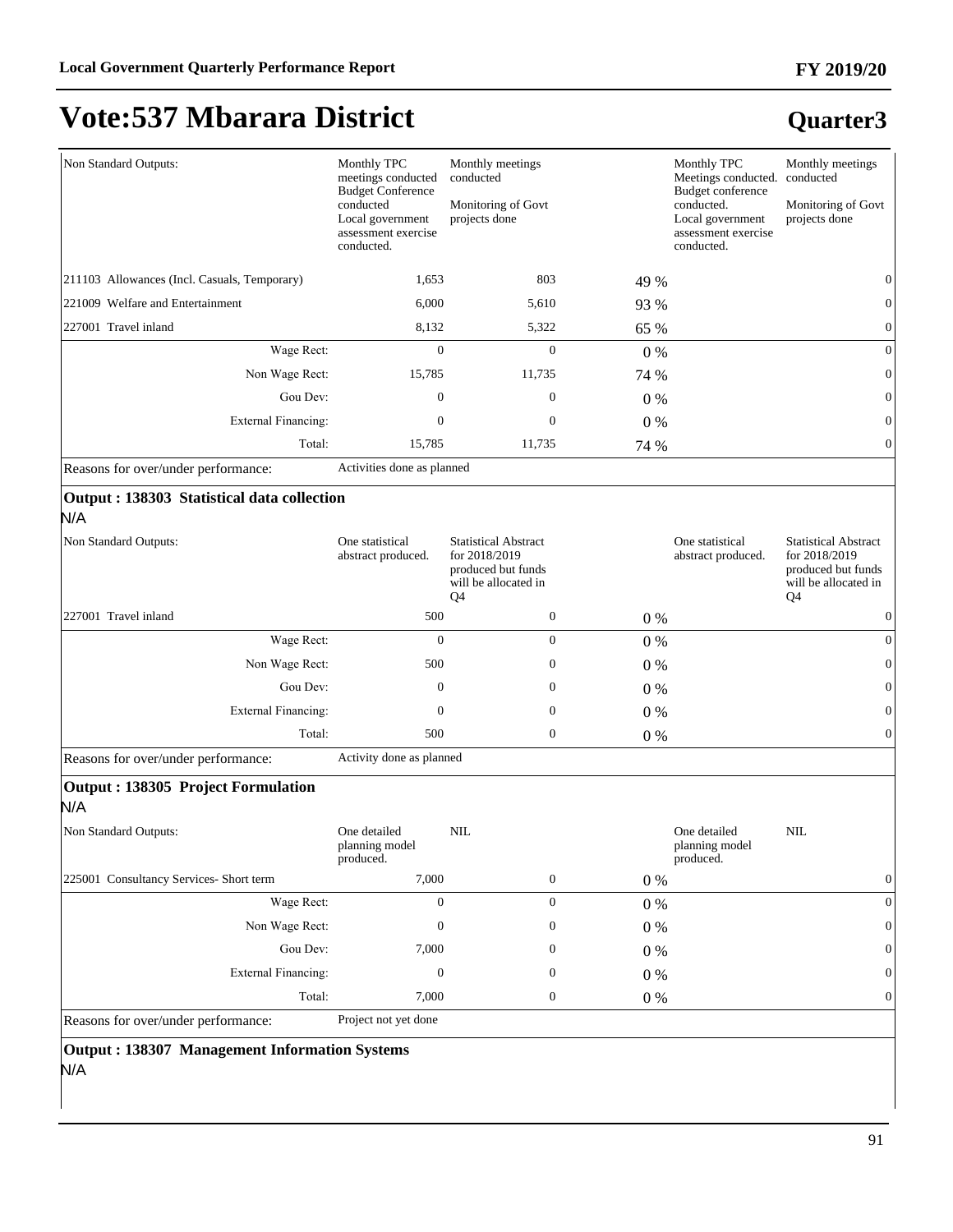#### **FY 2019/20**

# **Vote:537 Mbarara District**

#### **Quarter3**

| Non Standard Outputs:      |                            | Monthly internet<br>subscriptions paid.<br>Installation of anti-<br>virus and repairing<br>of air conditioners. | <b>Internet Subscription</b><br>paid<br>Routine maintenance<br>of ICT equipment<br><b>ICT</b> Policy drafted<br>and presented to<br><b>DEC</b> |       | Monthly internet<br>subscriptions paid.<br>Installation of anti-<br>virus and repairing<br>of air conditioners. | <b>Internet Subscription</b><br>paid<br>Routine maintenance<br>of ICT equipment<br><b>ICT</b> Policy drafted<br>and presented to<br><b>DEC</b> |
|----------------------------|----------------------------|-----------------------------------------------------------------------------------------------------------------|------------------------------------------------------------------------------------------------------------------------------------------------|-------|-----------------------------------------------------------------------------------------------------------------|------------------------------------------------------------------------------------------------------------------------------------------------|
| 221017 Subscriptions       |                            | 9,300                                                                                                           | 3,931                                                                                                                                          | 42 %  |                                                                                                                 |                                                                                                                                                |
| 228004 Maintenance – Other |                            | 2,000                                                                                                           | $\mathbf{0}$                                                                                                                                   | $0\%$ |                                                                                                                 |                                                                                                                                                |
|                            | Wage Rect:                 | $\mathbf{0}$                                                                                                    | $\mathbf{0}$                                                                                                                                   | $0\%$ |                                                                                                                 | $\Omega$                                                                                                                                       |
|                            | Non Wage Rect:             | 11,300                                                                                                          | 3,931                                                                                                                                          | 35 %  |                                                                                                                 |                                                                                                                                                |
|                            | Gou Dev:                   | $\theta$                                                                                                        | $\mathbf{0}$                                                                                                                                   | $0\%$ |                                                                                                                 | $\Omega$                                                                                                                                       |
|                            | <b>External Financing:</b> | 0                                                                                                               | $\mathbf{0}$                                                                                                                                   | $0\%$ |                                                                                                                 |                                                                                                                                                |
|                            | Total:                     | 11,300                                                                                                          | 3,931                                                                                                                                          | 35 %  |                                                                                                                 |                                                                                                                                                |

Reasons for over/under performance: Activities done as planned but with less allocations hence the under performance

#### **Output : 138308 Operational Planning**

N/A

| Non Standard Outputs:      | One draft<br>performance report<br>produced.<br>Four quarterly<br>budget performance<br>reports produced.<br>Training of heads of<br>departments and<br>sub-county staff of<br>the use of PBS done. | Draft Budget<br>Estimates produced<br>and submitted to<br>MoFPED<br>CAO's Performance<br>Contract produced<br>and submitted<br>3rd Quarter PBS<br>Report produced and<br>submitted |       | One draft<br>performance report<br>produced.<br>Four quarterly<br>budget performance<br>reports produced.<br>Training of heads of<br>departments and<br>sub-county staff of<br>the use of PBS done. | Draft Budget<br>Estimates produced<br>and submitted to<br>MoFPED<br>CAO's Performance<br>Contract produced<br>and submitted<br>3rd Quarter PBS<br>Report produced and<br>submitted |
|----------------------------|-----------------------------------------------------------------------------------------------------------------------------------------------------------------------------------------------------|------------------------------------------------------------------------------------------------------------------------------------------------------------------------------------|-------|-----------------------------------------------------------------------------------------------------------------------------------------------------------------------------------------------------|------------------------------------------------------------------------------------------------------------------------------------------------------------------------------------|
| 227001 Travel inland       | 6,000                                                                                                                                                                                               | 4,880                                                                                                                                                                              | 81 %  |                                                                                                                                                                                                     |                                                                                                                                                                                    |
| Wage Rect:                 | $\mathbf{0}$                                                                                                                                                                                        | $\mathbf{0}$                                                                                                                                                                       | $0\%$ |                                                                                                                                                                                                     | $\Omega$                                                                                                                                                                           |
| Non Wage Rect:             | 3,000                                                                                                                                                                                               | 2,850                                                                                                                                                                              | 95 %  |                                                                                                                                                                                                     | $\theta$                                                                                                                                                                           |
| Gou Dev:                   | 3,000                                                                                                                                                                                               | 2,030                                                                                                                                                                              | 68 %  |                                                                                                                                                                                                     | $\theta$                                                                                                                                                                           |
| <b>External Financing:</b> | $\Omega$                                                                                                                                                                                            | $\Omega$                                                                                                                                                                           | $0\%$ |                                                                                                                                                                                                     | $\Omega$                                                                                                                                                                           |
| Total:                     | 6,000                                                                                                                                                                                               | 4,880                                                                                                                                                                              | 81 %  |                                                                                                                                                                                                     | $\theta$                                                                                                                                                                           |

Reasons for over/under performance: Activity carried out as planned and more money was allocated to printing and photocopying expenses hence the over performance

#### **Output : 138309 Monitoring and Evaluation of Sector plans** N/A

| Non Standard Outputs:                                    | <b>Ouarterly</b><br>monitoring of the<br>district projects<br>implemented.<br>Mentoring of the<br>district staff done. | <b>Ouarterly</b><br>monitoring of<br>district projects<br>carried out<br>Staff mentored |      | <b>Ouarterly</b><br>monitoring of the<br>district projects<br>implemented.<br>Mentoring of the<br>district staff done. | <b>Ouarterly</b><br>monitoring of<br>district projects<br>carried out<br>Staff mentored |  |
|----------------------------------------------------------|------------------------------------------------------------------------------------------------------------------------|-----------------------------------------------------------------------------------------|------|------------------------------------------------------------------------------------------------------------------------|-----------------------------------------------------------------------------------------|--|
| 221011 Printing, Stationery, Photocopying and<br>Binding | 1.500                                                                                                                  | 96                                                                                      | 6 %  |                                                                                                                        |                                                                                         |  |
| 227001 Travel inland                                     | 9,288                                                                                                                  | 6,148                                                                                   | 66 % |                                                                                                                        | 1.888                                                                                   |  |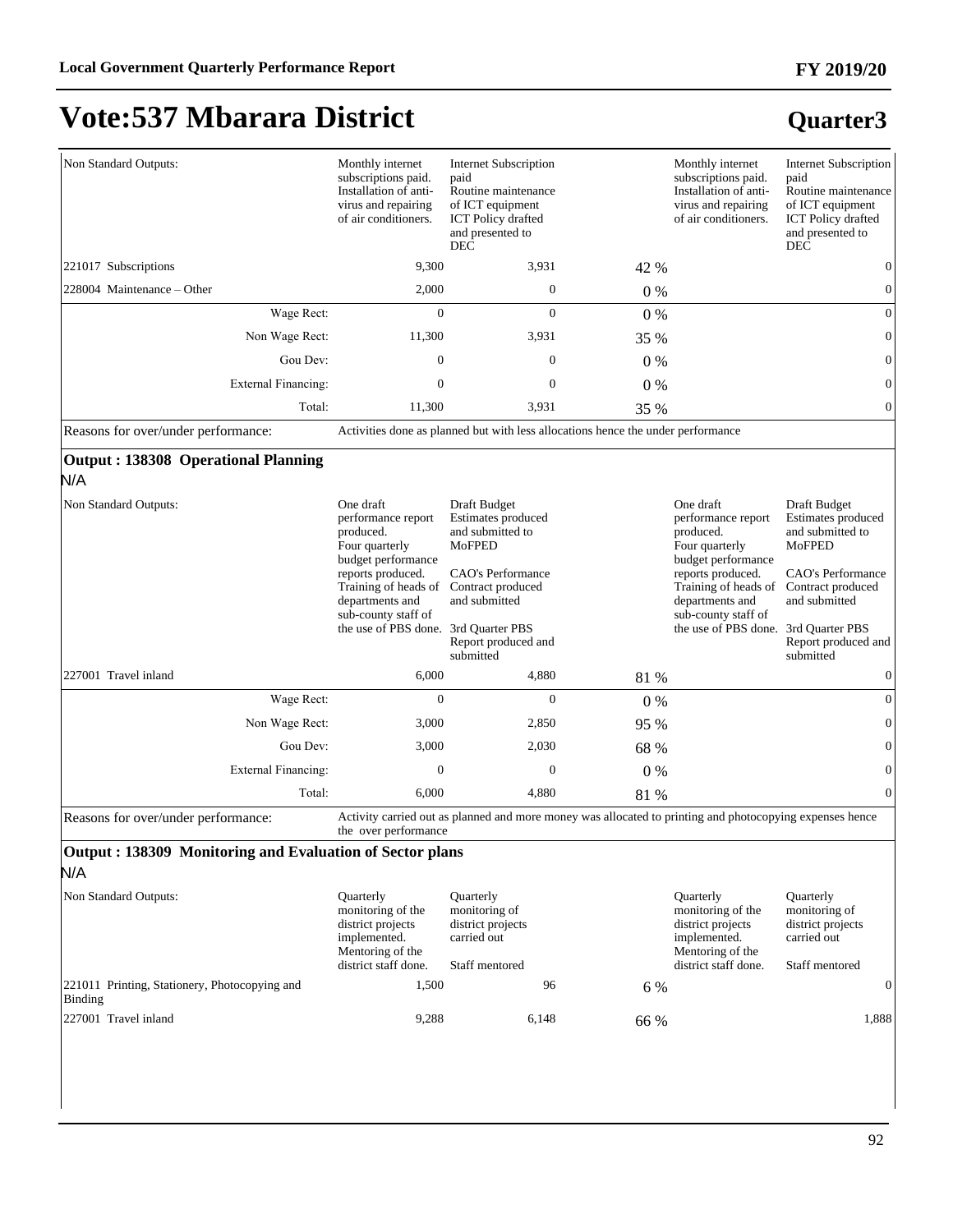**Quarter3**

# **Vote:537 Mbarara District**

| 227004 Fuel, Lubricants and Oils              | 4,500                                                                                                                       | 4,374                                                                              | 97 %   |                                                                                                                              | 990                                                                                |
|-----------------------------------------------|-----------------------------------------------------------------------------------------------------------------------------|------------------------------------------------------------------------------------|--------|------------------------------------------------------------------------------------------------------------------------------|------------------------------------------------------------------------------------|
| Wage Rect:                                    | $\Omega$                                                                                                                    | $\Omega$                                                                           | $0\%$  |                                                                                                                              | $\overline{0}$                                                                     |
| Non Wage Rect:                                | 15,288                                                                                                                      | 10,618                                                                             | 69 %   |                                                                                                                              | 2,878                                                                              |
| Gou Dev:                                      | $\mathbf{0}$                                                                                                                | $\mathbf{0}$                                                                       | $0\%$  |                                                                                                                              | $\mathbf{0}$                                                                       |
| <b>External Financing:</b>                    | $\mathbf{0}$                                                                                                                | $\mathbf{0}$                                                                       | $0\%$  |                                                                                                                              | $\mathbf{0}$                                                                       |
| Total:                                        | 15,288                                                                                                                      | 10,618                                                                             | 69 %   |                                                                                                                              | 2,878                                                                              |
| Reasons for over/under performance:           | Activities done as planned.                                                                                                 |                                                                                    |        |                                                                                                                              |                                                                                    |
| <b>Capital Purchases</b>                      |                                                                                                                             |                                                                                    |        |                                                                                                                              |                                                                                    |
| Output : 138372 Administrative Capital<br>N/A |                                                                                                                             |                                                                                    |        |                                                                                                                              |                                                                                    |
| Non Standard Outputs:                         | Purchase of 3<br>computes in<br>administration and<br>procurement<br>Monitoring of<br>DDEG projects for<br>the FY 2019/2020 | <b>DDEG</b> Projects<br>monitored<br>BoQs for<br>procurement of<br>Motorcycle made |        | Purchase of 3<br>computes in<br>administration and<br>procurement<br>Monitoring of<br>DDEG projects for<br>the FY 2019/2020. | <b>DDEG</b> Projects<br>monitored<br>BoQs for<br>procurement of<br>Motorcycle made |
| 312213 ICT Equipment                          | 2,331                                                                                                                       | $\boldsymbol{0}$                                                                   | 0%     |                                                                                                                              | $\mathbf{0}$                                                                       |
| Wage Rect:                                    | $\mathbf{0}$                                                                                                                | $\overline{0}$                                                                     | $0\%$  |                                                                                                                              | $\mathbf{0}$                                                                       |
| Non Wage Rect:                                | $\mathbf{0}$                                                                                                                | $\mathbf{0}$                                                                       | $0\%$  |                                                                                                                              | $\overline{0}$                                                                     |
| Gou Dev:                                      | 2,331                                                                                                                       | $\boldsymbol{0}$                                                                   | $0\%$  |                                                                                                                              | $\mathbf{0}$                                                                       |
| External Financing:                           | $\mathbf{0}$                                                                                                                | $\boldsymbol{0}$                                                                   | $0\%$  |                                                                                                                              | $\mathbf{0}$                                                                       |
| Total:                                        | 2,331                                                                                                                       | $\overline{0}$                                                                     | 0%     |                                                                                                                              | $\overline{0}$                                                                     |
| Reasons for over/under performance:           | Planned purchase of camera not yet done                                                                                     |                                                                                    |        |                                                                                                                              |                                                                                    |
| Total For Planning: Wage Rect:                | 68,335                                                                                                                      | 37,942                                                                             | 56 %   |                                                                                                                              | 11,867                                                                             |
| Non-Wage Reccurent:                           | 61,000                                                                                                                      | 37,119                                                                             | 61 %   |                                                                                                                              | 3,484                                                                              |
| GoU Dev:                                      | 12,331                                                                                                                      | 2,030                                                                              | $16\%$ |                                                                                                                              | $\boldsymbol{\theta}$                                                              |
| Donor Dev:                                    | $\theta$                                                                                                                    | $\theta$                                                                           | $0\%$  |                                                                                                                              | $\theta$                                                                           |
| Grand Total:                                  | 141,666                                                                                                                     | 77,090                                                                             | 54.4%  |                                                                                                                              | 15,351                                                                             |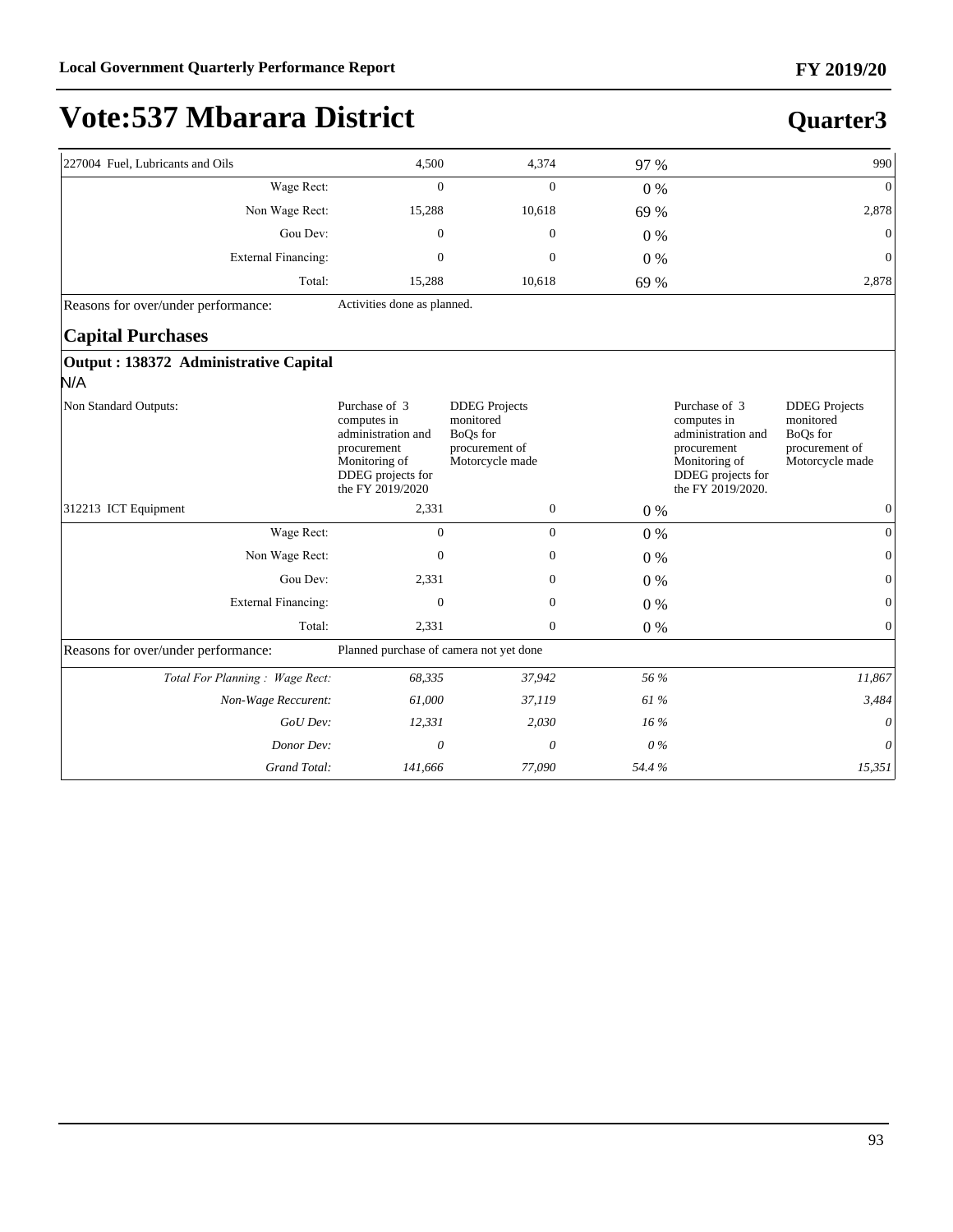#### **Workplan : 11 Internal Audit**

| <b>Outputs and Performance Indicators</b><br>(Ushs Thousands) | <b>Annual</b><br><b>Planned</b><br><b>Outputs</b>                                                                                                                                                                                                             | <b>Cumulative</b><br>Output<br><b>Performance</b>                                                                                                                                                                       | % Peformance | Quarterly<br><b>Planned</b><br><b>Outputs</b>                                                                                                                                                                                                             | Quarterly<br>Output<br><b>Performance</b>                                            |
|---------------------------------------------------------------|---------------------------------------------------------------------------------------------------------------------------------------------------------------------------------------------------------------------------------------------------------------|-------------------------------------------------------------------------------------------------------------------------------------------------------------------------------------------------------------------------|--------------|-----------------------------------------------------------------------------------------------------------------------------------------------------------------------------------------------------------------------------------------------------------|--------------------------------------------------------------------------------------|
| <b>Programme: 1482 Internal Audit Services</b>                |                                                                                                                                                                                                                                                               |                                                                                                                                                                                                                         |              |                                                                                                                                                                                                                                                           |                                                                                      |
| <b>Higher LG Services</b>                                     |                                                                                                                                                                                                                                                               |                                                                                                                                                                                                                         |              |                                                                                                                                                                                                                                                           |                                                                                      |
| Output: 148201 Management of Internal Audit Office<br>N/A     |                                                                                                                                                                                                                                                               |                                                                                                                                                                                                                         |              |                                                                                                                                                                                                                                                           |                                                                                      |
| Non Standard Outputs:                                         | Staff salaries for 12<br>months paid, Staff<br>tea supplied for 12<br>months, staff footage - Staff welfare paid<br>and lunch allowance<br>for 12 months paid,<br>mileage for 12<br>months paid, office<br>stationery procured,<br>2 computers<br>maintained. | - Staff Salaries paid<br>- Staff allowances<br>paid<br>- Office stationery<br>bought                                                                                                                                    |              | Staff salaries for 3<br>months paid, Staff<br>tea supplied for 3<br>months, staff footage - Staff welfare paid<br>and lunch allowance<br>for 3 months paid,<br>mileage for 3<br>months paid, office<br>stationery procured,<br>2 computers<br>maintained. | - Staff Salaries paid<br>- Staff allowances<br>paid<br>- Office stationery<br>bought |
| 211101 General Staff Salaries                                 | 33,571                                                                                                                                                                                                                                                        | 19,192                                                                                                                                                                                                                  | 57 %         |                                                                                                                                                                                                                                                           | 5,839                                                                                |
| 211103 Allowances (Incl. Casuals, Temporary)                  | 1,080                                                                                                                                                                                                                                                         | 715                                                                                                                                                                                                                     | 66 %         |                                                                                                                                                                                                                                                           | 180                                                                                  |
| 221009 Welfare and Entertainment                              | 1,000                                                                                                                                                                                                                                                         | 427                                                                                                                                                                                                                     | 43 %         |                                                                                                                                                                                                                                                           | $\mathbf{0}$                                                                         |
| Wage Rect:                                                    | 33,571                                                                                                                                                                                                                                                        | 19,192                                                                                                                                                                                                                  | 57 %         |                                                                                                                                                                                                                                                           | 5,839                                                                                |
| Non Wage Rect:                                                | 2,080                                                                                                                                                                                                                                                         | 1,141                                                                                                                                                                                                                   | 55 %         |                                                                                                                                                                                                                                                           | 180                                                                                  |
| Gou Dev:                                                      | $\mathbf{0}$                                                                                                                                                                                                                                                  | 0                                                                                                                                                                                                                       | $0\%$        |                                                                                                                                                                                                                                                           | $\boldsymbol{0}$                                                                     |
| External Financing:                                           | $\boldsymbol{0}$                                                                                                                                                                                                                                              | $\mathbf{0}$                                                                                                                                                                                                            | 0%           |                                                                                                                                                                                                                                                           | $\overline{0}$                                                                       |
| Total:                                                        | 35,651                                                                                                                                                                                                                                                        | 20,334                                                                                                                                                                                                                  | 57 %         |                                                                                                                                                                                                                                                           | 6,019                                                                                |
| Reasons for over/under performance:                           | end of the quarter.                                                                                                                                                                                                                                           | All activities done as planned but the under performance was caused by the salary of the District Internal<br>Auditor which remained unpaid because he transferred services to Rwampara and was not yet replaced at the |              |                                                                                                                                                                                                                                                           |                                                                                      |
| Output: 148202 Internal Audit                                 |                                                                                                                                                                                                                                                               |                                                                                                                                                                                                                         |              |                                                                                                                                                                                                                                                           |                                                                                      |
| No. of Internal Department Audits                             | (4) 5 Departments<br>audited per quarter 5 Sub counties and<br>Sub-counties audited Health Centres<br>per quarter 5 Health<br>centres audited per<br>quarter 5 schools<br>audited per quarter 2<br>projects monitored                                         | (5) Departments,<br>audited                                                                                                                                                                                             |              | ()5 Departments<br>audited per quarter<br>5 Sub-counties<br>audited per quarter<br>5 Health centers<br>audited per quarter<br>5 schools audited per<br>quarter<br>2 projects monitored                                                                    | (Departments, Sub)<br>counties and Health<br>Centres audited                         |
| Date of submitting Quarterly Internal Audit Reports           | $(2019-10-31)$ 1<br>report submitted to<br>council and MOLG                                                                                                                                                                                                   | (1) 1 Quarterly<br><b>Audit Report</b><br>submitted to<br>Council and MOLG                                                                                                                                              |              | $(2019-08-30)1$<br>report submitted to<br>council and MOLG                                                                                                                                                                                                | (1) Quarterly Audit<br>Report submitted to<br>Council and MOLG                       |
|                                                               |                                                                                                                                                                                                                                                               |                                                                                                                                                                                                                         |              |                                                                                                                                                                                                                                                           |                                                                                      |

#### 94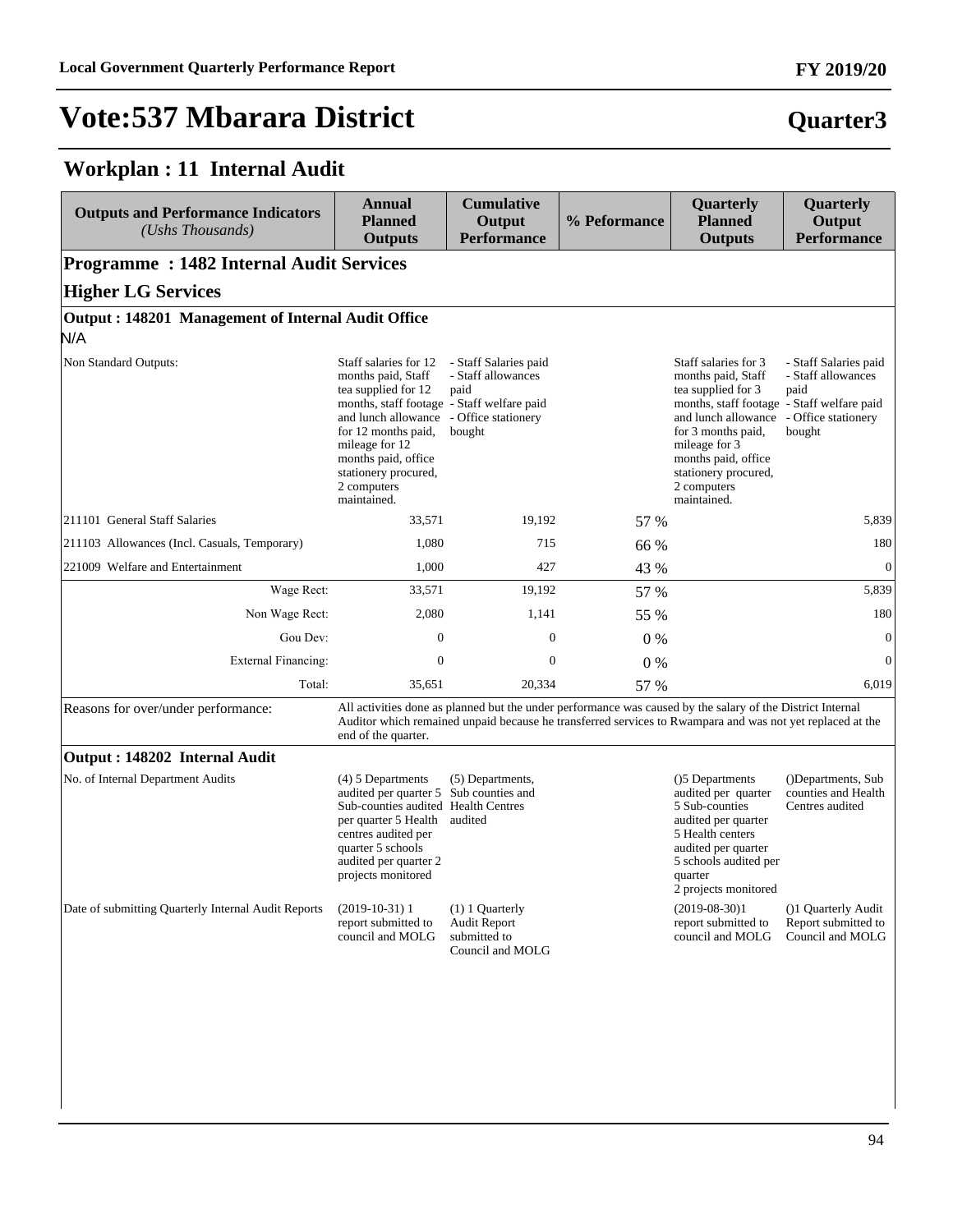# **Quarter3**

# **Vote:537 Mbarara District**

| Non Standard Outputs:                                       | 5 Departments<br>audited per quarter<br>5 Sub-counties<br>audited per quarter<br>5 Health centres<br>audited per quarter<br>5 schools audited per<br>quarter<br>2 projects<br>monitored/verified<br>1 Quarterly Report<br>submitted to council<br>and MOLG | 3 departments<br>audited<br>7 Sub counties<br>audited<br>5 Health Centres<br>audited<br>5 Schools audited                                                         |       | 3 Departments<br>audited per quarter<br>1 Sub-counties<br>audited per quarter<br>5 Health centres<br>audited per quarter<br>5 schools audited per 5 Schools audited<br>quarter<br>2 projects<br>monitored/verified<br>1 Quarterly Report<br>submitted to council<br>and MOLG | 3 departments<br>audited<br>7 Sub counties<br>audited<br>5 Health Centres<br>audited |
|-------------------------------------------------------------|------------------------------------------------------------------------------------------------------------------------------------------------------------------------------------------------------------------------------------------------------------|-------------------------------------------------------------------------------------------------------------------------------------------------------------------|-------|------------------------------------------------------------------------------------------------------------------------------------------------------------------------------------------------------------------------------------------------------------------------------|--------------------------------------------------------------------------------------|
| 211103 Allowances (Incl. Casuals, Temporary)                | 2,500                                                                                                                                                                                                                                                      | 699                                                                                                                                                               | 28 %  |                                                                                                                                                                                                                                                                              | $\Omega$                                                                             |
| 221008 Computer supplies and Information<br>Technology (IT) | 1,000                                                                                                                                                                                                                                                      | $\boldsymbol{0}$                                                                                                                                                  | $0\%$ |                                                                                                                                                                                                                                                                              | 0                                                                                    |
| 221009 Welfare and Entertainment                            | 980                                                                                                                                                                                                                                                        | 97                                                                                                                                                                | 10 %  |                                                                                                                                                                                                                                                                              | $\Omega$                                                                             |
| 221011 Printing, Stationery, Photocopying and<br>Binding    | 1,000                                                                                                                                                                                                                                                      | 500                                                                                                                                                               | 50 %  |                                                                                                                                                                                                                                                                              | $\mathbf{0}$                                                                         |
| 227001 Travel inland                                        | 13,218                                                                                                                                                                                                                                                     | 10,500                                                                                                                                                            | 79 %  |                                                                                                                                                                                                                                                                              | $\overline{0}$                                                                       |
| Wage Rect:                                                  | $\mathbf{0}$                                                                                                                                                                                                                                               | $\overline{0}$                                                                                                                                                    | $0\%$ |                                                                                                                                                                                                                                                                              | $\overline{0}$                                                                       |
| Non Wage Rect:                                              | 18,698                                                                                                                                                                                                                                                     | 11,795                                                                                                                                                            | 63 %  |                                                                                                                                                                                                                                                                              | $\Omega$                                                                             |
| Gou Dev:                                                    | $\boldsymbol{0}$                                                                                                                                                                                                                                           | $\overline{0}$                                                                                                                                                    | $0\%$ |                                                                                                                                                                                                                                                                              | 0                                                                                    |
| External Financing:                                         | $\mathbf{0}$                                                                                                                                                                                                                                               | $\mathbf{0}$                                                                                                                                                      | $0\%$ |                                                                                                                                                                                                                                                                              | 0                                                                                    |
| Total:                                                      | 18,698                                                                                                                                                                                                                                                     | 11,795                                                                                                                                                            | 63 %  |                                                                                                                                                                                                                                                                              | $\Omega$                                                                             |
| Reasons for over/under performance:                         |                                                                                                                                                                                                                                                            | Activities done as planned but the output under performed because there were no allocation of Local revenue<br>for 3rd Quarter which cut a cross all departments. |       |                                                                                                                                                                                                                                                                              |                                                                                      |
| Total For Internal Audit: Wage Rect:                        | 33,571                                                                                                                                                                                                                                                     | 19,192                                                                                                                                                            | 57 %  |                                                                                                                                                                                                                                                                              | 5,839                                                                                |
| Non-Wage Reccurent:                                         | 20,778                                                                                                                                                                                                                                                     | 12,936                                                                                                                                                            | 62 %  |                                                                                                                                                                                                                                                                              | 180                                                                                  |

*GoU Dev: 0 0 0 % 0 Donor Dev: 0 0 0 % 0 Grand Total: 54,349 32,129 59.1 % 6,019*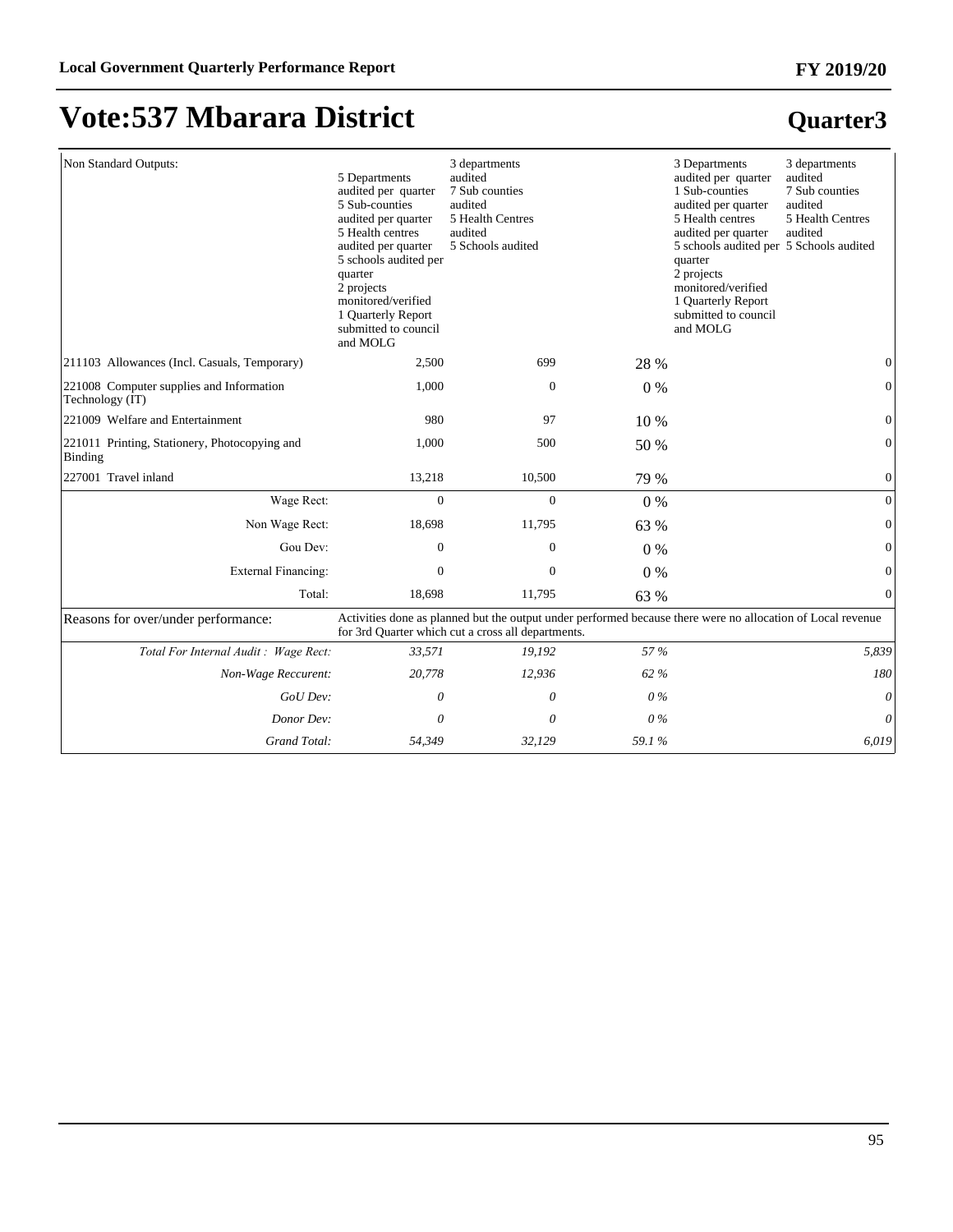### **Quarter3**

#### **Workplan : 12 Trade, Industry and Local Development**

| <b>Outputs and Performance Indicators</b><br>(Ushs Thousands)                      | <b>Annual</b><br><b>Planned</b><br><b>Outputs</b>                                                                                              | <b>Cumulative</b><br>Output<br><b>Performance</b>                                   | % Peformance | Quarterly<br><b>Planned</b><br><b>Outputs</b>                                  | Quarterly<br>Output<br><b>Performance</b>                                          |
|------------------------------------------------------------------------------------|------------------------------------------------------------------------------------------------------------------------------------------------|-------------------------------------------------------------------------------------|--------------|--------------------------------------------------------------------------------|------------------------------------------------------------------------------------|
| <b>Programme: 0683 Commercial Services</b>                                         |                                                                                                                                                |                                                                                     |              |                                                                                |                                                                                    |
| <b>Higher LG Services</b>                                                          |                                                                                                                                                |                                                                                     |              |                                                                                |                                                                                    |
| Output: 068301 Trade Development and Promotion Services                            |                                                                                                                                                |                                                                                     |              |                                                                                |                                                                                    |
| No of awareness radio shows participated in                                        | $(4)$ Radio<br>proggrammes and<br>talk show held to<br>create awareness in<br>the District                                                     | $\left( \right)$                                                                    |              | $\bigcirc$                                                                     | $($ )NIL                                                                           |
| No. of trade sensitisation meetings organised at the<br>District/Municipal Council | () Trainings<br>conducted and<br>reported in sub<br>counties of<br>Rubindi, Rubaya, bub<br>aareKashare, kagongi<br>Bukiro and<br>Rwanyamahembe | $\theta$                                                                            |              | $\theta$                                                                       | $($ ) $NIL$                                                                        |
| No of businesses inspected for compliance to the law                               | $(12)$ Twelve<br>businesses inspected<br>for compliance to<br>the law in all seven<br>sub counties                                             | $\Omega$                                                                            |              | $\theta$                                                                       | ()Businesses<br>inspected for<br>compliance to the<br>law in the 7 sub<br>counties |
| No of businesses issued with trade licenses                                        | $(60)$ SIXTY TRADE $()$<br>LICENSES ISSUED<br><b>TO BUSINESSES</b><br>OWNERS IN ALL<br><b>SEVEN SUB</b><br><b>COUNTIES</b>                     |                                                                                     |              | $\bigcirc$                                                                     | $(60)$ Business<br>Licenses issued in 7<br>sub counties                            |
| Non Standard Outputs:                                                              | 4 reports on trade<br>development and<br>business potential<br>prepared and<br>submitted to relevant potentials made<br>authorities            | Reports on trade<br>development and<br>business<br>development                      |              | 4 reports on trade<br>development and<br>business<br>development<br>potentials | Reports on trade<br>development and<br>business<br>development<br>potentials made  |
| 227001 Travel inland                                                               | 2,050                                                                                                                                          | 2,042                                                                               | 100 %        |                                                                                | 792                                                                                |
| Wage Rect:                                                                         | $\overline{0}$                                                                                                                                 | $\Omega$                                                                            | $0\%$        |                                                                                | $\mathbf{0}$                                                                       |
| Non Wage Rect:                                                                     | 2,050                                                                                                                                          | 2,042                                                                               | 100 %        |                                                                                | 792                                                                                |
| Gou Dev:                                                                           | $\overline{0}$                                                                                                                                 | $\overline{0}$                                                                      | $0\%$        |                                                                                | $\mathbf{0}$                                                                       |
| External Financing:                                                                | $\boldsymbol{0}$                                                                                                                               | $\boldsymbol{0}$                                                                    | $0\%$        |                                                                                | $\mathbf{0}$                                                                       |
| Total:                                                                             | 2,050                                                                                                                                          | 2,042                                                                               | 100 %        |                                                                                | 792                                                                                |
| Reasons for over/under performance:                                                |                                                                                                                                                | Activities done as planned. Majority were done during Q2 hence the over performance |              |                                                                                |                                                                                    |
| <b>Output: 068302 Enterprise Development Services</b>                              |                                                                                                                                                |                                                                                     |              |                                                                                |                                                                                    |
| No of awareneness radio shows participated in                                      | (4) Awareness radio ()<br>talk shows<br>conducted                                                                                              |                                                                                     |              | $\left( \right)$                                                               | $\left( \right)$                                                                   |
| No of businesses assited in business registration<br>process                       | (12) Businesses<br>registered                                                                                                                  | $\theta$                                                                            |              | $\theta$                                                                       | $\theta$                                                                           |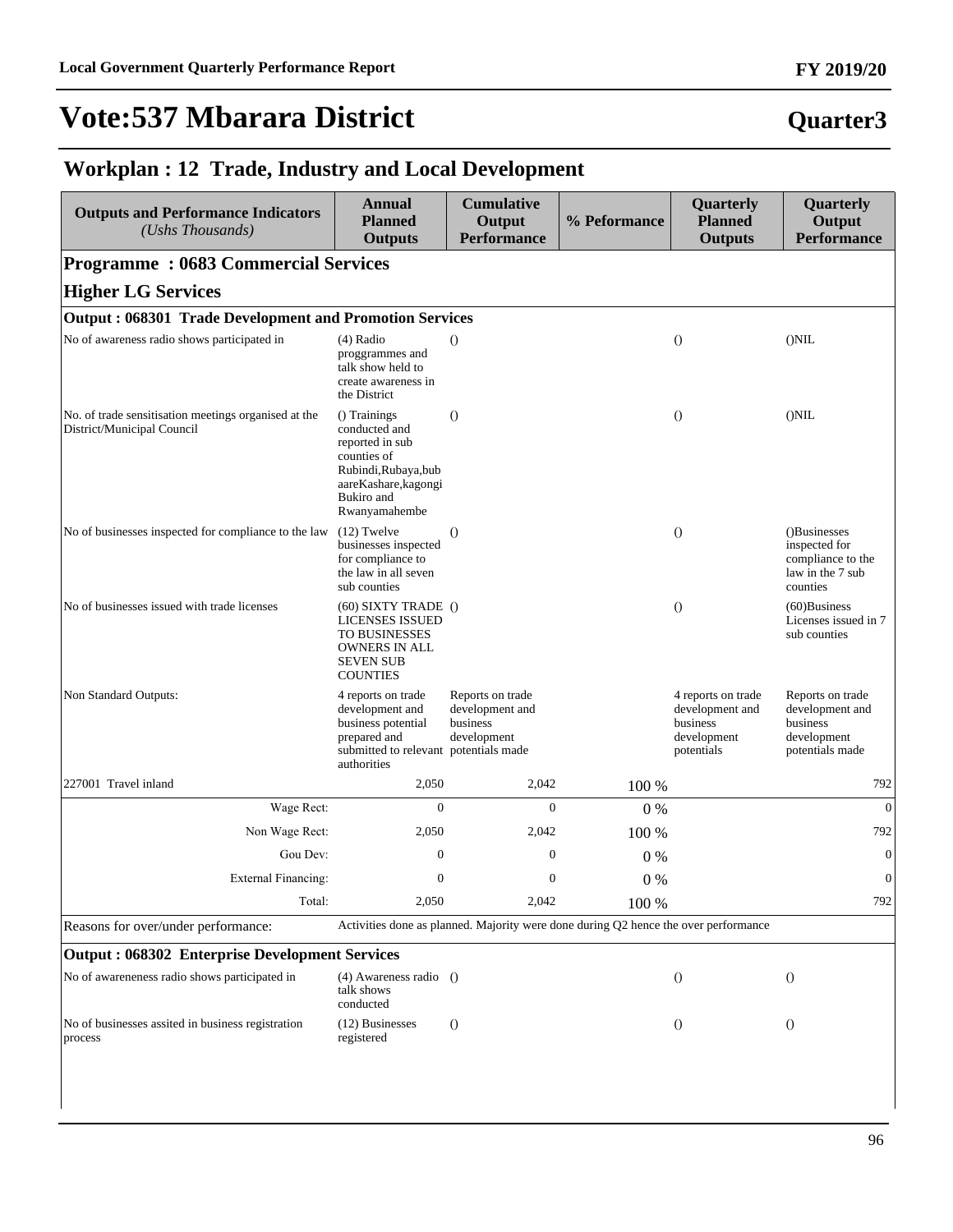#### **FY 2019/20**

# **Vote:537 Mbarara District**

| No. of enterprises linked to UNBS for product<br>quality and standards                       | (4) Enterprises<br>linked to UNBS for<br>quality and<br>standards                                       | $\Omega$                                                                                                  |       | $\Omega$                                                                                                | $\Omega$                                                                                                  |
|----------------------------------------------------------------------------------------------|---------------------------------------------------------------------------------------------------------|-----------------------------------------------------------------------------------------------------------|-------|---------------------------------------------------------------------------------------------------------|-----------------------------------------------------------------------------------------------------------|
| Non Standard Outputs:                                                                        | 4 sensitization<br>meetings to identify<br>enterprises                                                  | Sensitization<br>meetings carried out                                                                     |       | 4 sensitization<br>meetings to identify<br>enterprises                                                  | Sensitization<br>meetings carried out                                                                     |
| 227001 Travel inland                                                                         | 2,279                                                                                                   | 743                                                                                                       | 33 %  |                                                                                                         | $\boldsymbol{0}$                                                                                          |
| Wage Rect:                                                                                   | $\Omega$                                                                                                | $\overline{0}$                                                                                            | $0\%$ |                                                                                                         | $\mathbf{0}$                                                                                              |
| Non Wage Rect:                                                                               | 2,279                                                                                                   | 743                                                                                                       | 33 %  |                                                                                                         | $\boldsymbol{0}$                                                                                          |
| Gou Dev:                                                                                     | $\mathbf{0}$                                                                                            | $\mathbf{0}$                                                                                              | $0\%$ |                                                                                                         | $\mathbf{0}$                                                                                              |
| <b>External Financing:</b>                                                                   | $\mathbf{0}$                                                                                            | $\mathbf{0}$                                                                                              | $0\%$ |                                                                                                         | $\mathbf{0}$                                                                                              |
| Total:                                                                                       | 2,279                                                                                                   | 743                                                                                                       | 33 %  |                                                                                                         | $\boldsymbol{0}$                                                                                          |
| Reasons for over/under performance:                                                          | No expenditure in Q3.                                                                                   |                                                                                                           |       |                                                                                                         |                                                                                                           |
| <b>Output: 068303 Market Linkage Services</b>                                                |                                                                                                         |                                                                                                           |       |                                                                                                         |                                                                                                           |
| No. of producers or producer groups linked to market (0) N/A<br>internationally through UEPB |                                                                                                         | $\theta$                                                                                                  |       | $\theta$                                                                                                | $\theta$                                                                                                  |
| No. of market information reports desserminated                                              | (4) Information<br>shared with different<br>stake holders                                               | $\Omega$                                                                                                  |       | $\Omega$                                                                                                | $\theta$                                                                                                  |
| Non Standard Outputs:                                                                        | producers identified<br>and sensitized on<br>market linkages                                            | Producers identified<br>and sensitized on<br>market linkages                                              |       | producers identified<br>and sensitized on<br>market linkages                                            | Producers identified<br>and sensitized on<br>market linkages                                              |
| 227001 Travel inland                                                                         | 3,298                                                                                                   | 2,464                                                                                                     | 75 %  |                                                                                                         | $\boldsymbol{0}$                                                                                          |
| Wage Rect:                                                                                   | $\mathbf{0}$                                                                                            | $\mathbf{0}$                                                                                              | 0%    |                                                                                                         | $\boldsymbol{0}$                                                                                          |
| Non Wage Rect:                                                                               | 3,298                                                                                                   | 2,464                                                                                                     | 75 %  |                                                                                                         | $\boldsymbol{0}$                                                                                          |
| Gou Dev:                                                                                     | $\mathbf{0}$                                                                                            | $\boldsymbol{0}$                                                                                          | 0%    |                                                                                                         | $\mathbf{0}$                                                                                              |
| <b>External Financing:</b>                                                                   | $\mathbf{0}$                                                                                            | $\mathbf{0}$                                                                                              | 0%    |                                                                                                         | $\boldsymbol{0}$                                                                                          |
| Total:                                                                                       | 3,298                                                                                                   | 2,464                                                                                                     | 75 %  |                                                                                                         | $\mathbf{0}$                                                                                              |
| Reasons for over/under performance:                                                          | Activities implemented in Q2.                                                                           |                                                                                                           |       |                                                                                                         |                                                                                                           |
| Output: 068304 Cooperatives Mobilisation and Outreach Services                               |                                                                                                         |                                                                                                           |       |                                                                                                         |                                                                                                           |
| No of cooperative groups supervised                                                          | (12) cooperatives<br>supervised                                                                         | $\Omega$                                                                                                  |       | $\theta$                                                                                                | $\theta$                                                                                                  |
| No. of cooperative groups mobilised for registration                                         | (6) Cooperative<br>groups mobilized<br>and registration                                                 | $\Omega$                                                                                                  |       | $\Omega$                                                                                                | $\theta$                                                                                                  |
| No. of cooperatives assisted in registration                                                 | (4) Cooperatives<br>assisted in<br>registration                                                         | $\Omega$                                                                                                  |       | $\theta$                                                                                                | $\theta$                                                                                                  |
| Non Standard Outputs:                                                                        | 4 Trainings of<br>cooperative<br>leaders, employees<br>and members on<br>compliance with<br>regulations | Training of<br>Cooperative leaders,<br>employees and<br>members on<br>compliance with<br>regulations done |       | 4 Trainings of<br>cooperative<br>leaders, employees<br>and members on<br>compliance with<br>regulations | Training of<br>Cooperative leaders,<br>employees and<br>members on<br>compliance with<br>regulations done |
| 227001 Travel inland                                                                         | 2,050                                                                                                   | 2,050                                                                                                     | 100 % |                                                                                                         | 1,050                                                                                                     |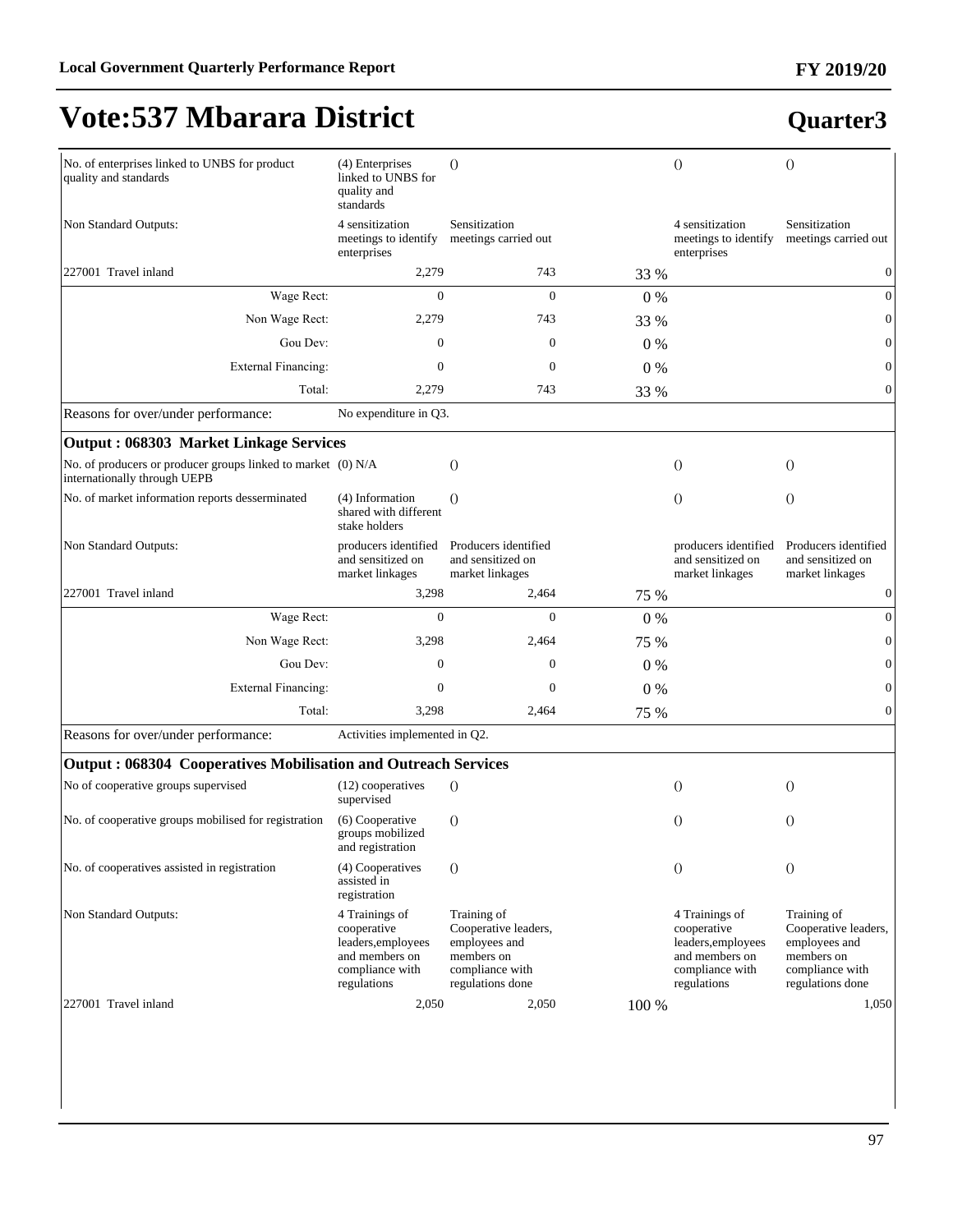| Wage Rect:                                                                                        | $\mathbf{0}$                                                                                                                               | $\mathbf{0}$                                                                              | $0\%$ |                                                                                                                 | $\overline{0}$                                                                         |
|---------------------------------------------------------------------------------------------------|--------------------------------------------------------------------------------------------------------------------------------------------|-------------------------------------------------------------------------------------------|-------|-----------------------------------------------------------------------------------------------------------------|----------------------------------------------------------------------------------------|
| Non Wage Rect:                                                                                    | 2,050                                                                                                                                      | 2,050                                                                                     | 100 % |                                                                                                                 | 1,050                                                                                  |
| Gou Dev:                                                                                          | $\mathbf{0}$                                                                                                                               | $\mathbf{0}$                                                                              | 0%    |                                                                                                                 | $\overline{0}$                                                                         |
| <b>External Financing:</b>                                                                        | $\mathbf{0}$                                                                                                                               | $\mathbf{0}$                                                                              | $0\%$ |                                                                                                                 | $\theta$                                                                               |
| Total:                                                                                            | 2,050                                                                                                                                      | 2,050                                                                                     | 100 % |                                                                                                                 | 1,050                                                                                  |
| Reasons for over/under performance:                                                               | Activities implemented as planned                                                                                                          |                                                                                           |       |                                                                                                                 |                                                                                        |
| Output: 068305 Tourism Promotional Services                                                       |                                                                                                                                            |                                                                                           |       |                                                                                                                 |                                                                                        |
| No. of tourism promotion activities meanstremed in<br>district development plans                  | () N/A                                                                                                                                     | $\overline{O}$                                                                            |       | $\theta$                                                                                                        | $\theta$                                                                               |
| No. and name of hospitality facilities (e.g. Lodges,<br>hotels and restaurants)                   | (30) hospitality<br>facilities identified                                                                                                  | $\overline{O}$                                                                            |       | $\theta$                                                                                                        | $\bigcirc$                                                                             |
| Non Standard Outputs:                                                                             | 4 reports on tourism<br>activities                                                                                                         | Reports on tourism<br>activities produced                                                 |       | a report on tourism<br>activities produced                                                                      | Reports on tourism<br>activities produced                                              |
| 221002 Workshops and Seminars                                                                     | 800                                                                                                                                        | 0                                                                                         | $0\%$ |                                                                                                                 | $\mathbf 0$                                                                            |
| 221011 Printing, Stationery, Photocopying and<br><b>Binding</b>                                   | 300                                                                                                                                        | 38                                                                                        | 13 %  |                                                                                                                 | $\mathbf{0}$                                                                           |
| 222001 Telecommunications                                                                         | 300                                                                                                                                        | 30                                                                                        | 10 %  |                                                                                                                 | $\theta$                                                                               |
| 227001 Travel inland                                                                              | 2,392                                                                                                                                      | 1,432                                                                                     | 60 %  |                                                                                                                 | 500                                                                                    |
| Wage Rect:                                                                                        | $\mathbf{0}$                                                                                                                               | $\mathbf{0}$                                                                              | $0\%$ |                                                                                                                 | $\overline{0}$                                                                         |
| Non Wage Rect:                                                                                    | 3,792                                                                                                                                      | 1,500                                                                                     | 40 %  |                                                                                                                 | 500                                                                                    |
| Gou Dev:                                                                                          | $\Omega$                                                                                                                                   | $\mathbf{0}$                                                                              | $0\%$ |                                                                                                                 | $\overline{0}$                                                                         |
| <b>External Financing:</b>                                                                        | $\mathbf{0}$                                                                                                                               | $\mathbf{0}$                                                                              | $0\%$ |                                                                                                                 | $\overline{0}$                                                                         |
| Total:                                                                                            | 3,792                                                                                                                                      | 1,500                                                                                     | 40 %  |                                                                                                                 | 500                                                                                    |
| Reasons for over/under performance:                                                               |                                                                                                                                            | Activities done but there was no Local Revenue allocation for third quarter               |       |                                                                                                                 |                                                                                        |
| <b>Output: 068306 Industrial Development Services</b>                                             |                                                                                                                                            |                                                                                           |       |                                                                                                                 |                                                                                        |
| No. of producer groups identified for collective value (6) Producer groups ()<br>addition support | identified for value<br>addition                                                                                                           |                                                                                           |       | $\theta$                                                                                                        | ()4 Trainings<br>conducted                                                             |
| Non Standard Outputs:                                                                             | 4 trainings<br>conducted                                                                                                                   | 4 Trainings<br>conducted                                                                  |       | 4 trainings<br>conducted                                                                                        | 4 Trainings<br>conducted                                                               |
| 227001 Travel inland                                                                              | 4,216                                                                                                                                      | 3,870                                                                                     | 92 %  |                                                                                                                 | 1,866                                                                                  |
| Wage Rect:                                                                                        | $\mathbf{0}$                                                                                                                               | $\mathbf{0}$                                                                              | $0\%$ |                                                                                                                 | $\mathbf{0}$                                                                           |
| Non Wage Rect:                                                                                    | 4,216                                                                                                                                      | 3,870                                                                                     | 92 %  |                                                                                                                 | 1,866                                                                                  |
| Gou Dev:                                                                                          | $\boldsymbol{0}$                                                                                                                           | $\mathbf{0}$                                                                              | 0%    |                                                                                                                 | $\boldsymbol{0}$                                                                       |
| External Financing:                                                                               | $\mathbf{0}$                                                                                                                               | $\mathbf{0}$                                                                              | 0%    |                                                                                                                 | $\mathbf{0}$                                                                           |
| Total:                                                                                            | 4,216                                                                                                                                      | 3,870                                                                                     | 92 %  |                                                                                                                 | 1,866                                                                                  |
| Reasons for over/under performance:                                                               | Activities done as planned                                                                                                                 |                                                                                           |       |                                                                                                                 |                                                                                        |
| Output: 068308 Sector Management and Monitoring<br>N/A                                            |                                                                                                                                            |                                                                                           |       |                                                                                                                 |                                                                                        |
| Non Standard Outputs:                                                                             | 4 staff<br>paid, stationary for<br>twelve months<br>purchased, welfare<br>procured, IT<br>services, telecommun managed<br>ication services | Staff salaries paid<br>Stationery purchased<br>Staff welfare catered<br>for<br>Department |       | 4 staff<br>paid, stationary<br>purchased, welfare<br>procured, IT<br>services, telecommun Department<br>ication | Staff salaries paid<br>Stationery purchased<br>Staff welfare catered<br>for<br>managed |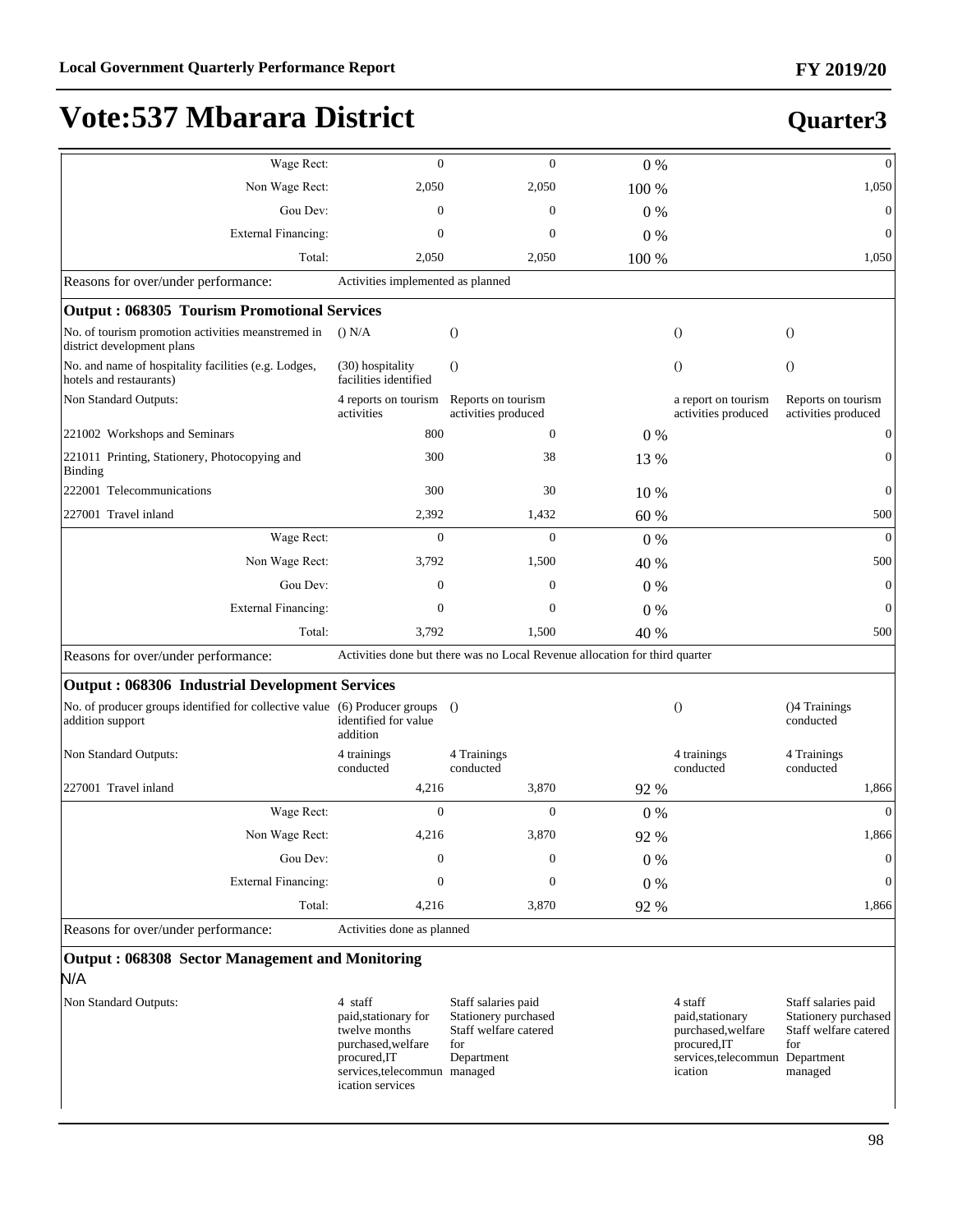### **Quarter3**

| 211101 General Staff Salaries                                   | 30,458 | 16,523       | 54 %  | 4,690                                                                                                                                                                                                                      |
|-----------------------------------------------------------------|--------|--------------|-------|----------------------------------------------------------------------------------------------------------------------------------------------------------------------------------------------------------------------------|
| [211103 Allowances (Incl. Casuals, Temporary)                   | 1,485  | 675          | 45 %  | $\Omega$                                                                                                                                                                                                                   |
| 221009 Welfare and Entertainment                                | 1,936  | $\mathbf{0}$ | $0\%$ | 0                                                                                                                                                                                                                          |
| 221011 Printing, Stationery, Photocopying and<br>Binding        | 500    | 361          | 72 %  | 0                                                                                                                                                                                                                          |
| 222001 Telecommunications                                       | 300    | 260          | 87 %  | 0                                                                                                                                                                                                                          |
| 222003 Information and communications<br>technology (ICT)       | 1,000  | 355          | 36 %  | 0                                                                                                                                                                                                                          |
| Wage Rect:                                                      | 30,458 | 16,523       | 54 %  | 4,690                                                                                                                                                                                                                      |
| Non Wage Rect:                                                  | 5,221  | 1,651        | 32 %  | $\Omega$                                                                                                                                                                                                                   |
| Gou Dev:                                                        | 0      | 0            | $0\%$ | $\Omega$                                                                                                                                                                                                                   |
| <b>External Financing:</b>                                      | 0      | $\mathbf{0}$ | $0\%$ | $\mathbf{0}$                                                                                                                                                                                                               |
| Total:                                                          | 35,679 | 18,174       | 51 %  | 4,690                                                                                                                                                                                                                      |
| Reasons for over/under performance:                             |        |              |       | Salary for the Commercial Officer who retired at the beginning of the Financial year and that of the Principal<br>Commercial Officer who transferred to Rwampara District remain unpaid. Other activities done as planned. |
| Total For Trade, Industry and Local Development :<br>Wage Rect: | 30,458 | 16,523       | 54 %  | 4,690                                                                                                                                                                                                                      |
| Non-Wage Reccurent:                                             | 22,906 | 14,320       | 63 %  | 4,208                                                                                                                                                                                                                      |
| GoU Dev:                                                        | 0      | 0            | $0\%$ | 0                                                                                                                                                                                                                          |
| Donor Dev:                                                      | 0      | 0            | $0\%$ | 0                                                                                                                                                                                                                          |

*Grand Total: 53,364 30,843 57.8 % 8,898*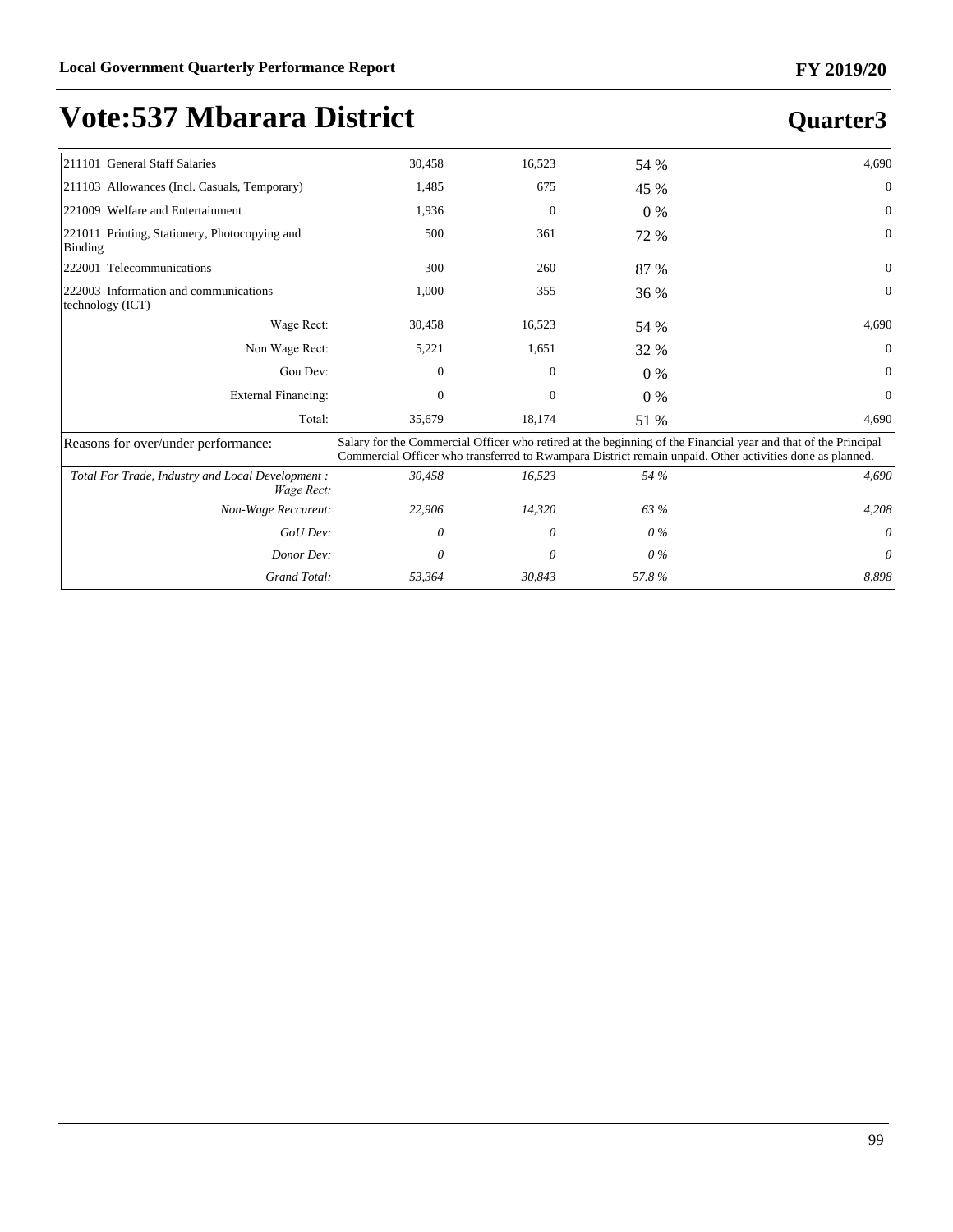#### **Quarter3**

#### **SECTION C: Details of Transfers to Lower Level Services and Capital Investments by LCIII**

| <b>Description</b>                                              | <b>Specific</b><br><b>Location</b>                      | Source of<br><b>Funding</b>               | <b>Status / Level</b> | <b>Budget</b>    | <b>Spent</b> |
|-----------------------------------------------------------------|---------------------------------------------------------|-------------------------------------------|-----------------------|------------------|--------------|
| <b>LCIII : KAGONGI</b>                                          |                                                         |                                           |                       | 183,046          | 1,009,170    |
| <b>Sector: Works and Transport</b>                              |                                                         |                                           |                       | 13,353           | 13,410       |
| Programme: District, Urban and Community Access Roads           |                                                         |                                           |                       | 13,353           | 13,410       |
| <b>Lower Local Services</b>                                     |                                                         |                                           |                       |                  |              |
| <b>Output: Bottle necks Clearance on Community Access Roads</b> |                                                         |                                           |                       | 13,353           | 13,410       |
| Item : 263104 Transfers to other govt. units (Current)          |                                                         |                                           |                       |                  |              |
| Kagongi Sub County                                              | <b>NGANGO</b><br>Community Access from Central<br>Roads | <b>Other Transfers</b><br>Government      |                       | 13,353           | 13,410       |
| <b>Sector: Education</b>                                        |                                                         |                                           |                       | 161,466          | 991,840      |
| <b>Programme: Pre-Primary and Primary Education</b>             |                                                         |                                           |                       | 59,826           | 602,437      |
| <b>Higher LG Services</b>                                       |                                                         |                                           |                       |                  |              |
| <b>Output: Primary Teaching Services</b>                        |                                                         |                                           |                       | $\bf{0}$         | 562,553      |
| Item: 211101 General Staff Salaries                             |                                                         |                                           |                       |                  |              |
|                                                                 | <b>BWENGURE</b>                                         | <b>Sector Conditional</b><br>Grant (Wage) | ,,,,,,,,,,            | $\boldsymbol{0}$ | 562,553      |
|                                                                 | <b>BWENGURE</b><br><b>BWENGURE P/S</b>                  | <b>Sector Conditional</b><br>Grant (Wage) | ,,,,,,,,,,            | $\boldsymbol{0}$ | 562,553      |
|                                                                 | <b>NTUURA</b><br><b>KAGONGIIP/S</b>                     | Sector Conditional<br>Grant (Wage)        | ,,,,,,,,,,            | $\boldsymbol{0}$ | 562,553      |
|                                                                 | <b>BWENGURE</b><br>KATAGYENGYE<br>RA P/S                | <b>Sector Conditional</b><br>Grant (Wage) | ,,,,,,,,,,            | $\boldsymbol{0}$ | 562,553      |
|                                                                 | <b>NTUURA</b><br><b>KYARUSHANJE</b><br>P/S              | <b>Sector Conditional</b><br>Grant (Wage) | ,,,,,,,,,,            | $\boldsymbol{0}$ | 562,553      |
|                                                                 | <b>KYANDAHI</b><br>MUNYONYI P/S                         | <b>Sector Conditional</b><br>Grant (Wage) | ,,,,,,,,,,            | $\boldsymbol{0}$ | 562,553      |
|                                                                 | <b>NSIIKA</b><br><b>NSIIKA P/S</b>                      | <b>Sector Conditional</b><br>Grant (Wage) | ,,,,,,,,,,            | $\boldsymbol{0}$ | 562,553      |
|                                                                 | <b>KIBINGO</b><br><b>NYAKABWERA</b><br>P/S              | Sector Conditional<br>Grant (Wage)        | ,,,,,,,,,,            | $\boldsymbol{0}$ | 562,553      |
|                                                                 | <b>NTUURA</b><br>OMUKAGYERA<br>P/S                      | Sector Conditional<br>Grant (Wage)        | ,,,,,,,,,,            | $\boldsymbol{0}$ | 562,553      |
|                                                                 | <b>KYANDAHI</b><br><b>RWAMPANUMA</b><br>P/S             | <b>Sector Conditional</b><br>Grant (Wage) | ,,,,,,,,,,            | $\boldsymbol{0}$ | 562,553      |
|                                                                 | <b>NGANGO</b><br><b>RWESHE P/S</b>                      | <b>Sector Conditional</b><br>Grant (Wage) | ,,,,,,,,,,            | $\boldsymbol{0}$ | 562,553      |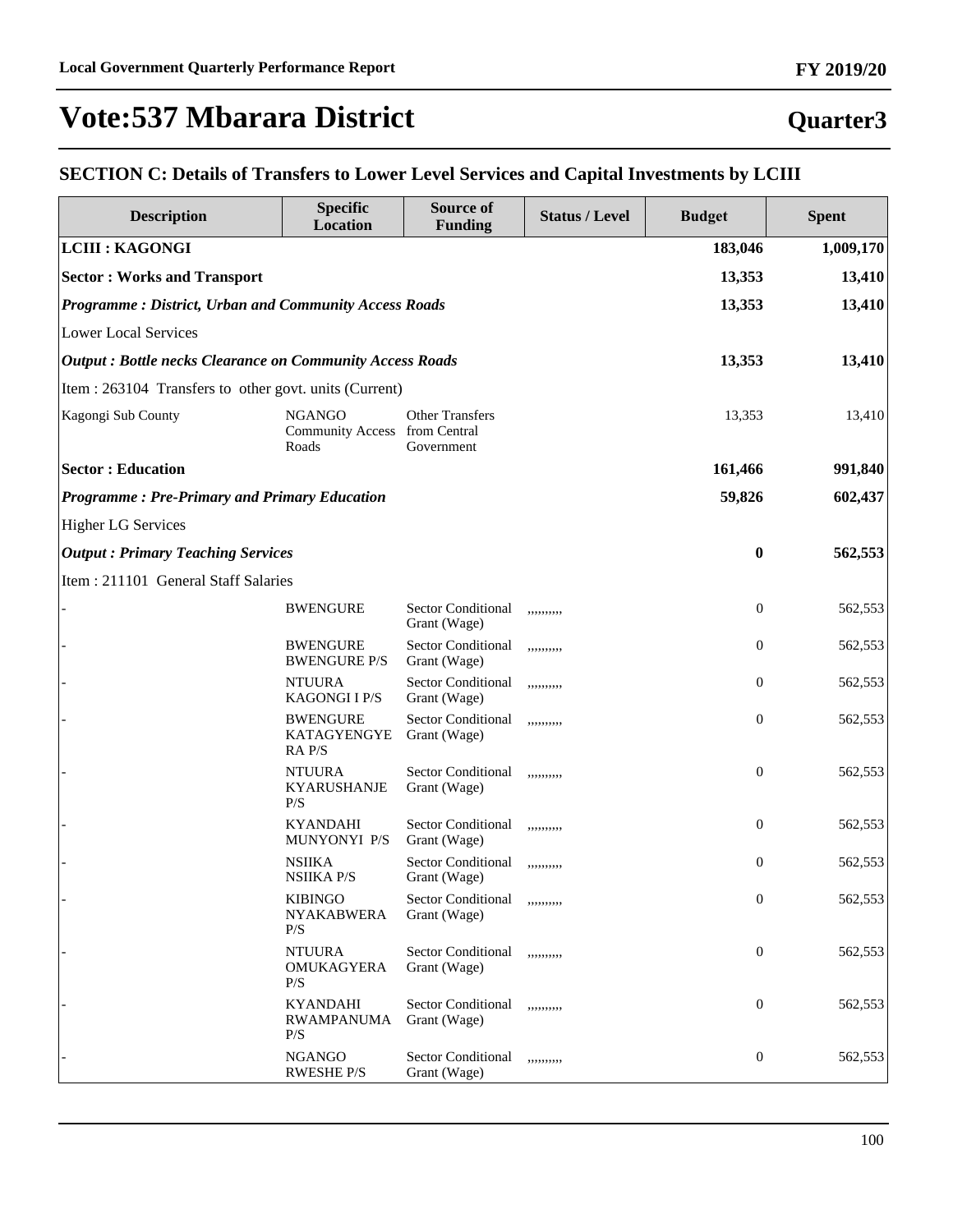| Lower Local Services |  |
|----------------------|--|

### **Quarter3**

 $\overline{\mathbb{1}}$ 

| LOWEI LOCAL SEIVICES                                      |                 |                                               |                  |         |
|-----------------------------------------------------------|-----------------|-----------------------------------------------|------------------|---------|
| <b>Output : Primary Schools Services UPE (LLS)</b>        |                 |                                               | 59,826           | 39,884  |
| Item: 263367 Sector Conditional Grant (Non-Wage)          |                 |                                               |                  |         |
| <b>BWENGURE PS</b>                                        | <b>BWENGURE</b> | <b>Sector Conditional</b><br>Grant (Non-Wage) | 5,046            | 3,364   |
| <b>KAGONGIIPS</b>                                         | <b>NTUURA</b>   | <b>Sector Conditional</b><br>Grant (Non-Wage) | 7,614            | 5,076   |
| KATAGYENGYERA PS                                          | <b>BWENGURE</b> | Sector Conditional<br>Grant (Non-Wage)        | 3,774            | 2,516   |
| <b>KYARUSHANJE PS</b>                                     | <b>NTUURA</b>   | <b>Sector Conditional</b><br>Grant (Non-Wage) | 3,366            | 2,244   |
| <b>MUNYONYI PS</b>                                        | <b>KYANDAHI</b> | <b>Sector Conditional</b><br>Grant (Non-Wage) | 5,970            | 3,980   |
| <b>NSIIKA PS</b>                                          | <b>NSIIKA</b>   | <b>Sector Conditional</b><br>Grant (Non-Wage) | 6,294            | 4,196   |
| <b>NYAKABWERA PS</b>                                      | <b>KIBINGO</b>  | <b>Sector Conditional</b><br>Grant (Non-Wage) | 6,558            | 4,372   |
| NYAMINYOBWA COU PS                                        | <b>BWENGURE</b> | <b>Sector Conditional</b><br>Grant (Non-Wage) | 3,546            | 2,364   |
| <b>OMUKAGYERA PS</b>                                      | <b>NTUURA</b>   | <b>Sector Conditional</b><br>Grant (Non-Wage) | 4,554            | 3,036   |
| <b>RWAMANUMA PS</b>                                       | <b>KYANDAHI</b> | <b>Sector Conditional</b><br>Grant (Non-Wage) | 7,026            | 4,684   |
| <b>RWESHE PS</b>                                          | <b>NGANGO</b>   | <b>Sector Conditional</b><br>Grant (Non-Wage) | 6,078            | 4,052   |
| <b>Programme: Secondary Education</b>                     |                 |                                               | 101,640          | 389,403 |
| <b>Higher LG Services</b>                                 |                 |                                               |                  |         |
| <b>Output: Secondary Teaching Services</b>                |                 |                                               | $\bf{0}$         | 321,643 |
| Item: 211101 General Staff Salaries                       |                 |                                               |                  |         |
|                                                           | <b>KYANDAHI</b> | <b>Sector Conditional</b><br>Grant (Wage)     | $\boldsymbol{0}$ | 321,643 |
| <b>Lower Local Services</b>                               |                 |                                               |                  |         |
| <b>Output: Secondary Capitation(USE)(LLS)</b>             |                 |                                               | 101,640          | 67,760  |
| Item : 263367 Sector Conditional Grant (Non-Wage)         |                 |                                               |                  |         |
| RWANTSINGA HIGH SCHOOL                                    | <b>KYANDAHI</b> | <b>Sector Conditional</b><br>Grant (Non-Wage) | 101,640          | 67,760  |
| <b>Sector: Health</b>                                     |                 |                                               | 5,226            | 3,920   |
| <b>Programme: Primary Healthcare</b>                      |                 |                                               | 5,226            | 3,920   |
| <b>Lower Local Services</b>                               |                 |                                               |                  |         |
| <b>Output : Basic Healthcare Services (HCIV-HCII-LLS)</b> |                 |                                               | 5,226            | 3,920   |
| Item: 263367 Sector Conditional Grant (Non-Wage)          |                 |                                               |                  |         |
| Nyabisirira Health centre 11                              | <b>BWENGURE</b> | <b>Sector Conditional</b><br>Grant (Non-Wage) | 5,226            | 3,920   |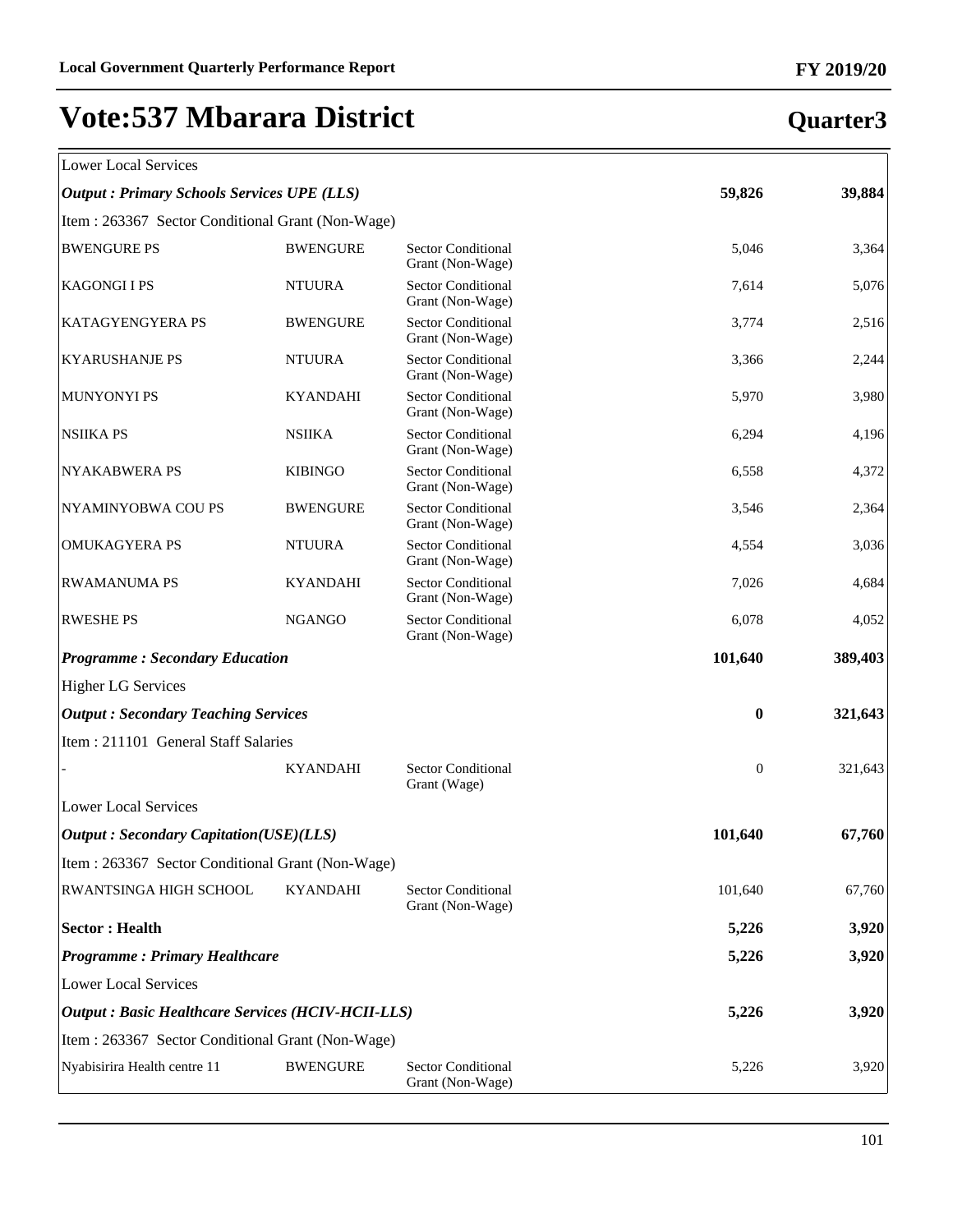| <b>Sector: Water and Environment</b>                            |                                                          |                                           |               | 3,000            | $\boldsymbol{0}$ |
|-----------------------------------------------------------------|----------------------------------------------------------|-------------------------------------------|---------------|------------------|------------------|
| <b>Programme: Rural Water Supply and Sanitation</b>             |                                                          |                                           |               | 3,000            | $\boldsymbol{0}$ |
| Lower Local Services                                            |                                                          |                                           |               |                  |                  |
| Output: Rehabilitation and Repairs to Rural Water Sources (LLS) |                                                          |                                           |               | 3,000            | $\bf{0}$         |
| Item : 263201 LG Conditional grants (Capital)                   |                                                          |                                           |               |                  |                  |
| kKagongi                                                        | <b>BWENGURE</b><br>Bwengure                              | Sector Development<br>Grant               |               | 3,000            | 0                |
| <b>LCIII : RWANYAMAHEMBE</b>                                    |                                                          |                                           |               | 204,861          | 1,096,498        |
| <b>Sector: Works and Transport</b>                              |                                                          |                                           |               | 18,010           | 18,031           |
| <b>Programme: District, Urban and Community Access Roads</b>    |                                                          |                                           |               | 18,010           | 18,031           |
| Lower Local Services                                            |                                                          |                                           |               |                  |                  |
| <b>Output: Bottle necks Clearance on Community Access Roads</b> |                                                          |                                           |               | 18,010           | 18,031           |
| Item : 263104 Transfers to other govt. units (Current)          |                                                          |                                           |               |                  |                  |
| <b>Rwanyamahembe Sub County</b>                                 | <b>RUTOOMA</b><br>Community Access from Central<br>Roads | <b>Other Transfers</b><br>Government      |               | 18,010           | 18,031           |
| <b>Sector: Education</b>                                        |                                                          |                                           |               | 147,834          | 1,075,281        |
| <b>Programme: Pre-Primary and Primary Education</b>             |                                                          |                                           |               | 147,834          | 1,075,281        |
| <b>Higher LG Services</b>                                       |                                                          |                                           |               |                  |                  |
| <b>Output: Primary Teaching Services</b>                        |                                                          |                                           |               | $\bf{0}$         | 915,974          |
| Item: 211101 General Staff Salaries                             |                                                          |                                           |               |                  |                  |
|                                                                 | <b>KAKYERERE</b>                                         | <b>Sector Conditional</b><br>Grant (Wage) | ,,,,,,,,,,,,, | $\boldsymbol{0}$ | 915,974          |
|                                                                 | <b>RWEBISHEKYE</b>                                       | Sector Conditional<br>Grant (Wage)        | ,,,,,,,,,,,,, | 0                | 915,974          |
|                                                                 | <b>MABIRA</b><br><b>KACWAMBA P/S</b>                     | Sector Conditional<br>Grant (Wage)        | ,,,,,,,,,,,,, | 0                | 915,974          |
|                                                                 | <b>KAKYERERE</b><br><b>KARUYENJE P/S</b>                 | <b>Sector Conditional</b><br>Grant (Wage) | ,,,,,,,,,,,,, | $\mathbf{0}$     | 915,974          |
|                                                                 | <b>MABIRA</b><br>Kitookye P/S                            | Sector Conditional<br>Grant (Wage)        | ,,,,,,,,,,,,  | $\boldsymbol{0}$ | 915,974          |
|                                                                 | <b>RWEBISHEKYE</b><br><b>MISHENYI P/S</b>                | <b>Sector Conditional</b><br>Grant (Wage) | ,,,,,,,,,,,,, | $\boldsymbol{0}$ | 915,974          |
|                                                                 | <b>RWEBISHEKYE</b><br><b>MUKO P/S</b>                    | Sector Conditional<br>Grant (Wage)        | ,,,,,,,,,,,,, | $\boldsymbol{0}$ | 915,974          |
|                                                                 | <b>KAKYERERE</b><br>Nyakayojo II P/S                     | Sector Conditional<br>Grant (Wage)        | ,,,,,,,,,,,,, | $\boldsymbol{0}$ | 915,974          |
|                                                                 | MABIRA<br>NYAMPIKYE P/S                                  | <b>Sector Conditional</b><br>Grant (Wage) | ,,,,,,,,,,,,, | $\boldsymbol{0}$ | 915,974          |
|                                                                 | <b>KATAZYO</b><br><b>RUNENGO P/S</b>                     | <b>Sector Conditional</b><br>Grant (Wage) | ,,,,,,,,,,,,, | $\boldsymbol{0}$ | 915,974          |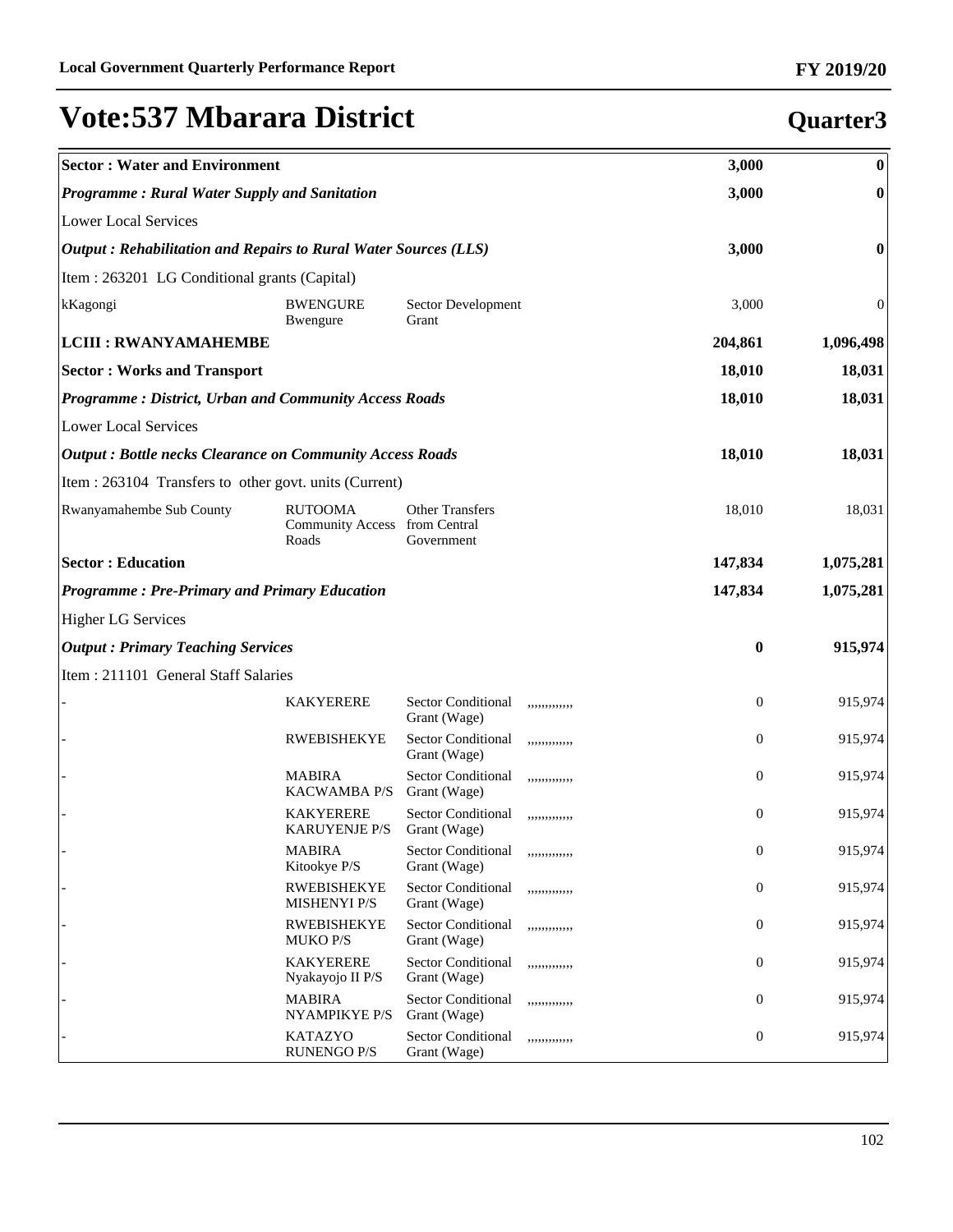|                                                          | <b>RUTOOMA</b><br><b>RUTOOMA</b><br><b>INTEGRATED P/S</b> | <b>Sector Conditional</b><br>Grant (Wage)     | ,,,,,,,,,,,,, | $\boldsymbol{0}$ | 915,974 |
|----------------------------------------------------------|-----------------------------------------------------------|-----------------------------------------------|---------------|------------------|---------|
|                                                          | <b>KAKYERERE</b><br><b>RUTOOMA</b><br><b>MODERN P/S</b>   | <b>Sector Conditional</b><br>Grant (Wage)     | ,,,,,,,,,,,,, | $\boldsymbol{0}$ | 915,974 |
|                                                          | <b>KATAZYO</b><br>RWEISHAMIRO<br>P/S                      | <b>Sector Conditional</b><br>Grant (Wage)     | ,,,,,,,,,,,,, | $\boldsymbol{0}$ | 915,974 |
|                                                          | <b>KATAZYO</b><br><b>RWENTOJO P/S</b>                     | <b>Sector Conditional</b><br>Grant (Wage)     | ,,,,,,,,,,,,  | $\boldsymbol{0}$ | 915,974 |
| Lower Local Services                                     |                                                           |                                               |               |                  |         |
| <b>Output : Primary Schools Services UPE (LLS)</b>       |                                                           |                                               |               | 72,834           | 48,536  |
| Item : 263367 Sector Conditional Grant (Non-Wage)        |                                                           |                                               |               |                  |         |
| <b>BUHUMURIRO PS</b>                                     | <b>KAKYERERE</b>                                          | <b>Sector Conditional</b><br>Grant (Non-Wage) |               | 4,950            | 3,300   |
| <b>BWEZIBWERA MOSLEM PS</b>                              | <b>RWEBISHEKYE</b>                                        | <b>Sector Conditional</b><br>Grant (Non-Wage) |               | 3,330            | 2,200   |
| <b>BWIZIBWERA TOWN PS</b>                                | <b>RWEBISHEKYE</b>                                        | Sector Conditional<br>Grant (Non-Wage)        |               | 5,790            | 3,860   |
| <b>KACWAMBA PS</b>                                       | <b>MABIRA</b>                                             | <b>Sector Conditional</b><br>Grant (Non-Wage) |               | 4,098            | 2,732   |
| <b>KARUYENJE INTEGRATED PS</b>                           | <b>KAKYERERE</b>                                          | Sector Conditional<br>Grant (Non-Wage)        |               | 6,066            | 4,044   |
| <b>KITOOKYE PS</b>                                       | <b>MABIRA</b>                                             | Sector Conditional<br>Grant (Non-Wage)        |               | 4,206            | 2,804   |
| <b>MISHENYI PS</b>                                       | <b>RWEBISHEKYE</b>                                        | Sector Conditional<br>Grant (Non-Wage)        |               | 3,066            | 2,044   |
| MUKO I PS                                                | <b>RWEBISHEKYE</b>                                        | Sector Conditional<br>Grant (Non-Wage)        |               | 4,038            | 2,692   |
| NYAKAYOJO II PS                                          | <b>KAKYERERE</b>                                          | Sector Conditional<br>Grant (Non-Wage)        |               | 5,310            | 3,540   |
| <b>NYAMPIKYE PS</b>                                      | <b>MABIRA</b>                                             | Sector Conditional<br>Grant (Non-Wage)        |               | 3,654            | 2,436   |
| <b>RUNENGO PS</b>                                        | <b>KATAZYO</b>                                            | Sector Conditional<br>Grant (Non-Wage)        |               | 6,270            | 4,180   |
| <b>RUTOOMA INTEGRATED PS</b>                             | <b>RUTOOMA</b>                                            | Sector Conditional<br>Grant (Non-Wage)        |               | 5,202            | 3,468   |
| <b>RUTOOMA MODERN PS</b>                                 | <b>KAKYERERE</b>                                          | <b>Sector Conditional</b><br>Grant (Non-Wage) |               | 5,658            | 3,772   |
| <b>RWEISHAMIRO PS</b>                                    | <b>KATAZYO</b>                                            | <b>Sector Conditional</b><br>Grant (Non-Wage) |               | 4,386            | 2,924   |
| <b>RWENTOJO PS</b>                                       | <b>KATAZYO</b>                                            | <b>Sector Conditional</b><br>Grant (Non-Wage) |               | 6,810            | 4,540   |
| Capital Purchases                                        |                                                           |                                               |               |                  |         |
| <b>Output: Classroom construction and rehabilitation</b> |                                                           |                                               |               | 75,000           | 110,771 |
| Item : 312101 Non-Residential Buildings                  |                                                           |                                               |               |                  |         |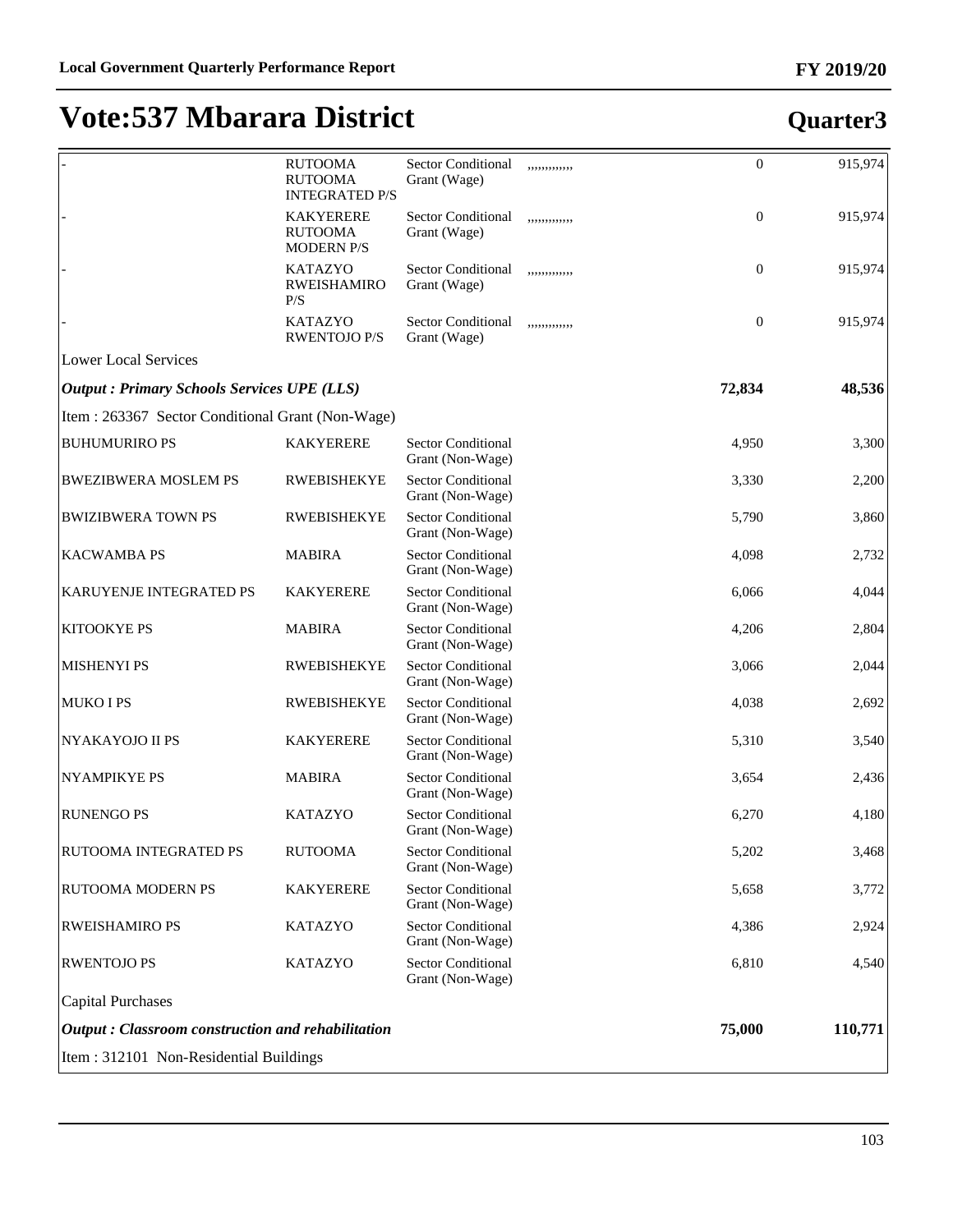| <b>Output: Primary Teaching Services</b>                                           |                                                   |                                               | $\boldsymbol{0}$ | 660,018          |
|------------------------------------------------------------------------------------|---------------------------------------------------|-----------------------------------------------|------------------|------------------|
| <b>Higher LG Services</b>                                                          |                                                   |                                               |                  |                  |
| <b>Programme: Pre-Primary and Primary Education</b>                                |                                                   |                                               | 66,222           | 702,810          |
| <b>Sector : Education</b>                                                          |                                                   |                                               | 66,222           | 702,810          |
| Rubindi Sub County                                                                 | Rubindi<br>Community Access from Central<br>Roads | <b>Other Transfers</b><br>Government          | 15,138           | 15,229           |
| Item : 263104 Transfers to other govt. units (Current)                             |                                                   |                                               |                  |                  |
| <b>Output: Bottle necks Clearance on Community Access Roads</b>                    |                                                   |                                               | 15,138           | 15,229           |
| Lower Local Services                                                               |                                                   |                                               |                  |                  |
| <b>Programme: District, Urban and Community Access Roads</b>                       |                                                   |                                               | 15,138           | 15,229           |
| <b>Sector: Works and Transport</b>                                                 |                                                   |                                               | 15,138           | 15,229           |
| <b>LCIII : RUBINDI</b>                                                             |                                                   |                                               | 113,698          | 721,959          |
| Construction Services - Projects-407                                               | <b>KATAZYO</b><br>katazyo                         | Sector Development<br>Grant                   | 27,111           | 0                |
| Item: 312104 Other Structures                                                      |                                                   |                                               |                  |                  |
| $\vert$ Output : Borehole drilling and rehabilitation                              |                                                   |                                               | 27,111           | 0                |
| Construction Services - Maintenance<br>and Repair-400                              | <b>KAKYERERE</b><br>HQ                            | Sector Development<br>Grant                   | 3,551            | $\overline{0}$   |
| Item: 312104 Other Structures                                                      |                                                   |                                               |                  |                  |
| <b>Output: Construction of public latrines in RGCs</b>                             |                                                   |                                               | 3,551            | $\boldsymbol{0}$ |
| Capital Purchases                                                                  | Rwebishekye                                       | Grant                                         |                  |                  |
| Item : 263201 LG Conditional grants (Capital)<br>Rwanyamahembe                     | <b>RWEBISHEKYE</b>                                | Sector Development                            | 3,000            | $\overline{0}$   |
|                                                                                    |                                                   |                                               |                  |                  |
| Output: Rehabilitation and Repairs to Rural Water Sources (LLS)                    |                                                   |                                               | 3,000            | $\bf{0}$         |
| <b>Programme: Rural Water Supply and Sanitation</b><br><b>Lower Local Services</b> |                                                   |                                               | 33,662           | $\bf{0}$         |
| <b>Sector: Water and Environment</b>                                               |                                                   |                                               | 33,662           | $\bf{0}$         |
| St Johns Community Health centr                                                    | <b>RWEBISHEKYE</b>                                | <b>Sector Conditional</b><br>Grant (Non-Wage) | 5,355            | 3,185            |
| Item : 263367 Sector Conditional Grant (Non-Wage)                                  |                                                   |                                               |                  |                  |
| <b>Output : NGO Basic Healthcare Services (LLS)</b>                                |                                                   |                                               | 5,355            | 3,185            |
| Lower Local Services                                                               |                                                   |                                               |                  |                  |
| <b>Programme: Primary Healthcare</b>                                               |                                                   |                                               | 5,355            | 3,185            |
| <b>Sector: Health</b>                                                              |                                                   |                                               | 5,355            | 3,185            |
| Expenses-213                                                                       | Bwizibwera<br>Moslem P/S                          | Grant                                         |                  |                  |
| Building Construction - Construction                                               | <b>RWEBISHEKYE</b>                                | Sector Development Works completed            | 75,000           | 110,771          |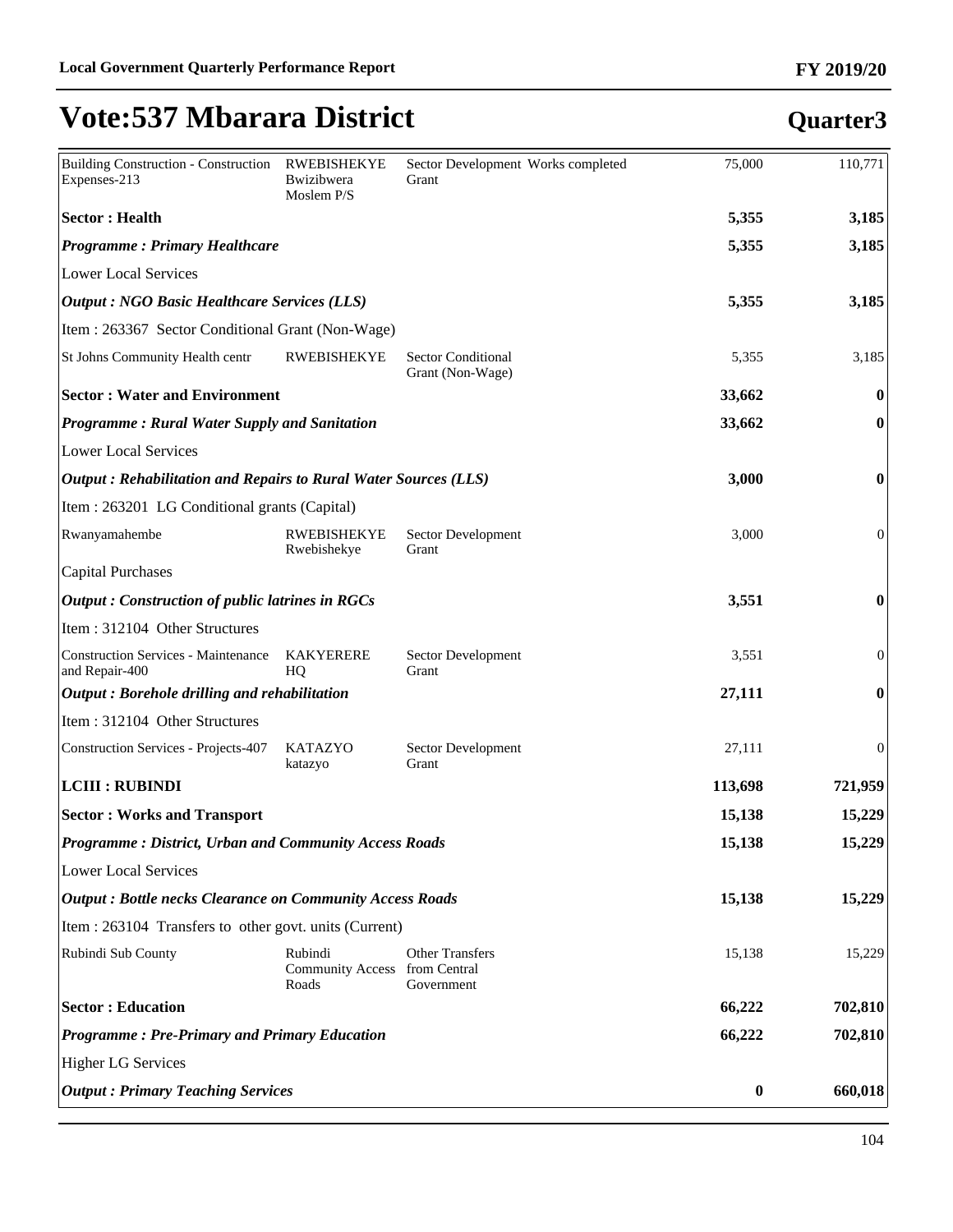# Item : 211101 General Staff Salaries

|                                                   | KARWENSANGA Sector Conditional                      | Grant (Wage)                                  | ,,,,,,,,,, | $\boldsymbol{0}$ | 660,018 |
|---------------------------------------------------|-----------------------------------------------------|-----------------------------------------------|------------|------------------|---------|
|                                                   | <b>RWAMUHIIGI</b>                                   | <b>Sector Conditional</b><br>Grant (Wage)     | ,,,,,,,,,, | $\boldsymbol{0}$ | 660,018 |
|                                                   | KARWENSANGA<br><b>KAIHIRO P/S</b>                   | <b>Sector Conditional</b><br>Grant (Wage)     | ,,,,,,,,,, | $\boldsymbol{0}$ | 660,018 |
|                                                   | <b>KARIRO</b><br><b>KARIRO</b><br><b>MOSLEM P/S</b> | <b>Sector Conditional</b><br>Grant (Wage)     | ,,,,,,,,,, | $\boldsymbol{0}$ | 660,018 |
|                                                   | <b>RWAMUHIIGI</b><br><b>KYAKATARA P/S</b>           | <b>Sector Conditional</b><br>Grant (Wage)     | ,,,,,,,,,, | $\boldsymbol{0}$ | 660,018 |
|                                                   | <b>NYAMIRIRO</b><br>NYAMIRIRO P/S                   | <b>Sector Conditional</b><br>Grant (Wage)     | ,,,,,,,,,, | $\boldsymbol{0}$ | 660,018 |
|                                                   | <b>KABAARE</b><br><b>RUBINDI BOYS</b><br>P/S        | <b>Sector Conditional</b><br>Grant (Wage)     | ,,,,,,,,,, | $\boldsymbol{0}$ | 660,018 |
|                                                   | <b>KABAARE</b><br><b>RUBINDI GIRLS</b><br>P/S       | <b>Sector Conditional</b><br>Grant (Wage)     | ,,,,,,,,,, | $\boldsymbol{0}$ | 660,018 |
|                                                   | <b>NYAMIRIRO</b><br><b>RUKANJA P/S</b>              | Sector Conditional<br>Grant (Wage)            | ,,,,,,,,,, | $\boldsymbol{0}$ | 660,018 |
|                                                   | <b>NYAMIRIRO</b><br><b>RWAMUHINGI</b><br>P/S        | Sector Conditional<br>Grant (Wage)            | ,,,,,,,,,, | $\boldsymbol{0}$ | 660,018 |
|                                                   | <b>KARIRO</b><br><b>RWEMBIRIZI P/S</b>              | <b>Sector Conditional</b><br>Grant (Wage)     | ,,,,,,,,,, | $\boldsymbol{0}$ | 660,018 |
| <b>Lower Local Services</b>                       |                                                     |                                               |            |                  |         |
| <b>Output: Primary Schools Services UPE (LLS)</b> |                                                     |                                               |            | 66,222           | 42,792  |
| Item : 263367 Sector Conditional Grant (Non-Wage) |                                                     |                                               |            |                  |         |
| <b>AKARUNGU PS</b>                                | KARWENSANGA                                         | <b>Sector Conditional</b><br>Grant (Non-Wage) |            | 3,354            | 2,236   |
| <b>BUYENJE P.S.</b>                               | <b>RWAMUHIIGI</b>                                   | <b>Sector Conditional</b><br>Grant (Non-Wage) |            | 7,326            | 4,884   |
| <b>KAIHIRO</b>                                    | KARWENSANGA                                         | <b>Sector Conditional</b><br>Grant (Non-Wage) |            | 7,482            | 4,988   |
| <b>KARIRO PS</b>                                  | <b>KARIRO</b>                                       | <b>Sector Conditional</b><br>Grant (Non-Wage) |            | 4,146            | 2,764   |
| <b>KYAKATAARA PS</b>                              | <b>RWAMUHIIGI</b>                                   | <b>Sector Conditional</b><br>Grant (Non-Wage) |            | 6,078            | 4,052   |
| <b>NYAMIRIRO PS</b>                               | <b>NYAMIRIRO</b>                                    | <b>Sector Conditional</b><br>Grant (Non-Wage) |            | 4,974            | 3,316   |
| Rubindi Boys                                      | <b>KABAARE</b>                                      | <b>Sector Conditional</b><br>Grant (Non-Wage) |            | 7,218            | 4,812   |
| <b>RUBINDI GIRLS P.S</b>                          | <b>KABAARE</b>                                      | <b>Sector Conditional</b><br>Grant (Non-Wage) |            | 8,058            | 4,016   |
| <b>RUKANJA PS</b>                                 | <b>NYAMIRIRO</b>                                    | <b>Sector Conditional</b><br>Grant (Non-Wage) |            | 6,774            | 4,516   |
| <b>RWAMUHIGI PS</b>                               | <b>NYAMIRIRO</b>                                    | <b>Sector Conditional</b><br>Grant (Non-Wage) |            | 3,906            | 2,604   |

### **Quarter3**

ן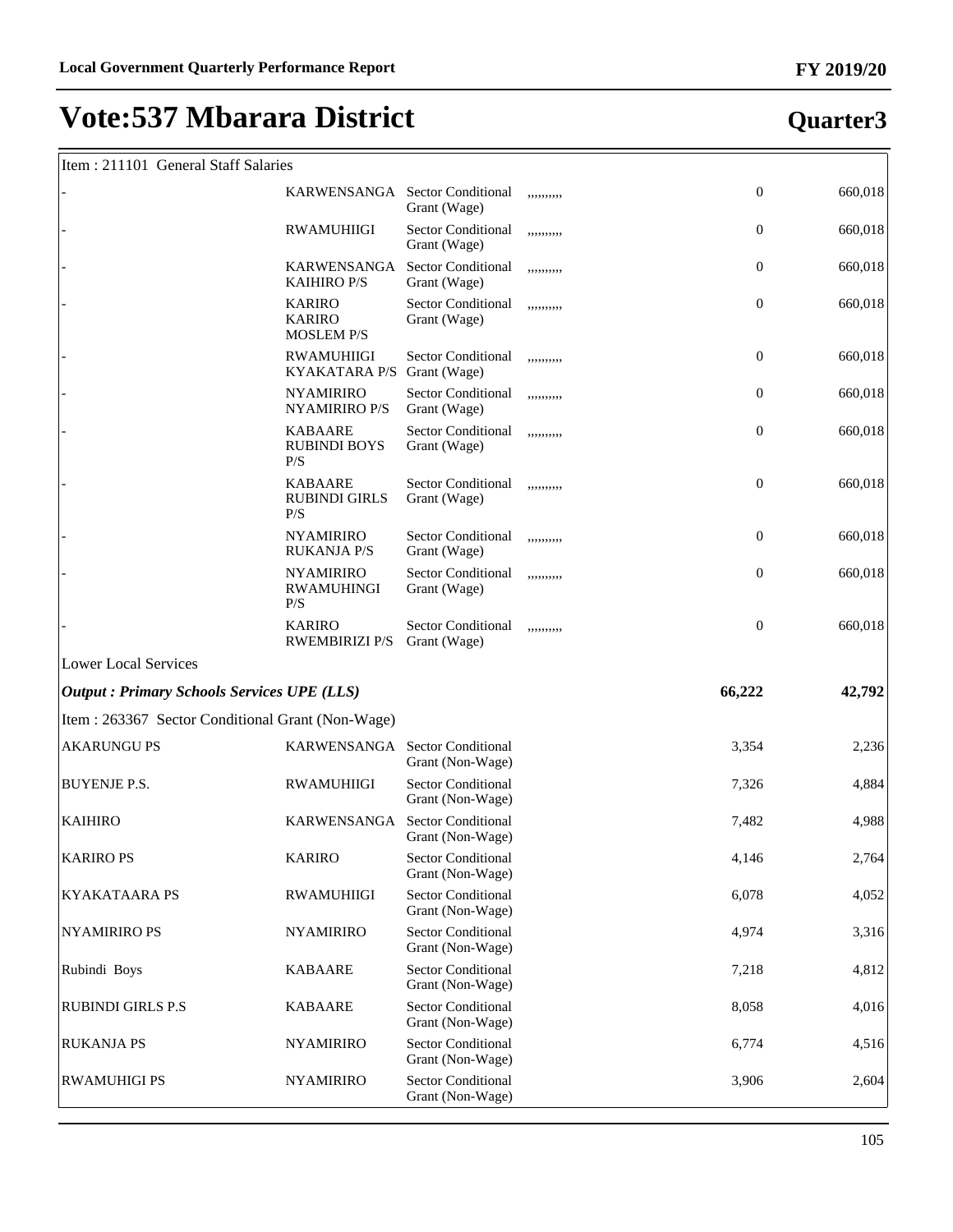| <b>RWEMBIRIZI PS</b>                                            | <b>KARIRO</b>                              | <b>Sector Conditional</b><br>Grant (Non-Wage)           | 6,906            | 4,604            |
|-----------------------------------------------------------------|--------------------------------------------|---------------------------------------------------------|------------------|------------------|
| <b>Sector: Health</b>                                           |                                            |                                                         | 5,226            | 3,920            |
| <b>Programme: Primary Healthcare</b>                            |                                            |                                                         | 5,226            | 3,920            |
| <b>Lower Local Services</b>                                     |                                            |                                                         |                  |                  |
| <b>Output : Basic Healthcare Services (HCIV-HCII-LLS)</b>       |                                            |                                                         | 5,226            | 3,920            |
| Item: 263367 Sector Conditional Grant (Non-Wage)                |                                            |                                                         |                  |                  |
| Mabira Health Centre 11                                         | <b>KARIRO</b>                              | <b>Sector Conditional</b><br>Grant (Non-Wage)           | 5,226            | 3,920            |
| <b>Sector: Water and Environment</b>                            |                                            |                                                         | 27,111           | 0                |
| Programme: Rural Water Supply and Sanitation                    |                                            |                                                         | 27,111           | $\bf{0}$         |
| <b>Capital Purchases</b>                                        |                                            |                                                         |                  |                  |
| Output: Borehole drilling and rehabilitation                    |                                            |                                                         | 27,111           | $\boldsymbol{0}$ |
| Item: 312104 Other Structures                                   |                                            |                                                         |                  |                  |
| Construction Services - Projects-407                            | <b>BITSYA</b><br>bitsya                    | Sector Development,<br>Grant                            | $\boldsymbol{0}$ | $\boldsymbol{0}$ |
| <b>Construction Services - Projects-407</b>                     | Rubindi<br><b>ST JOSEPH</b>                | Sector Development,<br>Grant                            | 27,111           | $\boldsymbol{0}$ |
| <b>LCIII : BUBAARE</b>                                          |                                            |                                                         | 431,650          | 987,543          |
| <b>Sector: Works and Transport</b>                              |                                            |                                                         | 16,806           | 16,678           |
| <b>Programme: District, Urban and Community Access Roads</b>    |                                            |                                                         | 16,806           | 16,678           |
| <b>Lower Local Services</b>                                     |                                            |                                                         |                  |                  |
| <b>Output: Bottle necks Clearance on Community Access Roads</b> |                                            |                                                         | 16,806           | 16,678           |
| Item : 263104 Transfers to other govt. units (Current)          |                                            |                                                         |                  |                  |
| <b>Bubaare Sub County</b>                                       | <b>KATOJO</b><br>Community access<br>Roads | <b>Other Transfers</b><br>from Central<br>Government    | 16,806           | 16,678           |
| <b>Sector: Education</b>                                        |                                            |                                                         | 284,710          | 929,069          |
| <b>Programme: Pre-Primary and Primary Education</b>             |                                            |                                                         | 185,776          | 624,149          |
| <b>Higher LG Services</b>                                       |                                            |                                                         |                  |                  |
| <b>Output: Primary Teaching Services</b>                        |                                            |                                                         | $\bf{0}$         | 586,965          |
| Item: 211101 General Staff Salaries                             |                                            |                                                         |                  |                  |
|                                                                 | <b>KASHAKA</b>                             | <b>Sector Conditional</b><br>,,,,,,,,,,<br>Grant (Wage) | $\mathbf{0}$     | 586,965          |
|                                                                 | <b>KASHAKA</b><br><b>KASHAKA P/S</b>       | <b>Sector Conditional</b><br>,,,,,,,,,,<br>Grant (Wage) | 0                | 586,965          |
|                                                                 | <b>KAMUSHOOKO</b><br><b>KATOOMA II P/S</b> | <b>Sector Conditional</b><br>,,,,,,,,,,<br>Grant (Wage) | 0                | 586,965          |
|                                                                 | KAMUSHOOKO<br>KATSIKIZI P/S                | Sector Conditional<br>,,,,,,,,,,<br>Grant (Wage)        | 0                | 586,965          |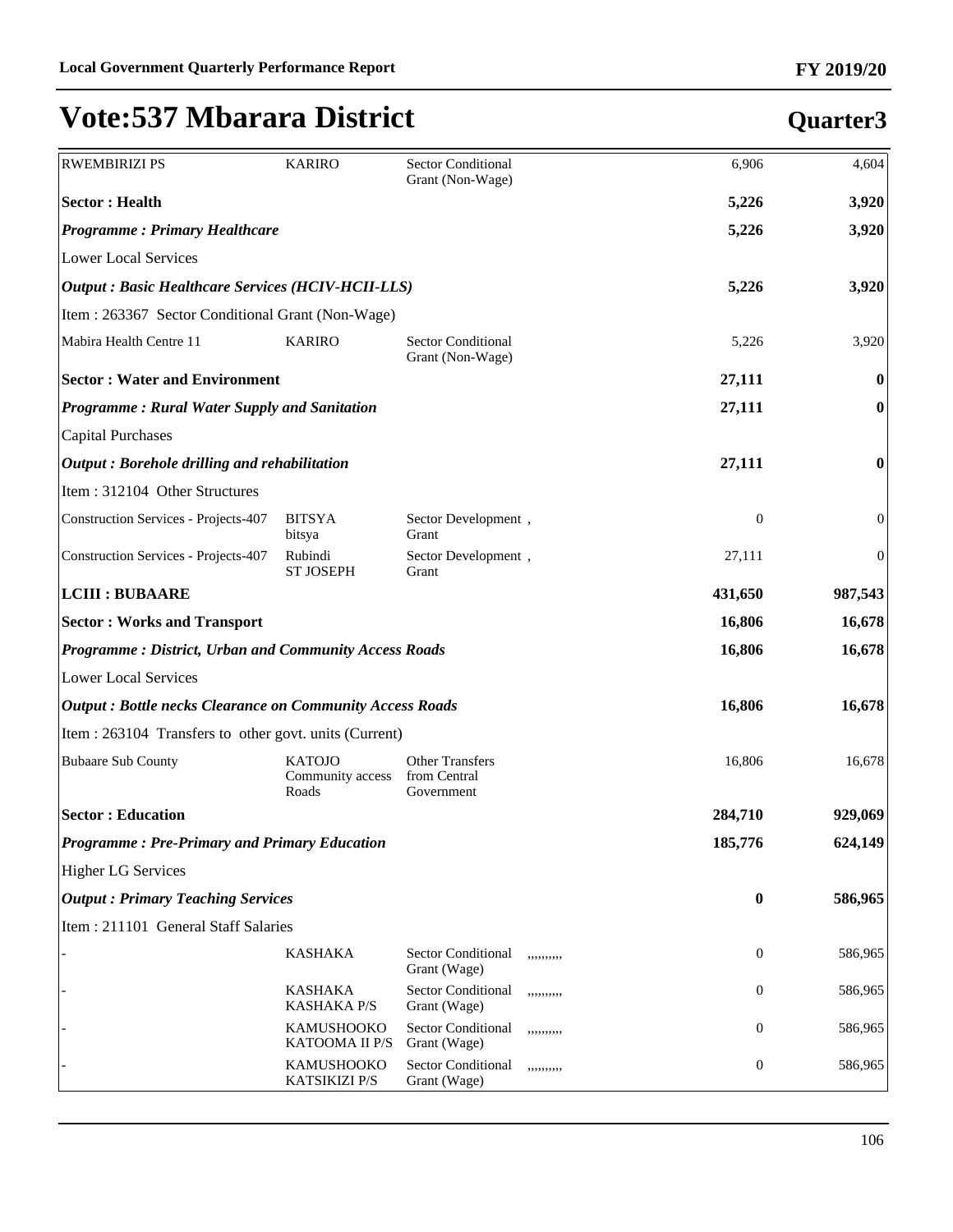|                                                             | KAMUSHOOKO<br>KOMUYAGA P/S                     | <b>Sector Conditional</b><br>Grant (Wage)         | ,,,,,,,,,,                                                                             | $\boldsymbol{0}$ | 586,965  |
|-------------------------------------------------------------|------------------------------------------------|---------------------------------------------------|----------------------------------------------------------------------------------------|------------------|----------|
|                                                             | MUGARUTSYA<br>MUGARUTSYA<br>P/S                | <b>Sector Conditional</b><br>Grant (Wage)         | ,,,,,,,,,,                                                                             | $\boldsymbol{0}$ | 586,965  |
|                                                             | <b>RWENSHANKU</b><br><b>MUKORA P/S</b>         | <b>Sector Conditional</b><br>Grant (Wage)         | ,,,,,,,,,,                                                                             | $\mathbf{0}$     | 586,965  |
|                                                             | <b>KASHAKA</b><br><b>NSHOZI P/S</b>            | <b>Sector Conditional</b><br>Grant (Wage)         | ,,,,,,,,,,                                                                             | $\mathbf{0}$     | 586,965  |
|                                                             | <b>RUGARAMA</b><br>RUGARAMA II<br>P/S          | Sector Conditional<br>Grant (Wage)                | ,,,,,,,,,,                                                                             | $\overline{0}$   | 586,965  |
|                                                             | RWENSHANKU<br>RWENTANGA P/S Grant (Wage)       | <b>Sector Conditional</b>                         | ,,,,,,,,,,                                                                             | $\boldsymbol{0}$ | 586,965  |
|                                                             | <b>KASHAKA</b><br><b>ST.SIMON</b><br>KOOGA P/S | Sector Conditional<br>Grant (Wage)                | ,,,,,,,,,,                                                                             | $\boldsymbol{0}$ | 586,965  |
| <b>Lower Local Services</b>                                 |                                                |                                                   |                                                                                        |                  |          |
| <b>Output : Primary Schools Services UPE (LLS)</b>          |                                                |                                                   |                                                                                        | 55,776           | 37,184   |
| Item : 263367 Sector Conditional Grant (Non-Wage)           |                                                |                                                   |                                                                                        |                  |          |
| <b>KASHAKA PS</b>                                           | <b>KASHAKA</b>                                 | <b>Sector Conditional</b><br>Grant (Non-Wage)     |                                                                                        | 4,806            | 3,204    |
| KATOOMA II PS                                               | <b>KAMUSHOOKO</b>                              | <b>Sector Conditional</b><br>Grant (Non-Wage)     |                                                                                        | 5,142            | 3,428    |
| <b>KATSIKIZI PS</b>                                         | <b>KAMUSHOOKO</b>                              | <b>Sector Conditional</b><br>Grant (Non-Wage)     |                                                                                        | 2,994            | 1,996    |
| <b>KOMUYAGA PS</b>                                          | KAMUSHOOKO                                     | <b>Sector Conditional</b><br>Grant (Non-Wage)     |                                                                                        | 4,494            | 2,996    |
| <b>MUGARUSTYA P.S</b>                                       | MUGARUTSYA                                     | <b>Sector Conditional</b><br>Grant (Non-Wage)     |                                                                                        | 9,570            | 6,380    |
| <b>MUKORA PS</b>                                            | RWENSHANKU                                     | <b>Sector Conditional</b><br>Grant (Non-Wage)     |                                                                                        | 5,394            | 3,596    |
| <b>NSHOZIPS</b>                                             | <b>KASHAKA</b>                                 | <b>Sector Conditional</b><br>Grant (Non-Wage)     |                                                                                        | 3,810            | 2,540    |
| <b>RUGARAMA II PS</b>                                       | <b>RUGARAMA</b>                                | <b>Sector Conditional</b><br>Grant (Non-Wage)     |                                                                                        | 5,766            | 3,844    |
| <b>RWENTANGA PS</b>                                         | <b>RWENSHANKU</b>                              | <b>Sector Conditional</b><br>Grant (Non-Wage)     |                                                                                        | 8,202            | 5,468    |
| ST. SIMON KOOGA PS                                          | <b>KASHAKA</b>                                 | <b>Sector Conditional</b><br>Grant (Non-Wage)     |                                                                                        | 5,598            | 3,732    |
| <b>Capital Purchases</b>                                    |                                                |                                                   |                                                                                        |                  |          |
| Output: Classroom construction and rehabilitation           |                                                |                                                   |                                                                                        | 130,000          | $\bf{0}$ |
| Item: 312101 Non-Residential Buildings                      |                                                |                                                   |                                                                                        |                  |          |
| <b>Building Construction - Construction</b><br>Expenses-213 | RWENSHANKU<br>Katsikizi P/s                    | Transitional<br>Development Grant payment not yet | Works complete but<br>processed, Works<br>complete but<br>payment not yet<br>processed | 65,000           | $\theta$ |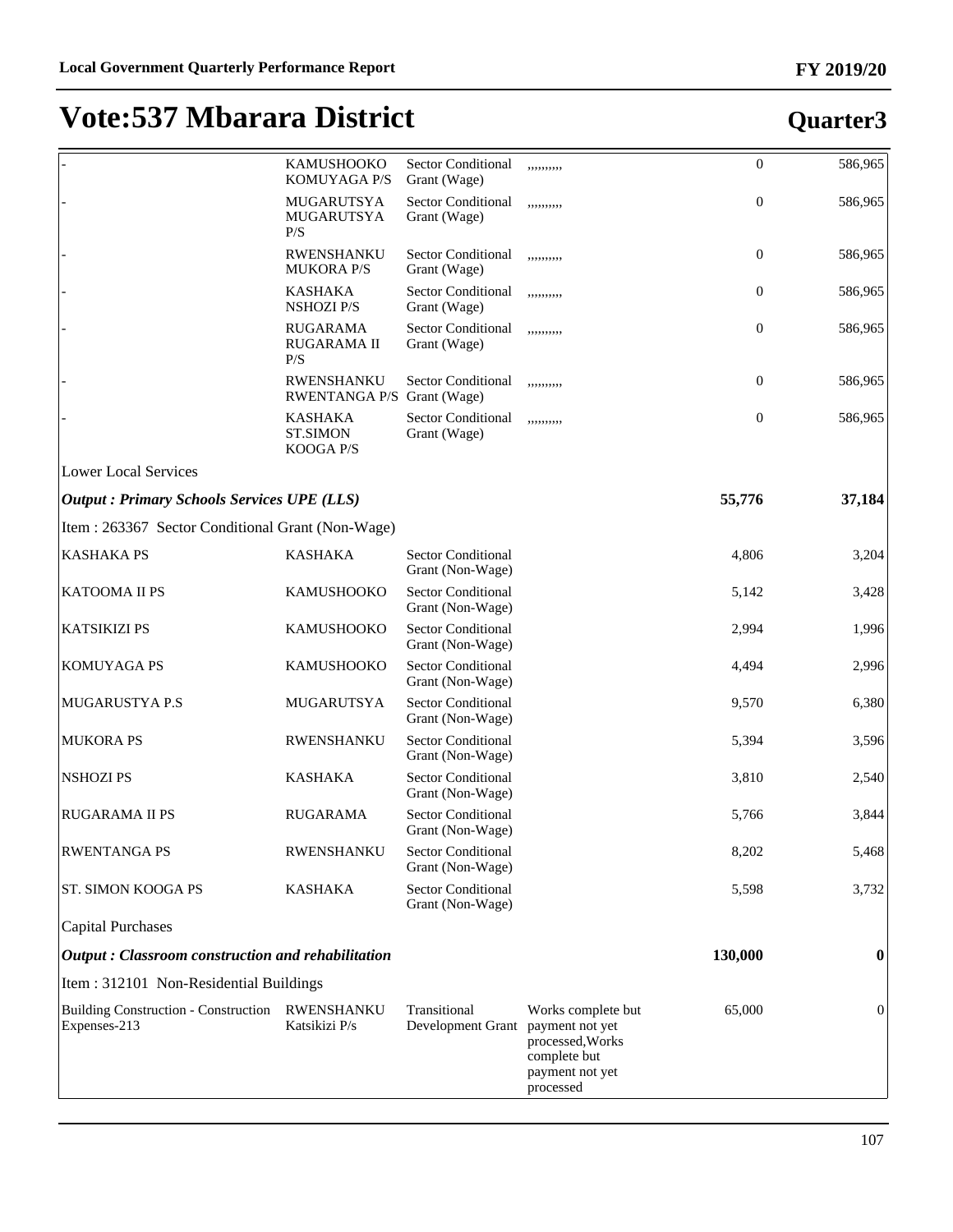| Building Construction - Construction<br>Expenses-213            | <b>RUGARAMA</b><br>Rugarama II P/S | Transitional<br>Development Grant payment not yet                     | Works complete but<br>processed, Works<br>complete but | 65,000           | $\theta$         |
|-----------------------------------------------------------------|------------------------------------|-----------------------------------------------------------------------|--------------------------------------------------------|------------------|------------------|
|                                                                 |                                    |                                                                       | payment not yet<br>processed                           |                  |                  |
| <b>Programme: Secondary Education</b>                           |                                    |                                                                       |                                                        | 98,934           | 304,920          |
| <b>Higher LG Services</b>                                       |                                    |                                                                       |                                                        |                  |                  |
| <b>Output</b> : Secondary Teaching Services                     |                                    |                                                                       |                                                        | $\bf{0}$         | 238,964          |
| Item: 211101 General Staff Salaries                             |                                    |                                                                       |                                                        |                  |                  |
|                                                                 | <b>KAMUSHOOKO</b>                  | <b>Sector Conditional</b><br>Grant (Wage)                             |                                                        | $\boldsymbol{0}$ | 238,964          |
| <b>Lower Local Services</b>                                     |                                    |                                                                       |                                                        |                  |                  |
| <b>Output: Secondary Capitation(USE)(LLS)</b>                   |                                    |                                                                       |                                                        | 98,934           | 65,956           |
| Item : 263367 Sector Conditional Grant (Non-Wage)               |                                    |                                                                       |                                                        |                  |                  |
| <b>ST PAULS SS KAGONGI</b>                                      | KAMUSHOOKO                         | <b>Sector Conditional</b><br>Grant (Non-Wage)                         |                                                        | 98,934           | 65,956           |
| <b>Sector: Health</b>                                           |                                    |                                                                       |                                                        | 75,938           | 41,796           |
| <b>Programme: Primary Healthcare</b>                            |                                    |                                                                       |                                                        | 75,938           | 41,796           |
| <b>Lower Local Services</b>                                     |                                    |                                                                       |                                                        |                  |                  |
| <b>Output: Basic Healthcare Services (HCIV-HCII-LLS)</b>        |                                    |                                                                       |                                                        | 14,284           | 9,602            |
| Item : 263367 Sector Conditional Grant (Non-Wage)               |                                    |                                                                       |                                                        |                  |                  |
| Kagongi Health centre 11                                        | RWENSHANKU                         | <b>Sector Conditional</b><br>Grant (Non-Wage)                         |                                                        | 14,284           | 9,602            |
| Capital Purchases                                               |                                    |                                                                       |                                                        |                  |                  |
| Output: OPD and other ward Construction and Rehabilitation      |                                    |                                                                       |                                                        | 61,653           | 32,194           |
| Item: 312101 Non-Residential Buildings                          |                                    |                                                                       |                                                        |                  |                  |
| Building Construction - Construction RWENSHANKU<br>Expenses-213 | <b>Bubaare HC III</b>              | District<br>Discretionary<br>Development<br><b>Equalization Grant</b> | Phase I complete                                       | 61,653           | 32,194           |
| <b>Sector: Water and Environment</b>                            |                                    |                                                                       |                                                        | 12,000           | $\boldsymbol{0}$ |
| <b>Programme: Rural Water Supply and Sanitation</b>             |                                    |                                                                       |                                                        | 12,000           | $\bf{0}$         |
| Lower Local Services                                            |                                    |                                                                       |                                                        |                  |                  |
| Output: Rehabilitation and Repairs to Rural Water Sources (LLS) |                                    |                                                                       |                                                        | 12,000           | 0                |
| Item : 263201 LG Conditional grants (Capital)                   |                                    |                                                                       |                                                        |                  |                  |
| Buabaare                                                        | <b>KAMUSHOOKO</b><br>kamushoko     | Sector Development<br>Grant                                           |                                                        | 9,000            | $\boldsymbol{0}$ |
| bubaare                                                         | RWENSHANKU<br>Rwenshanku           | Sector Development<br>Grant                                           |                                                        | 3,000            | $\boldsymbol{0}$ |
| <b>Sector: Public Sector Management</b>                         |                                    |                                                                       |                                                        | 42,197           | $\bf{0}$         |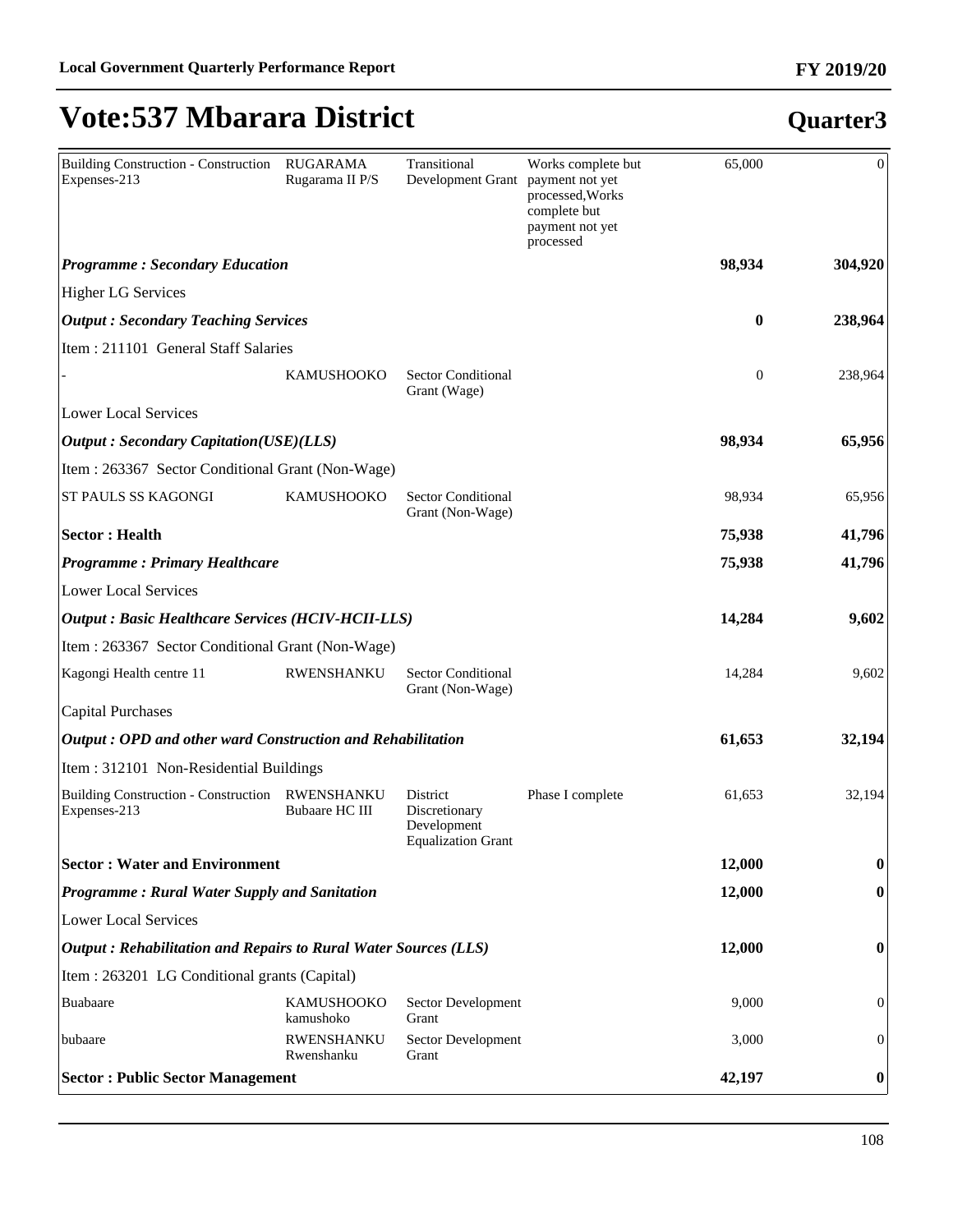| <b>Programme: District and Urban Administration</b>             |                                                          |                                           |            | 42,197           | $\boldsymbol{0}$ |
|-----------------------------------------------------------------|----------------------------------------------------------|-------------------------------------------|------------|------------------|------------------|
| <b>Lower Local Services</b>                                     |                                                          |                                           |            |                  |                  |
| <b>Output: Lower Local Government Administration</b>            |                                                          |                                           |            | 42,197           | $\bf{0}$         |
| Item : 263104 Transfers to other govt. units (Current)          |                                                          |                                           |            |                  |                  |
| Transfers to other government units                             | KASHAKA<br>Lower Local<br>Governments                    | <b>Locally Raised</b><br>Revenues         |            | 42,197           | $\boldsymbol{0}$ |
| <b>LCIII : RUBAYA</b>                                           |                                                          |                                           |            | 430,827          | 995,022          |
| <b>Sector: Works and Transport</b>                              |                                                          |                                           |            | 13,525           | 13,434           |
| <b>Programme: District, Urban and Community Access Roads</b>    |                                                          |                                           |            | 13,525           | 13,434           |
| <b>Lower Local Services</b>                                     |                                                          |                                           |            |                  |                  |
| <b>Output: Bottle necks Clearance on Community Access Roads</b> |                                                          |                                           |            | 13,525           | 13,434           |
| Item : 263104 Transfers to other govt. units (Current)          |                                                          |                                           |            |                  |                  |
| Rubaya Sub County                                               | <b>RUHUNGA</b><br>Community Access from Central<br>Roads | <b>Other Transfers</b><br>Government      |            | 13,525           | 13,434           |
| <b>Sector: Education</b>                                        |                                                          |                                           |            | 190,721          | 925,735          |
| <b>Programme: Pre-Primary and Primary Education</b>             |                                                          |                                           |            | 116,306          | 635,651          |
| <b>Higher LG Services</b>                                       |                                                          |                                           |            |                  |                  |
| <b>Output: Primary Teaching Services</b>                        |                                                          |                                           |            | $\bf{0}$         | 601,447          |
| Item: 211101 General Staff Salaries                             |                                                          |                                           |            |                  |                  |
|                                                                 | <b>BUNENERO</b>                                          | <b>Sector Conditional</b><br>Grant (Wage) | ,,,,,,,,,, | $\mathbf{0}$     | 601,447          |
|                                                                 | <b>RUSHOZI</b><br>Esteeri Kokundeka<br>Memorial P/S      | <b>Sector Conditional</b><br>Grant (Wage) | ,,,,,,,,,, | $\mathbf{0}$     | 601,447          |
|                                                                 | <b>ITARA</b><br><b>ITARA P/S</b>                         | <b>Sector Conditional</b><br>Grant (Wage) | ,,,,,,,,,, | $\overline{0}$   | 601,447          |
|                                                                 | <b>RUHUNGA</b><br>KAGUHANZYA<br>P/S                      | <b>Sector Conditional</b><br>Grant (Wage) | ,,,,,,,,,, | $\overline{0}$   | 601,447          |
|                                                                 | <b>RUSHOZI</b><br>KYAMATAMBAR Grant (Wage)<br>IRE P/S    | <b>Sector Conditional</b>                 | ,,,,,,,,,, | $\boldsymbol{0}$ | 601,447          |
|                                                                 | <b>ITARA</b><br><b>OMUKIGANDO</b>                        | <b>Sector Conditional</b><br>Grant (Wage) | ,,,,,,,,,, | $\mathbf{0}$     | 601,447          |
|                                                                 | <b>BUNENERO</b><br><b>RUBAYA P/S</b>                     | <b>Sector Conditional</b><br>Grant (Wage) | ,,,,,,,,,, | $\mathbf{0}$     | 601,447          |
|                                                                 | <b>BUNENERO</b><br><b>RUBURARA P/S</b>                   | Sector Conditional<br>Grant (Wage)        | ,,,,,,,,,, | $\mathbf{0}$     | 601,447          |
|                                                                 | <b>RUHUNGA</b><br><b>RUHUNGA P/S</b>                     | Sector Conditional<br>Grant (Wage)        | ,,,,,,,,,, | $\mathbf{0}$     | 601,447          |
|                                                                 | <b>RUSHOZI</b><br><b>RUSHOZI P/S</b>                     | <b>Sector Conditional</b><br>Grant (Wage) | ,,,,,,,,,, | $\mathbf{0}$     | 601,447          |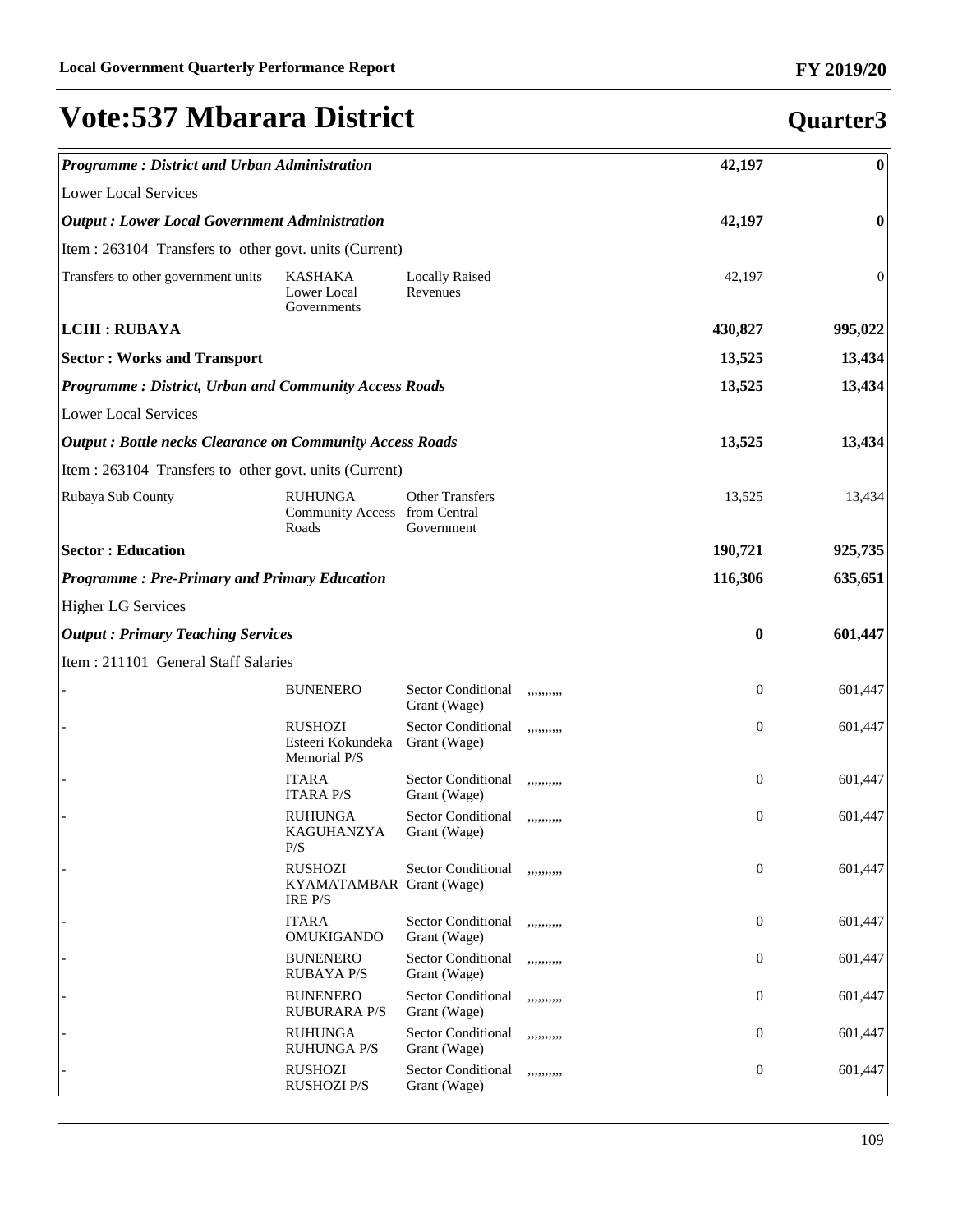#### **BUNENERO** RWATSINGA P/S Sector Conditional Grant (Wage) ,,,,,,,,,, 0 601,447 Lower Local Services *Output : Primary Schools Services UPE (LLS)* **51,306 34,204** Item : 263367 Sector Conditional Grant (Non-Wage) BUNENERO PS BUNENERO Sector Conditional Grant (Non-Wage) 6,270 4,180 ESTERI KOKUNDEKA MEM. PS RUSHOZI Sector Conditional Grant (Non-Wage) 5,106 3,404 ITARA PS **ITARA** Sector Conditional Grant (Non-Wage) 4,686 3,124 KAGUHANZYA PS RUHUNGA Sector Conditional Grant (Non-Wage) 8,814 5,876 KYAMATAMBARIRE PS RUSHOZI Sector Conditional Grant (Non-Wage) 4,026 2,684 OMUKIGANDO PS ITARA Sector Conditional Grant (Non-Wage) 3,990 2,660 RUBAYA PS BUNENERO Sector Conditional Grant (Non-Wage) 3,282 2,188 RUBURARA PS BUNENERO Sector Conditional Grant (Non-Wage) 3,762 2,508 RUHUNGA PS RUHUNGA Sector Conditional Grant (Non-Wage) 3,474 2,316 RUSHOZI PS RUSHOZI Sector Conditional Grant (Non-Wage) 3,522 2,348 RWANTSINGA PS BUNENERO Sector Conditional Grant (Non-Wage) 4,374 2,916 Capital Purchases *Output : Classroom construction and rehabilitation* **65,000 0** Item : 312101 Non-Residential Buildings Building Construction - Construction RUBURARA Expenses-213 Ruburara P/S Transitional Development Grant Works complete but payment not yet processed 65,000 0 *Programme : Secondary Education* **74,415 290,084** Higher LG Services *Output : Secondary Teaching Services* **0 240,474** Item : 211101 General Staff Salaries BUNENERO Sector Conditional Grant (Wage) 0 240,474 Lower Local Services *Output : Secondary Capitation(USE)(LLS)* **74,415 49,610** Item : 263367 Sector Conditional Grant (Non-Wage) RUTOOMA SS BUNENERO Sector Conditional Grant (Non-Wage) 74,415 49,610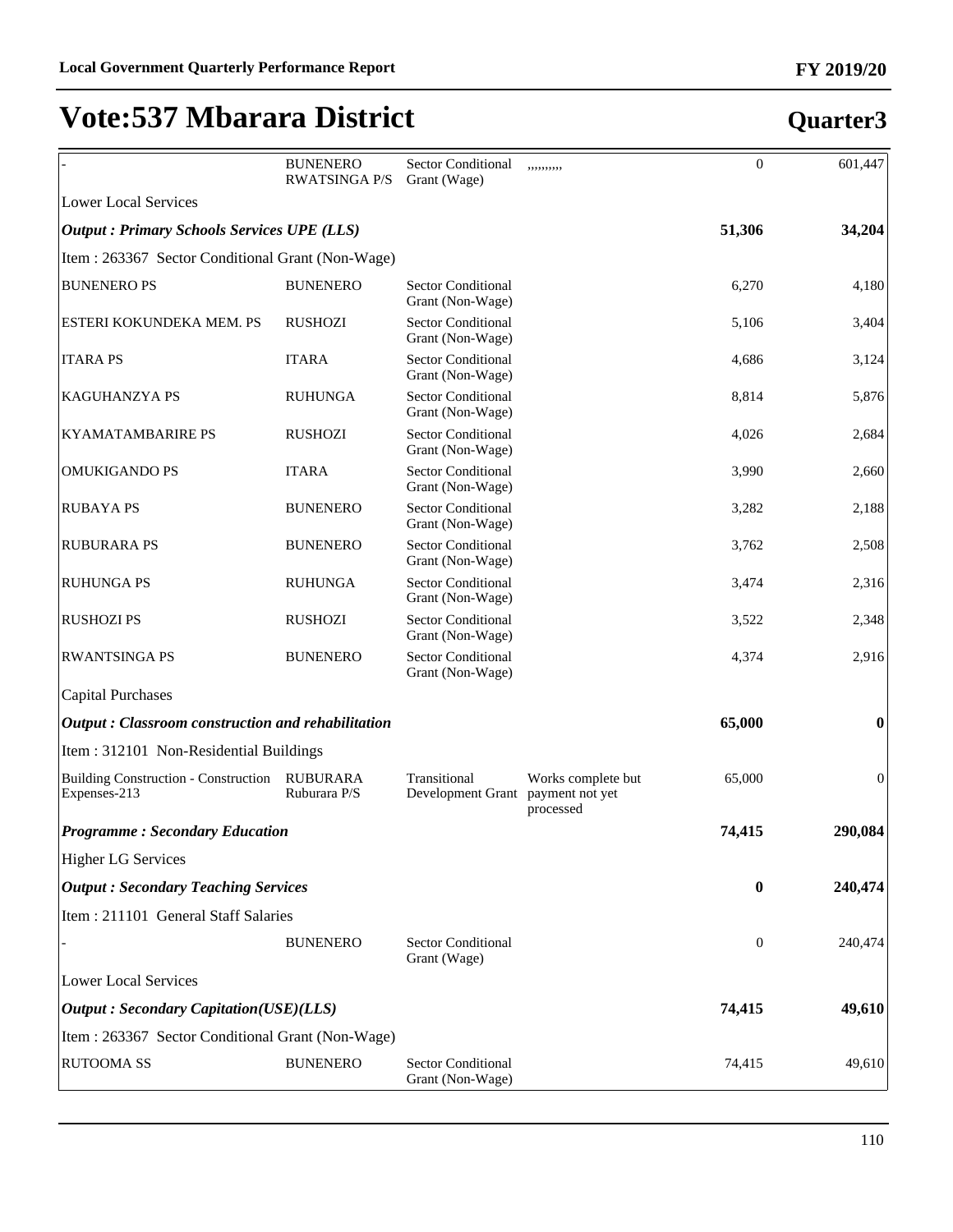| <b>Sector: Health</b>                                                    |                                                            |                                                                               | 100,000   | 30,245           |
|--------------------------------------------------------------------------|------------------------------------------------------------|-------------------------------------------------------------------------------|-----------|------------------|
| <b>Programme: Health Management and Supervision</b>                      |                                                            |                                                                               | 100,000   | 30,245           |
| <b>Capital Purchases</b>                                                 |                                                            |                                                                               |           |                  |
| <b>Output</b> : Administrative Capital                                   |                                                            |                                                                               | 100,000   | 30,245           |
| Item: 312101 Non-Residential Buildings                                   |                                                            |                                                                               |           |                  |
| <b>Building Construction - Construction</b><br>Expenses-213              | <b>BUNENERO</b><br><b>Staff House at</b><br>Rubaaya HC III | Transitional<br>Laying of the<br>Development Grant concrete slab<br>complete. | 100,000   | 30,245           |
| <b>Sector: Water and Environment</b>                                     |                                                            |                                                                               | 126,581   | 25,608           |
| <b>Programme: Rural Water Supply and Sanitation</b>                      |                                                            |                                                                               | 126,581   | 25,608           |
| <b>Lower Local Services</b>                                              |                                                            |                                                                               |           |                  |
| Output: Rehabilitation and Repairs to Rural Water Sources (LLS)          |                                                            |                                                                               | 12,000    | $\bf{0}$         |
| Item : 263201 LG Conditional grants (Capital)                            |                                                            |                                                                               |           |                  |
| Rubaya                                                                   | <b>BUNENERO</b><br><b>Bunenero</b>                         | Sector Development<br>Grant                                                   | 12,000    | $\overline{0}$   |
| <b>Capital Purchases</b>                                                 |                                                            |                                                                               |           |                  |
| <b>Output</b> : Administrative Capital                                   |                                                            |                                                                               | 10,000    | 7,300            |
| Item : 281504 Monitoring, Supervision & Appraisal of capital works       |                                                            |                                                                               |           |                  |
| Monitoring, Supervision and<br>Appraisal - Supervision of Works-<br>1265 | <b>BUNENERO</b><br><b>Bunenero</b>                         | Sector Development -<br>Grant                                                 | 10,000    | 7,300            |
| <b>Output: Construction of public latrines in RGCs</b>                   |                                                            |                                                                               | 23,248    | 18,308           |
| Item: 312104 Other Structures                                            |                                                            |                                                                               |           |                  |
| <b>Construction Services - Sanitation</b><br>Facilities-409              | <b>BUNENERO</b><br>Rwatsinga primary<br>school             | Sector Development Project Completed<br>Grant                                 | 23,248    | 18,308           |
| Output: Borehole drilling and rehabilitation                             |                                                            |                                                                               | 81,333    | $\bf{0}$         |
| Item: 312104 Other Structures                                            |                                                            |                                                                               |           |                  |
| Construction Services - Projects-407                                     | <b>BUNENERO</b><br>Bunenenero                              | Sector Development<br>Grant                                                   | 81,333    | $\boldsymbol{0}$ |
| <b>LCIII : BUKIRO</b>                                                    |                                                            |                                                                               | 1,100,776 | 573,065          |
| <b>Sector: Works and Transport</b>                                       |                                                            |                                                                               | 9,640     | 9,657            |
| <b>Programme: District, Urban and Community Access Roads</b>             |                                                            |                                                                               | 9,640     | 9,657            |
| <b>Lower Local Services</b>                                              |                                                            |                                                                               |           |                  |
| <b>Output: Bottle necks Clearance on Community Access Roads</b>          |                                                            |                                                                               | 9,640     | 9,657            |
| Item : 263104 Transfers to other govt. units (Current)                   |                                                            |                                                                               |           |                  |
| <b>Bukiro Sub County</b>                                                 | <b>BUKIIRO</b><br><b>Community Access</b><br>Roads         | <b>Other Transfers</b><br>from Central<br>Government                          | 9,640     | 9,657            |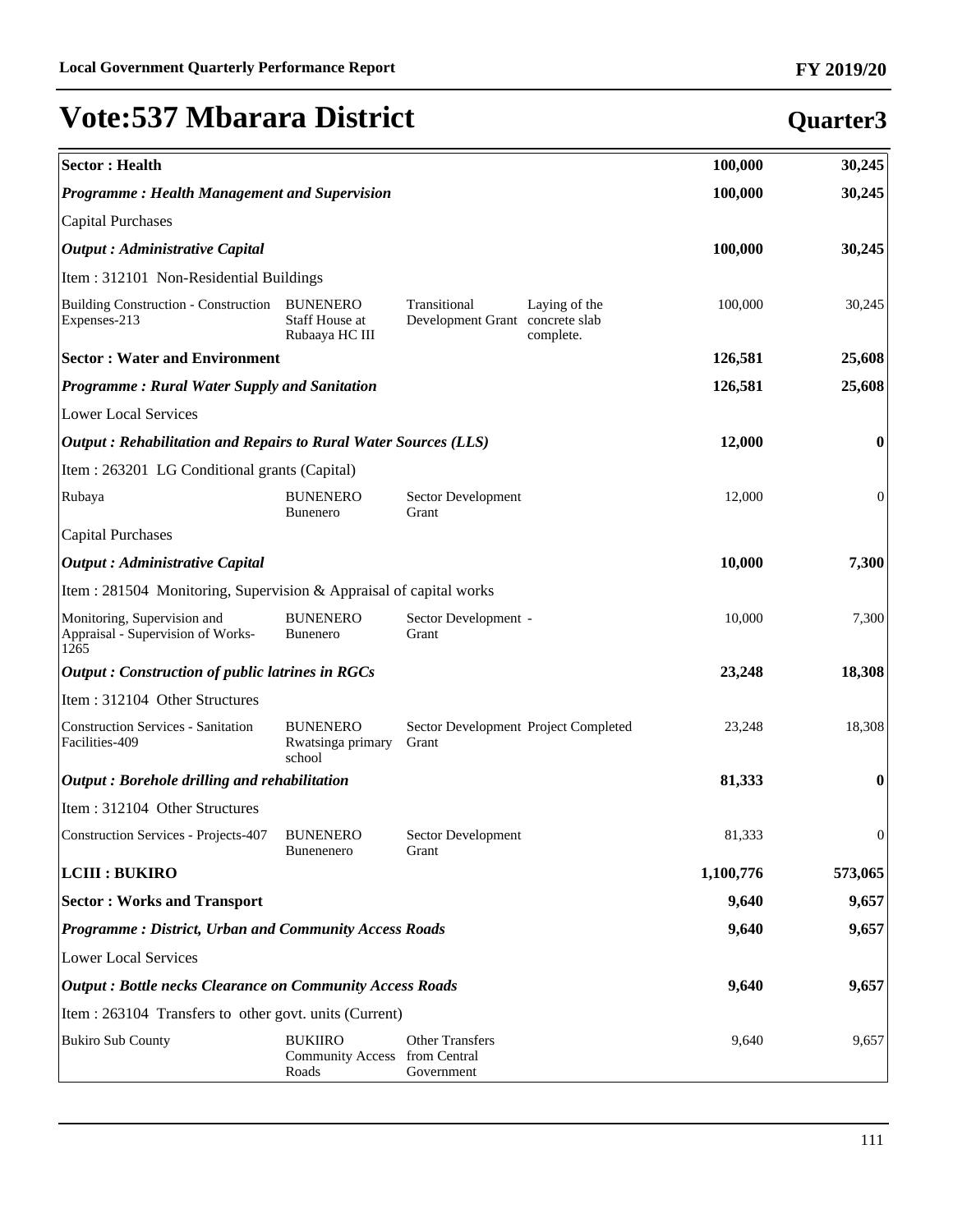| <b>Sector: Education</b>                             |                                               |                                               |                                                                        | 1,001,614        | 563,408        |
|------------------------------------------------------|-----------------------------------------------|-----------------------------------------------|------------------------------------------------------------------------|------------------|----------------|
| <b>Programme: Pre-Primary and Primary Education</b>  |                                               |                                               |                                                                        | 114,912          | 389,415        |
| <b>Higher LG Services</b>                            |                                               |                                               |                                                                        |                  |                |
| <b>Output: Primary Teaching Services</b>             |                                               |                                               |                                                                        | $\bf{0}$         | 362,807        |
| Item : 211101 General Staff Salaries                 |                                               |                                               |                                                                        |                  |                |
|                                                      | <b>NYARUBUNGO</b>                             | Sector Conditional<br>Grant (Wage)            | ,,,,,                                                                  | $\boldsymbol{0}$ | 362,807        |
|                                                      | <b>NYARUBUNGO</b><br><b>NYARUBUNGO</b><br>P/S | Sector Conditional<br>Grant (Wage)            | ,,,,,                                                                  | $\boldsymbol{0}$ | 362,807        |
|                                                      | Rubingo<br><b>NYATUNGU P/S</b>                | <b>Sector Conditional</b><br>Grant (Wage)     | ,,,,,                                                                  | $\boldsymbol{0}$ | 362,807        |
|                                                      | Rubingo<br><b>RBINGO I P/S</b>                | <b>Sector Conditional</b><br>Grant (Wage)     | ,,,,,                                                                  | $\boldsymbol{0}$ | 362,807        |
|                                                      | Rubingo<br>RUBINGO-NYAJA Grant (Wage)<br>P/S  | <b>Sector Conditional</b>                     | ,,,,,                                                                  | $\boldsymbol{0}$ | 362,807        |
|                                                      | Rubingo<br><b>RWENGWE I P/S</b>               | <b>Sector Conditional</b><br>Grant (Wage)     | ,,,,,                                                                  | $\boldsymbol{0}$ | 362,807        |
| <b>Lower Local Services</b>                          |                                               |                                               |                                                                        |                  |                |
| <b>Output: Primary Schools Services UPE (LLS)</b>    |                                               |                                               |                                                                        | 39,912           | 26,608         |
| Item : 263367 Sector Conditional Grant (Non-Wage)    |                                               |                                               |                                                                        |                  |                |
| <b>AKASHANDA PS</b>                                  | <b>NYARUBUNGO</b>                             | <b>Sector Conditional</b><br>Grant (Non-Wage) |                                                                        | 6,594            | 4,396          |
| NYANTUNGU PS                                         | Rubingo                                       | <b>Sector Conditional</b><br>Grant (Non-Wage) |                                                                        | 8,958            | 5,972          |
| NYARUBUNGO PS                                        | <b>NYARUBUNGO</b>                             | <b>Sector Conditional</b><br>Grant (Non-Wage) |                                                                        | 5,154            | 3,436          |
| <b>RUBINGO I PS</b>                                  | Rubingo                                       | <b>Sector Conditional</b><br>Grant (Non-Wage) |                                                                        | 7,722            | 5,148          |
| <b>RUBINGO NYANJA PS</b>                             | Rubingo                                       | <b>Sector Conditional</b><br>Grant (Non-Wage) |                                                                        | 5,250            | 3,500          |
| <b>RWENGWE I PS</b>                                  | Rubingo                                       | <b>Sector Conditional</b><br>Grant (Non-Wage) |                                                                        | 6,234            | 4,156          |
| Capital Purchases                                    |                                               |                                               |                                                                        |                  |                |
| Output: Classroom construction and rehabilitation    |                                               |                                               |                                                                        | 75,000           | 0              |
| Item : 312101 Non-Residential Buildings              |                                               |                                               |                                                                        |                  |                |
| Building Construction - Construction<br>Expenses-213 | <b>Bukiro</b><br>Rwengwe I P/S                | Grant                                         | Sector Development Works complete but<br>payment not yet<br>processed- | 75,000           | $\overline{0}$ |
| <b>Programme: Secondary Education</b>                |                                               |                                               |                                                                        | 886,702          | 173,993        |
| Lower Local Services                                 |                                               |                                               |                                                                        |                  |                |
| <b>Output: Secondary Capitation(USE)(LLS)</b>        |                                               |                                               |                                                                        | 43,851           | 14,617         |
| Item : 263367 Sector Conditional Grant (Non-Wage)    |                                               |                                               |                                                                        |                  |                |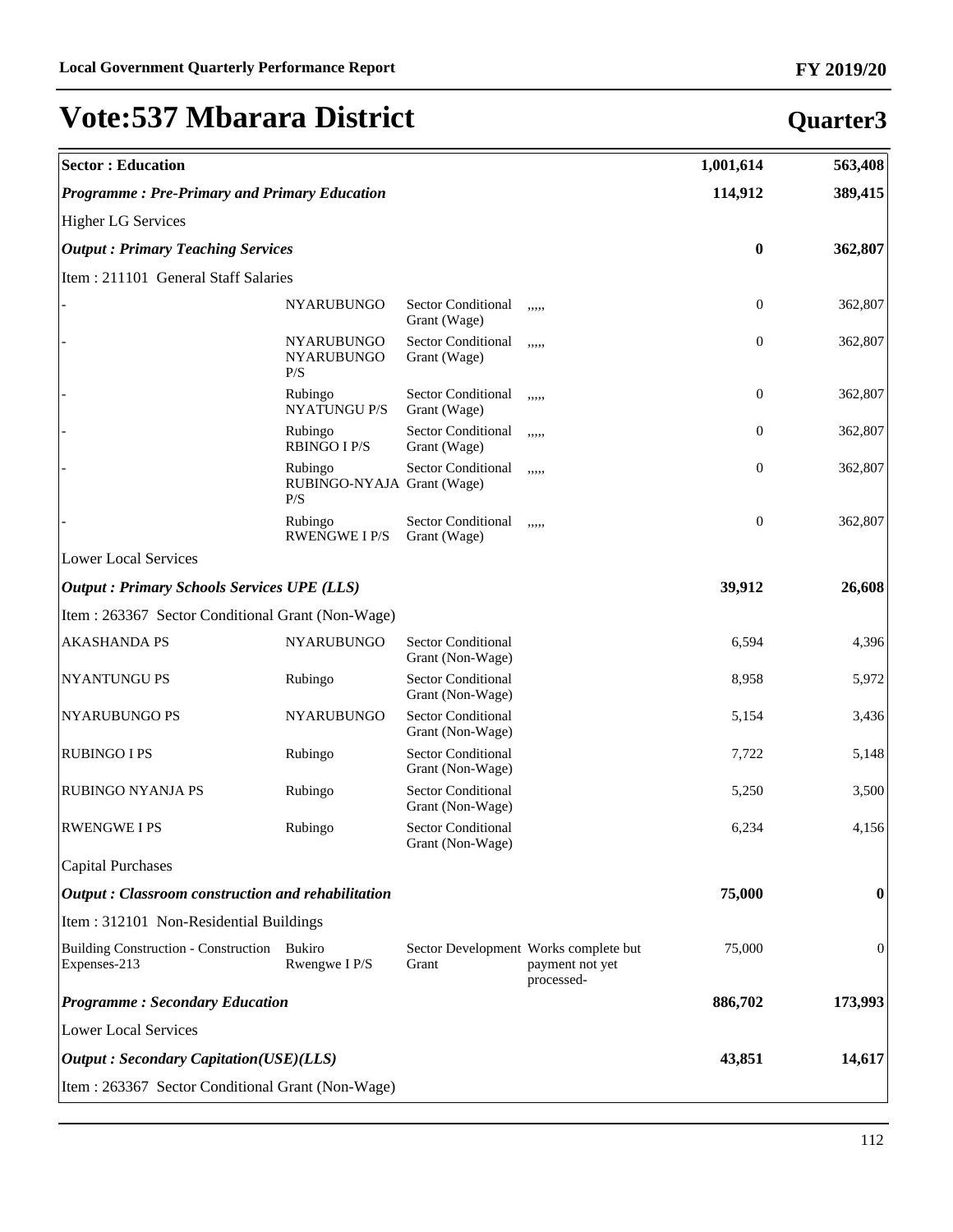| KASHAKA HIGH SCHOOL                                             | NYARUBUNGO                                       | Sector Conditional<br>Grant (Non-Wage)        | 16,497   | 5,499            |
|-----------------------------------------------------------------|--------------------------------------------------|-----------------------------------------------|----------|------------------|
| TROPICAL SS BWIZIBWERA                                          | <b>BUKIIRO</b>                                   | <b>Sector Conditional</b><br>Grant (Non-Wage) | 27,354   | 9,118            |
| <b>Capital Purchases</b>                                        |                                                  |                                               |          |                  |
| <b>Output: Secondary School Construction and Rehabilitation</b> |                                                  |                                               | 842,851  | 159,376          |
| Item: 312101 Non-Residential Buildings                          |                                                  |                                               |          |                  |
| Building Construction - Construction NYANJA<br>Expenses-213     | Bukiro Seed School Grant                         | Sector Development Works still on going       | 842,851  | 159,376          |
| <b>Sector: Water and Environment</b>                            |                                                  |                                               | 89,522   | $\bf{0}$         |
| <b>Programme: Rural Water Supply and Sanitation</b>             |                                                  |                                               | 89,522   | $\boldsymbol{0}$ |
| <b>Lower Local Services</b>                                     |                                                  |                                               |          |                  |
| Output: Rehabilitation and Repairs to Rural Water Sources (LLS) |                                                  |                                               | 3,000    | $\boldsymbol{0}$ |
| Item : 263201 LG Conditional grants (Capital)                   |                                                  |                                               |          |                  |
| <b>Bukiro</b>                                                   | <b>BUKIIRO</b><br><b>Bukiro</b>                  | Sector Development<br>Grant                   | 3,000    | $\mathbf{0}$     |
| <b>Capital Purchases</b>                                        |                                                  |                                               |          |                  |
| <b>Output: Construction of public latrines in RGCs</b>          |                                                  |                                               | 32,300   | $\boldsymbol{0}$ |
| Item: 312104 Other Structures                                   |                                                  |                                               |          |                  |
| <b>Construction Services - Sewerage</b><br>System-410           | <b>Bukiro</b><br>kitengure P/S                   | Sector Development Project Completed<br>Grant | 32,300   | $\boldsymbol{0}$ |
| Output: Borehole drilling and rehabilitation                    |                                                  |                                               | 54,222   | $\boldsymbol{0}$ |
| Item: 312104 Other Structures                                   |                                                  |                                               |          |                  |
| <b>Construction Services - Projects-407</b>                     | <b>NYARUBUNGO</b><br>akashanda                   | Sector Development<br>Grant                   | 54,222   | $\overline{0}$   |
| <b>LCIII : KASHARE</b>                                          |                                                  |                                               | 416,786  | 1,200,054        |
| <b>Sector: Works and Transport</b>                              |                                                  |                                               | 15,241   | 15,272           |
| <b>Programme: District, Urban and Community Access Roads</b>    |                                                  |                                               | 15,241   | 15,272           |
| <b>Lower Local Services</b>                                     |                                                  |                                               |          |                  |
| <b>Output: Bottle necks Clearance on Community Access Roads</b> |                                                  |                                               | 15,241   | 15,272           |
| Item : 263104 Transfers to other govt. units (Current)          |                                                  |                                               |          |                  |
| Kashare Sub County                                              | <b>NCUNE</b><br><b>Community Access</b><br>Roads | Other Transfers<br>from Central<br>Government | 15,241   | 15,272           |
| <b>Sector: Education</b>                                        |                                                  |                                               | 218,730  | 1,180,051        |
| <b>Programme: Pre-Primary and Primary Education</b>             |                                                  |                                               | 79,932   | 842,737          |
| <b>Higher LG Services</b>                                       |                                                  |                                               |          |                  |
| <b>Output: Primary Teaching Services</b>                        |                                                  |                                               | $\bf{0}$ | 788,073          |
| Item: 211101 General Staff Salaries                             |                                                  |                                               |          |                  |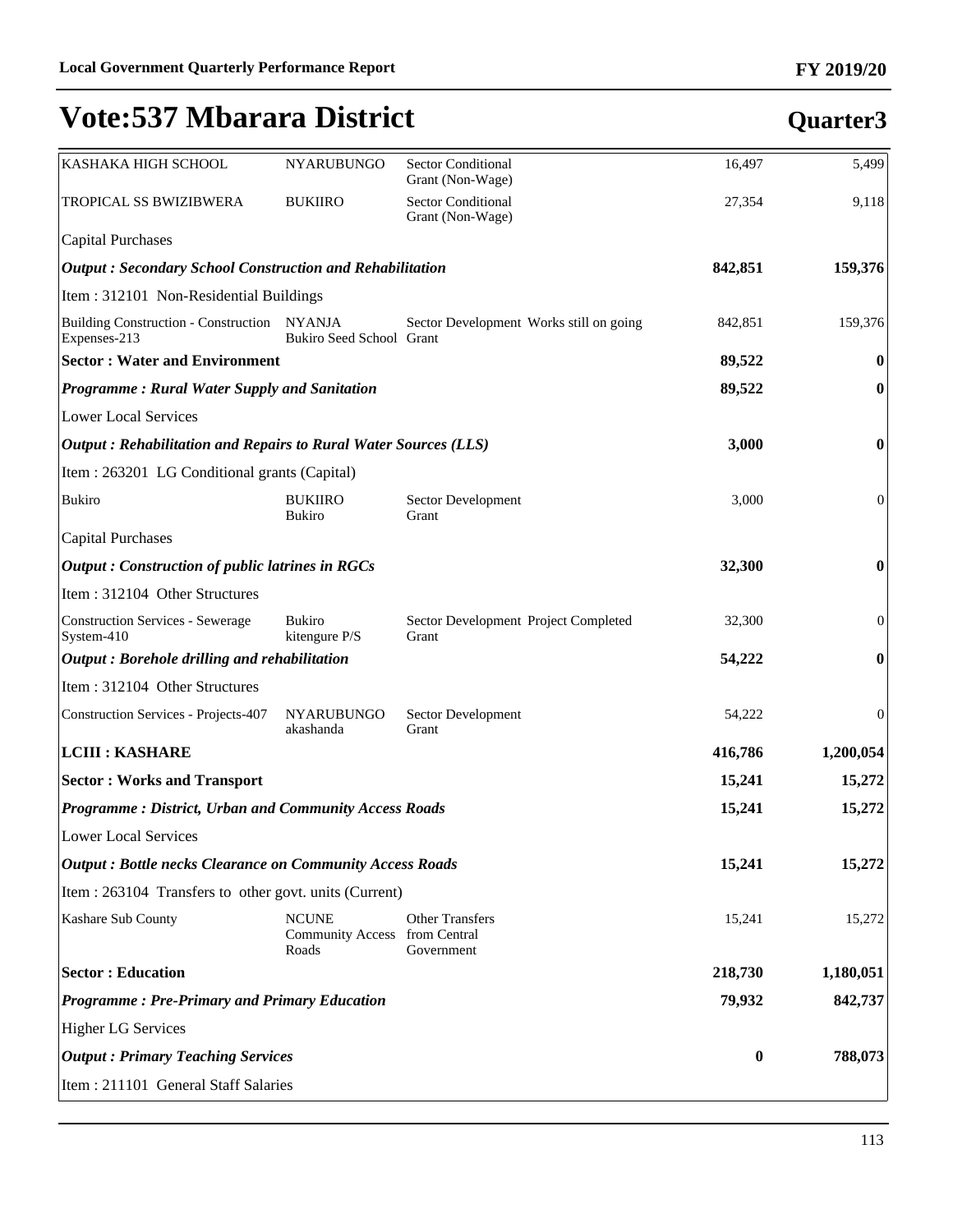|                                                    | <b>MIRONGO</b>                                     | <b>Sector Conditional</b><br>Grant (Wage)     | ,,,,,,,,,,,,,,  | $\mathbf{0}$     | 788,073 |
|----------------------------------------------------|----------------------------------------------------|-----------------------------------------------|-----------------|------------------|---------|
|                                                    | <b>MITOOZO</b><br>17381.831                        | <b>Sector Conditional</b><br>Grant (Wage)     | ,,,,,,,,,,,,,,  | $\mathbf{0}$     | 788,073 |
|                                                    | <b>MIRONGO</b><br><b>AMABAARE P/S</b>              | <b>Sector Conditional</b><br>Grant (Wage)     | ,,,,,,,,,,,,,,, | $\mathbf{0}$     | 788,073 |
|                                                    | <b>MITOOZO</b><br>KITONGORE II<br>P/S              | <b>Sector Conditional</b><br>Grant (Wage)     | ,,,,,,,,,,,,,,  | $\mathbf{0}$     | 788,073 |
|                                                    | <b>NYABISIRIRA</b><br><b>KYENSHAMA P/S</b>         | <b>Sector Conditional</b><br>Grant (Wage)     | ,,,,,,,,,,,,,,, | $\mathbf{0}$     | 788,073 |
|                                                    | <b>MIRONGO</b><br><b>MIRONGO P/S</b>               | <b>Sector Conditional</b><br>Grant (Wage)     | ,,,,,,,,,,,,,,, | $\mathbf{0}$     | 788,073 |
|                                                    | <b>NCUNE</b><br><b>NCHUNE P/S</b>                  | Sector Conditional<br>Grant (Wage)            | ,,,,,,,,,,,,,,, | $\mathbf{0}$     | 788,073 |
|                                                    | <b>NCUNE</b><br><b>NOMBE P/S</b>                   | <b>Sector Conditional</b><br>Grant (Wage)     | ,,,,,,,,,,,,,,, | $\overline{0}$   | 788,073 |
|                                                    | <b>MIRONGO</b><br><b>NYAMIRIMA P/S</b>             | <b>Sector Conditional</b><br>Grant (Wage)     | ,,,,,,,,,,,,,,, | $\theta$         | 788,073 |
|                                                    | <b>NYABISIRIRA</b><br>OMUKABARE P/S Grant (Wage)   | <b>Sector Conditional</b>                     | ,,,,,,,,,,,,,,, | $\theta$         | 788,073 |
|                                                    | <b>NYABISIRIRA</b><br>OMUMABAARE<br>P/S            | <b>Sector Conditional</b><br>Grant (Wage)     | ,,,,,,,,,,,,,,, | $\boldsymbol{0}$ | 788,073 |
|                                                    | <b>NYABISIRIRA</b><br>Rugarura p/s                 | <b>Sector Conditional</b><br>Grant (Wage)     | ,,,,,,,,,,,,,,, | $\mathbf{0}$     | 788,073 |
|                                                    | <b>MITOOZO</b><br><b>RWAMUKONDO</b><br>P/S         | Sector Conditional<br>Grant (Wage)            | ,,,,,,,,,,,,,,, | $\mathbf{0}$     | 788,073 |
|                                                    | <b>MIRONGO</b><br><b>RWEIBARE I P/S</b>            | <b>Sector Conditional</b><br>Grant (Wage)     | ,,,,,,,,,,,,,,, | $\mathbf{0}$     | 788,073 |
|                                                    | <b>NYABISIRIRA</b><br><b>RWEIBARE II P/S</b>       | <b>Sector Conditional</b><br>Grant (Wage)     | ,,,,,,,,,,,,,,, | $\mathbf{0}$     | 788,073 |
|                                                    | <b>MIRONGO</b><br>ST. MARYS<br><b>RWEIBARE P/S</b> | <b>Sector Conditional</b><br>Grant (Wage)     | ,,,,,,,,,,,,,,, | $\mathbf{0}$     | 788,073 |
| <b>Lower Local Services</b>                        |                                                    |                                               |                 |                  |         |
| <b>Output : Primary Schools Services UPE (LLS)</b> |                                                    |                                               |                 | 79,932           | 54,664  |
| Item: 263367 Sector Conditional Grant (Non-Wage)   |                                                    |                                               |                 |                  |         |
| Akabaare P/S                                       | <b>MIRONGO</b>                                     | <b>Sector Conditional</b><br>Grant (Non-Wage) |                 | 5,622            | 3,748   |
| <b>AMABAARE PS</b>                                 | <b>NYABISIRIRA</b>                                 | <b>Sector Conditional</b><br>Grant (Non-Wage) |                 | 2,622            | 1,748   |
| KITONGORE II PS                                    | <b>MITOOZO</b>                                     | <b>Sector Conditional</b><br>Grant (Non-Wage) |                 | 2,142            | 2,804   |
| <b>KYENSHAMA PS</b>                                | <b>NYABISIRIRA</b>                                 | <b>Sector Conditional</b><br>Grant (Non-Wage) |                 | 4,014            | 2,676   |
| <b>MIRONGO PS</b>                                  | <b>MIRONGO</b>                                     | <b>Sector Conditional</b><br>Grant (Non-Wage) |                 | 5,022            | 3,348   |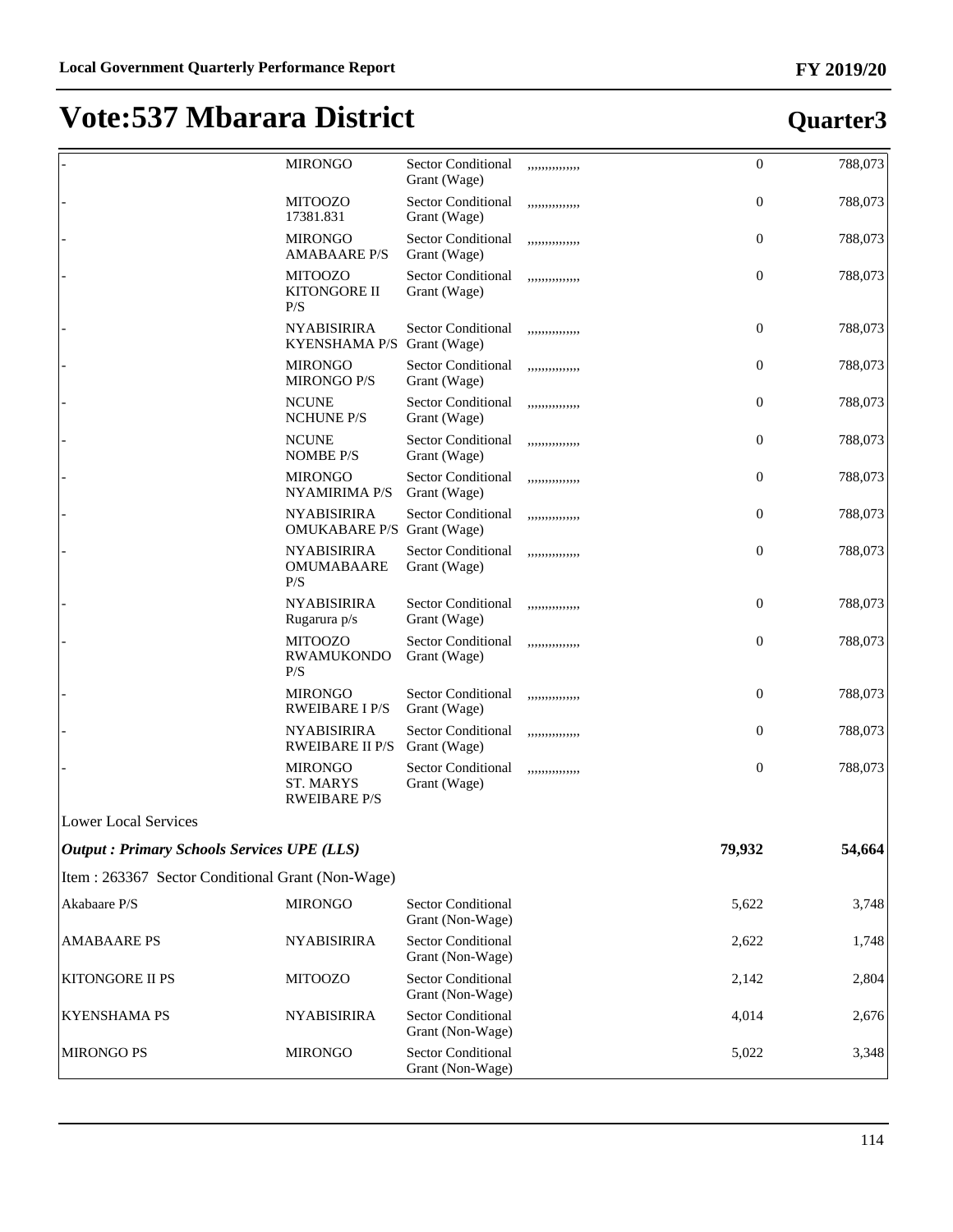| <b>NCHUNE PS</b>                                           | <b>NCUNE</b>       | <b>Sector Conditional</b><br>Grant (Non-Wage) | 7,122            | 4,748        |
|------------------------------------------------------------|--------------------|-----------------------------------------------|------------------|--------------|
| <b>NOMBE PS</b>                                            | <b>NCUNE</b>       | <b>Sector Conditional</b><br>Grant (Non-Wage) | 7,866            | 5,244        |
| <b>NYAMIRIMA MUSLIM PS</b>                                 | <b>MIRONGO</b>     | <b>Sector Conditional</b><br>Grant (Non-Wage) | 2,826            | 1,884        |
| <b>OMUKABARE PS</b>                                        | <b>NYABISIRIRA</b> | <b>Sector Conditional</b><br>Grant (Non-Wage) | 4,254            | 2,836        |
| <b>OMUMABAARE PS</b>                                       | <b>NYABISIRIRA</b> | <b>Sector Conditional</b><br>Grant (Non-Wage) | 1,998            | 1,332        |
| <b>RUGARURA PS</b>                                         | <b>NYABISIRIRA</b> | <b>Sector Conditional</b><br>Grant (Non-Wage) | 5,838            | 3,892        |
| <b>RWAMUKONDO PS</b>                                       | <b>MITOOZO</b>     | <b>Sector Conditional</b><br>Grant (Non-Wage) | 4,362            | 2,908        |
| <b>RWEIBAARE I PS</b>                                      | <b>MIRONGO</b>     | <b>Sector Conditional</b><br>Grant (Non-Wage) | 4,110            | 2,740        |
| <b>RWEIBARE II PS</b>                                      | <b>NYABISIRIRA</b> | <b>Sector Conditional</b><br>Grant (Non-Wage) | 10,410           | 6,940        |
| <b>RWOBUGOIGO PS</b>                                       | <b>MITOOZO</b>     | <b>Sector Conditional</b><br>Grant (Non-Wage) | 5,298            | 3,532        |
| <b>ST. MARY S RWEIBAARE PS</b>                             | <b>MIRONGO</b>     | <b>Sector Conditional</b><br>Grant (Non-Wage) | 6,426            | 4,284        |
| <b>Programme: Secondary Education</b>                      |                    |                                               | 138,798          | 337,315      |
| <b>Higher LG Services</b>                                  |                    |                                               |                  |              |
| <b>Output: Secondary Teaching Services</b>                 |                    |                                               | $\boldsymbol{0}$ | 291,049      |
| Item: 211101 General Staff Salaries                        |                    |                                               |                  |              |
|                                                            | <b>NCUNE</b>       | <b>Sector Conditional</b><br>Grant (Wage)     | $\boldsymbol{0}$ | 291,049      |
| <b>Lower Local Services</b>                                |                    |                                               |                  |              |
| <b>Output: Secondary Capitation(USE)(LLS)</b>              |                    |                                               | 138,798          | 46,266       |
| Item: 263367 Sector Conditional Grant (Non-Wage)           |                    |                                               |                  |              |
| ST ANDREWS RUBINDI SS                                      | <b>NCUNE</b>       | <b>Sector Conditional</b><br>Grant (Non-Wage) | 138,798          | 46,266       |
| <b>Sector: Health</b>                                      |                    |                                               | 35,593           | $\bf{0}$     |
| <b>Programme: Primary Healthcare</b>                       |                    |                                               | 35,593           | $\bf{0}$     |
| <b>Capital Purchases</b>                                   |                    |                                               |                  |              |
| Output: OPD and other ward Construction and Rehabilitation |                    |                                               | 35,593           | 0            |
| Item: 312101 Non-Residential Buildings                     |                    |                                               |                  |              |
| Building Construction - Construction NCUNE<br>Expenses-213 | Kashare HC III     | Sector Development<br>Grant                   | 35,593           | $\mathbf{0}$ |
| <b>Sector: Water and Environment</b>                       |                    |                                               | 147,222          | 4,730        |
| <b>Programme: Rural Water Supply and Sanitation</b>        |                    |                                               | 147,222          | 4,730        |
| <b>Lower Local Services</b>                                |                    |                                               |                  |              |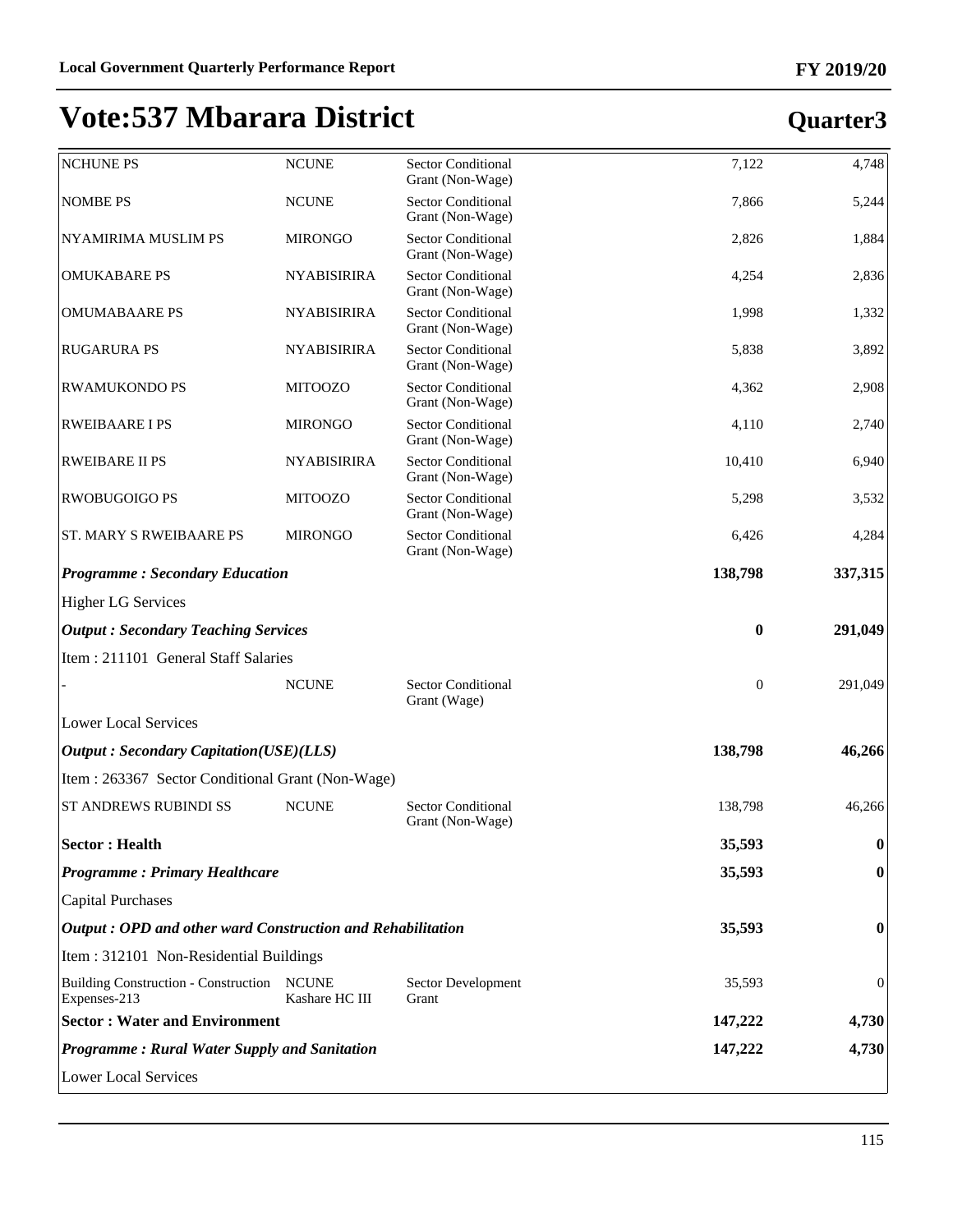| Output: Rehabilitation and Repairs to Rural Water Sources (LLS)                | 12,000                                              | $\bf{0}$                                      |                            |           |                  |
|--------------------------------------------------------------------------------|-----------------------------------------------------|-----------------------------------------------|----------------------------|-----------|------------------|
| Item : 263201 LG Conditional grants (Capital)                                  |                                                     |                                               |                            |           |                  |
| Kashare                                                                        | <b>MIRONGO</b><br>Mirongo                           | Sector Development<br>Grant                   |                            | 12,000    | $\overline{0}$   |
| <b>Capital Purchases</b>                                                       |                                                     |                                               |                            |           |                  |
| Output: Borehole drilling and rehabilitation                                   |                                                     |                                               |                            | 54,222    | 3,400            |
| Item: 312104 Other Structures                                                  |                                                     |                                               |                            |           |                  |
| <b>Construction Services - Projects-407</b>                                    | <b>NCUNE</b><br>ncune kuryangye                     | Sector Development Borehole<br>Grant          | rehabilitation<br>complete | 54,222    | 3,400            |
| Output: Construction of piped water supply system                              |                                                     |                                               |                            | 81,000    | 1,330            |
| Item: 312104 Other Structures                                                  |                                                     |                                               |                            |           |                  |
| <b>Construction Services - Water</b><br>Schemes-418                            | <b>MIRONGO</b><br>milongo                           | Sector Development ,Project complete<br>Grant |                            | 3,000     | 1,330            |
| <b>Construction Services - Water</b><br>Schemes-418                            | <b>MIRONGO</b><br>Mirongo                           | Sector Development ,Project complete<br>Grant |                            | 78,000    | 1,330            |
| <b>LCIII : Missing Subcounty</b>                                               |                                                     |                                               |                            | 1,366,717 | 2,344,432        |
| <b>Sector : Agriculture</b>                                                    |                                                     |                                               |                            | 69,578    | 23,193           |
| <b>Programme: Agricultural Extension Services</b>                              |                                                     |                                               |                            | 44,999    | 15,000           |
| <b>Capital Purchases</b>                                                       |                                                     |                                               |                            |           |                  |
| <b>Output : Non Standard Service Delivery Capital</b>                          |                                                     |                                               |                            | 44,999    | 15,000           |
| Item : 281504 Monitoring, Supervision & Appraisal of capital works             |                                                     |                                               |                            |           |                  |
| Monitoring, Supervision and<br>Appraisal - Allowances and<br>Facilitation-1255 | <b>Missing Parish</b><br>District<br>Headquarters   | Sector Development Activity done<br>Grant     |                            | 1,820     | $\overline{0}$   |
| Item: 312104 Other Structures                                                  |                                                     |                                               |                            |           |                  |
| <b>Construction Services - New</b><br>Structures-402                           | <b>Missing Parish</b><br>District<br>Headquaerters  | Sector Development<br>Grant                   |                            | 15,430    | $\mathbf{0}$     |
| <b>Construction Services - Water</b><br>Resevoirs-417                          | <b>Missing Parish</b><br>District<br>Headquarters   | Sector Development<br>Grant                   |                            | 3,500     | $\boldsymbol{0}$ |
| Item: 312201 Transport Equipment                                               |                                                     |                                               |                            |           |                  |
| Transport Equipment - Motorcycles-<br>1920                                     | <b>Missing Parish</b><br>District<br>Headquarters   | Sector Development All Planned<br>Grant       | Motorcycles<br>purchased   | 22,749    | 15,000           |
| Item: 312203 Furniture & Fixtures                                              |                                                     |                                               |                            |           |                  |
| Furniture and Fixtures - Assorted<br>Equipment-628                             | <b>Missing Parish</b><br>District Headquarter Grant | Sector Development                            |                            | 1,500     | $\boldsymbol{0}$ |
| <b>Programme: District Production Services</b>                                 |                                                     |                                               |                            | 24,579    | 8,193            |
| <b>Capital Purchases</b>                                                       |                                                     |                                               |                            |           |                  |
| <b>Output: Non Standard Service Delivery Capital</b>                           |                                                     |                                               |                            | 24,579    | 8,193            |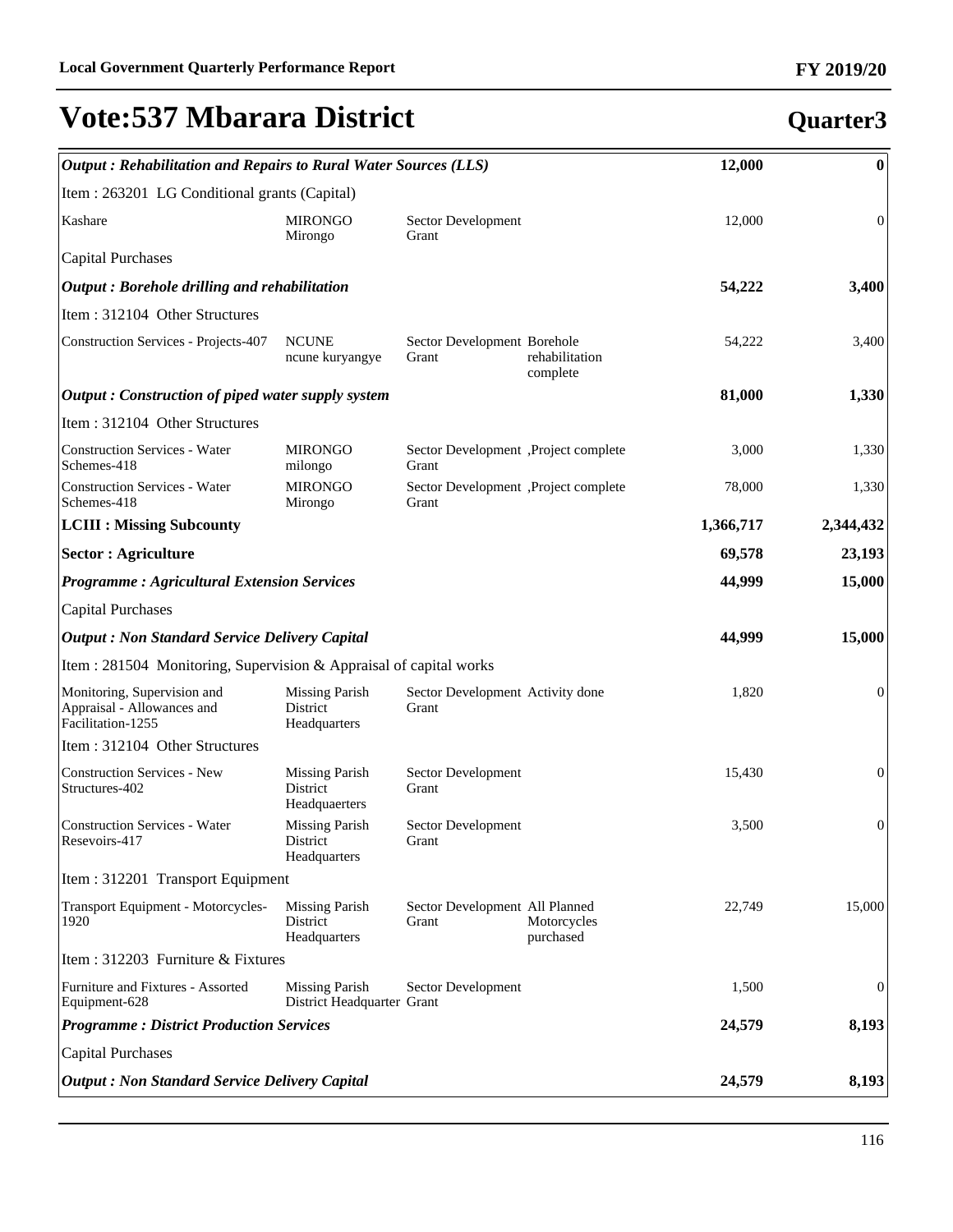| Item : 281504 Monitoring, Supervision & Appraisal of capital works             |                                                            |                                                      |      |                  |                |
|--------------------------------------------------------------------------------|------------------------------------------------------------|------------------------------------------------------|------|------------------|----------------|
| Monitoring, Supervision and<br>Appraisal - Allowances and<br>Facilitation-1255 | <b>Missing Parish</b><br>District Headqurters Grant        | Sector Development                                   |      | 1,659            | $\mathbf{0}$   |
| Item: 312101 Non-Residential Buildings                                         |                                                            |                                                      |      |                  |                |
| Building Construction - Laboratories- Missing Parish<br>236                    | District<br>Headquarters                                   | Sector Development<br>Grant                          |      | 2,920            | $\overline{0}$ |
| Item: 312104 Other Structures                                                  |                                                            |                                                      |      |                  |                |
| <b>Construction Services - New</b><br>Structures-402                           | <b>Missing Parish</b><br>district Headquarter Grant        | Sector Development Completed-                        |      | 20,000           | 8,193          |
| <b>Sector: Works and Transport</b>                                             |                                                            |                                                      |      | 369,495          | 268,014        |
| <b>Programme: District, Urban and Community Access Roads</b>                   |                                                            |                                                      |      | 369,495          | 268,014        |
| <b>Lower Local Services</b>                                                    |                                                            |                                                      |      |                  |                |
| Output : District Roads Maintainence (URF)                                     |                                                            |                                                      |      | 369,495          | 268,014        |
| Item : 263104 Transfers to other govt. units (Current)                         |                                                            |                                                      |      |                  |                |
| Feeder Roads Routine Manual<br>maintenance                                     | <b>Missing Parish</b><br>Feeder Roads-<br>District wide    | <b>Other Transfers</b><br>from Central<br>Government |      | 184,995          | 71,796         |
| Culvert installation on District roads                                         | <b>Missing Parish</b><br><b>Selected District</b><br>Roads | <b>Other Transfers</b><br>from Central<br>Government |      | 32,000           | 30,345         |
| Periodic Maintenance of Feeder Roads Missing Parish                            | <b>Selected Feeder</b><br>Roads                            | <b>Other Transfers</b><br>from Central<br>Government |      | 152,500          | 165,874        |
| <b>Sector: Education</b>                                                       |                                                            |                                                      |      | 504,002          | 1,792,320      |
| <b>Programme: Pre-Primary and Primary Education</b>                            |                                                            |                                                      |      | 80,859           | 310,071        |
| <b>Higher LG Services</b>                                                      |                                                            |                                                      |      |                  |                |
| <b>Output : Primary Teaching Services</b>                                      |                                                            |                                                      |      | $\bf{0}$         | 278,455        |
| Item: 211101 General Staff Salaries                                            |                                                            |                                                      |      |                  |                |
|                                                                                | Missing Parish<br><b>KARUHITSI P/S</b>                     | <b>Sector Conditional</b><br>Grant (Wage)            | ,,,, | $\boldsymbol{0}$ | 278,455        |
|                                                                                | <b>Missing Parish</b><br><b>KIBAARE P/S</b>                | <b>Sector Conditional</b><br>Grant (Wage)            | ,,,, | $\boldsymbol{0}$ | 278,455        |
|                                                                                | <b>Missing Parish</b><br>KIBINGO III P/S                   | Sector Conditional<br>Grant (Wage)                   | ,,,, | 0                | 278,455        |
|                                                                                | <b>Missing Parish</b><br><b>KITENGURE P/S</b>              | Sector Conditional<br>Grant (Wage)                   | ,,,, | 0                | 278,455        |
|                                                                                | <b>Missing Parish</b><br><b>RUBAARE P/S</b>                | Sector Conditional<br>Grant (Wage)                   | ,,,, | $\boldsymbol{0}$ | 278,455        |
| Lower Local Services                                                           |                                                            |                                                      |      |                  |                |
| <b>Output : Primary Schools Services UPE (LLS)</b>                             |                                                            |                                                      |      | 37,428           | 24,952         |
| Item: 263367 Sector Conditional Grant (Non-Wage)                               |                                                            |                                                      |      |                  |                |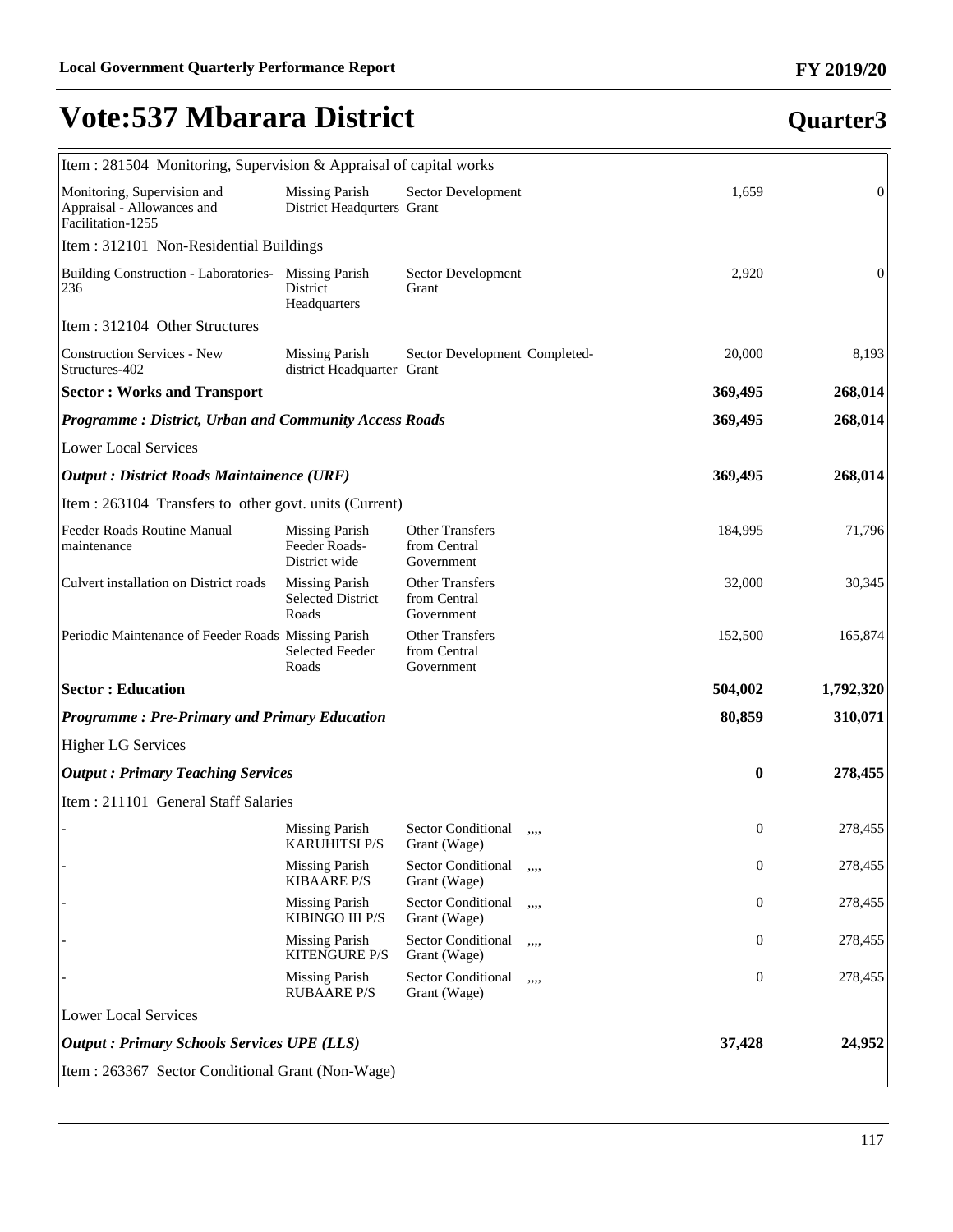# **FY 2019/20**

| <b>Output : Tertiary Education Services</b>                                                                   |                                                                 |                                                                              | $\boldsymbol{0}$ | 675,728          |
|---------------------------------------------------------------------------------------------------------------|-----------------------------------------------------------------|------------------------------------------------------------------------------|------------------|------------------|
| <b>Higher LG Services</b>                                                                                     |                                                                 |                                                                              |                  |                  |
| <b>Programme: Skills Development</b>                                                                          |                                                                 |                                                                              | 244,988          | 839,054          |
| ST CHARLES LWANGA SS<br>AKASHANDA                                                                             | <b>Missing Parish</b>                                           | <b>Sector Conditional</b><br>Grant (Non-Wage)                                | 8,460            | 2,820            |
| <b>NOMBE SS</b>                                                                                               | <b>Missing Parish</b>                                           | Sector Conditional<br>Grant (Non-Wage)                                       | 122,694          | 81,796           |
| NEW HIGH SCHOOL                                                                                               | <b>Missing Parish</b>                                           | Sector Conditional<br>Grant (Non-Wage)                                       | 15,651           | 5,217            |
| ESTEERI KOKUNDEKA MEM. SS                                                                                     | <b>Missing Parish</b>                                           | <b>Sector Conditional</b><br>Grant (Non-Wage)                                | 31,350           | 20,900           |
| Item: 263367 Sector Conditional Grant (Non-Wage)                                                              |                                                                 |                                                                              |                  |                  |
| <b>Output: Secondary Capitation(USE)(LLS)</b>                                                                 |                                                                 |                                                                              | 178,155          | 110,733          |
| <b>Lower Local Services</b>                                                                                   |                                                                 | Grant (Wage)                                                                 |                  |                  |
|                                                                                                               | <b>Missing Parish</b>                                           | <b>Sector Conditional</b>                                                    | $\mathbf{0}$     | 532,462          |
| <b>Output: Secondary Teaching Services</b><br>Item: 211101 General Staff Salaries                             |                                                                 |                                                                              |                  |                  |
| <b>Higher LG Services</b>                                                                                     |                                                                 |                                                                              | $\bf{0}$         | 532,462          |
| <b>Programme: Secondary Education</b>                                                                         |                                                                 |                                                                              | 178,155          | 643,195          |
| Expenses-640                                                                                                  | District Wide                                                   | Grant                                                                        |                  |                  |
| Furniture and Fixtures - Furniture                                                                            | <b>Missing Parish</b>                                           | Sector Development                                                           | 28,431           | $\boldsymbol{0}$ |
| Appraisal - Allowances and<br>Facilitation-1255<br>Item: 312203 Furniture & Fixtures                          | District Wide                                                   | Development Grant                                                            |                  |                  |
| Monitoring, Supervision and<br>Appraisal - Allowances and<br>Facilitation-1255<br>Monitoring, Supervision and | <b>Missing Parish</b><br>District Wide<br><b>Missing Parish</b> | Sector Development Activity done,<br>Grant<br>Transitional<br>Activity done, | 10,000<br>5,000  | 6,664<br>6,664   |
| Item : 281504 Monitoring, Supervision & Appraisal of capital works                                            |                                                                 |                                                                              |                  |                  |
| Output: Classroom construction and rehabilitation                                                             |                                                                 |                                                                              | 43,431           | 6,664            |
| <b>Capital Purchases</b>                                                                                      |                                                                 |                                                                              |                  |                  |
| <b>RUBAARE PS</b>                                                                                             | <b>Missing Parish</b>                                           | <b>Sector Conditional</b><br>Grant (Non-Wage)                                | 3,798            | 2,532            |
| <b>KITENGURE PS</b>                                                                                           | <b>Missing Parish</b>                                           | <b>Sector Conditional</b><br>Grant (Non-Wage)                                | 6,942            | 4,628            |
| <b>KIBINGO 1 PS</b>                                                                                           | <b>Missing Parish</b>                                           | <b>Sector Conditional</b><br>Grant (Non-Wage)                                | 6,042            | 4,028            |
| <b>KIBAARE PS</b>                                                                                             | <b>Missing Parish</b>                                           | <b>Sector Conditional</b><br>Grant (Non-Wage)                                | 5,682            | 3,788            |
| <b>KASHENYI PS</b>                                                                                            | <b>Missing Parish</b>                                           | <b>Sector Conditional</b><br>Grant (Non-Wage)                                | 7,494            | 4,996            |
| <b>KARUHITSI PS</b>                                                                                           | <b>Missing Parish</b>                                           | <b>Sector Conditional</b><br>Grant (Non-Wage)                                | 7,470            | 4,980            |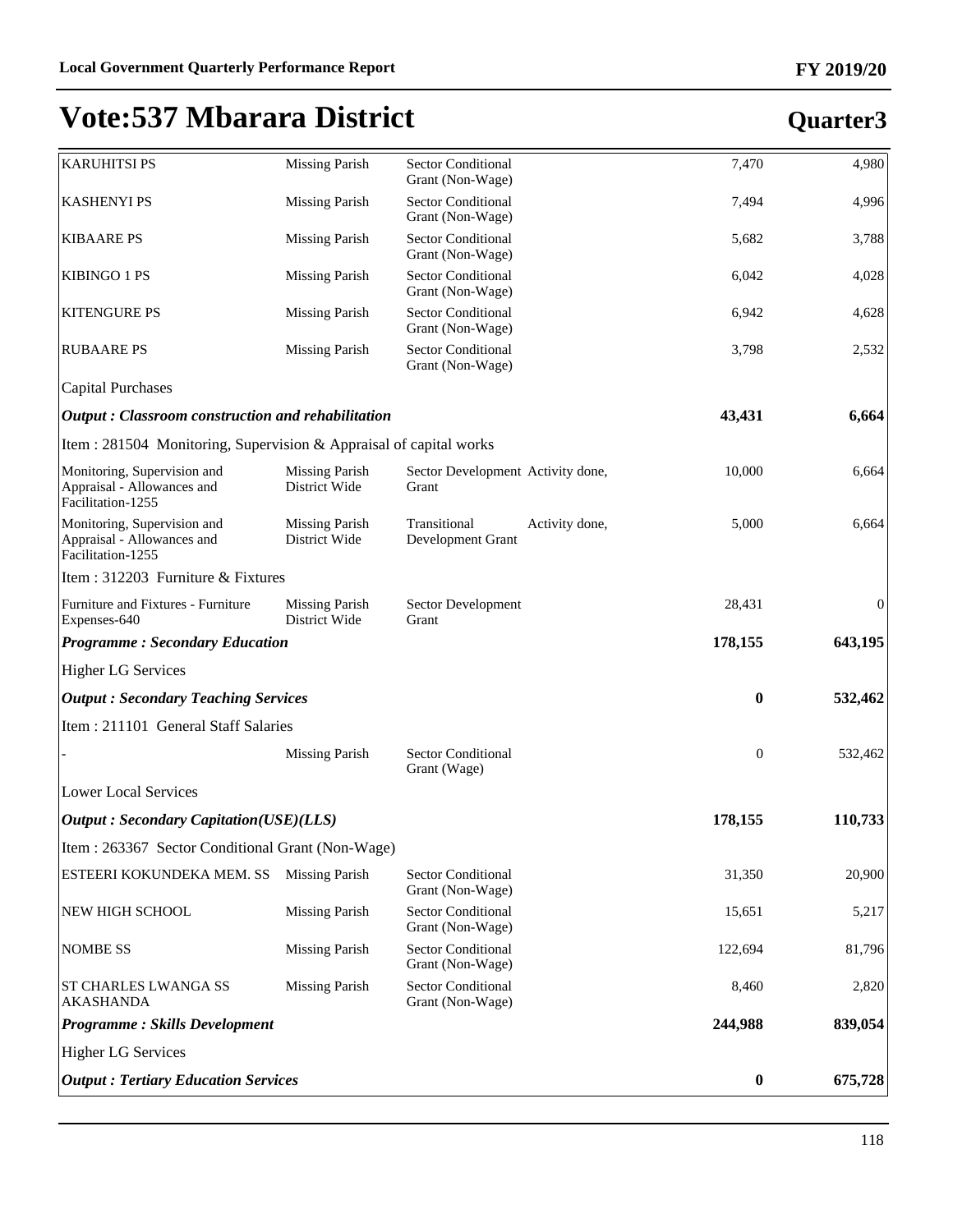| Item: 211101 General Staff Salaries                      |                       |                                               |              |                                                      |
|----------------------------------------------------------|-----------------------|-----------------------------------------------|--------------|------------------------------------------------------|
|                                                          | <b>Missing Parish</b> | <b>Sector Conditional</b><br>Grant (Wage)     | $\mathbf{0}$ | 675,728                                              |
| <b>Lower Local Services</b>                              |                       |                                               |              |                                                      |
| <b>Output : Skills Development Services</b>              |                       |                                               | 244,988      | 163,325                                              |
| Item: 263367 Sector Conditional Grant (Non-Wage)         |                       |                                               |              |                                                      |
| KADOGO COMMUNITY<br><b>POLYTEC</b>                       | <b>Missing Parish</b> | <b>Sector Conditional</b><br>Grant (Non-Wage) | 64,920       | 43,280                                               |
| RWENTANGA TECHNICAL<br><b>INSTITUTE</b>                  | <b>Missing Parish</b> | <b>Sector Conditional</b><br>Grant (Non-Wage) | 180,069      | 120,046                                              |
| <b>Sector: Health</b>                                    |                       |                                               | 411,311      | 260,906                                              |
| <b>Programme: Primary Healthcare</b>                     |                       |                                               | 179,366      | 129,934                                              |
| <b>Lower Local Services</b>                              |                       |                                               |              |                                                      |
| <b>Output : NGO Basic Healthcare Services (LLS)</b>      |                       |                                               | 8,034        | 5,540                                                |
| Item: 263367 Sector Conditional Grant (Non-Wage)         |                       |                                               |              |                                                      |
| Nyamitanga Health Unit                                   | <b>Missing Parish</b> | <b>Sector Conditional</b><br>Grant (Non-Wage) | 2,678        | 1,847                                                |
| StFranciskaMakonje Health ce                             | <b>Missing Parish</b> | Sector Conditional<br>Grant (Non-Wage)        | 2,678        | 1,847                                                |
| StJosephs rubindi health centr                           | <b>Missing Parish</b> | Sector Conditional<br>Grant (Non-Wage)        | 2,678        | 1,847                                                |
|                                                          |                       |                                               |              |                                                      |
| <b>Output: Basic Healthcare Services (HCIV-HCII-LLS)</b> |                       |                                               | 171,332      |                                                      |
| Item : 263367 Sector Conditional Grant (Non-Wage)        |                       |                                               |              |                                                      |
| Biharwe Health centre 11                                 | <b>Missing Parish</b> | Sector Conditional<br>Grant (Non-Wage)        | 14,284       | 9,602                                                |
| Bubaare Health centre 111                                | <b>Missing Parish</b> | Sector Conditional<br>Grant (Non-Wage)        | 14,284       | 9,602                                                |
| <b>Bukiro Health Centre</b>                              | <b>Missing Parish</b> | Sector Conditional<br>Grant (Non-Wage)        | 14,284       | 9,602                                                |
| Bwengure Health centre 11                                | <b>Missing Parish</b> | Sector Conditional<br>Grant (Non-Wage)        | 5,226        |                                                      |
| Bwizibwera Health Sub District                           | <b>Missing Parish</b> | Sector Conditional<br>Grant (Non-Wage)        | 30,932       | 23,189                                               |
| Itara Health centre 11                                   | <b>Missing Parish</b> | Sector Conditional<br>Grant (Non-Wage)        | 5,226        |                                                      |
| Kariro Health centre 11                                  | <b>Missing Parish</b> | Sector Conditional<br>Grant (Non-Wage)        | 5,226        |                                                      |
| Karwensanga Health centre 11                             | <b>Missing Parish</b> | Sector Conditional<br>Grant (Non-Wage)        | 5,226        |                                                      |
| Kashare Health centre 111                                | <b>Missing Parish</b> | Sector Conditional<br>Grant (Non-Wage)        | 14,284       | 9,602                                                |
| Kicwamba Health centre 11                                | <b>Missing Parish</b> | Sector Conditional<br>Grant (Non-Wage)        | 5,226        | 124,394<br>3,920<br>3,920<br>3,920<br>3,920<br>3,920 |

119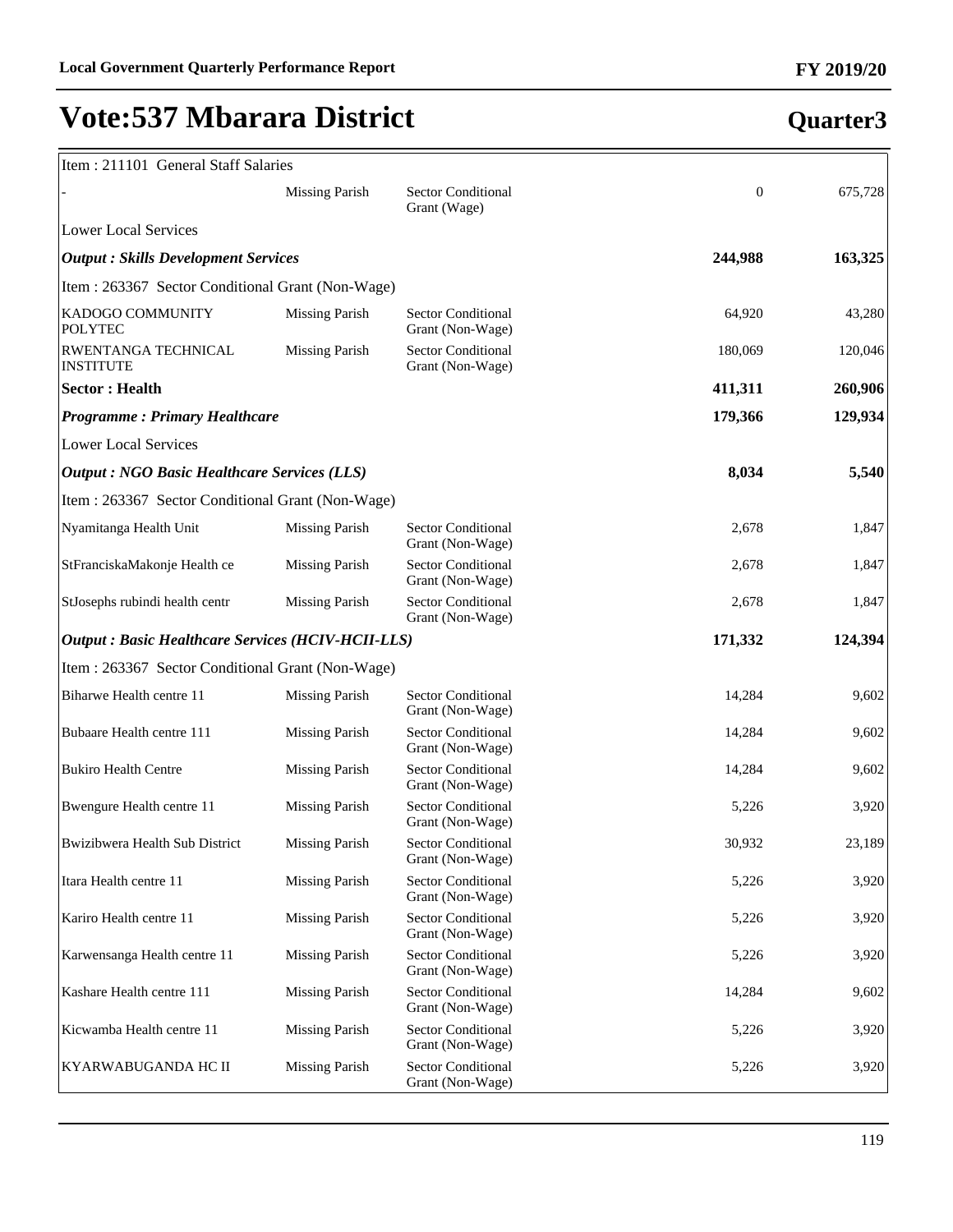| Mugarutsya Health centre 11                          | <b>Missing Parish</b>                                     | Sector Conditional<br>Grant (Non-Wage)        | 5,226   | 3,920            |
|------------------------------------------------------|-----------------------------------------------------------|-----------------------------------------------|---------|------------------|
| Nyakayojo Health centre 111                          | <b>Missing Parish</b>                                     | <b>Sector Conditional</b><br>Grant (Non-Wage) | 14,284  | 9,602            |
| NyarubungoHealth Centre 11                           | <b>Missing Parish</b>                                     | Sector Conditional<br>Grant (Non-Wage)        | 5,226   | 3,920            |
| Rubaya Health centre 111                             | <b>Missing Parish</b>                                     | Sector Conditional<br>Grant (Non-Wage)        | 14,284  | 9,602            |
| Rubindi Health centre 11                             | <b>Missing Parish</b>                                     | <b>Sector Conditional</b><br>Grant (Non-Wage) | 2,428   | 4,395            |
| Rwakishakizi Health centre 11                        | <b>Missing Parish</b>                                     | <b>Sector Conditional</b><br>Grant (Non-Wage) | 5,226   | 3,920            |
| Rwemigina Health centre 11                           | <b>Missing Parish</b>                                     | <b>Sector Conditional</b><br>Grant (Non-Wage) | 5,226   | 3,920            |
| <b>Programme: District Hospital Services</b>         |                                                           |                                               | 174,630 | 130,972          |
| <b>Lower Local Services</b>                          |                                                           |                                               |         |                  |
| <b>Output : NGO Hospital Services (LLS.)</b>         |                                                           |                                               | 174,630 | 130,972          |
| Item: 263367 Sector Conditional Grant (Non-Wage)     |                                                           |                                               |         |                  |
| Holy Innocents PHC Funds                             | <b>Missing Parish</b>                                     | <b>Sector Conditional</b><br>Grant (Non-Wage) | 65,486  | 49,114           |
| <b>Ruharo Mission Hospital</b>                       | <b>Missing Parish</b>                                     | <b>Sector Conditional</b><br>Grant (Non-Wage) | 109,144 | 81,858           |
| <b>Programme: Health Management and Supervision</b>  |                                                           |                                               | 57,315  | $\bf{0}$         |
| <b>Capital Purchases</b>                             |                                                           |                                               |         |                  |
| <b>Output</b> : Administrative Capital               |                                                           |                                               | 57,315  | $\boldsymbol{0}$ |
| Item: 312101 Non-Residential Buildings               |                                                           |                                               |         |                  |
| <b>Building Construction - Workshops-</b><br>273     | <b>Missing Parish</b><br><b>Sanitation Fund</b>           | Transitional<br>Development Grant             | 57,315  | $\boldsymbol{0}$ |
| <b>Sector: Public Sector Management</b>              |                                                           |                                               | 12,331  | $\boldsymbol{0}$ |
| <b>Programme: District and Urban Administration</b>  |                                                           |                                               | 10,000  | $\boldsymbol{0}$ |
| <b>Capital Purchases</b>                             |                                                           |                                               |         |                  |
| <b>Output</b> : Administrative Capital               |                                                           |                                               | 10,000  | $\boldsymbol{0}$ |
| Item: 312201 Transport Equipment                     |                                                           |                                               |         |                  |
| Transport Equipment - Motorcycles-<br>1920           | <b>Missing Parish</b><br>District Head<br><b>Ouarters</b> | Transitional<br>Development Grant             | 10,000  | $\boldsymbol{0}$ |
| <b>Programme: Local Government Planning Services</b> |                                                           |                                               | 2,331   | $\bf{0}$         |
| <b>Capital Purchases</b>                             |                                                           |                                               |         |                  |
| <b>Output</b> : Administrative Capital               |                                                           |                                               | 2,331   | $\bf{0}$         |
| Item: 312213 ICT Equipment                           |                                                           |                                               |         |                  |